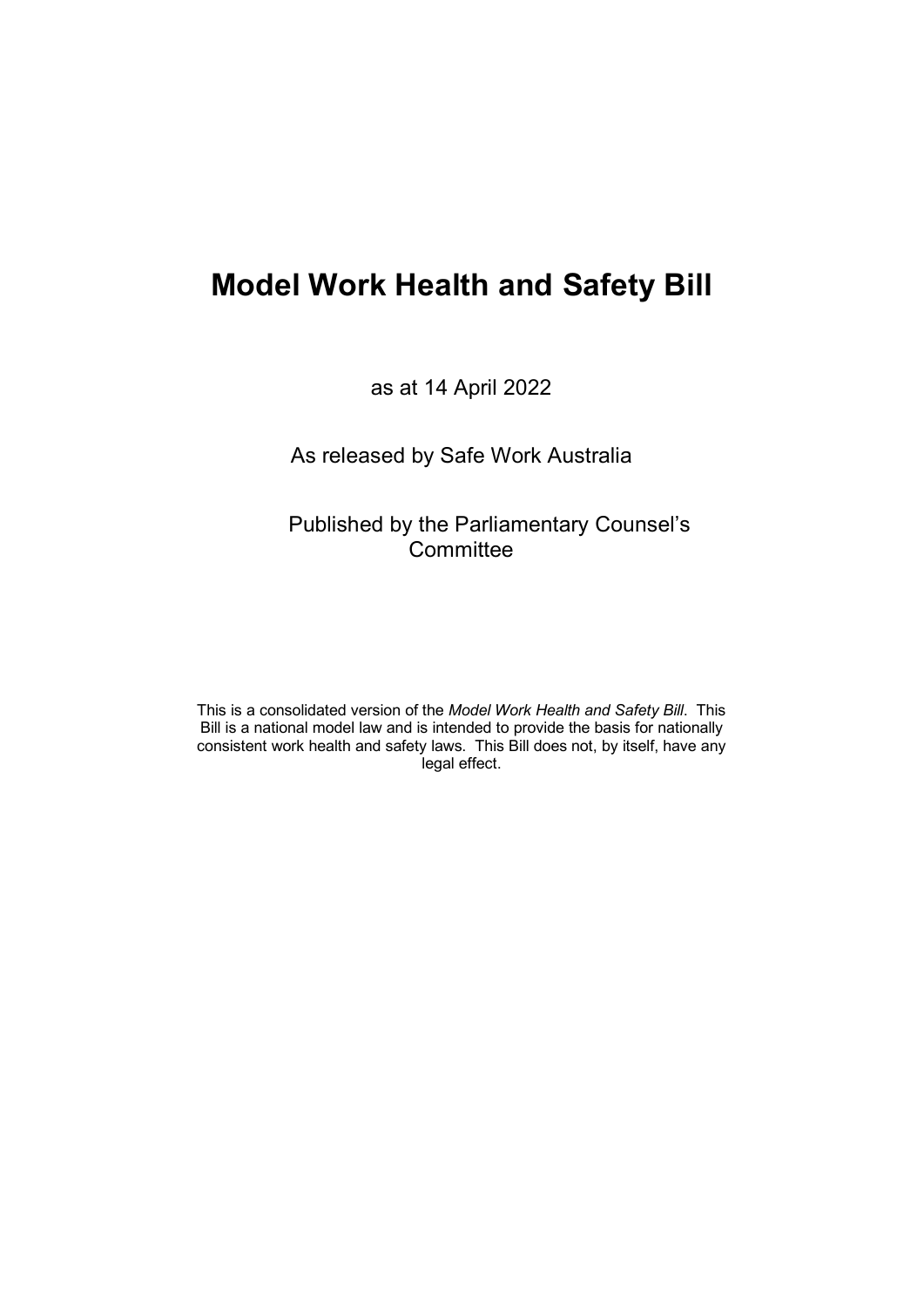# **Contents**

|                             |                                                         | Page         |
|-----------------------------|---------------------------------------------------------|--------------|
| Part 1                      | Preliminary                                             | 1            |
| Division 1                  | <b>Introduction</b>                                     | 1            |
| 1                           | Citation                                                | 1            |
| $\mathcal{D}_{\mathcal{L}}$ | Commencement                                            | $\mathbf{1}$ |
| <b>Division 2</b>           | Object                                                  | 1            |
| 3                           | Object                                                  | 1            |
| <b>Division 3</b>           | Interpretation                                          | 3            |
|                             | <b>Subdivision 1</b><br><b>Definitions</b>              | 3            |
| 4                           | Definitions                                             | 3            |
|                             | <b>Subdivision 2</b><br>Other important terms           | 9            |
| 5                           | Meaning of person conducting a business or undertaking  | 9            |
| 6                           | Meaning of <i>supply</i>                                | 10           |
| $\overline{7}$              | Meaning of worker                                       | 11           |
| 8                           | Meaning of workplace                                    | 12           |
| 9                           | Examples and notes                                      | 12           |
| <b>Division 4</b>           | <b>Application of Act</b>                               | 13           |
| 10                          | Act binds the Crown                                     | 13           |
| 11                          | Extraterritorial application                            | 13           |
| 12                          | Scope                                                   | 13           |
| Part 2                      | <b>Health and safety duties</b>                         | 14           |
| Division 1                  | <b>Introductory</b>                                     | 14           |
|                             |                                                         |              |
|                             | <b>Subdivision 1</b><br>Principles that apply to duties | 14           |
| 13                          | Principles that apply to duties                         | 14           |
| 14                          | Duties not transferrable                                | 14           |
| 15                          | Person may have more than 1 duty                        | 14           |
| 16                          | More than 1 person can have a duty                      | 14           |
| 17                          | Management of risks                                     | 15           |
|                             | <b>Subdivision 2</b><br>What is reasonably practicable  | 15           |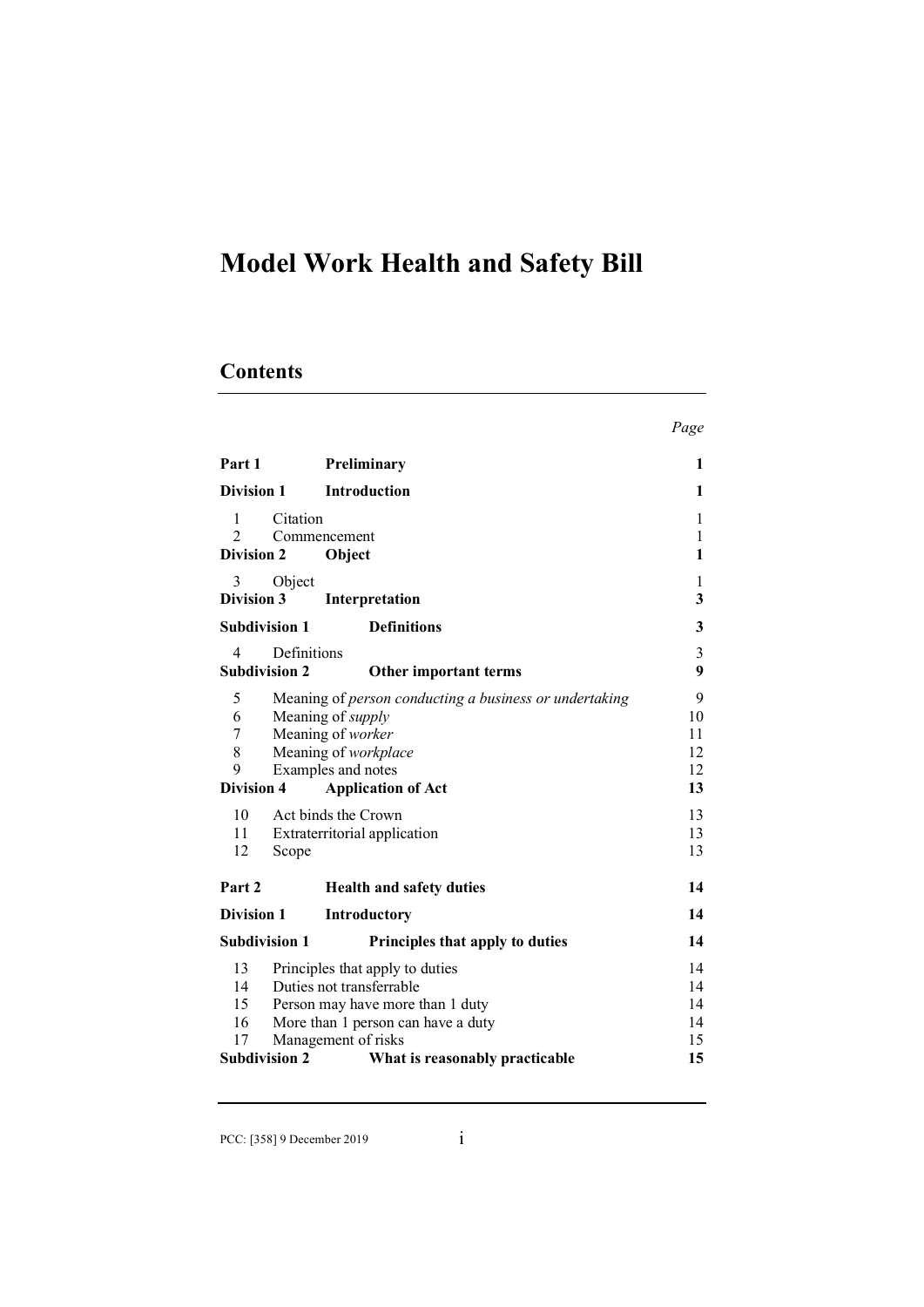|--|

| 18<br>Division 2  | What is reasonably practicable in ensuring health and safety<br>Primary duty of care                                                                                        | 15<br>16 |
|-------------------|-----------------------------------------------------------------------------------------------------------------------------------------------------------------------------|----------|
| 19                | Primary duty of care                                                                                                                                                        | 16       |
| Division 3        | Further duties of persons conducting businesses                                                                                                                             |          |
|                   | or undertakings                                                                                                                                                             | 18       |
| 20                | Duty of persons conducting businesses or undertakings involving<br>management or control of workplaces                                                                      | 18       |
| 21                | Duty of persons conducting businesses or undertakings involving<br>management or control of fixtures, fittings or plant at workplaces                                       | 19       |
| 22                | Duties of persons conducting businesses or undertakings that<br>design plant, substances or structures                                                                      | 19       |
| 23<br>24          | Duties of persons conducting businesses or undertakings that<br>manufacture plant, substances or structures<br>Duties of persons conducting businesses or undertakings that | 22       |
|                   | import plant, substances or structures                                                                                                                                      | 24       |
| 25                | Duties of persons conducting businesses or undertakings that<br>supply plant, substances or structures                                                                      | 27       |
| 26                | Duty of persons conducting businesses or undertakings that<br>install, construct or commission plant or structures                                                          | 29       |
| <b>Division 4</b> | Duty of officers, workers and other persons                                                                                                                                 | 30       |
| 27                | Duty of officers                                                                                                                                                            | 30       |
| 28                | Duties of workers                                                                                                                                                           | 33       |
| 29                | Duties of other persons at the workplace                                                                                                                                    | 33       |
| Division 5        | <b>Offences and penalties</b>                                                                                                                                               | 34       |
| 30                | Health and safety duty                                                                                                                                                      | 34       |
| 31                | Gross negligence or reckless conduct—Category 1                                                                                                                             | 34       |
| 32                | Failure to comply with health and safety duty-Category 2                                                                                                                    | 35       |
| 33                | Failure to comply with health and safety duty—Category 3                                                                                                                    | 36       |
| 34                | Exceptions                                                                                                                                                                  | 36       |
| Part 3            | <b>Incident notification</b>                                                                                                                                                | 38       |
| 35                | What is a notifiable incident                                                                                                                                               | 38       |
| 36                | What is a serious injury or illness                                                                                                                                         | 38       |
| 37                | What is a <i>dangerous incident</i>                                                                                                                                         | 39       |
| 38                | Duty to notify of notifiable incidents                                                                                                                                      | 40       |
| 39                | Duty to preserve incident sites                                                                                                                                             | 41       |
| Part 4            | <b>Authorisations</b>                                                                                                                                                       | 43       |
| 40                | Meaning of <i>authorised</i>                                                                                                                                                | 43       |
| 41                | Requirements for authorisation of workplaces                                                                                                                                | 43       |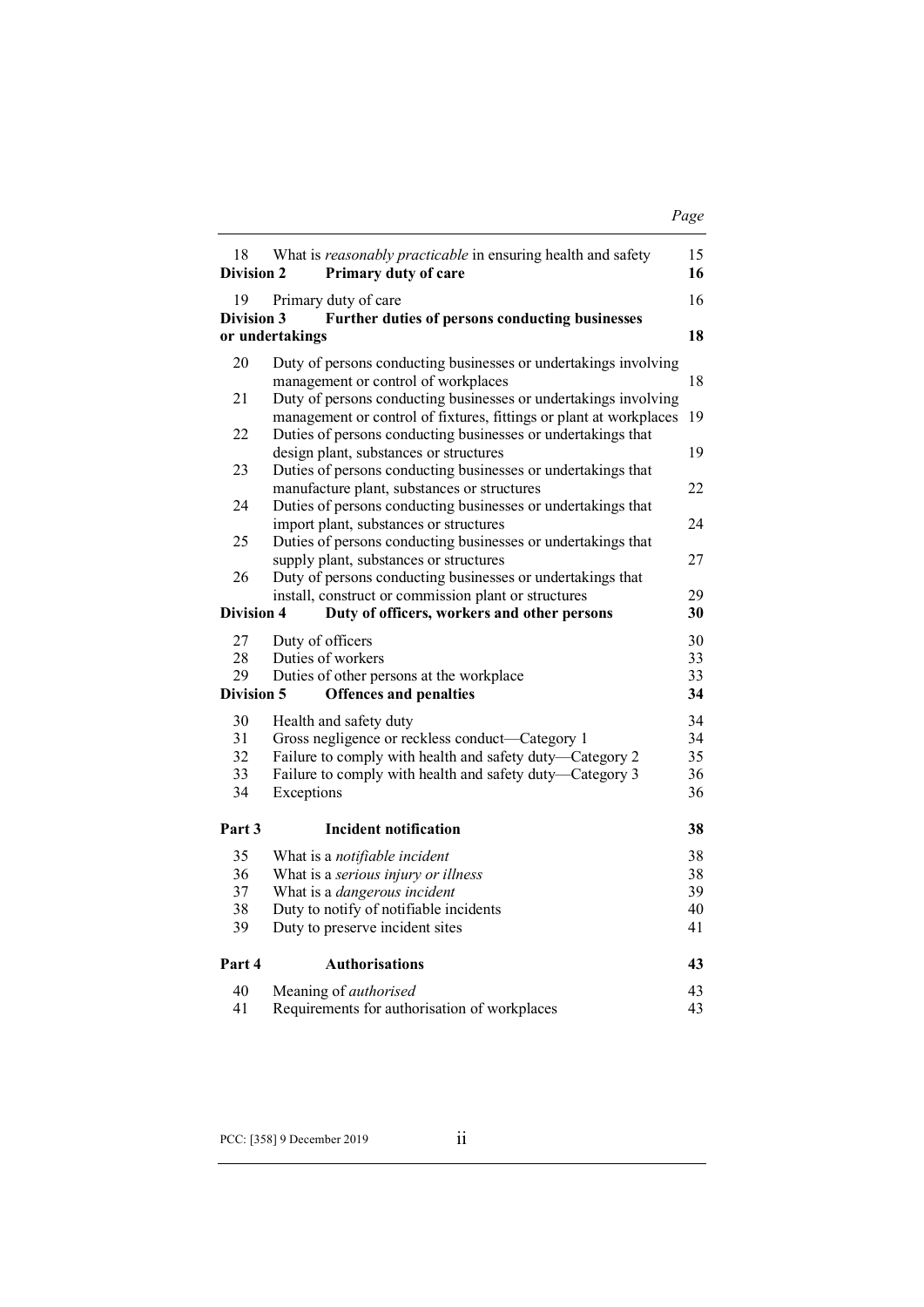| 42<br>43                      | Requirements for authorisation of plant or substance                                                        | 43<br>44 |  |
|-------------------------------|-------------------------------------------------------------------------------------------------------------|----------|--|
| 44                            | Requirements for authorisation of work<br>Requirements for prescribed qualifications or experience          |          |  |
| 45                            | Requirement to comply with conditions of authorisation                                                      | 45<br>46 |  |
|                               |                                                                                                             |          |  |
| Part 5                        | Consultation, representation and participation                                                              | 47       |  |
| <b>Division 1</b>             | Consultation, co-operation and co-ordination                                                                |          |  |
|                               | between duty holders                                                                                        | 47       |  |
| 46                            | Duty to consult with other duty holders                                                                     | 47       |  |
| <b>Division 2</b>             | <b>Consultation with workers</b>                                                                            | 47       |  |
| 47                            | Duty to consult workers                                                                                     | 47       |  |
| 48                            | Nature of consultation                                                                                      | 48       |  |
| 49                            | When consultation is required                                                                               | 48       |  |
| Division 3                    | Health and safety representatives                                                                           | 49       |  |
| <b>Subdivision 1</b>          | Request for election of health and safety                                                                   |          |  |
|                               | representatives<br>49                                                                                       |          |  |
| 50                            | Request for election of health and safety representative                                                    | 49       |  |
| <b>Subdivision 2</b>          | <b>Determination of work groups</b>                                                                         | 50       |  |
| 51                            | Determination of work groups                                                                                | 50       |  |
| 52                            | Negotiations for agreement for work group                                                                   | 50       |  |
| 53                            | Notice to workers                                                                                           |          |  |
| 54<br>Failure of negotiations |                                                                                                             | 52       |  |
| <b>Subdivision 3</b>          | <b>Multiple-business work groups</b>                                                                        | 53       |  |
| 55                            | Determination of work groups of multiple businesses                                                         | 53       |  |
| 56                            | Negotiation of agreement for work groups of multiple businesses                                             | 54       |  |
| 57                            | 55<br>Notice to workers                                                                                     |          |  |
| 58                            | Withdrawal from negotiations or agreement involving multiple                                                |          |  |
|                               | businesses                                                                                                  | 56       |  |
| 59                            | Effect of Subdivision on other arrangements                                                                 | 57       |  |
| <b>Subdivision 4</b>          | Election of health and safety representatives                                                               | 57       |  |
| 60                            | Eligibility to be elected                                                                                   | 57       |  |
| 61                            | Procedure for election of health and safety representatives                                                 | 57       |  |
| 62                            | Eligibility to vote                                                                                         | 58       |  |
| 63                            | When election not required                                                                                  | 58       |  |
| 64<br>65                      | Term of office of health and safety representative<br>Disqualification of health and safety representatives | 59<br>59 |  |
| 66                            | Immunity of health and safety representatives                                                               | 60       |  |
| 67                            | Deputy health and safety representatives                                                                    | 61       |  |
|                               |                                                                                                             |          |  |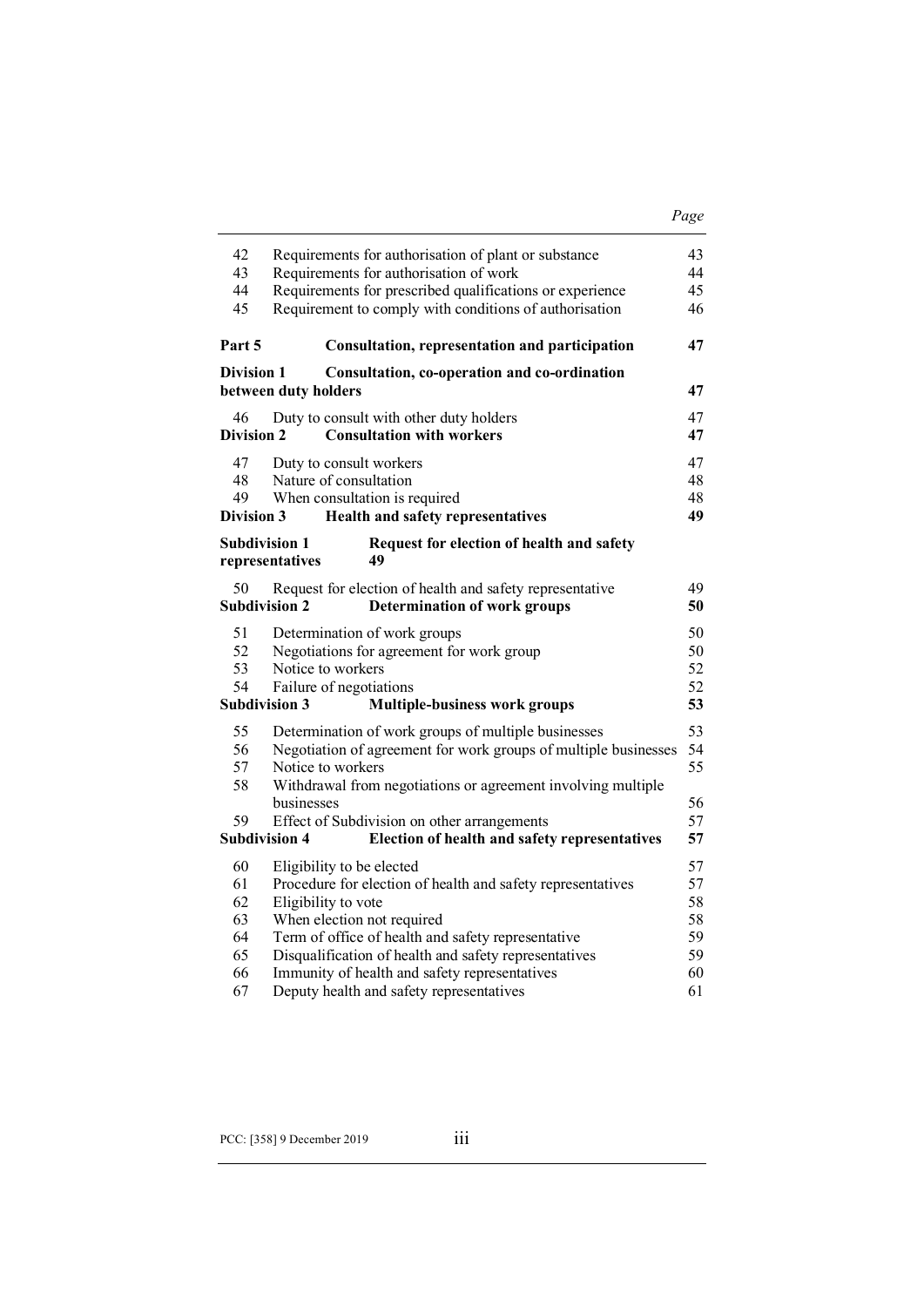# *Page*

| <b>Subdivision 5</b><br>representatives  |                                                                              | Powers and functions of health and safety<br>61                                                                                                                                                                                                                                                    |                                  |
|------------------------------------------|------------------------------------------------------------------------------|----------------------------------------------------------------------------------------------------------------------------------------------------------------------------------------------------------------------------------------------------------------------------------------------------|----------------------------------|
| 68<br>69                                 |                                                                              | Powers and functions of health and safety representatives<br>Powers and functions generally limited to the particular work                                                                                                                                                                         | 61                               |
|                                          | group                                                                        |                                                                                                                                                                                                                                                                                                    | 65                               |
|                                          | <b>Subdivision 6</b>                                                         | Obligations of person conducting business or<br>undertaking to health and safety representatives                                                                                                                                                                                                   | 65                               |
| 70<br>71<br>72<br>73<br>74               |                                                                              | General obligations of person conducting business or undertaking 65<br>Exceptions from obligations under section $70(1)$<br>Obligation to train health and safety representatives<br>Obligation to share costs if multiple businesses or undertakings<br>List of health and safety representatives | 68<br>69<br>71<br>72             |
| Division 4                               |                                                                              | <b>Health and safety committees</b>                                                                                                                                                                                                                                                                | 73                               |
| 75<br>76<br>77<br>78<br>79<br>Division 5 | Constitution of committee<br>Functions of committee<br>Meetings of committee | Health and safety committees<br>Duties of person conducting business or undertaking<br><b>Issue resolution</b>                                                                                                                                                                                     | 73<br>73<br>74<br>75<br>75<br>77 |
| 80                                       | Parties to an issue                                                          |                                                                                                                                                                                                                                                                                                    | 77                               |
| 81                                       |                                                                              | Resolution of health and safety issues                                                                                                                                                                                                                                                             | 77                               |
| 82<br>Division 6                         |                                                                              | Referral of issue to regulator for resolution by inspector<br>Right to cease or direct cessation of unsafe work                                                                                                                                                                                    | 78<br>79                         |
|                                          |                                                                              |                                                                                                                                                                                                                                                                                                    |                                  |
| 83<br>84                                 |                                                                              | Definition of cease work under this Division<br>Right of worker to cease unsafe work                                                                                                                                                                                                               | 79<br>79                         |
| 85                                       | cease                                                                        | Health and safety representative may direct that unsafe work                                                                                                                                                                                                                                       | 79                               |
| 86                                       |                                                                              | Worker to notify if ceases work                                                                                                                                                                                                                                                                    | 80                               |
| 87                                       | Alternative work                                                             |                                                                                                                                                                                                                                                                                                    | 81                               |
| 88                                       |                                                                              | Continuity of engagement of worker                                                                                                                                                                                                                                                                 | 81                               |
| 89                                       |                                                                              | Request to regulator to appoint inspector to assist                                                                                                                                                                                                                                                | 81                               |
| <b>Division 7</b>                        |                                                                              | <b>Provisional improvement notices</b>                                                                                                                                                                                                                                                             | 82                               |
| 90                                       |                                                                              | Provisional improvement notices                                                                                                                                                                                                                                                                    | 82                               |
| 91                                       |                                                                              | Provisional improvement notice to be in writing                                                                                                                                                                                                                                                    | 83                               |
| 92                                       |                                                                              | Contents of provisional improvement notice                                                                                                                                                                                                                                                         | 83                               |
| 93                                       | to remedy contravention                                                      | Provisional improvement notice may include recommendations                                                                                                                                                                                                                                         | 84                               |
| 94                                       |                                                                              | Minor changes to provisional improvement notice                                                                                                                                                                                                                                                    | 84                               |
| 95                                       |                                                                              | Issue of provisional improvement notice                                                                                                                                                                                                                                                            | 84                               |
| 96                                       |                                                                              | Health and safety representative may cancel notice                                                                                                                                                                                                                                                 | 84                               |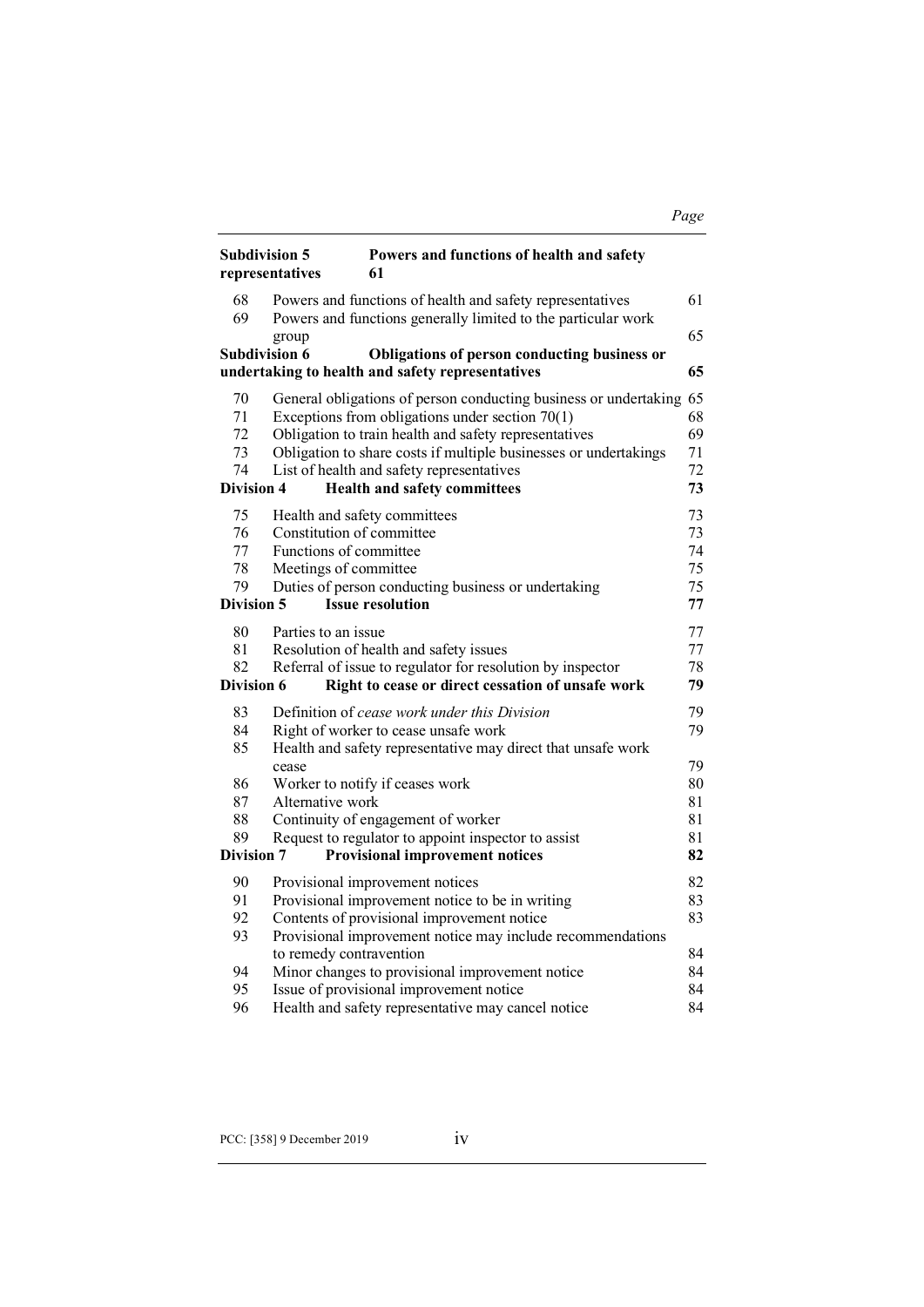#### *Page*

| 97                    | Display of provisional improvement notice                              | 85  |
|-----------------------|------------------------------------------------------------------------|-----|
| 98                    | Formal irregularities or defects in notice                             | 85  |
| 99                    | Offence to contravene a provisional improvement notice                 |     |
| 100                   | Request for review of provisional improvement notice                   |     |
| 101                   | Regulator to appoint inspector to review notice                        |     |
| 102                   | Decision of inspector on review of provisional improvement             |     |
|                       | notice                                                                 | 87  |
| Division 8            | Part not to apply to prisoners                                         | 88  |
| 103                   | Part does not apply to prisoners                                       | 88  |
| Part 6                | Discriminatory, coercive and misleading conduct                        | 89  |
| <b>Division 1</b>     | Prohibition of discriminatory, coercive or misleading                  |     |
| conduct               | 89                                                                     |     |
| 104                   | Prohibition of discriminatory conduct                                  | 89  |
| 105                   | What is discriminatory conduct                                         | 89  |
| 106                   | What is a <i>prohibited reason</i>                                     | 90  |
| 107                   | Prohibition of requesting, instructing, inducing, encouraging,         |     |
|                       | authorising or assisting discriminatory conduct                        | 92  |
| 108                   | Prohibition of coercion or inducement                                  | 93  |
| 109                   | Misrepresentation                                                      | 94  |
|                       |                                                                        |     |
|                       |                                                                        |     |
| Division 2<br>conduct | Criminal proceedings in relation to discriminatory<br>94               |     |
|                       |                                                                        |     |
| 110                   | Proof of discriminatory conduct                                        | 94  |
| 111                   | Order for compensation or reinstatement                                | 95  |
| Division 3            | Civil proceedings in relation to discriminatory or<br>coercive conduct | 96  |
|                       |                                                                        |     |
| 112                   | Civil proceedings in relation to engaging in or inducing               |     |
|                       | discriminatory or coercive conduct                                     | 96  |
| 113                   | Procedure for civil actions for discriminatory conduct                 | 98  |
| Division 4            | General                                                                | 98  |
| 114                   | General provisions relating to orders                                  | 98  |
| 115                   | Prohibition of multiple actions                                        | 99  |
| Part 7                | Workplace entry by WHS entry permit holders                            | 101 |
| <b>Division 1</b>     | <b>Introductory</b>                                                    | 101 |
| 116                   | Definitions                                                            | 101 |
| <b>Division 2</b>     | Entry to inquire into suspected contraventions                         | 102 |
| 117                   | Entry to inquire into suspected contraventions                         | 102 |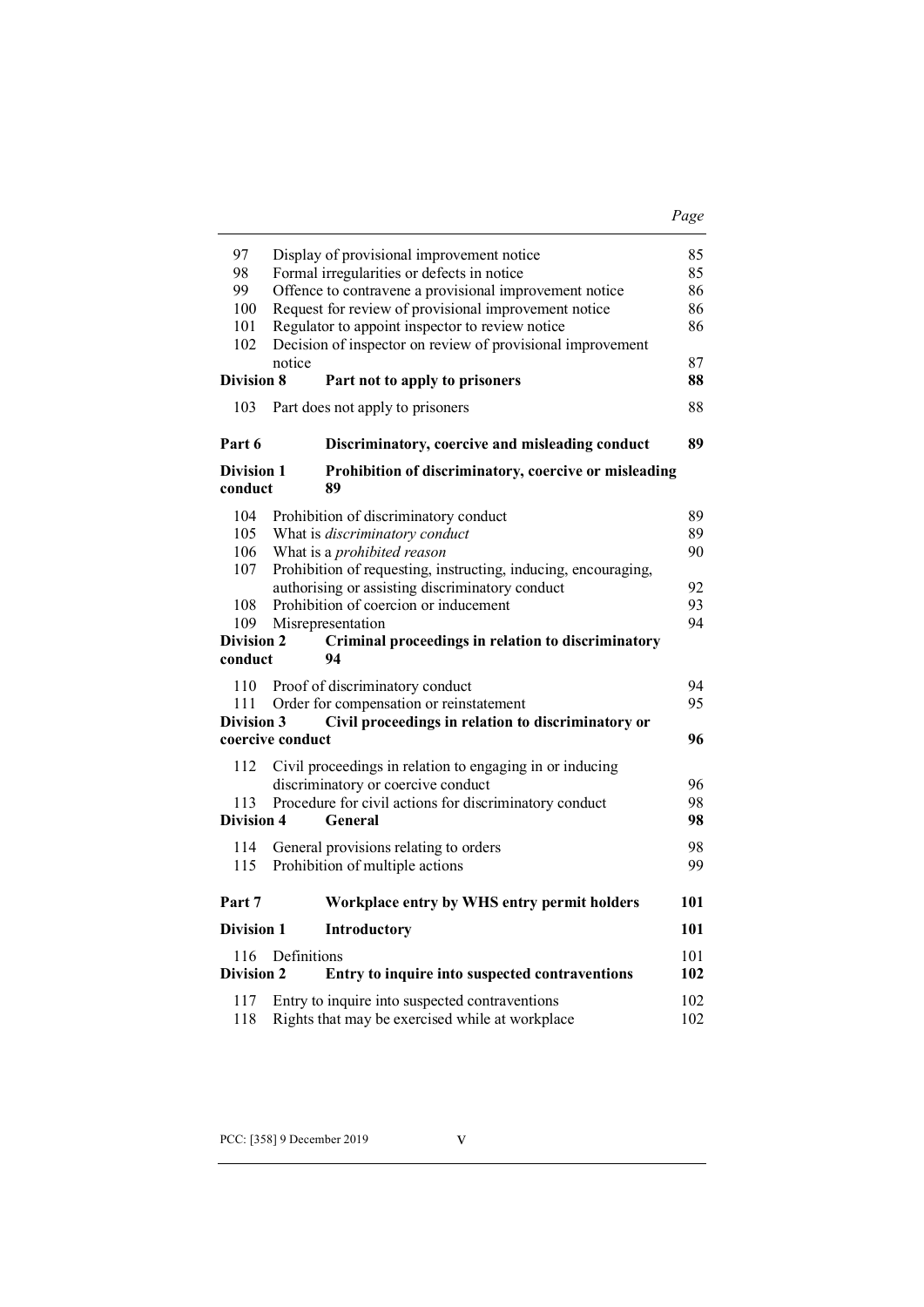| 119               | Notice of entry                                                      | 104 |  |
|-------------------|----------------------------------------------------------------------|-----|--|
| 120               | Entry to inspect employee records or information held by another     |     |  |
|                   | person                                                               | 104 |  |
| <b>Division 3</b> | Entry to consult and advise workers                                  | 105 |  |
| 121               | Entry to consult and advise workers                                  | 105 |  |
| 122               | Notice of entry                                                      | 106 |  |
| <b>Division 4</b> | <b>Requirements for WHS entry permit holders</b>                     | 106 |  |
| 123               | Contravening WHS entry permit conditions                             | 106 |  |
| 124               | WHS entry permit holder must also hold permit under other law        | 106 |  |
| 125               | WHS entry permit to be available for inspection                      | 107 |  |
| 126               | When right may be exercised                                          | 107 |  |
| 127               | Where the right may be exercised                                     | 107 |  |
| 128               | Work health and safety requirements                                  | 107 |  |
| 129               | Residential premises                                                 | 108 |  |
| 130               | WHS entry permit holder not required to disclose names of            |     |  |
|                   | workers                                                              | 108 |  |
| Division 5        | <b>WHS entry permits</b>                                             | 108 |  |
| 131               |                                                                      | 109 |  |
| 132               | Application for WHS entry permit                                     | 109 |  |
| 133               | Consideration of application                                         | 109 |  |
| 134               | Eligibility criteria                                                 | 110 |  |
| 135               | Issue of WHS entry permit<br>Conditions on WHS entry permit          | 110 |  |
| 136               | Term of WHS entry permit                                             | 110 |  |
| 137               |                                                                      | 110 |  |
| 138               | Expiry of WHS entry permit<br>Application to revoke WHS entry permit | 111 |  |
| 139               | Authorising authority must permit WHS entry permit holder to         |     |  |
|                   | show cause                                                           | 113 |  |
| 140               | Determination of application                                         | 114 |  |
| Division 6        | <b>Dealing with disputes</b>                                         | 114 |  |
|                   |                                                                      |     |  |
| 141               | Application for assistance of inspector to resolve dispute           | 114 |  |
| 142               | Authorising authority may deal with a dispute about a right of       |     |  |
|                   | entry under this Act                                                 | 115 |  |
| 143               | Contravening order made to deal with dispute                         | 116 |  |
| Division 7        | <b>Prohibitions</b>                                                  | 116 |  |
| 144               | Person must not refuse or delay entry of WHS entry permit            |     |  |
|                   | holder                                                               | 116 |  |
| 145               | Person must not hinder or obstruct WHS entry permit holder           | 117 |  |
| 146               | WHS entry permit holder must not delay, hinder or obstruct any       |     |  |
|                   | person or disrupt work at workplace                                  | 117 |  |
| 147               | Misrepresentations about things authorised by this Part              | 118 |  |
| 148               | Unauthorised use or disclosure of information or documents           | 118 |  |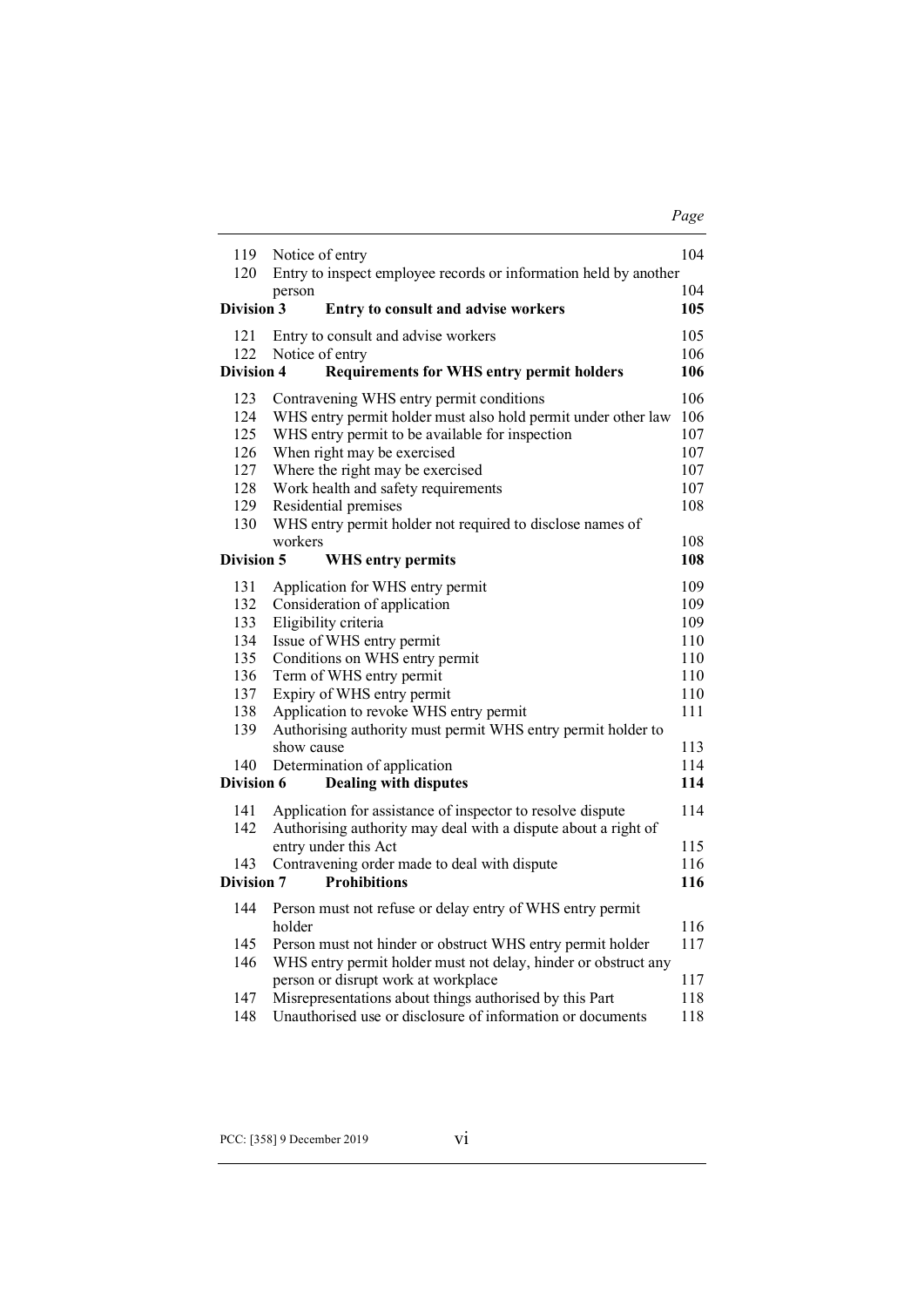| Division 8                                                                                                                                                                                       | General                                                                                                                                                                        | 120                             |
|--------------------------------------------------------------------------------------------------------------------------------------------------------------------------------------------------|--------------------------------------------------------------------------------------------------------------------------------------------------------------------------------|---------------------------------|
| 149<br>150<br>151                                                                                                                                                                                | Return of WHS entry permits<br>Union to provide information to authorising authority<br>Register of WHS entry permit holders                                                   |                                 |
| Part 8                                                                                                                                                                                           | The regulator                                                                                                                                                                  | 123                             |
| <b>Division 1</b>                                                                                                                                                                                | <b>Functions of regulator</b>                                                                                                                                                  | 123                             |
| 152<br>153<br>154<br><b>Division 2</b>                                                                                                                                                           | Functions of regulator<br>Powers of regulator<br>Delegation by regulator<br>Powers of regulator to obtain information                                                          | 123<br>124<br>124<br>124        |
| 155                                                                                                                                                                                              | Powers of regulator to obtain information                                                                                                                                      | 124                             |
| Part 9                                                                                                                                                                                           | <b>Securing compliance</b>                                                                                                                                                     | 127                             |
| <b>Division 1</b><br><b>Appointment of inspectors</b>                                                                                                                                            |                                                                                                                                                                                | 127                             |
| 156<br>157<br>158<br>159<br><b>Division 2</b>                                                                                                                                                    | Appointment of inspectors<br>Identity cards<br>Accountability of inspectors<br>Suspension and ending of appointment of inspectors<br><b>Functions and powers of inspectors</b> | 127<br>127<br>128<br>128<br>128 |
| 160<br>Functions and powers of inspectors<br>161<br>Conditions on inspectors' compliance powers<br>162<br>Inspectors subject to regulator's directions<br>Division 3<br>Powers relating to entry |                                                                                                                                                                                | 128<br>129<br>129<br>130        |
|                                                                                                                                                                                                  | <b>Subdivision 1</b><br><b>General powers of entry</b>                                                                                                                         | 130                             |
| 163<br>164<br>165<br>166                                                                                                                                                                         | Powers of entry<br>Notification of entry<br>General powers on entry<br>Persons assisting inspectors<br><b>Subdivision 2</b><br><b>Search warrants</b>                          | 130<br>130<br>131<br>132<br>133 |
| 167<br>168<br>169                                                                                                                                                                                | Search warrants<br>Announcement before entry on warrant<br>Copy of warrant to be given to person with management or                                                            |                                 |
|                                                                                                                                                                                                  | control of place                                                                                                                                                               |                                 |
|                                                                                                                                                                                                  | <b>Subdivision 3</b><br><b>Limitation on entry powers</b>                                                                                                                      | 135                             |
| 170                                                                                                                                                                                              | Places used for residential purposes<br><b>Subdivision 4</b><br>Specific powers on entry                                                                                       | 135<br>136                      |

*Page*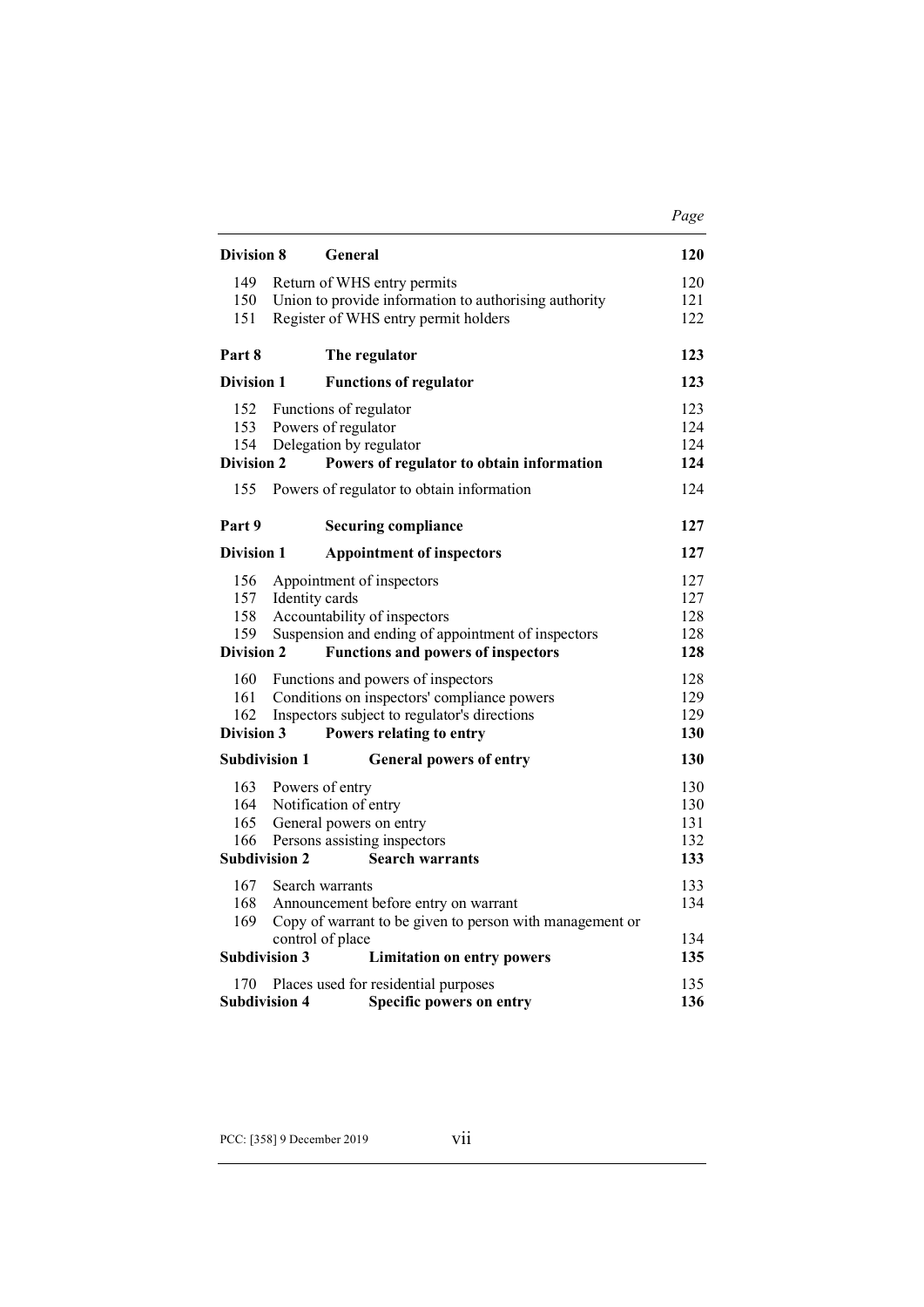## *Page*

| 171                | Power to require production of documents and answers to             |            |  |
|--------------------|---------------------------------------------------------------------|------------|--|
|                    | questions                                                           | 136        |  |
| 172                | Abrogation of privilege against self-incrimination                  | 138        |  |
| 173                | Warning to be given                                                 | 139        |  |
| 174<br>175         | Powers to copy and retain documents<br>Power to seize evidence etc. | 141<br>141 |  |
| 176                | Inspector's power to seize dangerous workplaces and things          | 142        |  |
| 177                | Powers supporting seizure                                           | 142        |  |
| 178                | Receipt for seized things                                           | 144        |  |
| 179                |                                                                     | 144        |  |
| 180                | Forfeiture of seized things<br>Return of seized things              |            |  |
| 181                | Access to seized things                                             | 146<br>147 |  |
| <b>Division 4</b>  | Damage and compensation                                             | 147        |  |
|                    |                                                                     |            |  |
| 182                | Damage etc. to be minimised                                         | 147        |  |
| 183                | Inspector to give notice of damage                                  | 148        |  |
| 184                | Compensation                                                        | 148        |  |
| Division 5         | <b>Other matters</b>                                                | 149        |  |
| 185                | Power to require name and address                                   | 149        |  |
| 186                | Inspector may take affidavits                                       | 150        |  |
| 187                | Attendance of inspector at coronial inquests                        | 150        |  |
| Division 6         | Offences in relation to inspectors                                  | 151        |  |
| 188                | Offence to hinder or obstruct inspector                             | 151        |  |
| 189                | Offence to impersonate inspector                                    | 151        |  |
| 190                | Offence to assault, threaten or intimidate inspector                | 151        |  |
| Part 10            | <b>Enforcement measures</b>                                         | 152        |  |
|                    |                                                                     |            |  |
| <b>Division 1</b>  | <b>Improvement notices</b>                                          | 152        |  |
| 191                | Issue of improvement notices                                        | 152        |  |
| 192                | Contents of improvement notices                                     | 152        |  |
| 193                | Compliance with improvement notice                                  | 153        |  |
| 194                | Extension of time for compliance with improvement notices           | 153        |  |
| <b>Division 2</b>  | <b>Prohibition notices</b>                                          | 154        |  |
| 195                | Power to issue prohibition notice                                   | 154        |  |
| 196                | Contents of prohibition notice                                      | 155        |  |
| 197                | Compliance with prohibition notice                                  | 156        |  |
| <b>Division 2A</b> | <b>Prohibited asbestos notices</b>                                  | 156        |  |
|                    |                                                                     |            |  |
|                    | 197A Definitions                                                    | 156<br>157 |  |
|                    | 197B Issue of prohibited asbestos notices                           | 157        |  |
|                    | 197C Contents of prohibited asbestos notices                        | 158        |  |
|                    | 197D Compliance with prohibited asbestos notice                     |            |  |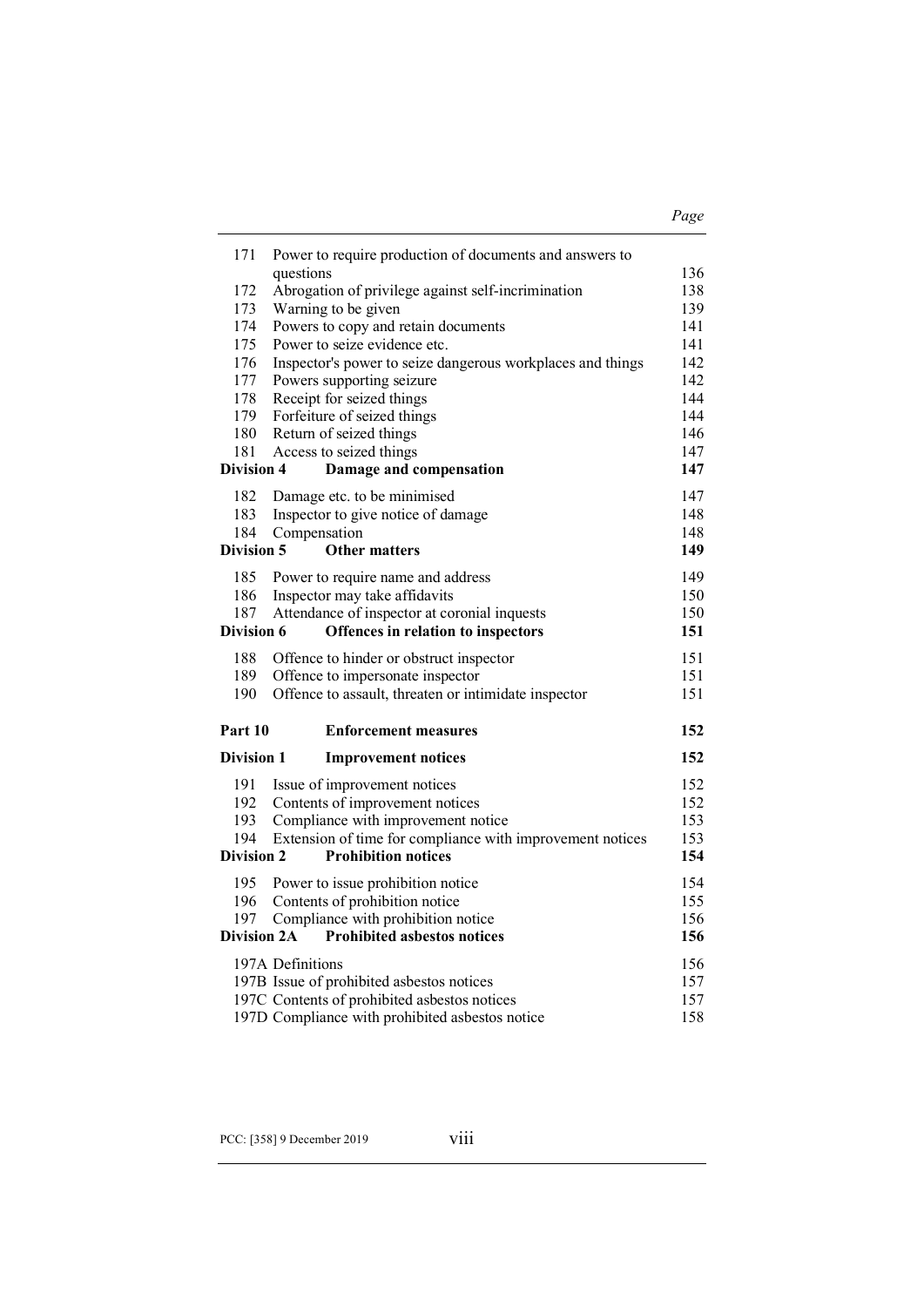|                   | 197E Extension of time for compliance with prohibited asbestos<br>notices 159 |     |
|-------------------|-------------------------------------------------------------------------------|-----|
| Division 3        | <b>Non-disturbance notices</b>                                                | 159 |
| 198               | Issue of non-disturbance notice                                               | 159 |
| 199               | Contents of non-disturbance notice                                            | 159 |
| 200               | Compliance with non-disturbance notice                                        | 160 |
| 201               | Issue of subsequent notices                                                   | 161 |
| Division 4        | General requirements applying to notices                                      | 161 |
| 202               | Application of Division                                                       | 161 |
| 203               | Notice to be in writing                                                       | 161 |
| 204               | Directions in notices                                                         | 161 |
| 205               | Recommendations in notice                                                     | 161 |
| 206               | Changes to notice                                                             | 162 |
| 207               | Regulator may vary or cancel notice                                           | 162 |
| 208               | Formal irregularities or defects in notice                                    | 163 |
| 209               | Issue and giving of notice                                                    | 163 |
| 210               | Display of notice                                                             | 164 |
| <b>Division 5</b> | <b>Remedial action</b>                                                        | 164 |
| 211               | When regulator may carry out action                                           | 164 |
| 212               | Power of the regulator to take other remedial action                          | 165 |
| 213               | Costs of remedial or other action                                             | 165 |
| <b>Division 6</b> | <b>Injunctions</b>                                                            | 166 |
| 214               | Application of Division                                                       | 166 |
| 215               | Injunctions for noncompliance with notices                                    | 166 |
| Part 11           | <b>Enforceable undertakings</b>                                               | 167 |
| 216               | Regulator may accept WHS undertakings                                         | 167 |
| 217               | Notice of decision and reasons for decision                                   | 167 |
| 218               | When a WHS undertaking is enforceable                                         | 167 |
| 219               | Compliance with WHS undertaking                                               | 168 |
| 220               | Contravention of WHS undertaking                                              | 168 |
| 221               | Withdrawal or variation of WHS undertaking                                    | 169 |
| 222               | Proceeding for alleged contravention                                          | 169 |
| Part 12           | <b>Review of decisions</b>                                                    | 171 |
| Division 1        | <b>Reviewable decisions</b>                                                   | 171 |
| 223               | Which decisions are reviewable                                                | 171 |
| Division 2        | <b>Internal review</b>                                                        | 178 |
|                   |                                                                               |     |

224 Application for internal review 178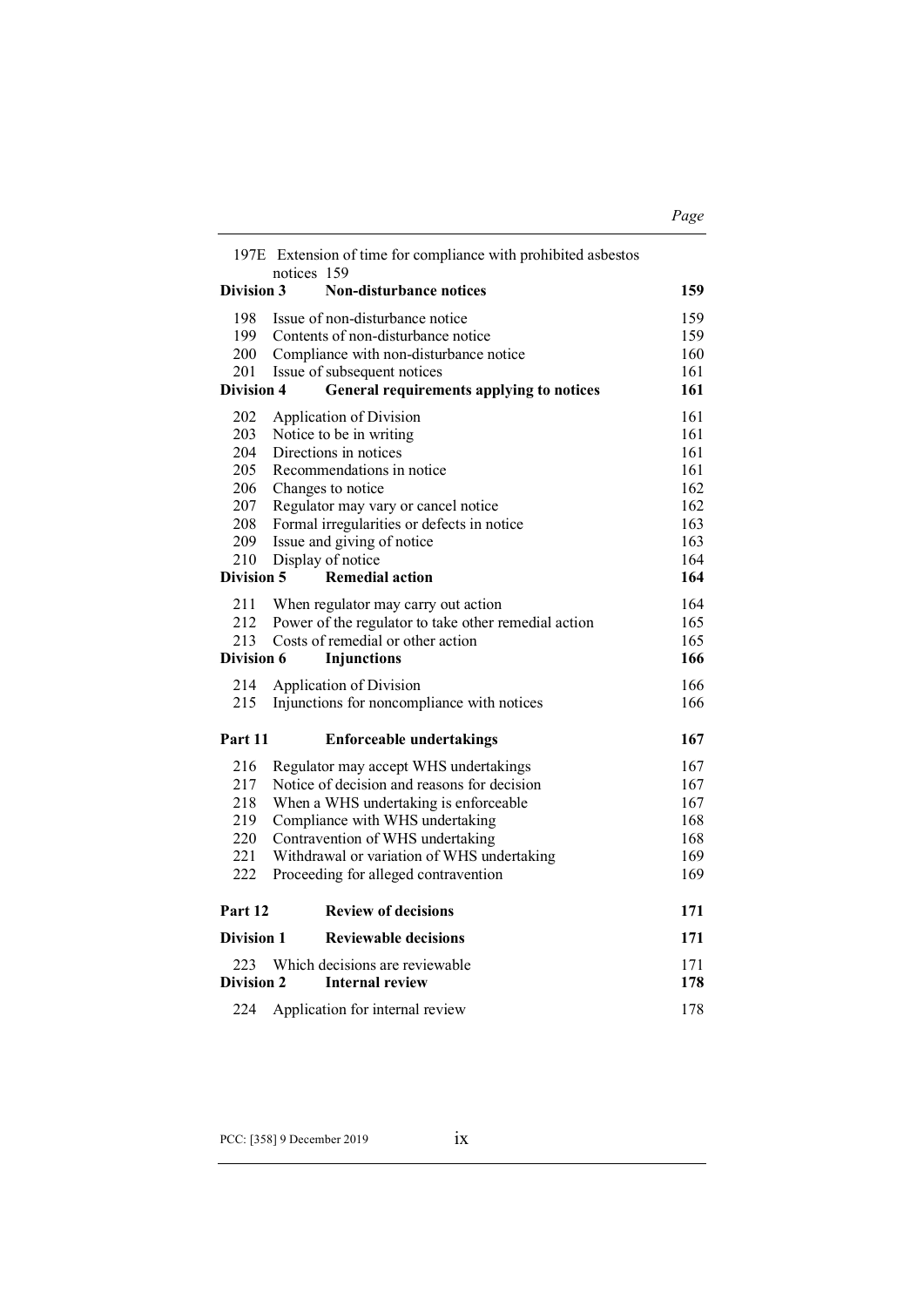| 225                                                                              | Internal reviewer                                                                                                                                                                                                                                                                                                    | 178                                                                |
|----------------------------------------------------------------------------------|----------------------------------------------------------------------------------------------------------------------------------------------------------------------------------------------------------------------------------------------------------------------------------------------------------------------|--------------------------------------------------------------------|
| 226                                                                              | Decision of internal reviewer                                                                                                                                                                                                                                                                                        | 179                                                                |
| 227                                                                              | Decision on internal review                                                                                                                                                                                                                                                                                          | 179                                                                |
| 228                                                                              | Stays of reviewable decisions on internal review                                                                                                                                                                                                                                                                     | 180                                                                |
| <b>Division 3</b>                                                                | <b>External review</b>                                                                                                                                                                                                                                                                                               | 181                                                                |
| 229                                                                              | Application for external review                                                                                                                                                                                                                                                                                      | 181                                                                |
| Part 13                                                                          | <b>Legal proceedings</b>                                                                                                                                                                                                                                                                                             | 182                                                                |
| <b>Division 1</b>                                                                | <b>General matters</b>                                                                                                                                                                                                                                                                                               | 182                                                                |
| 230<br>231<br>232<br>233<br><b>Division 2</b>                                    | Prosecutions<br>Procedure if prosecution is not brought<br>Limitation period for prosecutions<br>Multiple contraventions of health and safety duty provision<br><b>Sentencing for offences</b>                                                                                                                       | 182<br>182<br>185<br>186<br>187                                    |
| 234<br>235<br>236<br>237<br>238<br>239<br>240<br>241<br>242<br><b>Division 3</b> | Application of this Division<br>Orders generally<br>Adverse publicity orders<br>Orders for restoration<br>Work health and safety project orders<br>Release on the giving of a court-ordered WHS undertaking<br>Injunctions<br>Training orders<br>Offence to fail to comply with order<br><b>Infringement notices</b> | 187<br>187<br>187<br>189<br>189<br>189<br>190<br>191<br>191<br>191 |
|                                                                                  |                                                                                                                                                                                                                                                                                                                      |                                                                    |
| 243<br><b>Division 4</b>                                                         | Infringement notices<br>Offences by bodies corporate                                                                                                                                                                                                                                                                 | 191<br>192                                                         |
|                                                                                  |                                                                                                                                                                                                                                                                                                                      |                                                                    |
| 244<br>Division 5                                                                | Imputing conduct to bodies corporate<br><b>The Crown</b>                                                                                                                                                                                                                                                             | 192<br>192                                                         |
| 245<br>246<br>247<br>248<br>Division 6                                           | Offences and the Crown<br>WHS civil penalty provisions and the Crown<br>Officers<br>Responsible agency for the Crown<br><b>Public authorities</b>                                                                                                                                                                    | 192<br>193<br>194<br>194<br>196                                    |
| 249<br>250<br>251<br>252<br>253<br><b>Division 7</b>                             | Application to public authorities that are bodies corporate<br>Proceedings against public authorities<br>Imputing conduct to public authorities<br>Officer of public authority<br>Proceedings against successors to public authorities<br>WHS civil penalty provisions                                               | 196<br>196<br>196<br>197<br>197<br>198                             |

*Page*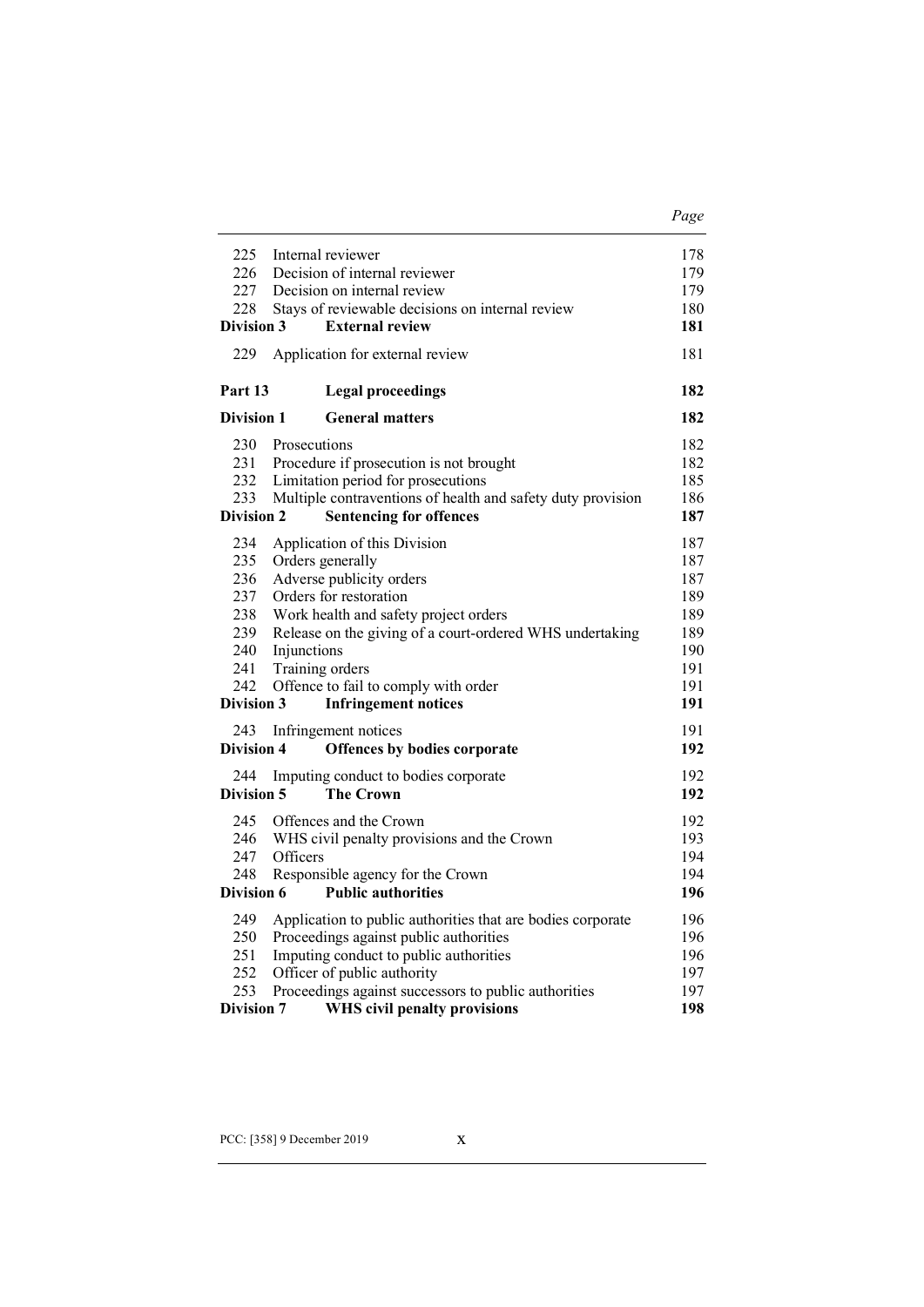|--|--|

| 254<br>255                      | When is a provision a WHS civil penalty provision<br>Proceedings for contravention of WHS civil penalty provision                                                                                                                                           | 198<br>198                      |
|---------------------------------|-------------------------------------------------------------------------------------------------------------------------------------------------------------------------------------------------------------------------------------------------------------|---------------------------------|
| 256<br>257                      | Involvement in contravention treated in same way as actual<br>contravention<br>Contravening a civil penalty provision is not an offence                                                                                                                     | 199<br>199                      |
| 258                             | Civil proceeding rules and procedure to apply                                                                                                                                                                                                               | 199                             |
| 259                             | Proceeding for a contravention of a WHS civil penalty provision 199                                                                                                                                                                                         |                                 |
| 260                             | Proceeding may be brought by the regulator or an inspector                                                                                                                                                                                                  | 200                             |
| 261                             | Limitation period for WHS civil penalty proceedings                                                                                                                                                                                                         | 200                             |
| 262                             | Recovery of a monetary penalty                                                                                                                                                                                                                              | 200                             |
| 263                             | Civil double jeopardy                                                                                                                                                                                                                                       | 201                             |
| 264                             | Criminal proceedings during civil proceedings                                                                                                                                                                                                               | 201                             |
| 265<br>266                      | Criminal proceedings after civil proceedings                                                                                                                                                                                                                | 201                             |
|                                 | Evidence given in proceedings for contravention of WHS civil<br>penalty provision not admissible in criminal proceedings                                                                                                                                    | 202                             |
| <b>Division 8</b>               | Civil liability not affected by this Act                                                                                                                                                                                                                    | 202                             |
| 267                             | Civil liability not affected by this Act                                                                                                                                                                                                                    | 202                             |
| Part 14                         | General                                                                                                                                                                                                                                                     | 204                             |
| Division 1                      | <b>General provisions</b>                                                                                                                                                                                                                                   | 204                             |
| 268<br>269<br>270<br>271        | Offence to give false or misleading information<br>Act does not affect legal professional privilege<br>Immunity from liability<br>Confidentiality of information<br>271A Additional ways that regulator may use and share information<br>No contracting out | 204<br>205<br>205<br>206<br>207 |
| 272<br>273<br><b>Division 2</b> | 272A No insurance or other indemnity against penalties<br>272B Liability of officers for offences by body corporate under s 272A 209<br>Person not to levy workers<br><b>Codes of practice</b>                                                              | 208<br>208<br>210<br>210        |
| 274                             | Approved codes of practice                                                                                                                                                                                                                                  |                                 |
| 275                             | Use of codes of practice in proceedings                                                                                                                                                                                                                     | 210<br>212                      |
| Division 3                      | <b>Regulation-making powers</b>                                                                                                                                                                                                                             | 212                             |
| 276                             | Regulation-making powers                                                                                                                                                                                                                                    | 214                             |
| plant                           | Schedule 1-Application of Act to dangerous goods and high risk                                                                                                                                                                                              | 212<br>215                      |

**arrangements and other local arrangements 217**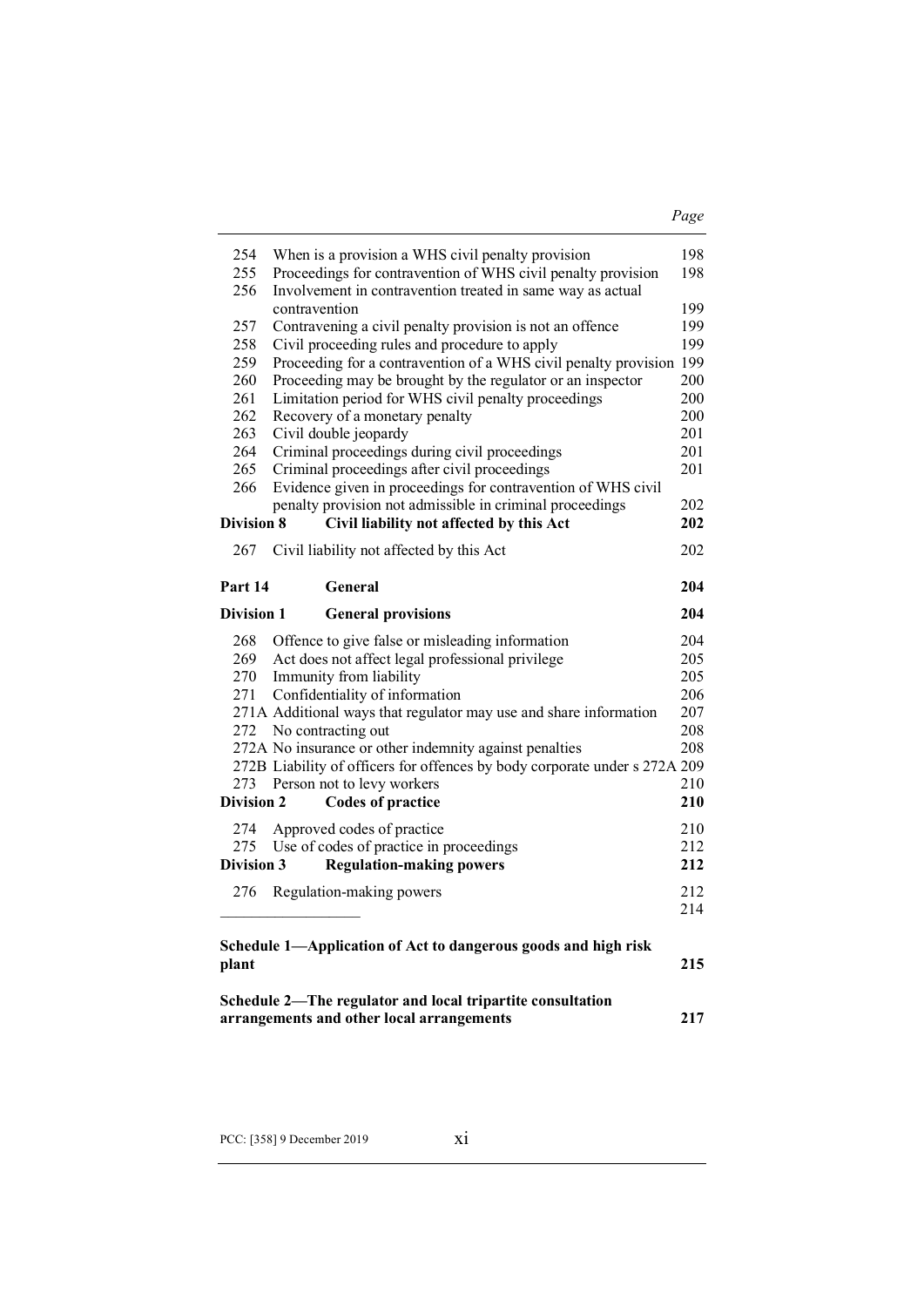|           | <b>Schedule 3—Regulation-making powers</b>         | 218 |
|-----------|----------------------------------------------------|-----|
| 1         | Duties                                             | 218 |
| 2         | Incidents                                          | 218 |
| 3         | Plant, substances or structures                    | 218 |
| 4         | Protection and welfare of workers                  | 219 |
| 5         | Hazards and risks                                  | 219 |
| 6         | Records and notices                                | 220 |
| 7         | Authorisations                                     | 220 |
| $\,$ $\,$ | Work groups                                        | 221 |
| 9         | Health and safety committees and health and safety |     |
|           | representatives                                    | 221 |
| 10        | Issue resolution                                   | 221 |
| 11        | WHS entry permits                                  | 222 |
| 12        | Identity cards                                     | 222 |
| 13        | Forfeiture                                         | 222 |
| 14        | Review of decisions                                | 222 |
|           | <b>APPENDIX</b>                                    | 224 |
|           | <b>Jurisdictional Notes</b>                        | 224 |

*Page*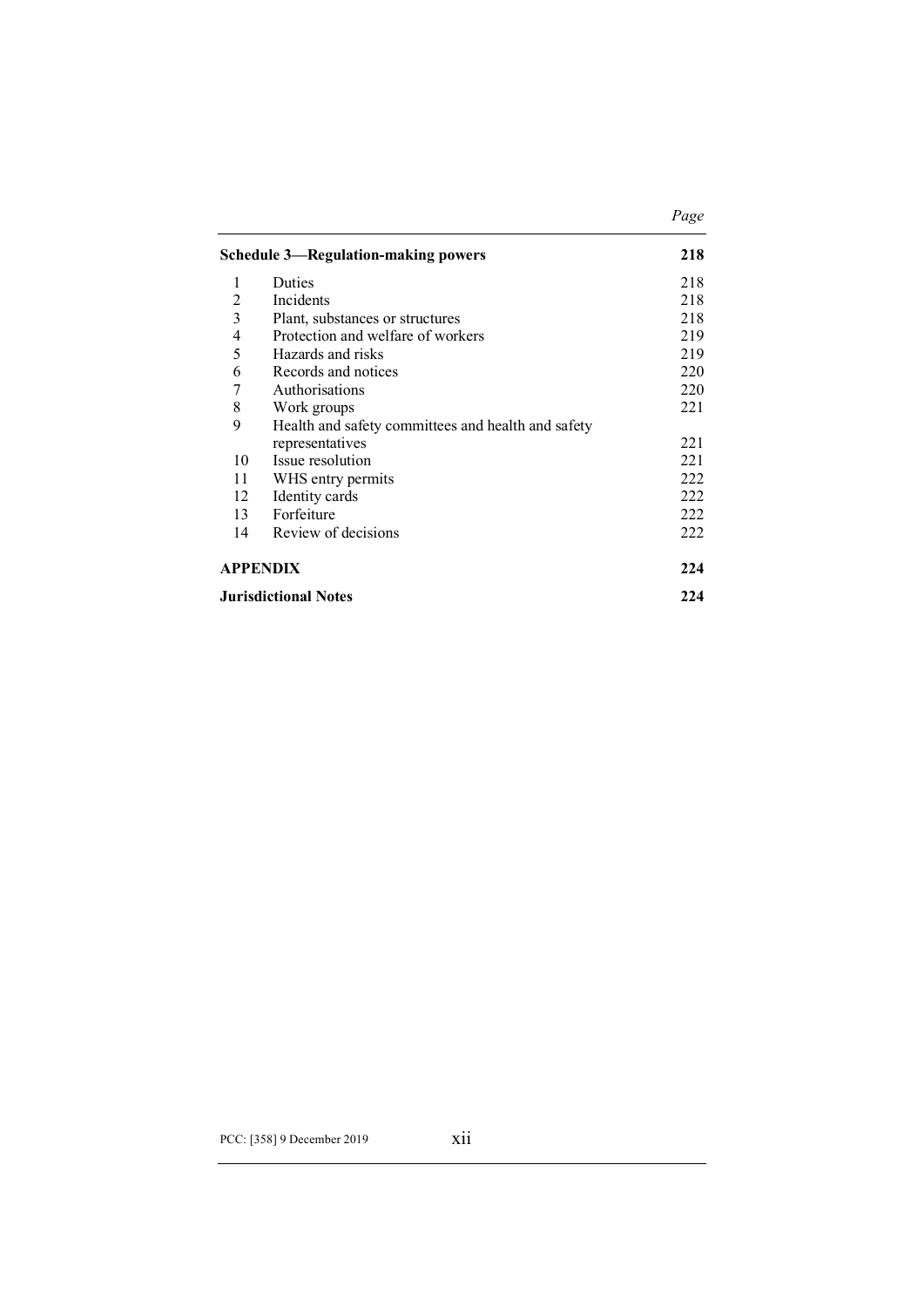# **Part 1 Preliminary**

#### **Division 1 Introduction**

## **1 Citation**

This Act may be cited as the *Work Health and Safety Act 2010*.

**Note**

See the jurisdictional note in the Appendix.

#### **2 Commencement**

This Act commences on 1 January 2012.

**Note**

See the jurisdictional note in the Appendix.

## **Division 2 Object**

## **3 Object**

- (1) The main object of this Act is to provide for a balanced and nationally consistent framework to secure the health and safety of workers and workplaces by:
	- (a) protecting workers and other persons against harm to their health, safety and welfare through the elimination or minimisation of risks arising from work [or from specified types of substances or plant]; and

#### **Note**

See the jurisdictional note in the Appendix.

(b) providing for fair and effective workplace representation, consultation, co-operation and issue resolution in relation to work health and safety; and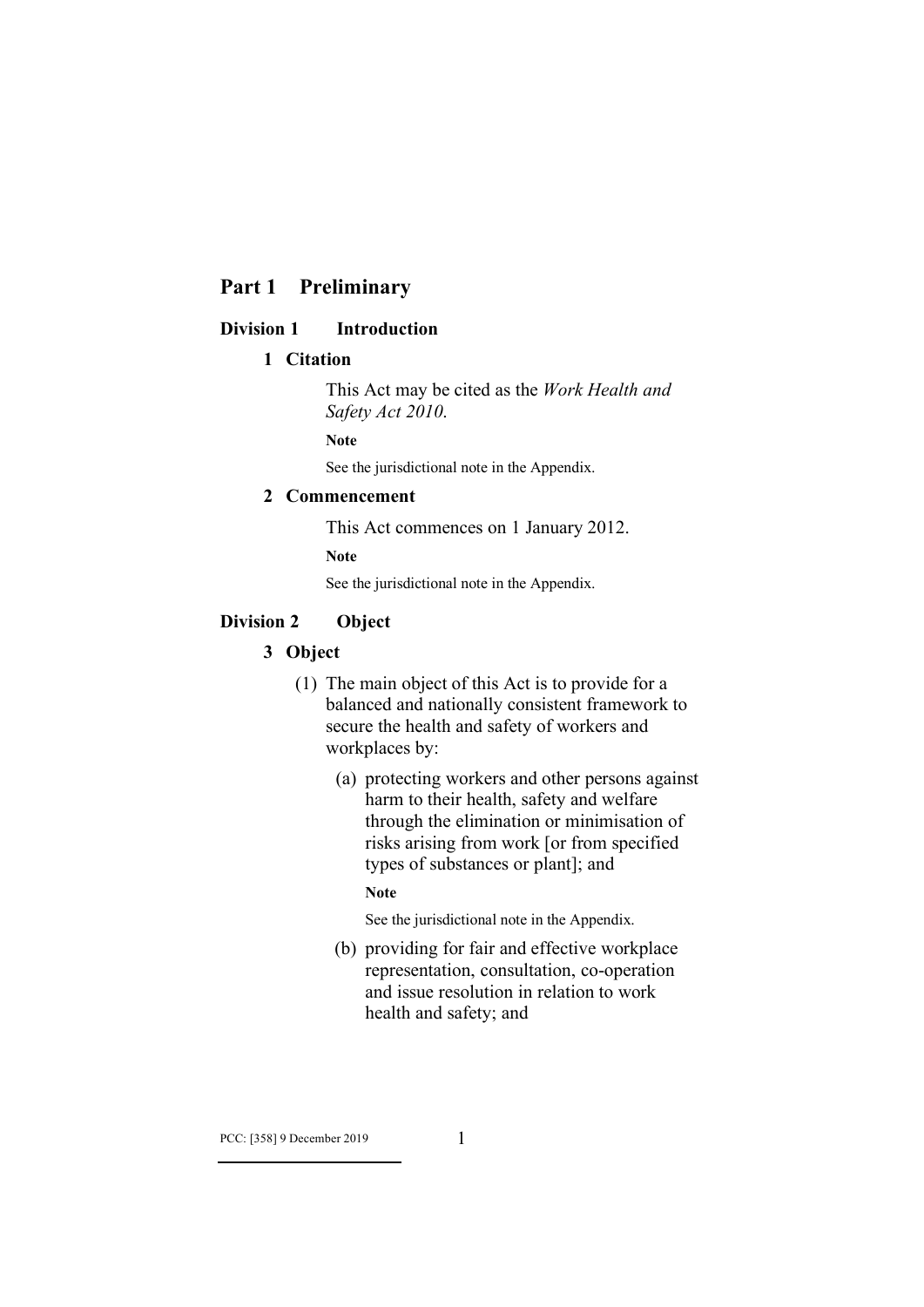Part 1 Preliminary

|  | (c) encouraging unions and employer<br>organisations to take a constructive role in<br>promoting improvements in work health and<br>safety practices, and assisting persons<br>conducting businesses or undertakings and<br>workers to achieve a healthier and safer<br>working environment; and                                                      |
|--|-------------------------------------------------------------------------------------------------------------------------------------------------------------------------------------------------------------------------------------------------------------------------------------------------------------------------------------------------------|
|  | (d) promoting the provision of advice,<br>information, education and training in<br>relation to work health and safety; and                                                                                                                                                                                                                           |
|  | (e) securing compliance with this Act through<br>effective and appropriate compliance and<br>enforcement measures; and                                                                                                                                                                                                                                |
|  | (f) ensuring appropriate scrutiny and review of<br>actions taken by persons exercising powers<br>and performing functions under this Act; and                                                                                                                                                                                                         |
|  | (g) providing a framework for continuous<br>improvement and progressively higher<br>standards of work health and safety; and                                                                                                                                                                                                                          |
|  | (h) maintaining and strengthening the national<br>harmonisation of laws relating to work<br>health and safety and to facilitate a consistent<br>national approach to work health and safety<br>in this jurisdiction.                                                                                                                                  |
|  | (2) In furthering subsection $(1)(a)$ , regard must be had<br>to the principle that workers and other persons<br>should be given the highest level of protection<br>against harm to their health, safety and welfare<br>from hazards and risks arising from work [or from<br>specified types of substances or plant] as is<br>reasonably practicable. |

**Note**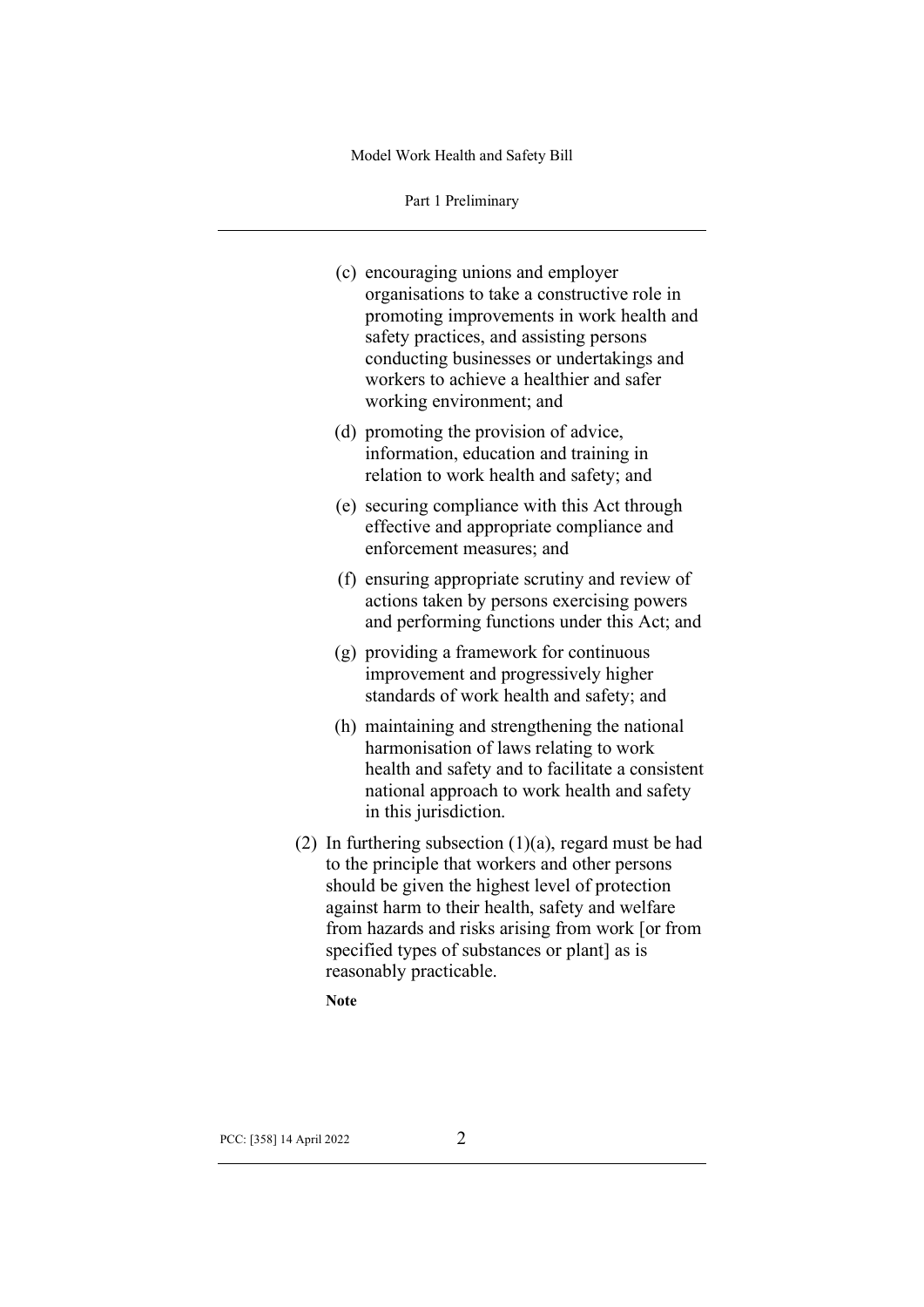Part 1 Preliminary

See the jurisdictional note in the Appendix.

**Division 3 Interpretation**

## **Subdivision 1 Definitions**

# **4 Definitions**

In this Act:

*approved code of practice* means a code of practice approved under Part 14.

*asbestos—*see section 197A.

*asbestos containing material (ACM)*—see section 197A.

*authorised*, in Part 4—see section 40.

*authorising authority* means:

#### **Note**

See the jurisdictional note in the Appendix.

*Category 1 offence*—see section 31.

*Category 2 offence*—see section 32.

*Category 3 offence*—see section 33.

*compliance powers* means the functions and powers conferred on an inspector under this Act.

*condition* includes limitation and restriction.

*construct* includes assemble, erect, reconstruct, reassemble and re-erect.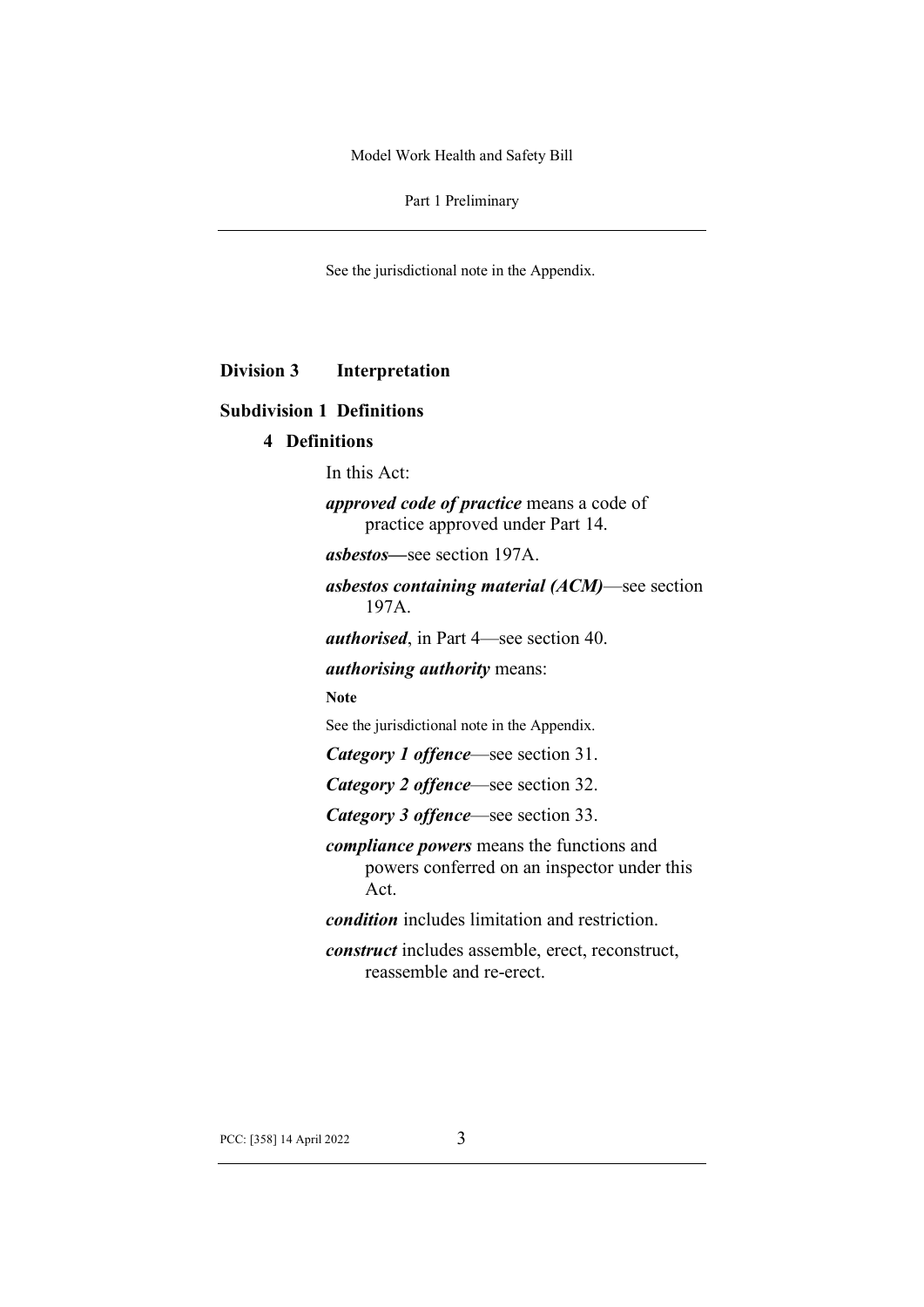Part 1 Preliminary

*corresponding regulator* means the holder of a public office, or a public authority, of the Commonwealth, or of a State, who or which is responsible for administering a corresponding WHS law.

*corresponding WHS law* means:

**Note**

See the jurisdictional note in the Appendix.

#### *court* means:

**Note**

See the jurisdictional note in the Appendix.

*dangerous incident*, in Part 3—see section 37

*demolition* includes deconstruction.

*design*, in relation to plant, a substance or a structure includes:

- (a) design of part of the plant, substance or structure; and
- (b) redesign or modify a design.

*disclose*, in relation to information, includes divulge or communicate to any person or publish.

*discriminatory conduct*, in Part 6—see section 105.

*document* includes record.

*employee record*, in relation to an employee, has the same meaning as it has in the *Privacy Act 1988* of the Commonwealth.

*employer organisation* means an organisation of employers.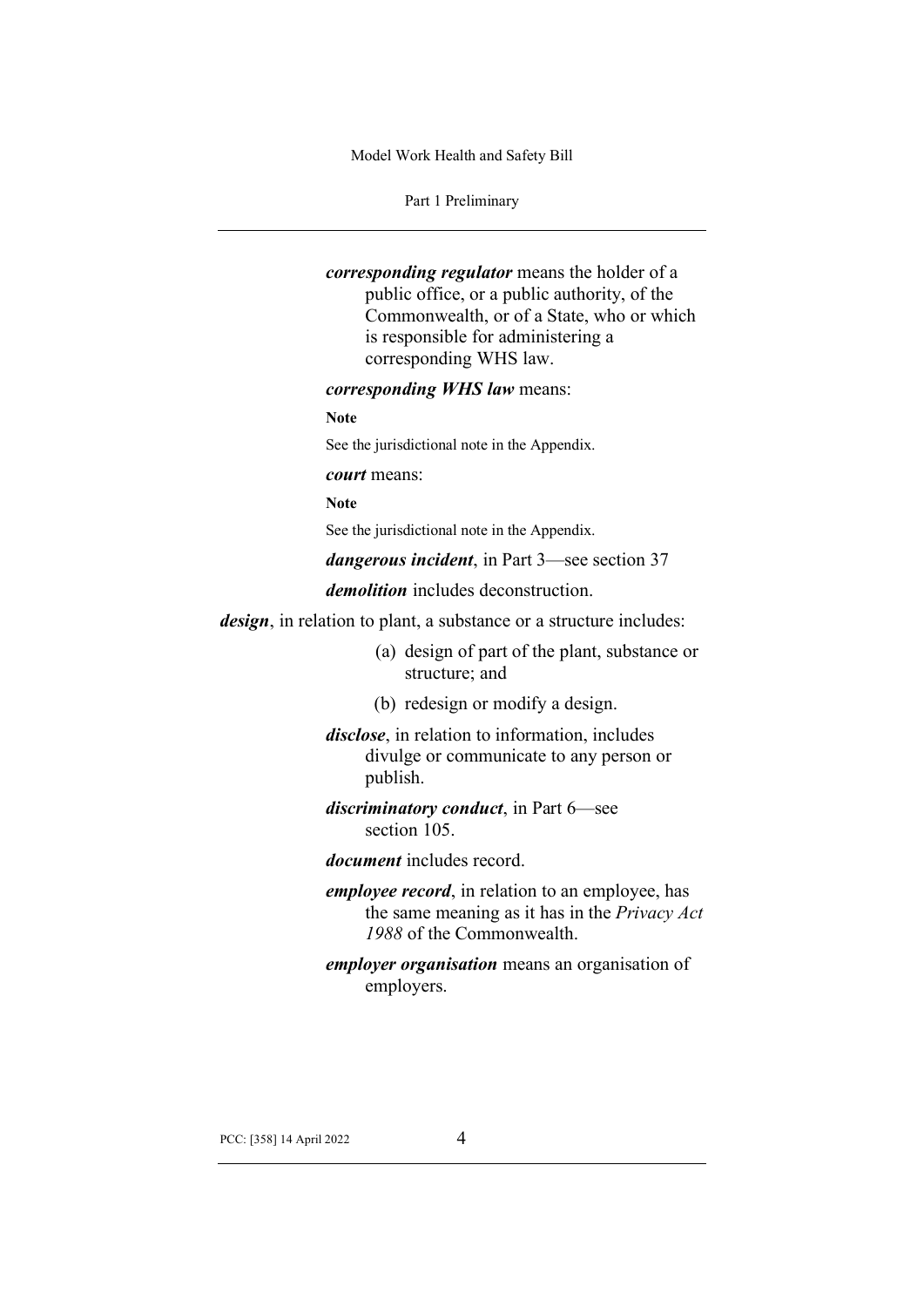Part 1 Preliminary

- *engage in conduct* means doing an act or omitting to do an act.
- *Fair Work Act* means the *Fair Work Act 2009* of the Commonwealth.
- *handling* includes transport.
- *health* means physical and psychological health.
- *health and safety duty*—see section 30.
- *health and safety representative*, in relation to a worker, means the health and safety representative elected under Part 5 for the work group of which the worker is a member.
- *import* means to bring into the jurisdiction from outside Australia.
- *inspector* means an inspector appointed under Part 9.

## *internal reviewer* means:

- (a) the regulator; or
- (b) a person appointed by the regulator under section 225.

## *local authority* means:

#### **Note**

See the jurisdictional note in the Appendix.

*medical treatment* means treatment by a medical practitioner registered under [the relevant registration Act].

#### **Note**

See the jurisdictional note in the Appendix.

#### *notifiable incident*—see section 35.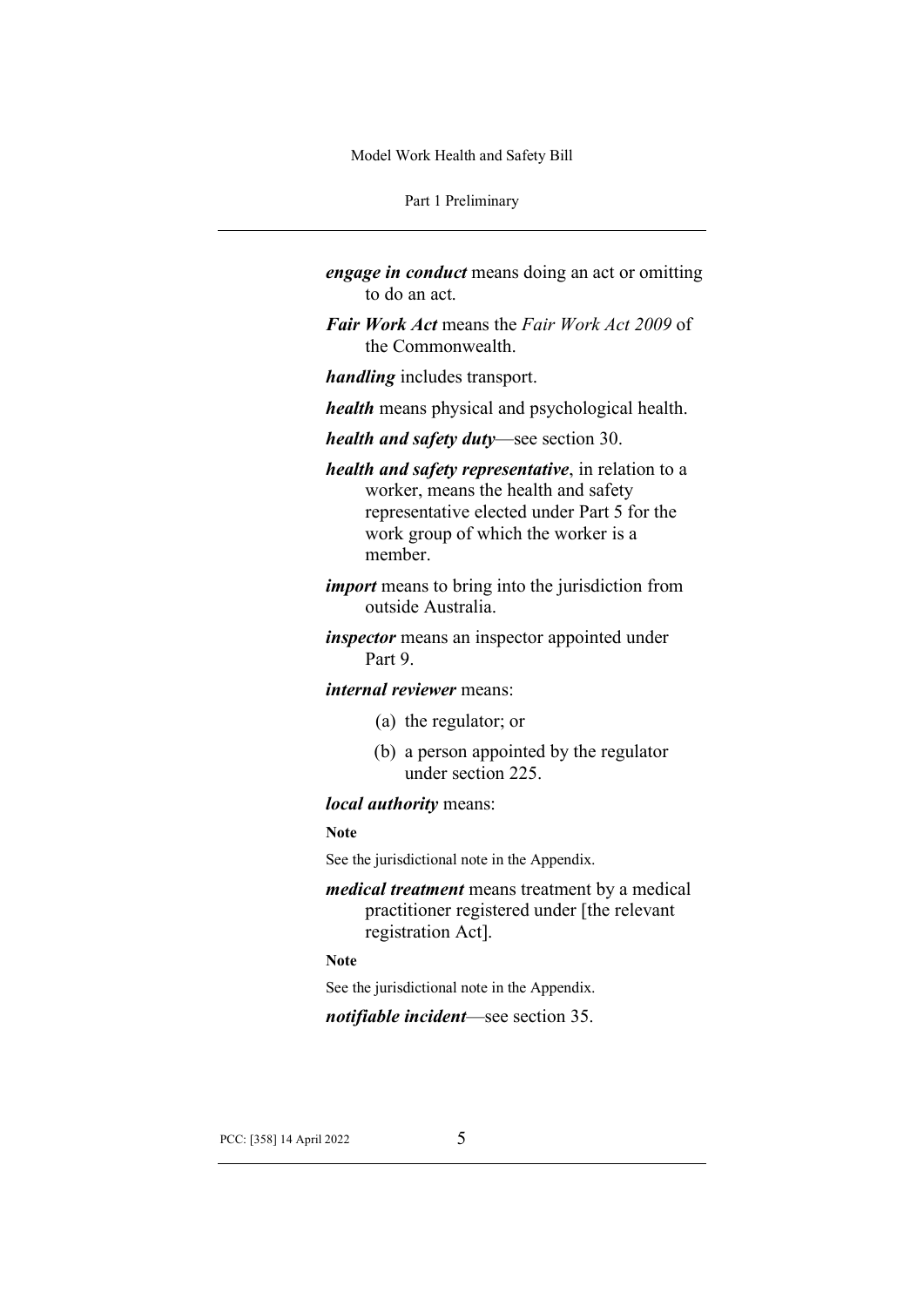Part 1 Preliminary

#### *officer* means:

- (a) an officer within the meaning of section 9 of the *Corporations Act 2001* of the Commonwealth other than a partner in a partnership; or
- (b) an officer of the Crown within the meaning of section 247; or
- (c) an officer of a public authority within the meaning of section 252,

other than an elected member of a local authority acting in that capacity.

*official of a union*, in Part 7—see section 116.

*person conducting a business or undertaking* see section 5.

*personal information* has the same meaning as it has in the *Privacy Act 1988* of the Commonwealth.

#### *plant* includes:

- (a) any machinery, equipment, appliance, container, implement and tool; and
- (b) any component of any of those things; and
- (c) anything fitted or connected to any of those things.

*prohibited reason*, in Part 6—see section 106.

#### *public authority* means:

**Note**

See the jurisdictional note in the Appendix.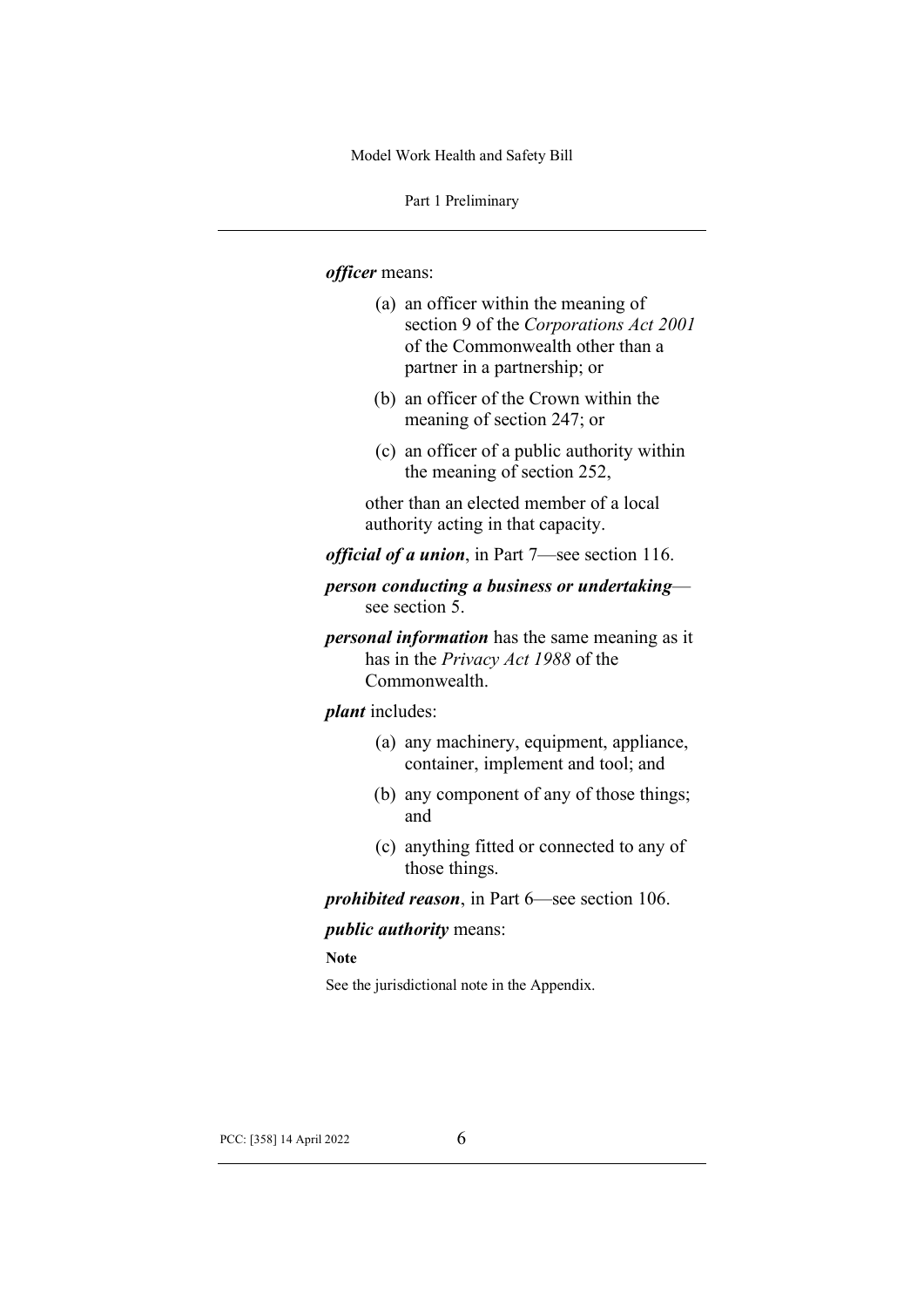Part 1 Preliminary

*reasonably practicable*, in relation to a duty to ensure health and safety—see section 18. *regulator* means: **Note** See the jurisdictional note in the Appendix. *relevant person conducting a business or undertaking*, in Part 7—see section 116.

*relevant State or Territory industrial law*, in Part 7—see section 116.

*relevant union*, in Part 7—see section 116.

*relevant worker*, in Part 7—see section 116

*representative*, in relation to a worker, means:

- (a) the health and safety representative for the worker; or
- (b) a union representing the worker; or
- (c) any other person the worker authorises to represent him or her.

*serious injury or illness*, in Part 3—see section 36.

*State* includes Territory.

*State or Territory industrial law* has the same meaning as it has in the Fair Work Act.

- *structure* means anything that is constructed, whether fixed or moveable, temporary or permanent, and includes:
	- (a) buildings, masts, towers, framework, pipelines, transport infrastructure and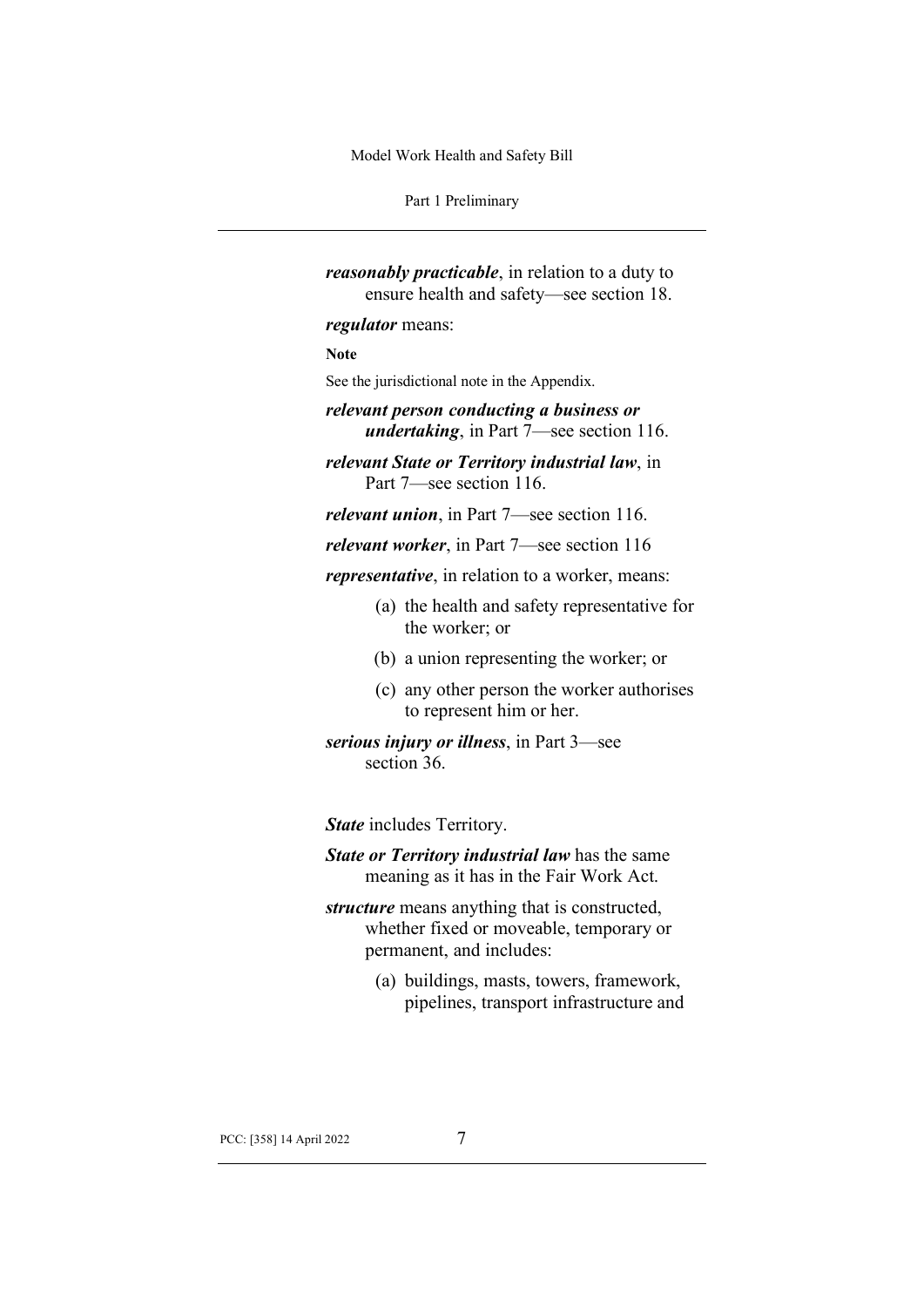Part 1 Preliminary

underground works (shafts or tunnels); and

- (b) any component of a structure; and
- (c) part of a structure.
- *substance* means any natural or artificial substance, whether in the form of a solid, liquid, gas or vapour.

*supply*—see section 6.

*this Act* includes the regulations.

**Note**

See the jurisdictional note in the Appendix.

#### *union* means:

- (a) an employee organisation that is registered, or taken to be registered, under the *Fair Work (Registered Organisations) Act 2009* of the Commonwealth; or
- (b) an association of employees or independent contractors, or both, that is registered or recognised as such an association (however described) under a State or Territory industrial law.
- *volunteer* means a person who is acting on a voluntary basis (irrespective of whether the person receives out-of-pocket expenses).
- *WHS entry permit* means a WHS entry permit issued under Part 7.
- *WHS entry permit holder* means a person who holds a WHS entry permit.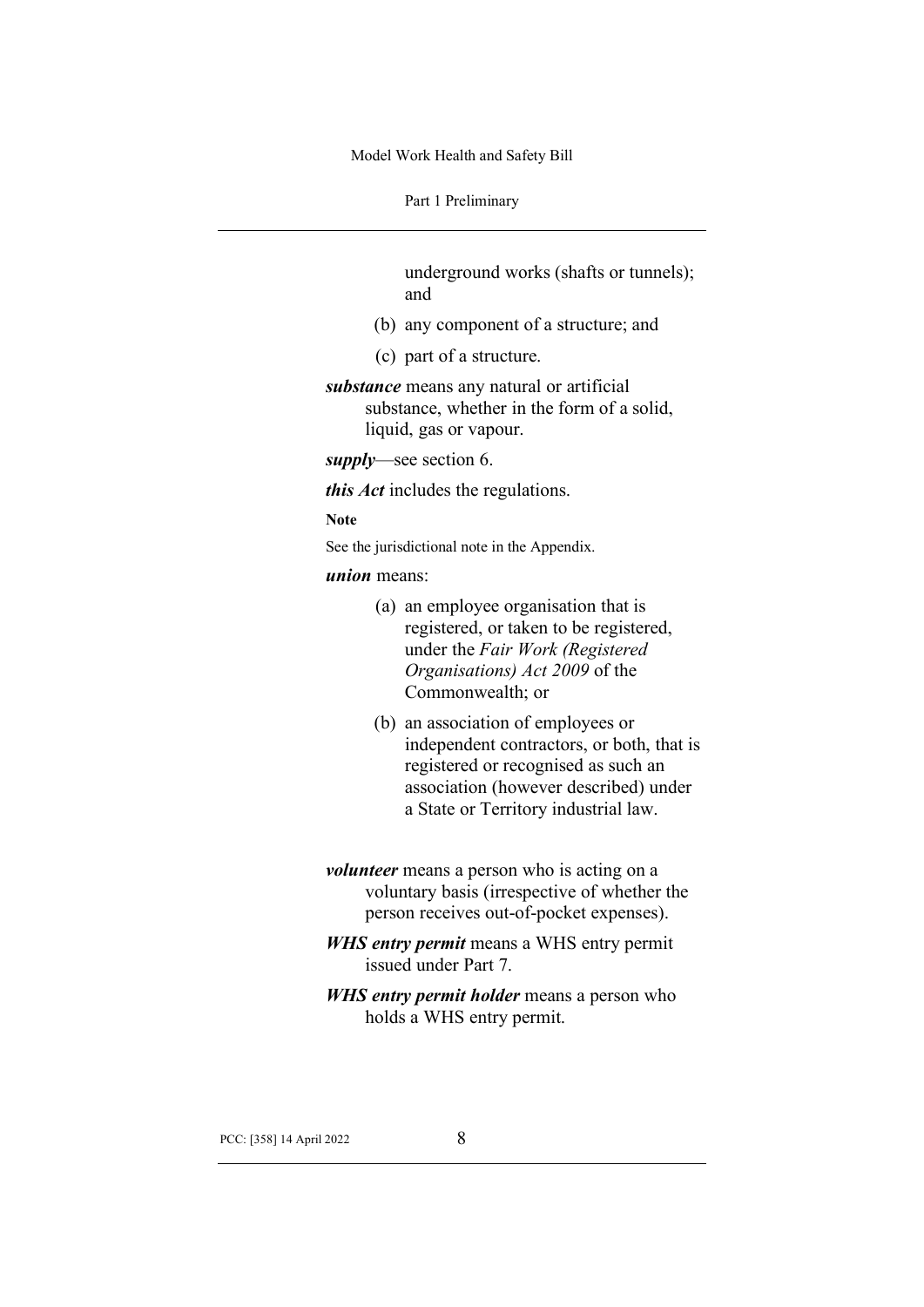Part 1 Preliminary

*WHS undertaking* means an undertaking given under section 216(1).

*work group* means a work group determined under Part 5.

*worker*—see section 7.

*workplace—*see section 8.

#### **Subdivision 2 Other important terms**

# **5 Meaning of** *person conducting a business or undertaking*

- (1) For the purposes of this Act, a person conducts a business or undertaking:
	- (a) whether the person conducts the business or undertaking alone or with others; and
	- (b) whether or not the business or undertaking is conducted for profit or gain.
- (2) A business or undertaking conducted by a person includes a business or undertaking conducted by a partnership or an unincorporated association.
- (3) If a business or undertaking is conducted by a partnership (other than an incorporated partnership), a reference in this Act to a person conducting the business or undertaking is to be read as a reference to each partner in the partnership.
- (4) A person does not conduct a business or undertaking to the extent that the person is engaged solely as a worker in, or as an officer of, that business or undertaking.
- (5) An elected member of a local authority does not in that capacity conduct a business or undertaking.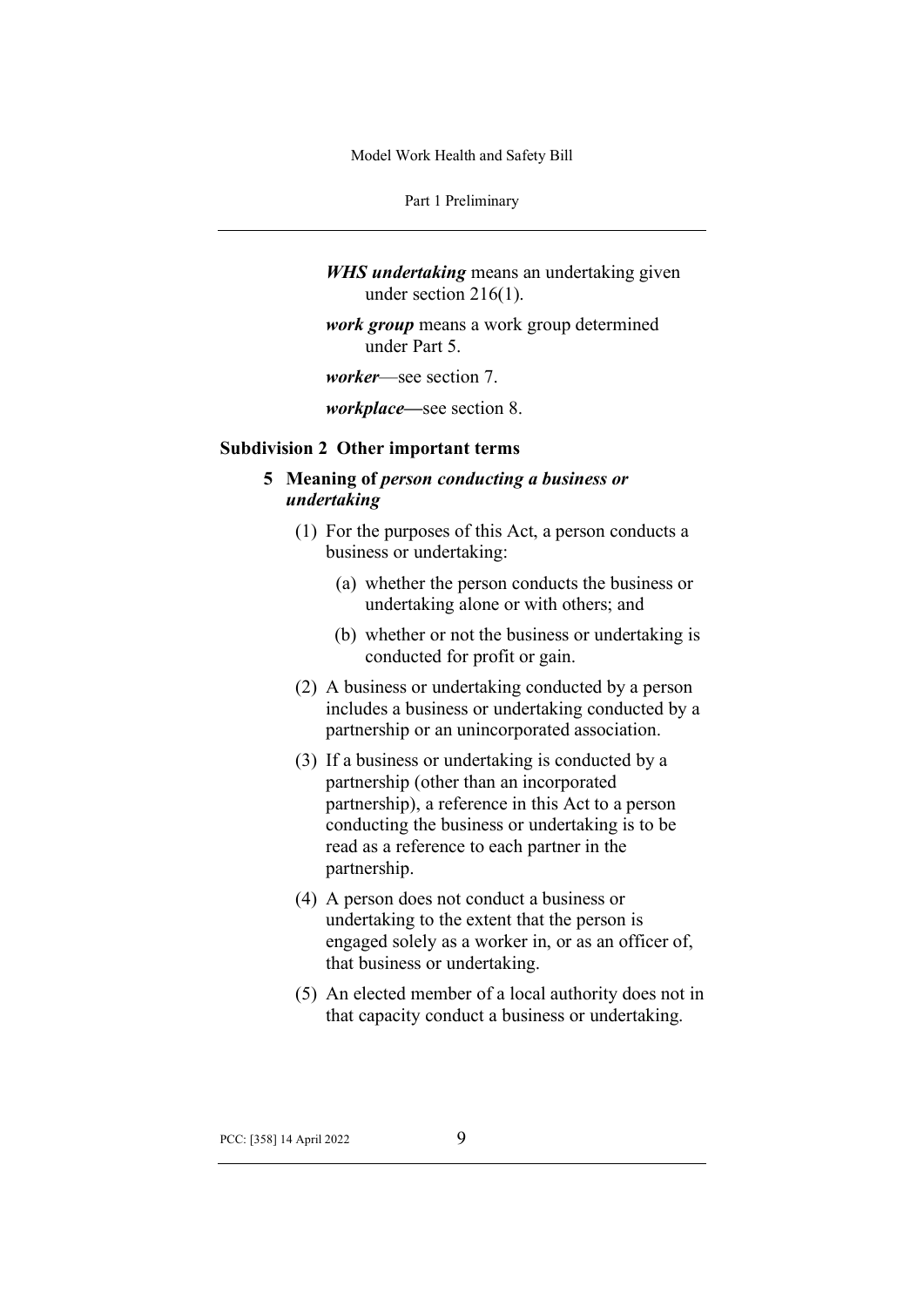Part 1 Preliminary

- (6) The regulations may specify the circumstances in which a person may be taken not to be a person who conducts a business or undertaking for the purposes of this Act or any provision of this Act.
- (7) A volunteer association does not conduct a business or undertaking for the purposes of this Act.
- (8) In this section, *volunteer association* means a group of volunteers working together for 1 or more community purposes where none of the volunteers, whether alone or jointly with any other volunteers, employs any person to carry out work for the volunteer association.

## **6 Meaning of** *supply*

- (1) A *supply* of a thing includes a supply and a resupply of the thing by way of sale, exchange, lease, hire or hire-purchase, whether as principal or agent.
- (2) A supply of a thing occurs on the passing of possession of the thing to the person or an agent of the person to be supplied.
- (3) A supply of a thing does not include:
	- (a) the return of possession of a thing to the owner of the thing at the end of a lease or other agreement; or
	- (b) a prescribed supply.
- (4) A financier is taken not to supply plant, a substance or a structure for the purposes of this Act if:
	- (a) the financier has, in the course of the financier's business as a financier, acquired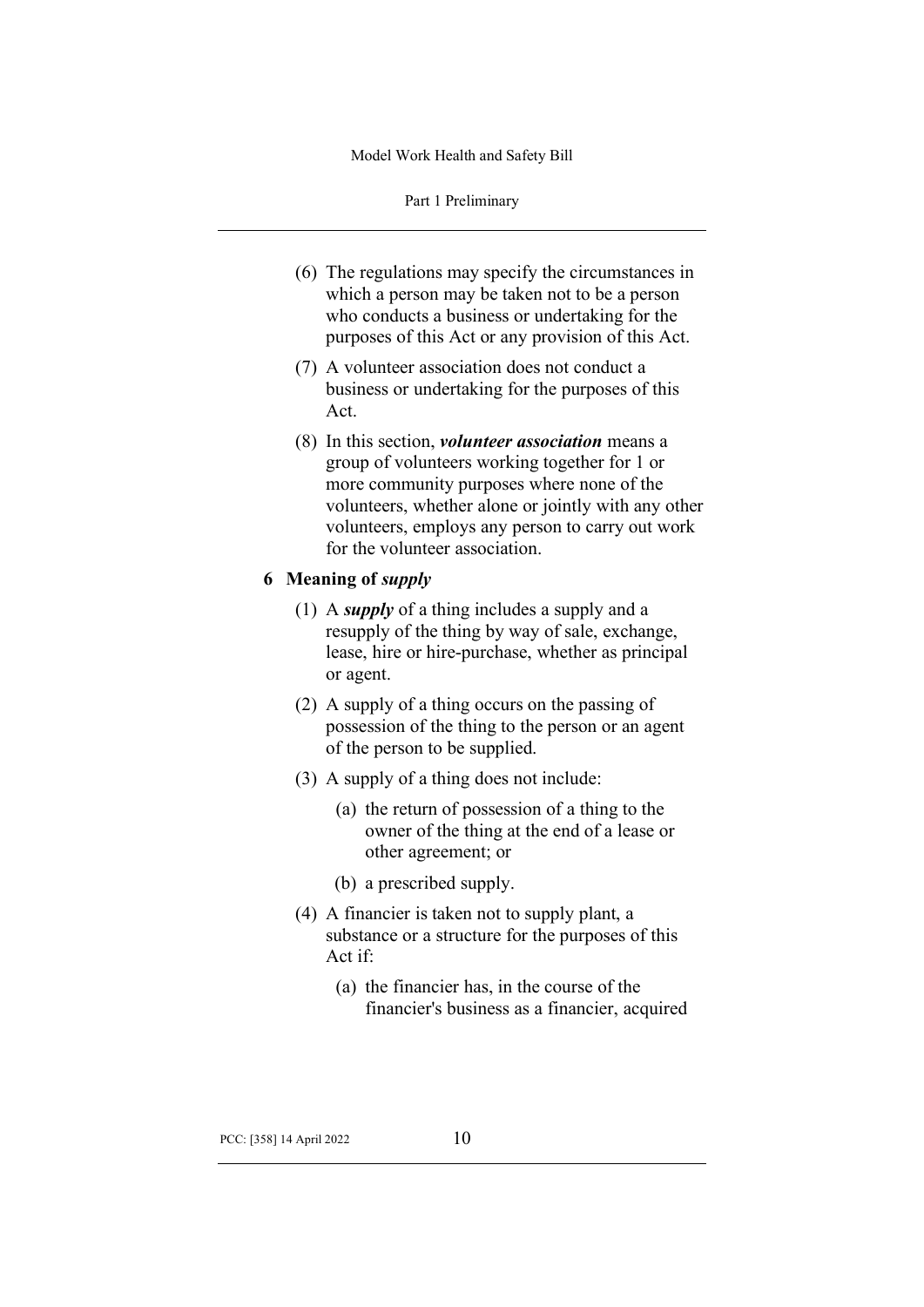Part 1 Preliminary

ownership of, or another right in, the plant, substance or structure on behalf of a customer of the financier; and

- (b) the action by the financier, that would be a supply but for this subsection, is taken by the financier for, or on behalf of, that customer.
- (5) If subsection (4) applies, the person (other than the financier) who had possession of the plant, substance or structure immediately before the financier's customer obtained possession of the plant, substance or structure is taken for the purposes of this Act to have supplied the plant, substance or structure to the financier's customer.

#### **7 Meaning of** *worker*

- (1) A person is a *worker* if the person carries out work in any capacity for a person conducting a business or undertaking, including work as:
	- (a) an employee; or
	- (b) a contractor or subcontractor; or
	- (c) an employee of a contractor or subcontractor; or
	- (d) an employee of a labour hire company who has been assigned to work in the person's business or undertaking; or
	- (e) an outworker; or
	- (f) an apprentice or trainee; or
	- (g) a student gaining work experience; or
	- (h) a volunteer; or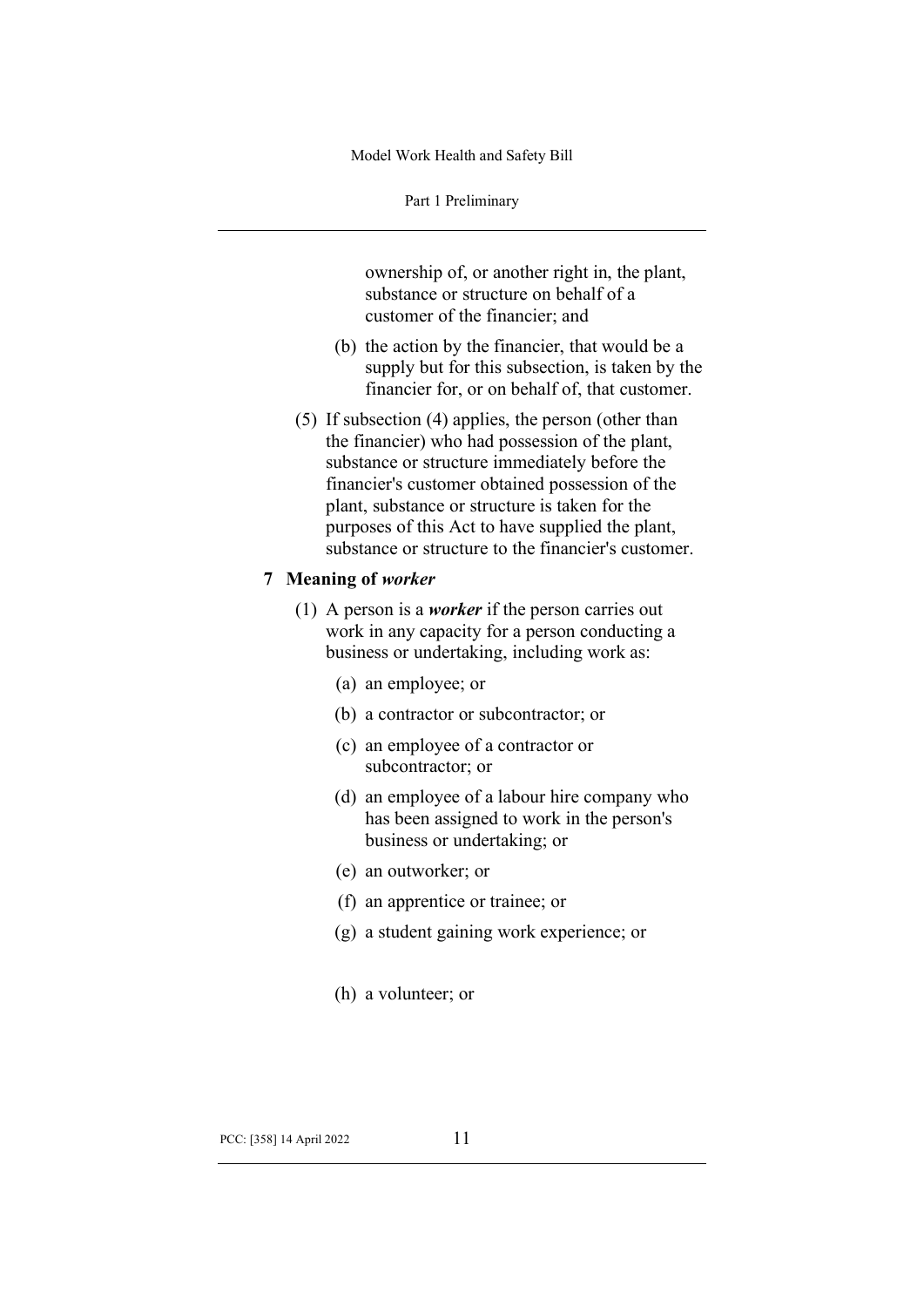Part 1 Preliminary

- (i) a person of a prescribed class.
- (2) For the purposes of this Act, a police officer is:
	- (a) a worker; and
	- (b) at work throughout the time when the officer is on duty or lawfully performing the functions of a police officer, but not otherwise.
- (3) The person conducting the business or undertaking is also a *worker* if the person is an individual who carries out work in that business or undertaking.
- **Note**

See the jurisdictional notes in the Appendix.

#### **8 Meaning of** *workplace*

- (1) A workplace is a place where work is carried out for a business or undertaking and includes any place where a worker goes, or is likely to be, while at work.
- (2) In this section, *place* includes:
	- (a) a vehicle, vessel, aircraft or other mobile structure; and
	- (b) any waters and any installation on land, on the bed of any waters or floating on any waters.

## **9 Examples and notes**

- (1) An example at the foot of a provision forms part of this Act.
- (2) A note at the foot of a provision forms part of this Act.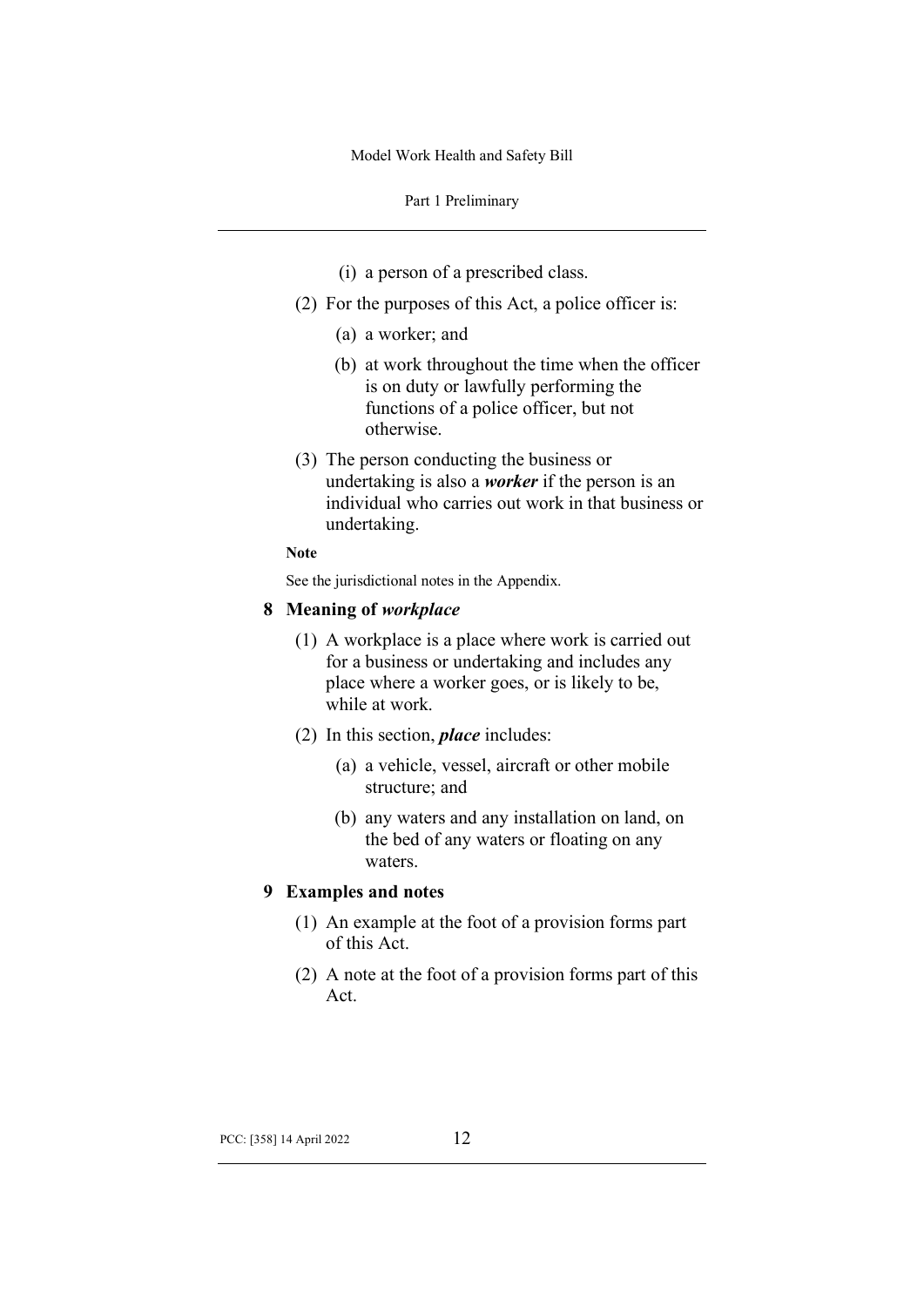Part 1 Preliminary

**Note**

See the jurisdictional notes in the Appendix.

## **Division 4 Application of Act**

## **10 Act binds the Crown**

(1) This Act binds the Crown in right of this jurisdiction and, in so far as the legislative power of the Parliament of this jurisdiction permits, the Crown in all its other capacities.

**Note**

See the jurisdictional notes in the Appendix.

- (2) The Crown is liable for an offence against this Act.
- (3) Without limiting subsection (1), the Crown is liable for a contravention of a WHS civil penalty provision.

## **11 Extraterritorial application**

**Note**

See the jurisdictional note in the Appendix.

**12 Scope**

#### **Note**

See the jurisdictional notes in the Appendix.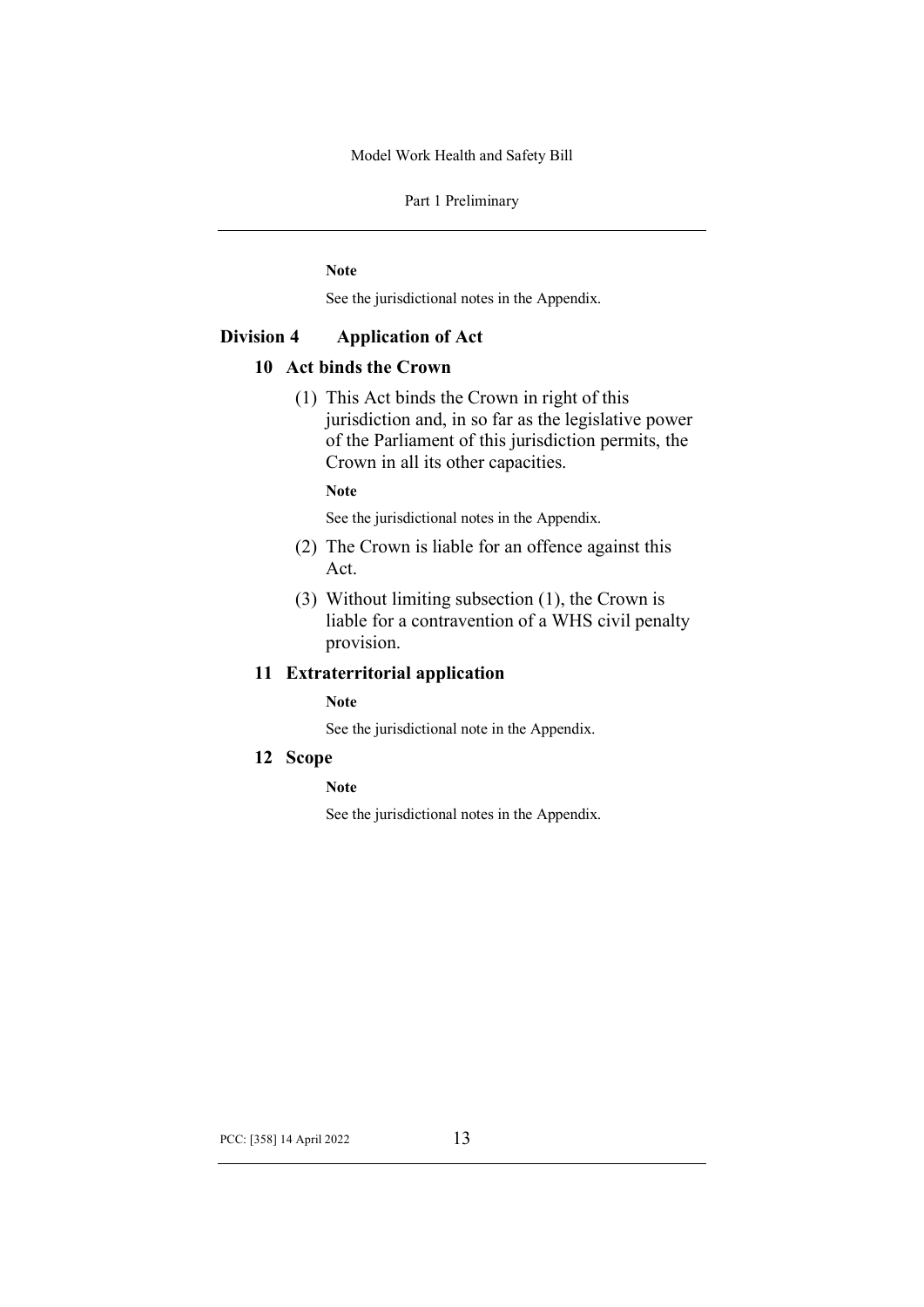Part 2 Health and safety duties

# **Part 2 Health and safety duties**

## **Division 1 Introductory**

#### **Subdivision 1 Principles that apply to duties**

#### **13 Principles that apply to duties**

This Subdivision sets out the principles that apply to all duties that persons have under this Act.

#### **Note**

The principles will apply to duties under this Part and other Parts of this Act such as duties relating to incident notification and consultation.

#### **14 Duties not transferrable**

A duty cannot be transferred to another person.

#### **15 Person may have more than 1 duty**

A person can have more than 1 duty by virtue of being in more than 1 class of duty holder.

## **16 More than 1 person can have a duty**

- (1) More than 1 person can concurrently have the same duty.
- (2) Each duty holder must comply with that duty to the standard required by this Act even if another duty holder has the same duty.
- (3) If more than 1 person has a duty for the same matter, each person:
	- (a) retains responsibility for the person's duty in relation to the matter; and
	- (b) must discharge the person's duty to the extent to which the person has the capacity to influence and control the matter or would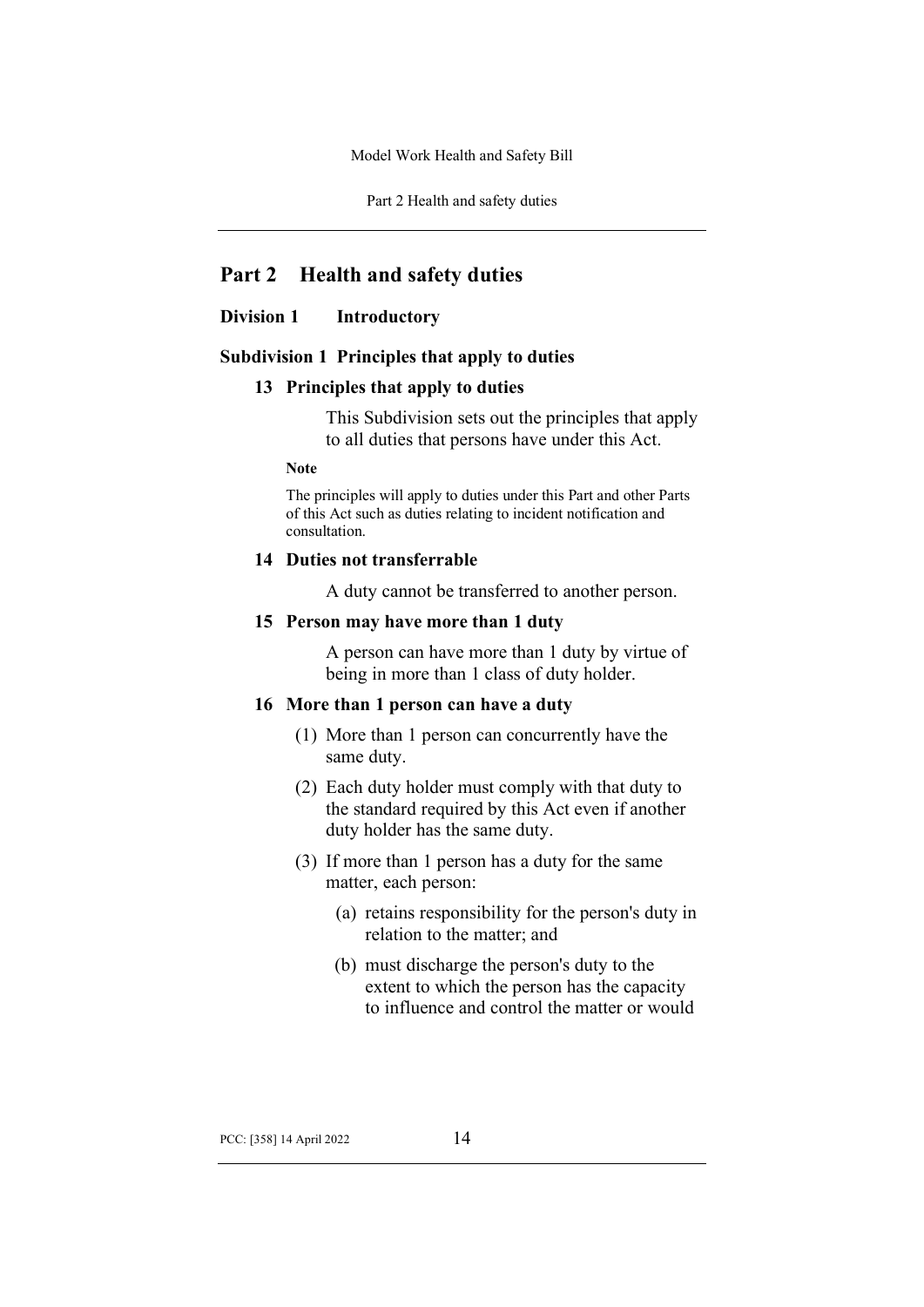Part 2 Health and safety duties

have had that capacity but for an agreement or arrangement purporting to limit or remove that capacity.

#### **17 Management of risks**

A duty imposed on a person to ensure health and safety requires the person:

- (a) to eliminate risks to health and safety, so far as is reasonably practicable; and
- (b) if it is not reasonably practicable to eliminate risks to health and safety, to minimise those risks so far as is reasonably practicable.

#### **Subdivision 2 What is reasonably practicable**

## **18 What is** *reasonably practicable* **in ensuring health and safety**

In this Act, *reasonably practicable*, in relation to a duty to ensure health and safety, means that which is, or was at a particular time, reasonably able to be done in relation to ensuring health and safety, taking into account and weighing up all relevant matters including:

- (a) the likelihood of the hazard or the risk concerned occurring; and
- (b) the degree of harm that might result from the hazard or the risk; and
- (c) what the person concerned knows, or ought reasonably to know, about:
	- (i) the hazard or the risk; and
	- (ii) ways of eliminating or minimising the risk; and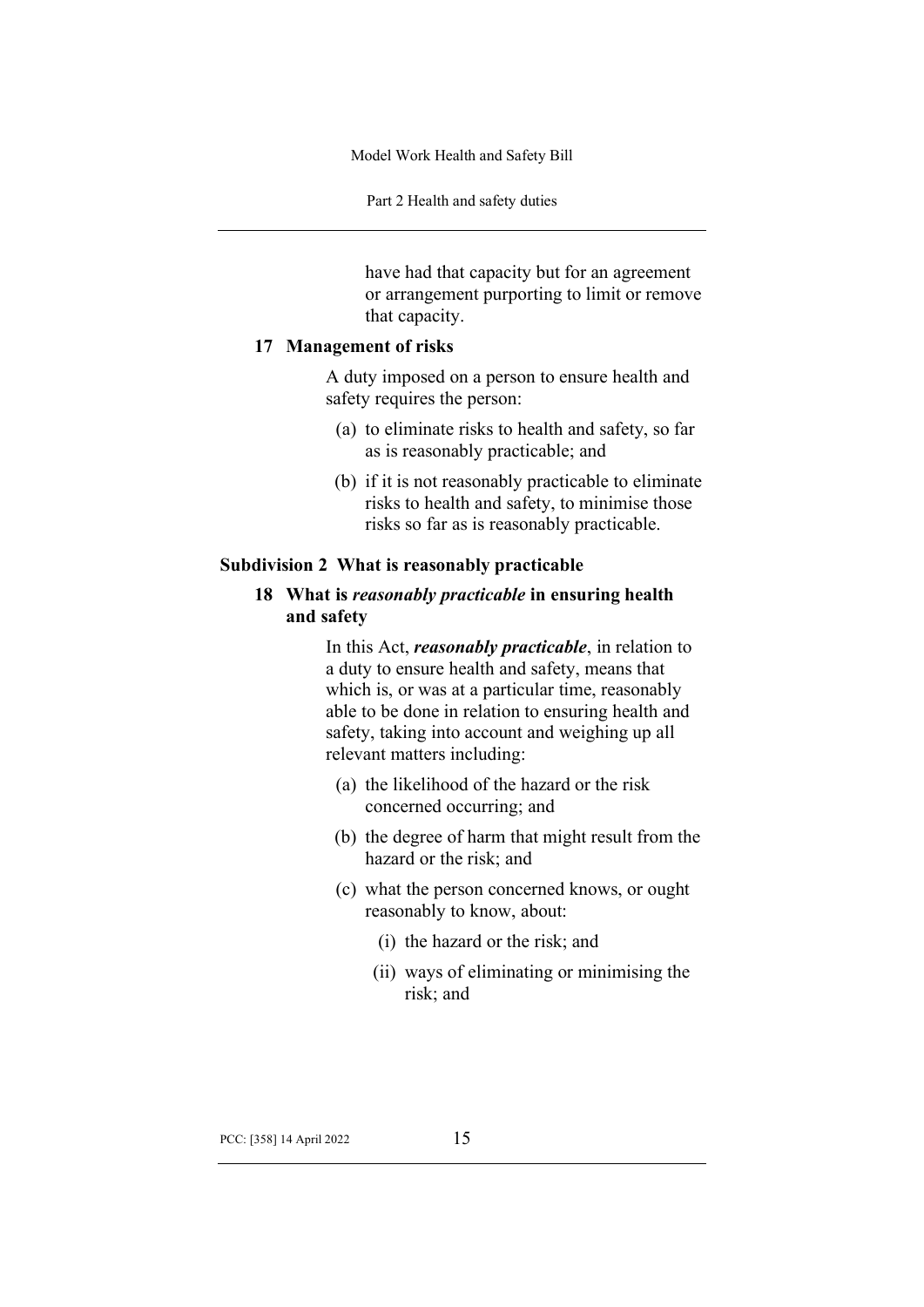Part 2 Health and safety duties

- (d) the availability and suitability of ways to eliminate or minimise the risk; and
- (e) after assessing the extent of the risk and the available ways of eliminating or minimising the risk, the cost associated with available ways of eliminating or minimising the risk, including whether the cost is grossly disproportionate to the risk.

## **Division 2 Primary duty of care**

## **19 Primary duty of care**

- (1) A person conducting a business or undertaking must ensure, so far as is reasonably practicable, the health and safety of:
	- (a) workers engaged, or caused to be engaged by the person; and
	- (b) workers whose activities in carrying out work are influenced or directed by the person,

while the workers are at work in the business or undertaking.

- (2) A person conducting a business or undertaking must ensure, so far as is reasonably practicable, that the health and safety of other persons is not put at risk from work carried out as part of the conduct of the business or undertaking.
- (3) Without limiting subsections (1) and (2), a person conducting a business or undertaking must ensure, so far as is reasonably practicable:
	- (a) the provision and maintenance of a work environment without risks to health and safety; and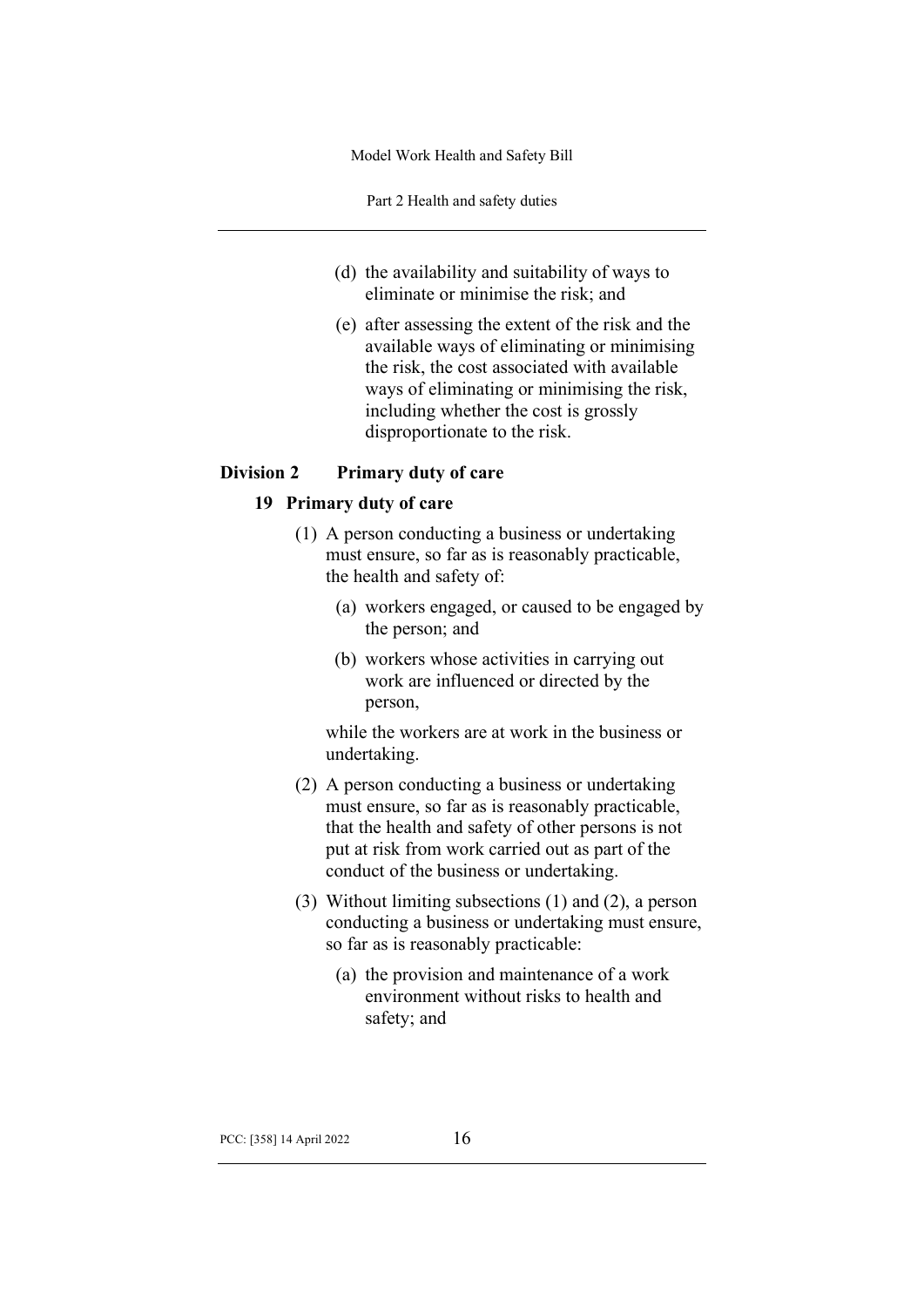Part 2 Health and safety duties

- (b) the provision and maintenance of safe plant and structures; and
- (c) the provision and maintenance of safe systems of work; and
- (d) the safe use, handling and storage of plant, structures and substances; and
- (e) the provision of adequate facilities for the welfare at work of workers in carrying out work for the business or undertaking, including ensuring access to those facilities; and
- (f) the provision of any information, training, instruction or supervision that is necessary to protect all persons from risks to their health and safety arising from work carried out as part of the conduct of the business or undertaking; and
- (g) that the health of workers and the conditions at the workplace are monitored for the purpose of preventing illness or injury of workers arising from the conduct of the business or undertaking.

## (4) If:

- (a) a worker occupies accommodation that is owned by or under the management or control of the person conducting the business or undertaking; and
- (b) the occupancy is necessary for the purposes of the worker's engagement because other accommodation is not reasonably available,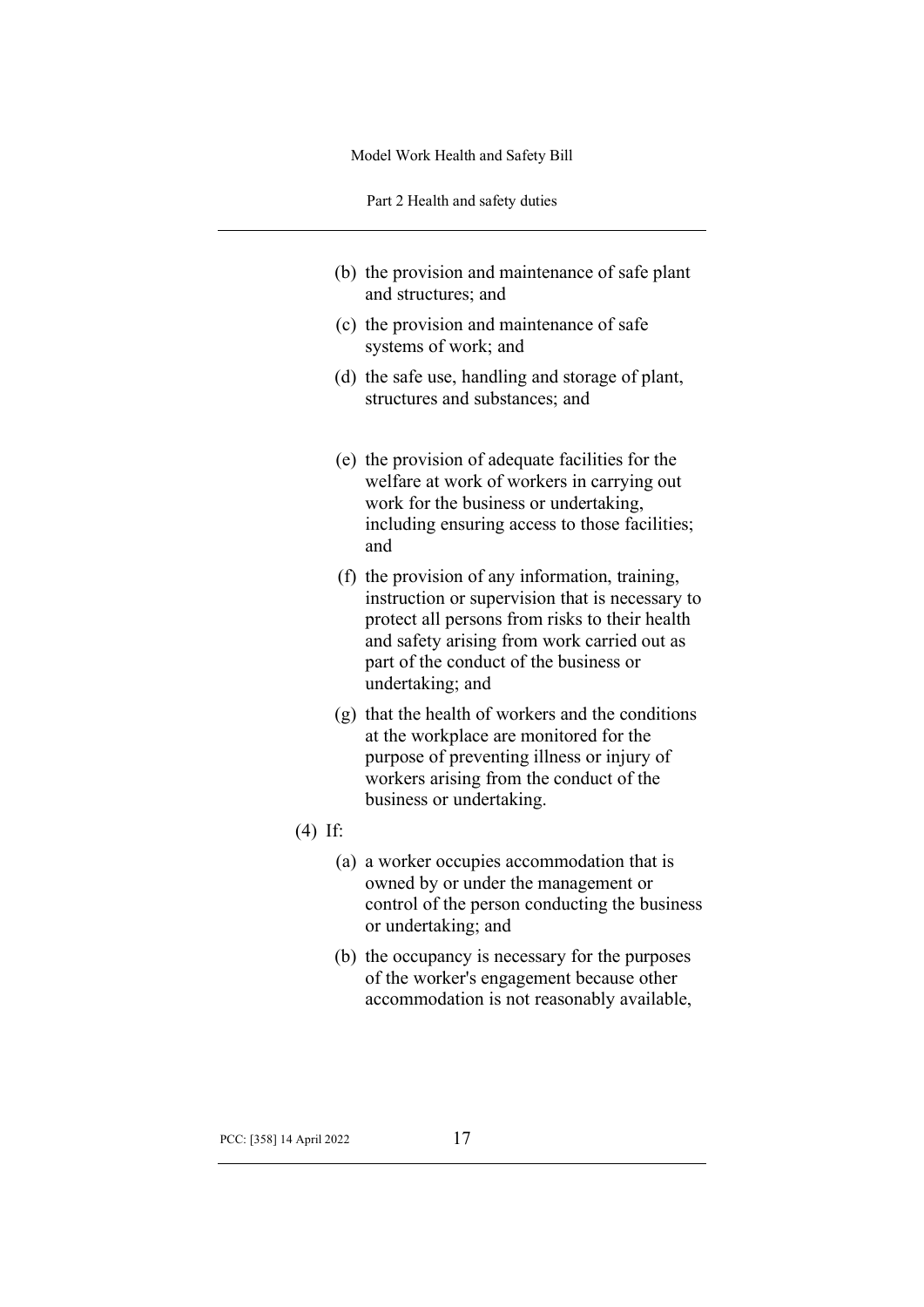Part 2 Health and safety duties

the person conducting the business or undertaking must, so far as is reasonably practicable, maintain the premises so that the worker occupying the premises is not exposed to risks to health and safety.

(5) A self-employed person must ensure, so far as is reasonably practicable, his or her own health and safety while at work.

**Note**

A self-employed person is also a person conducting a business or undertaking for the purposes of this section.

## **Division 3 Further duties of persons conducting businesses or undertakings**

- **20 Duty of persons conducting businesses or undertakings involving management or control of workplaces**
	- (1) In this section, *person with management or control of a workplace* means a person conducting a business or undertaking to the extent that the business or undertaking involves the management or control, in whole or in part, of the workplace but does not include:
		- (a) the occupier of a residence, unless the residence is occupied for the purposes of, or as part of, the conduct of a business or undertaking; or
		- (b) a prescribed person.
	- (2) The person with management or control of a workplace must ensure, so far as is reasonably practicable, that the workplace, the means of entering and exiting the workplace and anything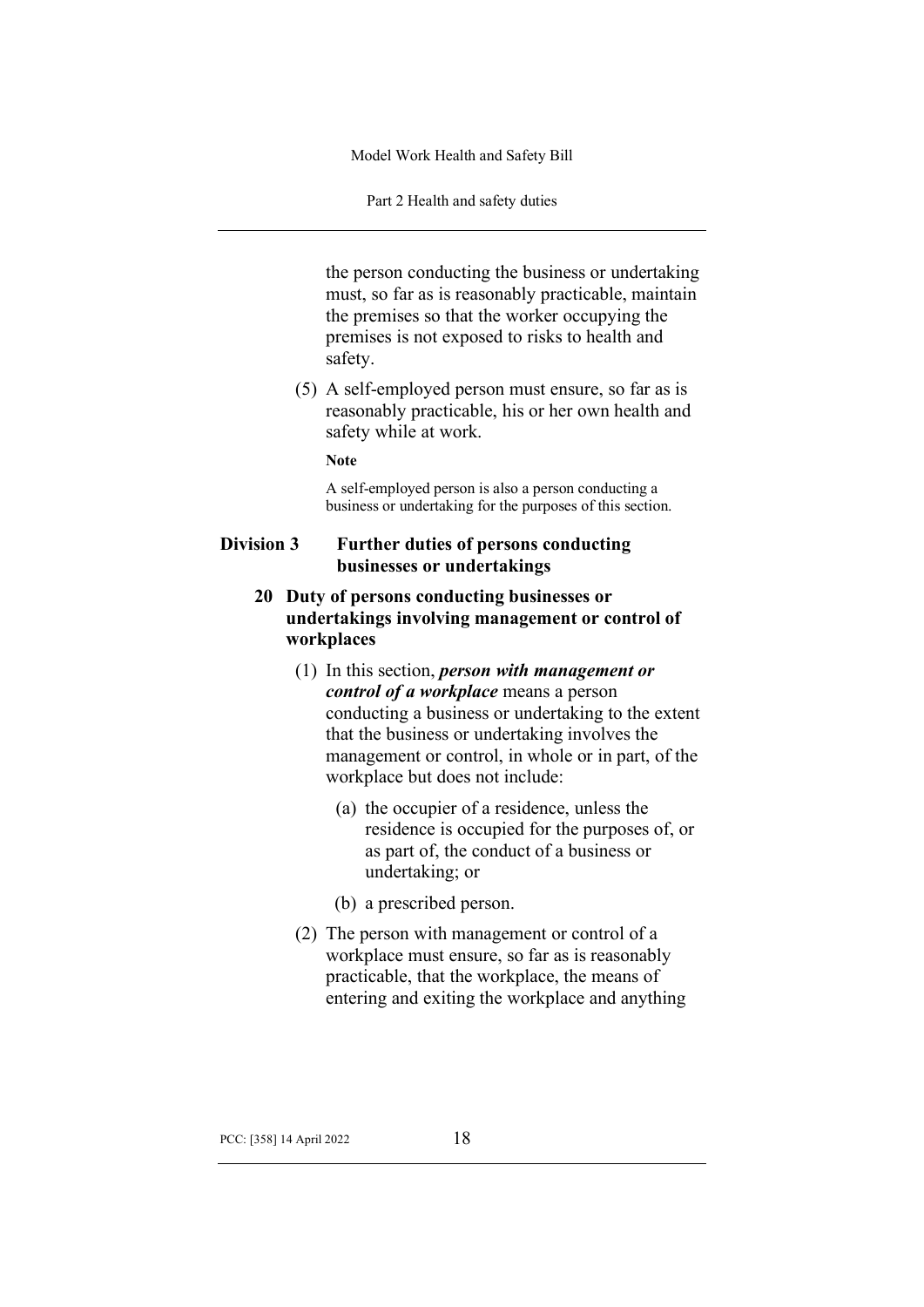Part 2 Health and safety duties

arising from the workplace are without risks to the health and safety of any person.

- **21 Duty of persons conducting businesses or undertakings involving management or control of fixtures, fittings or plant at workplaces**
	- (1) In this section, *person with management or control of fixtures, fittings or plant at a workplace* means a person conducting a business or undertaking to the extent that the business or undertaking involves the management or control of fixtures, fittings or plant, in whole or in part, at a workplace, but does not include:
		- (a) the occupier of a residence, unless the residence is occupied for the purposes of, or as part of, the conduct of a business or undertaking; or
		- (b) a prescribed person.
	- (2) The person with management or control of fixtures, fittings or plant at a workplace must ensure, so far as is reasonably practicable, that the fixtures, fittings and plant are without risks to the health and safety of any person.

# **22 Duties of persons conducting businesses or undertakings that design plant, substances or structures**

(1) This section applies to a person (the *designer*) who conducts a business or undertaking that designs: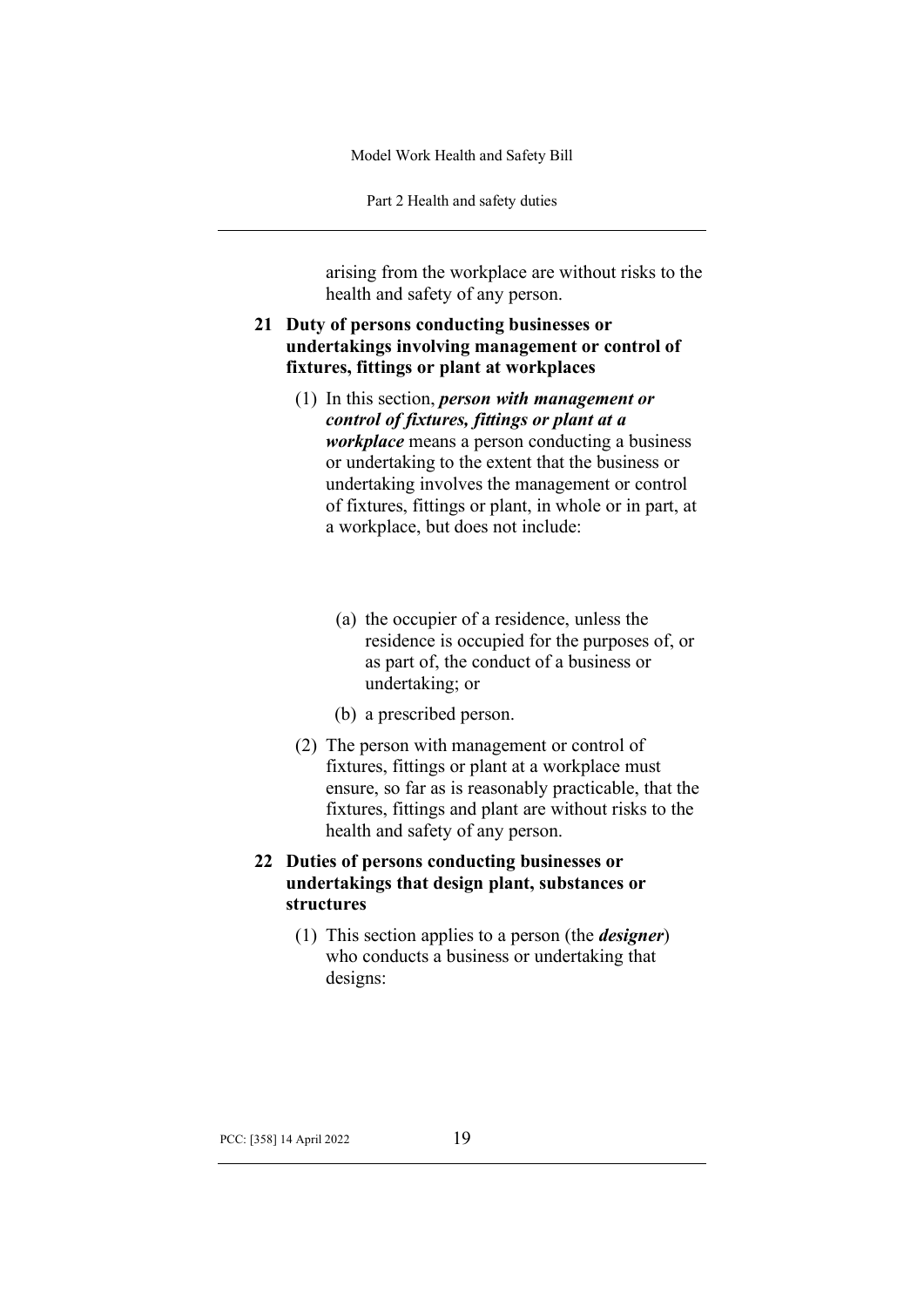Part 2 Health and safety duties

- (a) plant that is to be used, or could reasonably be expected to be used, as, or at, a workplace; or
- (b) a substance that is to be used, or could reasonably be expected to be used, at a workplace; or
- (c) a structure that is to be used, or could reasonably be expected to be used, as, or at, a workplace.
- (2) The designer must ensure, so far as is reasonably practicable, that the plant, substance or structure is designed to be without risks to the health and safety of persons:
	- (a) who, at a workplace, use the plant, substance or structure for a purpose for which it was designed; or
	- (b) who handle the substance at a workplace; or
	- (c) who store the plant or substance at a workplace; or
	- (d) who construct the structure at a workplace; or
	- (e) who carry out any reasonably foreseeable activity at a workplace in relation to:
		- (i) the manufacture, assembly or use of the plant for a purpose for which it was designed, or the proper storage, decommissioning, dismantling or disposal of the plant; or
		- (ii) the manufacture or use of the substance for a purpose for which it was designed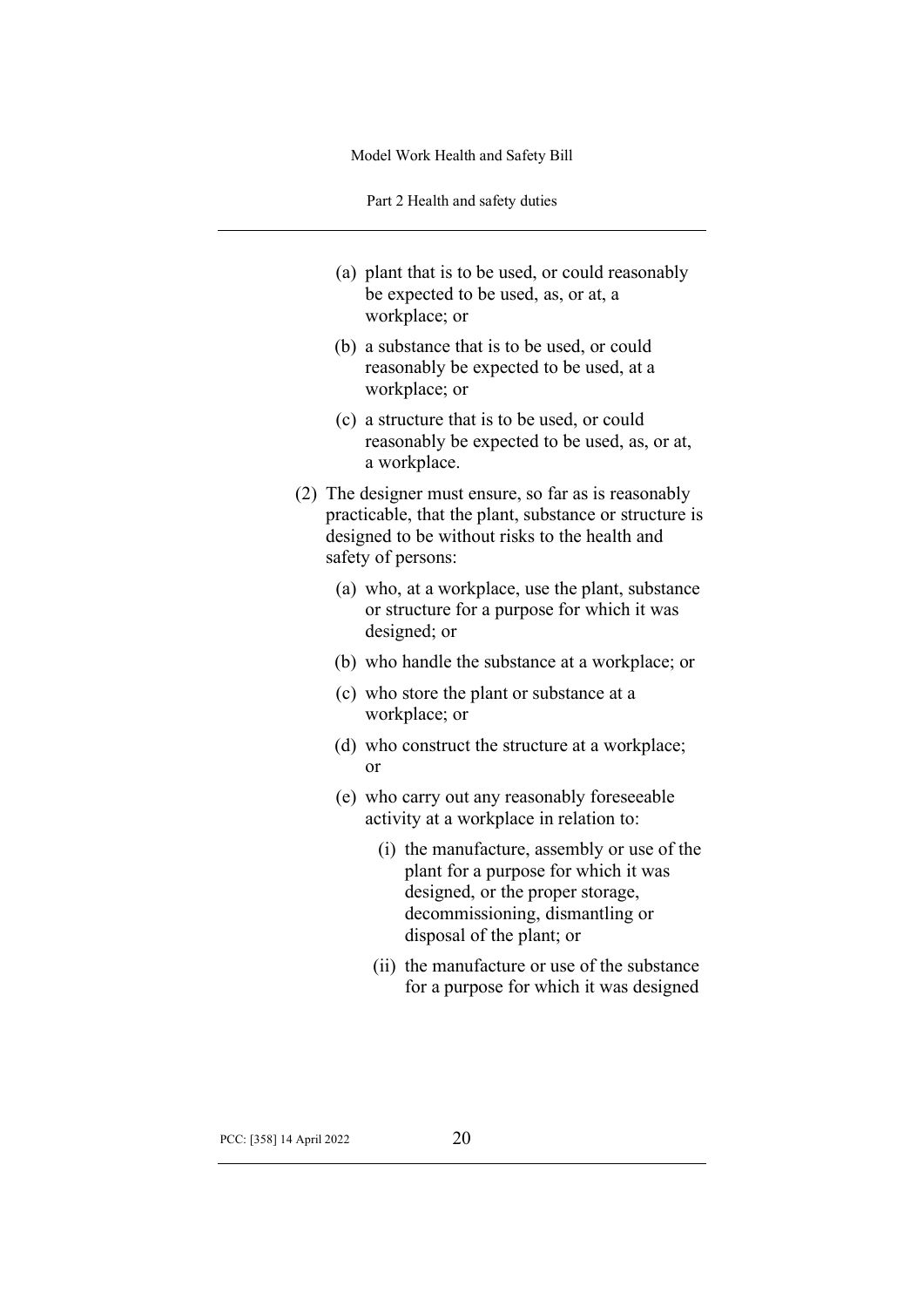Part 2 Health and safety duties

or the proper handling, storage or disposal of the substance; or

(iii) the manufacture, assembly or use of the structure for a purpose for which it was designed or the proper demolition or disposal of the structure; or

#### **Example**

Inspection, operation, cleaning, maintenance or repair of plant.

- (f) who are at or in the vicinity of a workplace and who are exposed to the plant, substance or structure at the workplace or whose health or safety may be affected by a use or activity referred to in paragraph  $(a)$ ,  $(b)$ ,  $(c)$ ,  $(d)$ or (e).
- (3) The designer must carry out, or arrange the carrying out of, any calculations, analysis, testing or examination that may be necessary for the performance of the duty imposed by subsection (2).
- (4) The designer must give adequate information to each person who is provided with the design for the purpose of giving effect to it concerning:
	- (a) each purpose for which the plant, substance or structure was designed; and
	- (b) the results of any calculations, analysis, testing or examination referred to in subsection (3), including, in relation to a substance, any hazardous properties of the substance identified by testing; and
	- (c) any conditions necessary to ensure that the plant, substance or structure is without risks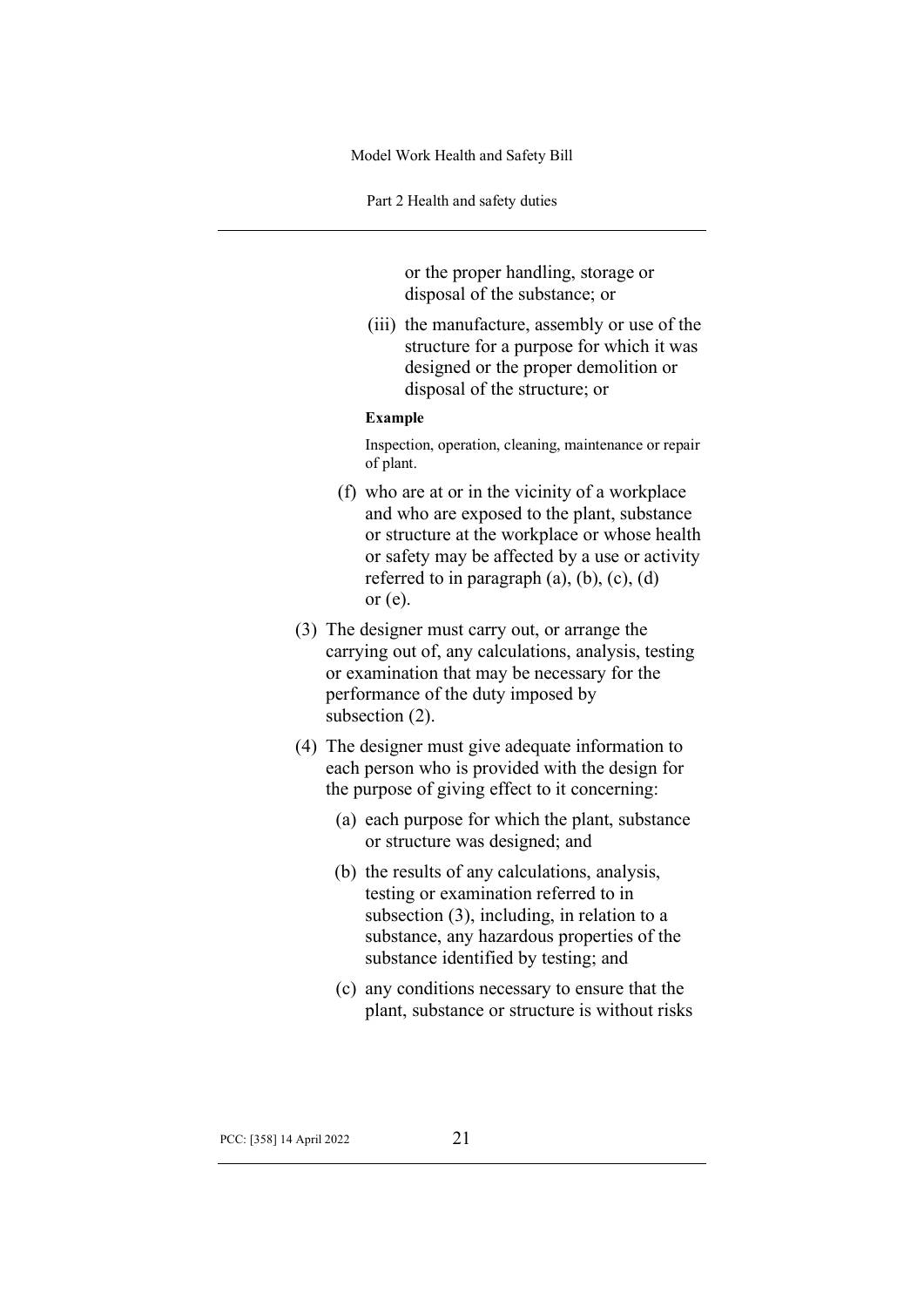Part 2 Health and safety duties

to health and safety when used for a purpose for which it was designed or when carrying out any activity referred to in subsection  $(2)(a)$  to  $(e)$ .

(5) The designer, on request, must, so far as is reasonably practicable, give current relevant information on the matters referred to in subsection (4) to a person who carries out, or is to carry out, any of the activities referred to in subsection  $(2)(a)$  to  $(e)$ .

## **23 Duties of persons conducting businesses or undertakings that manufacture plant, substances or structures**

- (1) This section applies to a person (the *manufacturer*) who conducts a business or undertaking that manufactures:
	- (a) plant that is to be used, or could reasonably be expected to be used, as, or at, a workplace; or
	- (b) a substance that is to be used, or could reasonably be expected to be used, at a workplace; or
	- (c) a structure that is to be used, or could reasonably be expected to be used, as, or at, a workplace.
- (2) The manufacturer must ensure, so far as is reasonably practicable, that the plant, substance or structure is manufactured to be without risks to the health and safety of persons:
	- (a) who, at a workplace, use the plant, substance or structure for a purpose for which it was designed or manufactured; or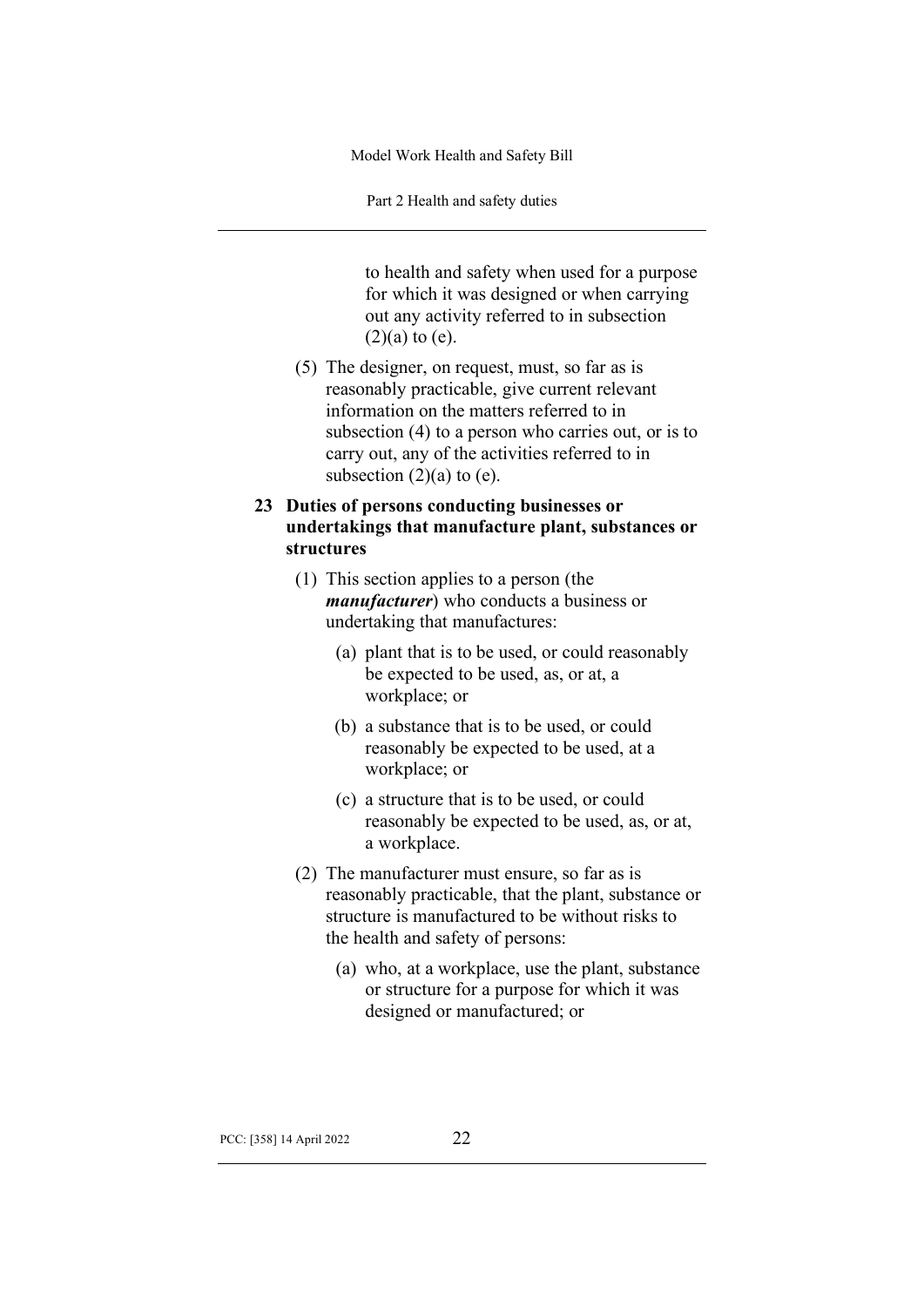Part 2 Health and safety duties

- (b) who handle the substance at a workplace; or
- (c) who store the plant or substance at a workplace; or
- (d) who construct the structure at a workplace; or
- (e) who carry out any reasonably foreseeable activity at a workplace in relation to:
	- (i) the assembly or use of the plant for a purpose for which it was designed or manufactured or the proper storage, decommissioning, dismantling or disposal of the plant; or
	- (ii) the use of the substance for a purpose for which it was designed or manufactured or the proper handling, storage or disposal of the substance; or
	- (iii) the assembly or use of the structure for a purpose for which it was designed or manufactured or the proper demolition or disposal of the structure; or

#### **Example**

Inspection, operation, cleaning, maintenance or repair of plant.

- (f) who are at or in the vicinity of a workplace and who are exposed to the plant, substance or structure at the workplace or whose health or safety may be affected by a use or activity referred to in paragraph  $(a)$ ,  $(b)$ ,  $(c)$ ,  $(d)$ or (e).
- (3) The manufacturer must carry out, or arrange the carrying out of, any calculations, analysis, testing or examination that may be necessary for the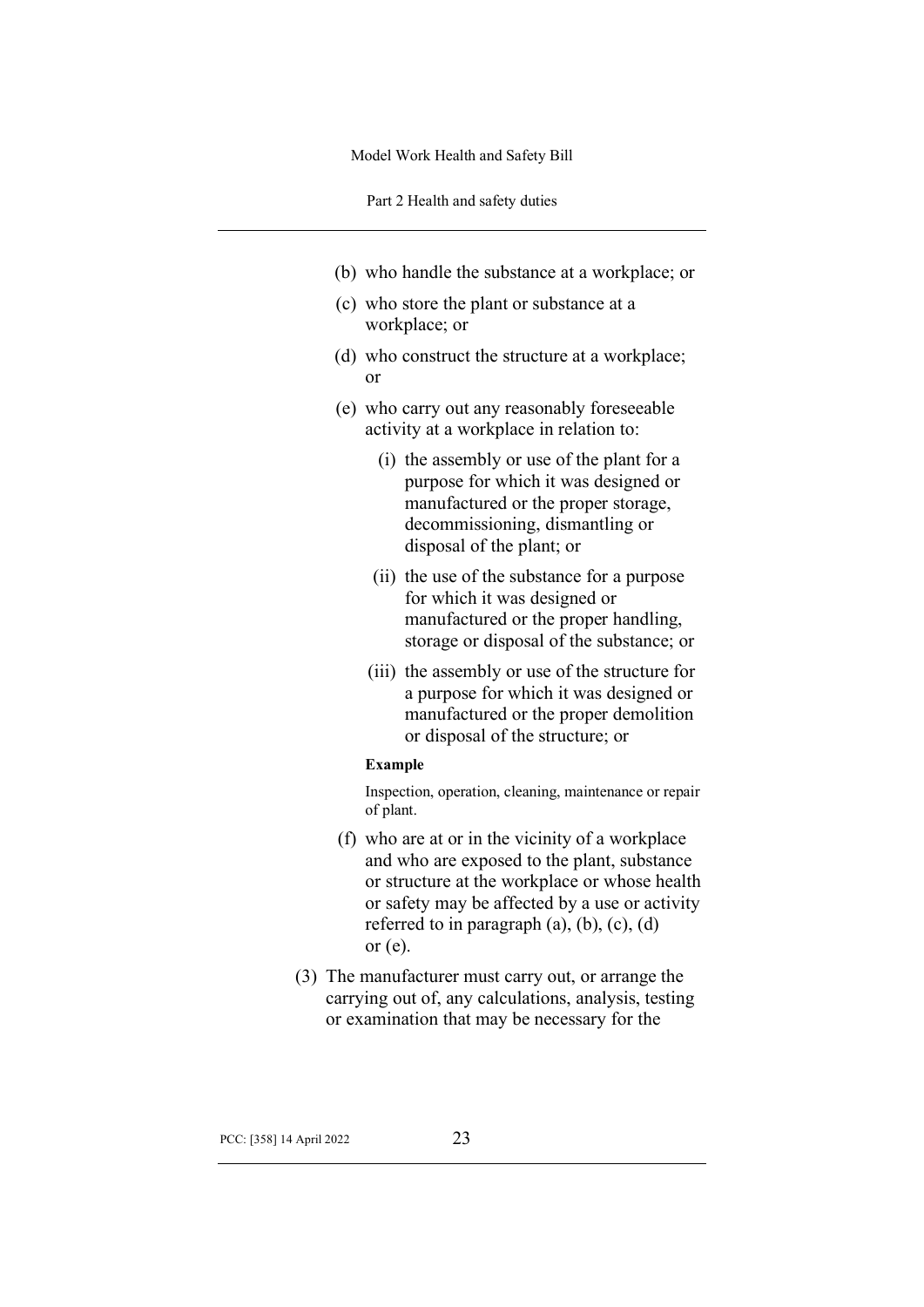Part 2 Health and safety duties

performance of the duty imposed by subsection (2).

- (4) The manufacturer must give adequate information to each person to whom the manufacturer provides the plant, substance or structure concerning:
	- (a) each purpose for which the plant, substance or structure was designed or manufactured; and
	- (b) the results of any calculations, analysis, testing or examination referred to in subsection (3), including, in relation to a substance, any hazardous properties of the substance identified by testing; and
	- (c) any conditions necessary to ensure that the plant, substance or structure is without risks to health and safety when used for a purpose for which it was designed or manufactured or when carrying out any activity referred to in subsection  $(2)(a)$  to  $(e)$ .
- (5) The manufacturer, on request, must, so far as is reasonably practicable, give current relevant information on the matters referred to in subsection (4) to a person who carries out, or is to carry out, any of the activities referred to in subsection  $(2)(a)$  to  $(e)$ .

# **24 Duties of persons conducting businesses or undertakings that import plant, substances or structures**

(1) This section applies to a person (the *importer*) who conducts a business or undertaking that imports: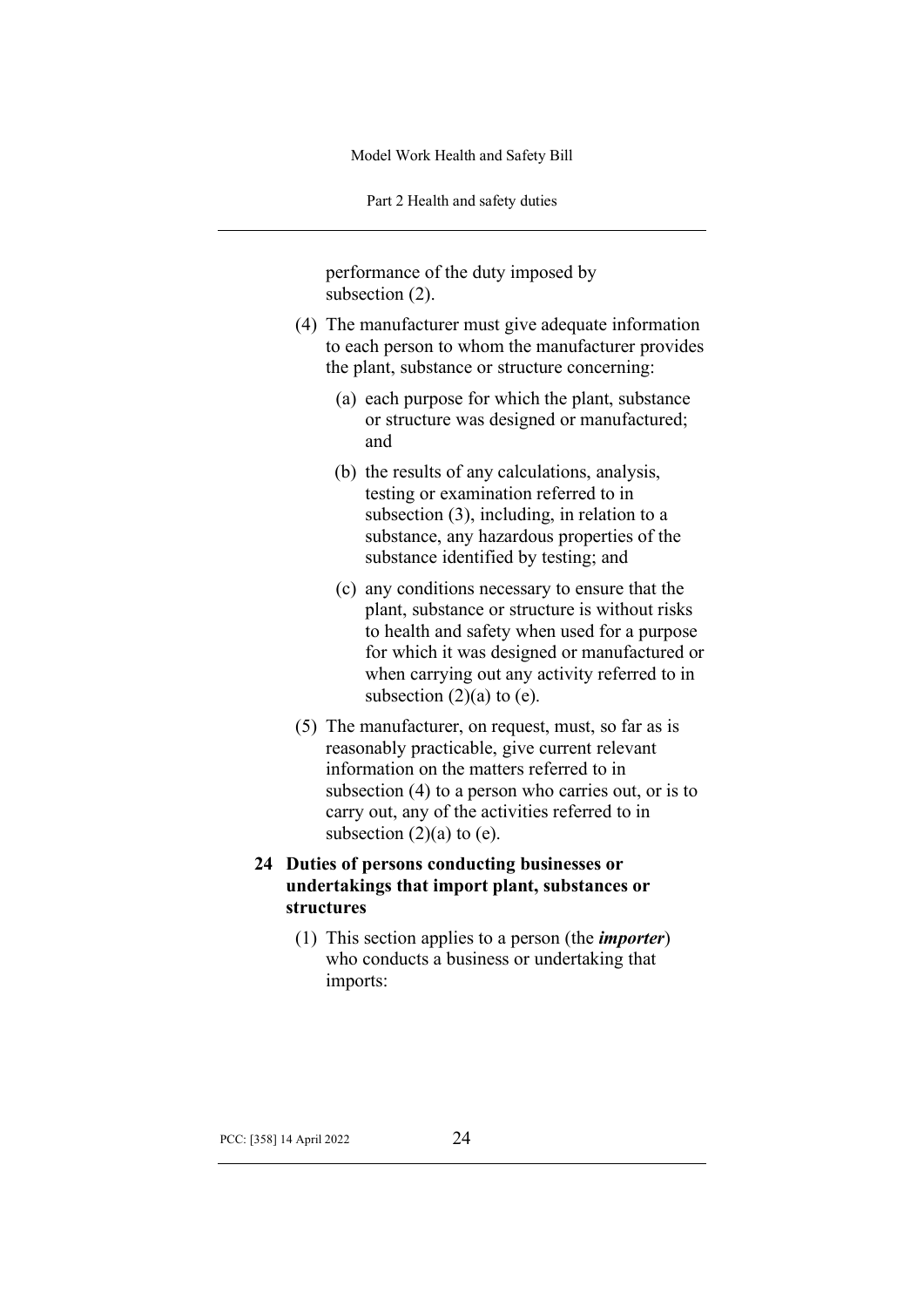Part 2 Health and safety duties

- (a) plant that is to be used, or could reasonably be expected to be used, as, or at, a workplace; or
- (b) a substance that is to be used, or could reasonably be expected to be used, at a workplace; or
- (c) a structure that is to be used, or could reasonably be expected to be used, as, or at, a workplace.
- (2) The importer must ensure, so far as is reasonably practicable, that the plant, substance or structure is without risks to the health and safety of persons:
	- (a) who, at a workplace, use the plant, substance or structure for a purpose for which it was designed or manufactured; or
	- (b) who handle the substance at a workplace; or
	- (c) who store the plant or substance at a workplace; or
	- (d) who construct the structure at a workplace; or
	- (e) who carry out any reasonably foreseeable activity at a workplace in relation to:
		- (i) the assembly or use of the plant for a purpose for which it was designed or manufactured or the proper storage, decommissioning, dismantling or disposal of the plant; or
		- (ii) the use of the substance for a purpose for which it was designed or manufactured or the proper handling, storage or disposal of the substance; or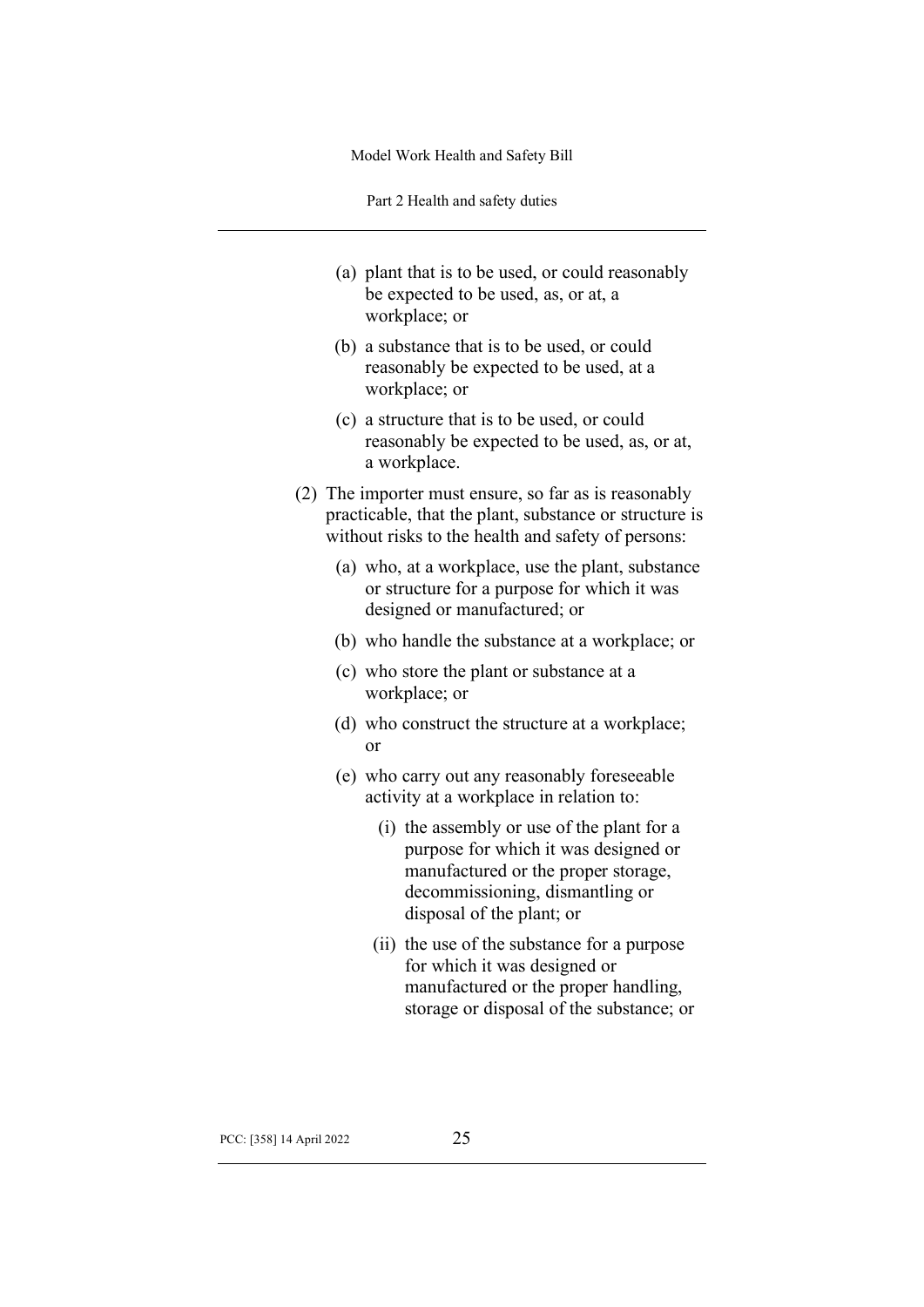Part 2 Health and safety duties

(iii) the assembly or use of the structure for a purpose for which it was designed or manufactured or the proper demolition or disposal of the structure; or

#### **Example**

Inspection, operation, cleaning, maintenance or repair of plant.

- (f) who are at or in the vicinity of a workplace and who are exposed to the plant, substance or structure at the workplace or whose health or safety may be affected by a use or activity referred to in paragraph  $(a)$ ,  $(b)$ ,  $(c)$ ,  $(d)$ or (e).
- (3) The importer must:
	- (a) carry out, or arrange the carrying out of, any calculations, analysis, testing or examination that may be necessary for the performance of the duty imposed by subsection (2); or
	- (b) ensure that the calculations, analysis, testing or examination have been carried out.
- (4) The importer must give adequate information to each person to whom the importer provides the plant, substance or structure concerning:
	- (a) each purpose for which the plant, substance or structure was designed or manufactured; and
	- (b) the results of any calculations, analysis, testing or examination referred to in subsection (3), including, in relation to a substance, any hazardous properties of the substance identified by testing; and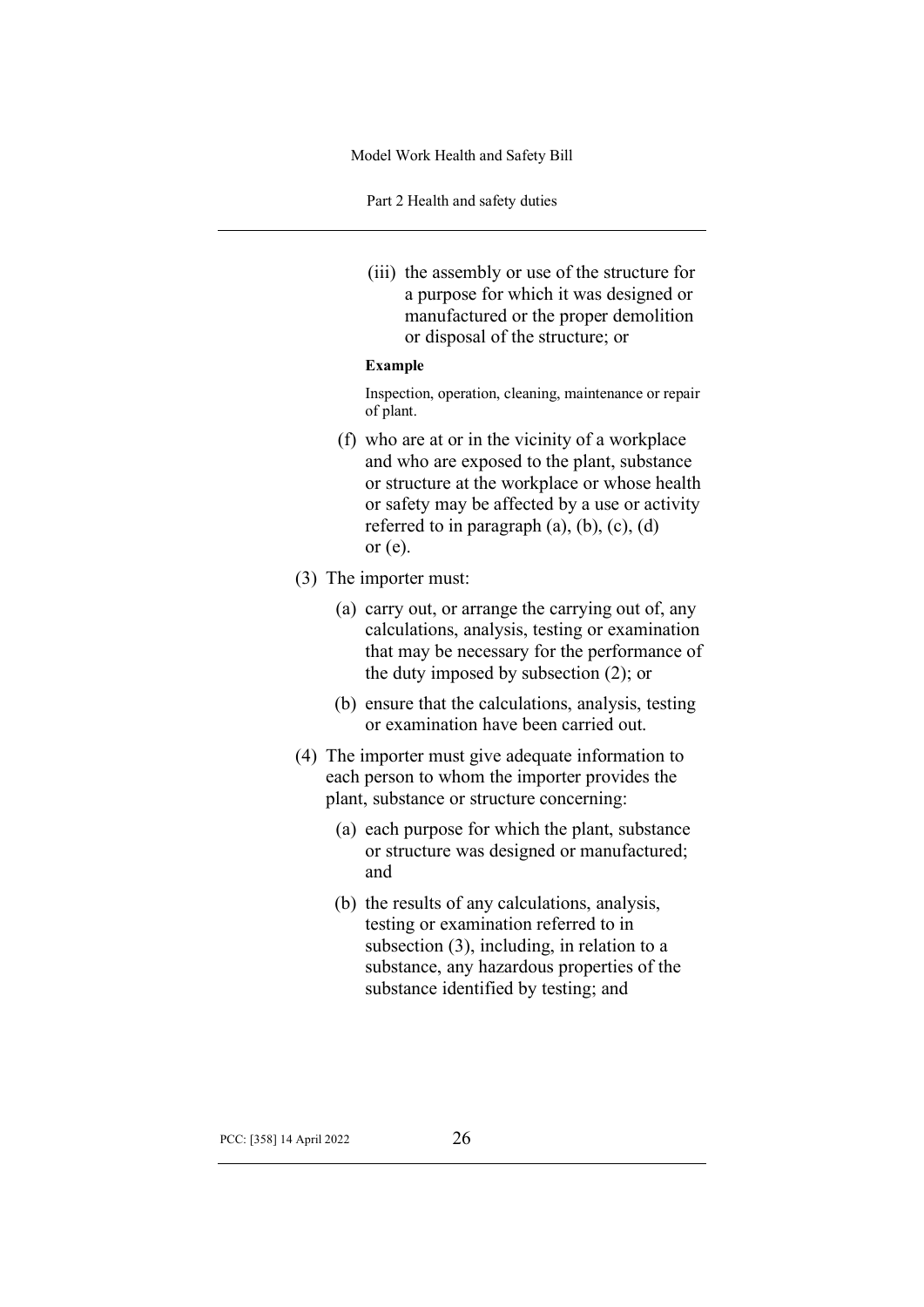Part 2 Health and safety duties

- (c) any conditions necessary to ensure that the plant, substance or structure is without risks to health and safety when used for a purpose for which it was designed or manufactured or when carrying out any activity referred to in subsection  $(2)(a)$  to  $(e)$ .
- (5) The importer, on request, must, so far as is reasonably practicable, give current relevant information on the matters referred to in subsection (4) to a person who carries out, or is to carry out, any of the activities referred to in subsection  $(2)(a)$  to  $(e)$ .

# **25 Duties of persons conducting businesses or undertakings that supply plant, substances or structures**

- (1) This section applies to a person (the *supplier*) who conducts a business or undertaking that supplies:
	- (a) plant that is to be used, or could reasonably be expected to be used, as, or at, a workplace; or
	- (b) a substance that is to be used, or could reasonably be expected to be used, at a workplace; or
	- (c) a structure that is to be used, or could reasonably be expected to be used, as, or at, a workplace.
- (2) The supplier must ensure, so far as is reasonably practicable, that the plant, substance or structure is without risks to the health and safety of persons:
	- (a) who, at a workplace, use the plant or substance or structure for a purpose for which it was designed or manufactured; or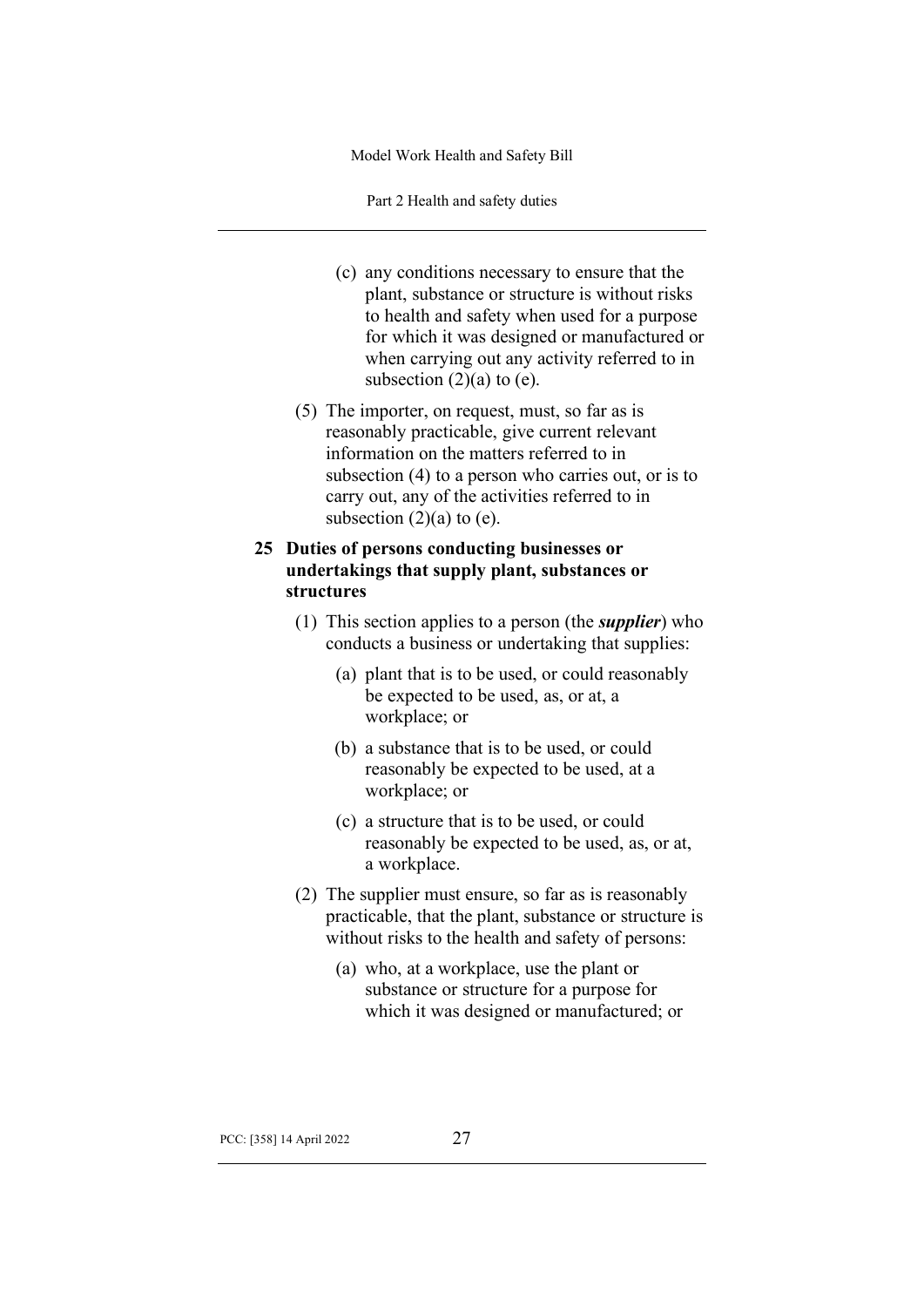Part 2 Health and safety duties

- (b) who handle the substance at a workplace; or
- (c) who store the plant or substance at a workplace; or
- (d) who construct the structure at a workplace; or
- (e) who carry out any reasonably foreseeable activity at a workplace in relation to:
	- (i) the assembly or use of the plant for a purpose for which it was designed or manufactured or the proper storage, decommissioning, dismantling or disposal of the plant; or
	- (ii) the use of the substance for a purpose for which it was designed or manufactured or the proper handling, storage or disposal of the substance; or
	- (iii) the assembly or use of the structure for a purpose for which it was designed or manufactured or the proper demolition or disposal of the structure; or

#### **Example**

Inspection, storage, operation, cleaning, maintenance or repair of plant.

- (f) who are at or in the vicinity of a workplace and who are exposed to the plant, substance or structure at the workplace or whose health or safety may be affected by a use or activity referred to in paragraph  $(a)$ ,  $(b)$ ,  $(c)$ ,  $(d)$ or (e).
- (3) The supplier must: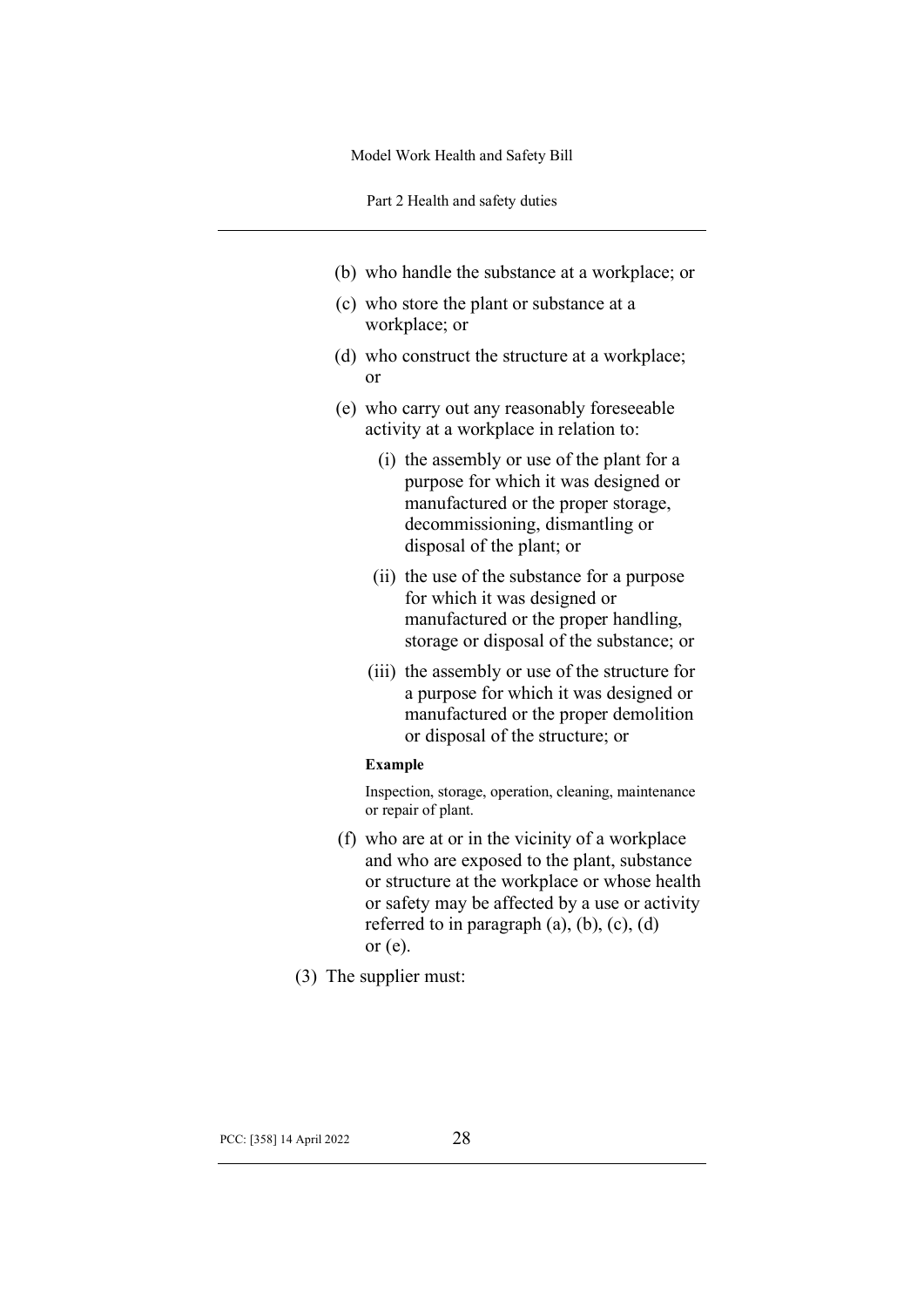Part 2 Health and safety duties

- (a) carry out, or arrange the carrying out of, any calculations, analysis, testing or examination that may be necessary for the performance of the duty imposed by subsection (2); or
- (b) ensure that the calculations, analysis, testing or examination have been carried out.
- (4) The supplier must give adequate information to each person to whom the supplier supplies the plant, substance or structure concerning:
	- (a) each purpose for which the plant, substance or structure was designed or manufactured; and
	- (b) the results of any calculations, analysis, testing or examination referred to in subsection (3), including, in relation to a substance, any hazardous properties of the substance identified by testing; and
	- (c) any conditions necessary to ensure that the plant, substance or structure is without risks to health and safety when used for a purpose for which it was designed or manufactured or when carrying out any activity referred to in subsection  $(2)(a)$  to  $(e)$ .
- (5) The supplier, on request, must, so far as is reasonably practicable, give current relevant information on the matters referred to in subsection (4) to a person who carries out, or is to carry out, any of the activities referred to in subsection  $(2)(a)$  to  $(e)$ .
- **26 Duty of persons conducting businesses or undertakings that install, construct or commission plant or structures**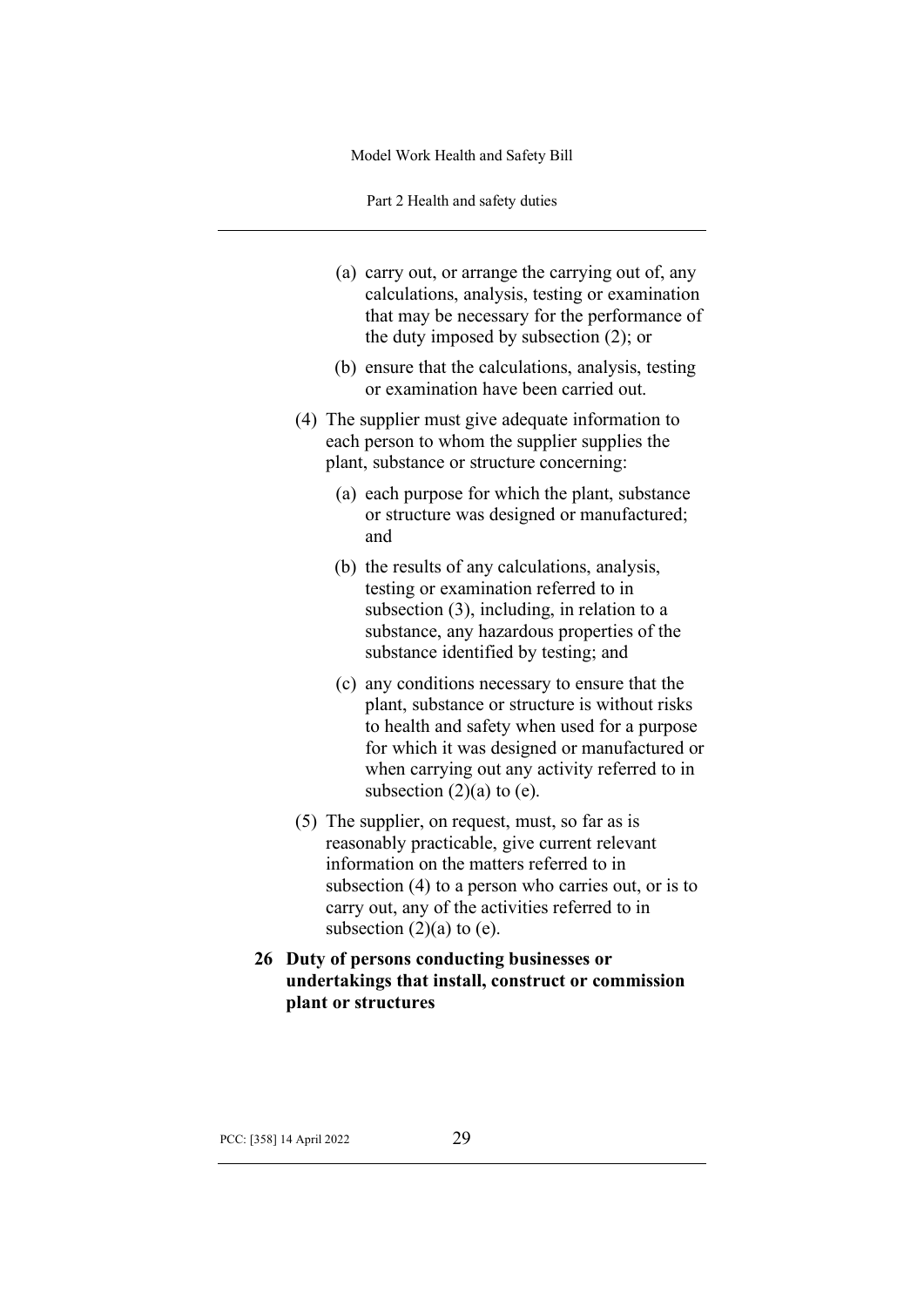Part 2 Health and safety duties

- (1) This section applies to a person who conducts a business or undertaking that installs, constructs or commissions plant or a structure that is to be used, or could reasonably be expected to be used, as, or at, a workplace.
- (2) The person must ensure, so far as is reasonably practicable, that the way in which the plant or structure is installed, constructed or commissioned ensures that the plant or structure is without risks to the health and safety of persons:
	- (a) who install or construct the plant or structure at a workplace; or
	- (b) who use the plant or structure at a workplace for a purpose for which it was installed, constructed or commissioned; or
	- (c) who carry out any reasonably foreseeable activity at a workplace in relation to the proper use, decommissioning or dismantling of the plant or demolition or disposal of the structure; or
	- (d) who are at or in the vicinity of a workplace and whose health or safety may be affected by a use or activity referred to in paragraph (a), (b) or (c).

# **Division 4 Duty of officers, workers and other persons**

# **27 Duty of officers**

(1) If a person conducting a business or undertaking has a duty or obligation under this Act, an officer of the person conducting the business or undertaking must exercise due diligence to ensure that the person conducting the business or undertaking complies with that duty or obligation.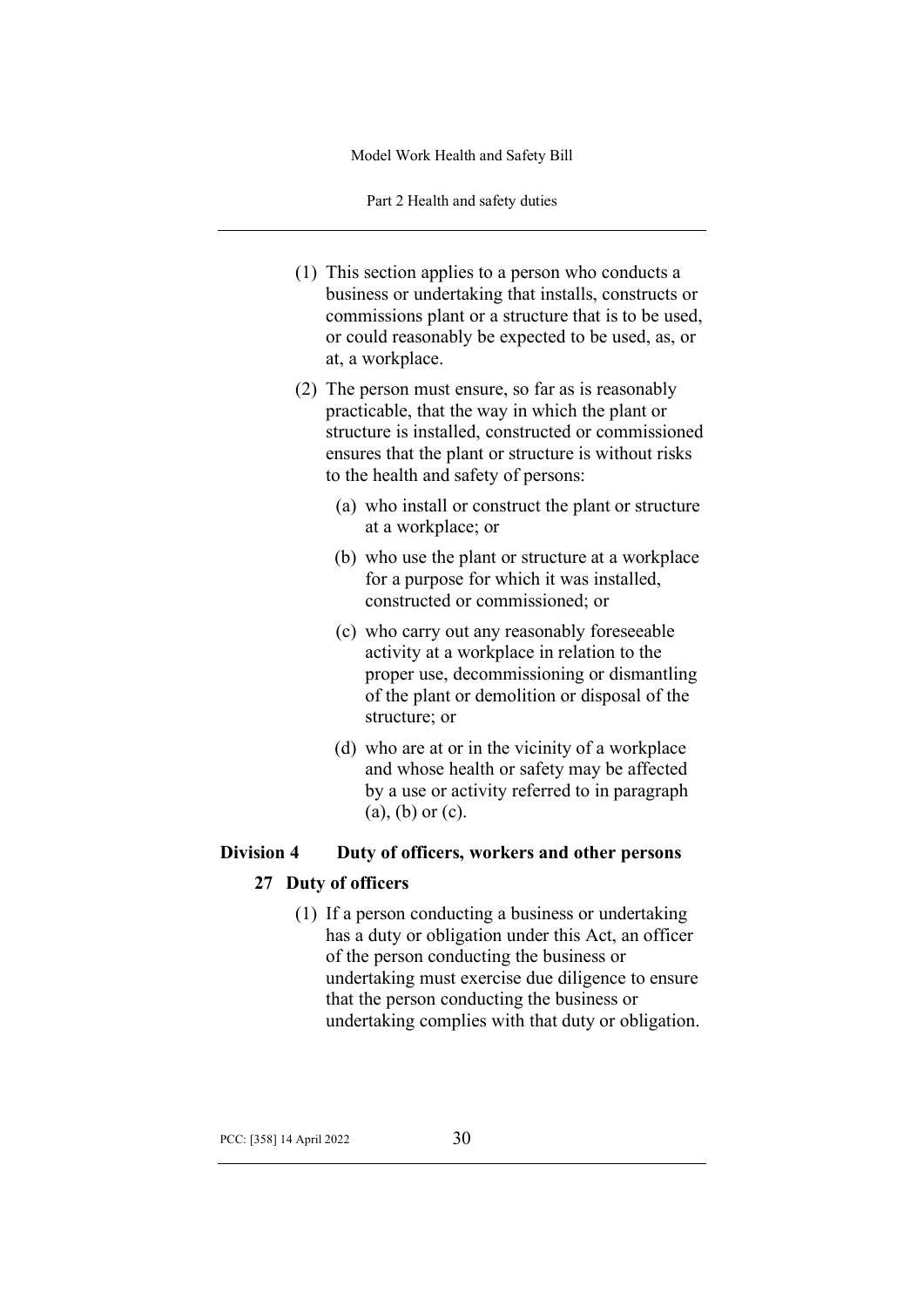Part 2 Health and safety duties

- (2) Subject to subsection (3), the maximum penalty applicable under Division 5 of this Part for an offence relating to the duty of an officer under this section is the maximum penalty fixed for an officer of a person conducting a business or undertaking for that offence.
- (3) Despite anything to the contrary in section 33, if the duty or obligation of a person conducting a business or undertaking was imposed under a provision other than a provision of Division 2 or 3 of this Part or this Division, the maximum penalty under section 33 for an offence by an officer under section 33 in relation to the duty or obligation is the maximum penalty fixed under the provision creating the duty or obligation for an individual who fails to comply with the duty or obligation.
- (4) An officer of a person conducting a business or undertaking may be convicted or found guilty of an offence under this Act relating to a duty under this section whether or not the person conducting the business or undertaking has been convicted or found guilty of an offence under this Act relating to the duty or obligation.
- (5) In this section, *due diligence* includes taking reasonable steps:
	- (a) to acquire and keep up-to-date knowledge of work health and safety matters; and
	- (b) to gain an understanding of the nature of the operations of the business or undertaking of the person conducting the business or undertaking and generally of the hazards and risks associated with those operations; and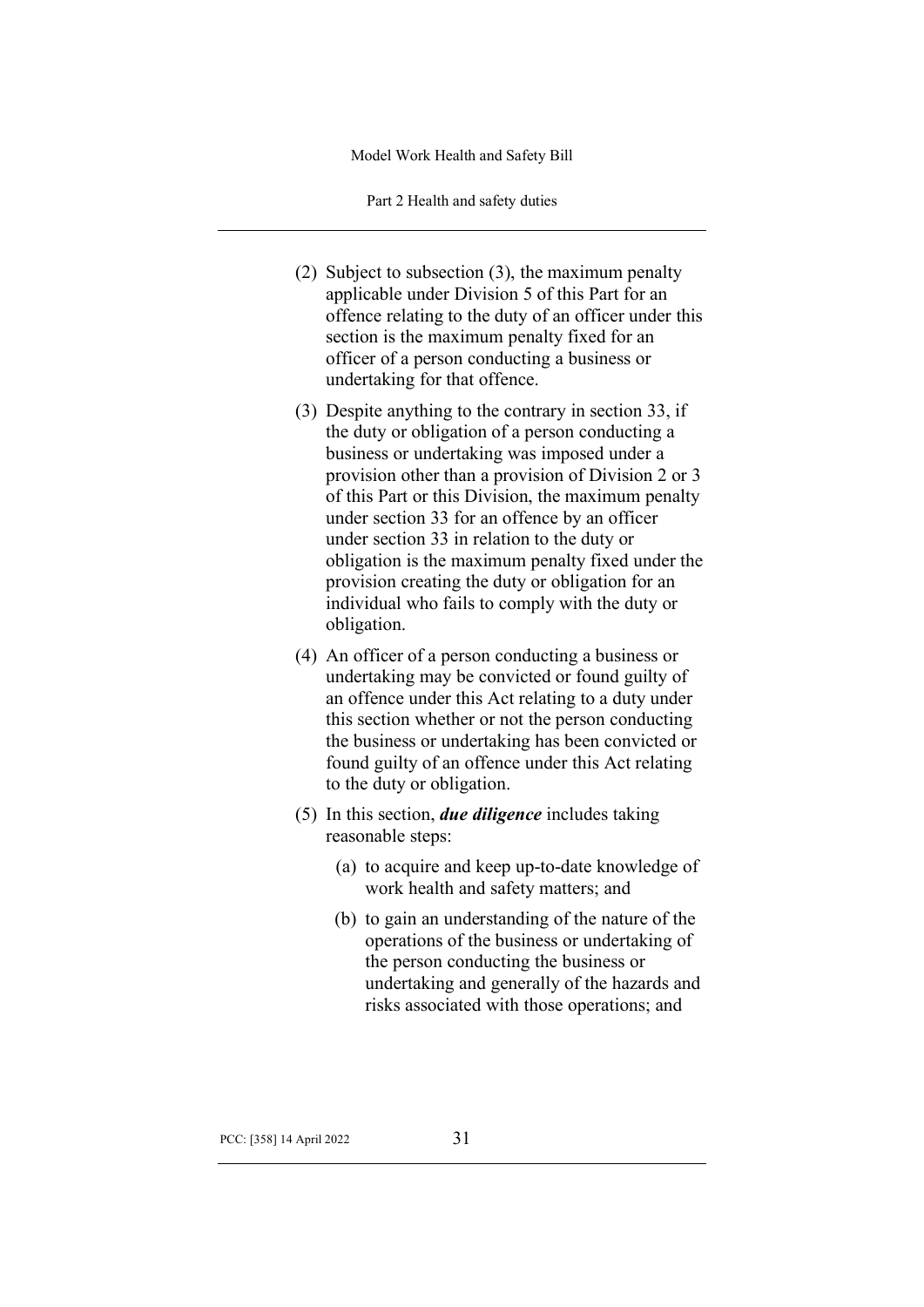Part 2 Health and safety duties

- (c) to ensure that the person conducting the business or undertaking has available for use, and uses, appropriate resources and processes to eliminate or minimise risks to health and safety from work carried out as part of the conduct of the business or undertaking; and
- (d) to ensure that the person conducting the business or undertaking has appropriate processes for receiving and considering information regarding incidents, hazards and risks and responding in a timely way to that information; and
- (e) to ensure that the person conducting the business or undertaking has, and implements, processes for complying with any duty or obligation of the person conducting the business or undertaking under this Act; and

#### **Examples**

For the purposes of paragraph (e), the duties or obligations under this Act of a person conducting a business or undertaking may include:

- reporting notifiable incidents;
- consulting with workers;
- ensuring compliance with notices issued under this Act;
- ensuring the provision of training and instruction to workers about work health and safety;
- ensuring that health and safety representatives receive their entitlements to training.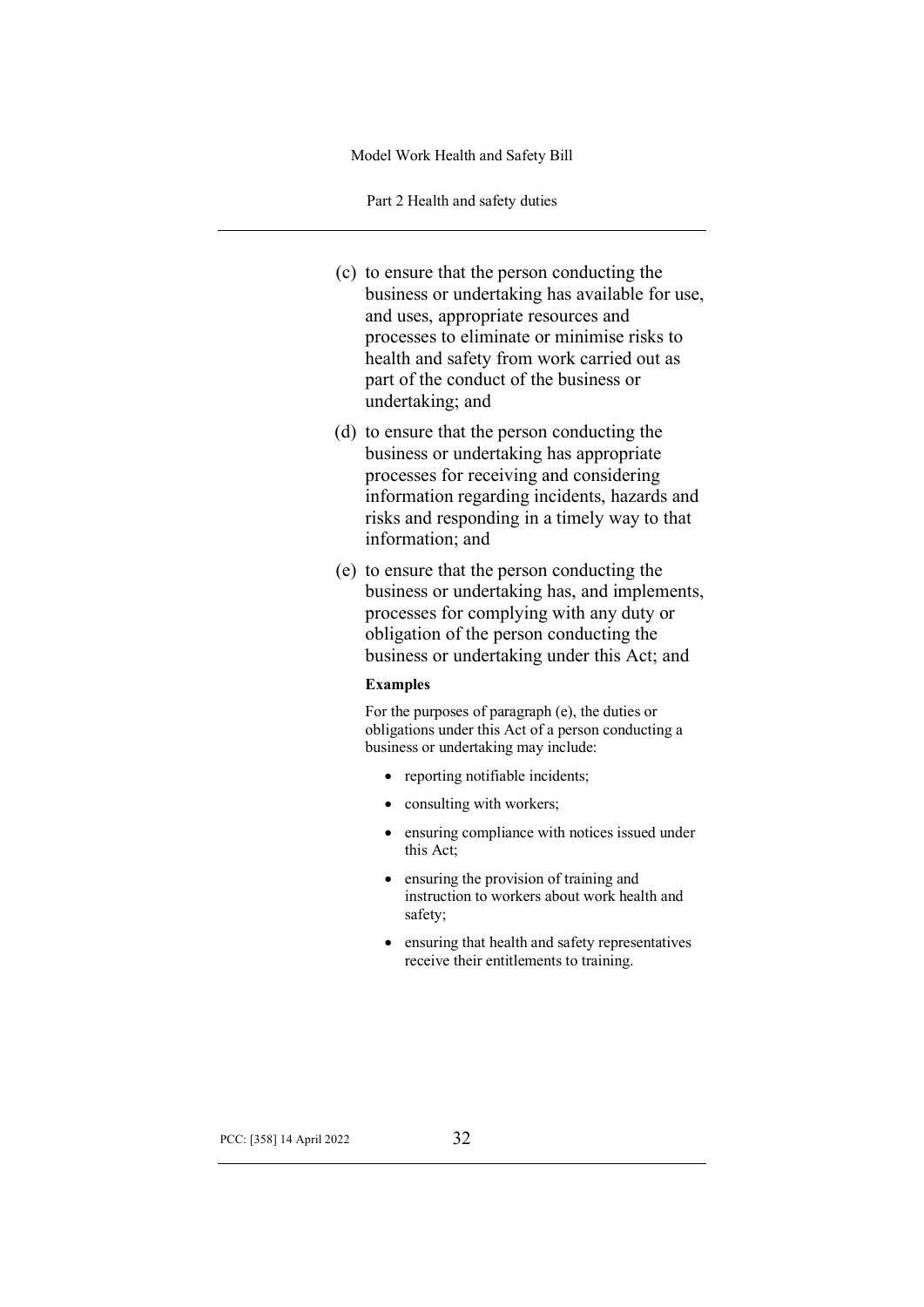Part 2 Health and safety duties

(f) to verify the provision and use of the resources and processes referred to in paragraphs (c) to (e).

### **28 Duties of workers**

While at work, a worker must:

- (a) take reasonable care for his or her own health and safety; and
- (b) take reasonable care that his or her acts or omissions do not adversely affect the health and safety of other persons; and
- (c) comply, so far as the worker is reasonably able, with any reasonable instruction that is given by the person conducting the business or undertaking to allow the person to comply with this Act; and
- (d) co-operate with any reasonable policy or procedure of the person conducting the business or undertaking relating to health or safety at the workplace that has been notified to workers.

# **29 Duties of other persons at the workplace**

A person at a workplace (whether or not the person has another duty under this Part) must:

- (a) take reasonable care for his or her own health and safety; and
- (b) take reasonable care that his or her acts or omissions do not adversely affect the health and safety of other persons; and
- (c) comply, so far as the person is reasonably able, with any reasonable instruction that is given by the person conducting the business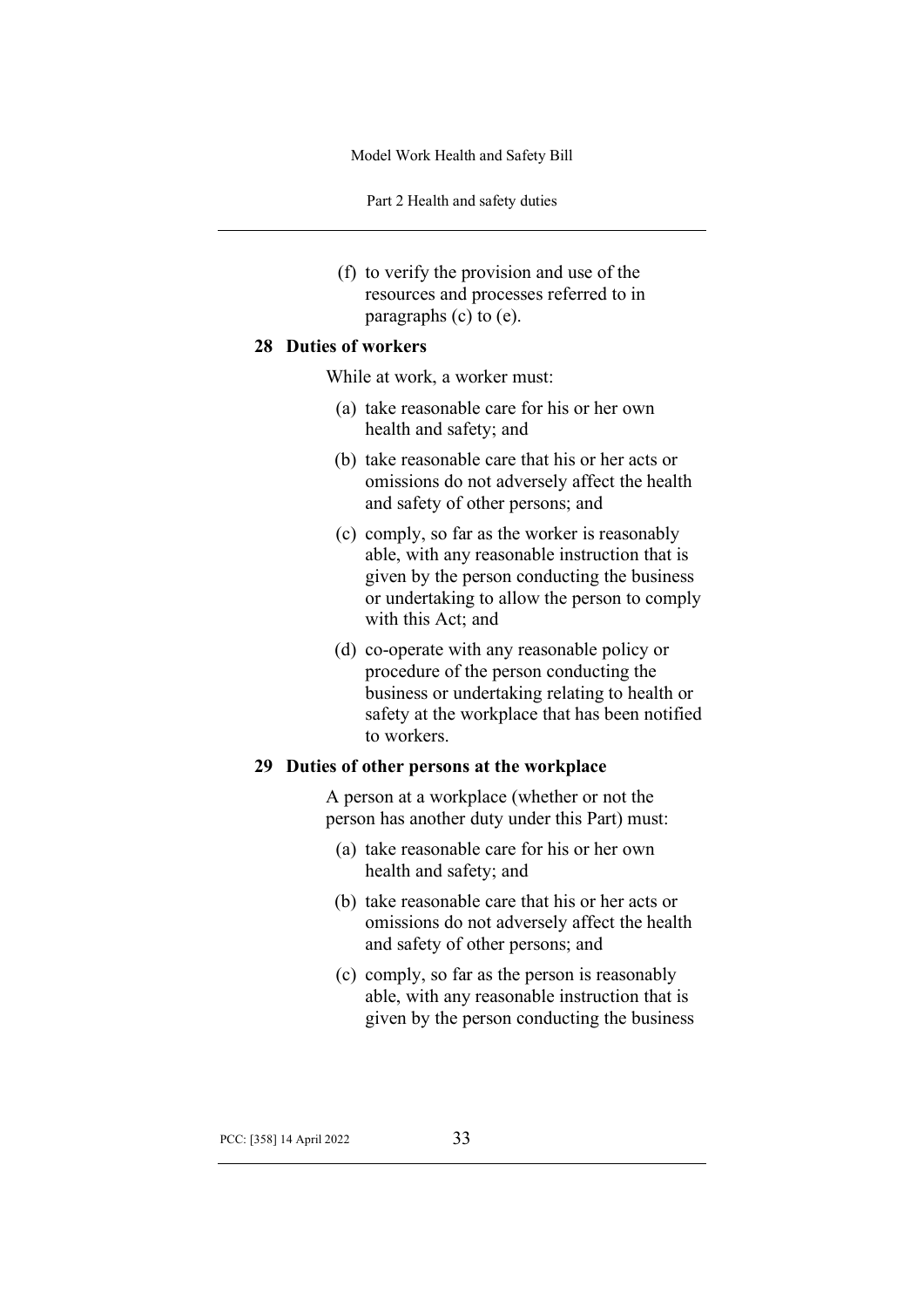Part 2 Health and safety duties

or undertaking to allow the person conducting the business or undertaking to comply with this Act.

### **Division 5 Offences and penalties**

# **30 Health and safety duty**

In this Division, *health and safety duty* means a duty imposed under Division 2, 3 or 4 of this Part.

# **31 Gross negligence or reckless conduct—Category 1**

- (1) A person commits a Category 1 offence if:
	- (a) the person has a health and safety duty; and
	- (b) the person, without reasonable excuse, engages in conduct that exposes an individual to whom that duty is owed to a risk of death or serious injury or illness; and
	- (c) the person:
		- (i) engages in the conduct with gross negligence; or
		- (ii) is reckless as to the risk to an individual of death or serious injury or illness.

# Maximum penalty:

In the case of an offence committed by an individual (other than as a person conducting a business or undertaking or as an officer of a person conducting a business or undertaking)—\$300 000 or 5 years imprisonment or both.

In the case of an offence committed by an individual as a person conducting a business or undertaking or as an officer of a person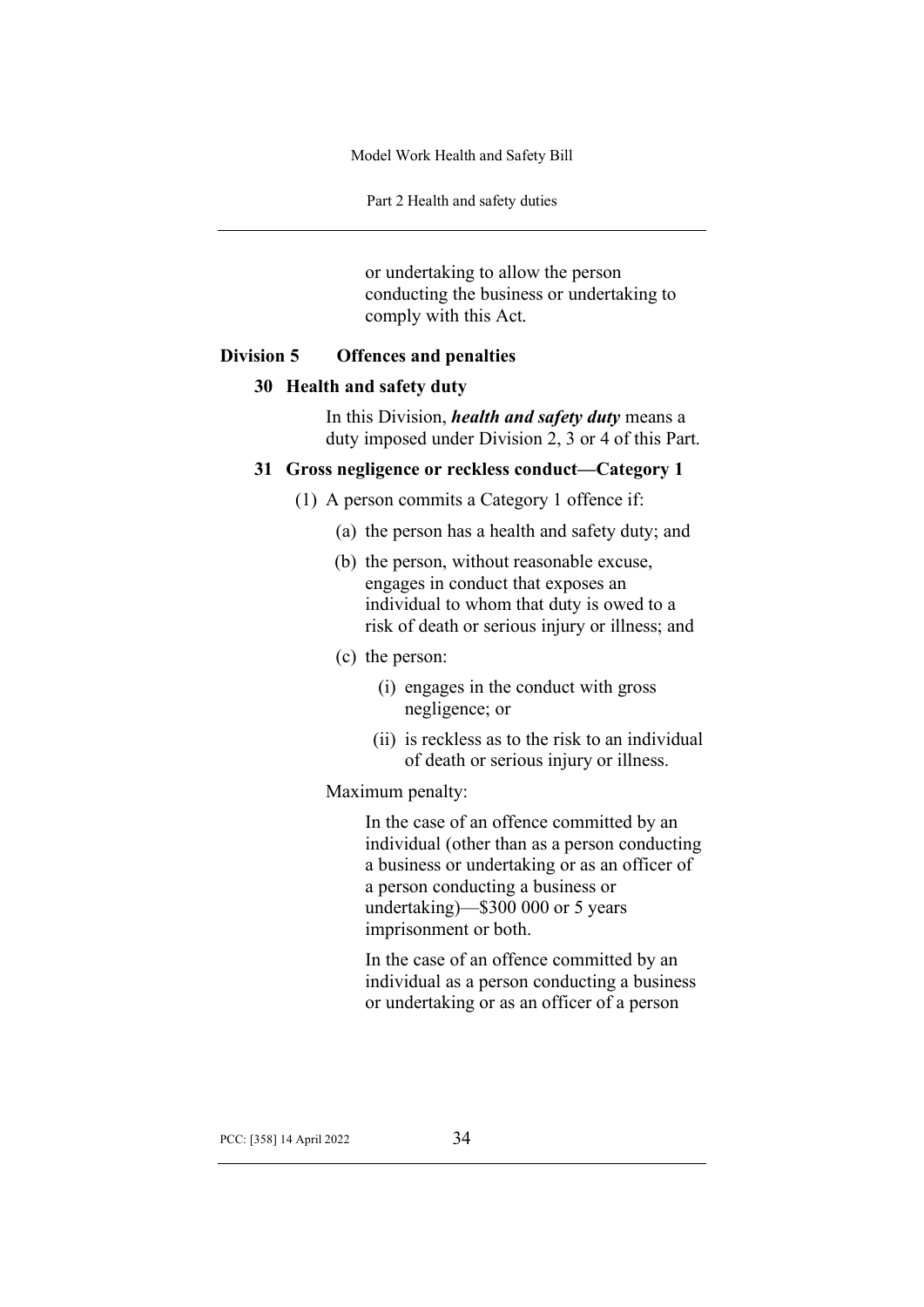Part 2 Health and safety duties

conducting a business or undertaking— \$600 000 or 5 years imprisonment or both.

In the case of an offence committed by a body corporate—\$3 000 000.

# **Note**

See the jurisdictional note in the Appendix.

(2) The prosecution bears the burden of proving that the conduct was engaged in without reasonable excuse.

# **32 Failure to comply with health and safety duty— Category 2**

A person commits a Category 2 offence if:

- (a) the person has a health and safety duty; and
- (b) the person fails to comply with that duty; and
- (c) the failure exposes an individual to a risk of death or serious injury or illness.

#### Maximum penalty:

In the case of an offence committed by an individual (other than as a person conducting a business or undertaking or as an officer of a person conducting a business or undertaking)—\$150 000.

In the case of an offence committed by an individual as a person conducting a business or undertaking or as an officer of a person conducting a business or undertaking— \$300 000.

In the case of an offence committed by a body corporate—\$1 500 000.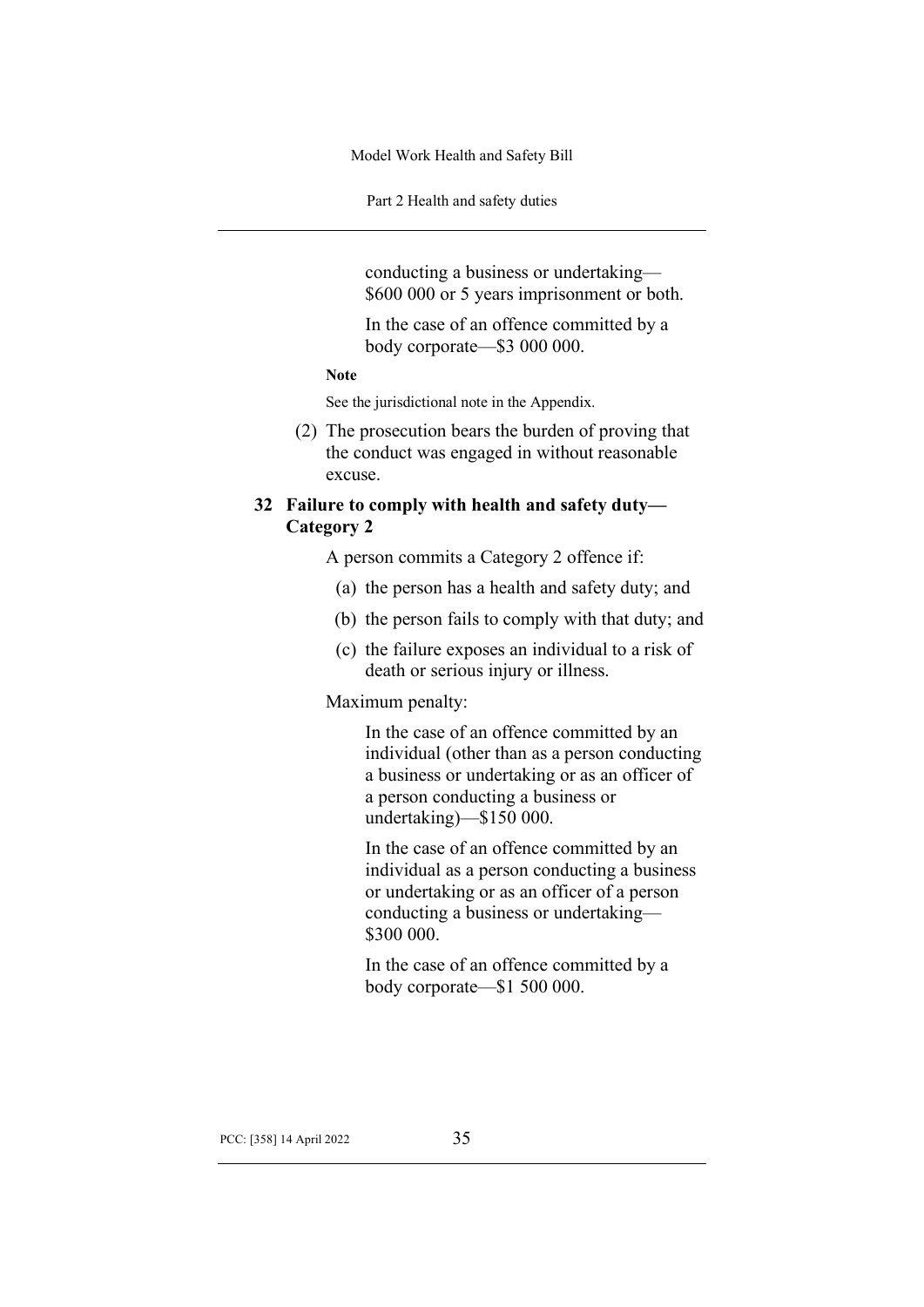Part 2 Health and safety duties

# **33 Failure to comply with health and safety duty— Category 3**

A person commits a Category 3 offence if:

- (a) the person has a health and safety duty; and
- (b) the person fails to comply with that duty.

Maximum penalty:

In the case of an offence committed by an individual (other than as a person conducting a business or undertaking or as an officer of a person conducting a business or undertaking)—\$50 000.

In the case of an offence committed by an individual as a person conducting a business or undertaking or as an officer of a person conducting a business or undertaking— \$100 000.

In the case of an offence committed by a body corporate—\$500 000.

# **34 Exceptions**

- (1) A volunteer does not commit an offence under this Division for a failure to comply with a health and safety duty, except a duty under section 28 or 29.
- (2) An unincorporated association does not commit an offence under this Act, and is not liable for a civil penalty under this Act, for a failure to comply with a duty or obligation imposed on the unincorporated association under this Act.
- (3) However: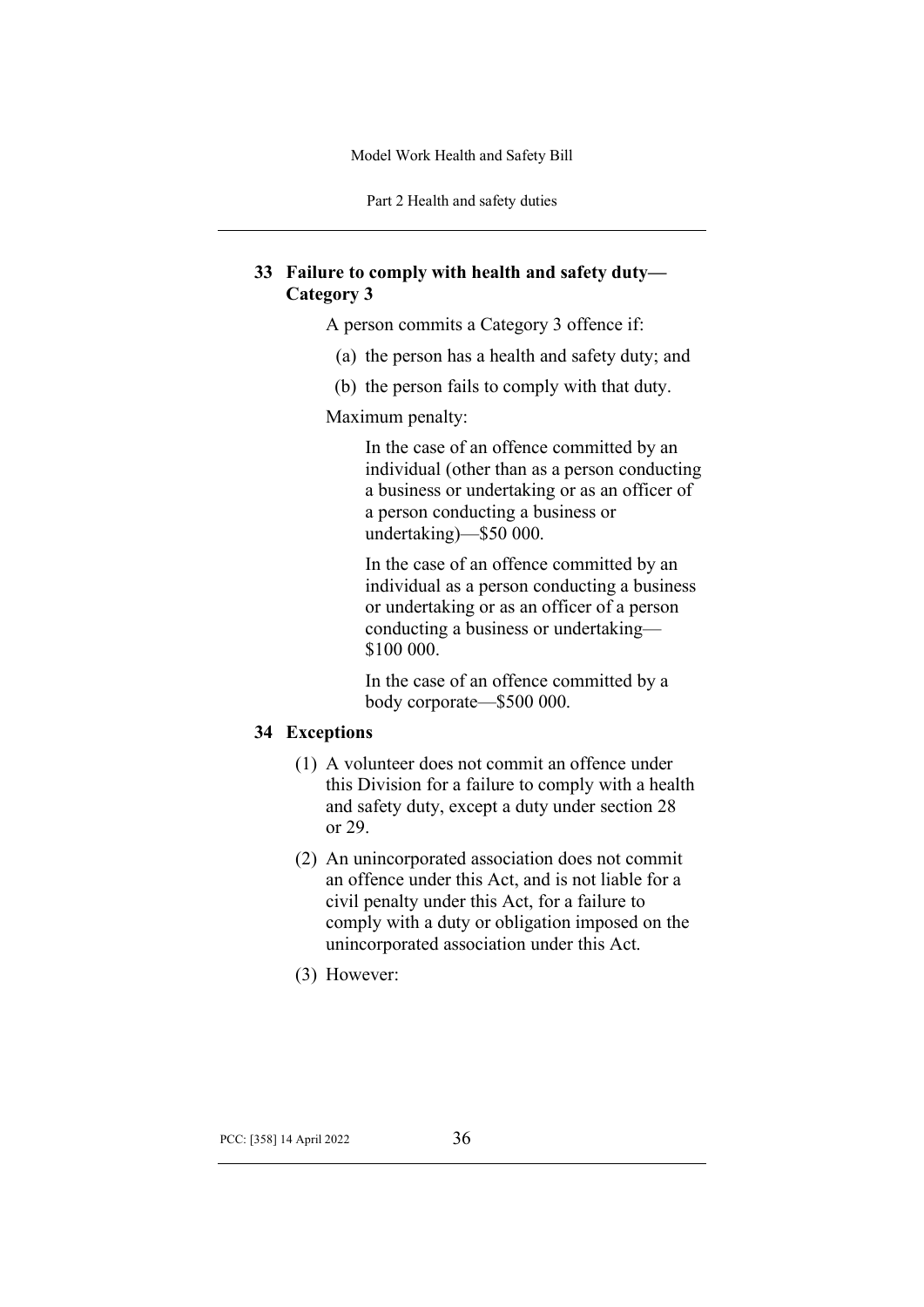Part 2 Health and safety duties

- (a) an officer of an unincorporated association (other than a volunteer) may be liable for a failure to comply with a duty under section 27; and
- (b) a member of an unincorporated association may be liable for failure to comply with a duty under section 28 or 29.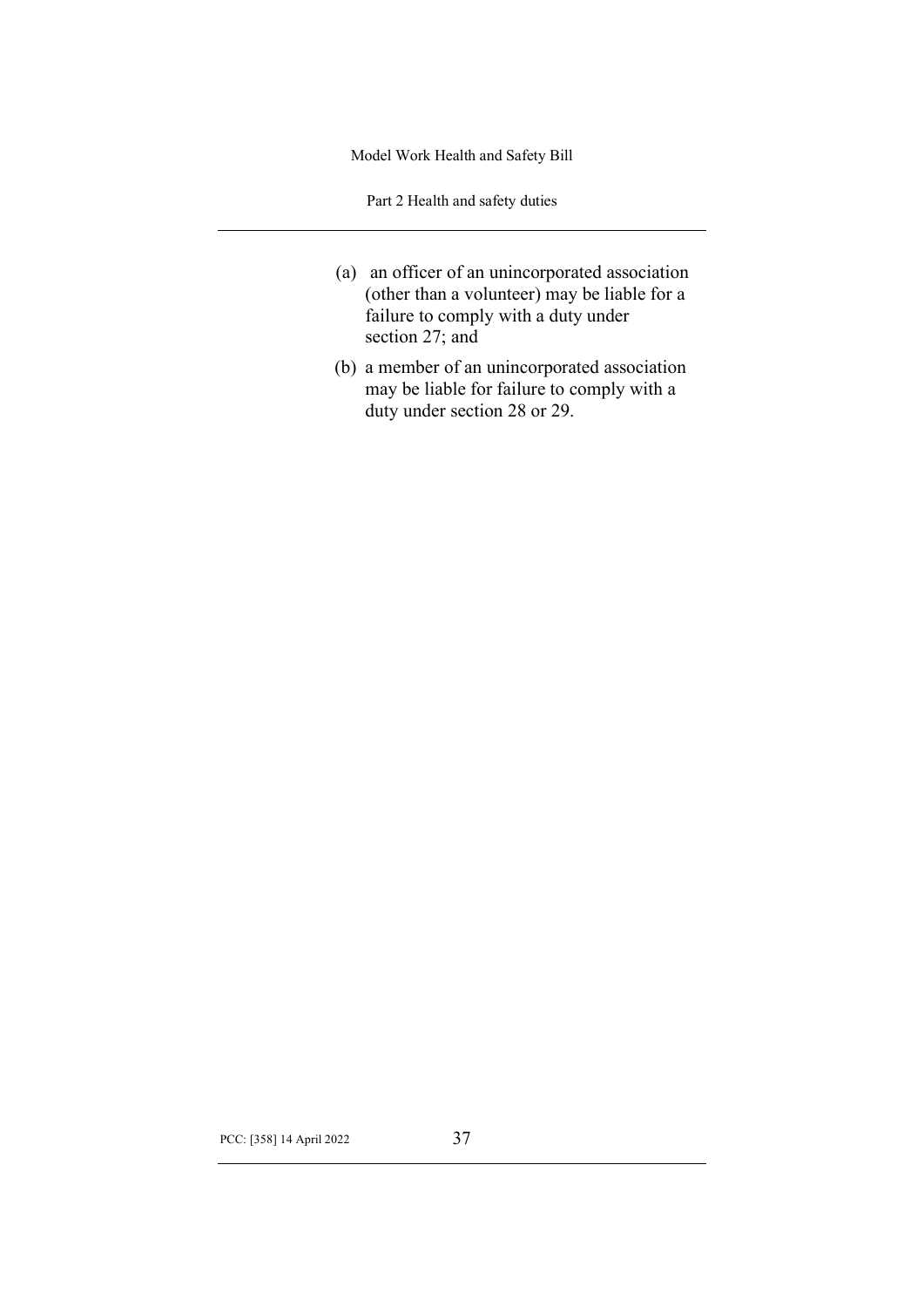Part 3 Incident notification

# **Part 3 Incident notification**

# **35 What is a** *notifiable incident*

In this Act, *notifiable incident* means:

- (a) the death of a person; or
- (b) a serious injury or illness of a person; or
- (c) a dangerous incident.

### **36 What is a** *serious injury or illness*

In this Part, *serious injury or illness* of a person means an injury or illness requiring the person to have:

- (a) immediate treatment as an in-patient in a hospital; or
- (b) immediate treatment for:
	- (i) the amputation of any part of his or her body; or
	- (ii) a serious head injury; or
	- (iii) a serious eye injury; or
	- (iv) a serious burn; or
	- (v) the separation of his or her skin from an underlying tissue (such as degloving or scalping); or
	- (vi) a spinal injury; or
	- (vii) the loss of a bodily function; or
	- (viii) serious lacerations; or
- (c) medical treatment within 48 hours of exposure to a substance,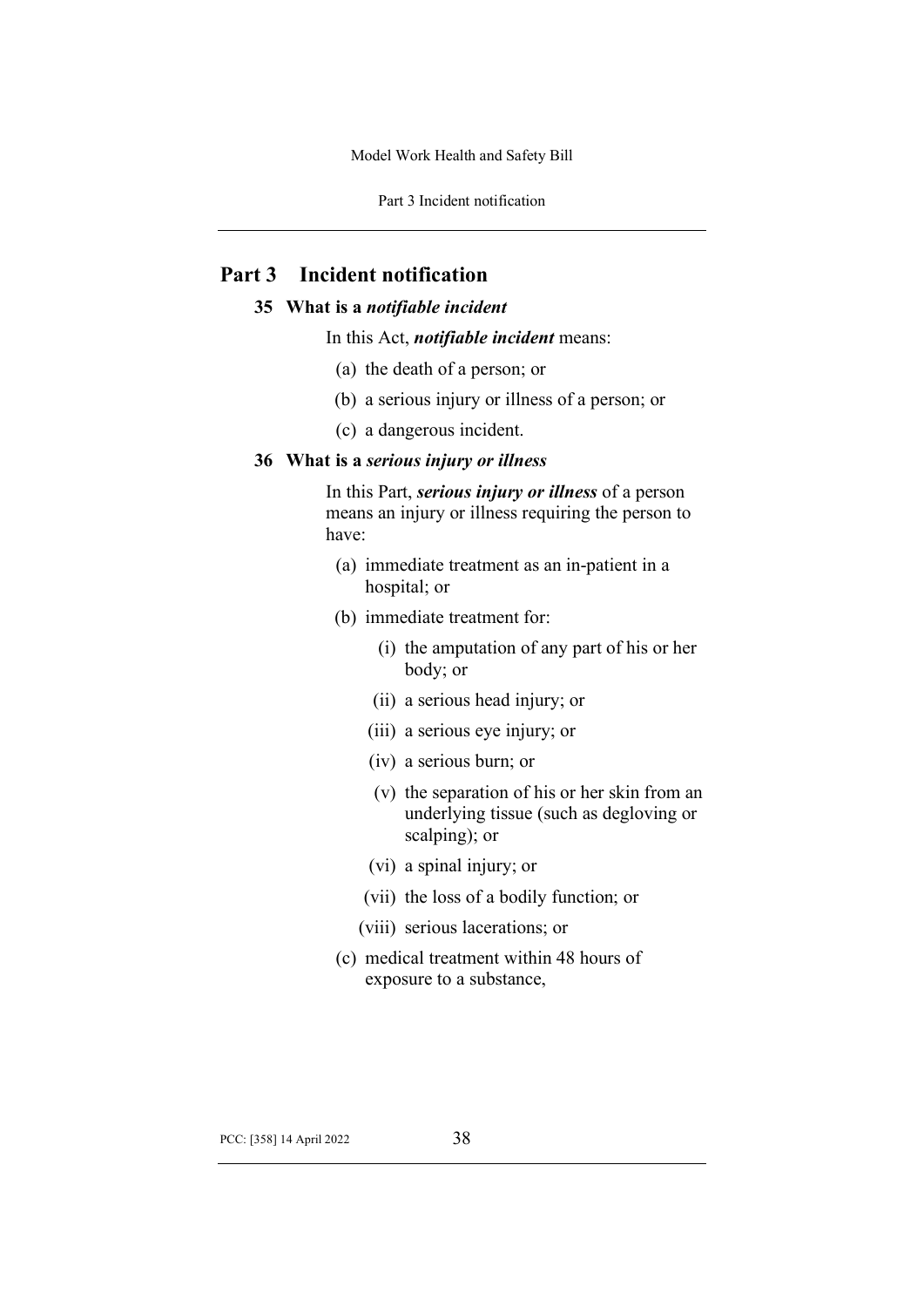Part 3 Incident notification

and includes any other injury or illness prescribed by the regulations but does not include an illness or injury of a prescribed kind.

#### **37 What is a** *dangerous incident*

In this Part, a *dangerous incident* means an incident in relation to a workplace that exposes a worker or any other person to a serious risk to a person's health or safety emanating from an immediate or imminent exposure to:

- (a) an uncontrolled escape, spillage or leakage of a substance; or
- (b) an uncontrolled implosion, explosion or fire; or
- (c) an uncontrolled escape of gas or steam; or
- (d) an uncontrolled escape of a pressurised substance; or
- (e) electric shock; or
- (f) the fall or release from a height of any plant, substance or thing; or
- (g) the collapse, overturning, failure or malfunction of, or damage to, any plant that is required to be authorised for use in accordance with the regulations; or
- (h) the collapse or partial collapse of a structure; or
- (i) the collapse or failure of an excavation or of any shoring supporting an excavation; or
- (j) the inrush of water, mud or gas in workings, in an underground excavation or tunnel; or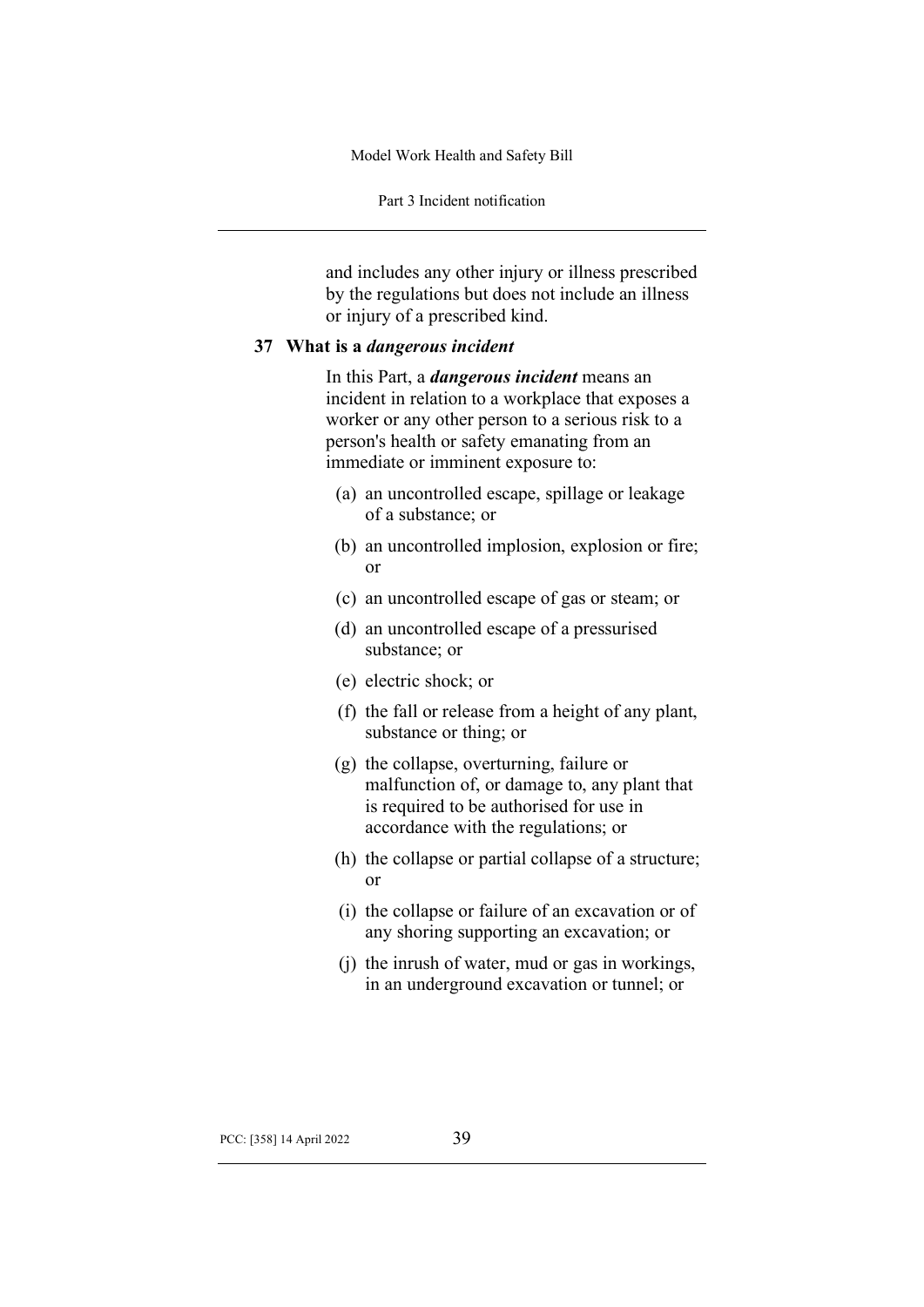Part 3 Incident notification

- (k) the interruption of the main system of ventilation in an underground excavation or tunnel; or
- (l) any other event prescribed by the regulations,

but does not include an incident of a prescribed kind.

### **38 Duty to notify of notifiable incidents**

(1) A person who conducts a business or undertaking must ensure that the regulator is notified immediately after becoming aware that a notifiable incident arising out of the conduct of the business or undertaking has occurred.

Maximum penalty:

In the case of an individual—\$10 000.

In the case of a body corporate—\$50 000.

(2) The notice must be given in accordance with this section and by the fastest possible means.

#### **Note**

See the jurisdictional note in the Appendix.

- (3) The notice must be given:
	- (a) by telephone; or
	- (b) in writing.

#### **Example**

The written notice can be given by facsimile, email or other electronic means.

- (4) A person giving notice by telephone must:
	- (a) give the details of the incident requested by the regulator; and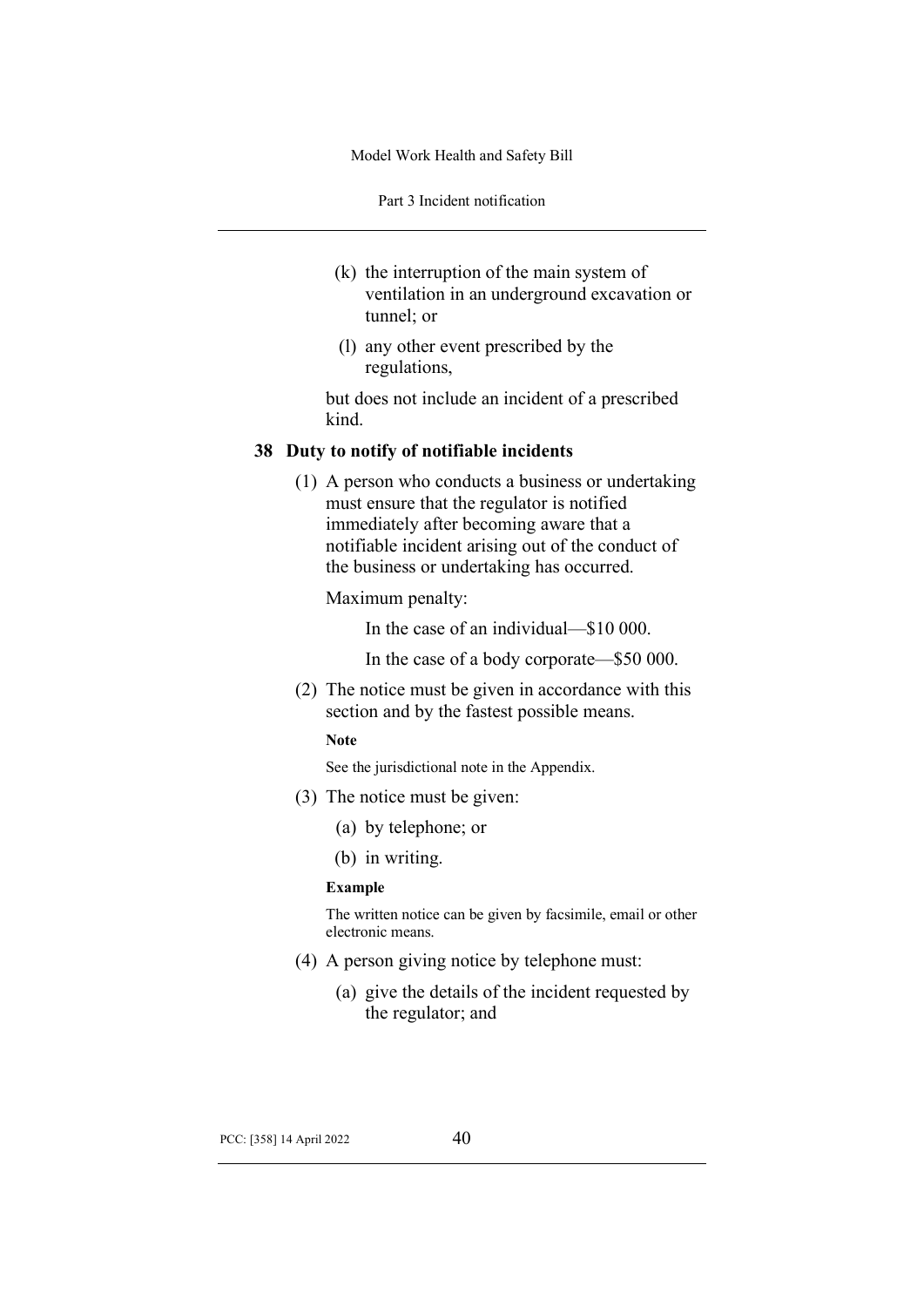Part 3 Incident notification

- (b) if required by the regulator, give a written notice of the incident within 48 hours of that requirement being made.
- (5) A written notice must be in a form, or contain the details, approved by the regulator.
- (6) If the regulator receives a notice by telephone and a written notice is not required, the regulator must give the person conducting the business or undertaking:
	- (a) details of the information received; or
	- (b) an acknowledgement of receiving the notice.
- (7) A person conducting a business or undertaking must keep a record of each notifiable incident for at least 5 years from the day that notice of the incident is given to the regulator under this section.

Maximum penalty:

In the case of an individual—\$5000.

In the case of a body corporate—\$25 000.

# **39 Duty to preserve incident sites**

(1) The person with management or control of a workplace at which a notifiable incident has occurred must ensure so far as is reasonably practicable, that the site where the incident occurred is not disturbed until an inspector arrives at the site or any earlier time that an inspector directs.

Maximum penalty:

In the case of an individual—\$10 000.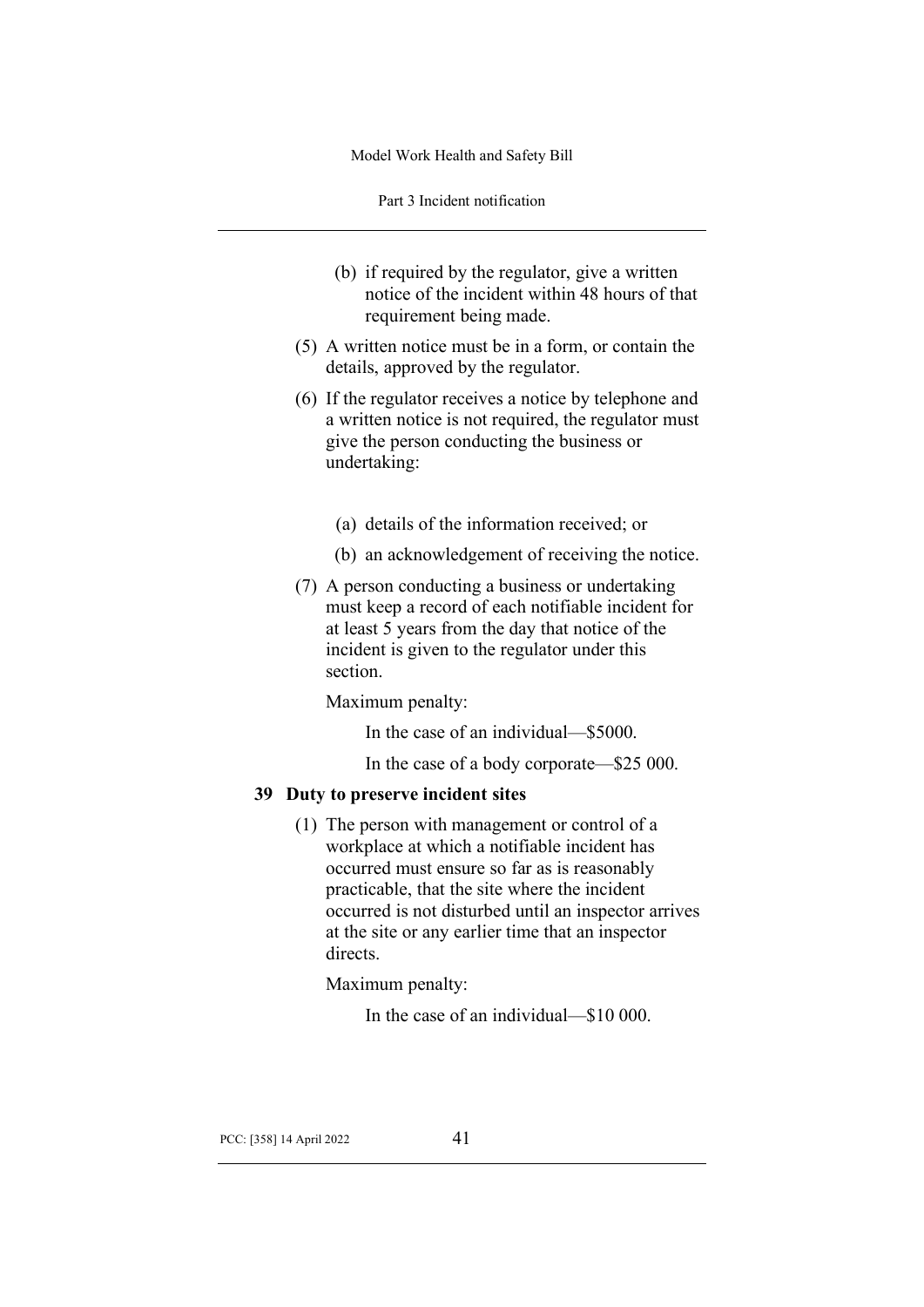Part 3 Incident notification

In the case of a body corporate—\$50 000.

- (2) In subsection (1) a reference to a site includes any plant, substance, structure or thing associated with the notifiable incident.
- (3) Subsection (1) does not prevent any action:
	- (a) to assist an injured person; or
	- (b) to remove a deceased person; or
	- (c) that is essential to make the site safe or to minimise the risk of a further notifiable incident; or
	- (d) that is associated with a police investigation; or
	- (e) for which an inspector or the regulator has given permission.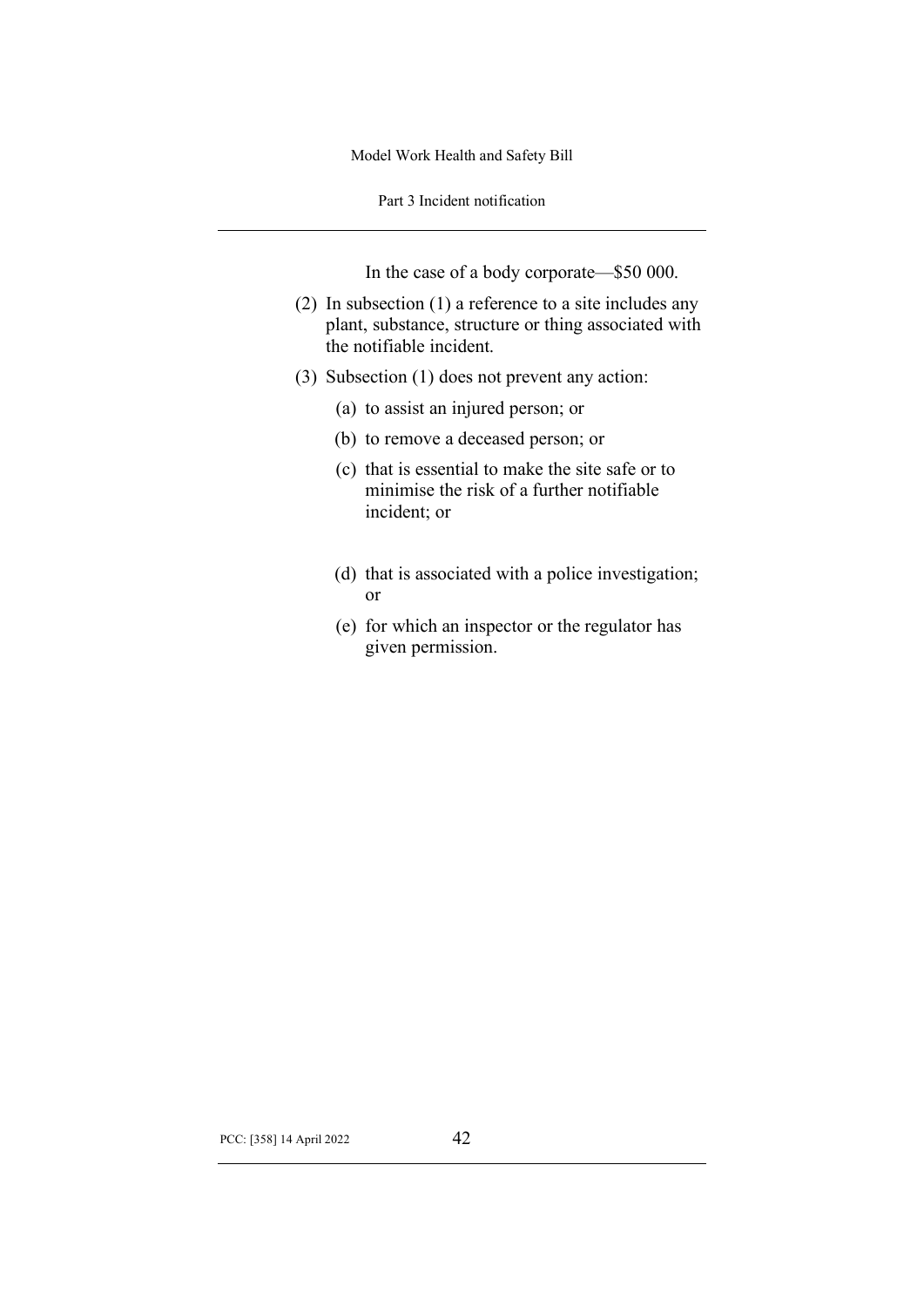Part 4 Authorisations

# **Part 4 Authorisations**

# **40 Meaning of** *authorised*

In this Part, *authorised* means authorised by a licence, permit, registration or other authority (however described) as required by the regulations.

# **41 Requirements for authorisation of workplaces**

A person must not conduct a business or undertaking at a workplace or direct or allow a worker to carry out work at a workplace if:

- (a) the regulations require the workplace or workplaces in that class of workplace to be authorised; and
- (b) the workplace is not authorised in accordance with the regulations.

Maximum penalty:

In the case of an individual—\$50 000.

In the case of a body corporate—\$250 000.

# **42 Requirements for authorisation of plant or substance**

- (1) A person must not use plant or a substance at a workplace if:
	- (a) the regulations require the plant or substance or its design to be authorised; and
	- (b) the plant or substance or its design is not authorised in accordance with the regulations.

Maximum penalty:

In the case of an individual—\$20 000.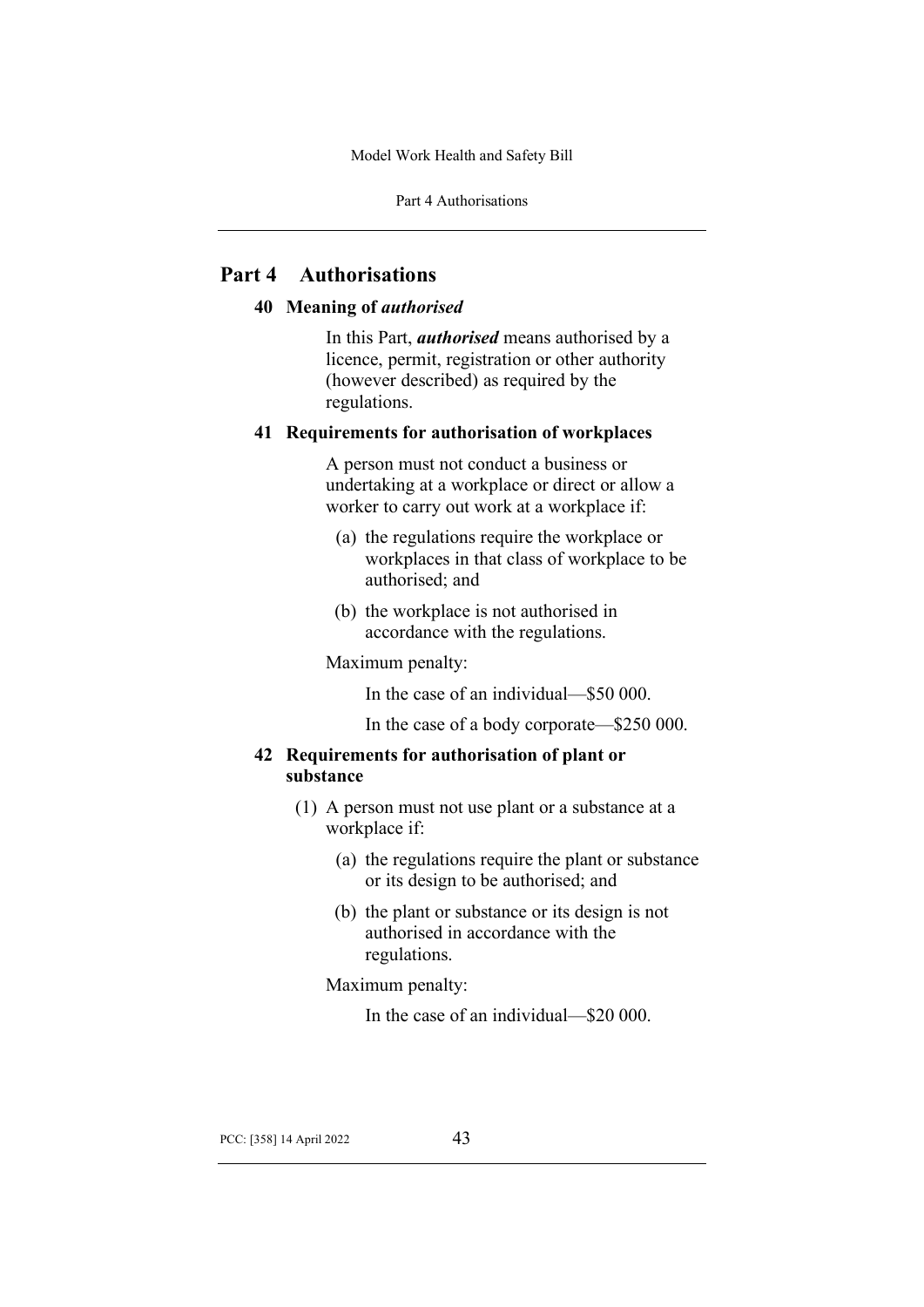Part 4 Authorisations

In the case of a body corporate—\$100 000.

- (2) A person who conducts a business or undertaking must not direct or allow a worker to use the plant or substance at a workplace if:
	- (a) the regulations require the plant or substance or its design to be authorised; and
	- (b) the plant or substance or its design is not authorised in accordance with the regulations.

Maximum penalty:

In the case of an individual—\$20 000.

In the case of a body corporate—\$100 000.

### **43 Requirements for authorisation of work**

- (1) A person must not carry out work at a workplace if:
	- (a) the regulations require the work, or class of work, to be carried out by, or on behalf of, a person who is authorised; and
	- (b) the person, or the person on whose behalf the work is carried out, is not authorised in accordance with the regulations.

Maximum penalty:

In the case of an individual—\$20 000.

In the case of a body corporate—\$100 000.

(2) A person who conducts a business or undertaking must not direct or allow a worker to carry out work at a workplace if: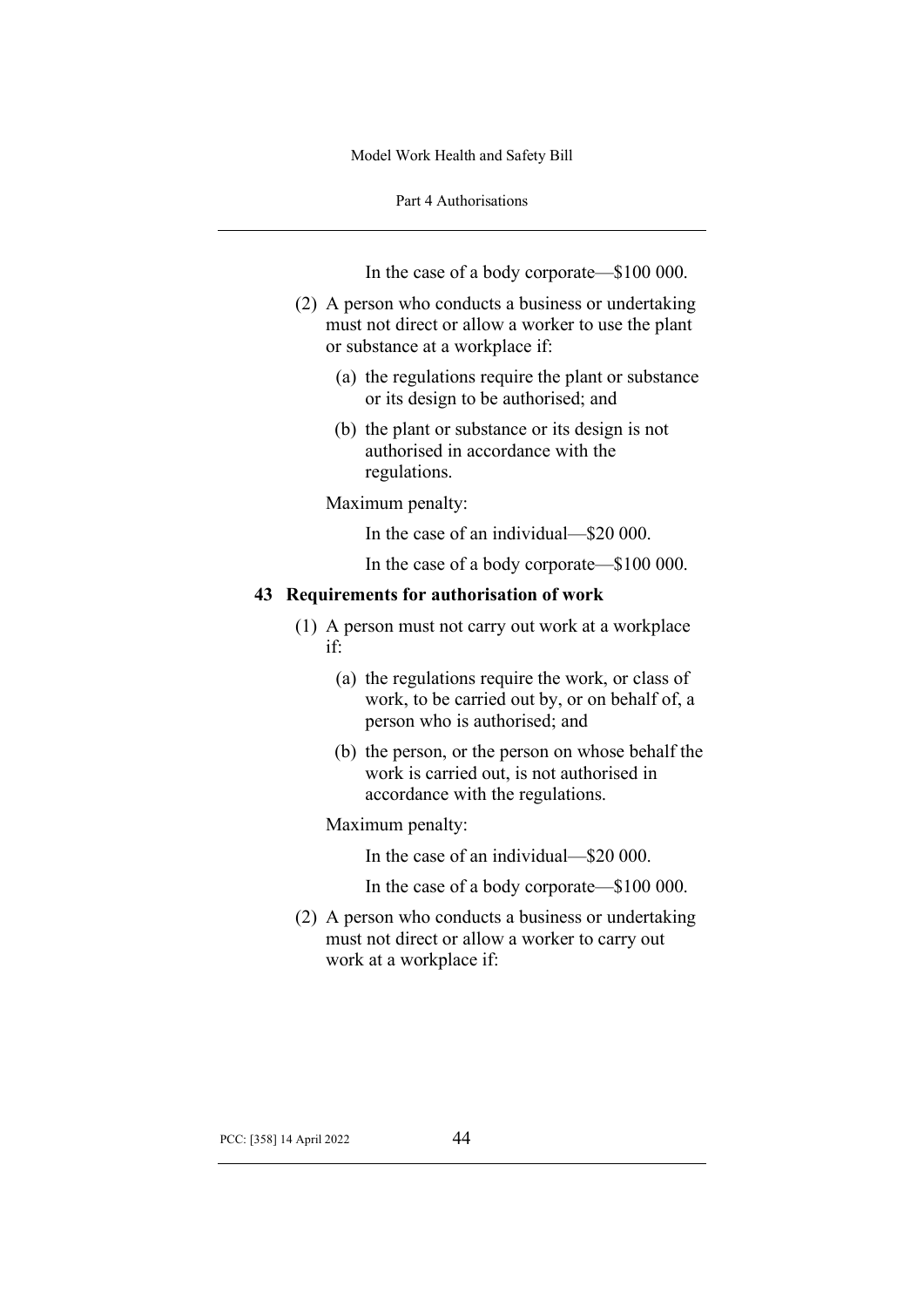Part 4 Authorisations

- (a) the regulations require the work, or class of work, to be carried out by, or on behalf of, a person who is authorised; and
- (b) the person, or the person on whose behalf the work is to be carried out, is not authorised in accordance with the regulations.

#### Maximum penalty:

In the case of an individual—\$20 000.

In the case of a body corporate—\$100 000.

# **44 Requirements for prescribed qualifications or experience**

- (1) A person must not carry out work at a workplace if:
	- (a) the regulations require the work, or class of work, to be carried out by, or under the supervision of, a person who has prescribed qualifications or experience; and
	- (b) the person does not have the prescribed qualifications or experience or the work is not carried out under the supervision of a person who has the prescribed qualifications or experience.

Maximum penalty:

In the case of an individual—\$20 000.

In the case of a body corporate—\$100 000.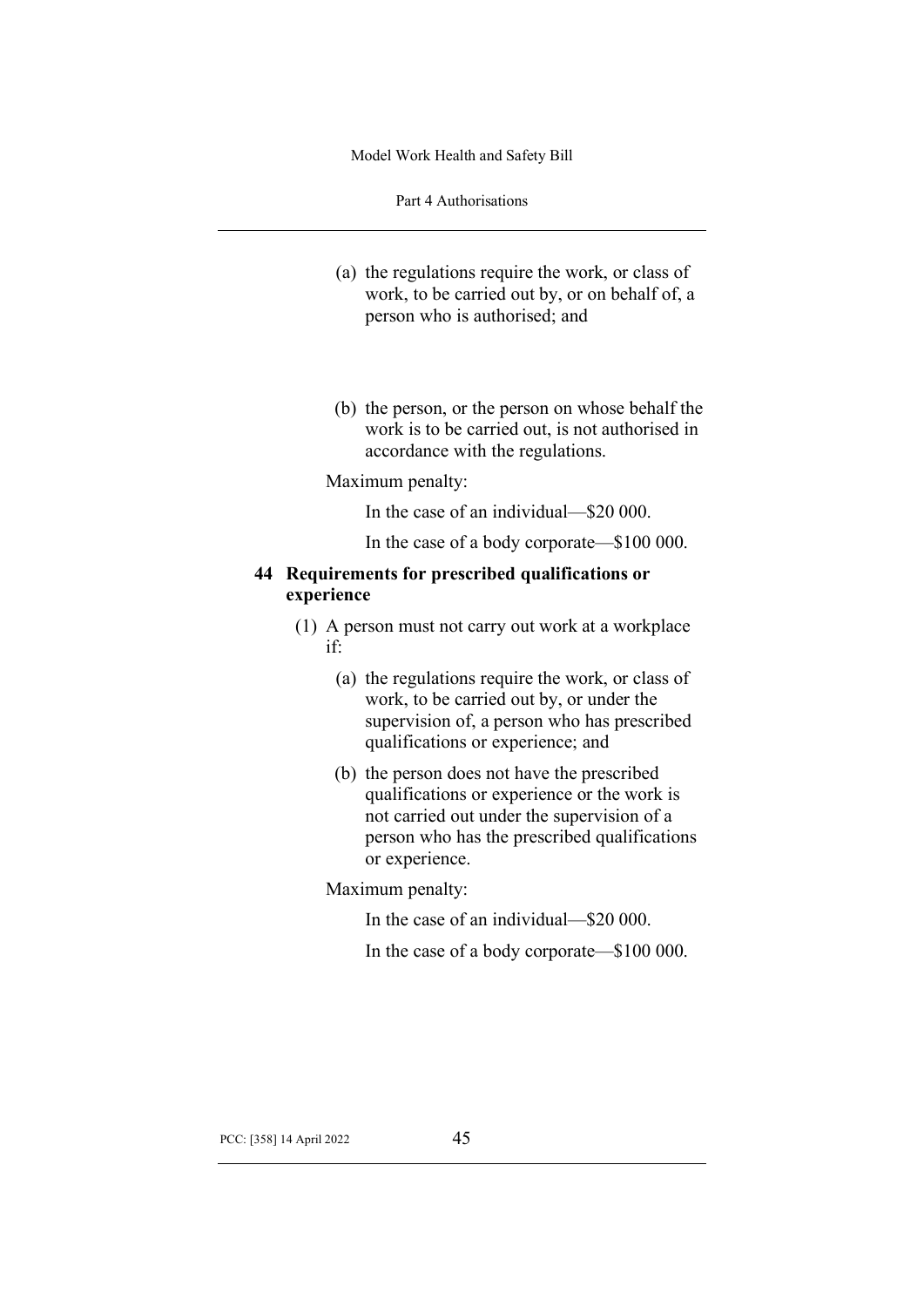Part 4 Authorisations

- (2) A person who conducts a business or undertaking must not direct or allow a worker to carry out work at a workplace if:
	- (a) the regulations require the work, or class of work, to be carried out by, or under the supervision of, a person who has prescribed qualifications or experience; and
	- (b) the worker does not have the prescribed qualifications or experience or the work is not carried out under the supervision of a person who has the prescribed qualifications or experience.

Maximum penalty:

In the case of an individual—\$20 000.

In the case of a body corporate—\$100 000.

# **45 Requirement to comply with conditions of authorisation**

A person must comply with the conditions of any authorisation given to that person under the regulations.

Maximum penalty:

In the case of an individual—\$20 000.

In the case of a body corporate—\$100 000.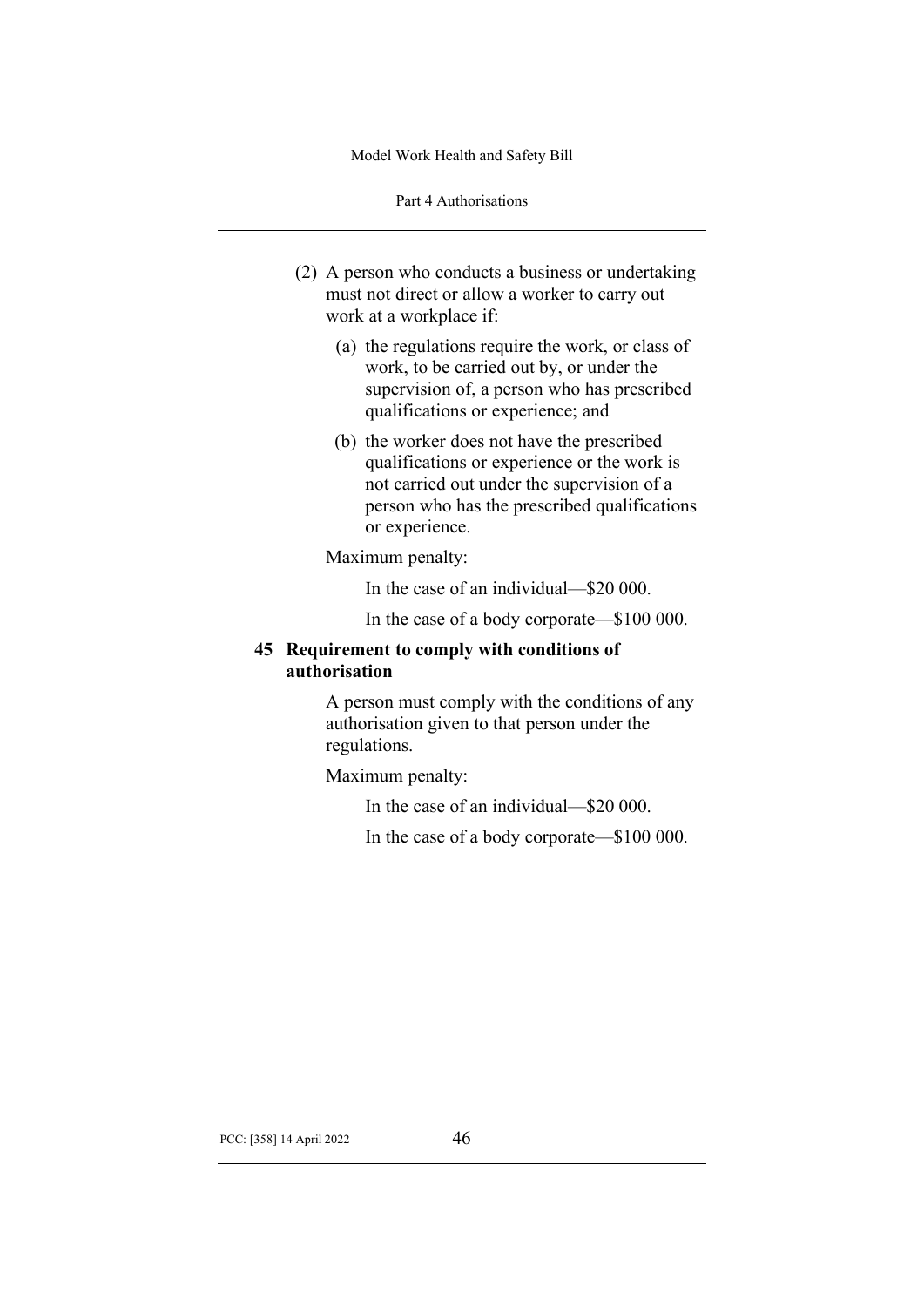Part 5 Consultation, representation and participation

# **Part 5 Consultation, representation and participation**

# **Division 1 Consultation, co-operation and co-ordination between duty holders**

#### **46 Duty to consult with other duty holders**

If more than one person has a duty in relation to the same matter under this Act, each person with the duty must, so far as is reasonably practicable, consult, co-operate and co-ordinate activities with all other persons who have a duty in relation to the same matter.

Maximum penalty:

In the case of an individual—\$20 000.

In the case of a body corporate—\$100 000.

### **Division 2 Consultation with workers**

### **47 Duty to consult workers**

(1) The person conducting a business or undertaking must, so far as is reasonably practicable, consult, in accordance with this Division and the regulations, with workers who carry out work for the business or undertaking who are, or are likely to be, directly affected by a matter relating to work health or safety.

Maximum penalty:

In the case of an individual—\$20 000.

In the case of a body corporate—\$100 000.

(2) If the person conducting the business or undertaking and the workers have agreed to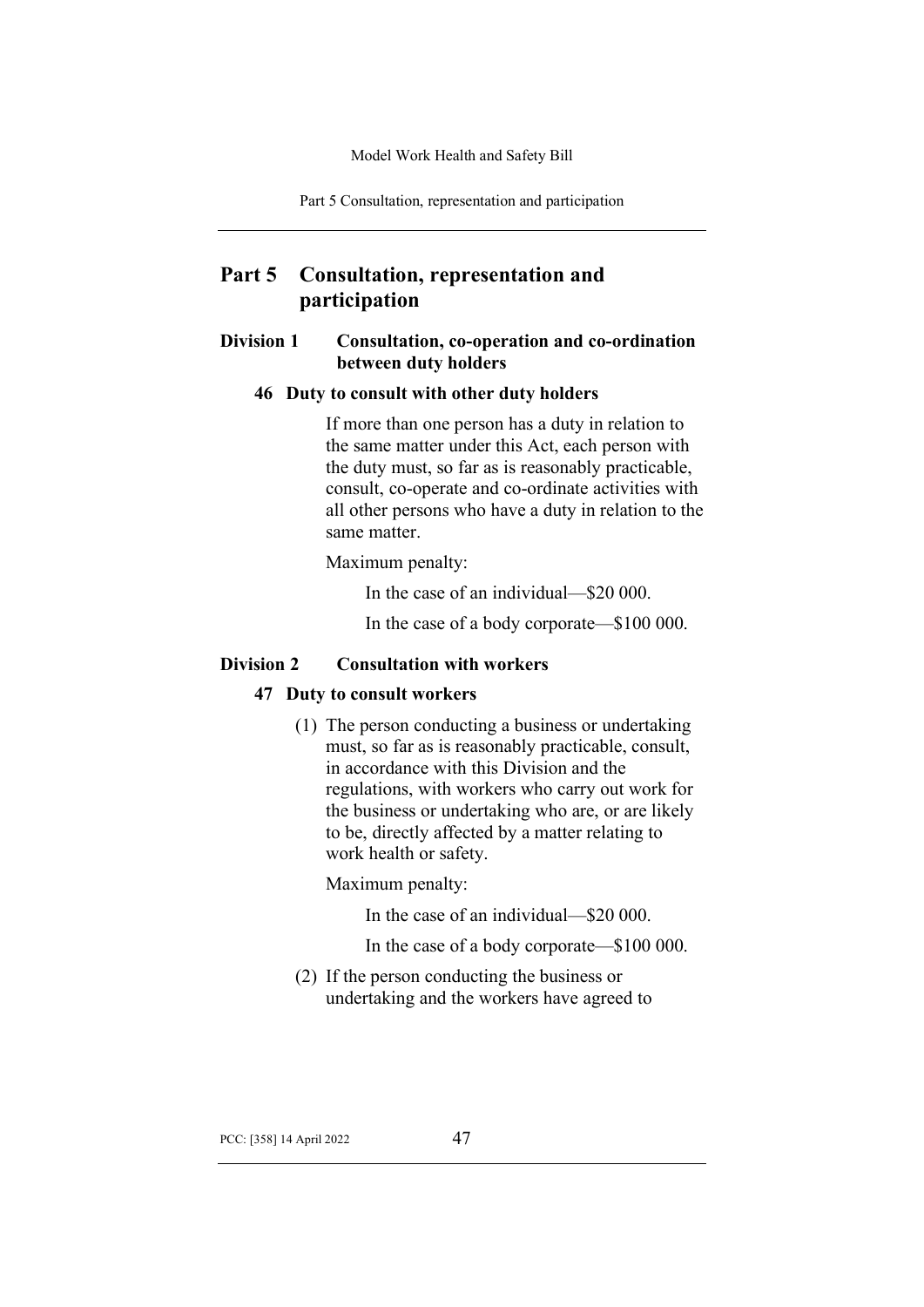Part 5 Consultation, representation and participation

procedures for consultation, the consultation must be in accordance with those procedures.

(3) The agreed procedures must not be inconsistent with section 48.

# **48 Nature of consultation**

- (1) Consultation under this Division requires:
	- (a) that relevant information about the matter is shared with workers; and
	- (b) that workers be given a reasonable opportunity:
		- (i) to express their views and to raise work health or safety issues in relation to the matter; and
		- (ii) to contribute to the decision-making process relating to the matter; and
	- (c) that the views of workers are taken into account by the person conducting the business or undertaking; and
	- (d) that the workers consulted are advised of the outcome of the consultation in a timely manner.
- (2) If the workers are represented by a health and safety representative, the consultation must involve that representative.

#### **49 When consultation is required**

Consultation under this Division is required in relation to the following health and safety matters:

(a) when identifying hazards and assessing risks to health and safety arising from the work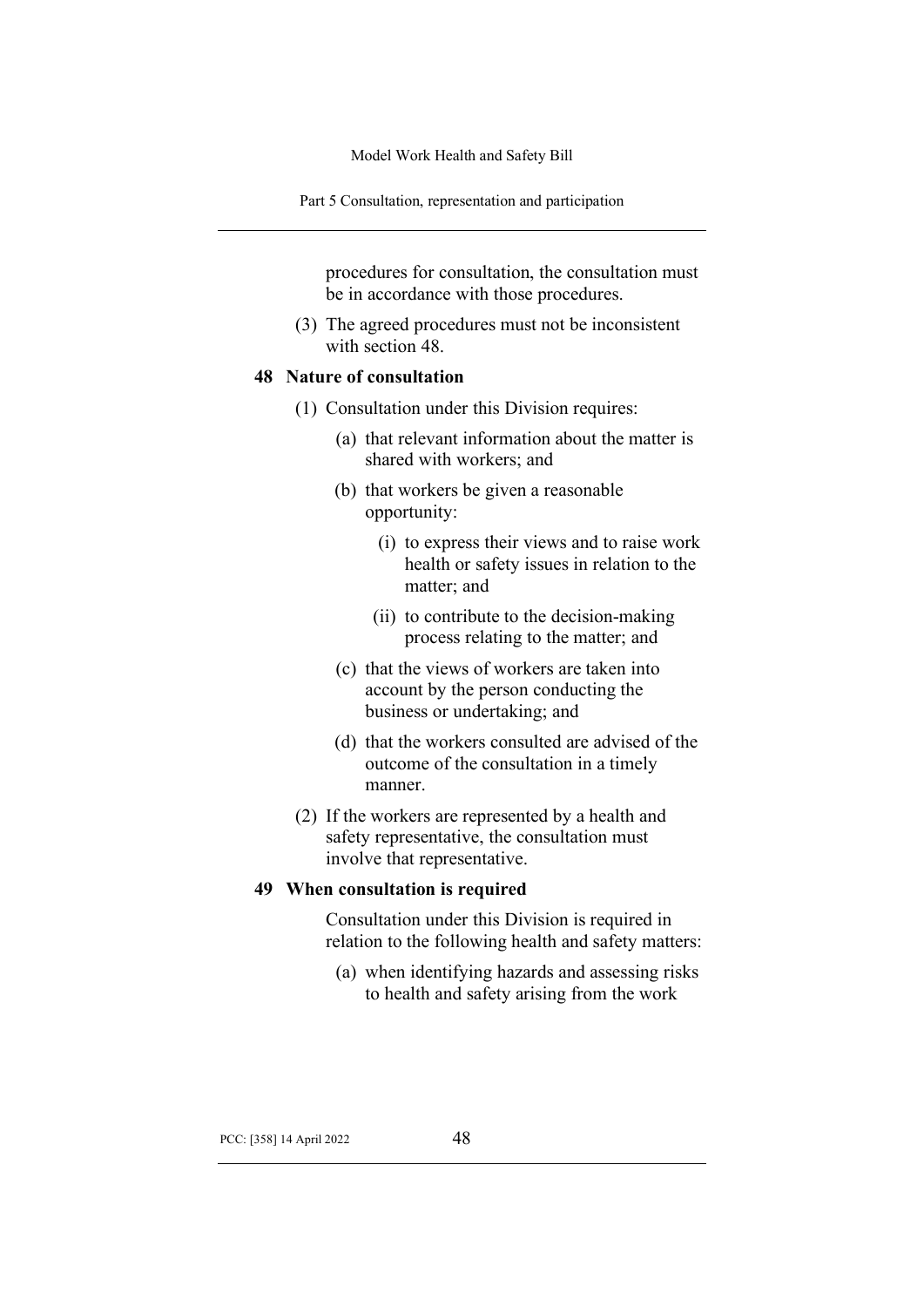Part 5 Consultation, representation and participation

carried out or to be carried out by the business or undertaking;

- (b) when making decisions about ways to eliminate or minimise those risks;
- (c) when making decisions about the adequacy of facilities for the welfare of workers;
- (d) when proposing changes that may affect the health or safety of workers;
- (e) when making decisions about the procedures for:
	- (i) consulting with workers; or
	- (ii) resolving work health or safety issues at the workplace; or
	- (iii) monitoring the health of workers; or
	- (iv) monitoring the conditions at any workplace under the management or control of the person conducting the business or undertaking; or
	- (v) providing information and training for workers; or
- (f) when carrying out any other activity prescribed by the regulations for the purposes of this section.

# **Division 3 Health and safety representatives**

- **Subdivision 1 Request for election of health and safety representatives**
	- **50 Request for election of health and safety representative**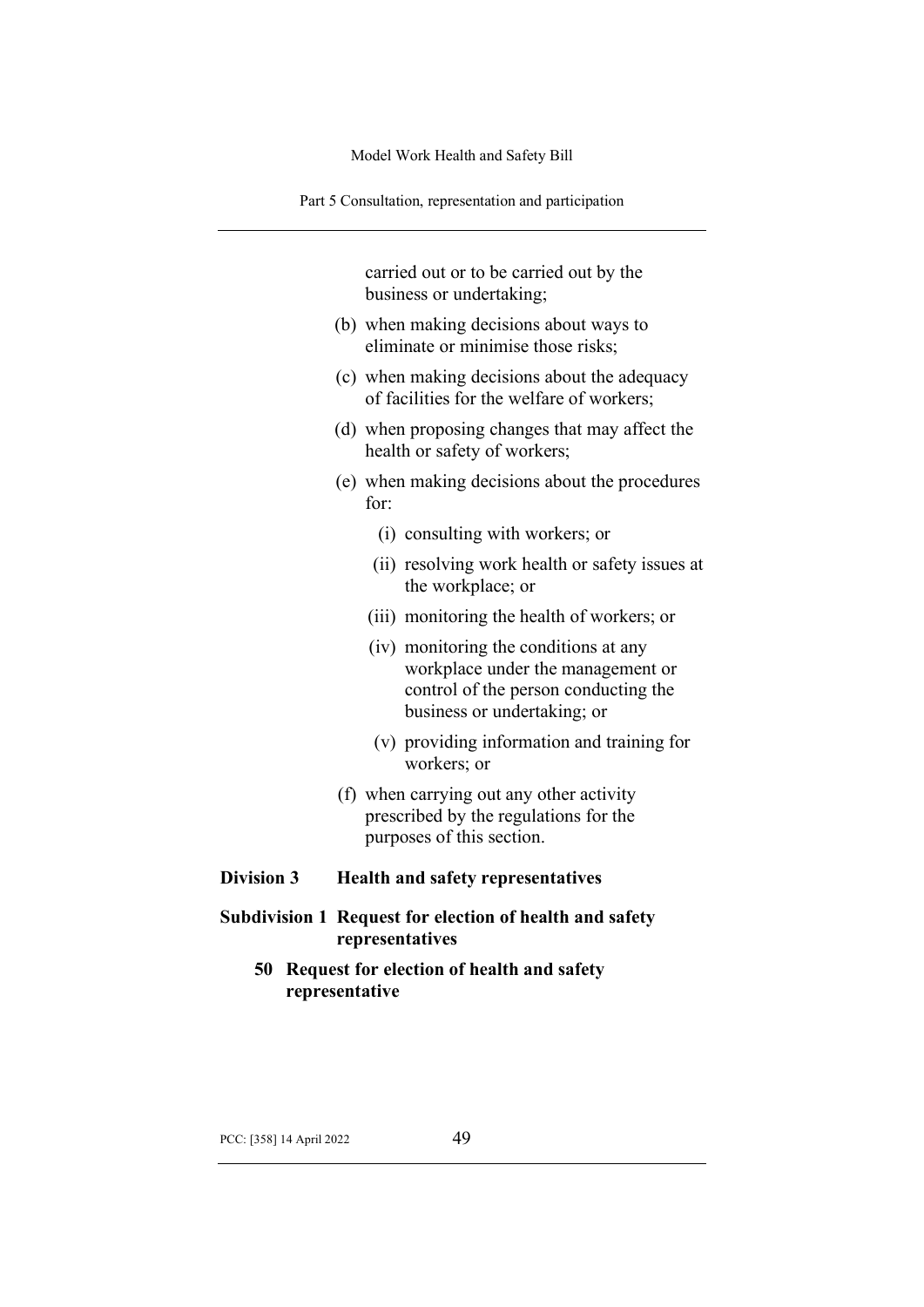Part 5 Consultation, representation and participation

A worker who carries out work for a business or undertaking may ask the person conducting the business or undertaking to facilitate the conduct of an election for 1 or more health and safety representatives to represent workers who carry out work for the business or undertaking.

#### **Subdivision 2 Determination of work groups**

# **51 Determination of work groups**

- (1) If a request is made under section 50, the person conducting the business or undertaking must facilitate the determination of 1 or more work groups of workers.
- (2) The purpose of determining a work group is to facilitate the representation of workers in the work group by 1 or more health and safety representatives.
- (3) A work group may be determined for workers at 1 or more workplaces.

### **52 Negotiations for agreement for work group**

- (1) A work group is to be determined by negotiation and agreement between:
	- (a) the person conducting the business or undertaking; and
	- (b) the workers who are proposed to form the work group or their representatives.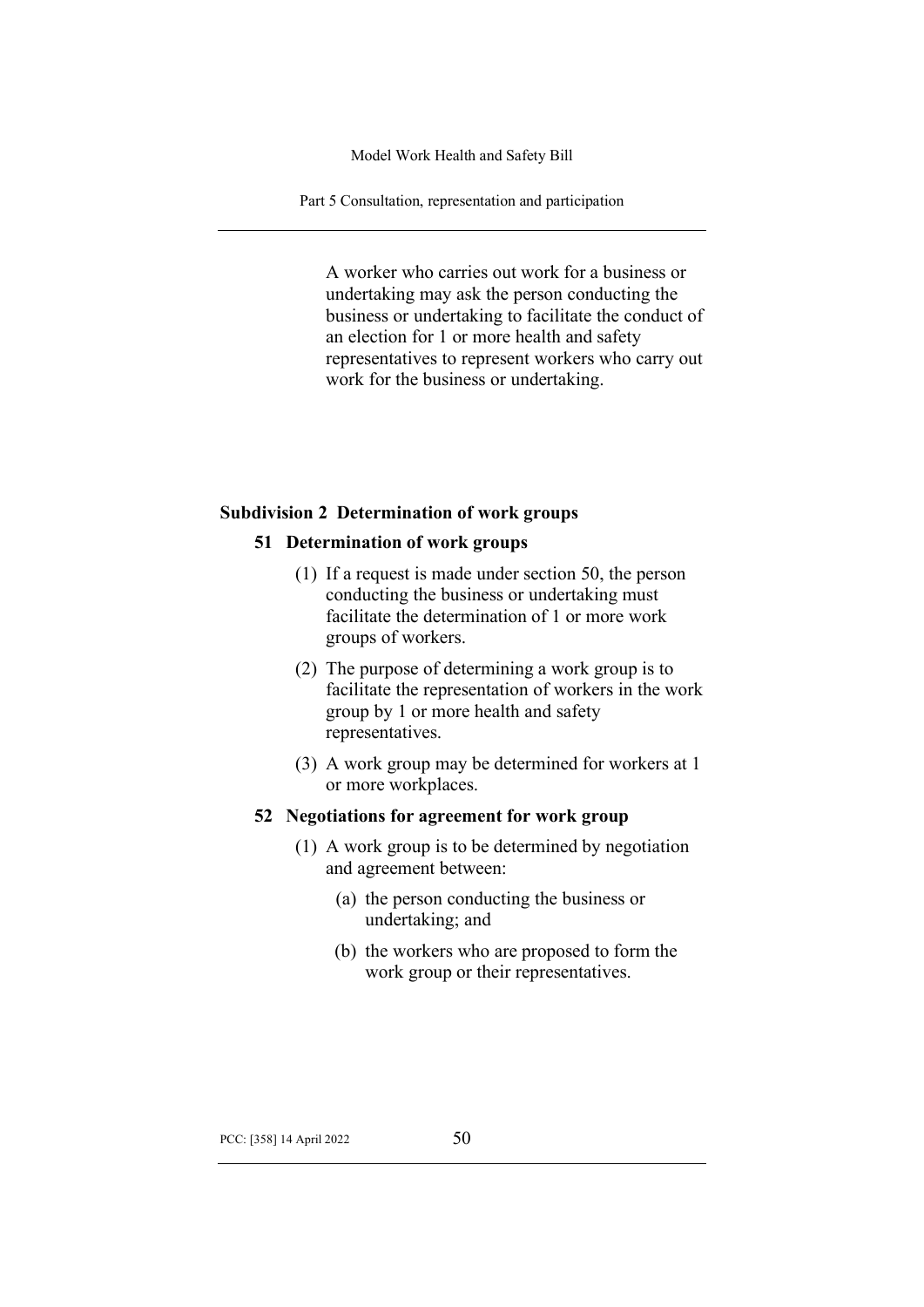Part 5 Consultation, representation and participation

- (2) The person conducting the business or undertaking must take all reasonable steps to commence negotiations with the workers within 14 days after a request is made under section 50.
- (3) The purpose of the negotiations is to determine:
	- (a) the number and composition of work groups to be represented by health and safety representatives; and
	- (b) the number of health and safety representatives and deputy health and safety representatives (if any) to be elected; and
	- (c) the workplace or workplaces to which the work groups will apply.
- (4) The parties to an agreement concerning the determination of a work group or groups may, at any time, negotiate a variation of the agreement.
- (5) The person conducting the business or undertaking must, if asked by a worker, negotiate with the worker's representative in negotiations under this section (including negotiations for a variation of an agreement) and must not exclude the representative from those negotiations.

Maximum penalty:

In the case of an individual—\$10 000.

- In the case of a body corporate—\$50 000.
- (6) The regulations may prescribe the matters that must be taken into account in negotiations for and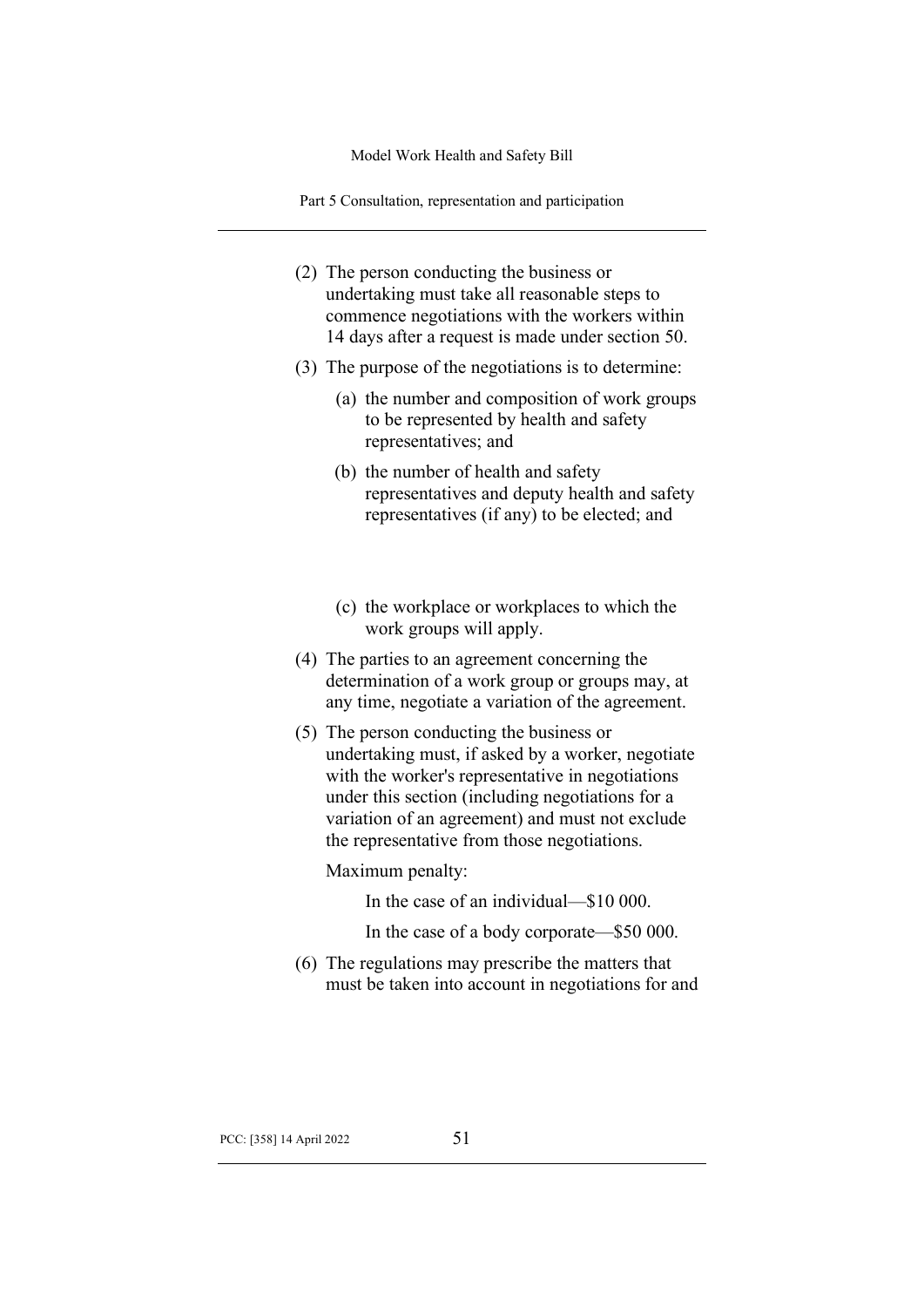Part 5 Consultation, representation and participation

determination of work groups and variations of agreements concerning work groups.

## **53 Notice to workers**

(1) The person conducting a business or undertaking involved in negotiations to determine a work group must, as soon as practicable after the negotiations are completed, notify the workers of the outcome of the negotiations and of any work groups determined by agreement.

Maximum penalty:

In the case of an individual—\$2000.

In the case of a body corporate—\$10 000.

(2) The person conducting a business or undertaking involved in negotiations for the variation of an agreement concerning the determination of a work group or groups must, as soon as practicable after the negotiations are completed, notify the workers of the outcome of the negotiations and of the variation (if any) to the agreement.

Maximum penalty:

In the case of an individual—\$2000.

In the case of a body corporate—\$10 000.

### **54 Failure of negotiations**

(1) If there is a failure of negotiations (including negotiations concerning the variation of an agreement), any person who is or would be a party to the negotiations may ask the regulator to appoint an inspector for the purposes of this section.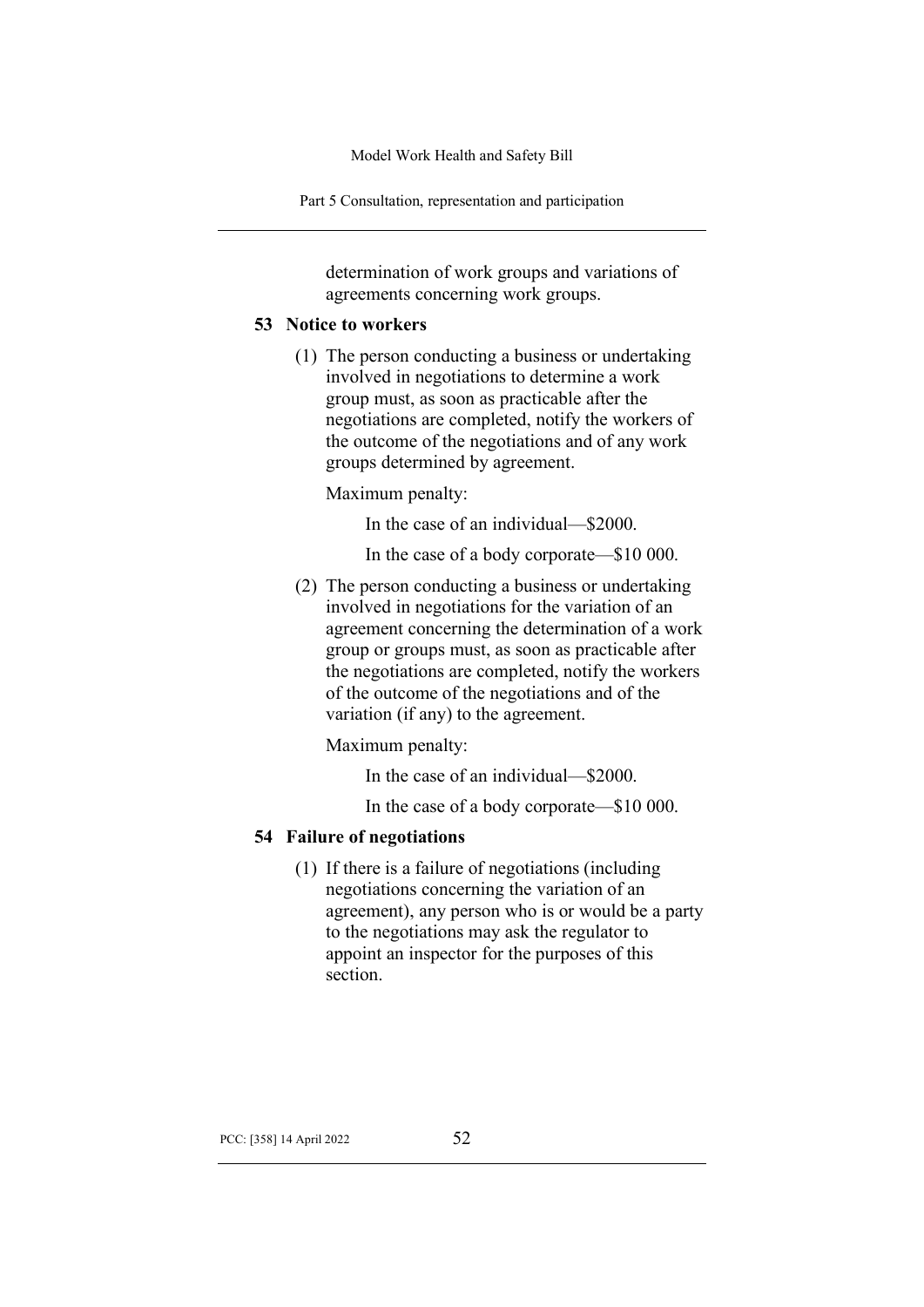Part 5 Consultation, representation and participation

- (2) An inspector appointed under subsection (1) may decide:
	- (a) the matters referred to in section 52(3), or any of those matters which is the subject of the proposed variation (as the case requires); or
	- (b) that work groups should not be determined or that the agreement should not be varied (as the case requires).
- (3) For the purposes of this section, there is a failure of negotiations if:
	- (a) the person conducting the business or undertaking has not taken all reasonable steps to commence negotiations with the workers and negotiations have not commenced within 14 days after—
		- (i) a request is made under section 50; or
		- (ii) a party to the agreement requests the variation of the agreement; or
	- (b) agreement cannot be reached on a matter relating to the determination of a work group (or the variation of an agreement concerning a work group) within a reasonable time after negotiations commence.
- (4) A decision under this section is taken to be an agreement under section 52.

### **Subdivision 3 Multiple-business work groups**

**55 Determination of work groups of multiple businesses**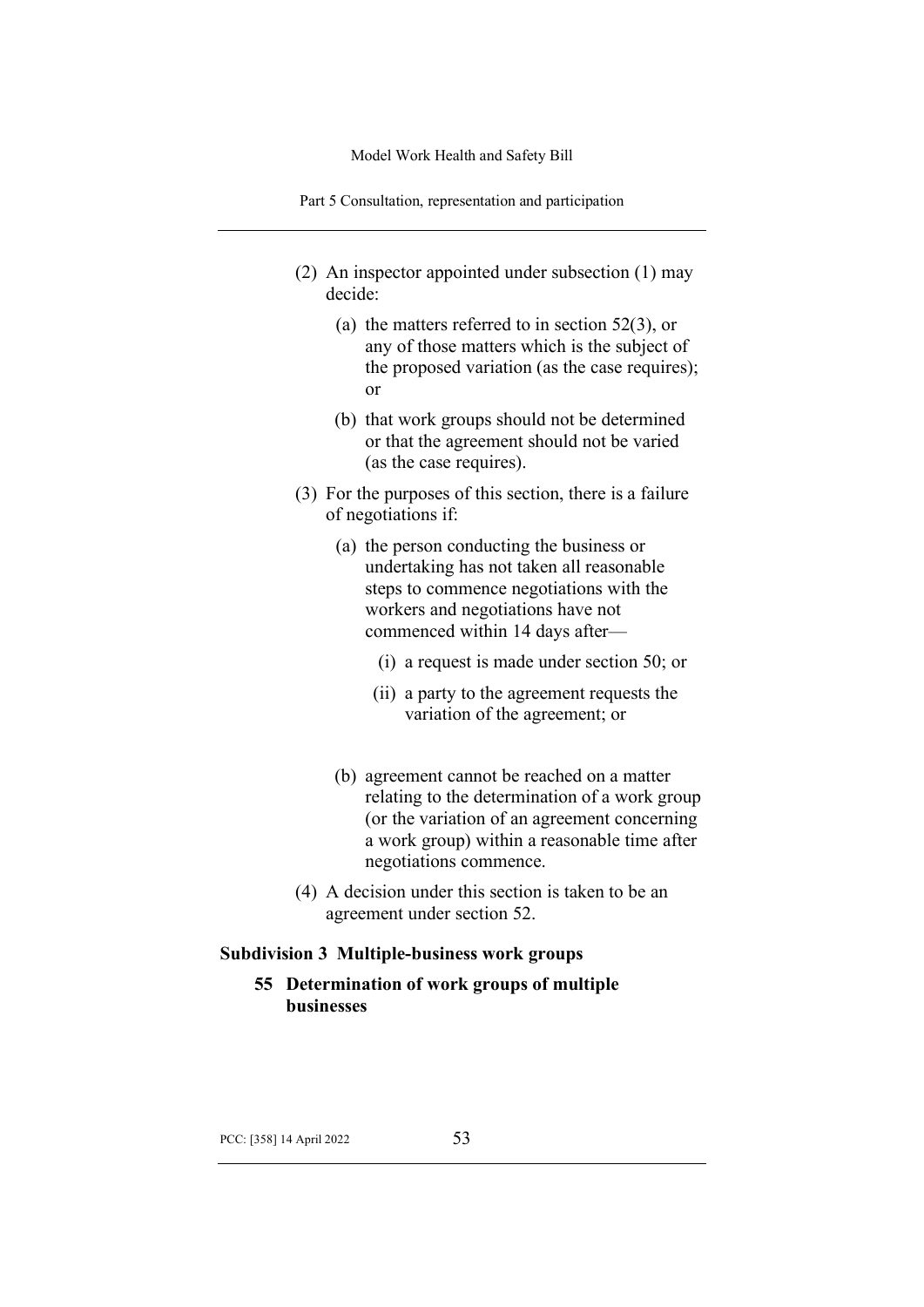Part 5 Consultation, representation and participation

- (1) Work groups may be determined for workers carrying out work for 2 or more persons conducting businesses or undertakings at 1 or more workplaces.
- (2) The particulars of the work groups are to be determined by negotiation and agreement, in accordance with section 56, between each of the persons conducting the businesses or undertakings and the workers.
- (3) The parties to an agreement concerning the determination of a work group or groups may, at any time, negotiate a variation of the agreement.
- (3) The determination of 1 or more work groups under this Subdivision does not:
	- (a) prevent the determination under this Subdivision or Subdivision 2 of any other work group of the workers concerned; or
	- (b) affect any work groups of those workers that have already been determined under this Subdivision or Subdivision 2.

# **56 Negotiation of agreement for work groups of multiple businesses**

- (1) Negotiations concerning work groups under this Subdivision must be directed only at the following:
	- (a) the number and composition of work groups to be represented by health and safety representatives;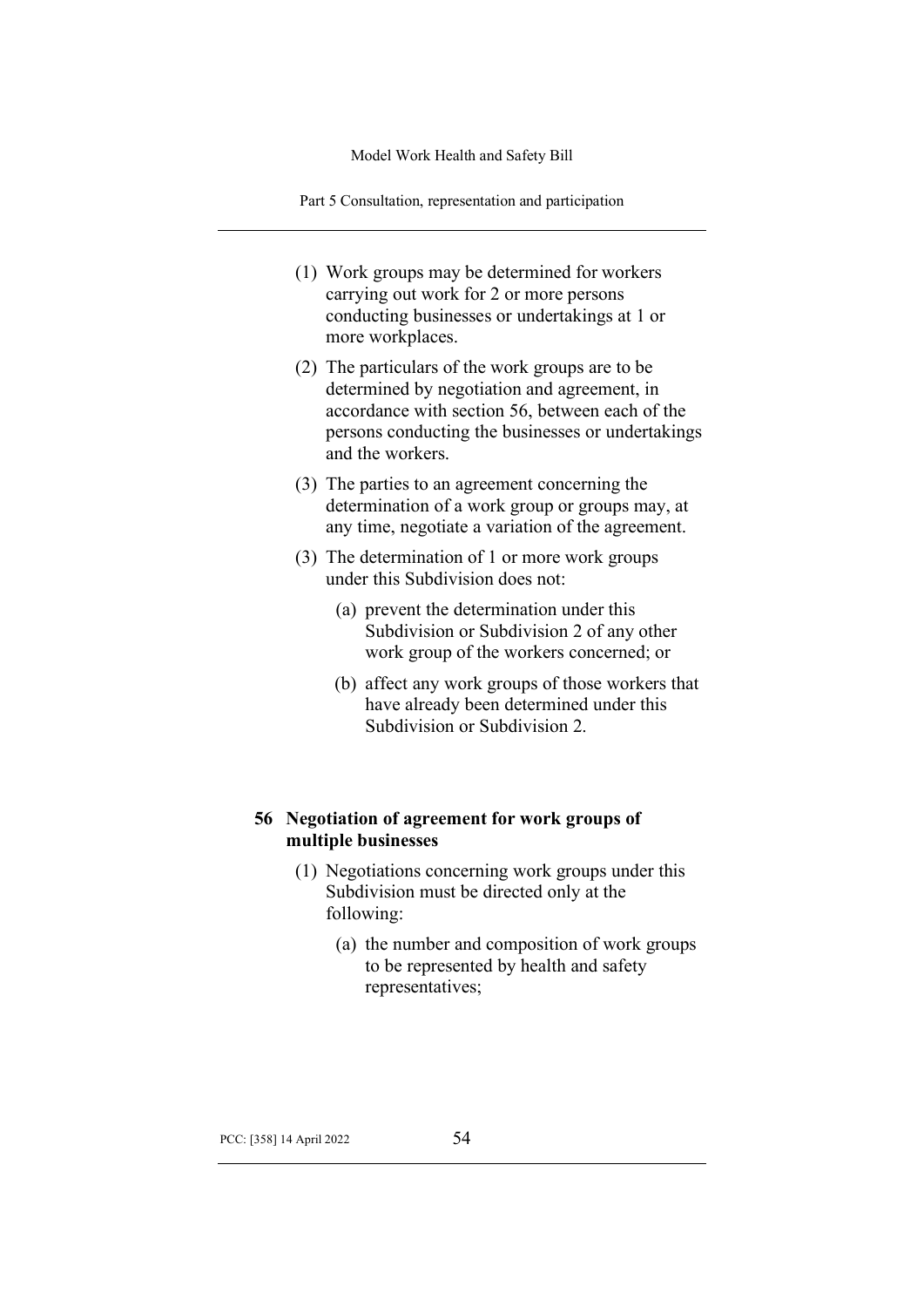Part 5 Consultation, representation and participation

- (b) the number of health and safety representatives and deputy health and safety representatives (if any) for each work group;
- (c) the workplace or workplaces to which the work groups will apply;
- (d) the businesses or undertakings to which the work groups will apply.
- (2) A person conducting a business or undertaking must, if asked by a worker, negotiate with the worker's representative in negotiations under this section (including negotiations for a variation of an agreement) and must not exclude the representative from those negotiations.

Maximum penalty:

In the case of an individual—\$10 000.

In the case of a body corporate—\$50 000.

- (3) If agreement cannot be reached on a matter relating to the determination of a work group (or a variation of an agreement) within a reasonable time after negotiations commence under this Subdivision, any party to the negotiations may ask the regulator to appoint an inspector to assist the negotiations in relation to that matter.
- (4) The regulations may prescribe the matters that must be taken into account in negotiations for and determination of work groups and variations of agreements.
- **57 Notice to workers**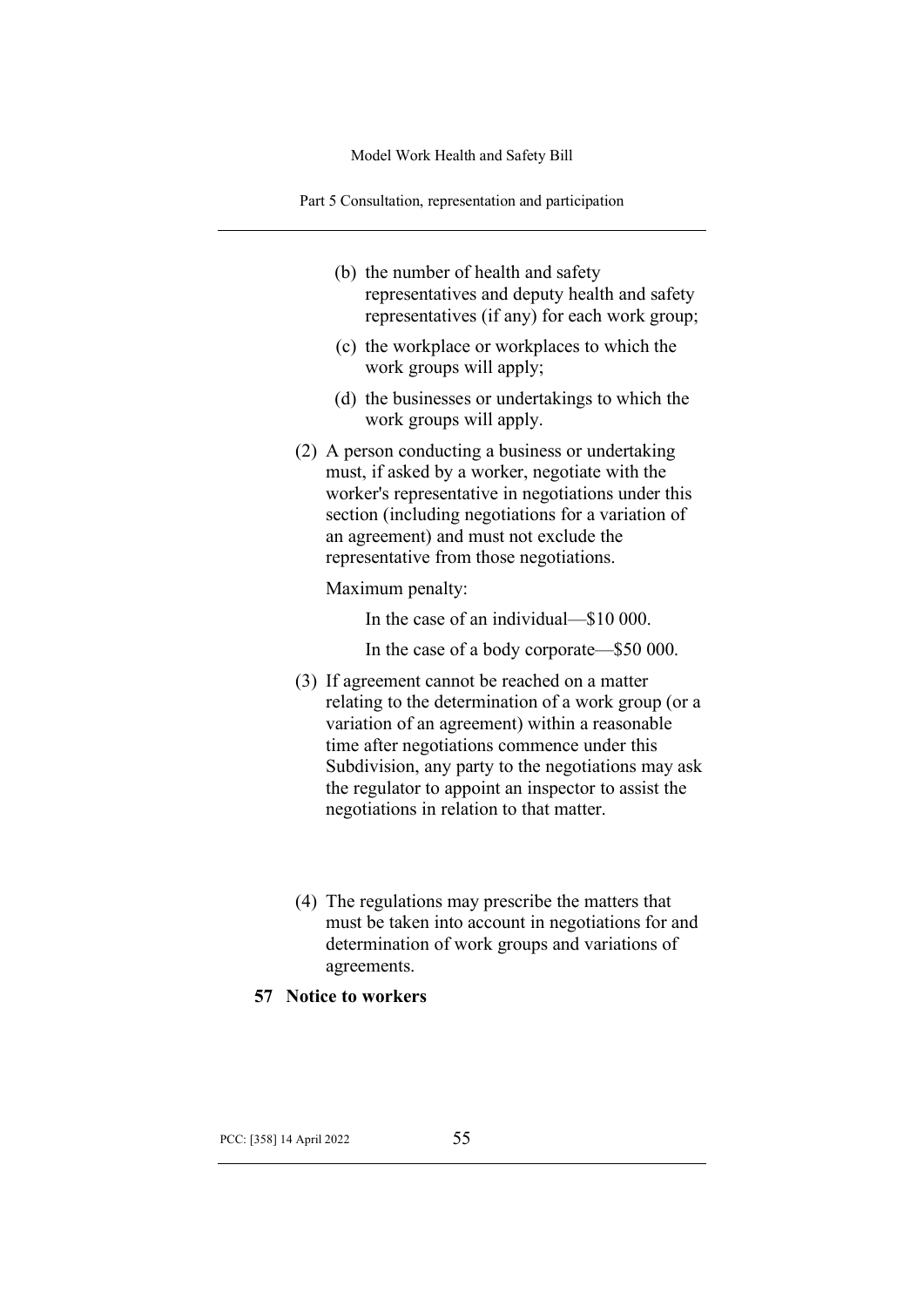Part 5 Consultation, representation and participation

(1) A person conducting a business or undertaking involved in negotiations to determine a work group must, as soon as practicable after the negotiations are completed, notify the workers of the outcome of the negotiations and of any work groups determined by agreement.

Maximum penalty:

In the case of an individual—\$2000.

In the case of a body corporate—\$10 000.

(2) A person conducting a business or undertaking involved in negotiations for the variation of an agreement concerning the determination of a work group or groups must, as soon as practicable after the negotiations are completed, notify the workers of the outcome of the negotiations and of the variation (if any) to the agreement.

Maximum penalty:

In the case of an individual—\$2000.

In the case of a body corporate—\$10 000.

# **58 Withdrawal from negotiations or agreement involving multiple businesses**

- (1) A party to a negotiation for an agreement, or to an agreement, concerning a work group under this Subdivision may withdraw from the negotiation or agreement at any time by giving reasonable notice (in writing) to the other parties.
- (2) If a party withdraws from an agreement concerning a work group under this Subdivision: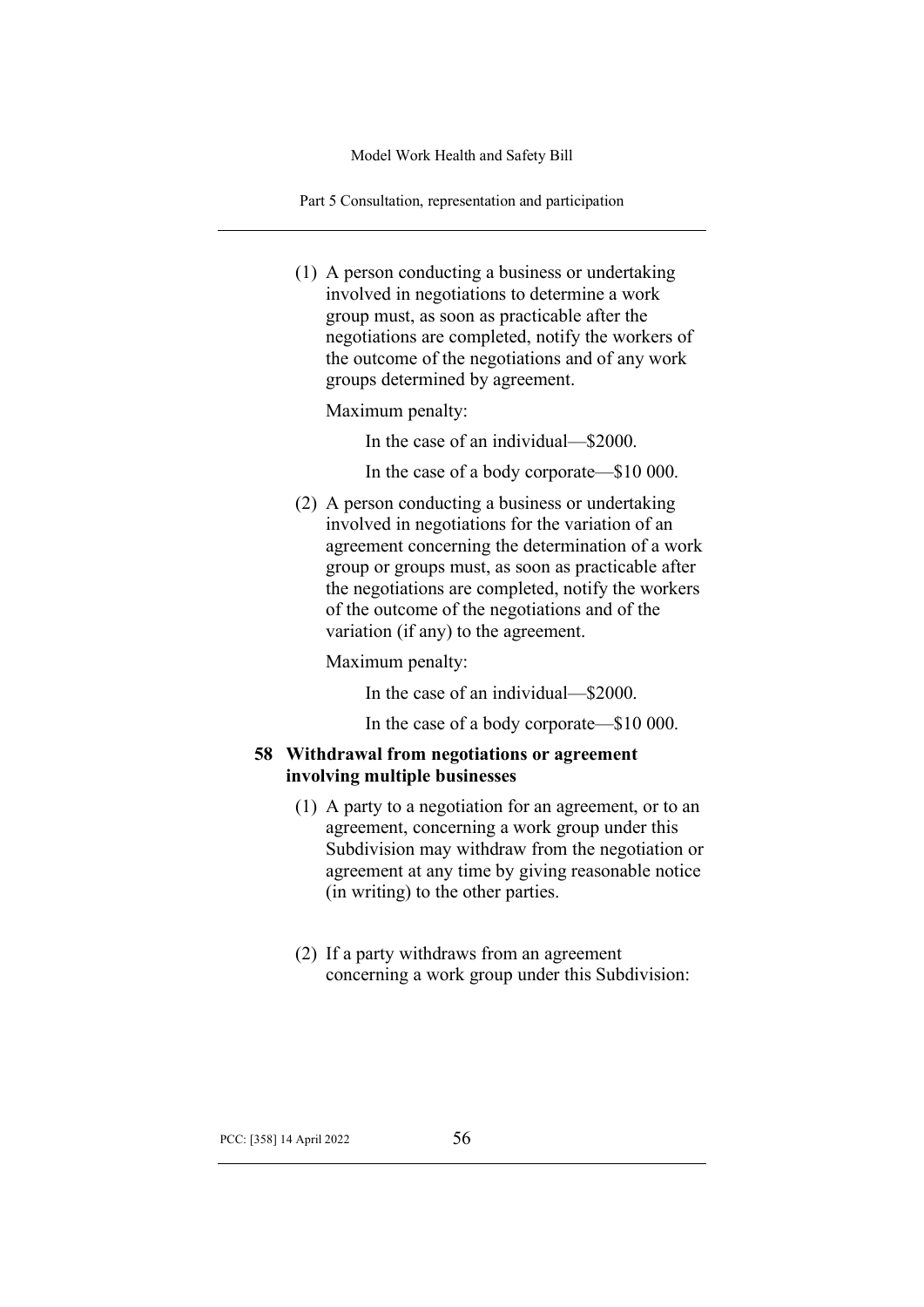Part 5 Consultation, representation and participation

- (a) the other parties must negotiate a variation to the agreement in accordance with section 56; and
- (b) the withdrawal does not affect the validity of the agreement between the other parties in the meantime.

### **59 Effect of Subdivision on other arrangements**

To avoid doubt, nothing in this Subdivision affects the capacity of 2 or more persons conducting businesses or undertakings and their workers to enter into other agreements or make other arrangements, in addition to complying with this Part, concerning the representation of those workers.

# **Subdivision 4 Election of health and safety representatives**

### **60 Eligibility to be elected**

A worker is:

- (a) eligible to be elected as a health and safety representative for a work group only if he or she is a member of that work group; and
- (b) not eligible to be elected as a health and safety representative if he or she is disqualified under section 65 from being a health and safety representative.

# **61 Procedure for election of health and safety representatives**

(1) The workers in a work group may determine how an election of a health and safety representative for the work group is to be conducted.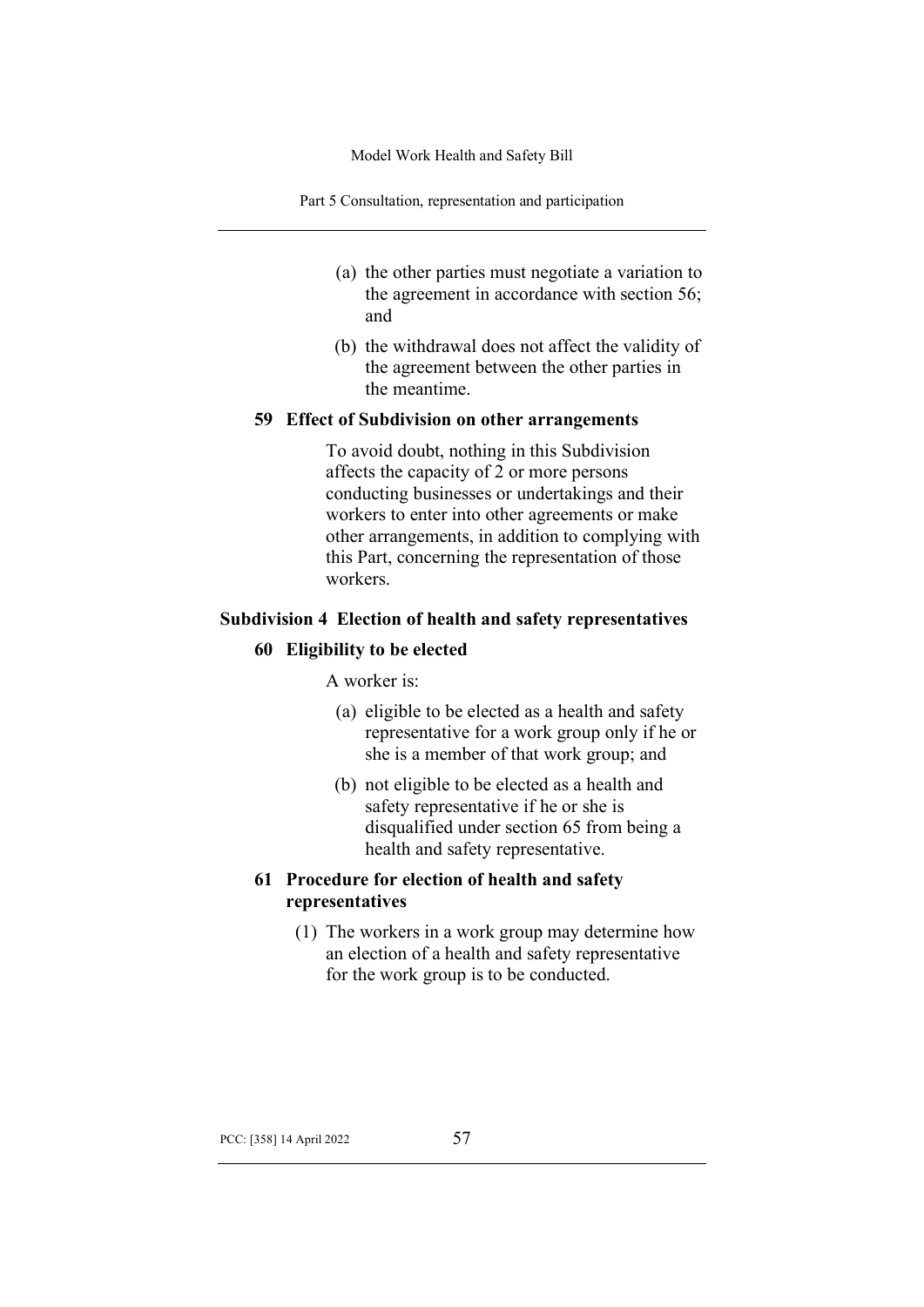Part 5 Consultation, representation and participation

- (2) However, an election must comply with the procedures (if any) prescribed by the regulations.
- (3) If a majority of the workers in a work group so determine, the election may be conducted with the assistance of a union or other person or organisation.
- (4) The person conducting the business or undertaking to which the work group relates must provide any resources, facilities and assistance that are reasonably necessary or are prescribed by the regulations to enable elections to be conducted.

Maximum penalty:

In the case of an individual—\$10 000.

In the case of a body corporate—\$50 000.

# **62 Eligibility to vote**

- (1) A health and safety representative for a work group is to be elected by members of that work group.
- (2) All workers in a work group are entitled to vote for the election of a health and safety representative for that work group.

# **63 When election not required**

If the number of candidates for election as a health and safety representative for a work group equals the number of vacancies, the election need not be conducted and each candidate is to be taken to have been elected as a health and safety representative for the work group.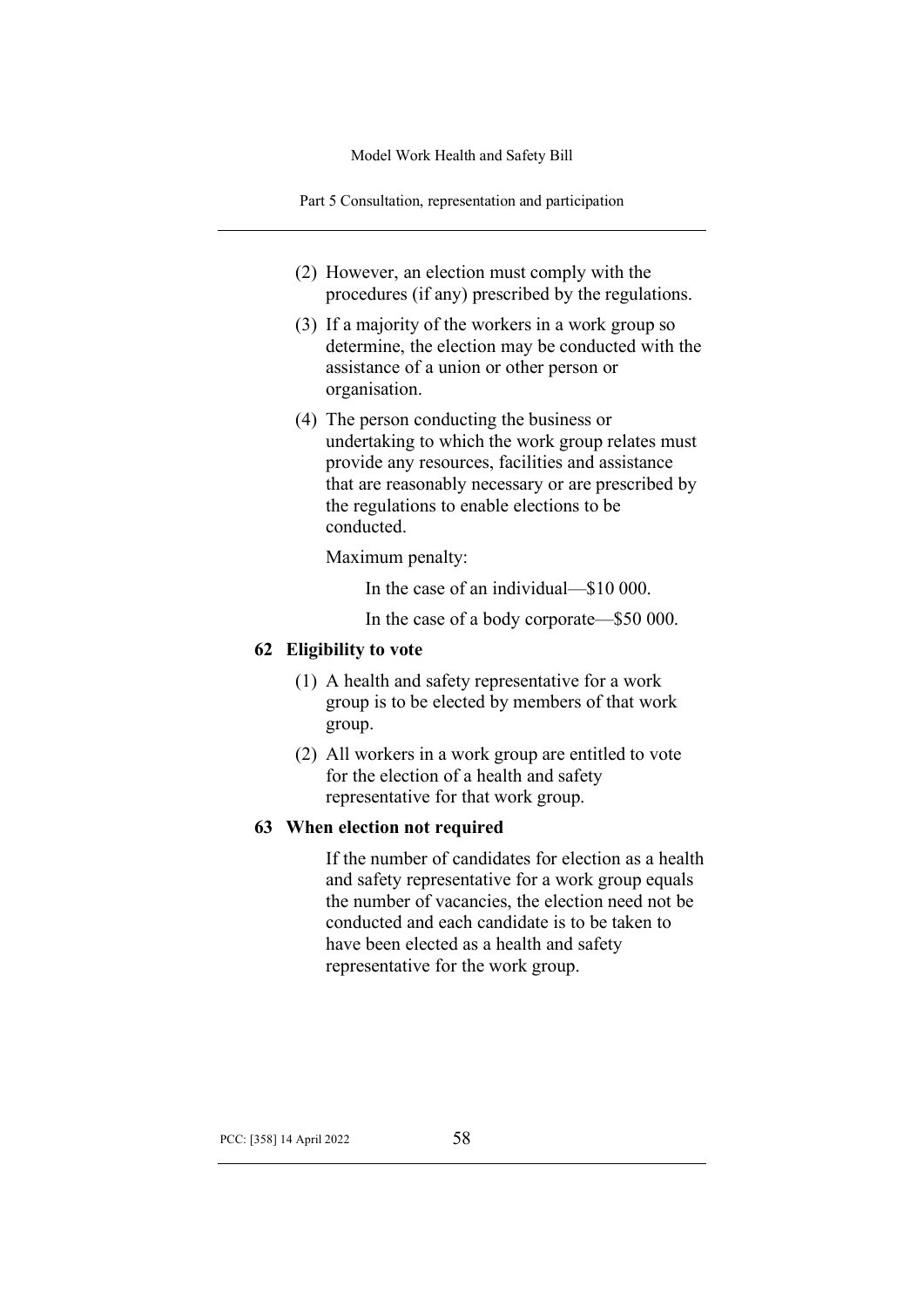Part 5 Consultation, representation and participation

### **64 Term of office of health and safety representative**

- (1) A health and safety representative for a work group holds office for 3 years.
- (2) However a person ceases to hold office as a health and safety representative for a work group if:
	- (a) the person resigns as a health and safety representative for the work group by written notice given to the person conducting the relevant business or undertaking; or
	- (b) the person ceases to be a worker in the work group for which he or she was elected as a health and safety representative; or
	- (c) the person is disqualified under section 65 from acting as a health and safety representative; or
	- (d) the person is removed from that position by a majority of the members of the work group in accordance with the regulations.
- (3) A health and safety representative is eligible for re-election.

# **65 Disqualification of health and safety representatives**

(1) An application may be made to the [designated court or tribunal] to disqualify a health and safety representative on the ground that the representative has: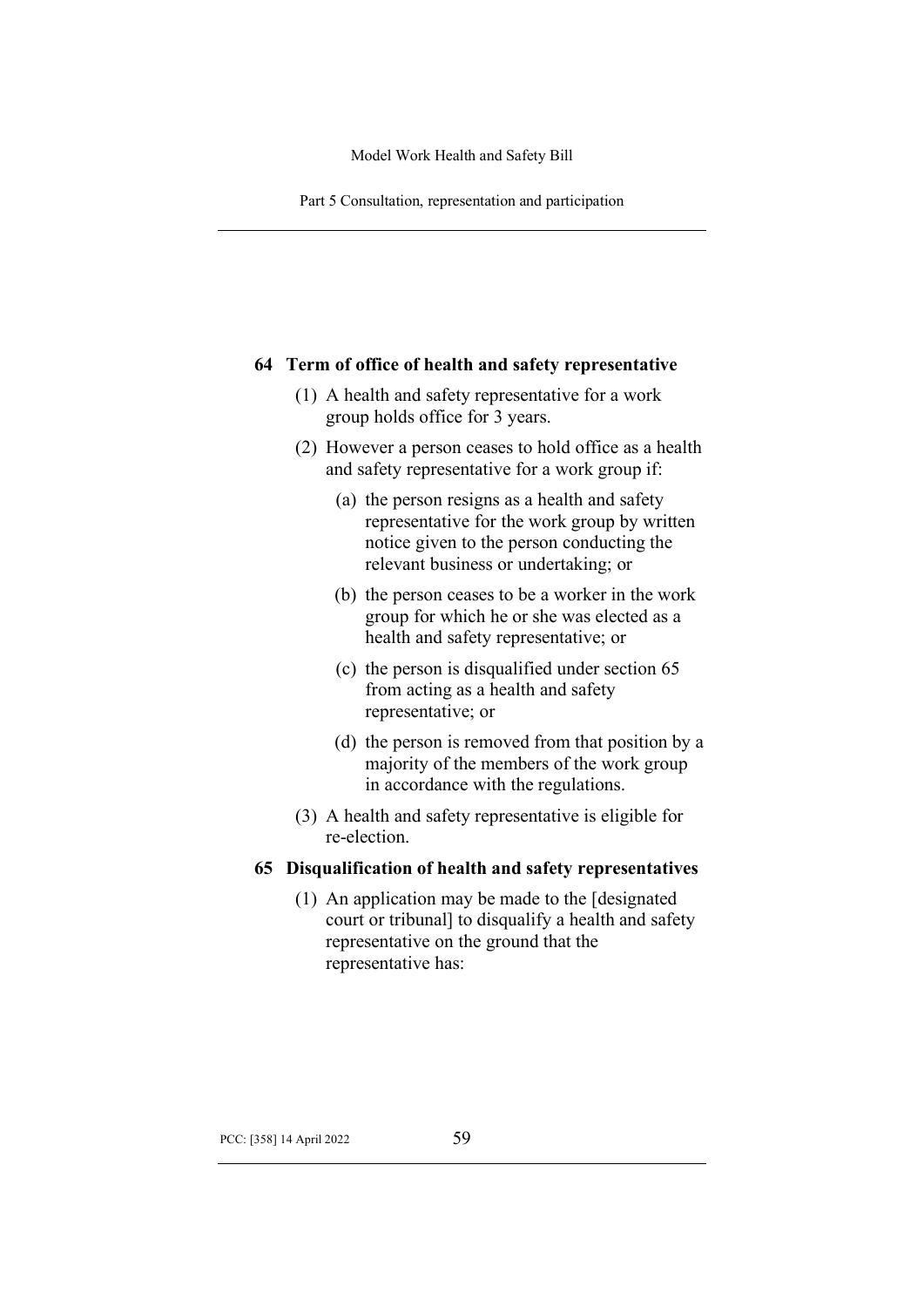Part 5 Consultation, representation and participation

- (a) exercised a power or performed a function as a health and safety representative for an improper purpose; or
- (b) used or disclosed any information he or she acquired as a health and safety representative for a purpose other than in connection with the role of health and safety representative.
- (2) The following persons may make an application under this section:
	- (a) any person adversely affected by:
		- (i) the exercise of a power or the performance of a function referred to in subsection  $(1)(a)$ ; or
		- (ii) the use or disclosure of information referred to in subsection  $(1)(b)$ ;
	- (b) the regulator.
- (3) If the [designated court or tribunal] is satisfied that a ground in subsection (1) is made out, the [designated court or tribunal] may disqualify the health and safety representative for a specified period or indefinitely.

#### **Note**

See the jurisdictional notes in the Appendix.

### **66 Immunity of health and safety representatives**

A health and safety representative is not personally liable for anything done or omitted to be done in good faith:

(a) in exercising a power or performing a function under this Act; or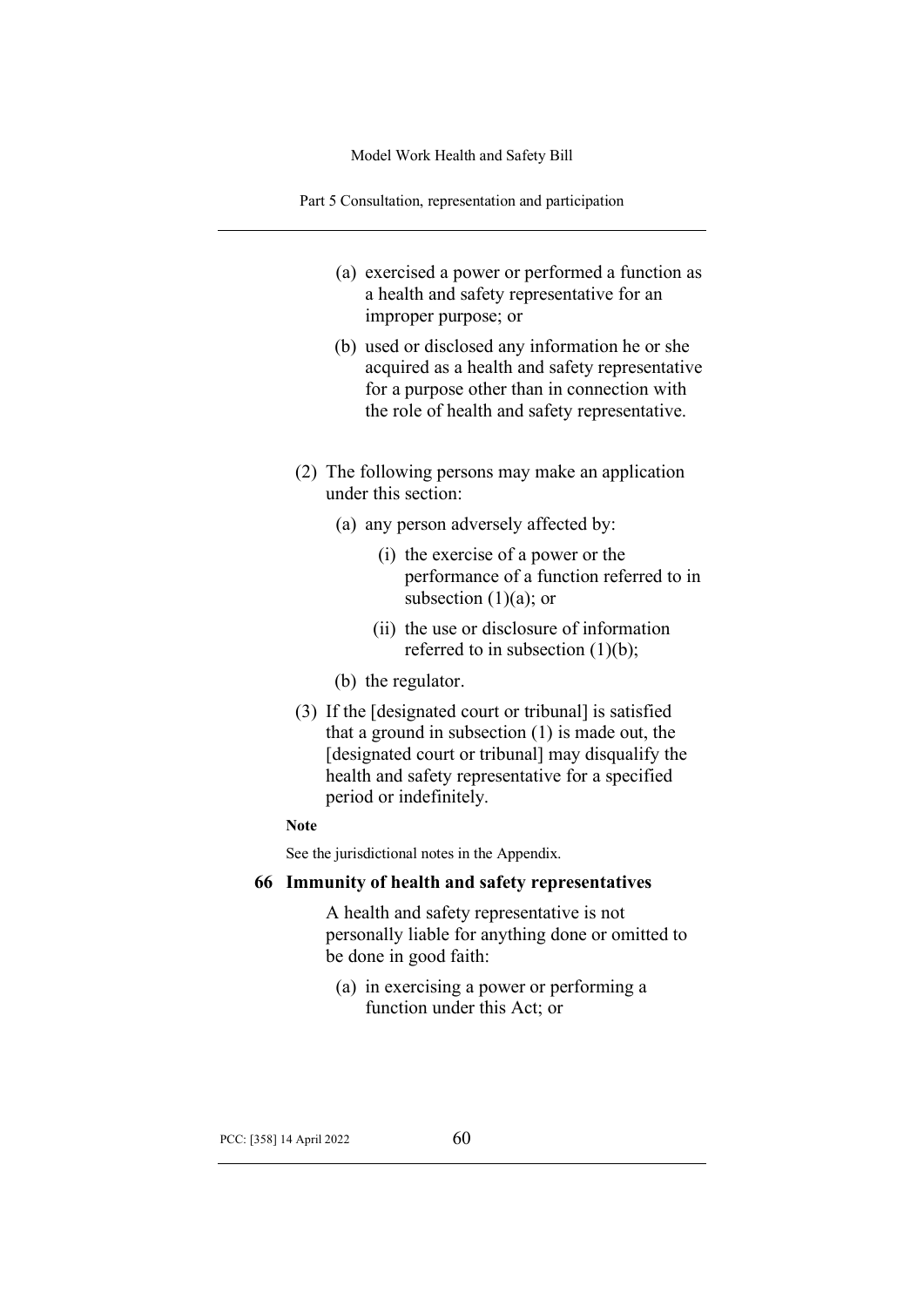Part 5 Consultation, representation and participation

(b) in the reasonable belief that the thing was done or omitted to be done in the exercise of a power or the performance of a function under this Act.

#### **67 Deputy health and safety representatives**

- (1) Each deputy health and safety representative for a work group is to be elected in the same way as a health and safety representative for the work group.
- (2) If the health and safety representative for a work group ceases to hold office or is unable (because of absence or any other reason) to exercise the powers or perform the functions of a health and safety representative under this Act:
	- (a) the powers and functions may be exercised or performed by a deputy health and safety representative for the work group; and
	- (b) this Act applies in relation to the deputy health and safety representative as if he or she were the health and safety representative.
- (3) Sections 64, 65, 66, 72 and 73 apply to deputy health and safety representatives in the same way as they apply to health and safety representatives.

### **Subdivision 5 Powers and functions of health and safety representatives**

### **68 Powers and functions of health and safety representatives**

(1) The powers and functions of a health and safety representative for a work group are: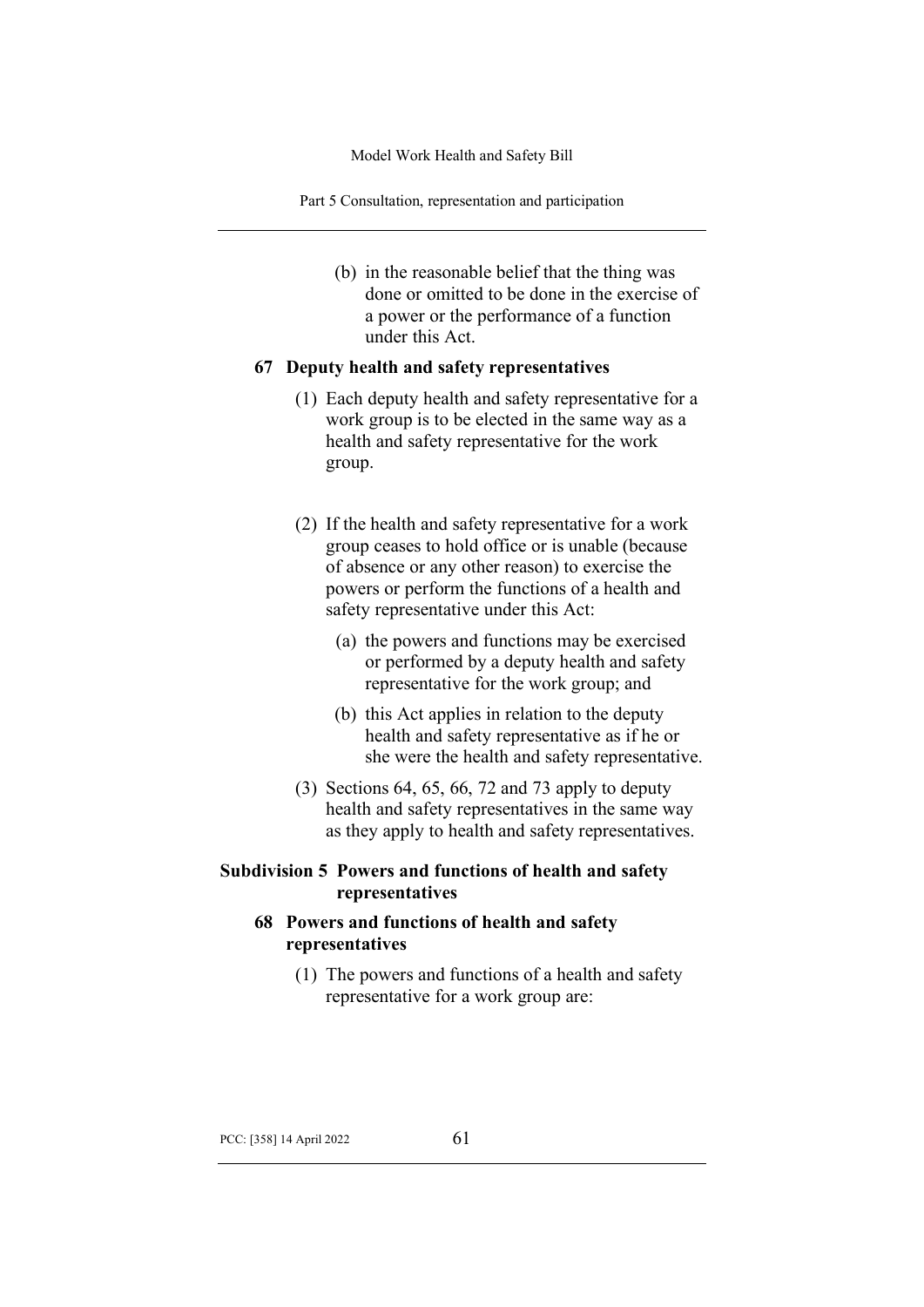Part 5 Consultation, representation and participation

- (a) to represent the workers in the work group in matters relating to work health and safety; and
- (b) to monitor the measures taken by the person conducting the relevant business or undertaking or that person's representative in compliance with this Act in relation to workers in the work group; and
- (c) to investigate complaints from members of the work group relating to work health and safety; and
- (d) to inquire into anything that appears to be a risk to the health or safety of workers in the work group, arising from the conduct of the business or undertaking.
- (2) In exercising a power or performing a function, the health and safety representative may:
	- (a) inspect the workplace or any part of the workplace at which a worker in the work group works:
		- (i) at any time after giving reasonable notice to the person conducting the business or undertaking at that workplace; and
		- (ii) at any time, without notice, in the event of an incident, or any situation involving a serious risk to the health or safety of a person emanating from an immediate or imminent exposure to a hazard; and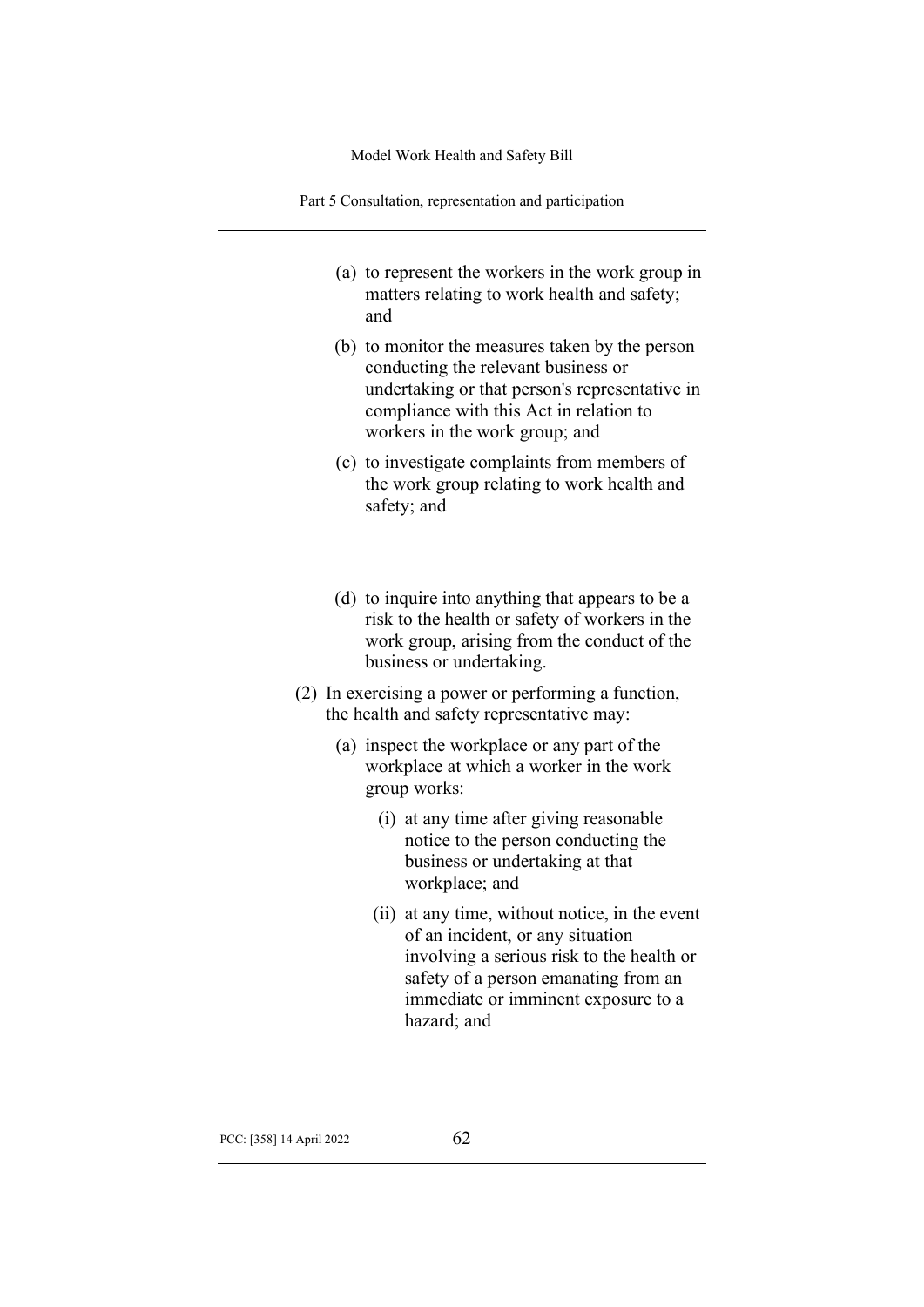Part 5 Consultation, representation and participation

- (b) accompany an inspector during an inspection of the workplace or part of the workplace at which a worker in the work group works; and
- (c) with the consent of a worker that the health and safety representative represents, be present at an interview concerning work health and safety between the worker and:
	- (i) an inspector; or
	- (ii) the person conducting the business or undertaking at that workplace or the person's representative; and
- (d) with the consent of 1 or more workers that the health and safety representative represents, be present at an interview concerning work health and safety between a group of workers, which includes the workers who gave the consent, and:
	- (i) an inspector; or
	- (ii) the person conducting the business or undertaking at that workplace or the person's representative; and
- (e) request the establishment of a health and safety committee; and
- (f) receive information concerning the work health and safety of workers in the work group; and
- (g) whenever necessary, request the assistance of any person.

**Note**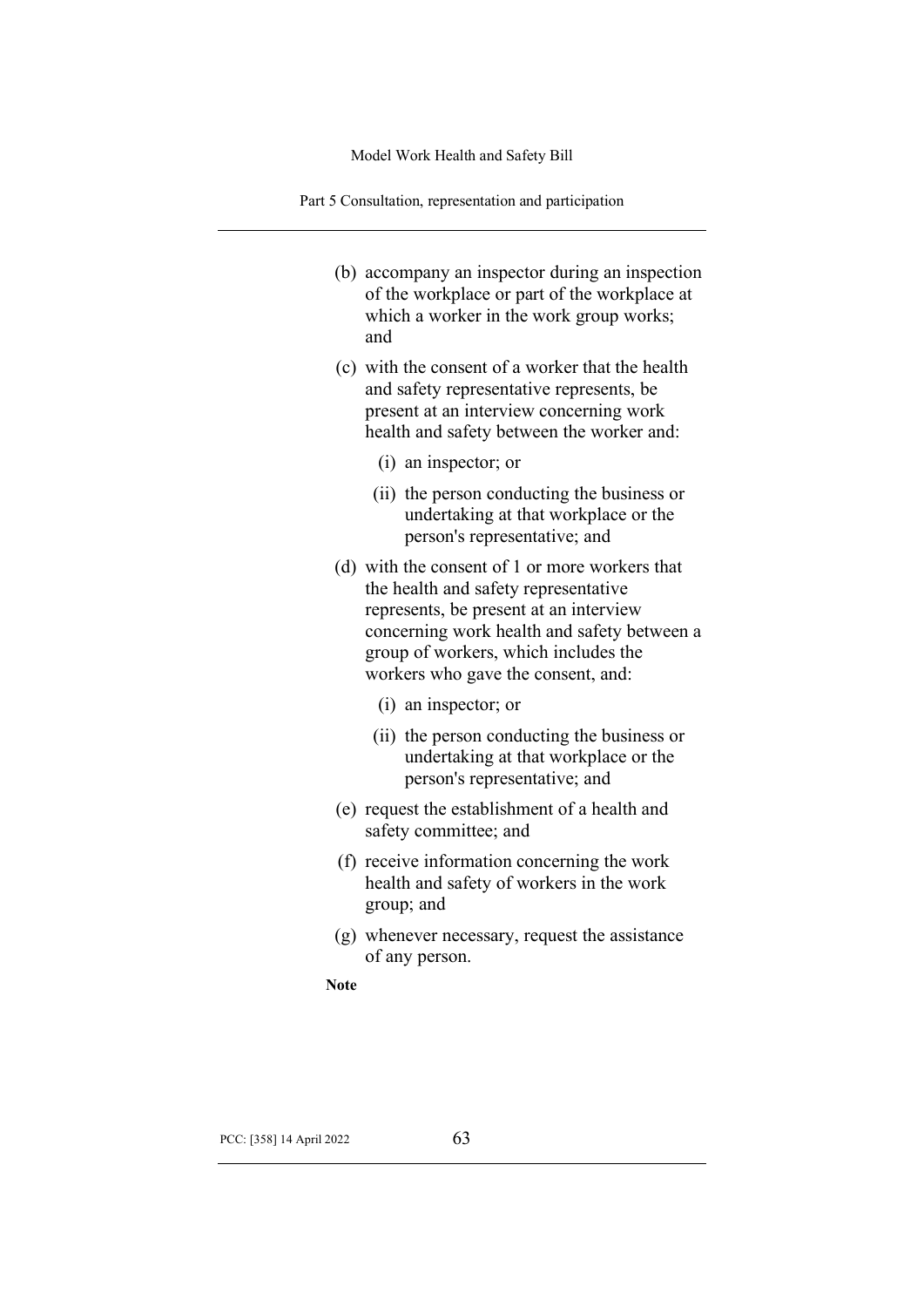Part 5 Consultation, representation and participation

A health and safety representative also has a power under Division 6 of this Part to direct work to cease in certain circumstances and under Division 7 of this Part to issue provisional improvement notices.

- (3) Despite subsection  $(2)(f)$ , a health and safety representative is not entitled to have access to any personal or medical information concerning a worker without the worker's consent unless the information is in a form that:
	- (a) does not identify the worker; and
	- (b) could not reasonably be expected to lead to the identification of the worker.
- (3A) If a person assisting a health and safety representative under subsection  $(2)(g)$  requires access to the workplace to provide the assistance, the health and safety representative must give notice of the assistant's proposed entry to:
	- (a) the person conducting the business or undertaking for whom the representative's workgroup carries out the work at the workplace; and
	- (b) the person with management or control of the workplace.
- (3B) A notice under subsection (3A) must:
	- (a) comply with the regulations; and
	- (b) be given during the usual working hours at the workplace at least 24 hours, but not more than 14 days, before the assistant's entry.
	- (4) Nothing in this Act imposes or is taken to impose a duty on a health and safety representative in that capacity.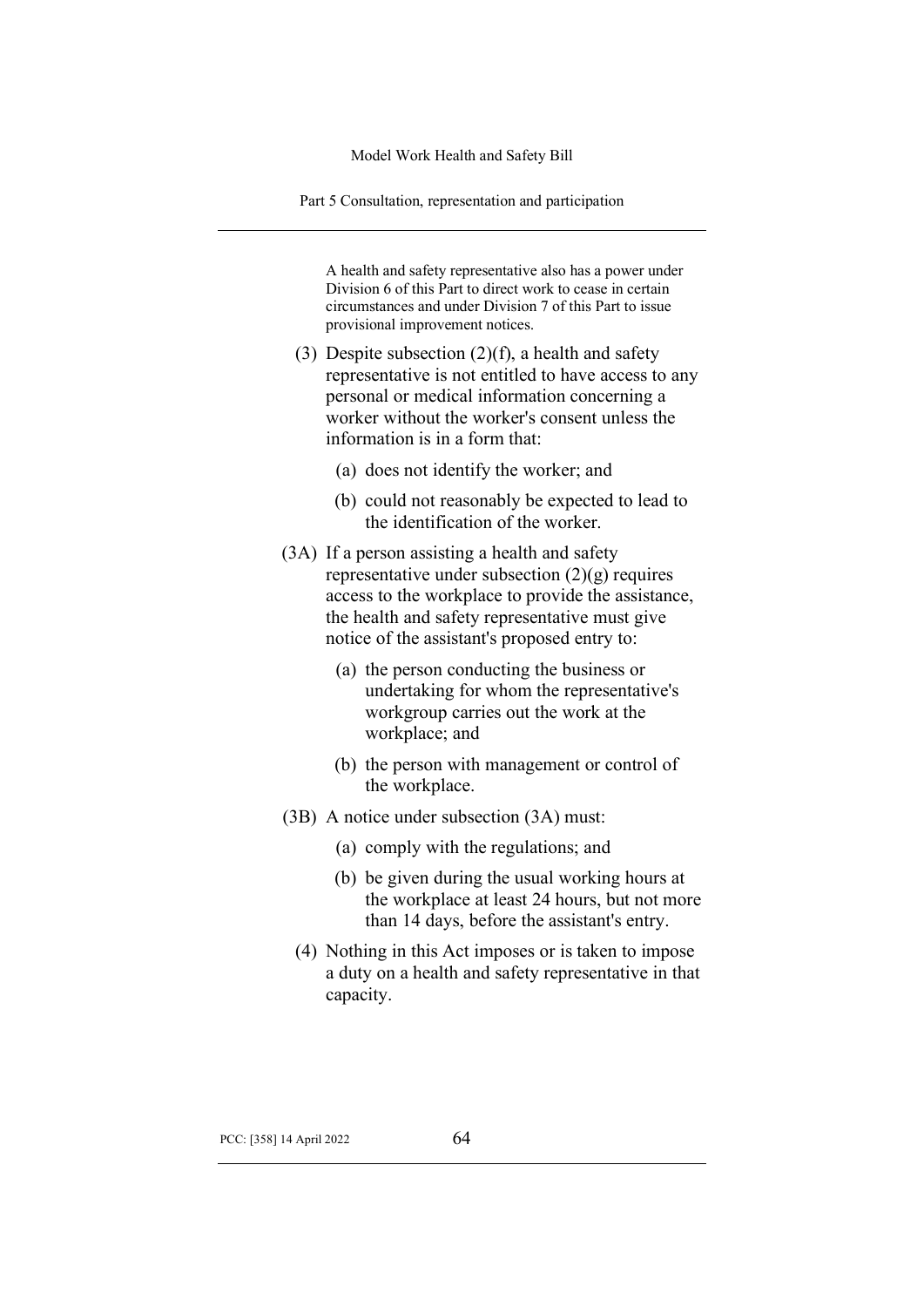Part 5 Consultation, representation and participation

### **69 Powers and functions generally limited to the particular work group**

- (1) A health and safety representative for a work group may exercise powers and perform functions under this Act only in relation to matters that affect, or may affect, workers in that group.
- (2) Subsection (1) does not apply if:
	- (a) there is a serious risk to health or safety emanating from an immediate or imminent exposure to a hazard that affects or may affect a member of another work group; or
	- (b) a member of another work group asks for the representative's assistance,

and the health and safety representative (and any deputy health and safety representative) for that other work group is found, after reasonable inquiry, to be unavailable.

(3) In this section, *another work group* means another work group of workers carrying out work for a business or undertaking to which the work group that the health and safety representative represents relates.

## **Subdivision 6 Obligations of person conducting business or undertaking to health and safety representatives**

### **70 General obligations of person conducting business or undertaking**

- (1) The person conducting a business or undertaking must:
	- (a) consult, so far as is reasonably practicable, on work health and safety matters with any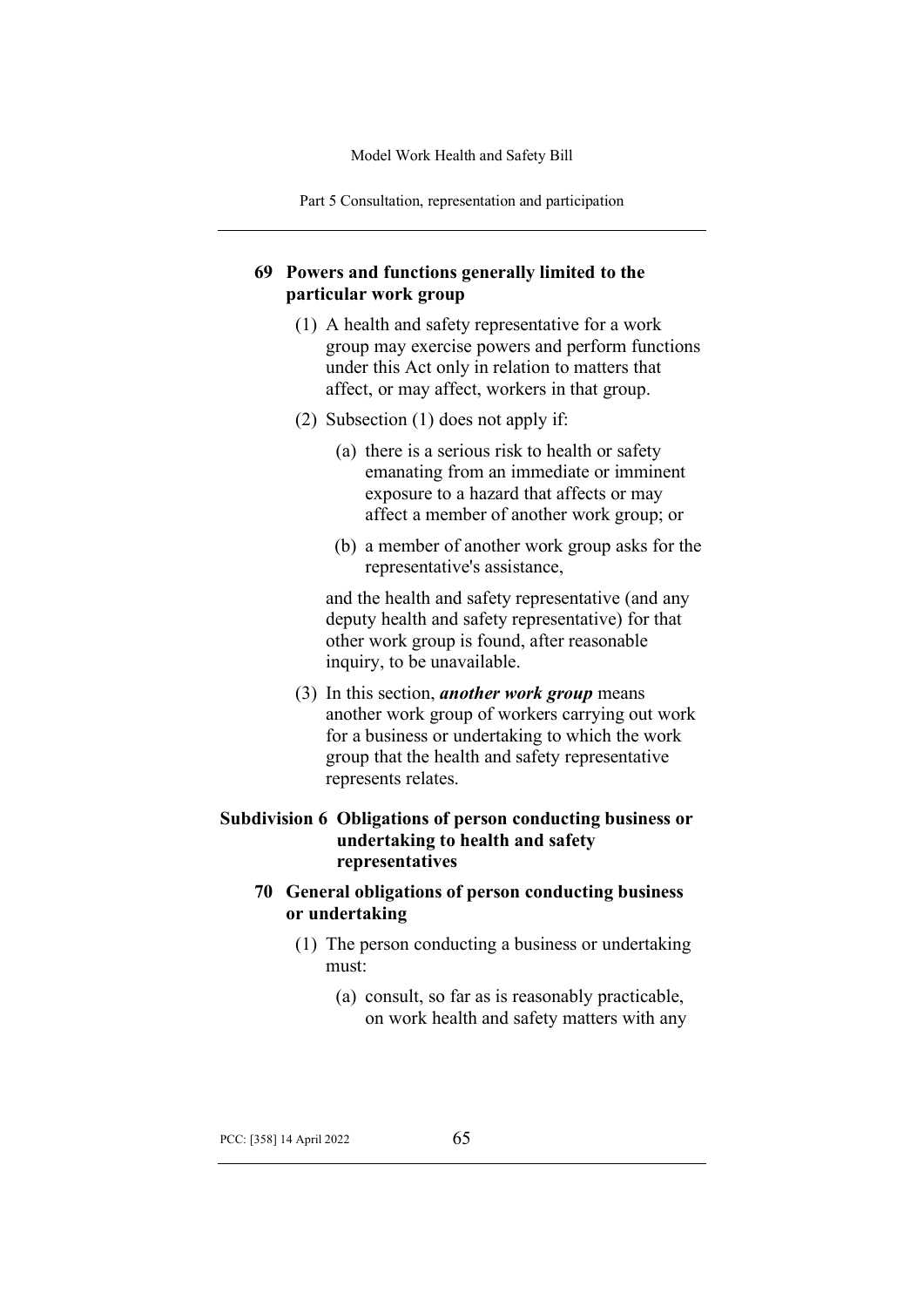Part 5 Consultation, representation and participation

health and safety representative for a work group of workers carrying out work for the business or undertaking; and

- (b) confer with a health and safety representative for a work group, whenever reasonably requested by the representative, for the purpose of ensuring the health and safety of the workers in the work group; and
- (c) allow any health and safety representative for the work group to have access to information that the person has relating to:
	- (i) hazards (including associated risks) at the workplace affecting workers in the work group; and
	- (ii) the health and safety of the workers in the work group; and
- (d) with the consent of a worker that the health and safety representative represents, allow the health and safety representative to be present at an interview concerning work health and safety between the worker and:
	- (i) an inspector; or
	- (ii) the person conducting the business or undertaking at that workplace or the person's representative; and
- (e) with the consent of 1 or more workers that the health and safety representative represents, allow the health and safety representative to be present at an interview concerning work health and safety between a group of workers, which includes the workers who gave the consent, and: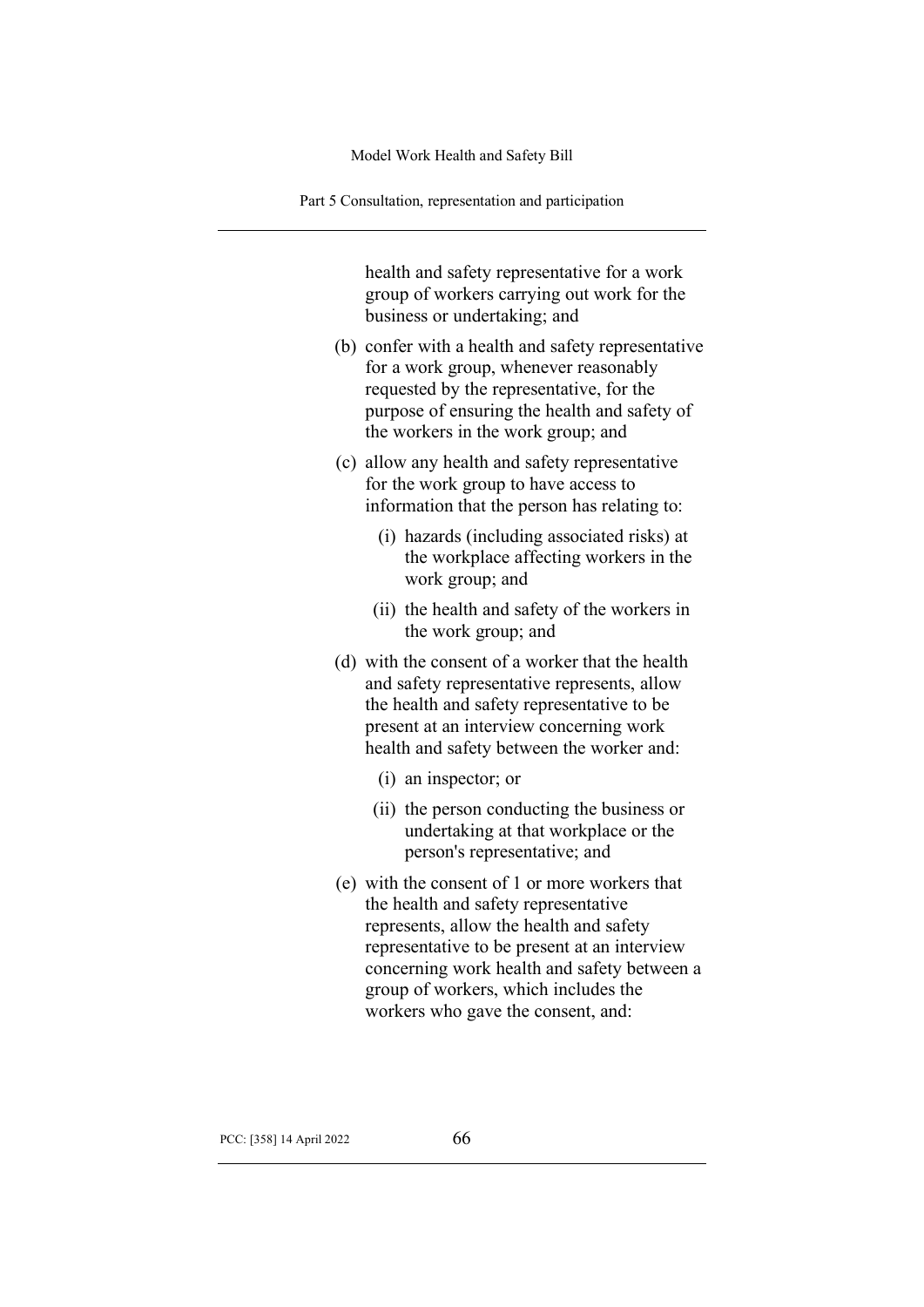Part 5 Consultation, representation and participation

- (i) an inspector; or
- (ii) the person conducting the business or undertaking at that workplace or the person's representative; and
- (f) provide any resources, facilities and assistance to a health and safety representative for the work group that are reasonably necessary or prescribed by the regulations to enable the representative to exercise his or her powers or perform his or her functions under this Act; and
- (g) allow a person assisting a health and safety representative for the work group to have access to the workplace if that is necessary to enable the assistance to be provided; and
- (h) permit a health and safety representative for the work group to accompany an inspector during an inspection of any part of the workplace where a worker in the work group works; and
- (i) provide any other assistance to the health and safety representative for the work group that may be required by the regulations.

Maximum penalty:

In the case of an individual—\$10 000.

In the case of a body corporate—\$50 000.

(2) The person conducting a business or undertaking must allow a health and safety representative to spend such time as is reasonably necessary to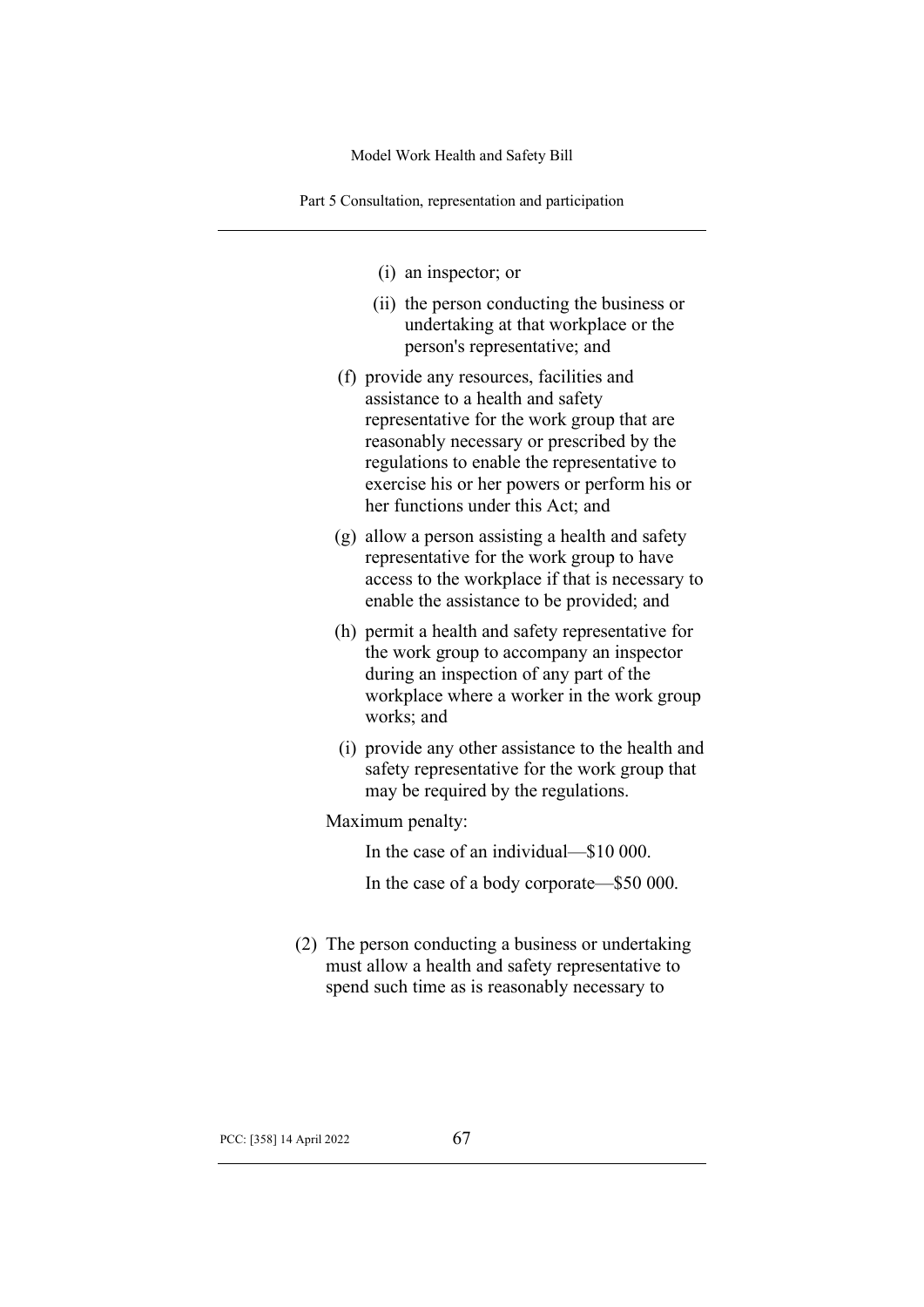Part 5 Consultation, representation and participation

exercise his or her powers and perform his or her functions under this Act.

Maximum penalty:

In the case of an individual—\$10 000.

In the case of a body corporate—\$50 000.

(3) Any time that a health and safety representative spends for the purposes of exercising his or her powers or performing his or her functions under this Act must be with the pay that he or she would otherwise be entitled to receive for performing his or her normal duties during that period.

### **71 Exceptions from obligations under section 70(1)**

- (1) This section applies despite section 70(1).
- (2) The person conducting a business or undertaking must not allow a health and safety representative to have access to any personal or medical information concerning a worker without the worker's consent unless the information is in a form that:
	- (a) does not identify the worker; and
	- (b) could not reasonably be expected to lead to the identification of the worker.

Maximum penalty:

In the case of an individual—\$10 000.

In the case of a body corporate—\$50 000.

(3) The person conducting a business or undertaking is not required to give financial assistance to a health and safety representative for the purpose of the assistance referred to in section  $70(1)(g)$ .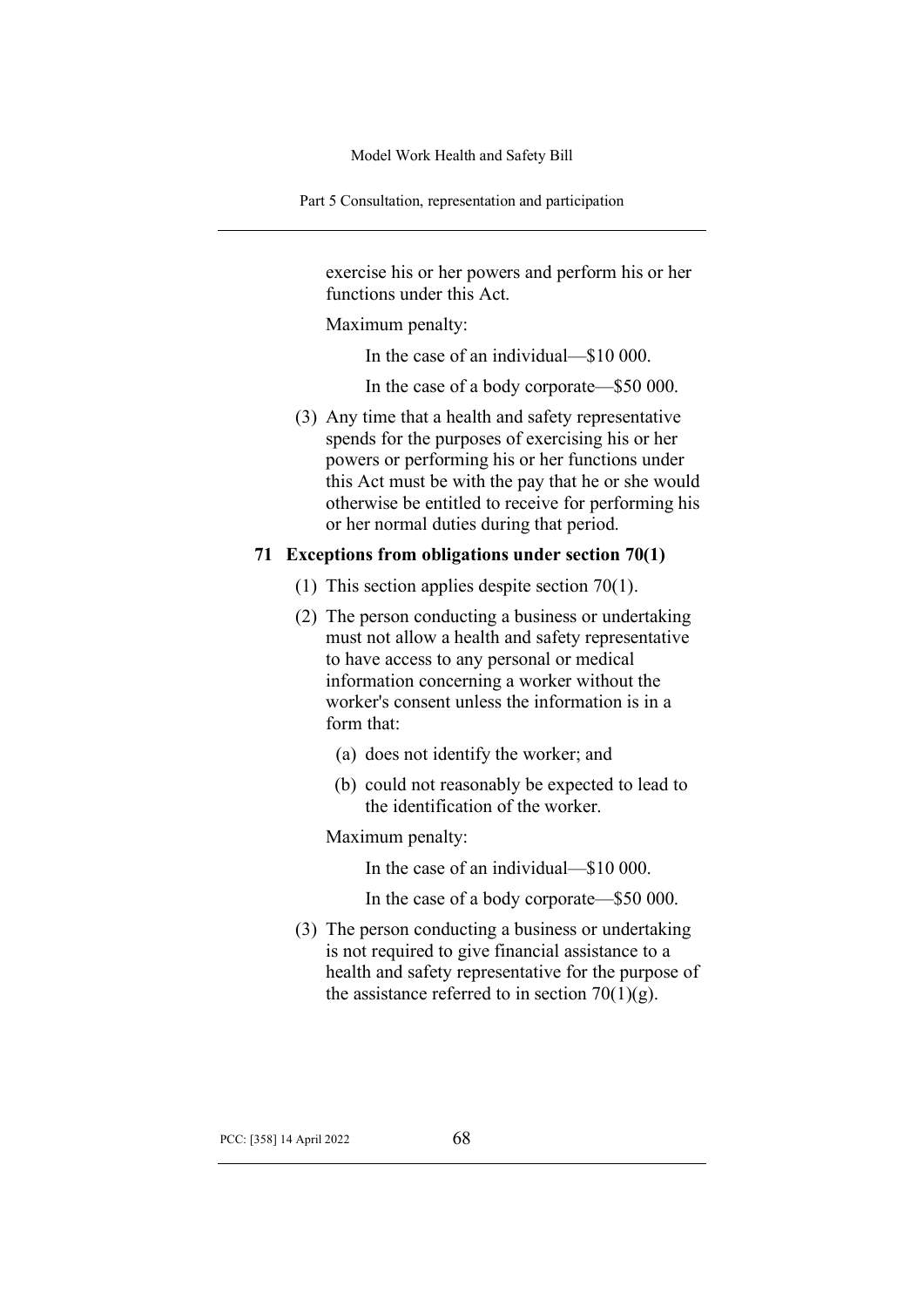Part 5 Consultation, representation and participation

- (4) The person conducting a business or undertaking is not required to allow a person assisting a health and safety representative for a work group to have access to the workplace:
	- (a) if the assistant has had his or her WHS entry permit revoked; or
	- (b) during any period that the assistant's WHS entry permit is suspended or the assistant is disqualified from holding a WHS entry permit.
- (5) The person conducting a business or undertaking may refuse on reasonable grounds to grant access to the workplace to a person assisting a health and safety representative for a work group.
- (5A) The reasonable grounds under subsection (5) include the failure of the health and safety representative to give notice under section 68(3A).
	- (6) If access is refused to a person assisting a health and safety representative under subsection (5), the health and safety representative may ask the regulator to appoint an inspector to assist in resolving the matter.

### **72 Obligation to train health and safety representatives**

- (1) The person conducting a business or undertaking must, if requested by a health and safety representative for a work group for that business or undertaking, allow the health and safety representative to attend a course of training in work health and safety that is—
	- (a) approved by the regulator; and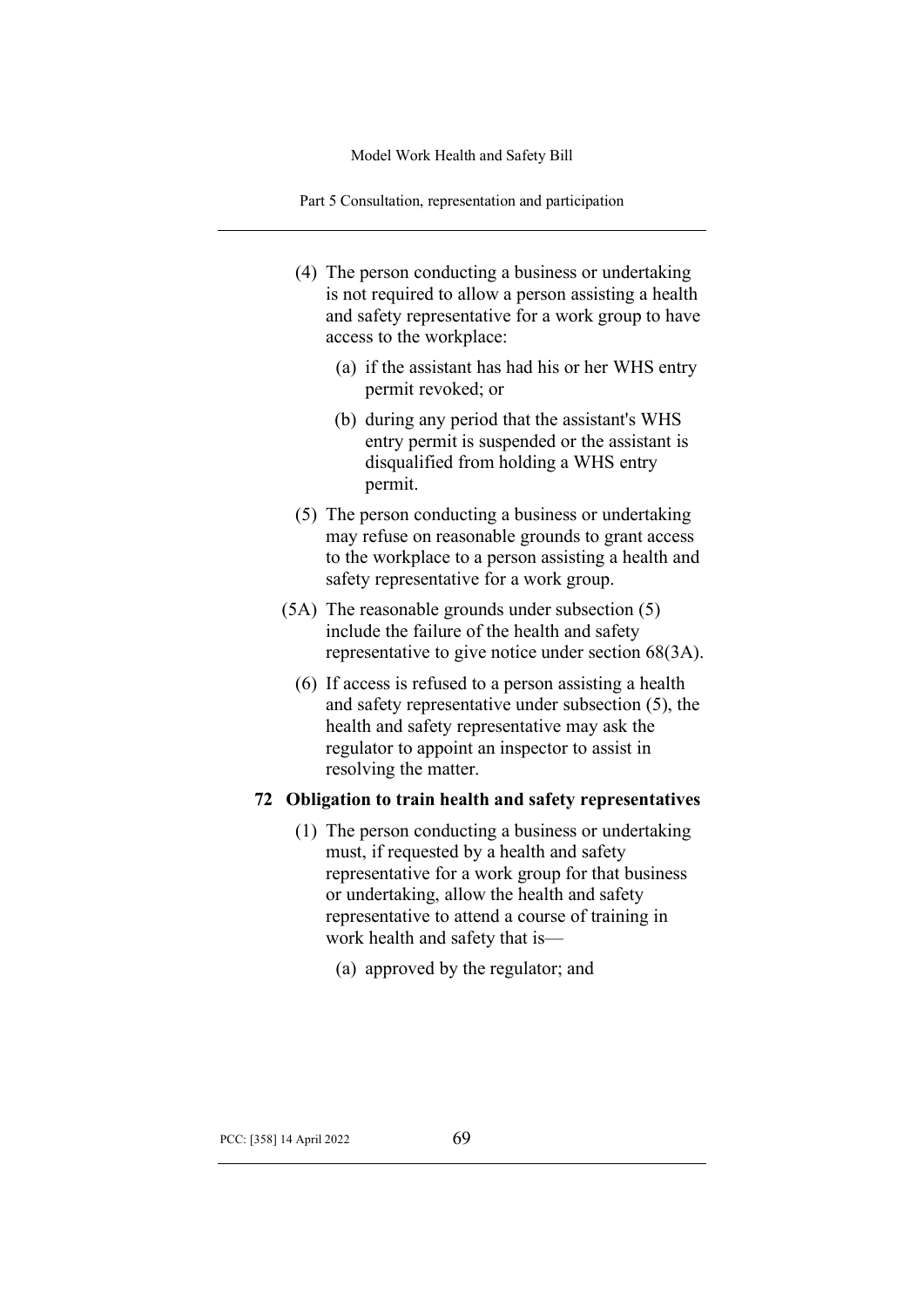Part 5 Consultation, representation and participation

- (b) a course that the health and safety representative is entitled under the regulations to attend; and
- (c) chosen by the health and safety representative.
- (2) The person conducting the business or undertaking must:
	- (a) as soon as practicable within the period of 3 months after the request is made, allow the health and safety representative time off work to attend the course of training; and
	- (b) pay the course fees and any other reasonable costs associated with the health and safety representative's attendance at the course of training.
- (3) If:
	- (a) a health and safety representative represents a work group of the workers of more than 1 business or undertaking; and
	- (b) the person conducting any of those businesses or undertakings has complied with this section in relation to the representative,

each of the persons conducting those businesses or undertakings is to be taken to have complied with this section in relation to the representative.

(4) Any time that a health and safety representative is given off work to attend the course of training must be with the pay that he or she would otherwise be entitled to receive for performing his or her normal duties during that period.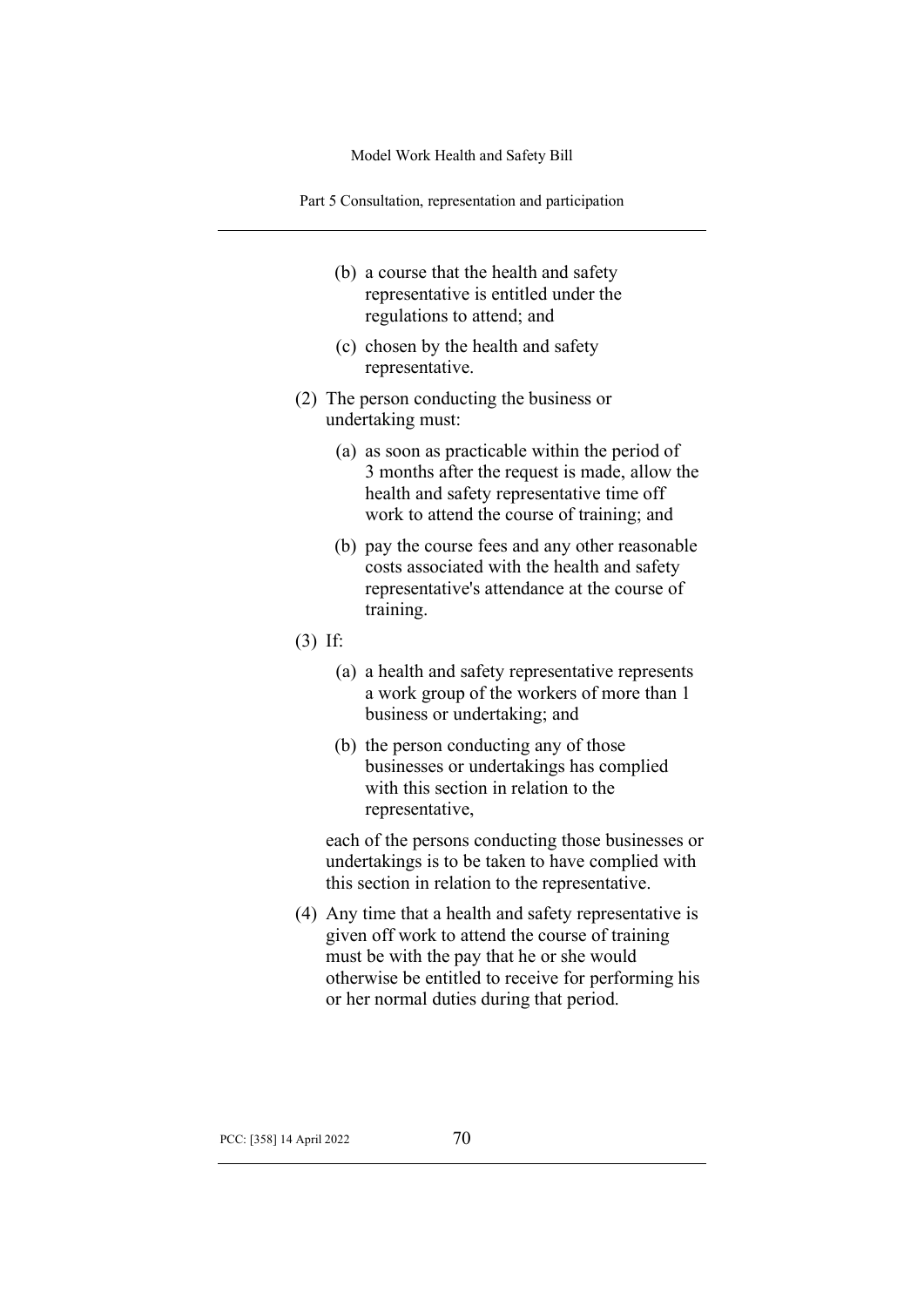Part 5 Consultation, representation and participation

- (5) If agreement cannot be reached between the person conducting the business or undertaking and the health and safety representative within the time required by subsection (2) about a matter mentioned in subsection (2), either party may ask the regulator to appoint an inspector to decide the matter.
- (6) The inspector may decide the matter in accordance with this section.
- (7) A person conducting a business or undertaking must allow a health and safety representative to attend a course decided by the inspector and pay the costs decided by the inspector under subsection (6).

Maximum penalty:

In the case of an individual—\$10 000.

In the case of a body corporate—\$50 000.

### **73 Obligation to share costs if multiple businesses or undertakings**

- (1) If a health and safety representative, or deputy health and safety representative (if any), represents a work group of workers carrying out work for 2 or more persons conducting businesses or undertakings:
	- (a) the costs of the representative exercising powers and performing functions under this Act; and
	- (b) the costs referred to in section  $72(2)(b)$ ,

for which any of the persons conducting those businesses or undertakings are liable must be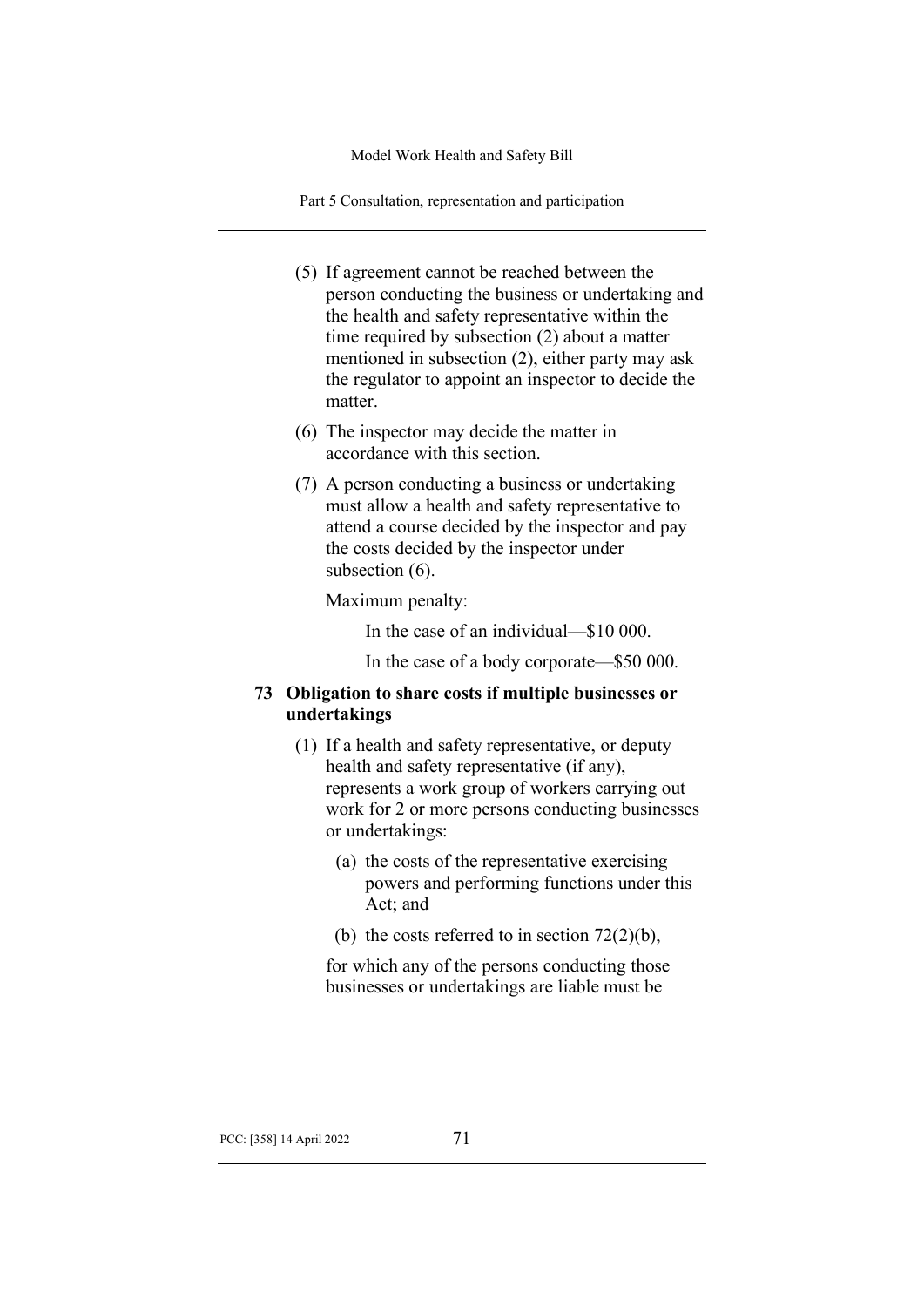Part 5 Consultation, representation and participation

apportioned equally between each of those persons unless they agree otherwise.

(2) An agreement to apportion the costs in another way may be varied at any time by negotiation and agreement between each of the persons conducting the businesses or undertakings.

### **74 List of health and safety representatives**

A person conducting a business or undertaking must ensure that:

- (a) a list of each health and safety representative and deputy health and safety representative (if any) for each work group of workers carrying out work for the business or undertaking is prepared and kept up to date; and
- (b) a copy of the up-to-date list is displayed:
	- (i) at the principal place of business of the business or undertaking; and
	- (ii) at any other workplace that is appropriate taking into account the constitution of the relevant work group or work groups,

in a manner that is readily accessible to workers in the relevant work group or work groups.

Maximum penalty: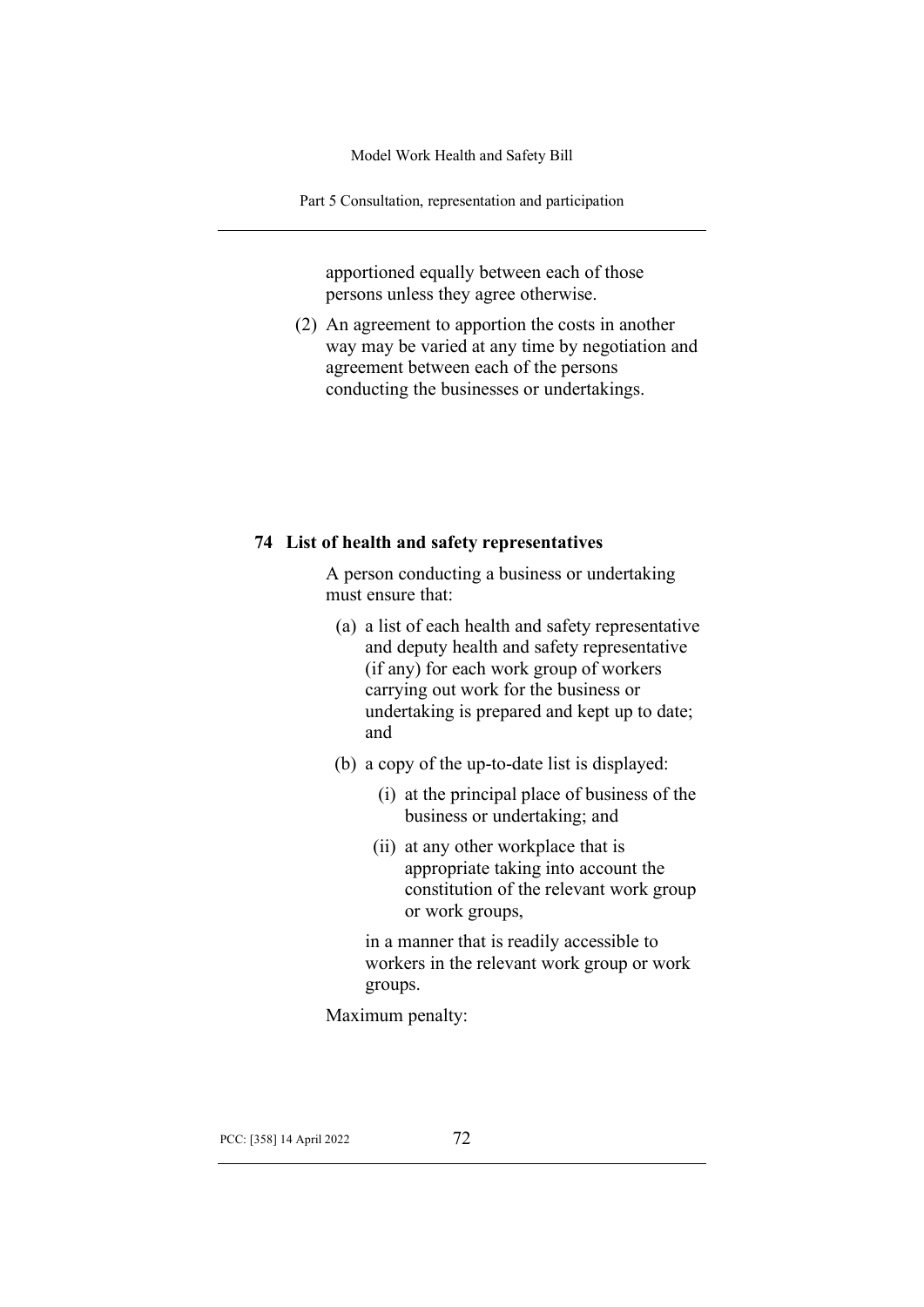Part 5 Consultation, representation and participation

In the case of an individual—\$2000.

In the case of a body corporate—\$10 000.

#### **Division 4 Health and safety committees**

#### **75 Health and safety committees**

- (1) The person conducting a business or undertaking at a workplace must establish a health and safety committee for the business or undertaking or part of the business or undertaking:
	- (a) within 2 months after being requested to do so by:
		- (i) a health and safety representative for a work group of workers carrying out work at that workplace; or
		- (ii) 5 or more workers at that workplace; or
	- (b) if required by the regulations to do so, within the time prescribed by the regulations.

#### Maximum penalty:

In the case of an individual—\$5000.

In the case of a body corporate—\$25 000.

(2) A person conducting a business or undertaking at a workplace may establish a health and safety committee for the workplace or part of the workplace on the person's own initiative.

#### **Note**

If a health and safety committee is not required to be established, other consultation procedures can be established for a workplace see Division 2 of this Part.

#### **76 Constitution of committee**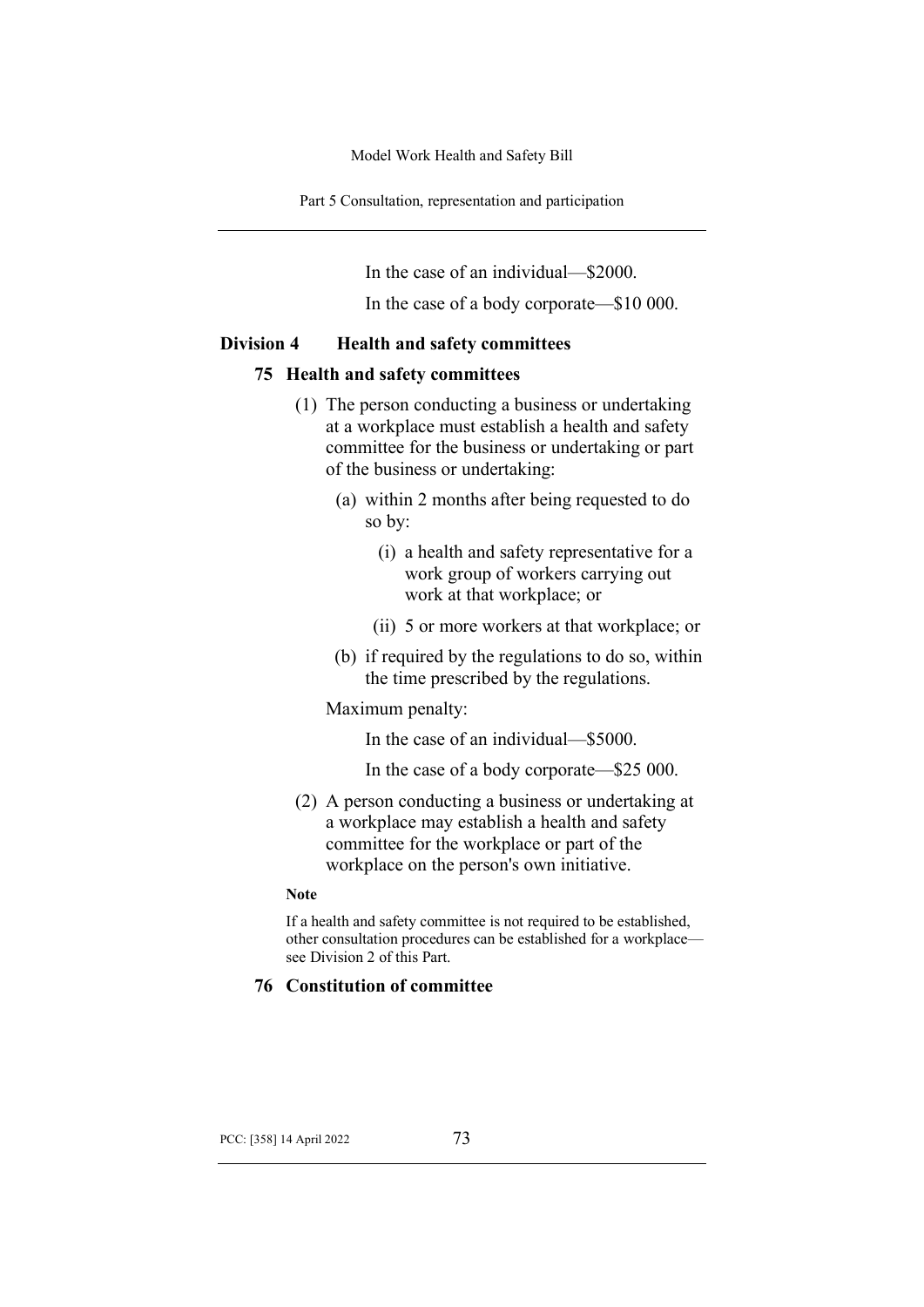Part 5 Consultation, representation and participation

- (1) Subject to subsections (2) to (4), the constitution of a health and safety committee may be agreed between the person conducting the business or undertaking and the workers at the workplace.
- (2) If there is a health and safety representative at a workplace, that representative, if he or she consents, is a member of the committee.
- (3) If there are 2 or more health and safety representatives at a workplace, those representatives may choose 1 or more of their number (who consent) to be members of the committee.
- (4) At least half of the members of the committee must be workers who are not nominated by the person conducting the business or undertaking.
- (5) If agreement is not reached under this section within a reasonable time, any party may ask the regulator to appoint an inspector to decide the matter.
- (6) An inspector appointed on a request under subsection (5) may decide the constitution of the health and safety committee or that the committee should not be established.
- (7) A decision of an inspector under this section is taken to be an agreement under this section between the parties.

### **77 Functions of committee**

The functions of a health and safety committee are: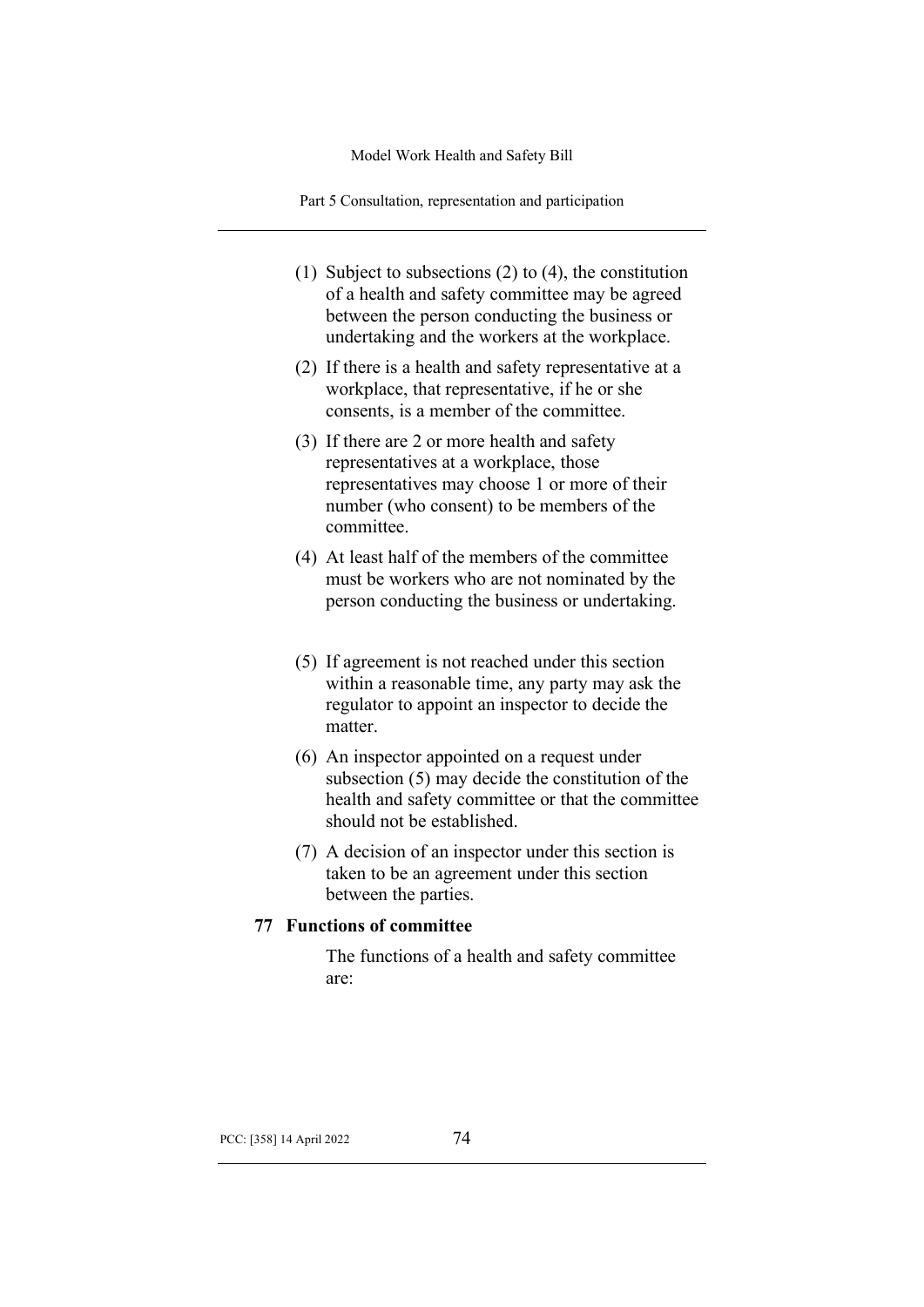Part 5 Consultation, representation and participation

- (a) to facilitate co-operation between the person conducting a business or undertaking and workers in instigating, developing and carrying out measures designed to ensure the workers' health and safety at work; and
- (b) to assist in developing standards, rules and procedures relating to health and safety that are to be followed or complied with at the workplace; and
- (c) any other functions prescribed by the regulations or agreed between the person conducting the business or undertaking and the committee.

### **78 Meetings of committee**

A health and safety committee must meet:

- (a) at least once every 3 months; and
- (b) at any reasonable time at the request of at least half of the members of the committee.

# **79 Duties of person conducting business or undertaking**

(1) The person conducting a business or undertaking must allow each member of the health and safety committee to spend the time that is reasonably necessary to attend meetings of the committee or to carry out functions as a member of the committee.

Maximum penalty:

In the case of an individual—\$10 000.

In the case of a body corporate—\$50 000.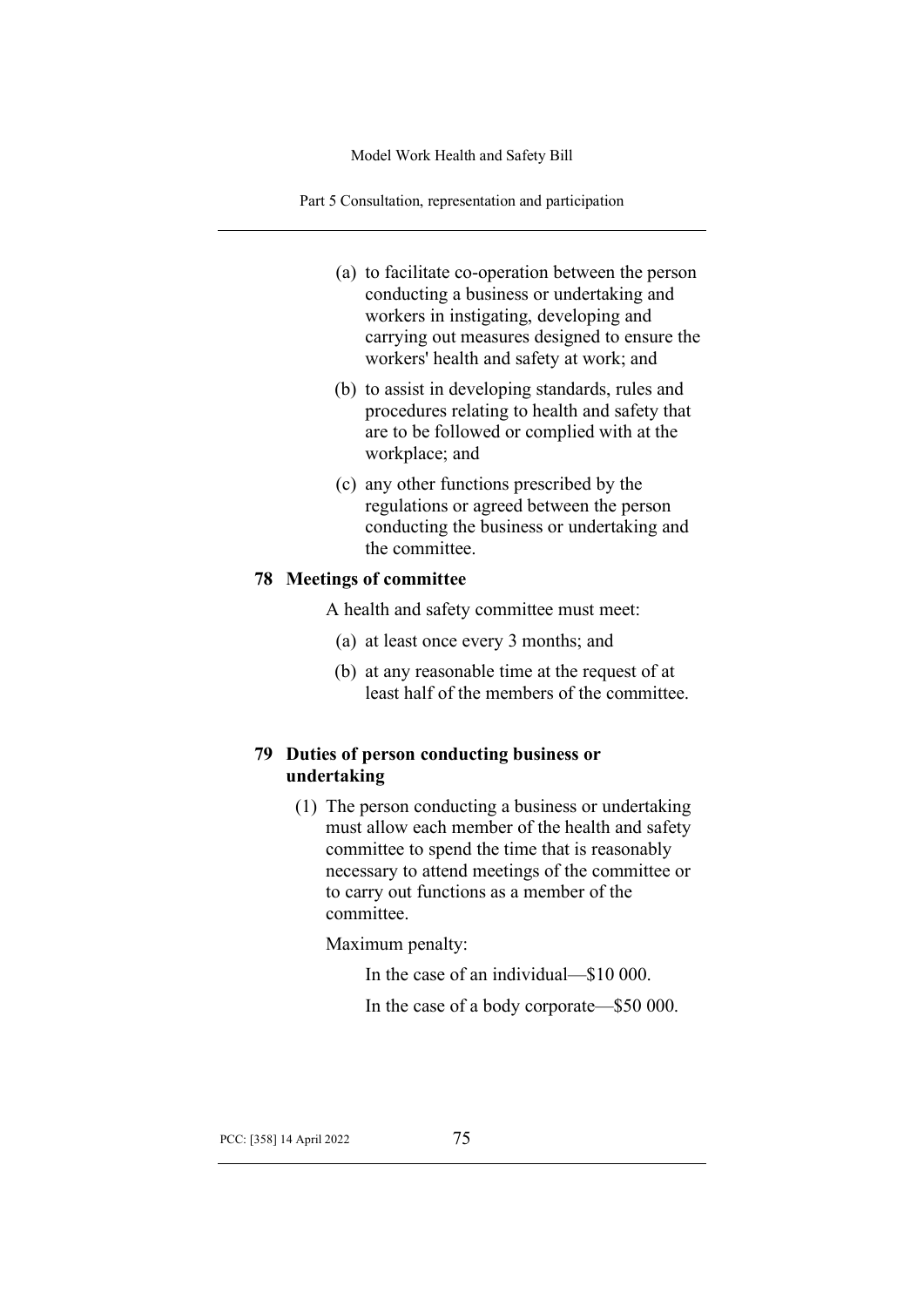Part 5 Consultation, representation and participation

- (2) Any time that a member of a health and safety committee spends for the purposes set out in subsection (1) must be with the pay that he or she would otherwise be entitled to receive for performing his or her normal duties during that period.
- (3) The person conducting a business or undertaking must allow the health and safety committee for a workplace to have access to information that the person has relating to:
	- (a) hazards (including associated risks) at the workplace; and
	- (b) the health and safety of the workers at the workplace.

Maximum penalty:

In the case of an individual—\$10 000.

In the case of a body corporate—\$50 000.

- (4) Despite subsection (3), the person conducting a business or undertaking must not allow the health and safety committee to have access to any personal or medical information concerning a worker without the worker's consent unless the information is in a form that:
	- (a) does not identify the worker; and
	- (b) could not reasonably be expected to lead to the identification of the worker.

Maximum penalty:

In the case of an individual—\$10 000.

In the case of a body corporate—\$50 000.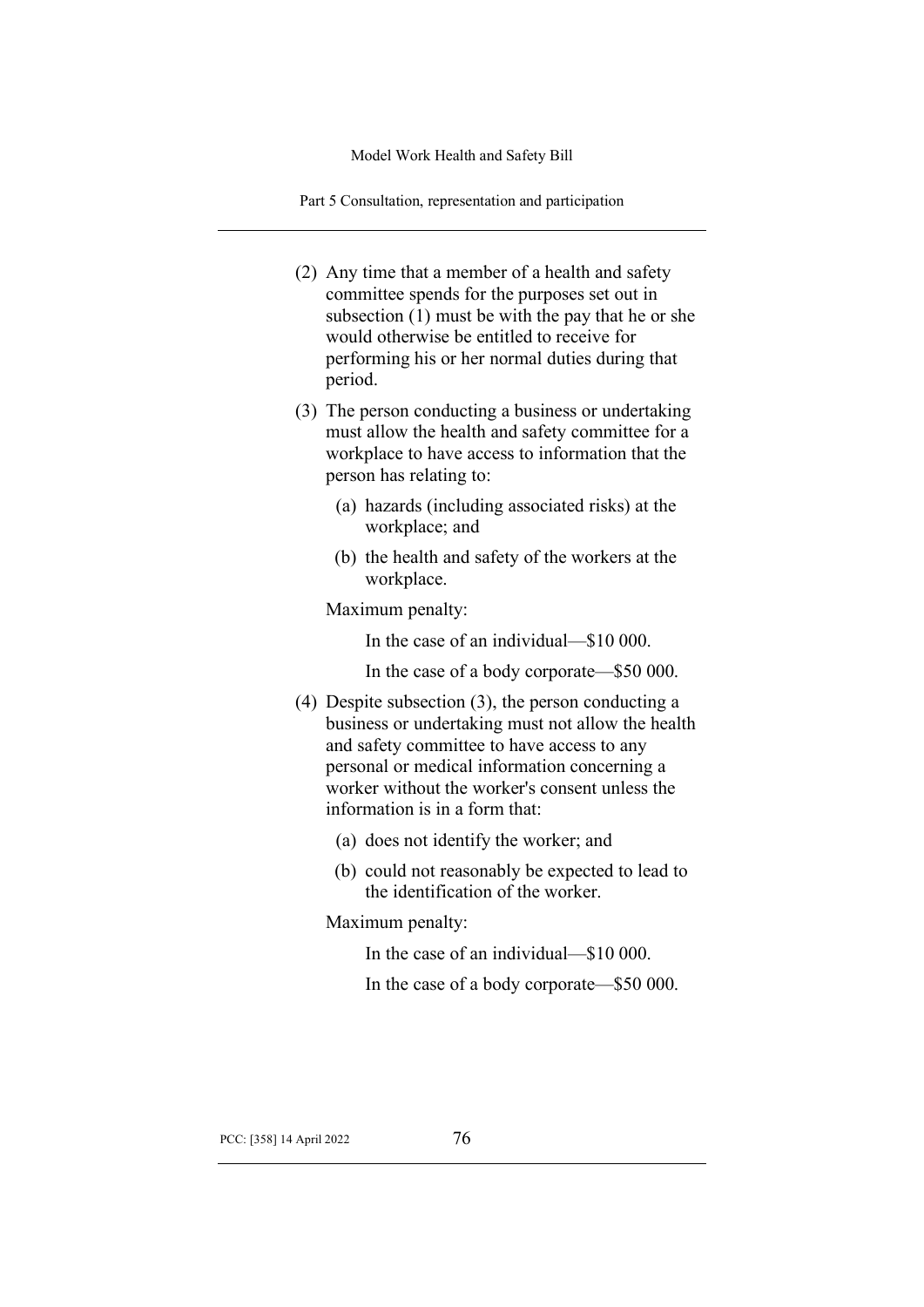Part 5 Consultation, representation and participation

### **Division 5 Issue resolution**

### **80 Parties to an issue**

- (1) In this Division, *parties*, in relation to an issue, means the following:
	- (a) the person conducting the business or undertaking or the person's representative;
	- (b) if the issue involves more than 1 business or undertaking, the person conducting each business or undertaking or the person's representative;
	- (c) if the worker or workers affected by the issue are in a work group, the health and safety representative for that work group or his or her representative;
	- (d) if the worker or workers affected by the issue are not in a work group, the worker or workers or their representative.
- (2) A person conducting a business or undertaking must ensure that the person's representative (if any) for the purposes of this Division:
	- (a) is not a health and safety representative; and
	- (b) has an appropriate level of seniority, and is sufficiently competent, to act as the person's representative.

#### **81 Resolution of health and safety issues**

(1) This section applies if a matter about work health and safety arises at a workplace or from the conduct of a business or undertaking and the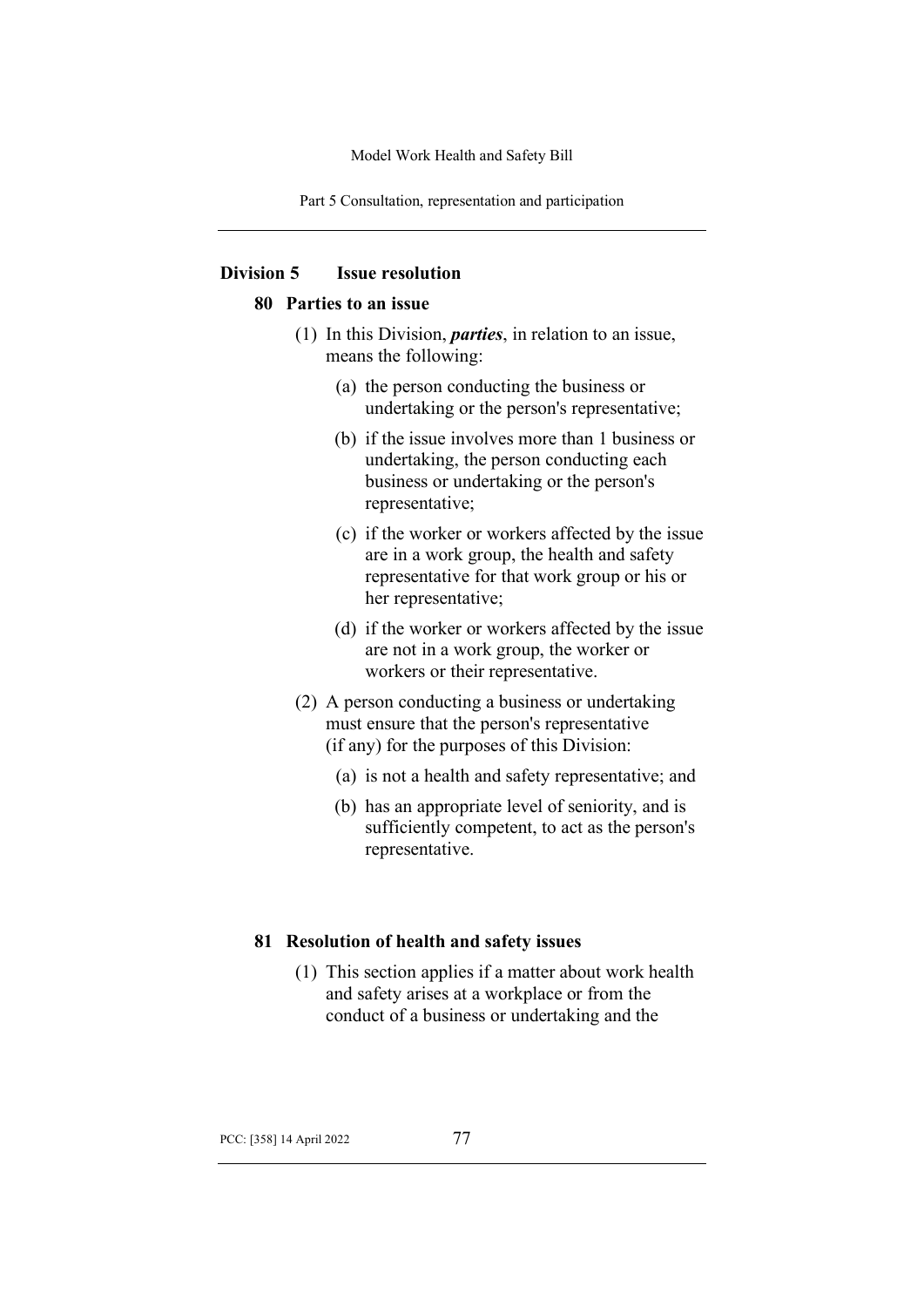Part 5 Consultation, representation and participation

matter is not resolved after discussion between the parties to the issue.

- (2) The parties must make reasonable efforts to achieve a timely, final and effective resolution of the issue in accordance with the relevant agreed procedure, or if there is no agreed procedure, the default procedure prescribed in the regulations.
- (3) A representative of a party to an issue may enter the workplace for the purpose of attending discussions with a view to resolving the issue.

### **82 Referral of issue to regulator for resolution by inspector**

- (1) This section applies if an issue has not been resolved after reasonable efforts have been made to achieve an effective resolution of the issue.
- (2) A party to the issue may ask the regulator to appoint an inspector to attend the workplace to assist in resolving the issue.
- (3) A request to the regulator under this section does not prevent:
	- (a) a worker from exercising the right under Division 6 of this Part to cease work; or
	- (b) a health and safety representative from issuing a provisional improvement notice or a direction under Division 6 of this Part to cease work.
- (4) On attending a workplace under this section, an inspector may exercise any of the inspector's compliance powers under this Act in relation to the workplace.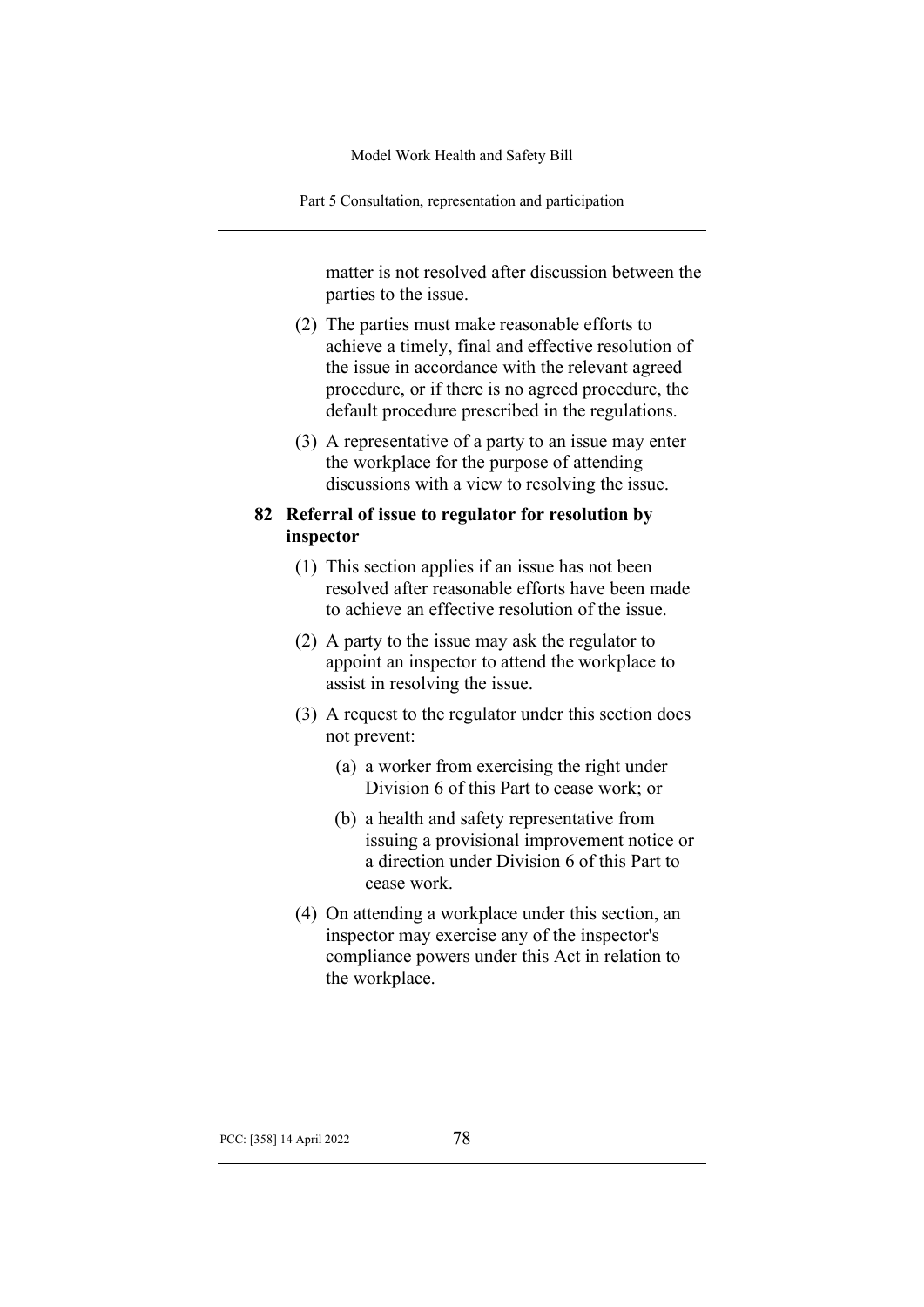Part 5 Consultation, representation and participation

### **Division 6 Right to cease or direct cessation of unsafe work**

### **83 Definition of** *cease work under this Division*

In this Division, *cease work under this Division* means:

- (a) to cease, or refuse, to carry out work under section 84; or
- (b) to cease work on a direction under section 85.

#### **84 Right of worker to cease unsafe work**

A worker may cease, or refuse to carry out, work if the worker has a reasonable concern that to carry out the work would expose the worker to a serious risk to the worker's health or safety, emanating from an immediate or imminent exposure to a hazard.

### **85 Health and safety representative may direct that unsafe work cease**

- (1) A health and safety representative may direct a worker who is in a work group represented by the representative to cease work if the representative has a reasonable concern that to carry out the work would expose the worker to a serious risk to the worker's health or safety, emanating from an immediate or imminent exposure to a hazard.
- (2) However, the health and safety representative must not give a worker a direction to cease work unless the matter is not resolved after:
	- (a) consulting about the matter with the person conducting the business or undertaking for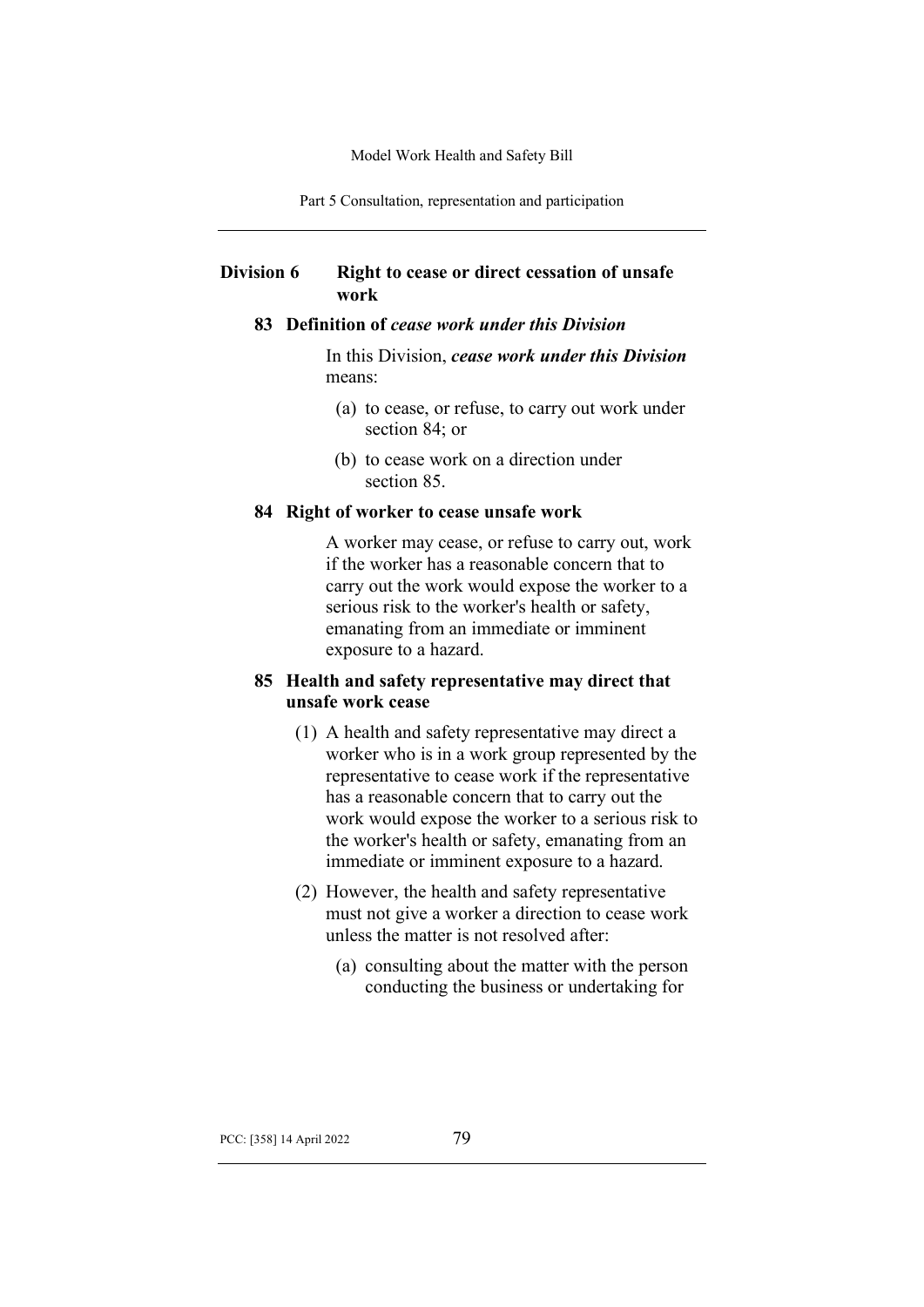Part 5 Consultation, representation and participation

whom the workers are carrying out work; and

- (b) attempting to resolve the matter as an issue under Division 5 of this Part.
- (3) The health and safety representative may direct the worker to cease work without carrying out that consultation or attempting to resolve the matter as an issue under Division 5 of this Part if the risk is so serious and immediate or imminent that it is not reasonable to consult before giving the direction.
- (4) The health and safety representative must carry out the consultation as soon as practicable after giving a direction under subsection (3).
- (5) The health and safety representative must inform the person conducting the business or undertaking of any direction given by the health and safety representative to workers under this section.
- (6) A health and safety representative cannot give a direction under this section unless the representative has:
	- (a) completed initial training prescribed by the regulations referred to in section 72(1)(b); or
	- (b) previously completed that training when acting as a health and safety representative for another work group; or
	- (c) completed training equivalent to that training under a corresponding WHS law.

#### **86 Worker to notify if ceases work**

A worker who ceases work under this Division must: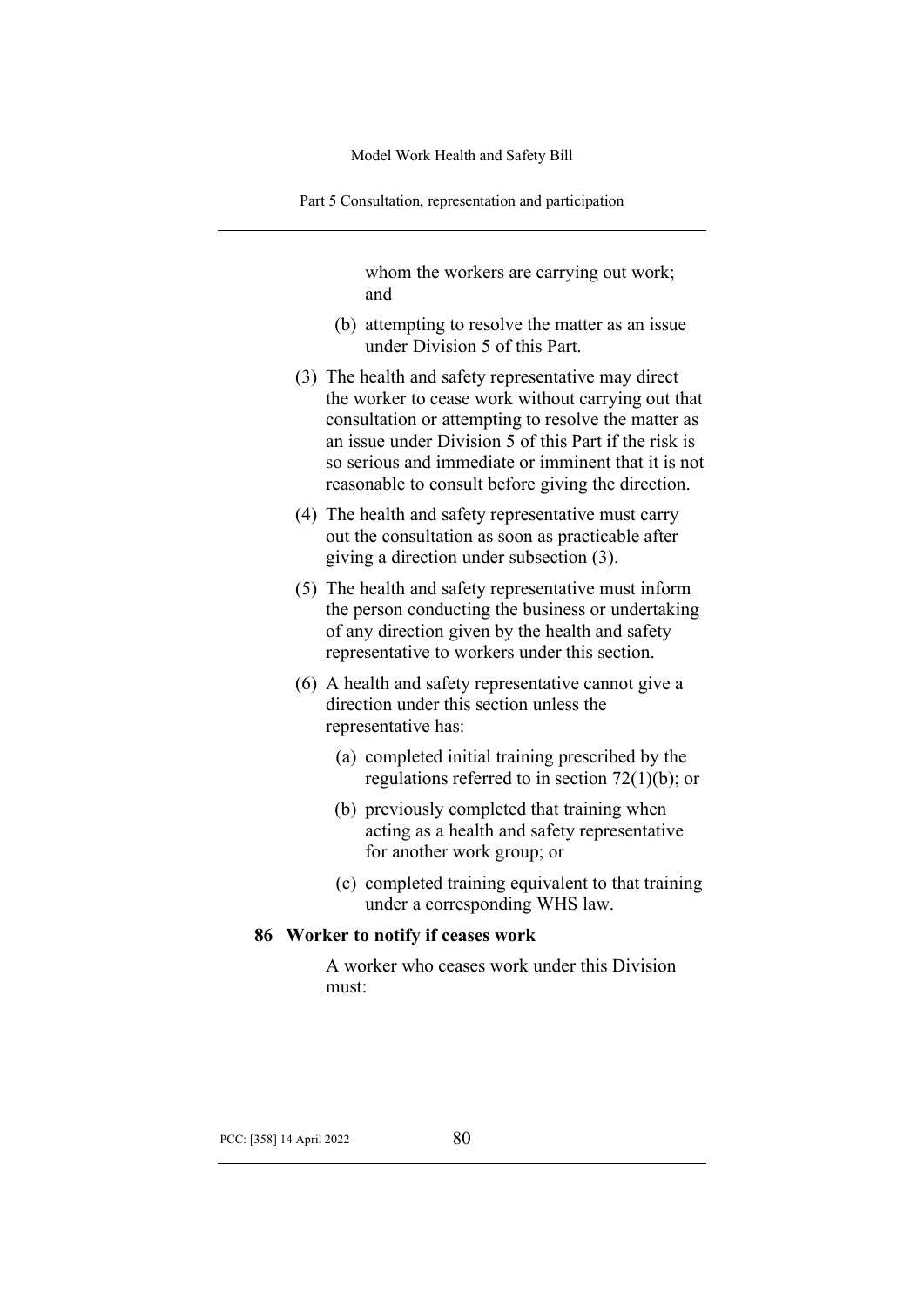Part 5 Consultation, representation and participation

- (a) as soon as practicable, notify the person conducting the business or undertaking that the worker has ceased work under this Division unless the worker ceased work under a direction from a health and safety representative; and
- (b) remain available to carry out suitable alternative work.

### **87 Alternative work**

If a worker ceases work under this Division, the person conducting the business or undertaking may direct the worker to carry out suitable alternative work at the same or another workplace if that work is safe and appropriate for the worker to carry out until the worker can resume normal duties.

### **88 Continuity of engagement of worker**

If a worker ceases work under this Division, that action does not affect the continuity of engagement of the worker for prescribed purposes if the worker has not unreasonably failed to comply with a direction to carry out suitable alternative work:

- (a) at the same or another workplace; and
- (b) that was safe and appropriate for the worker to carry out.

### **89 Request to regulator to appoint inspector to assist**

The health and safety representative or the person conducting the business or undertaking or the worker may ask the regulator to appoint an inspector to attend the workplace to assist in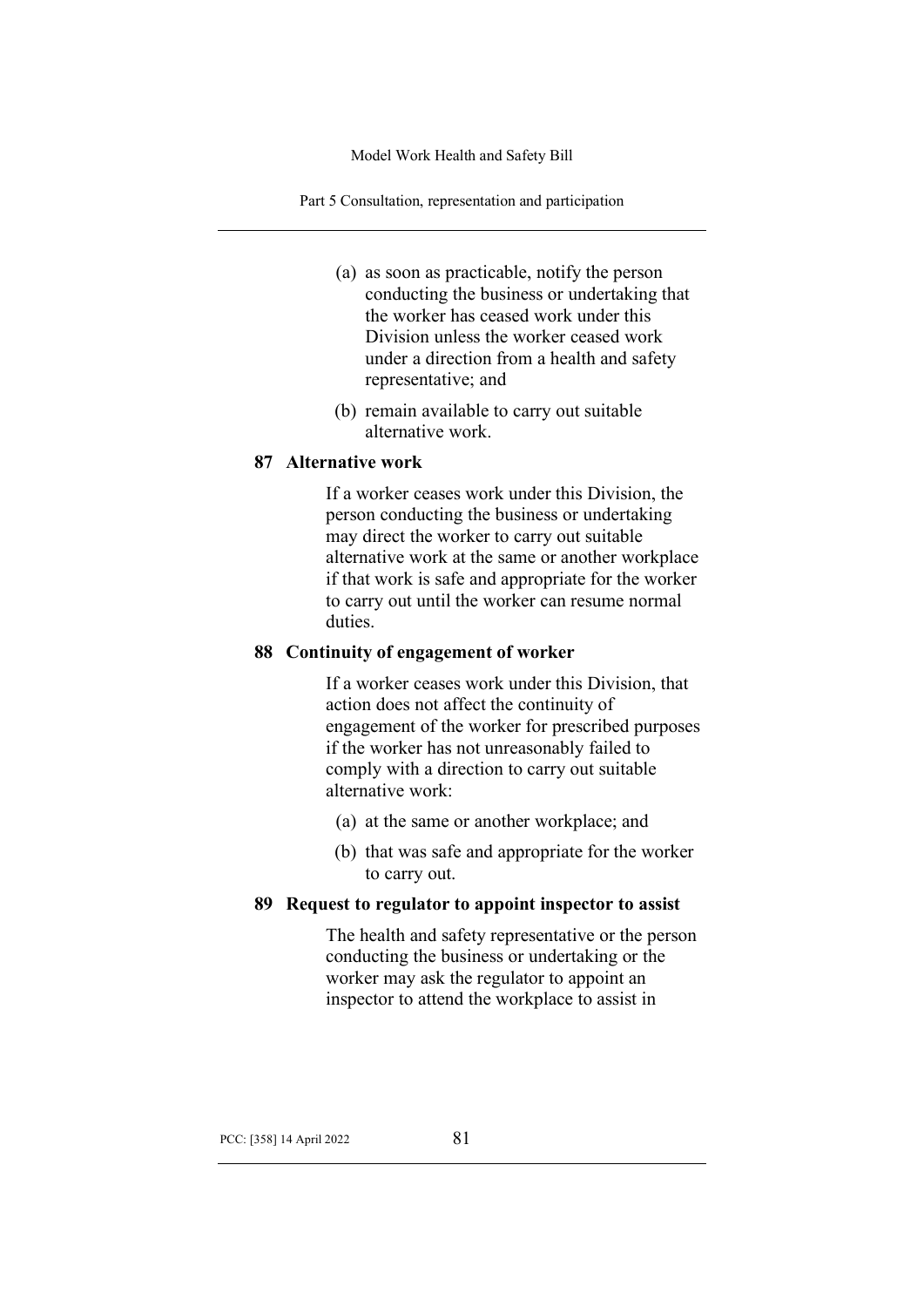Part 5 Consultation, representation and participation

resolving an issue arising in relation to the cessation of work.

### **Note**

The issue resolution procedures in Division 5 of this Part can also be used to resolve an issue arising in relation to the cessation of work.

#### **Division 7 Provisional improvement notices**

#### **90 Provisional improvement notices**

- (1) This section applies if a health and safety representative reasonably believes that a person:
	- (a) is contravening a provision of this Act; or
	- (b) has contravened a provision of this Act in circumstances that make it likely that the contravention will continue or be repeated.
- (2) The health and safety representative may issue a provisional improvement notice requiring the person to:
	- (a) remedy the contravention; or
	- (b) prevent a likely contravention from occurring; or
	- (c) remedy the things or operations causing the contravention or likely contravention.
- (3) However, the health and safety representative must not issue a provisional improvement notice to a person unless he or she has first consulted the person.
- (4) A health and safety representative cannot issue a provisional improvement notice unless the representative has: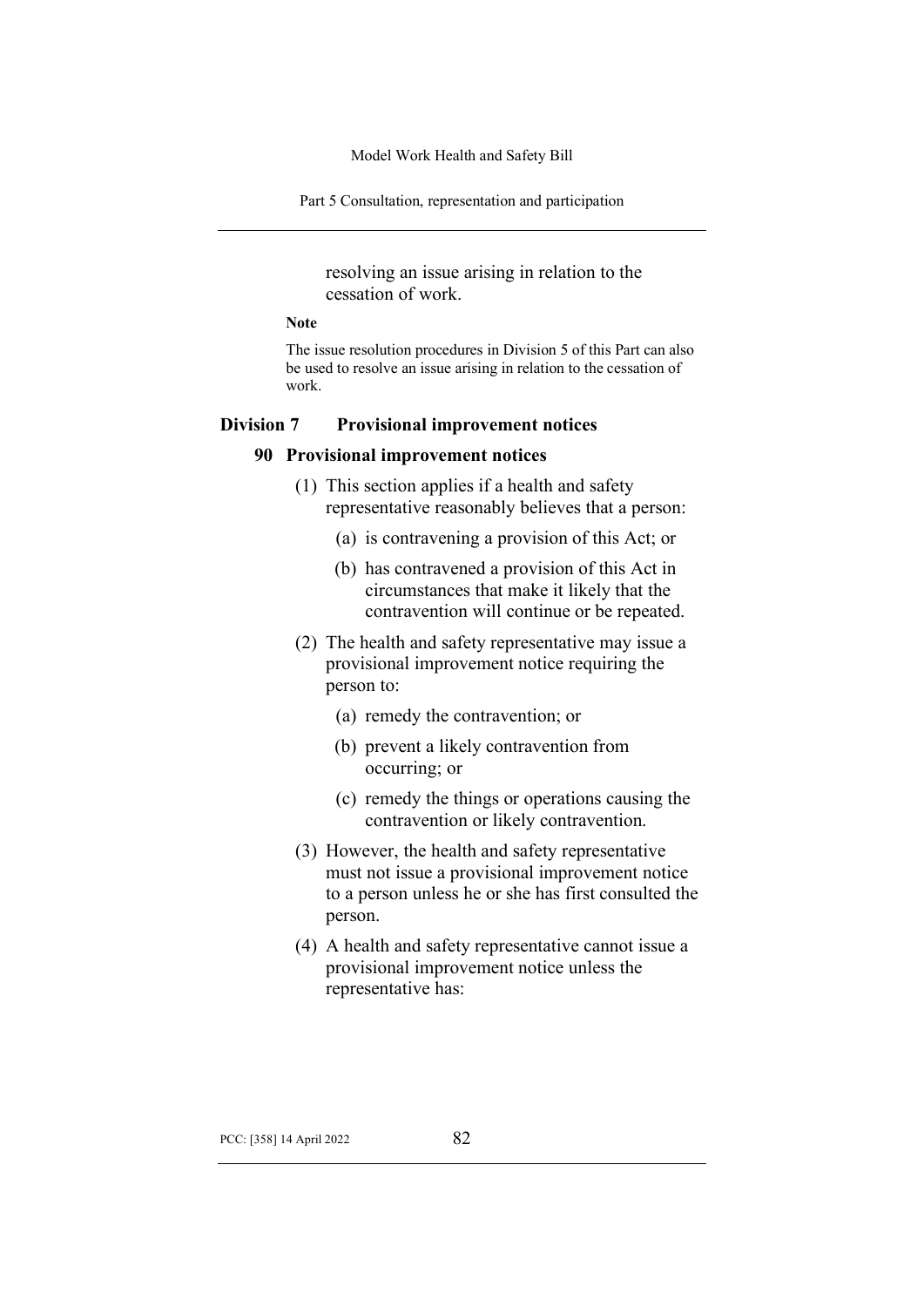Part 5 Consultation, representation and participation

- (a) completed initial training prescribed by the regulations referred to in section 72(1)(b); or
- (b) previously completed that training when acting as a health and safety representative for another work group; or
- (c) completed training equivalent to that training under a corresponding WHS law.
- (5) A health and safety representative cannot issue a provisional improvement notice in relation to a matter if an inspector has already issued (or decided not to issue) an improvement notice or prohibition notice in relation to the same matter.

### **91 Provisional improvement notice to be in writing**

A provisional improvement notice must be in writing.

#### **92 Contents of provisional improvement notice**

A provisional improvement notice must state:

- (a) that the health and safety representative believes the person:
	- (i) is contravening a provision of this Act; or
	- (ii) has contravened a provision of this Act in circumstances that make it likely that the contravention will continue or be repeated; and
- (b) the provision the representative believes is being, or has been, contravened; and
- (c) briefly, how the provision is being, or has been contravened; and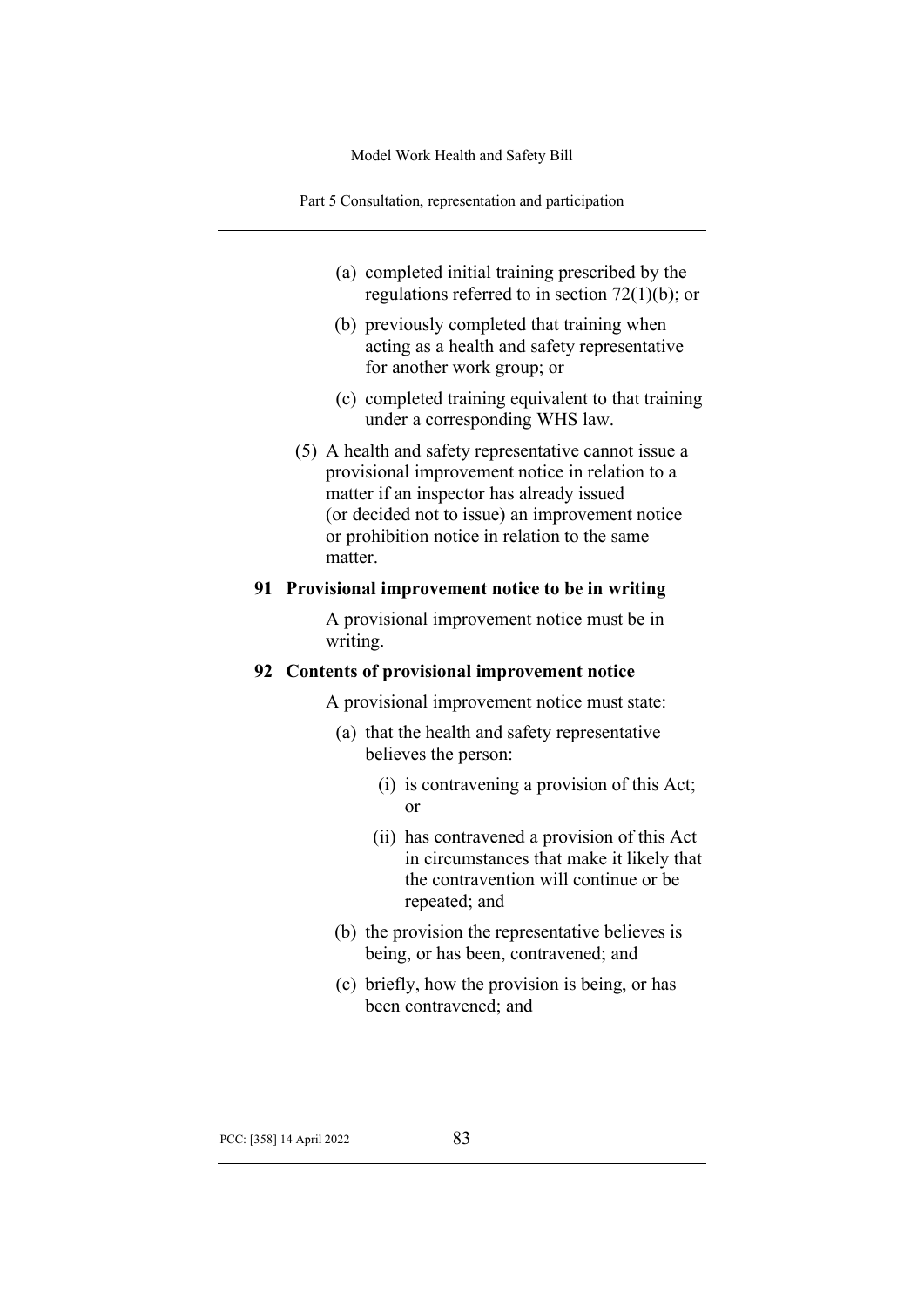Part 5 Consultation, representation and participation

(d) the day, at least 8 days after the notice is issued, by which the person is required to remedy the contravention or likely contravention.

## **93 Provisional improvement notice may include recommendations to remedy contravention**

- (1) A provisional improvement notice may include recommendations concerning the measures that may be taken to remedy the contravention, prevent the likely contravention, or the matters causing the contravention or likely contravention, to which the notice relates.
- (2) It is not an offence to fail to comply with the recommendations in a notice.

### **94 Minor changes to provisional improvement notice**

A health and safety representative may make minor changes to a provisional improvement notice:

- (a) for clarification; or
- (b) to correct errors or references; or
- (c) to reflect changes of address or other circumstances.

### **95 Issue of provisional improvement notice**

A provisional improvement notice may be issued to a person in accordance with section 209.

### **96 Health and safety representative may cancel notice**

The health and safety representative may at any time cancel a provisional improvement notice issued to a person by written notice given to that person.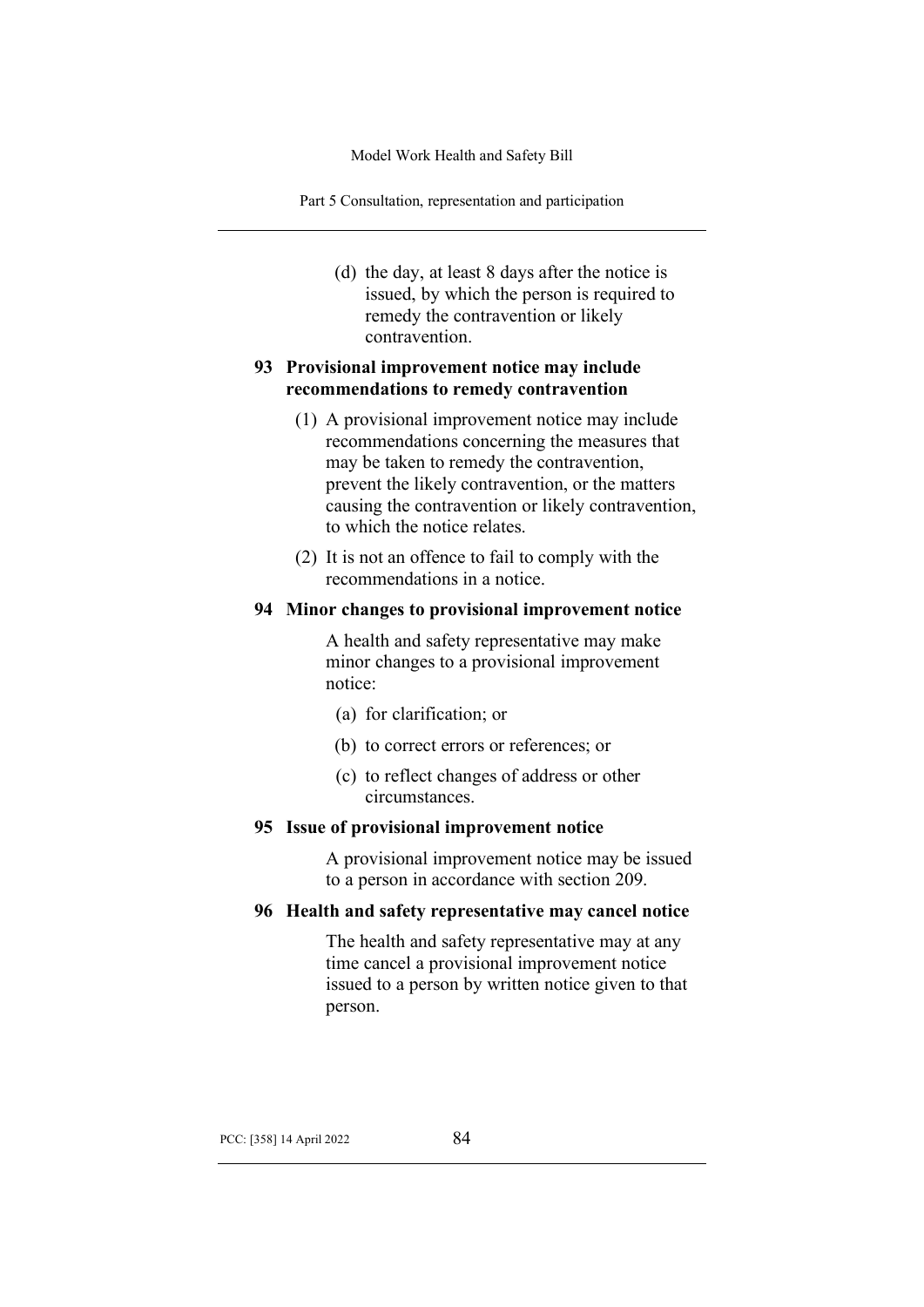Part 5 Consultation, representation and participation

### **97 Display of provisional improvement notice**

(1) A person to whom a provisional improvement notice is issued must as soon as practicable display a copy of the notice in a prominent place at or near the workplace, or part of the workplace, at which work is being carried out that is affected by the notice.

Maximum penalty:

In the case of an individual—\$5000.

In the case of a body corporate—\$25 000.

(2) A person must not intentionally remove, destroy, damage or deface a notice displayed under subsection (1) during the period that the notice is in force.

Maximum penalty:

In the case of an individual—\$5000.

In the case of a body corporate—\$25 000.

### **98 Formal irregularities or defects in notice**

A provisional improvement notice is not invalid only because of:

- (a) a formal defect or irregularity in the notice unless the defect or irregularity causes or is likely to cause substantial injustice; or
- (b) a failure to use the correct name of the person to whom the notice is issued if the notice sufficiently identifies the person.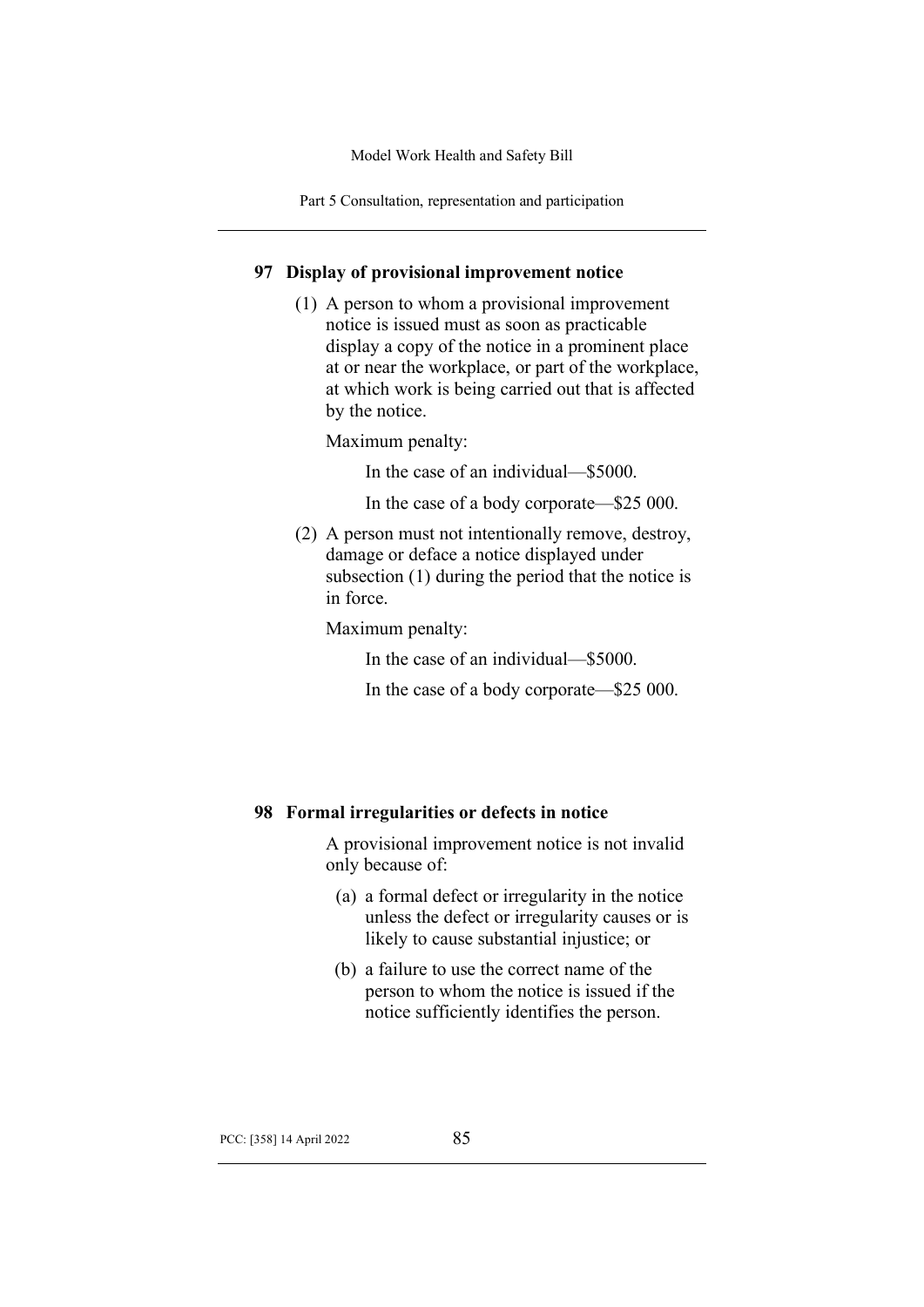Part 5 Consultation, representation and participation

# **99 Offence to contravene a provisional improvement notice**

- (1) This section applies if a provisional improvement notice has been issued to a person and an inspector has not been required under section 101 to attend at the workplace.
- (2) The person must comply with the provisional improvement notice within the time specified in the notice.

Maximum penalty:

- In the case of an individual—\$50 000.
- In the case of a body corporate—\$250 000.

### **100 Request for review of provisional improvement notice**

- (1) Within 7 days after a provisional improvement notice is issued to a person:
	- (a) the person to whom it was issued; or
	- (b) if the person is a worker, the person conducting the business or undertaking at the workplace at which the worker carries out work,

may ask the regulator to appoint an inspector to review the notice.

(2) If a request is made under subsection (1), the operation of the provisional improvement notice is stayed until the inspector makes a decision on the review.

### **101 Regulator to appoint inspector to review notice**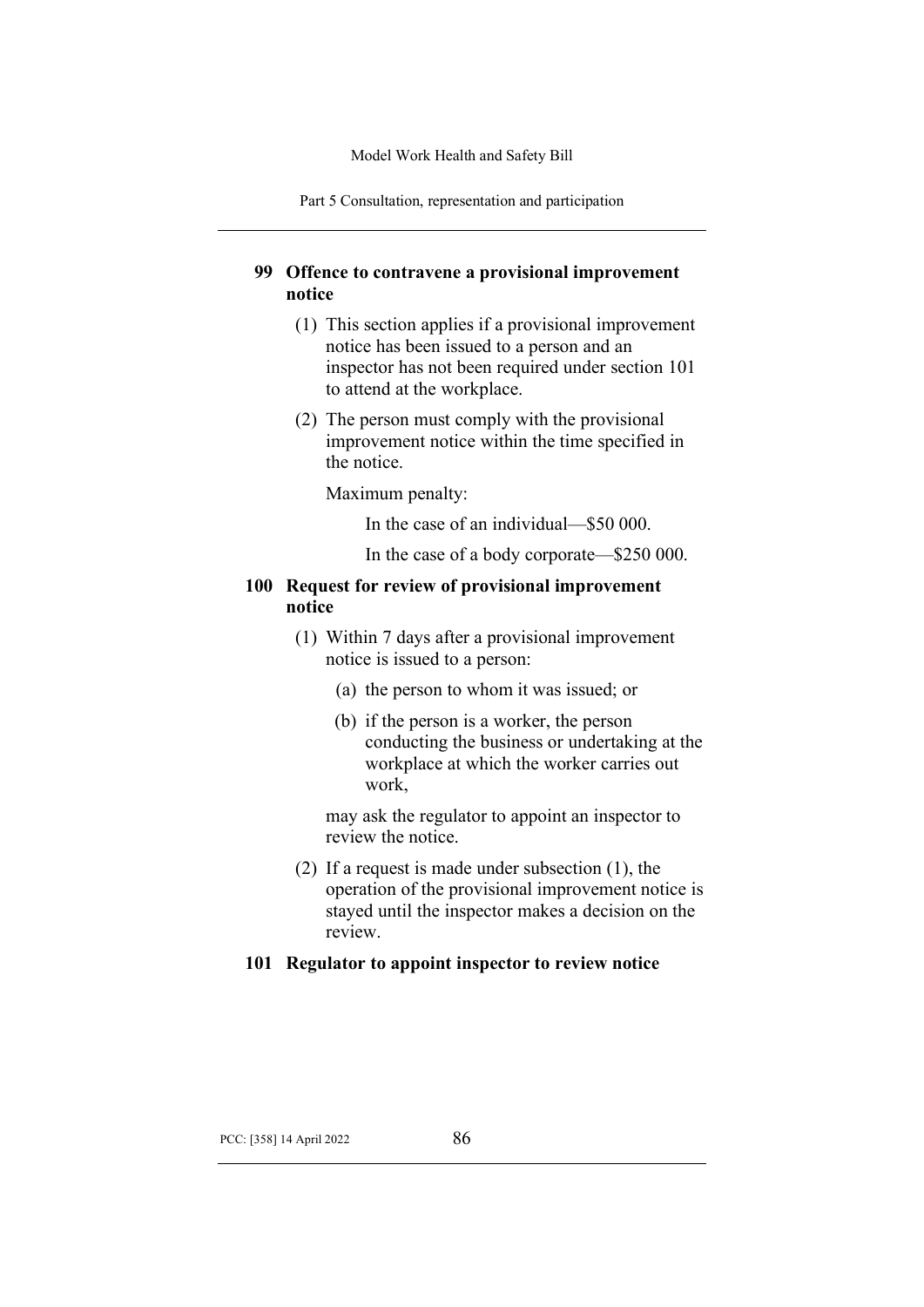Part 5 Consultation, representation and participation

- (1) The regulator must ensure that an inspector attends the workplace as soon as practicable after a request is made under section 100.
- (2) The inspector must review the provisional improvement notice and inquire into the circumstances that are the subject of the provisional improvement notice.
- (3) An inspector may review a provisional improvement notice even if the period for compliance with the notice has expired.

### **102 Decision of inspector on review of provisional improvement notice**

- (1) After reviewing the provisional improvement notice, the inspector must:
	- (a) confirm the provisional improvement notice; or
	- (b) confirm the provisional improvement notice with changes; or
	- (c) cancel the provisional improvement notice.
- (2) The inspector must give a copy of his or her decision to:
	- (a) the applicant for the review of the provisional improvement notice; and
	- (b) the health and safety representative who issued the notice.
- (3) A provisional improvement notice that is confirmed (with or without changes) by an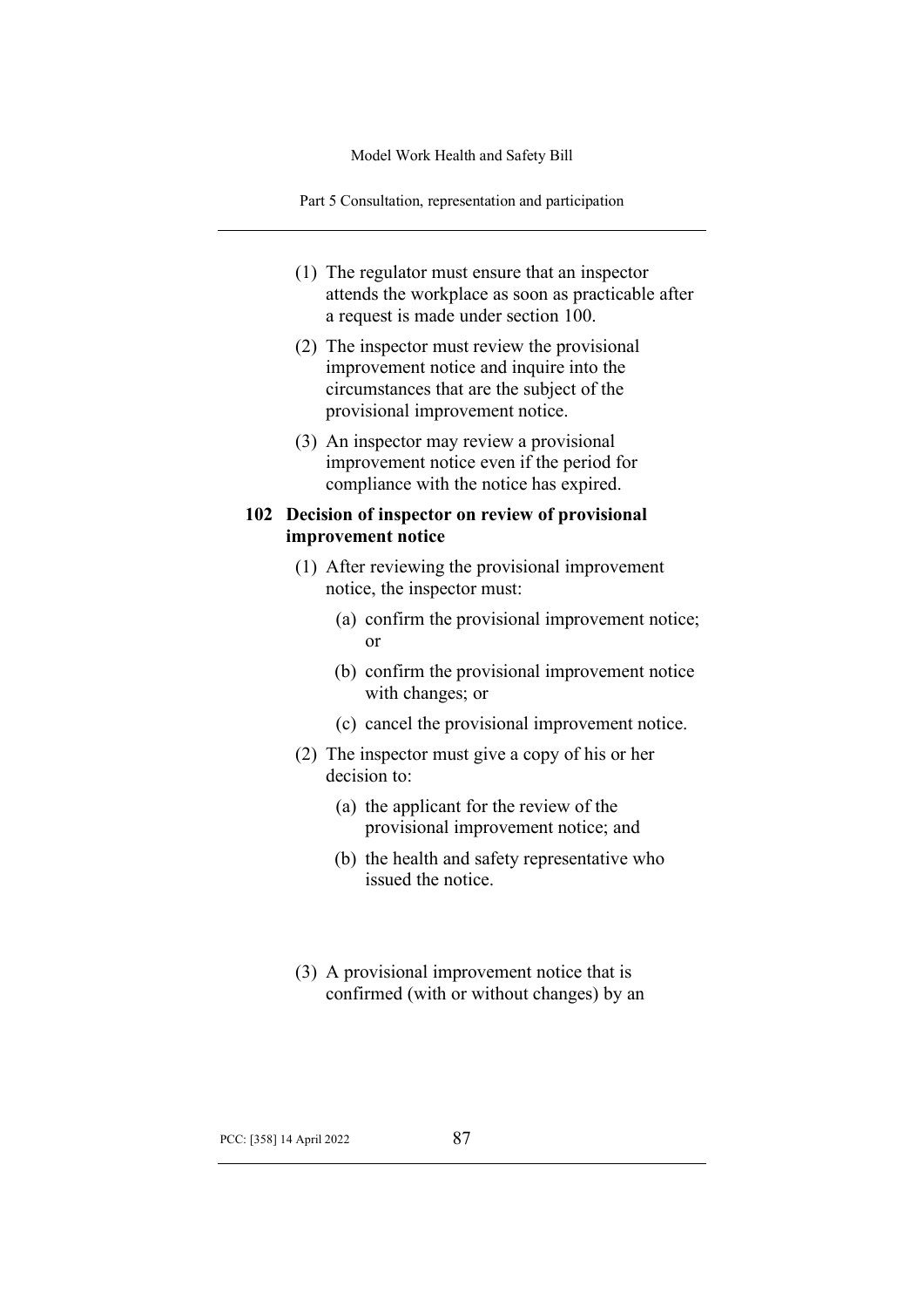Part 5 Consultation, representation and participation

inspector is taken to be an improvement notice issued by the inspector under this Act.

# **Division 8 Part not to apply to prisoners**

### **103 Part does not apply to prisoners**

Nothing in this Part applies to a worker who is a prisoner in custody in a prison or police gaol.

**Note**

See the jurisdictional note in the Appendix.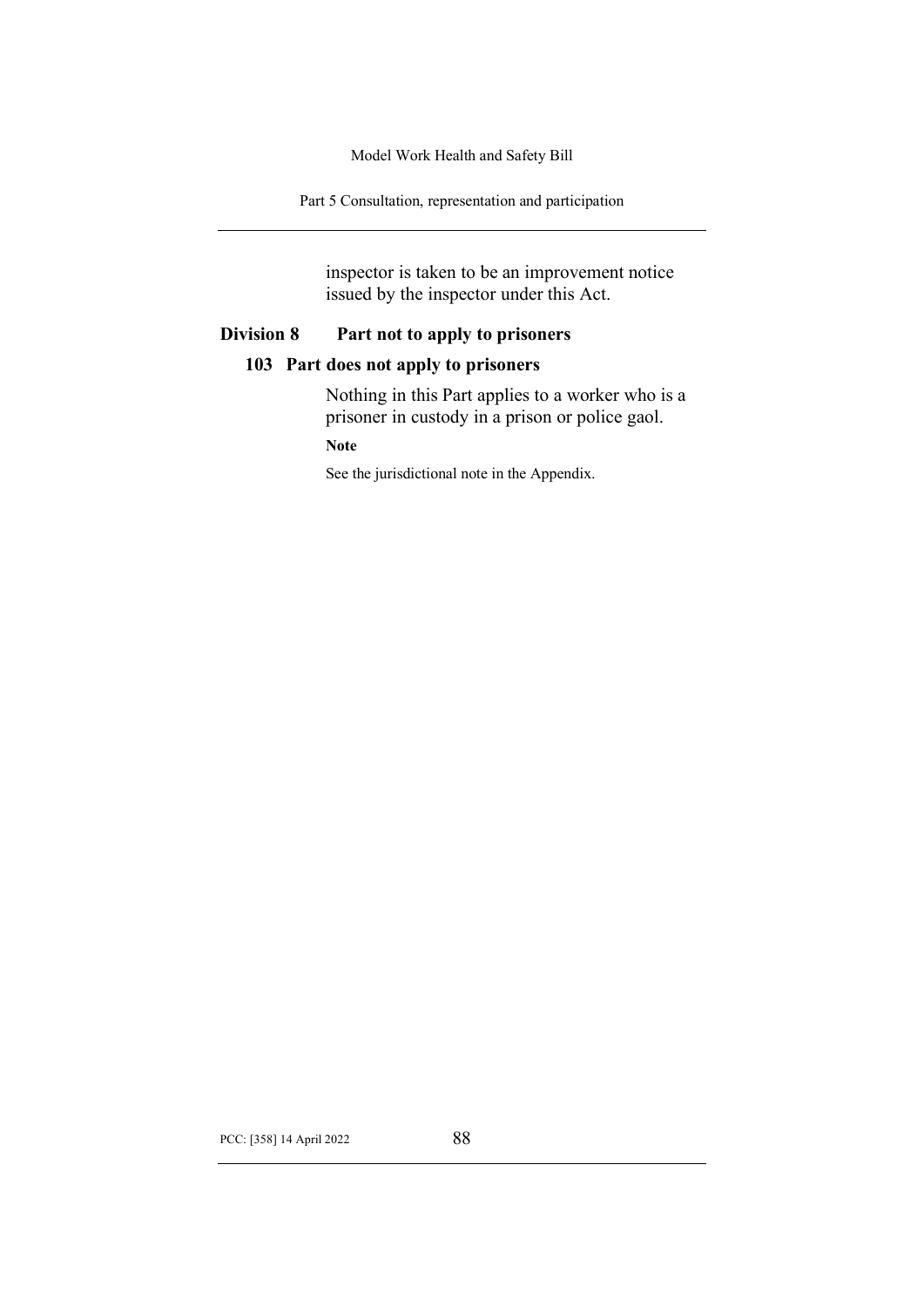Part 6 Discriminatory, coercive and misleading conduct

# **Part 6 Discriminatory, coercive and misleading conduct**

### **Division 1 Prohibition of discriminatory, coercive or misleading conduct**

#### **104 Prohibition of discriminatory conduct**

(1) A person must not engage in discriminatory conduct for a prohibited reason.

Maximum penalty:

In the case of an individual—\$100 000.

In the case of a body corporate—\$500 000.

(2) A person commits an offence under subsection (1) only if the reason referred to in section 106 was the dominant reason for the discriminatory conduct.

#### **Note**

Civil proceedings may be brought under Division 3 of this Part in relation to discriminatory conduct engaged in for a prohibited reason.

#### **105 What is** *discriminatory conduct*

- (1) For the purposes of this Part, a person engages in *discriminatory conduct* if:
	- (a) the person:
		- (i) dismisses a worker; or
		- (ii) terminates a contract for services with a worker; or
		- (iii) puts a worker to his or her detriment in the engagement of the worker; or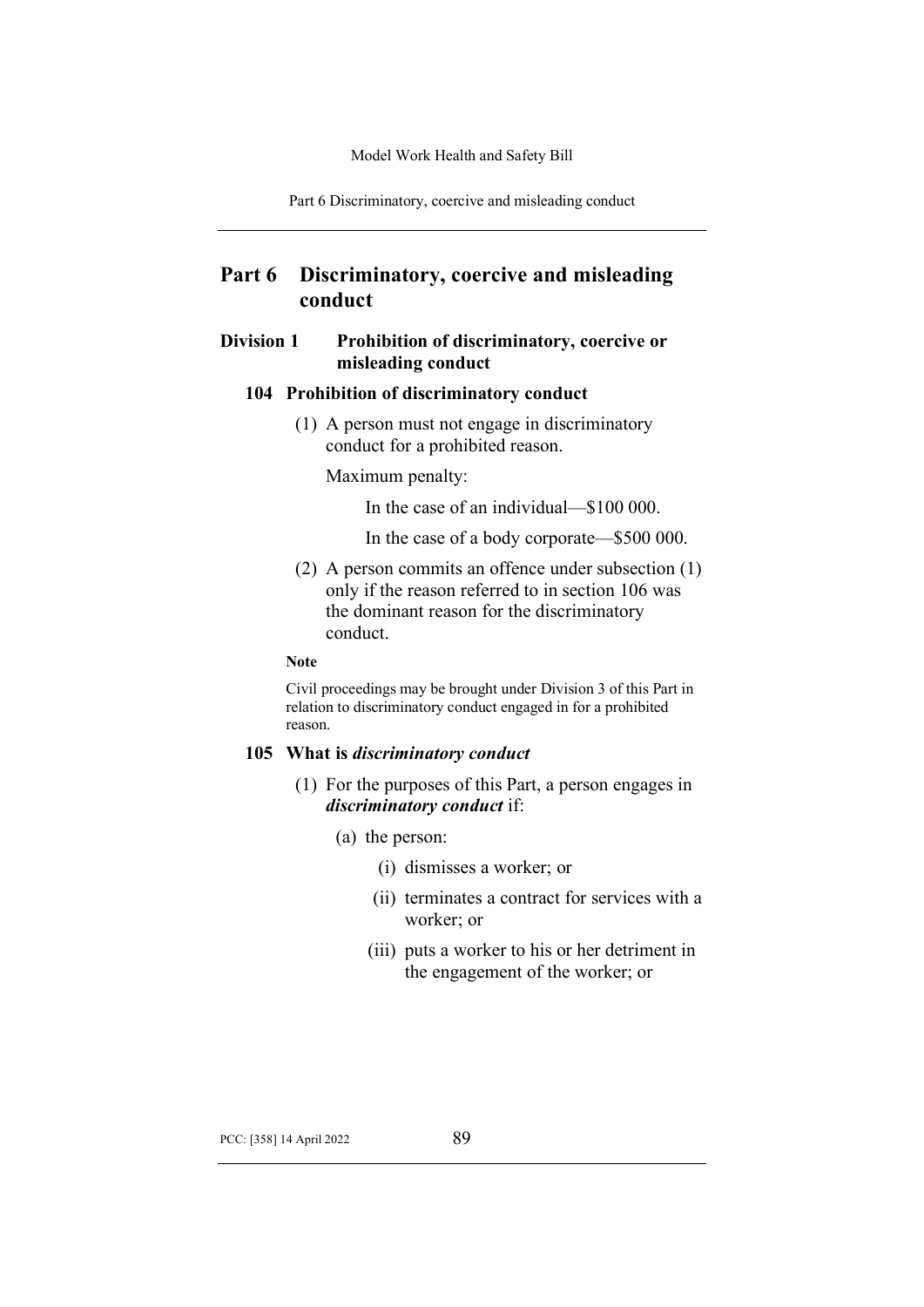Part 6 Discriminatory, coercive and misleading conduct

- (iv) alters the position of a worker to the worker's detriment; or
- (b) the person:
	- (i) refuses or fails to offer to engage a prospective worker; or
	- (ii) treats a prospective worker less favourably than another prospective worker would be treated in offering terms of engagement; or
- (c) the person terminates a commercial arrangement with another person; or
- (d) the person refuses or fails to enter into a commercial arrangement with another person.
- (2) For the purposes of this Part, a person also engages in discriminatory conduct if the person organises to take any action referred to in subsection (1) or threatens to organise or take that action.

#### **106 What is a** *prohibited reason*

Conduct referred to in section 105 is engaged in for a *prohibited reason* if it is engaged in because the worker or prospective worker or the person referred to in section  $105(1)(c)$  or (d) (as the case requires):

- (a) is, has been or proposes to be a health and safety representative or a member of a health and safety committee; or
- (b) undertakes, has undertaken or proposes to undertake another role under this Act; or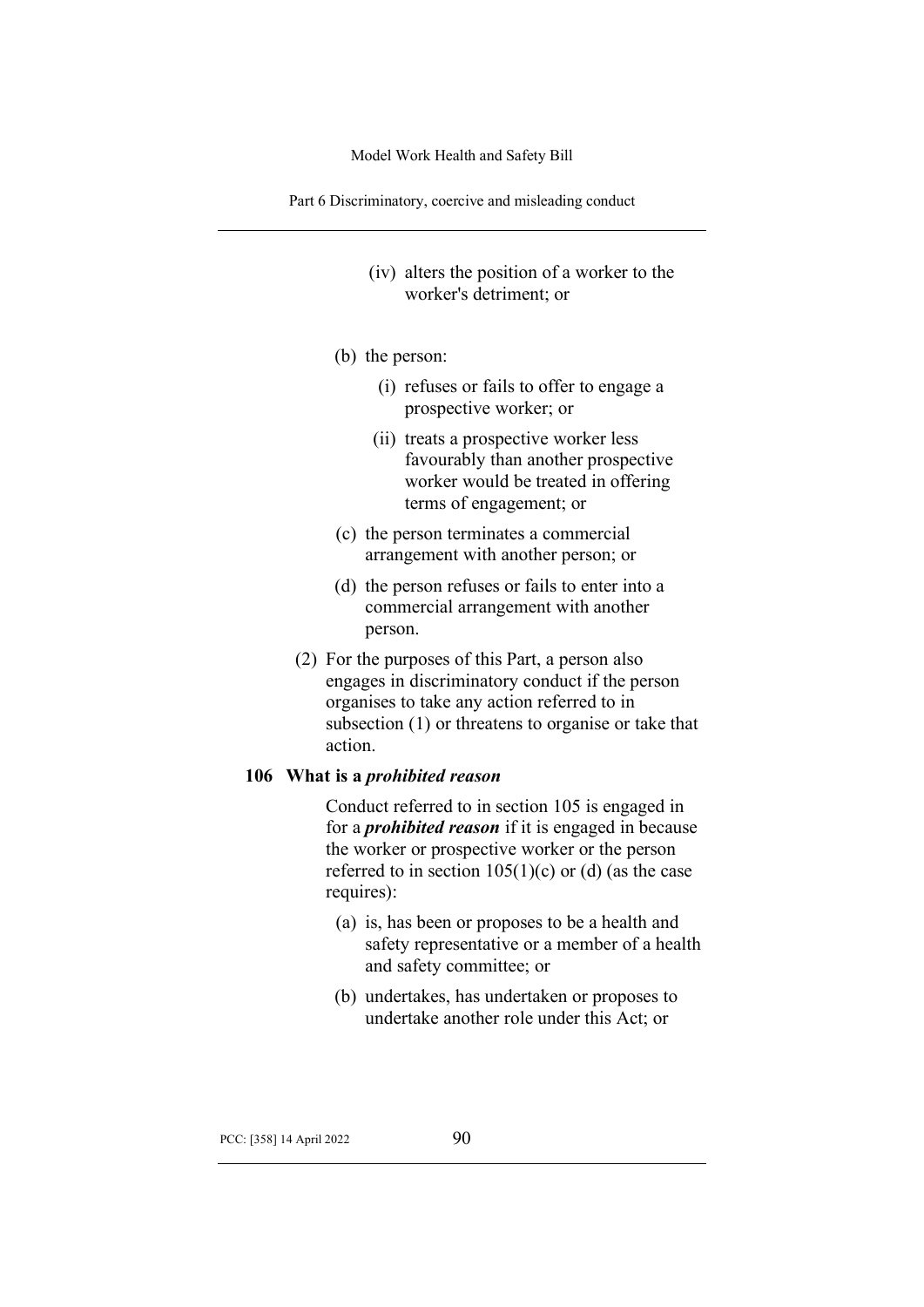Part 6 Discriminatory, coercive and misleading conduct

- (c) exercises a power or performs a function or has exercised a power or performed a function or proposes to exercise a power or perform a function as a health and safety representative or as a member of a health and safety committee; or
- (d) exercises, has exercised or proposes to exercise a power under this Act or exercises, has exercised or proposes to exercise a power under this Act in a particular way; or
- (e) performs, has performed or proposes to perform a function under this Act or performs, has performed or proposes to perform a function under this Act in a particular way; or
- (f) refrains from, has refrained from or proposes to refrain from exercising a power or performing a function under this Act or refrains from, has refrained from or proposes to refrain from exercising a power or performing a function under this Act in a particular way; or
- (g) assists or has assisted or proposes to assist, or gives or has given or proposes to give any information to any person exercising a power or performing a function under this Act; or
- (h) raises or has raised or proposes to raise an issue or concern about work health and safety with:
	- (i) the person conducting a business or undertaking; or
	- (ii) an inspector; or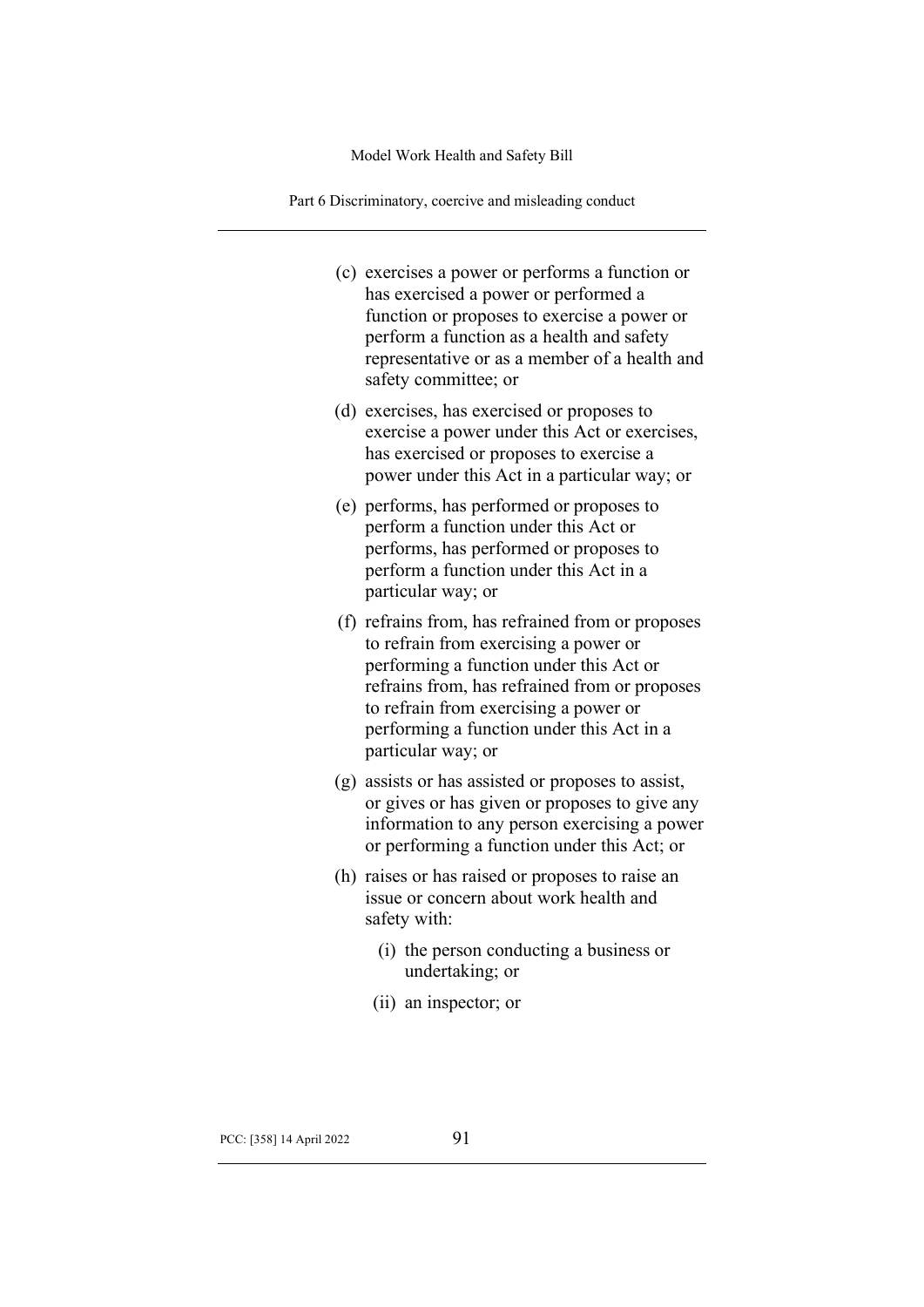Part 6 Discriminatory, coercive and misleading conduct

- (iii) a WHS entry permit holder; or
- (iv) a health and safety representative; or
- (v) a member of a health and safety committee; or
- (vi) another worker; or
- (vii) any other person who has a duty under this Act in relation to the matter; or
- (viii) any other person exercising a power or performing a function under this Act; or
- (i) is involved in, has been involved in or proposes to be involved in resolving a work health and safety issue under this Act; or
- (j) is taking action, has taken action or proposes to take action to seek compliance by any person with any duty or obligation under this Act.

# **107 Prohibition of requesting, instructing, inducing, encouraging, authorising or assisting discriminatory conduct**

A person must not request, instruct, induce, encourage, authorise or assist another person to engage in discriminatory conduct in contravention of section 104.

Maximum penalty:

In the case of an individual—\$100 000.

In the case of a body corporate—\$500 000.

**Note**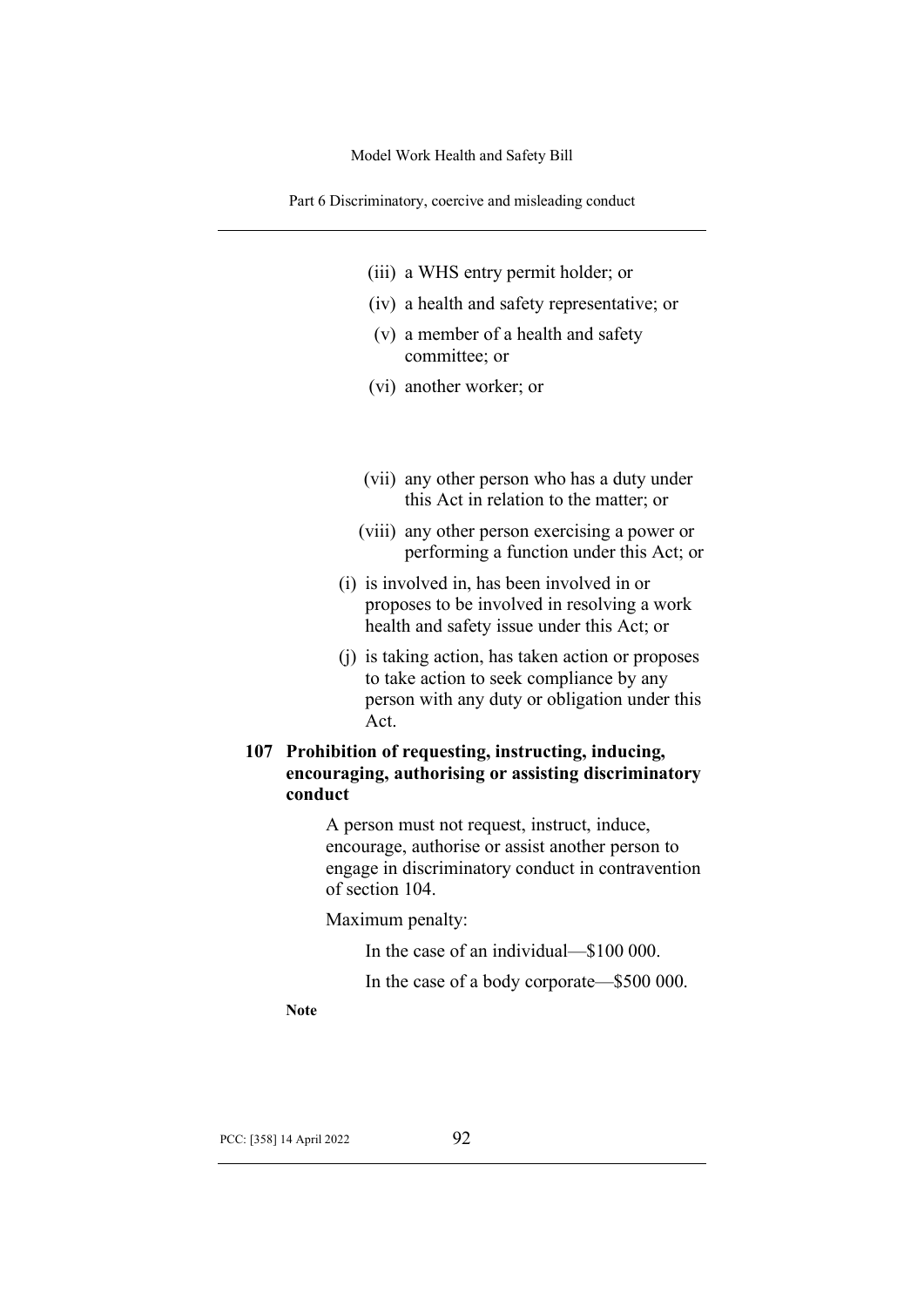Part 6 Discriminatory, coercive and misleading conduct

Civil proceedings may be brought under Division 3 of this Part if a person requested, instructed, induced, encouraged, authorised or assisted another person to engage in discriminatory conduct for a prohibited reason.

#### **108 Prohibition of coercion or inducement**

- (1) A person must not organise or take, or threaten to organise or take, any action against another person with intent to coerce or induce the other person, or a third person:
	- (a) to exercise or not to exercise a power, or to propose to exercise or not to exercise a power, under this Act; or
	- (b) to perform or not to perform a function, or to propose to perform or not to perform a function, under this Act; or
	- (c) to exercise or not to exercise a power or perform a function, or to propose to exercise or not to exercise a power or perform a function, in a particular way; or
	- (d) to refrain from seeking, or continuing to undertake, a role under this Act.

Maximum penalty:

In the case of an individual—\$100 000.

In the case of a body corporate—\$500 000.

#### **Note**

Civil proceedings may be brought under Division 3 of this Part in relation to a contravention of this section.

(2) In this section, a reference to taking action or threatening to take action against a person includes a reference to not taking a particular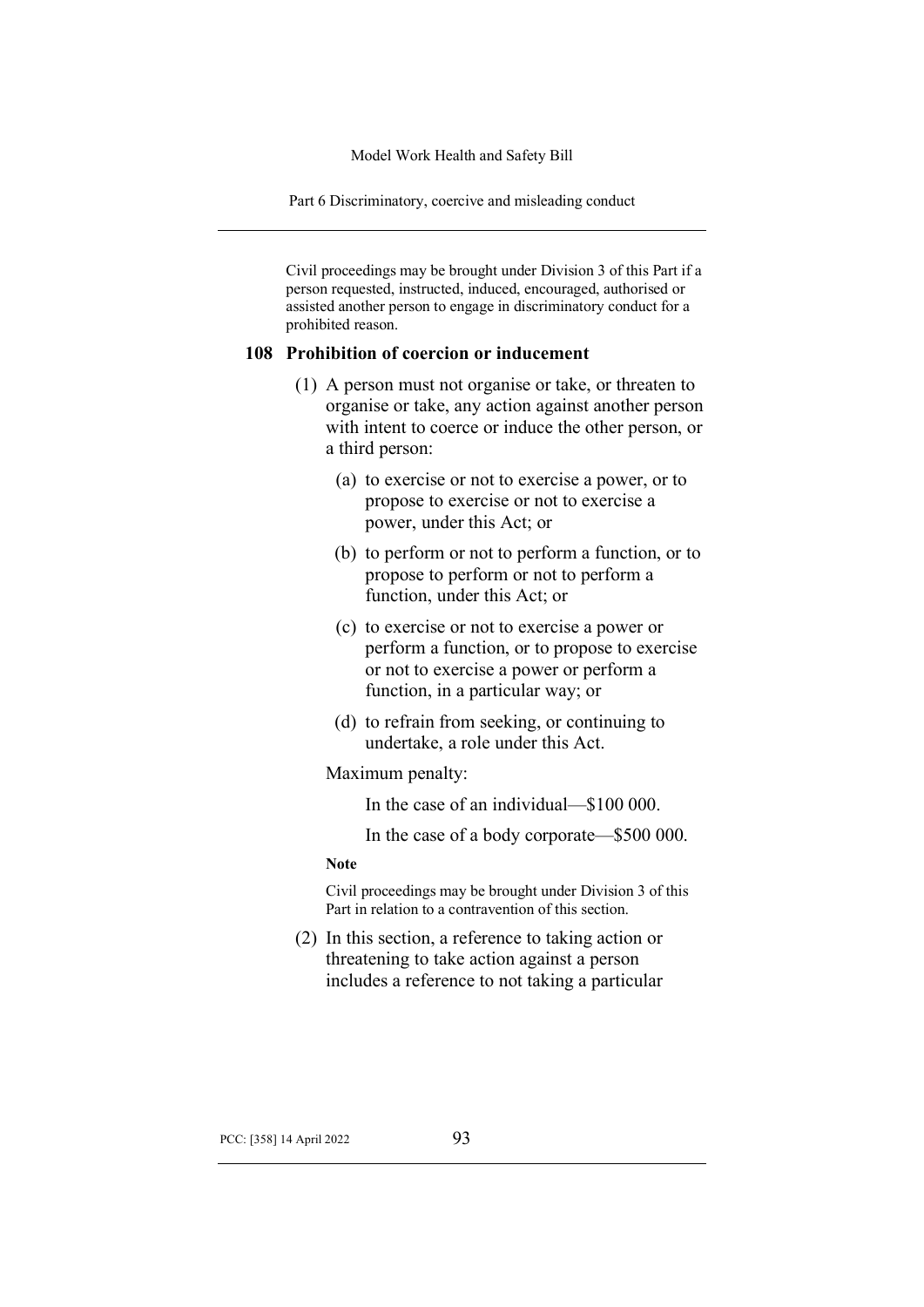Part 6 Discriminatory, coercive and misleading conduct

action or threatening not to take a particular action in relation to that person.

(3) To avoid doubt, a reasonable direction given by an emergency services worker in an emergency is not an action with intent to coerce or induce a person.

**Note**

See the jurisdictional note in the Appendix.

### **109 Misrepresentation**

- (1) A person must not knowingly or recklessly make a false or misleading representation to another person about that other person's:
	- (a) rights or obligations under this Act; or
	- (b) ability to initiate, or participate in, a process or proceedings under this Act; or
	- (c) ability to make a complaint or inquiry to a person or body empowered under this Act to seek compliance with this Act.

#### Maximum penalty:

In the case of an individual—\$100 000.

In the case of a body corporate—\$500 000.

(2) Subsection (1) does not apply if the person to whom the representation is made would not be expected to rely on it.

### **Division 2 Criminal proceedings in relation to discriminatory conduct**

### **110 Proof of discriminatory conduct**

(1) This section applies if in proceedings for an offence of contravening section 104 or 107, the prosecution: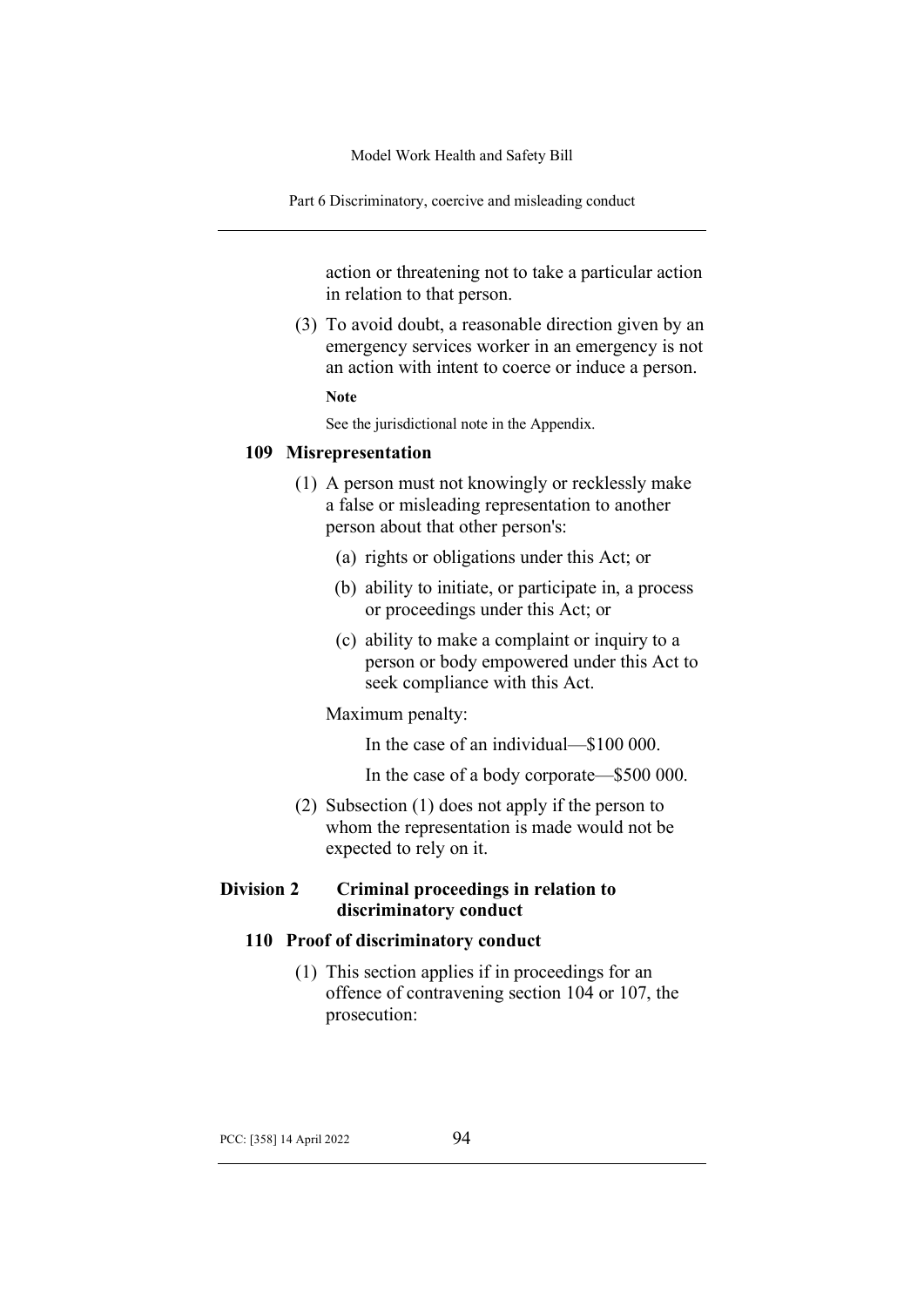Part 6 Discriminatory, coercive and misleading conduct

- (a) proves that the discriminatory conduct was engaged in; and
- (b) proves that a circumstance referred to in section 106(a) to (j) existed at the time the discriminatory conduct was engaged in; and
- (c) adduces evidence that the discriminatory conduct was engaged in for a prohibited reason.
- (2) The reason alleged for the discriminatory conduct is presumed to be the dominant reason for that conduct unless the accused proves, on the balance of probabilities, that the reason was not the dominant reason for the conduct.
- (3) To avoid doubt, the burden of proof on the accused under subsection (2) is a legal burden of proof.

**Note**

See the jurisdictional note in the Appendix.

#### **111 Order for compensation or reinstatement**

If a person is convicted or found guilty of an offence under section 104 or 107, the court may (in addition to imposing a penalty) make either or both of the following orders:

- (a) an order that the offender pay (within a specified period) the compensation to the person who was the subject of the discriminatory conduct that the court considers appropriate;
- (b) in relation to a person who was or is an employee or prospective employee, an order that: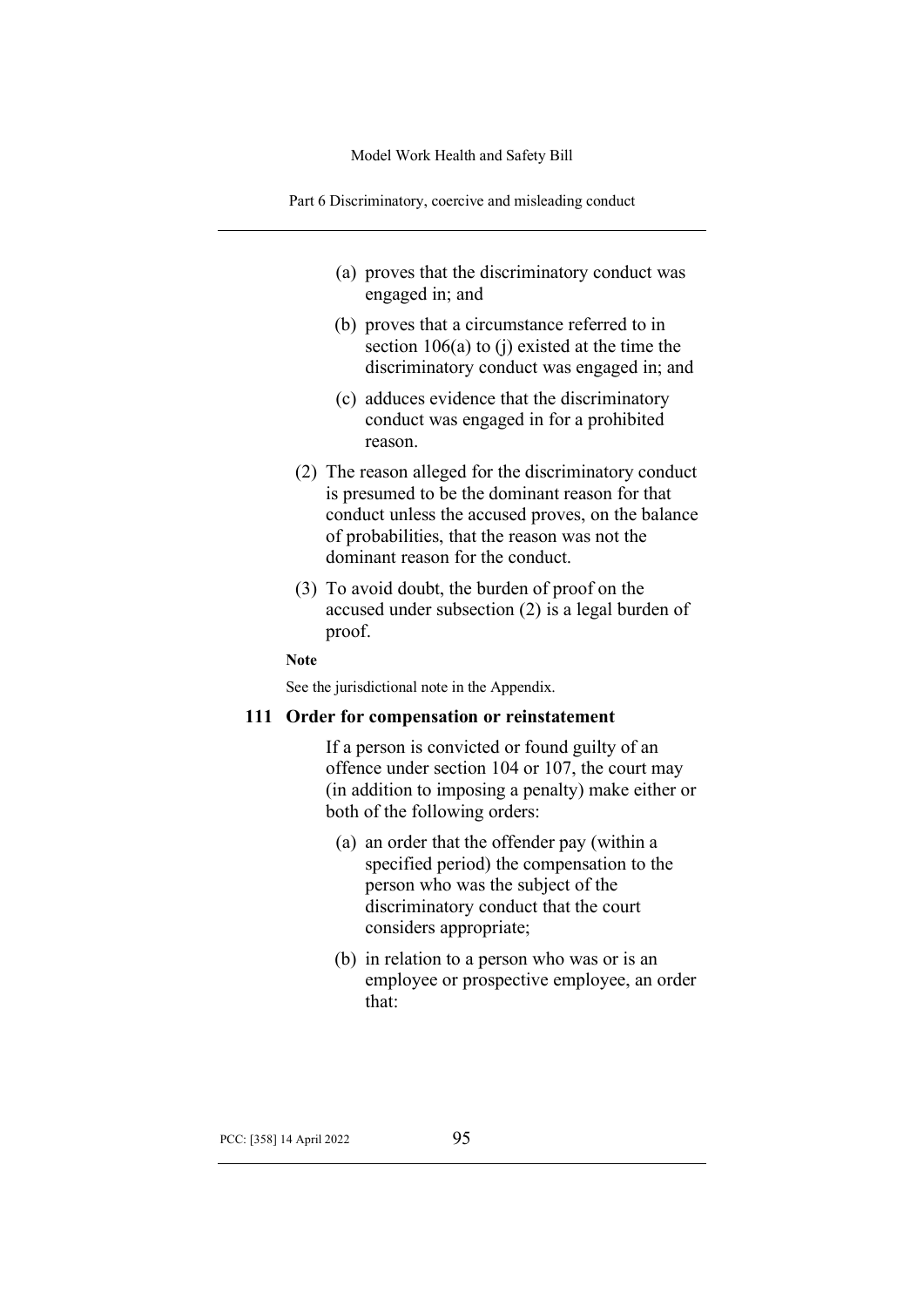Part 6 Discriminatory, coercive and misleading conduct

- (i) the person be reinstated or re-employed in his or her former position or, if that position is not available, in a similar position; or
- (ii) the person be employed in the position for which he or she had applied or a similar position.

# **Division 3 Civil proceedings in relation to discriminatory or coercive conduct**

# **112 Civil proceedings in relation to engaging in or inducing discriminatory or coercive conduct**

- (1) An eligible person may apply to the [designated court or tribunal] for an order under this section.
- (2) The [designated court or tribunal] may make 1 or more of the orders set out in subsection (3) in relation to a person who has:
	- (a) engaged in discriminatory conduct for a prohibited reason; or
	- (b) requested, instructed, induced, encouraged, authorised or assisted another person to engage in discriminatory conduct for a prohibited reason; or
	- (c) contravened section 108.
- (3) For the purposes of subsection (2), the orders that the [designated court or tribunal] may make are:
	- (a) an injunction; or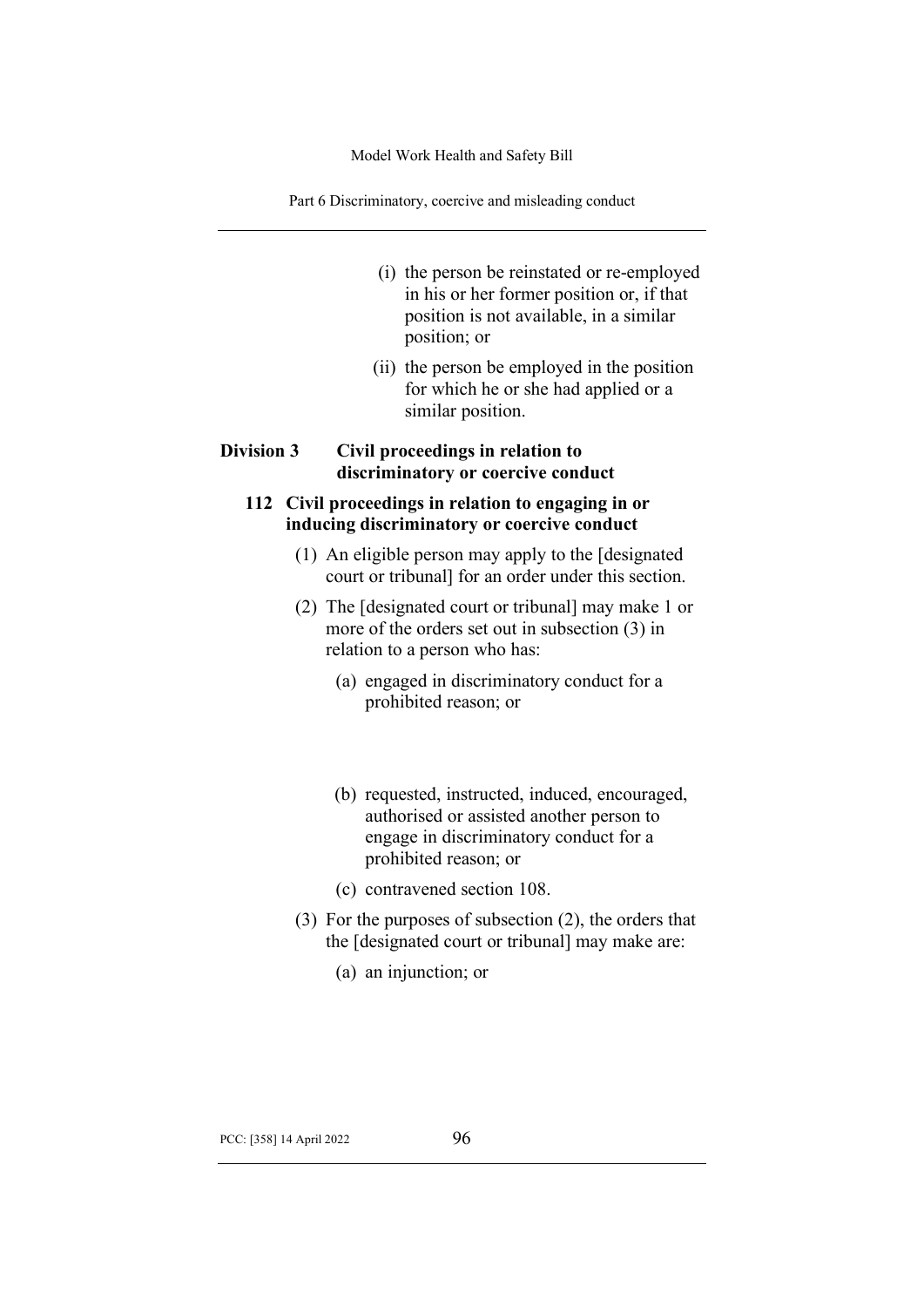Part 6 Discriminatory, coercive and misleading conduct

- (b) in the case of conduct referred to in subsection  $(2)(a)$  or  $(b)$ , an order that the person pay (within a specified period) the compensation to the person who was the subject of the discriminatory conduct that the [designated court or tribunal] considers appropriate; or
- (c) in the case of conduct referred to in subsection  $(2)(a)$  in relation to a worker who was or is an employee or prospective employee, an order that:
	- (i) the worker be reinstated or re-employed in his or her former position or, if that position is not available, in a similar position; or
	- (ii) the prospective worker be employed in the position for which he or she had applied or a similar position; or
- (d) any other order that the [designated court or tribunal] considers appropriate.
- (4) For the purposes of this section, a person may be found to have engaged in discriminatory conduct for a prohibited reason only if a reason referred to in section 106 was a substantial reason for the conduct.
- (5) Nothing in this section is to be construed as limiting any other power of the [designated court or tribunal].
- (6) For the purposes of this section, each of the following is an *eligible person*:
	- (a) a person affected by the contravention;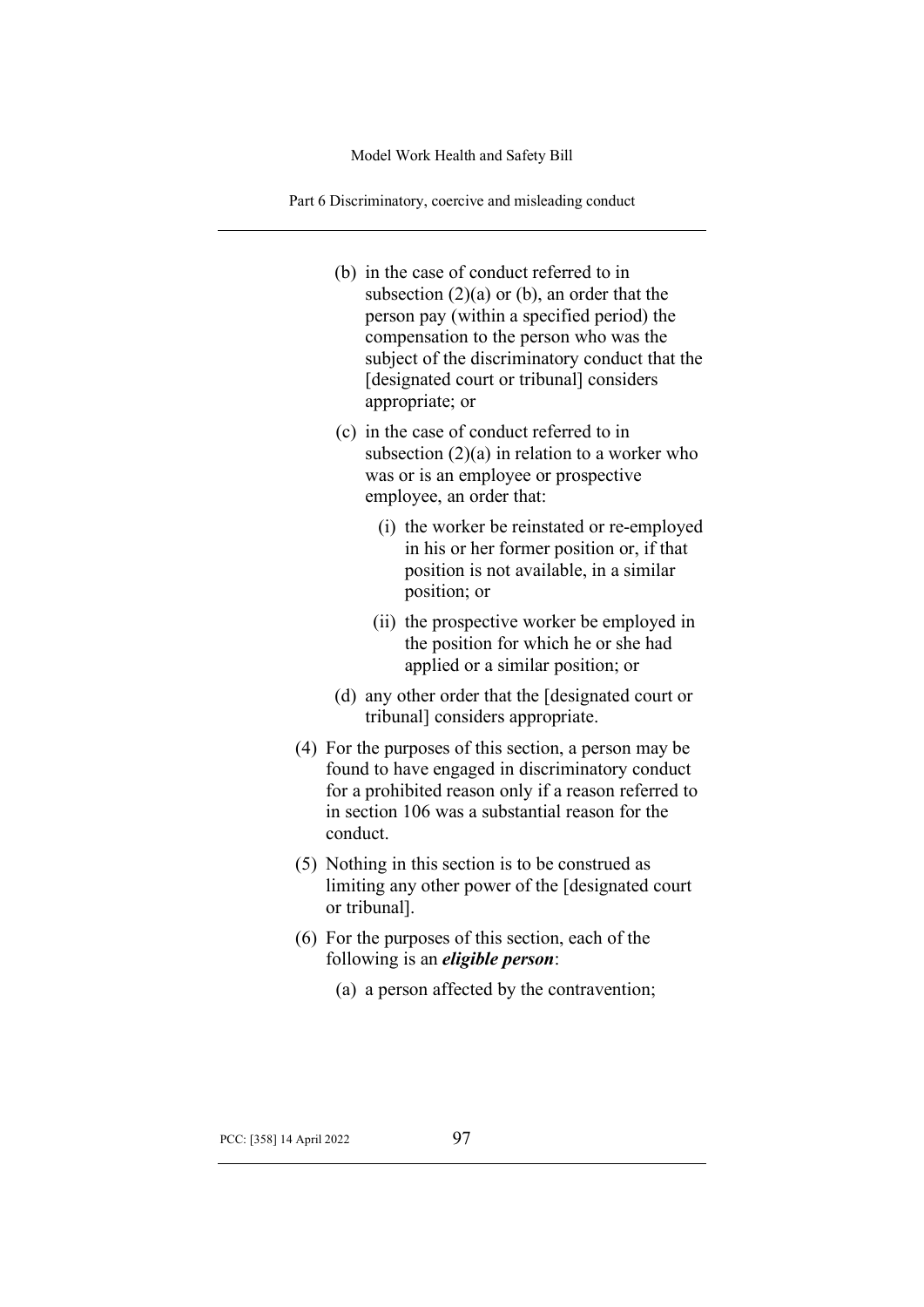Part 6 Discriminatory, coercive and misleading conduct

(b) a person authorised as a representative by a person referred to in paragraph (a).

**Note**

See the jurisdictional note in the Appendix.

### **113 Procedure for civil actions for discriminatory conduct**

- (1) A proceeding brought under section 112 must be commenced not more than 1 year after the date on which the applicant knew or ought to have known that the cause of action accrued.
- (2) In a proceeding under section 112 in relation to conduct referred to in section  $112(2)(a)$  or (b), if a prohibited reason is alleged for discriminatory conduct, that reason is presumed to be a substantial reason for that conduct unless the defendant proves, on the balance of probabilities, that the reason was not a substantial reason for the conduct.
- (3) It is a defence to a proceeding under section 112 in relation to conduct referred to in section  $112(2)(a)$  or (b) if the defendant proves that:
	- (a) the conduct was reasonable in the circumstances; and
	- (b) a substantial reason for the conduct was to comply with the requirements of this Act or a corresponding WHS law.
- (4) To avoid doubt, the burden of proof on the defendant under subsections (2) and (3) is a legal burden of proof.

### **Division 4 General**

# **114 General provisions relating to orders**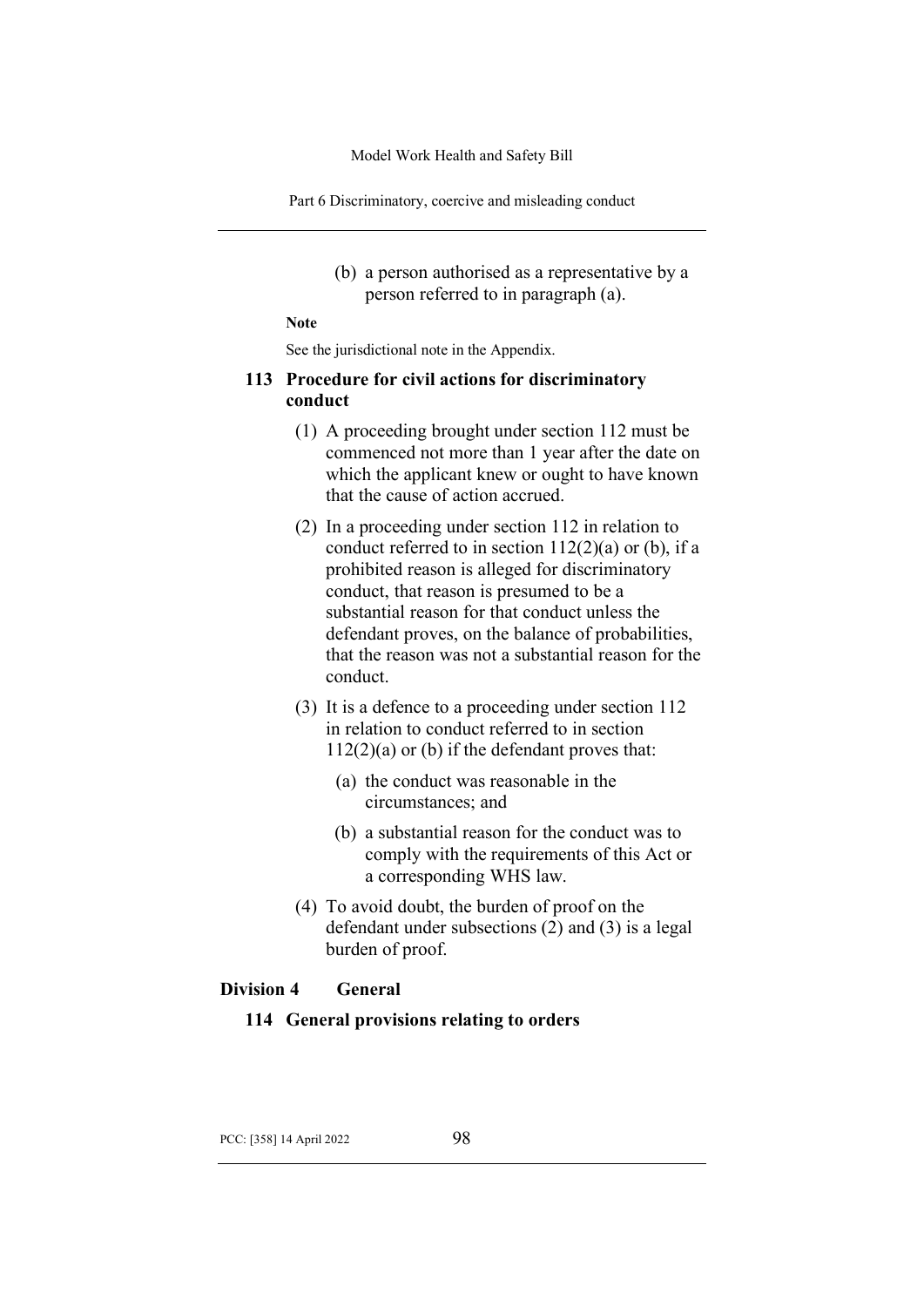Part 6 Discriminatory, coercive and misleading conduct

- (1) The making of an order in a proceeding under section 112 in relation to conduct referred to in section  $112(2)(a)$  or (b) does not prevent the bringing of a proceeding for an offence under section 104 or 107 in relation to the same conduct.
- (2) If the [designated court or tribunal] makes an order under section 112 in a proceeding in relation to conduct referred to in section  $112(2)(a)$  or (b), the court cannot make an order under section 111 in a proceeding for an offence under section 104 or 107 in relation to the same conduct.
- (3) If the court makes an order under section 111 in a proceeding for an offence under section 104 or 107, the [designated court or tribunal] cannot make an order under section 112 in a proceeding in relation to conduct referred to in section  $112(2)(a)$  or (b) that is the same conduct.

#### **Notes**

See the jurisdictional note in the Appendix.

### **115 Prohibition of multiple actions**

A person cannot:

- (a) commence a proceeding under Division 3 of this Part if the person has commenced a proceeding or made an application or complaint in relation to the same matter under a law of the Commonwealth or a State and that proceeding, application or complaint has not been withdrawn; or
- (b) recover any compensation under Division 3 of this Part if the person has received compensation for the matter under a law of the Commonwealth or a State; or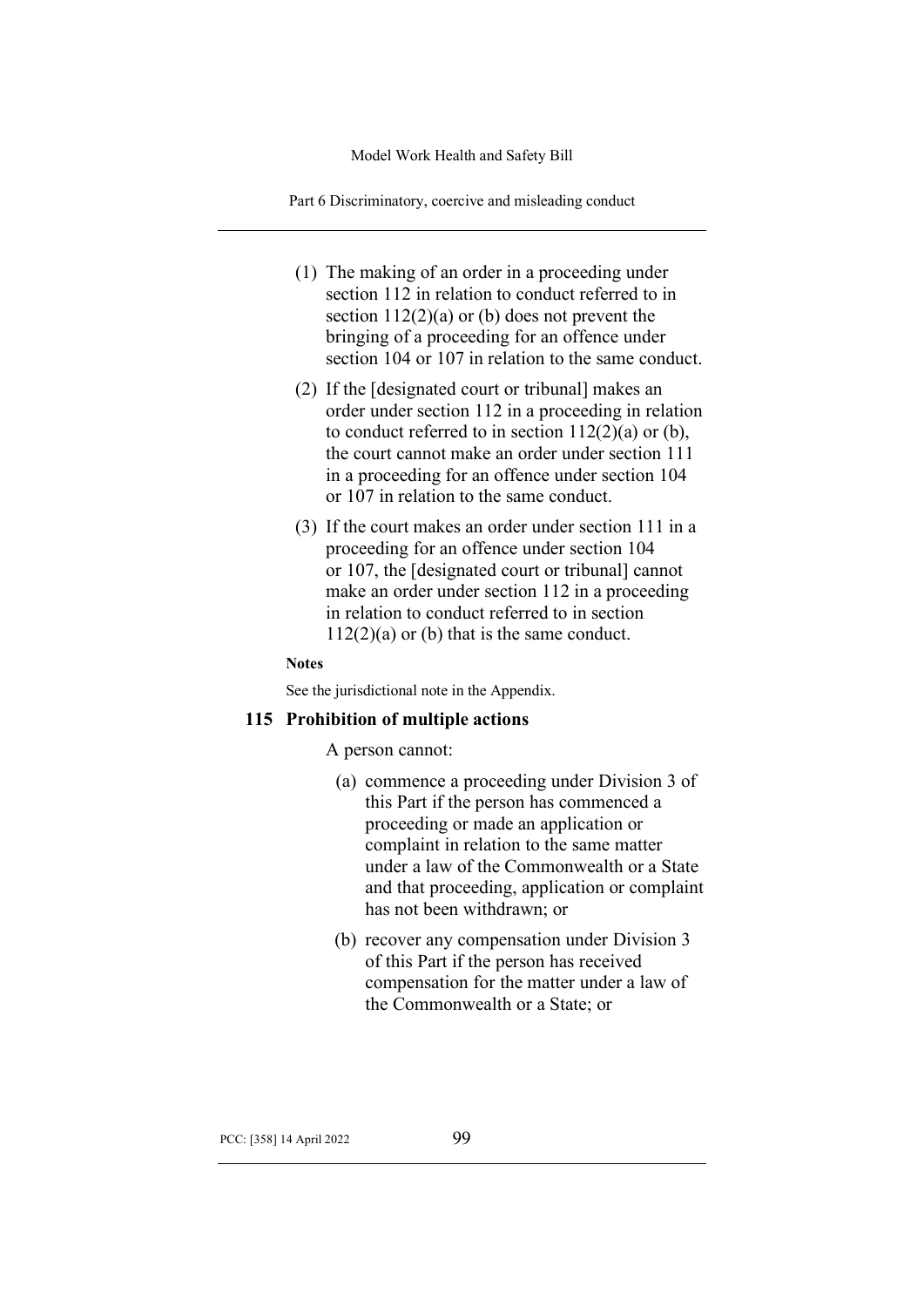Part 6 Discriminatory, coercive and misleading conduct

(c) commence or continue an application under Division 3 of this Part if the person has failed in a proceeding, application or complaint in relation to the same matter under a law of the Commonwealth or a State, other than a proceeding, application or complaint relating to workers' compensation.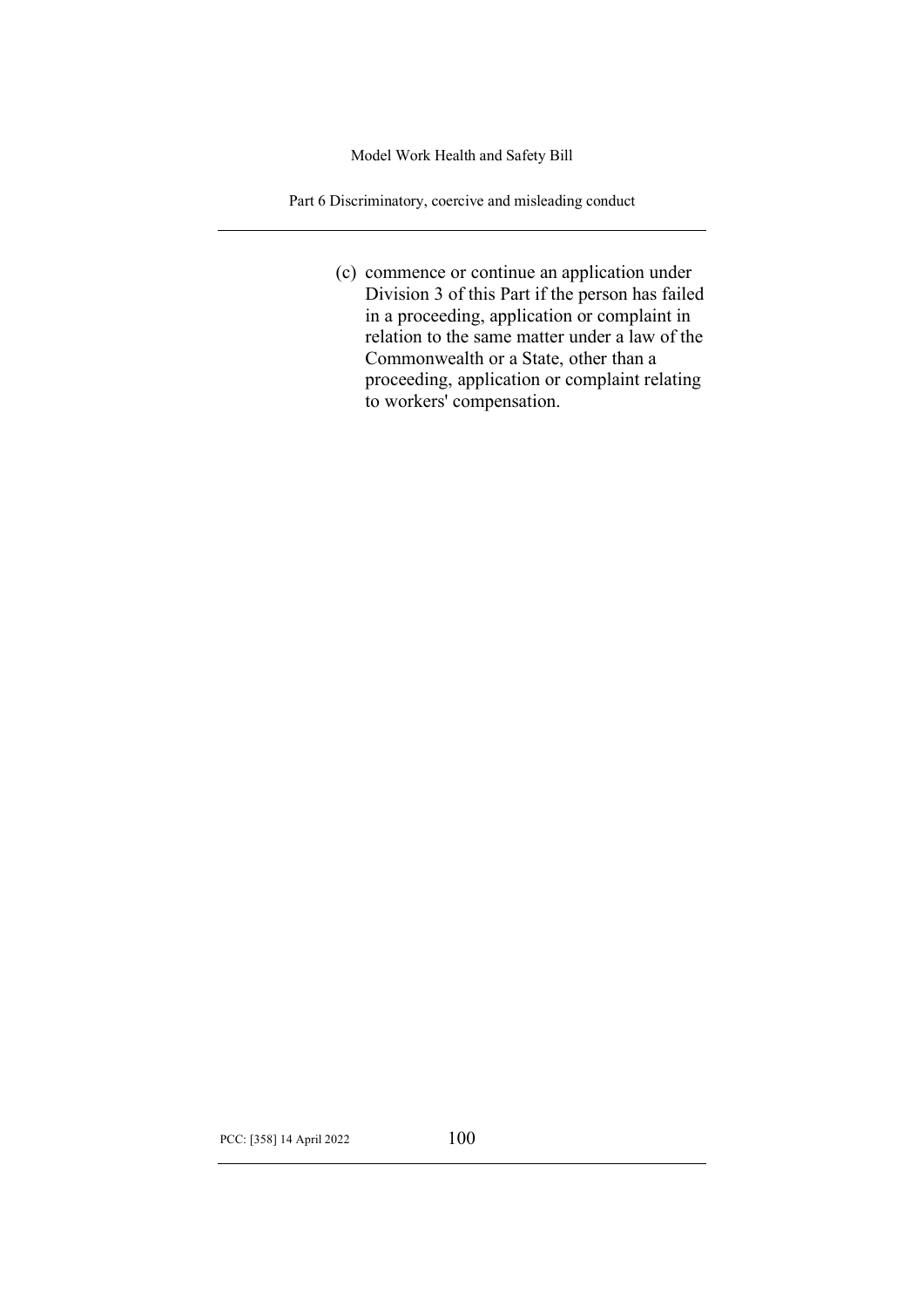Part 7 Workplace entry by WHS entry permit holders

# **Part 7 Workplace entry by WHS entry permit holders**

#### **Notes**

- 1 See the jurisdictional note in the Appendix.
- 2 Division 7 of Part 13 sets out the procedure in relation to the bringing of proceedings in relation to WHS civil penalty provisions.

### **Division 1 Introductory**

### **116 Definitions**

In this Part:

*official of a union* means a person who holds an office in, or is an employee of, the union.

### *relevant person conducting a business or*

*undertaking* means a person conducting a business or undertaking in relation to which the WHS entry permit holder is exercising or proposes to exercise the right of entry.

#### *relevant State or Territory industrial law* means:

#### **Note**

See the jurisdictional note in the Appendix.

# *relevant union* means the union that a WHS entry permit holder represents.

- *relevant worker*, in relation to a workplace, means a worker:
	- (a) who is a member, or eligible to be a member, of a relevant union; and
	- (b) whose industrial interests the relevant union is entitled to represent; and
	- (c) who works at that workplace.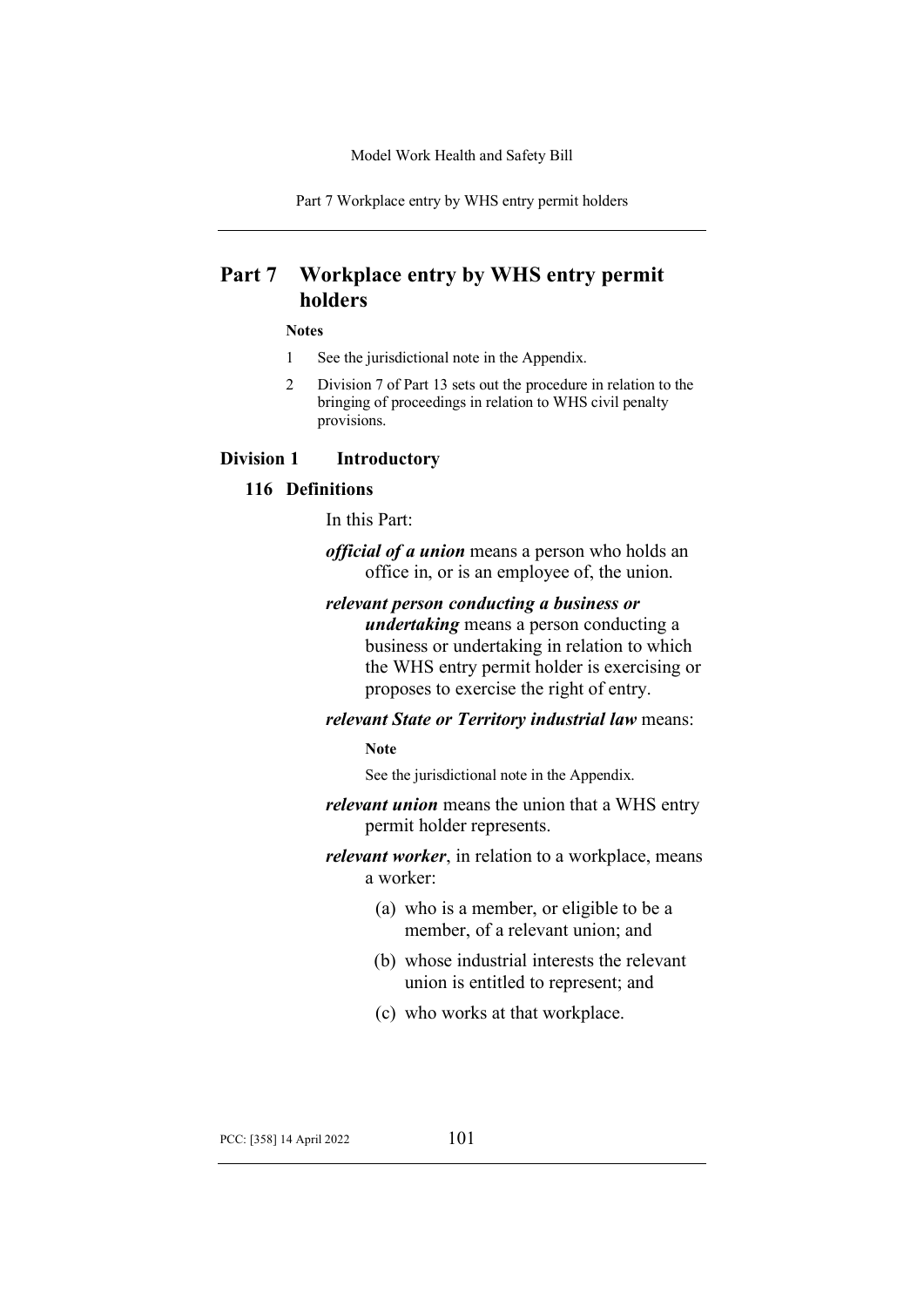Part 7 Workplace entry by WHS entry permit holders

# **Division 2 Entry to inquire into suspected contraventions**

### **117 Entry to inquire into suspected contraventions**

- (1) A WHS entry permit holder may enter a workplace for the purpose of inquiring into a suspected contravention of this Act that relates to, or affects, a relevant worker.
- (2) The WHS entry permit holder must reasonably suspect before entering the workplace that the contravention has occurred or is occurring.

### **118 Rights that may be exercised while at workplace**

- (1) While at the workplace under this Division, the WHS entry permit holder may do all or any of the following in relation to the suspected contravention of this Act:
	- (a) inspect any work system, plant, substance, structure or other thing relevant to the suspected contravention;
	- (b) consult with the relevant workers in relation to the suspected contravention;
	- (c) consult with the relevant person conducting a business or undertaking about the suspected contravention;
	- (d) require the relevant person conducting a business or undertaking to allow the WHS entry permit holder to inspect, and make copies of, any document that is directly relevant to the suspected contravention and that: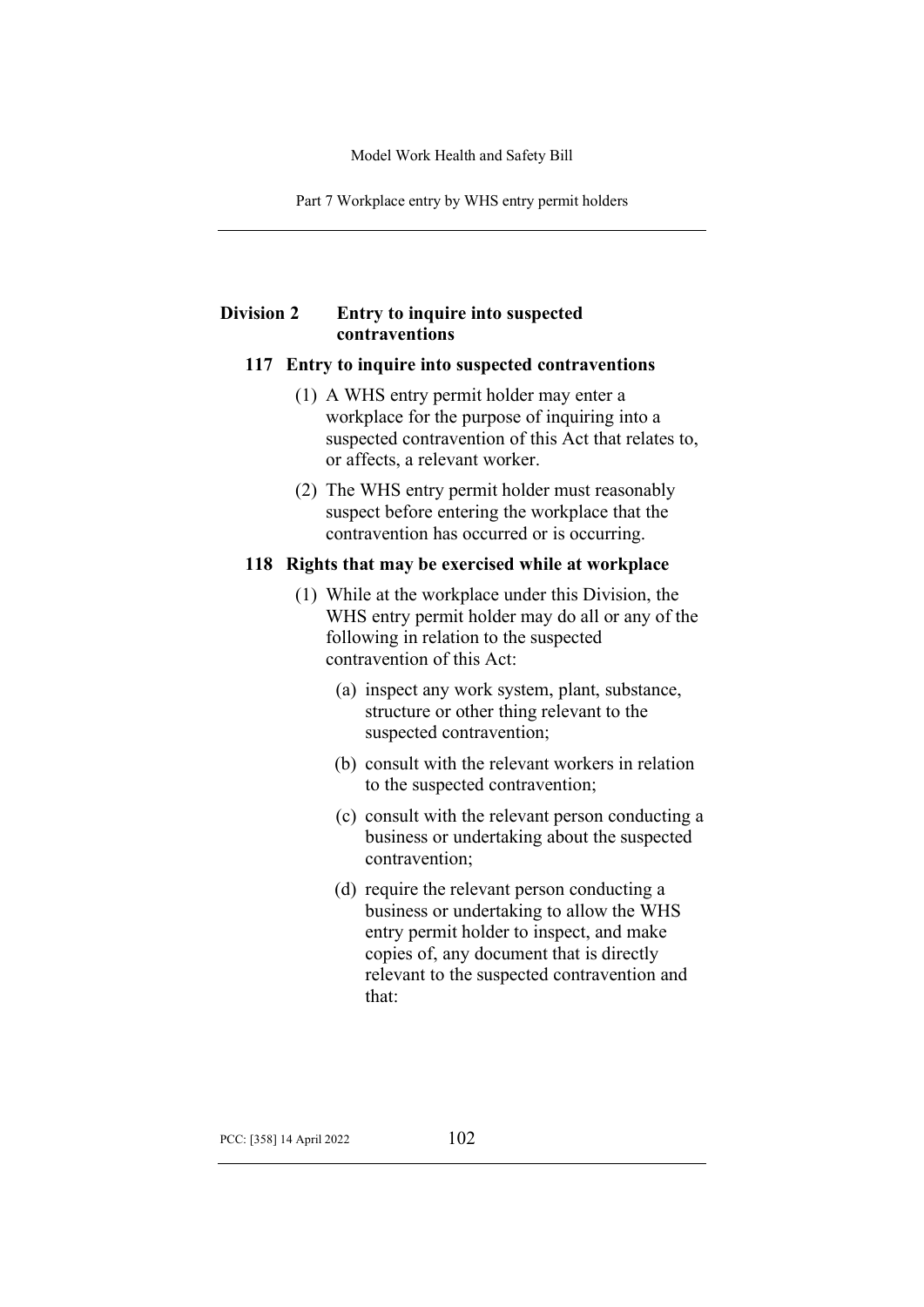Part 7 Workplace entry by WHS entry permit holders

- (i) is kept at the workplace; or
- (ii) is accessible from a computer that is kept at the workplace;
- (e) warn any person whom the WHS entry permit holder reasonably believes to be exposed to a serious risk to his or her health or safety emanating from an immediate or imminent exposure to a hazard, of that risk.
- (2) However, the relevant person conducting the business or undertaking is not required under subsection  $(1)(d)$  to allow the WHS entry permit holder to inspect or make copies of a document if to do so would contravene a law of the Commonwealth or a law of a State.
- (3) A relevant person conducting a business or undertaking must not, without reasonable excuse, refuse or fail to comply with a requirement under subsection  $(1)(d)$ .

*WHS civil penalty provision.*

Maximum penalty:

In the case of an individual—\$10 000.

In the case of a body corporate—\$50 000.

(4) Subsection (3) places an evidential burden on the defendant to show a reasonable excuse.

#### **Notes**

1 At least 24 hours notice is required for an entry to a workplace to inspect employee records or other documents held by someone other than a person conducting a business or undertaking. See section 120.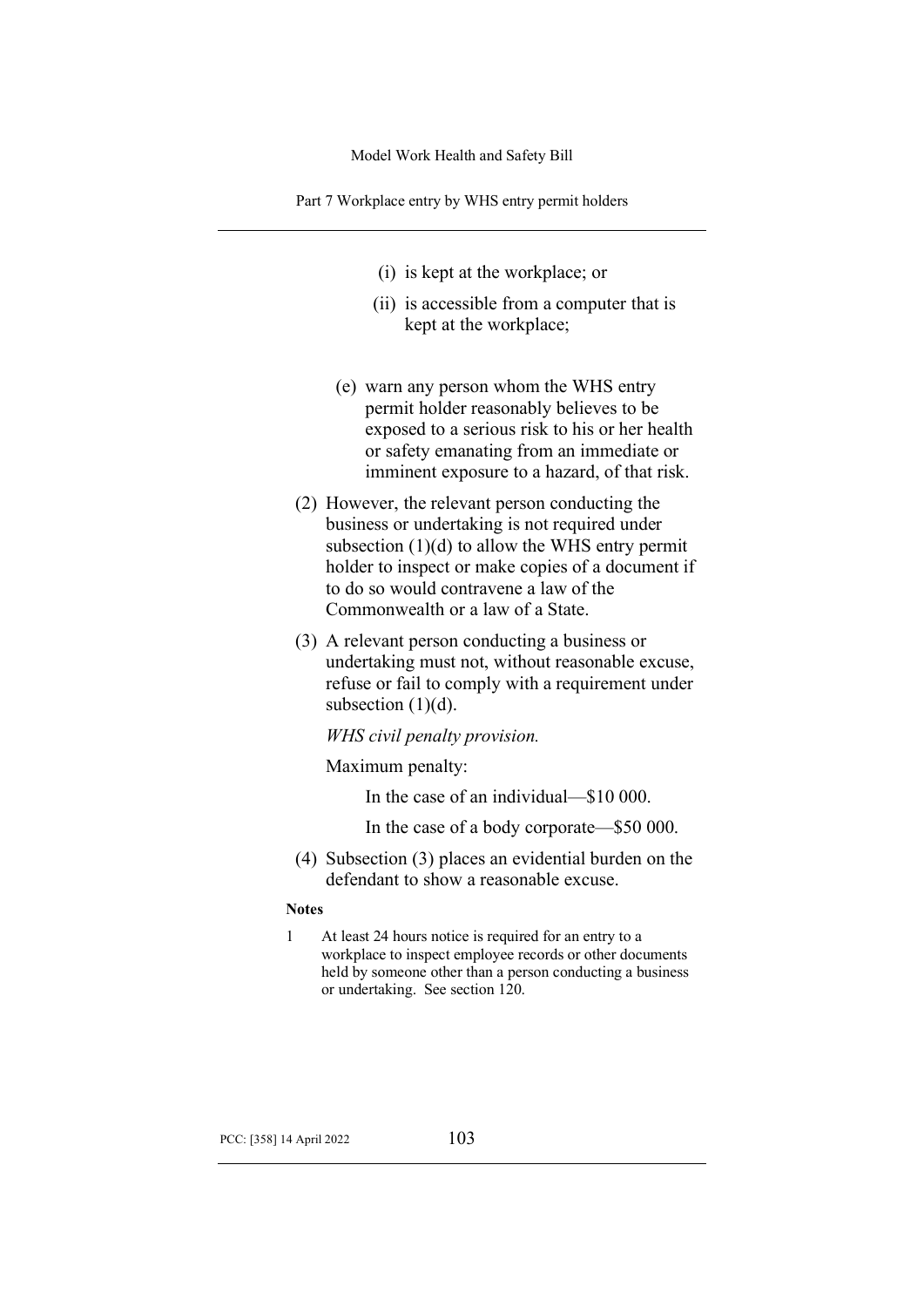Part 7 Workplace entry by WHS entry permit holders

2 The use or disclosure of personal information obtained under this section is regulated under the *Privacy Act 1988* of the Commonwealth.

## **119 Notice of entry**

- (1) A WHS entry permit holder must, as soon as practicable after entering a workplace under this Division, give notice of the entry and the suspected contravention, in accordance with the regulations, to:
	- (a) the relevant person conducting a business or undertaking; and
	- (b) the person with management or control of the workplace.
- (2) Subsection (1) does not apply if to give the notice would:
	- (a) defeat the purpose of the entry to the workplace; or
	- (b) unreasonably delay the WHS entry permit holder in an urgent case.
- (3) Subsection (1) does not apply to an entry to a workplace under this Division to inspect or make copies of documents referred to in section 120.

**Note**

See the jurisdictional note in the Appendix.

### **120 Entry to inspect employee records or information held by another person**

(1) This section applies if a WHS entry permit holder is entitled under section 117 to enter a workplace to inquire into a suspected contravention of this Act.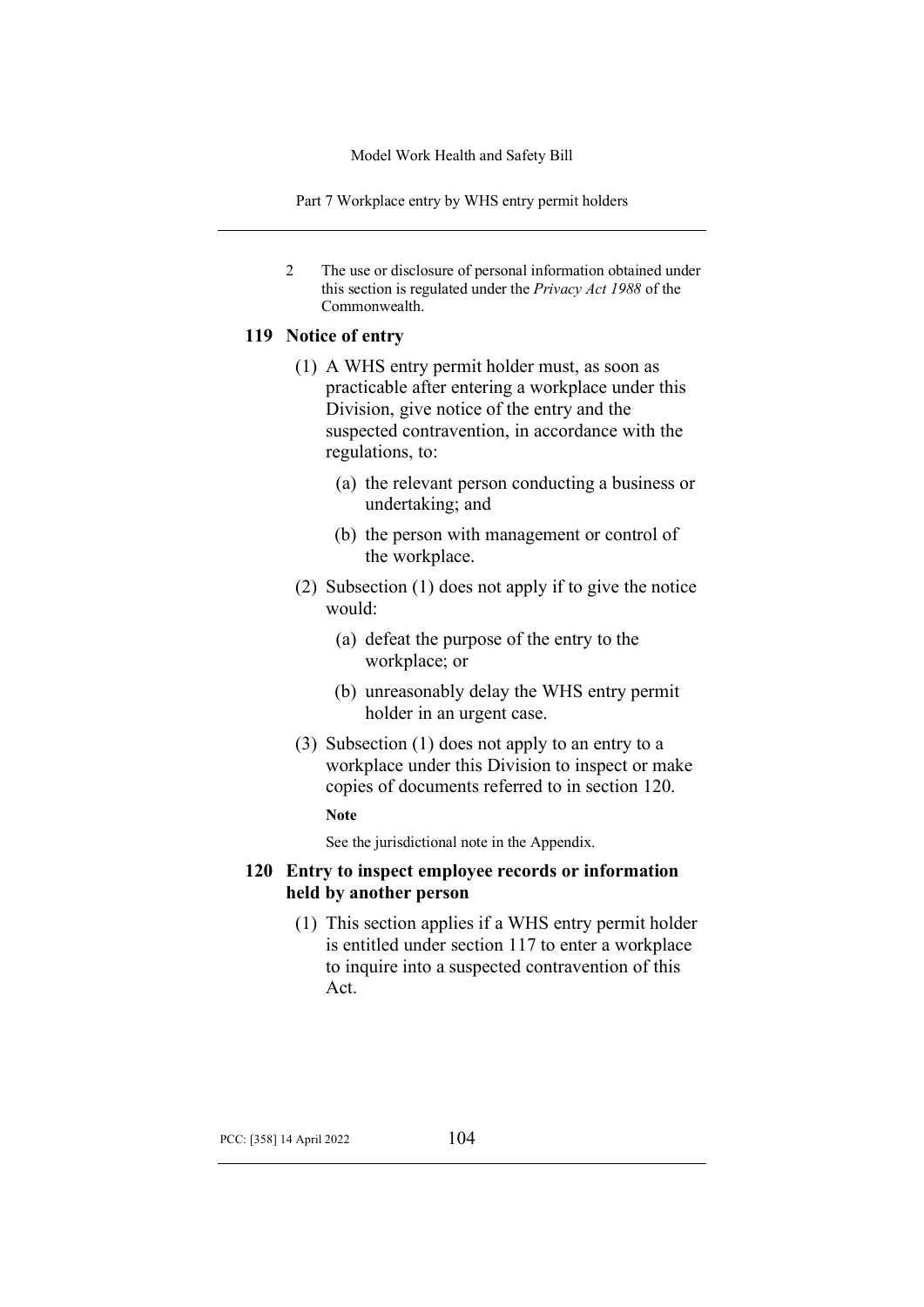Part 7 Workplace entry by WHS entry permit holders

- (2) For the purposes of the inquiry into the suspected contravention, the WHS entry permit holder may enter any workplace for the purpose of inspecting, or making copies of:
	- (a) employee records that are directly relevant to a suspected contravention; or
	- (b) other documents that are directly relevant to a suspected contravention and that are not held by the relevant person conducting a business or undertaking.
- (3) Before doing so, the WHS entry permit holder must give notice of the proposed entry to the person from whom the documents are requested and the relevant person conducting a business or undertaking.
- (4) The notice must comply with the regulations.
- (5) The notice must be given during usual working hours at that workplace at least 24 hours, but not more than 14 days, before the entry.

#### **Note**

The use or disclosure of personal information obtained under this section is regulated under the *Privacy Act 1988* of the Commonwealth.

### **Division 3 Entry to consult and advise workers**

### **121 Entry to consult and advise workers**

(1) A WHS entry permit holder may enter a workplace to consult on work health and safety matters with, and provide advice on those matters to, 1 or more relevant workers who wish to participate in the discussions.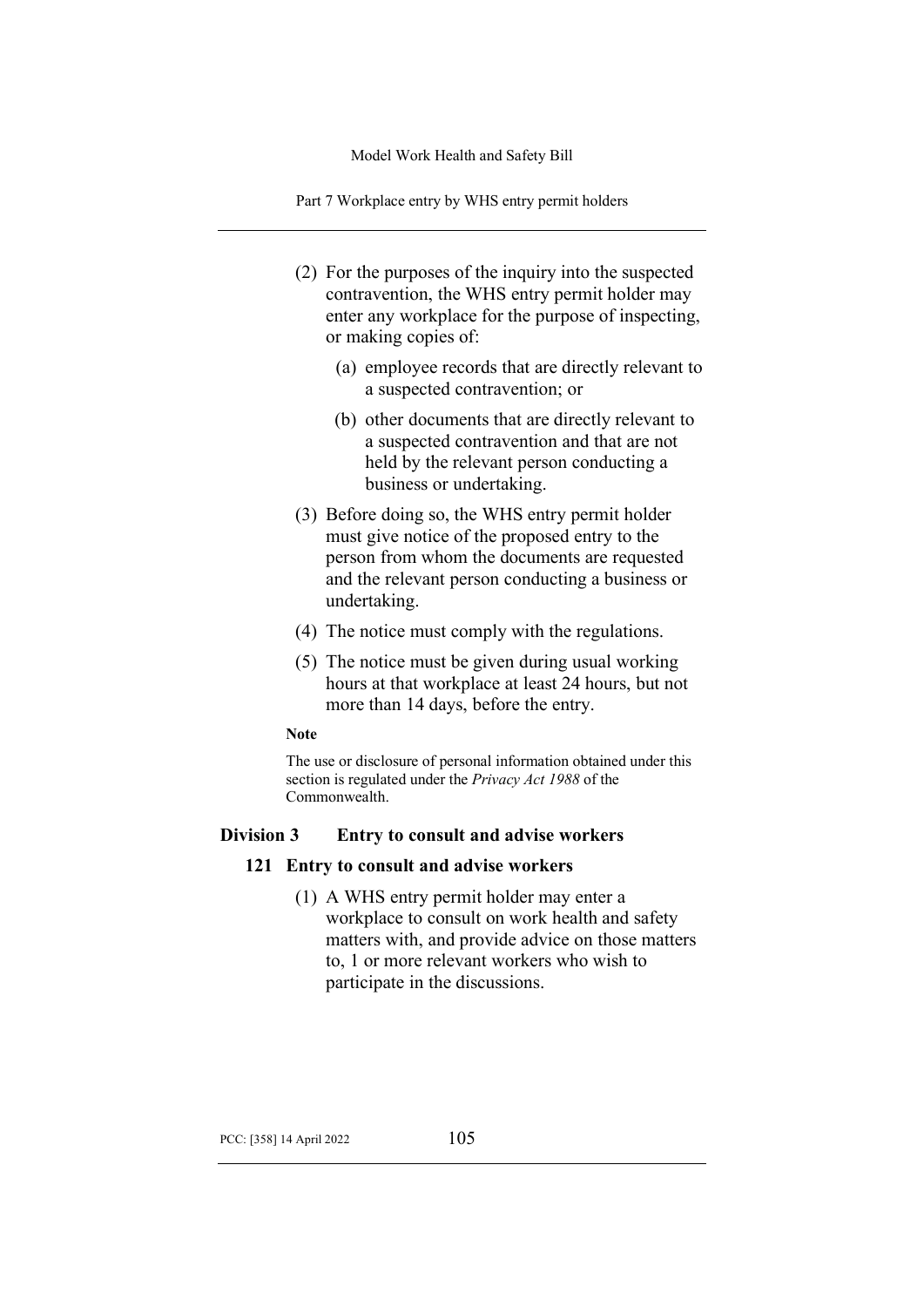Part 7 Workplace entry by WHS entry permit holders

(2) A WHS entry permit holder may, after entering a workplace under this Division, warn any person whom the WHS entry permit holder reasonably believes to be exposed to a serious risk to his or her health or safety, emanating from an immediate or imminent exposure to a hazard, of that risk.

# **122 Notice of entry**

- (1) Before entering a workplace under this Division, a WHS entry permit holder must give notice of the proposed entry to the relevant person conducting a business or undertaking.
- (2) The notice must comply with the regulations.
- (3) The notice must be given during the usual working hours at that workplace at least 24 hours, but not more than 14 days, before the entry.

# **Division 4 Requirements for WHS entry permit holders**

### **123 Contravening WHS entry permit conditions**

A WHS entry permit holder must not contravene a condition imposed on the WHS entry permit.

*WHS civil penalty provision.*

Maximum penalty: \$20 000.

# **124 WHS entry permit holder must also hold permit under other law**

A WHS entry permit holder must not enter a workplace unless he or she also holds an entry permit under the Fair Work Act [or the relevant State or Territory industrial law].

*WHS civil penalty provision.*

Maximum penalty: \$10 000.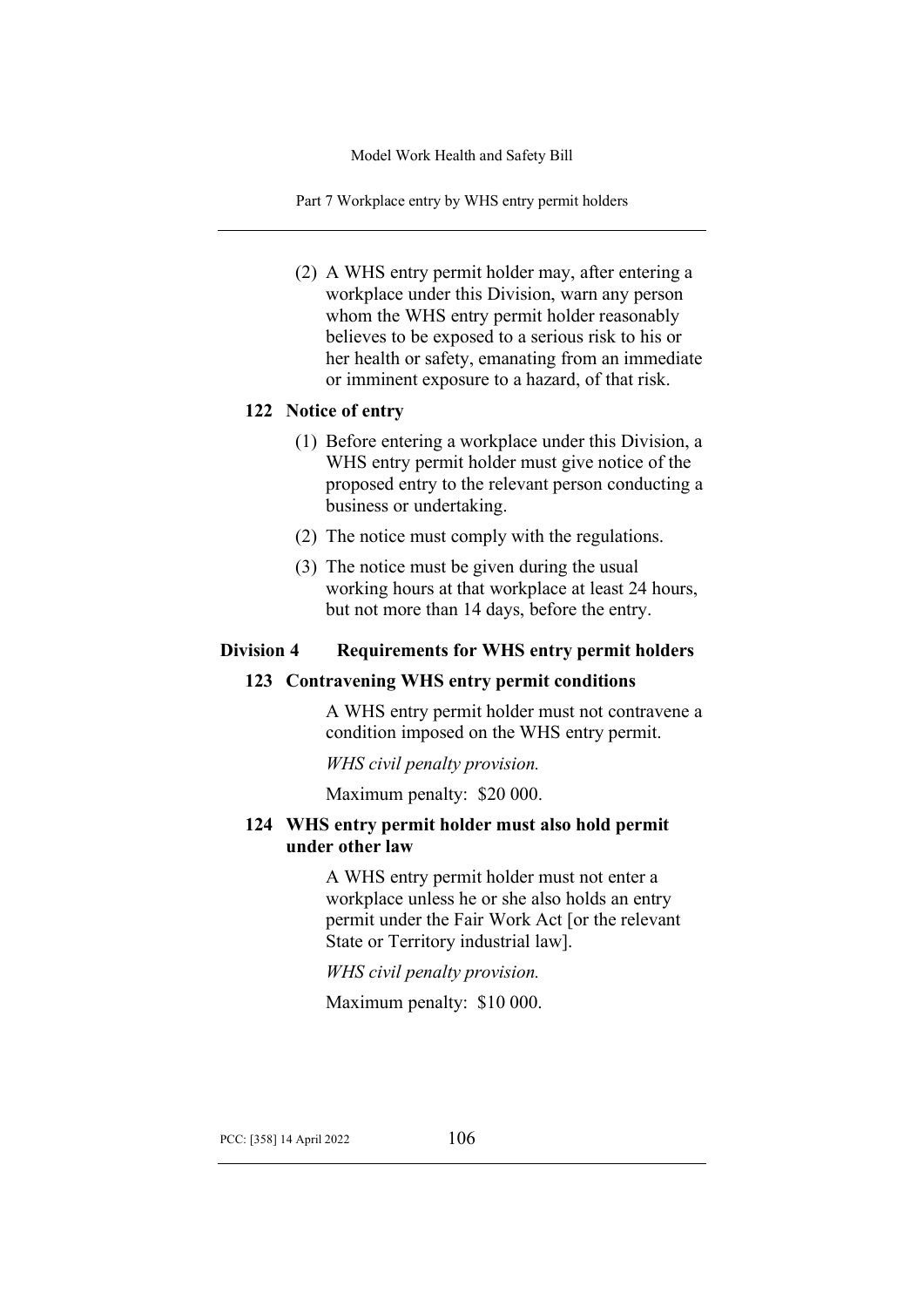Part 7 Workplace entry by WHS entry permit holders

**Note**

See the jurisdictional note in the Appendix.

#### **125 WHS entry permit to be available for inspection**

A WHS entry permit holder must, at all times that he or she is at a workplace under a right of entry under Division 2 or 3 of this Part, have his or her WHS entry permit and photographic identification available for inspection by any person on request.

*WHS civil penalty provision.*

Maximum penalty: \$10 000.

### **126 When right may be exercised**

A WHS entry permit holder may exercise a right under Division 2 or 3 of this Part only during the usual working hours at the workplace.

*WHS civil penalty provision.*

Maximum penalty: \$10 000.

### **127 Where the right may be exercised**

A WHS entry permit holder may exercise a right of entry to a workplace only in relation to:

- (a) the area of the workplace where the relevant workers work; or
- (b) any other work area that directly affects the health or safety of those workers.

#### **128 Work health and safety requirements**

A WHS entry permit holder must not exercise a right of entry to a workplace under Division 2 or 3 of this Part unless he or she complies with any reasonable request by the relevant person conducting a business or undertaking or the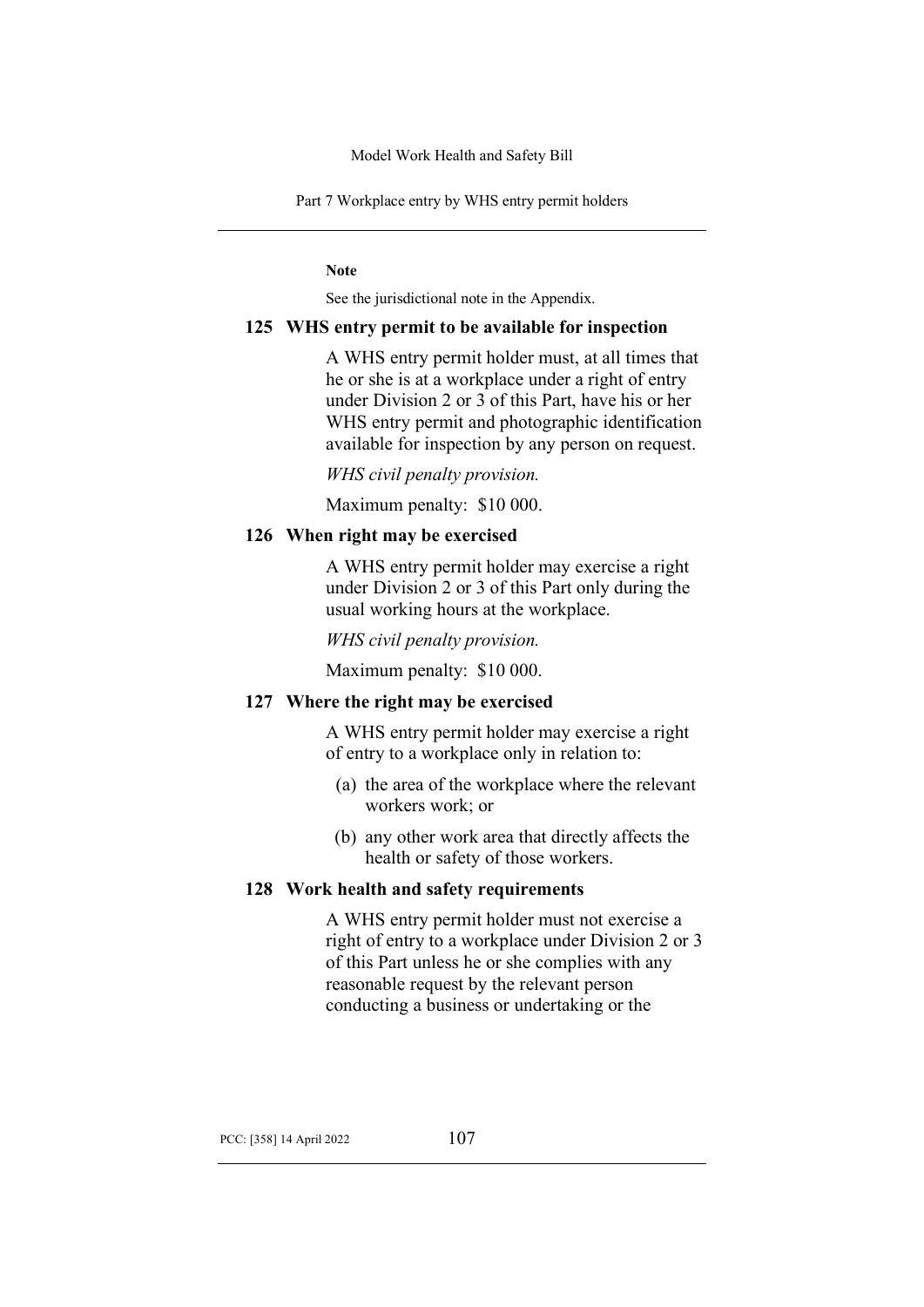Part 7 Workplace entry by WHS entry permit holders

person with management or control of the workplace to comply with:

- (a) any work health and safety requirement that applies to the workplace; and
- (b) any other legislated requirement that applies to that type of workplace.

*WHS civil penalty provision.*

Maximum penalty: \$10 000.

## **129 Residential premises**

A WHS entry permit holder must not enter any part of a workplace that is used only for residential purposes.

*WHS civil penalty provision.*

Maximum penalty: \$10 000.

# **130 WHS entry permit holder not required to disclose names of workers**

- (1) A WHS entry permit holder is not required to disclose to the relevant person conducting a business or undertaking or the person with management or control of the workplace the name of any worker at the workplace.
- (2) A WHS entry permit holder who wishes to disclose to the relevant person conducting a business or undertaking or the person with management or control of the workplace the name of any worker may only do so with the consent of the worker.

## **Division 5 WHS entry permits**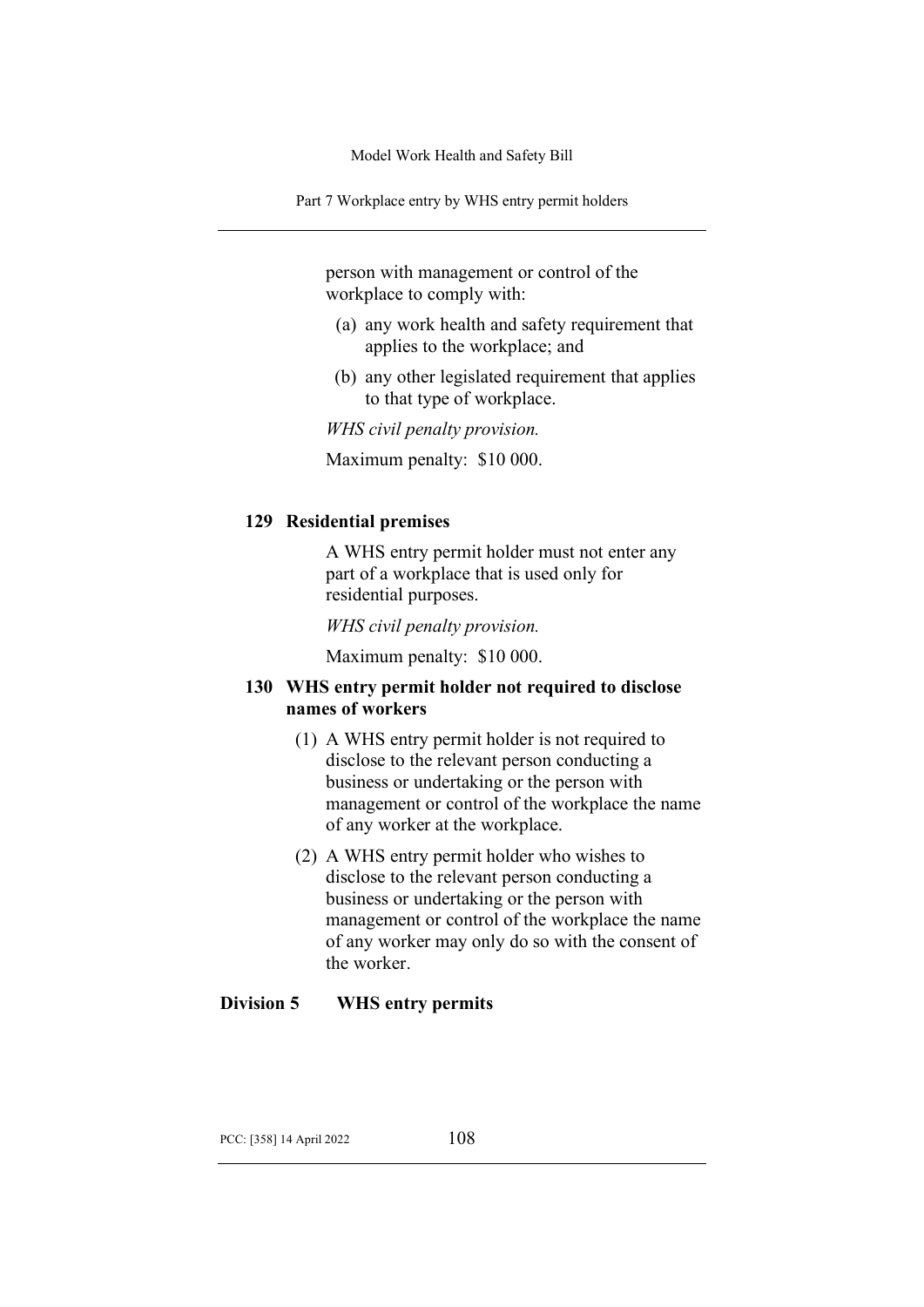Part 7 Workplace entry by WHS entry permit holders

### **131 Application for WHS entry permit**

- (1) A union may apply to the authorising authority for the issue of a WHS entry permit to a person who is an official of the union.
- (2) The application must specify the person who is to hold the WHS entry permit and include a statutory declaration by that person declaring that he or she:
	- (a) is an official of the union; and
	- (b) has satisfactorily completed the prescribed training; and
	- (c) holds, or will hold, an entry permit under:
		- (i) the Fair Work Act; or
		- (ii) [the relevant State or Territory industrial law].

#### **Note**

See the jurisdictional note in the Appendix.

### **132 Consideration of application**

In considering whether to issue a WHS entry permit, the authorising authority must take into account:

- (a) the object of this Act; and
- (b) the object of allowing union right of entry to workplaces for work health and safety purposes.

## **133 Eligibility criteria**

The authorising authority must not issue a WHS entry permit to an official of a union unless the authorising authority is satisfied that the official:

(a) is an official of the union; and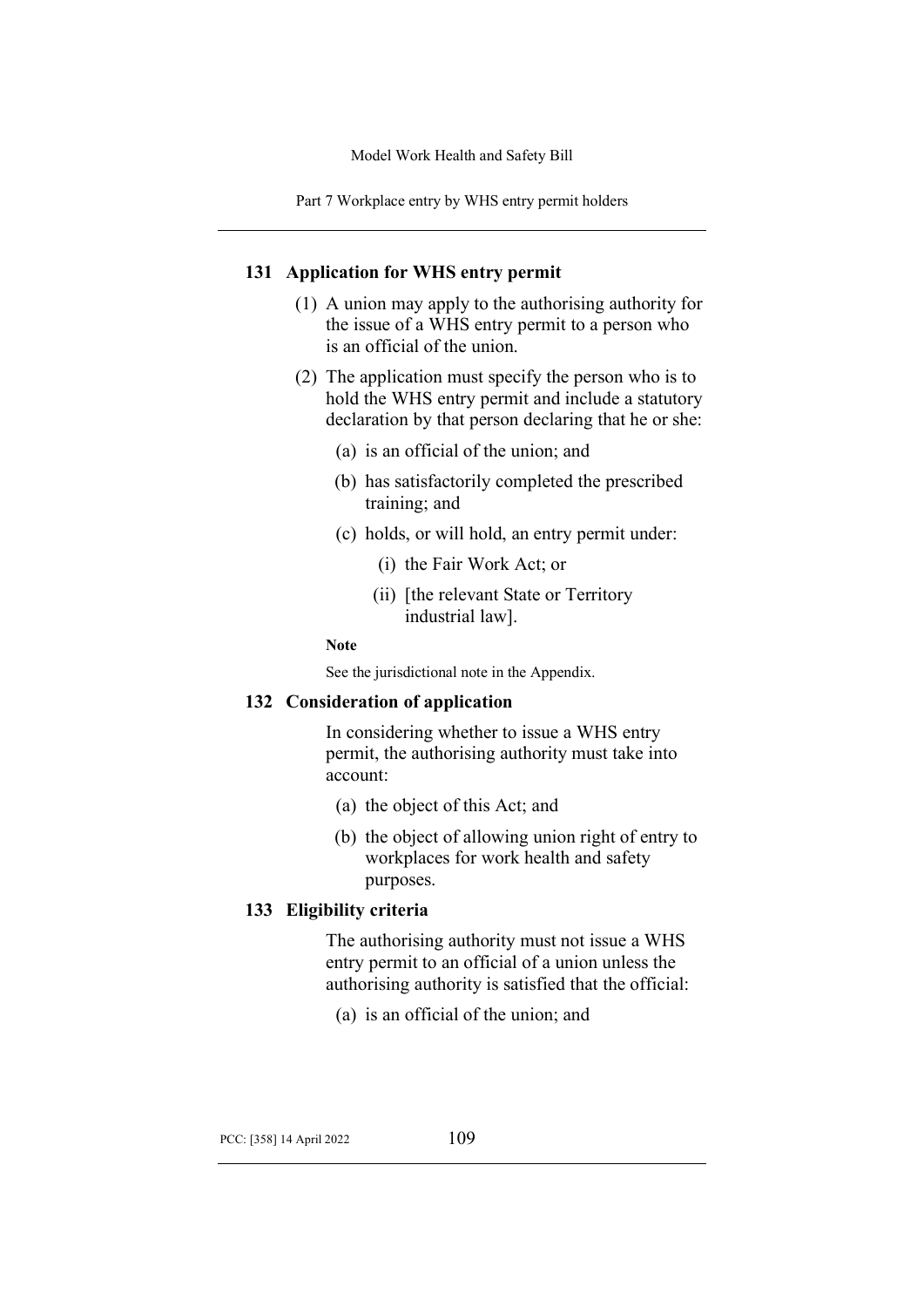Part 7 Workplace entry by WHS entry permit holders

- (b) has satisfactorily completed the prescribed training; and
- (c) holds, or will hold, an entry permit under:
	- (i) the Fair Work Act; or
	- (ii) [the relevant State or Territory industrial law].

**Note**

See the jurisdictional note in the Appendix.

# **134 Issue of WHS entry permit**

The authorising authority may issue a WHS entry permit to a person if the authorising authority has taken into account the matters in section 132 and is satisfied about the matters in section 133.

#### **135 Conditions on WHS entry permit**

The authorising authority may impose conditions on a WHS entry permit.

### **136 Term of WHS entry permit**

A WHS entry permit has effect for a term of 3 years from the date it is issued.

### **137 Expiry of WHS entry permit**

- (1) Unless it is earlier revoked, a WHS entry permit expires at the first of the following to occur:
	- (a) at the end of the term of the WHS entry permit;
	- (b) at the end of the term of the entry permit held by the WHS entry permit holder under:
		- (i) the Fair Work Act; or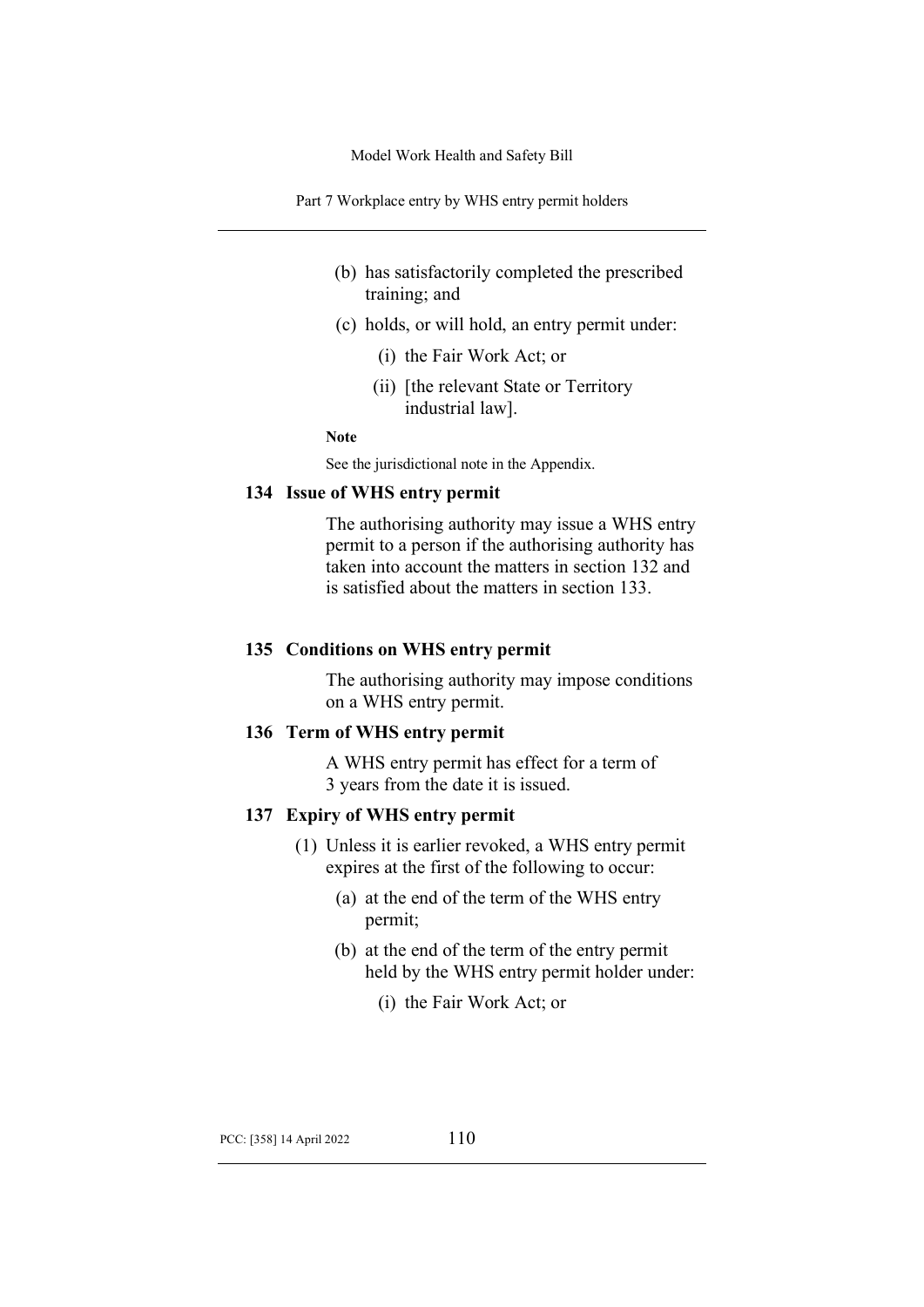Part 7 Workplace entry by WHS entry permit holders

- (ii) [the relevant State or Territory industrial law];
- (c) when the permit holder ceases to be an official of the union that applied for the permit;
- (d) the union that applied for the permit ceases to be:
	- (i) an organisation that is registered, or taken to be registered, under the *Fair Work (Registered Organisations) Act 2009* of the Commonwealth; or
	- (ii) an association of employees or independent contractors, or both, that is registered or recognised as such an association (however described) under the [relevant State or Territory industrial law].

### **Note**

See the jurisdictional note in the Appendix.

(2) An application may be made for the issue of a subsequent WHS entry permit before or after the current WHS entry permit expires.

## **138 Application to revoke WHS entry permit**

- (1) The following persons may apply to the authorising authority for a WHS entry permit held by a person to be revoked:
	- (a) the regulator;
	- (b) the relevant person conducting a business or undertaking;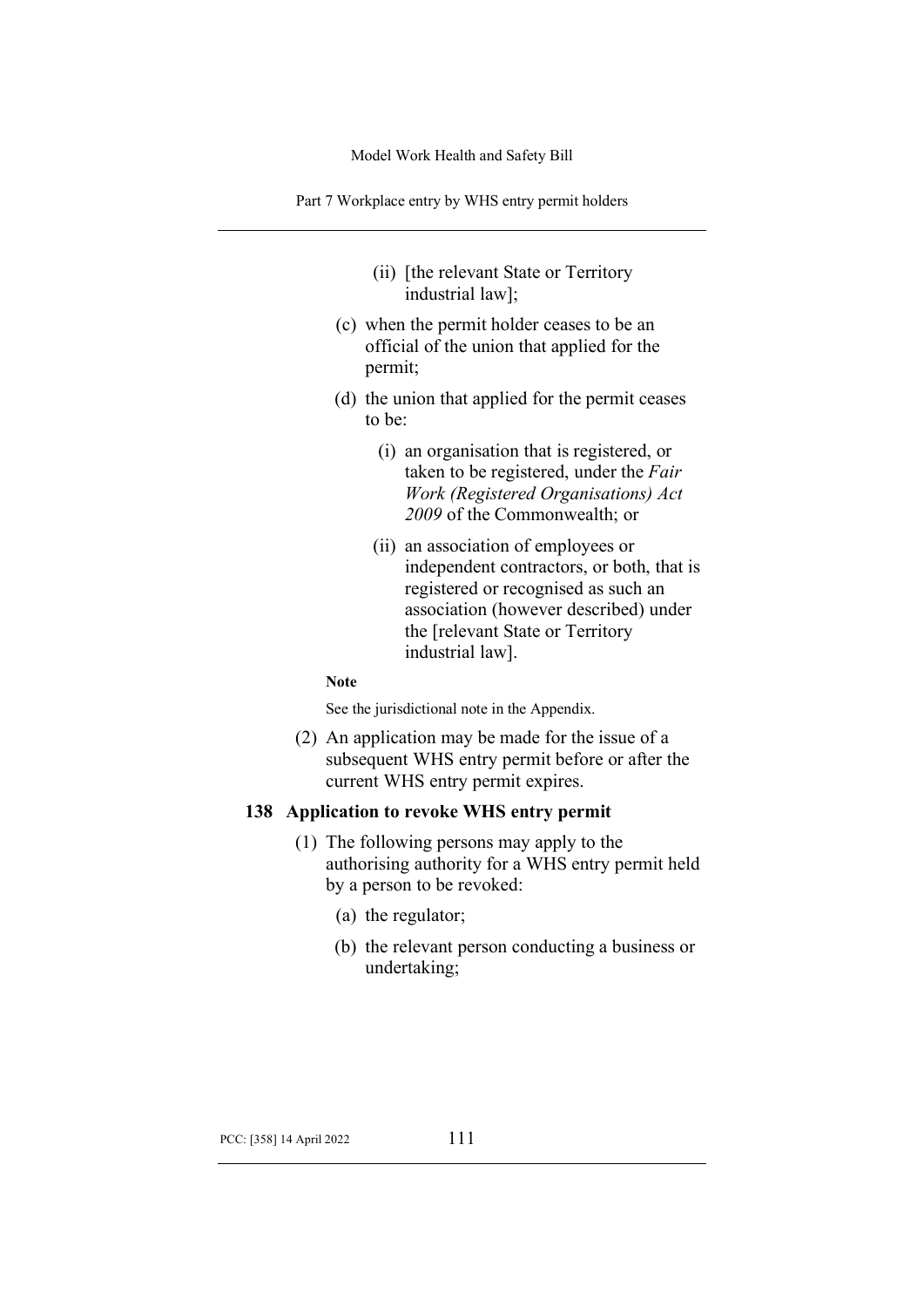Part 7 Workplace entry by WHS entry permit holders

- (c) any other person in relation to whom the WHS entry permit holder has exercised or purported to exercise a right under this Part;
- (d) any other person affected by the exercise or purported exercise of a right under this Part by a WHS entry permit holder.

#### **Note**

See the jurisdictional note in the Appendix.

- (2) The grounds for an application for revocation of a WHS entry permit are
	- (a) that the permit holder no longer satisfies the eligibility criteria for a WHS entry permit or an entry permit under a corresponding WHS law, or the Fair Work Act or the *Workplace Relations Act 1996* of the Commonwealth or the [relevant State or Territory industrial law]; or

#### **Note**

See the jurisdictional note in the Appendix.

- (b) that the permit holder has contravened any condition of the WHS entry permit; or
- (c) that the permit holder has acted or purported to act in an improper manner in the exercise of any right under this Act; or
- (d) in exercising or purporting to exercise a right under this Part, that the permit holder has intentionally hindered or obstructed a person conducting the business or undertaking or workers at a workplace.
- (3) The applicant must give written notice of the application, setting out the grounds for the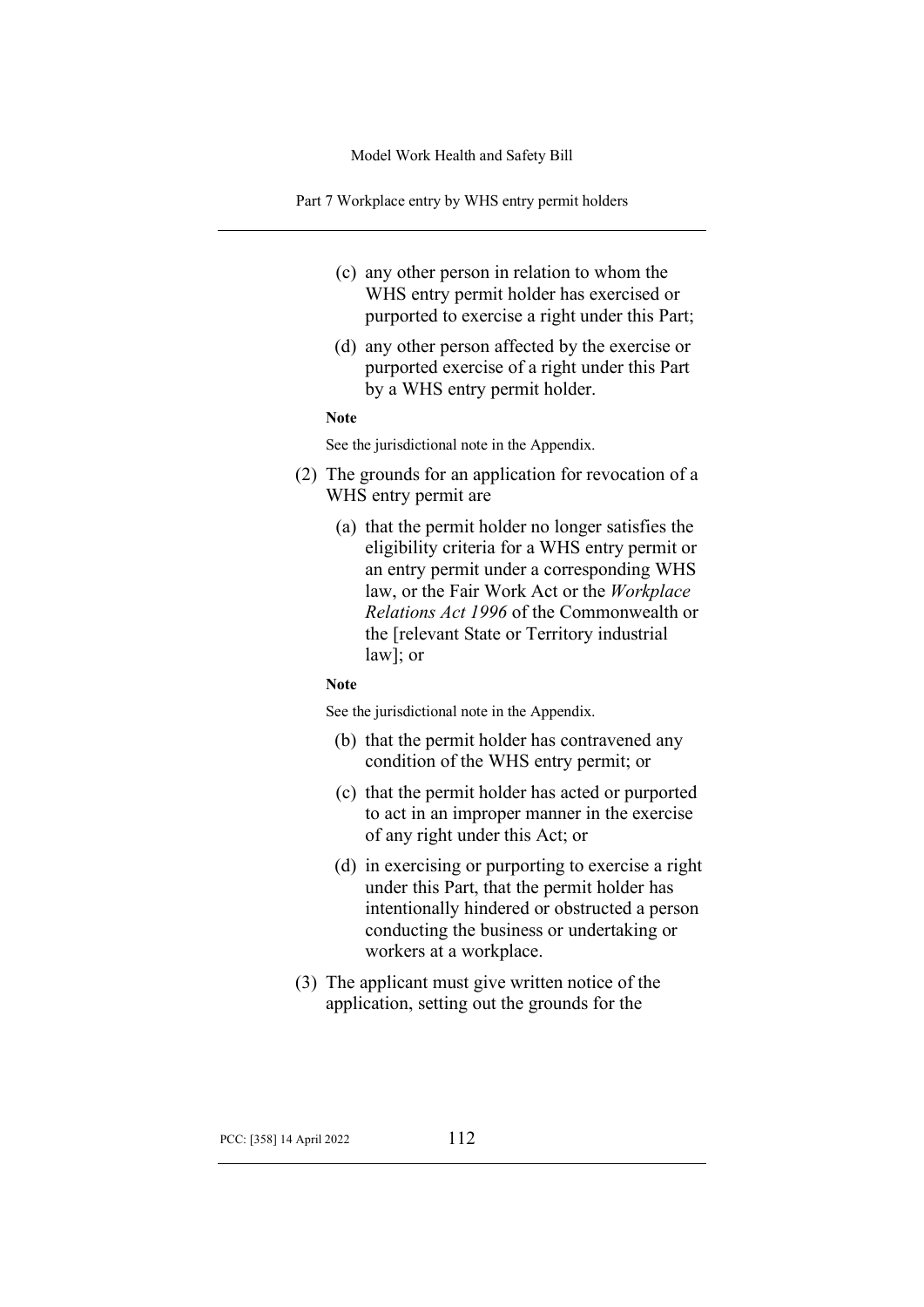Part 7 Workplace entry by WHS entry permit holders

application, to the person who holds the WHS entry permit and the union concerned.

(4) The person who holds the WHS entry permit and the union that the WHS entry permit holder represents are parties to the application.

## **139 Authorising authority must permit WHS entry permit holder to show cause**

- (1) If, on an application under section 138, the authorising authority is satisfied that a ground may exist for the revocation of the WHS entry permit under section 138(2), the authorising authority must:
	- (a) give the WHS entry permit holder written notice (a *show cause notice*); and
	- (b) if the authorising authority considers it appropriate, suspend the operation of the WHS entry permit until the authorising authority decides the application for revocation.
- (2) The show cause notice must:
	- (a) contain a statement to the effect that the WHS entry permit holder may, not later than 21 days after the day the WHS entry permit holder is given the notice, give the authorising authority written reasons explaining why the WHS entry permit should not be revoked; and
	- (b) be accompanied by a summary of the reasons for the application; and
	- (c) if applicable, be accompanied by a notice of suspension of the permit.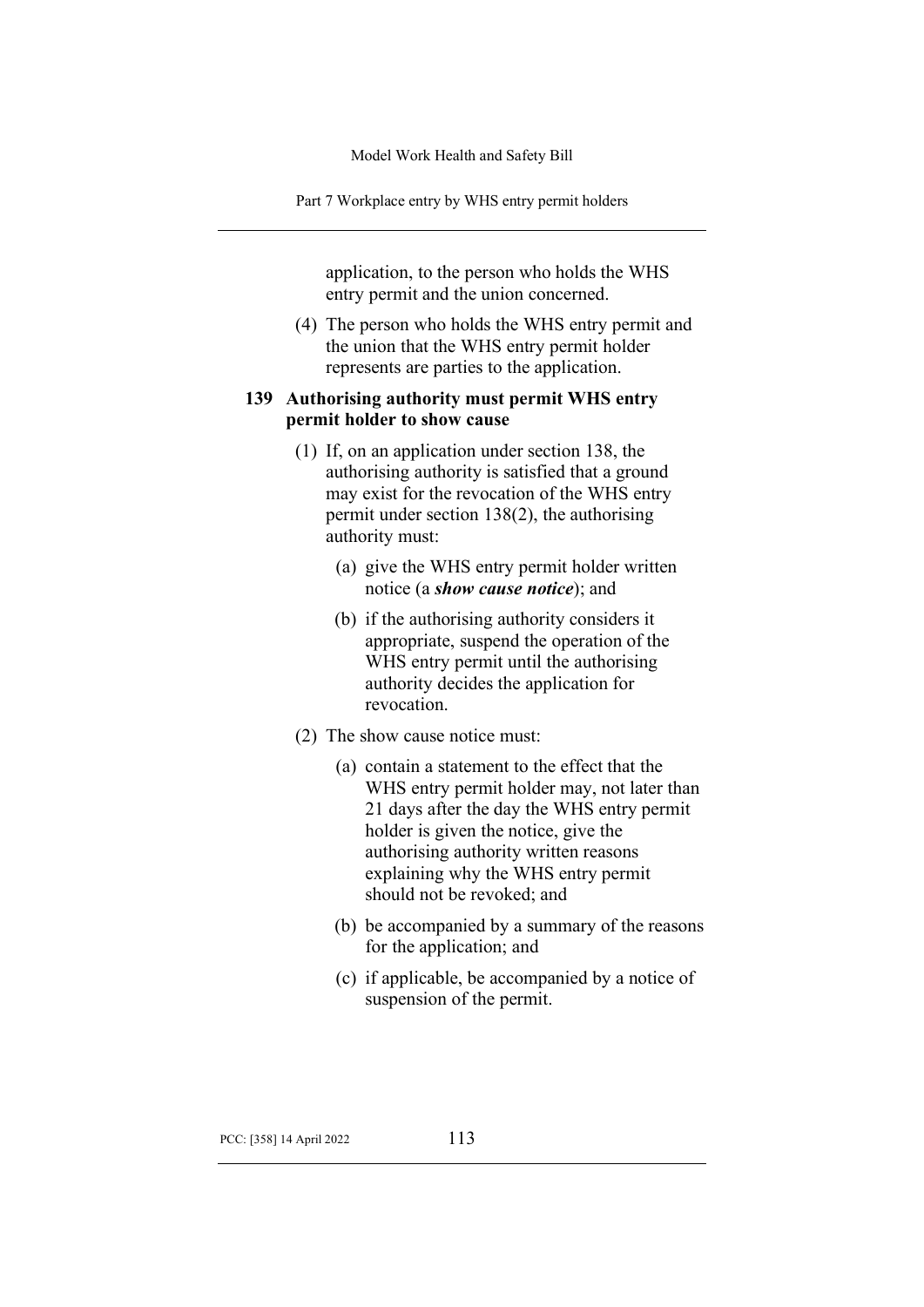Part 7 Workplace entry by WHS entry permit holders

### **140 Determination of application**

- (1) If the authorising authority is satisfied on the balance of probabilities about any of the matters in section 138(2), it may make 1 or more of the following orders:
	- (a) an order imposing conditions on the WHS entry permit;
	- (b) an order suspending the WHS entry permit;
	- (c) an order revoking the WHS entry permit;
	- (d) an order about the future issue of a WHS entry permit to the person whose WHS entry permit is revoked;
	- (e) an order imposing any alternative action the authorising authority considers appropriate.
- (2) In deciding what action to take under subsection (1), in relation to a person, the authorising authority must take into account:
	- (a) the seriousness of any findings of the authorising authority having regard to the object of this Act; and
	- (b) any other matters the authority considers relevant.

# **Division 6 Dealing with disputes**

# **141 Application for assistance of inspector to resolve dispute**

If a dispute arises about the exercise or purported exercise by a WHS entry permit holder of a right of entry under this Act, any party to the dispute may ask the regulator to appoint an inspector to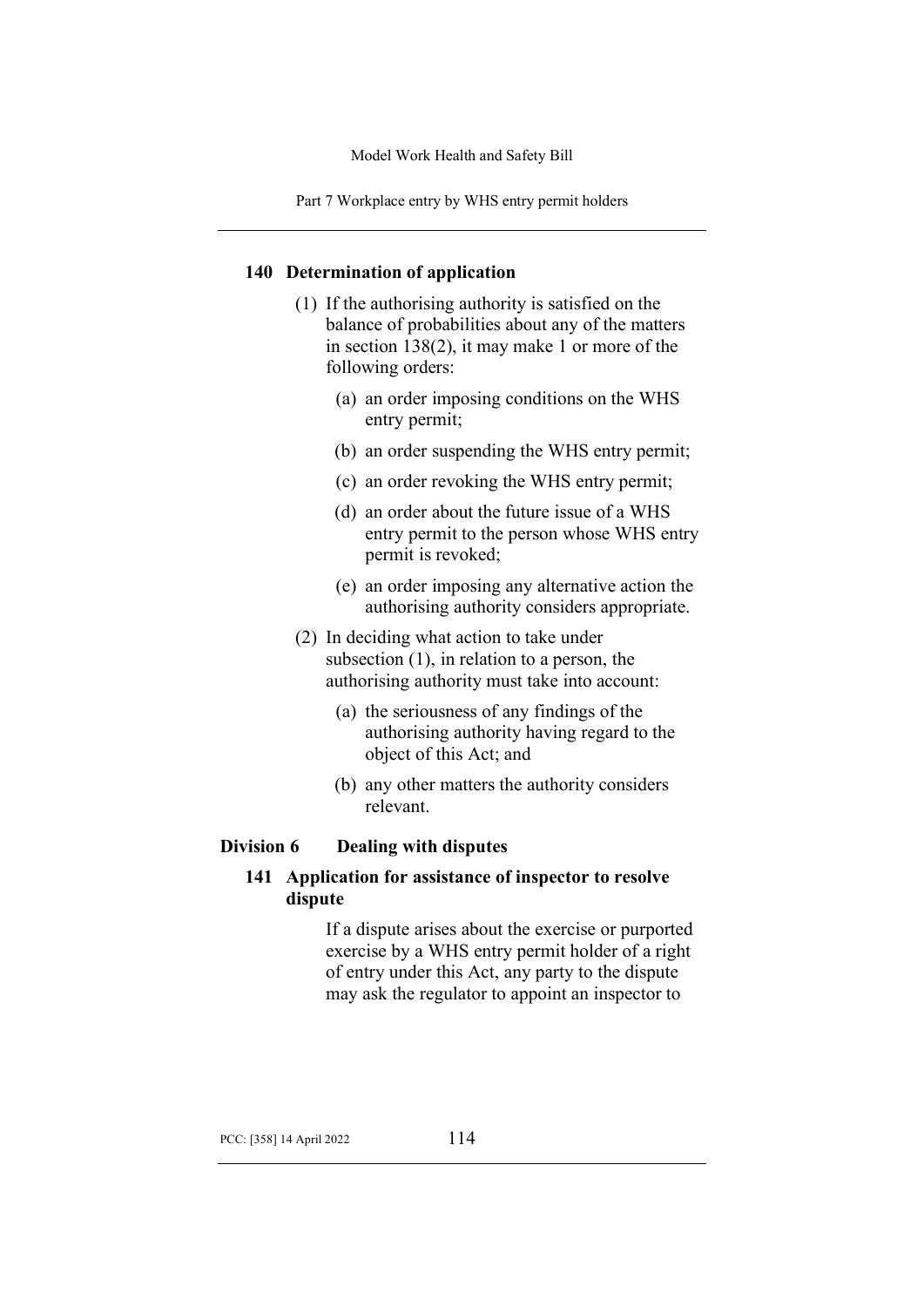Part 7 Workplace entry by WHS entry permit holders

attend the workplace to assist in resolving the dispute.

# **142 Authorising authority may deal with a dispute about a right of entry under this Act**

- (1) The authorising authority may deal with a dispute about the exercise or purported exercise by a WHS entry permit holder of a right of entry under this Act (including a dispute about whether a request under section 128 is reasonable).
- (2) The authorising authority may deal with the dispute in any manner it thinks fit, including by means of mediation, conciliation or arbitration.
- (3) If the authorising authority deals with the dispute by arbitration, it may make 1 or more of the following orders:
	- (a) an order imposing conditions on a WHS entry permit;
	- (b) an order suspending a WHS entry permit;
	- (c) an order revoking a WHS entry permit;
	- (d) an order about the future issue of WHS entry permits to 1 or more persons;
	- (e) any other order it considers appropriate.
- (4) The authorising authority may deal with the dispute:
	- (a) on its own initiative; or
	- (b) on application by any of the following to whom the dispute relates:
		- (i) a WHS entry permit holder;
		- (ii) the relevant union;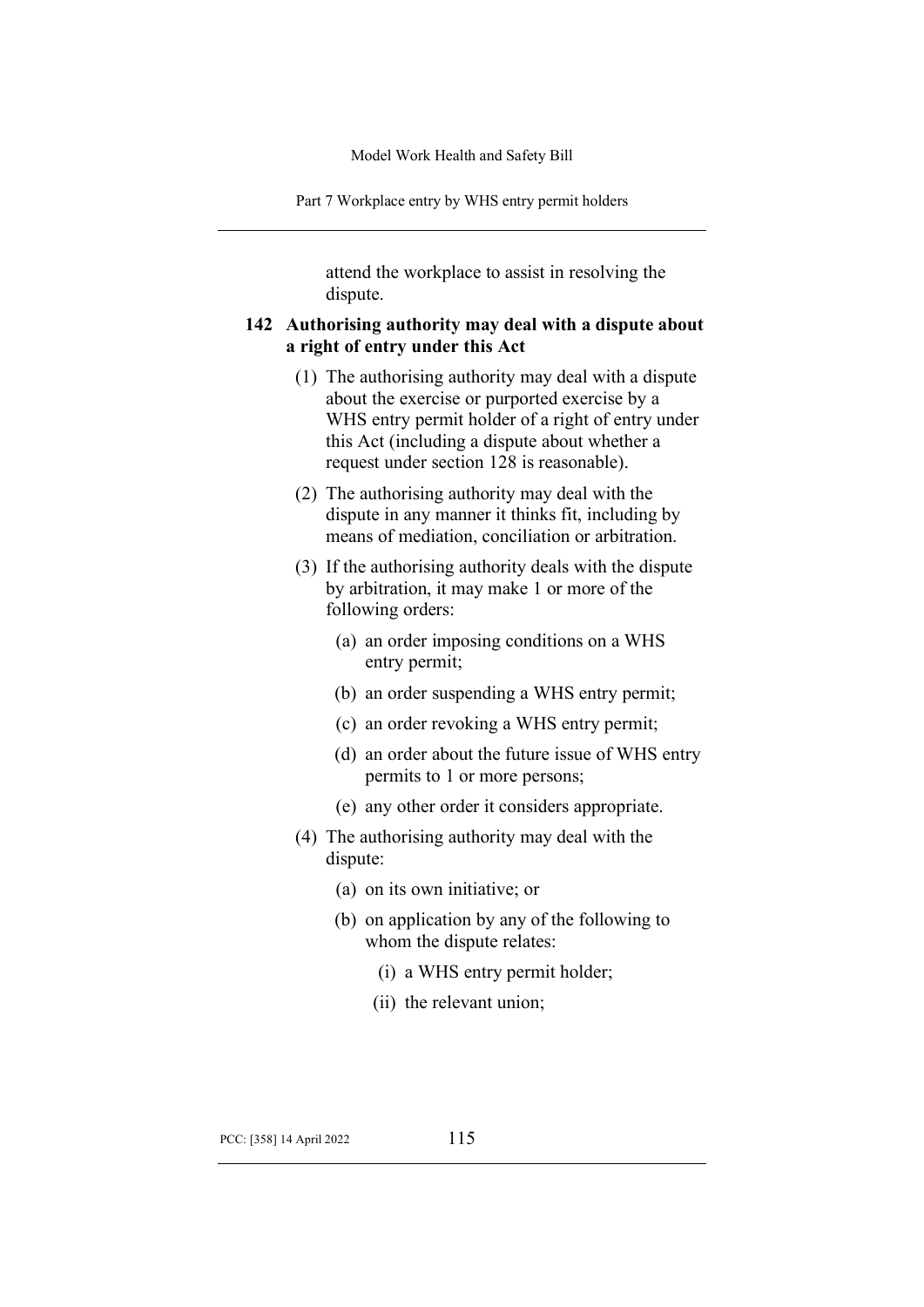Part 7 Workplace entry by WHS entry permit holders

- (iii) the relevant person conducting a business or undertaking;
- (iv) any other person in relation to whom the WHS entry permit holder has exercised or purported to exercise the right of entry;
- (v) any other person affected by the exercise or purported exercise of the right of entry by a WHS entry permit holder;
- (vi) the regulator.

#### **Note**

See the jurisdictional note in the Appendix.

(5) In dealing with a dispute, the authorising authority must not confer any rights on the WHS entry permit holder that are additional to, or inconsistent with, rights exercisable by the WHS entry permit holder under this Part.

### **143 Contravening order made to deal with dispute**

A person must not contravene an order under section 142(3).

*WHS civil penalty provision.*

Maximum penalty:

In the case of an individual—\$10 000.

In the case of a body corporate—\$50 000.

### **Division 7 Prohibitions**

# **144 Person must not refuse or delay entry of WHS entry permit holder**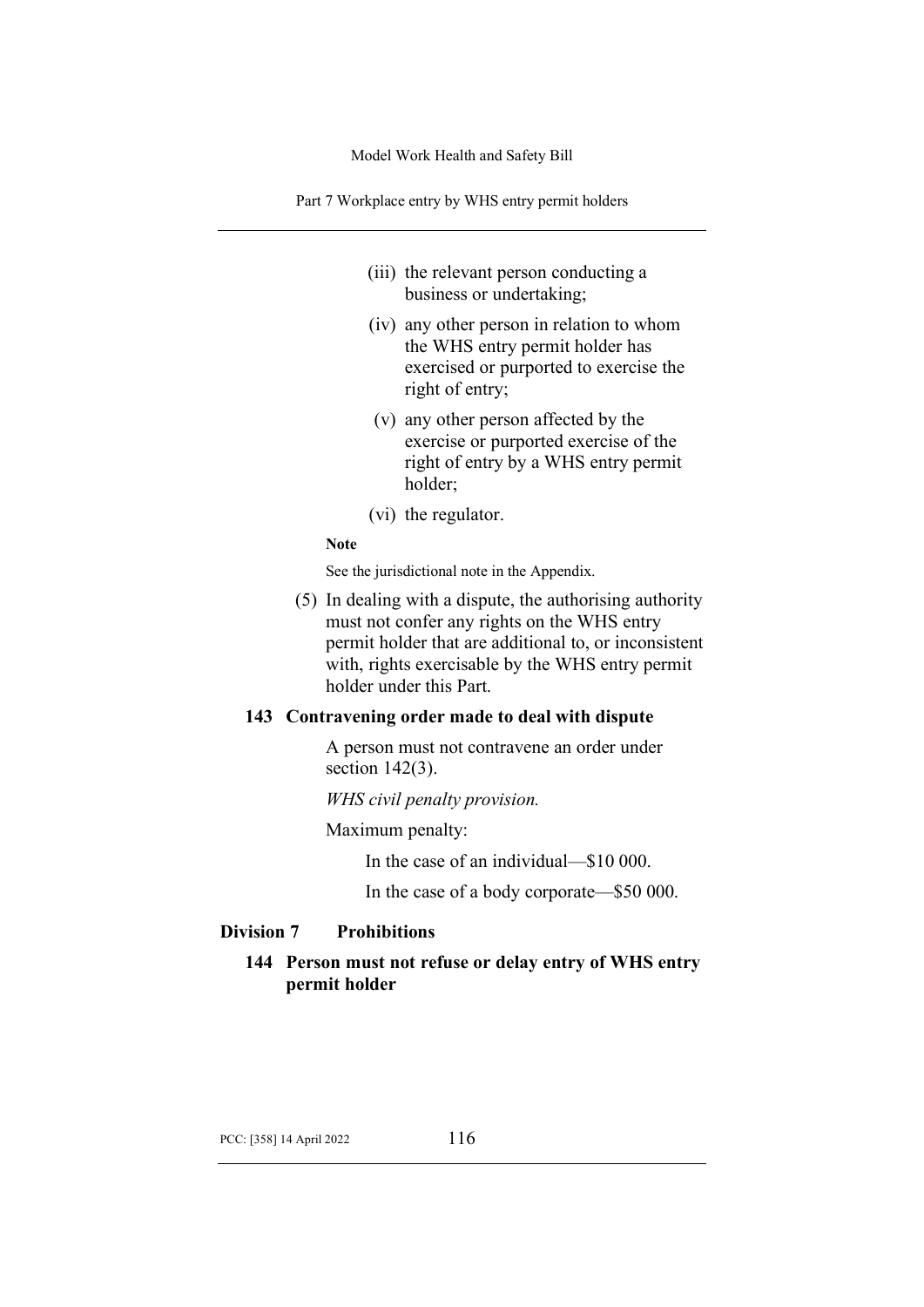Part 7 Workplace entry by WHS entry permit holders

(1) A person must not, without reasonable excuse, refuse or unduly delay entry into a workplace by a WHS entry permit holder who is entitled to enter the workplace under this Part.

*WHS civil penalty provision.*

Maximum penalty:

In the case of an individual—\$10 000.

In the case of a body corporate—\$50 000.

(2) Subsection (1) places an evidential burden on the accused to show a reasonable excuse.

# **145 Person must not hinder or obstruct WHS entry permit holder**

A person must not intentionally and unreasonably hinder or obstruct a WHS entry permit holder in entering a workplace or in exercising any rights at a workplace in accordance with this Part.

*WHS civil penalty provision.*

Maximum penalty:

In the case of an individual—\$10 000.

In the case of a body corporate—\$50 000.

# **146 WHS entry permit holder must not delay, hinder or obstruct any person or disrupt work at workplace**

A WHS entry permit holder exercising, or seeking to exercise, rights in accordance with this Part must not intentionally and unreasonably delay, hinder or obstruct any person or disrupt any work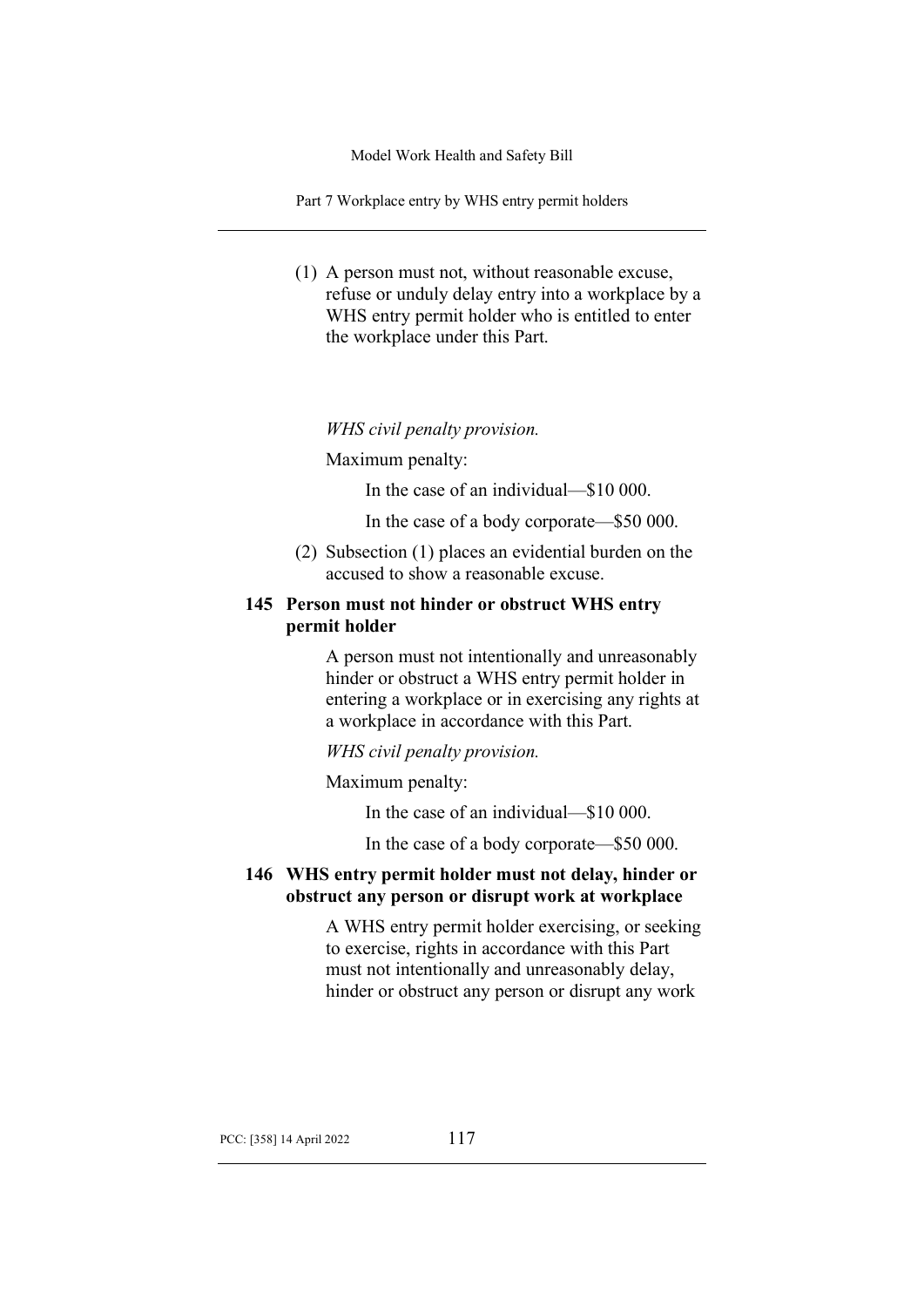Part 7 Workplace entry by WHS entry permit holders

at a workplace, or otherwise act in an improper manner.

*WHS civil penalty provision.*

Maximum penalty: \$10 000.

# **147 Misrepresentations about things authorised by this Part**

- (1) A person must not take action:
	- (a) with the intention of giving the impression; or
	- (b) reckless as to whether the impression is given,

that the doing of a thing is authorised by this Part if it is not so authorised.

*WHS civil penalty provision.*

Maximum penalty:

In the case of an individual—\$10 000.

In the case of a body corporate—\$50 000.

(2) Subsection (1) does not apply if the person reasonably believes that the doing of the thing is authorised.

# **148 Unauthorised use or disclosure of information or documents**

A person must not use or disclose information or a document obtained under Division 2 of this Part in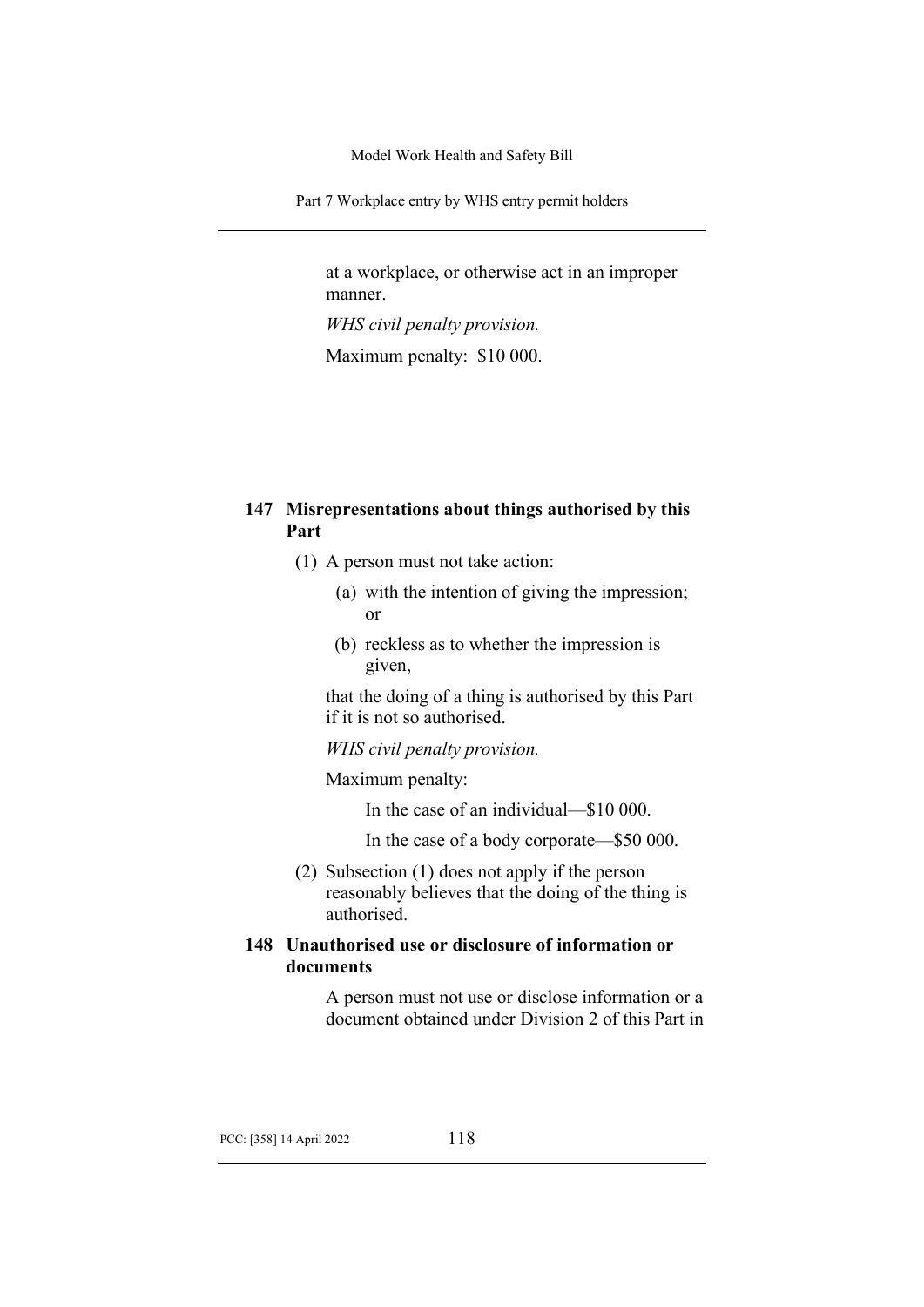Part 7 Workplace entry by WHS entry permit holders

an inquiry into a suspected contravention for a purpose that is not related to the inquiry or rectifying the suspected contravention, unless:

- (a) the person reasonably believes that the use or disclosure is necessary to lessen or prevent:
	- (i) a serious risk to a person's health or safety; or
	- (ii) a serious threat to public health or safety; or
- (b) the person has reason to suspect that unlawful activity has been, is being or may be engaged in, and uses or discloses the information or document as a necessary part of an investigation of the matter or in reporting concerns to relevant persons or authorities; or
- (c) the use or disclosure is required or authorised by or under law; or
- (d) the person reasonably believes that the use or disclosure is reasonably necessary for 1 or more of the following by, or on behalf of, an enforcement body (within the meaning of the *Privacy Act 1988* of the Commonwealth):
	- (i) the prevention, detection, investigation, prosecution or punishment of criminal offences, breaches of a law imposing a penalty or sanction or breaches of a prescribed law;
	- (ii) the enforcement of laws relating to the confiscation of the proceeds of crime;
	- (iii) the protection of the public revenue;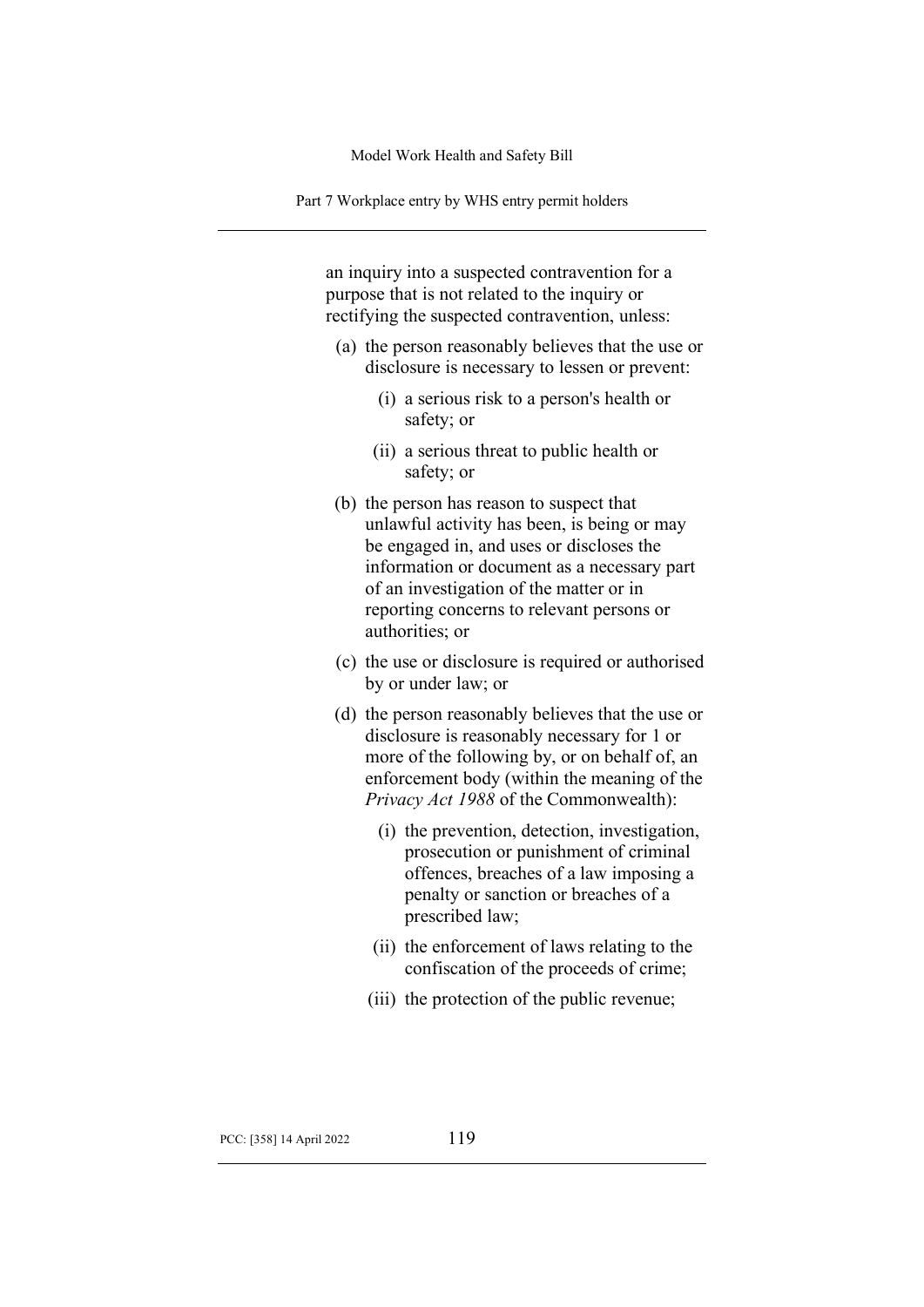Part 7 Workplace entry by WHS entry permit holders

- (iv) the prevention, detection, investigation or remedying of seriously improper conduct or prescribed conduct;
- (v) the preparation for, or conduct of, proceedings before any court or tribunal, or implementation of the orders of a court or tribunal; or
- (e) if the information is, or the document contains, personal information—the use or disclosure is made with the consent of the individual to whom the information relates.

*WHS civil penalty provision.*

Maximum penalty:

In the case of an individual—\$10 000.

In the case of a body corporate—\$50 000.

### **Division 8 General**

## **149 Return of WHS entry permits**

- (1) The person to whom a WHS entry permit is issued must return the permit to the authorising authority within 14 days of any of the following things happening:
	- (a) the permit is revoked or suspended;
	- (b) the permit expires.

*WHS civil penalty provision.*

Maximum penalty: \$2000.

(2) After the end of a period of suspension of a WHS entry permit, the authorising authority must return the WHS entry permit to the person to whom it was issued if: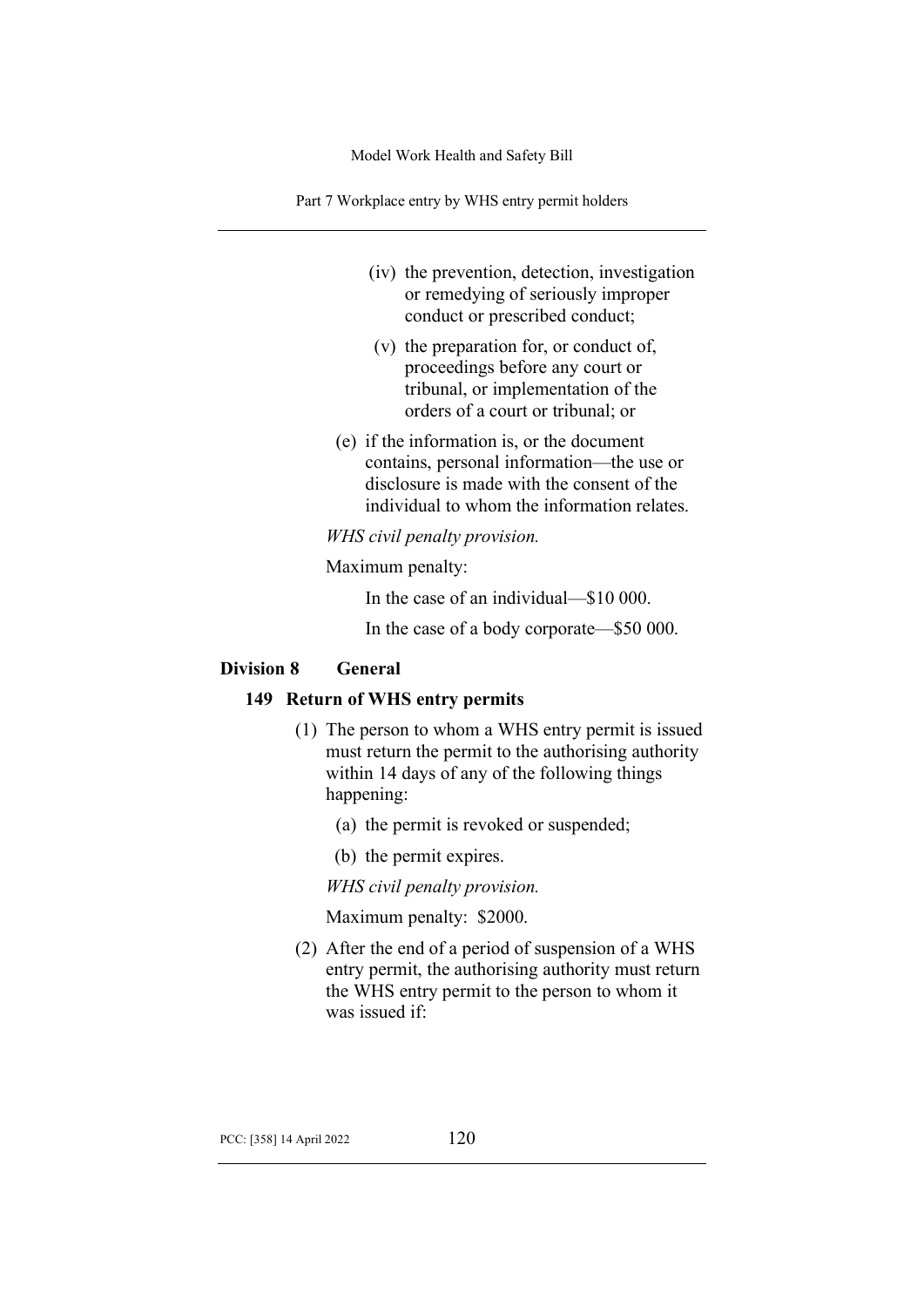Part 7 Workplace entry by WHS entry permit holders

- (a) the person, or the person's union, applies to the authorising authority for the return of the permit; and
- (b) the permit has not expired.

# **150 Union to provide information to authorising authority**

The relevant union must advise the authorising authority if:

- (a) the WHS entry permit holder resigns from or otherwise leaves the union; or
- (b) the WHS entry permit holder has had any entry permit granted under a corresponding WHS law, or the Fair Work Act or the *Workplace Relations Act 1996* of the Commonwealth or the [relevant State or Territory industrial law] (no matter when in force) cancelled or suspended; or

### (c) the union ceases to be:

- (i) an organisation that is registered, or taken to be registered, under the *Fair Work (Registered Organisations) Act 2009* of the Commonwealth; or
- (ii) an association of employees or independent contractors, or both, that is registered or recognised as such an association (however described) under the [relevant State or Territory industrial law].

### **Note**

See the jurisdictional note in the Appendix.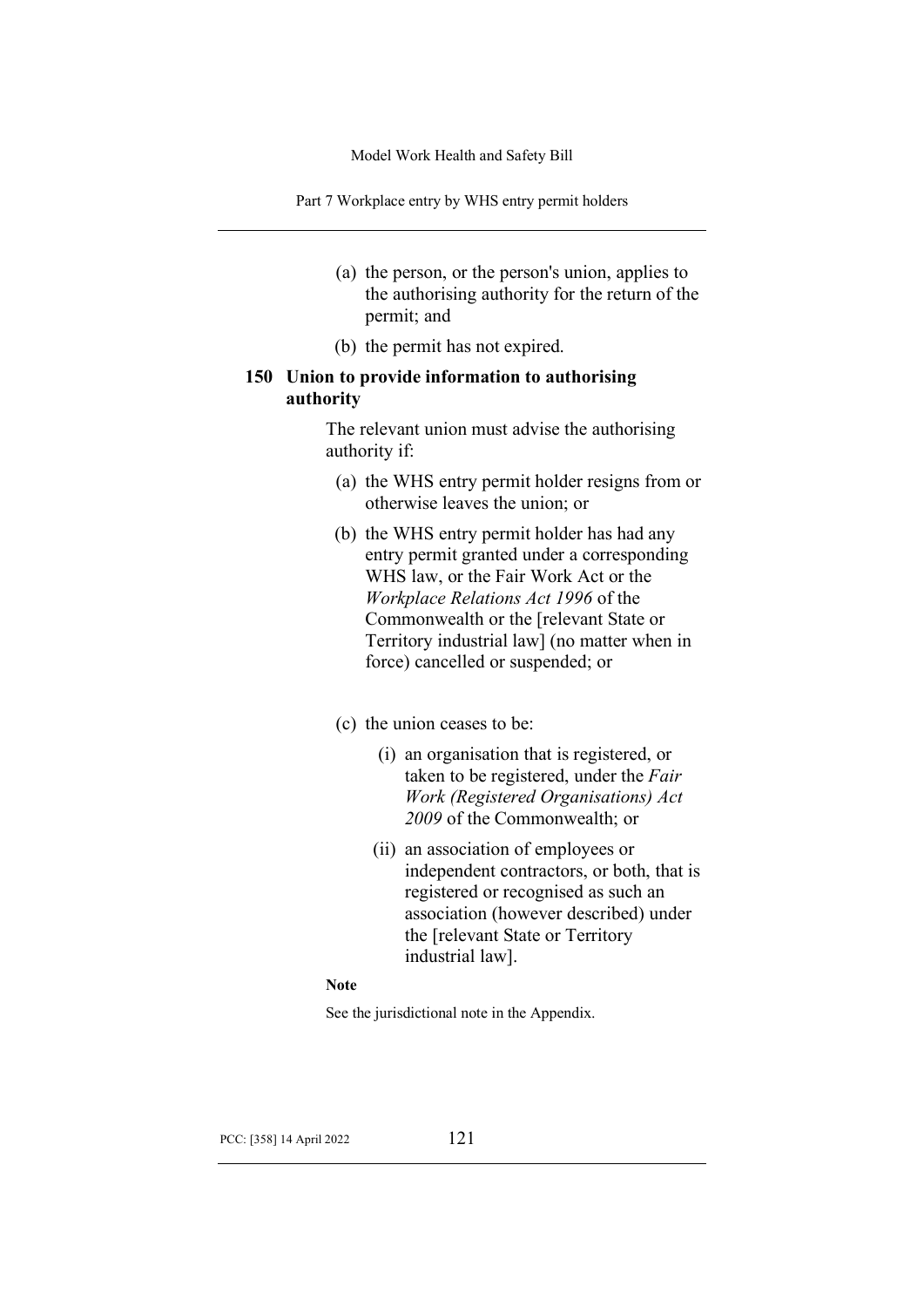Part 7 Workplace entry by WHS entry permit holders

*WHS civil penalty provision.*

Maximum penalty:

In the case of an individual—\$5000.

In the case of a body corporate—\$25 000.

## **151 Register of WHS entry permit holders**

The authorising authority must keep available for public access an up-to-date register of WHS entry permit holders in accordance with the regulations.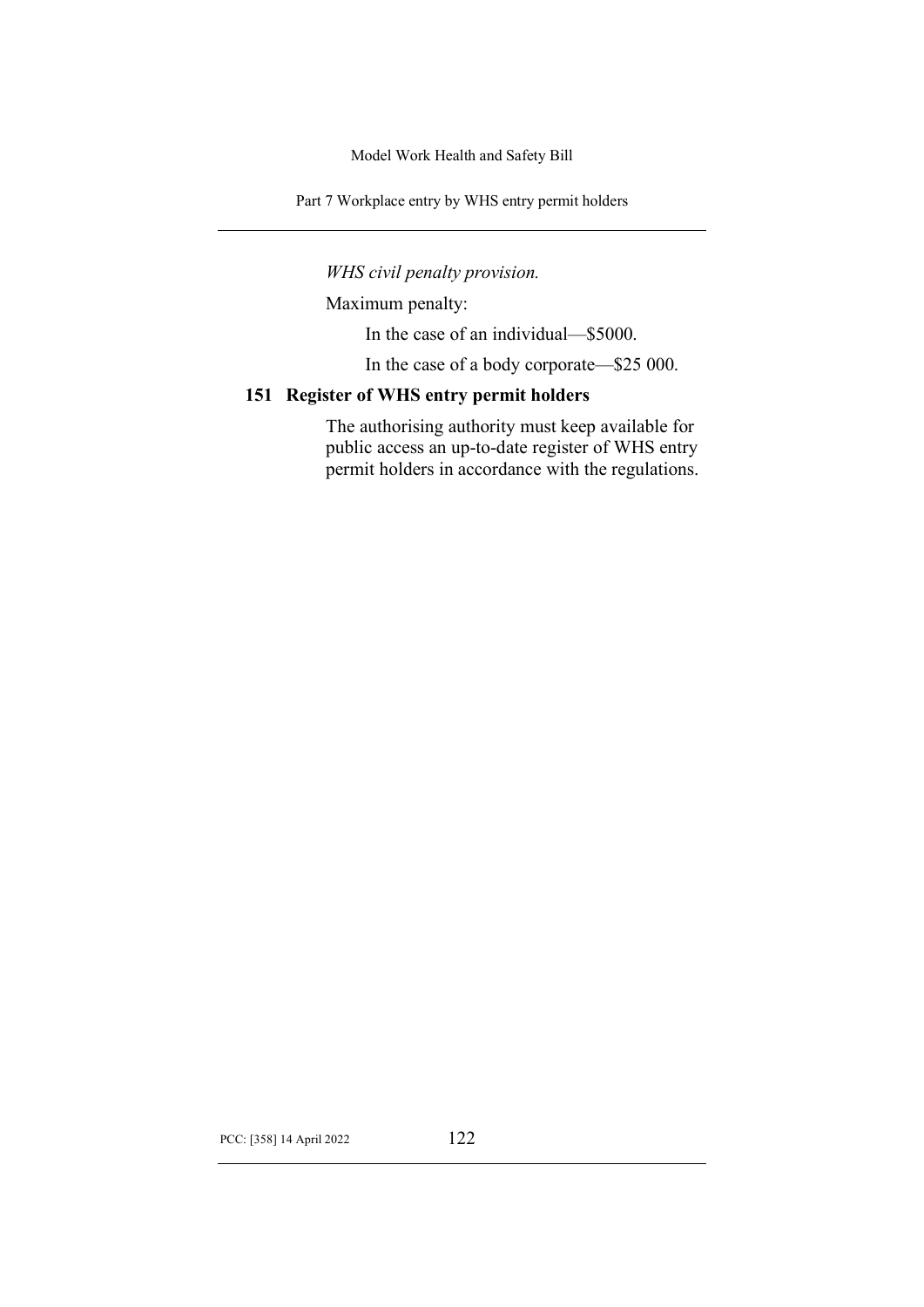Part 8 The regulator

# **Part 8 The regulator**

## **Division 1 Functions of regulator**

### **152 Functions of regulator**

The regulator has the following functions:

- (a) to advise and make recommendations to the Minister and report on the operation and effectiveness of this Act;
- (b) to monitor and enforce compliance with this Act;
- (c) to provide advice and information on work health and safety to duty holders under this Act and to the community;
- (d) to collect, analyse and publish statistics relating to work health and safety;
- (e) to foster a co-operative, consultative relationship between duty holders and the persons to whom they owe duties and their representatives in relation to work health and safety matters;
- (f) to promote and support education and training on matters relating to work health and safety;
- (g) to engage in, promote and co-ordinate the sharing of information to achieve the object of this Act, including the sharing of information with a corresponding regulator;
- (h) to conduct and defend proceedings under this Act before a court or tribunal;
- (i) any other function conferred on the regulator by this Act.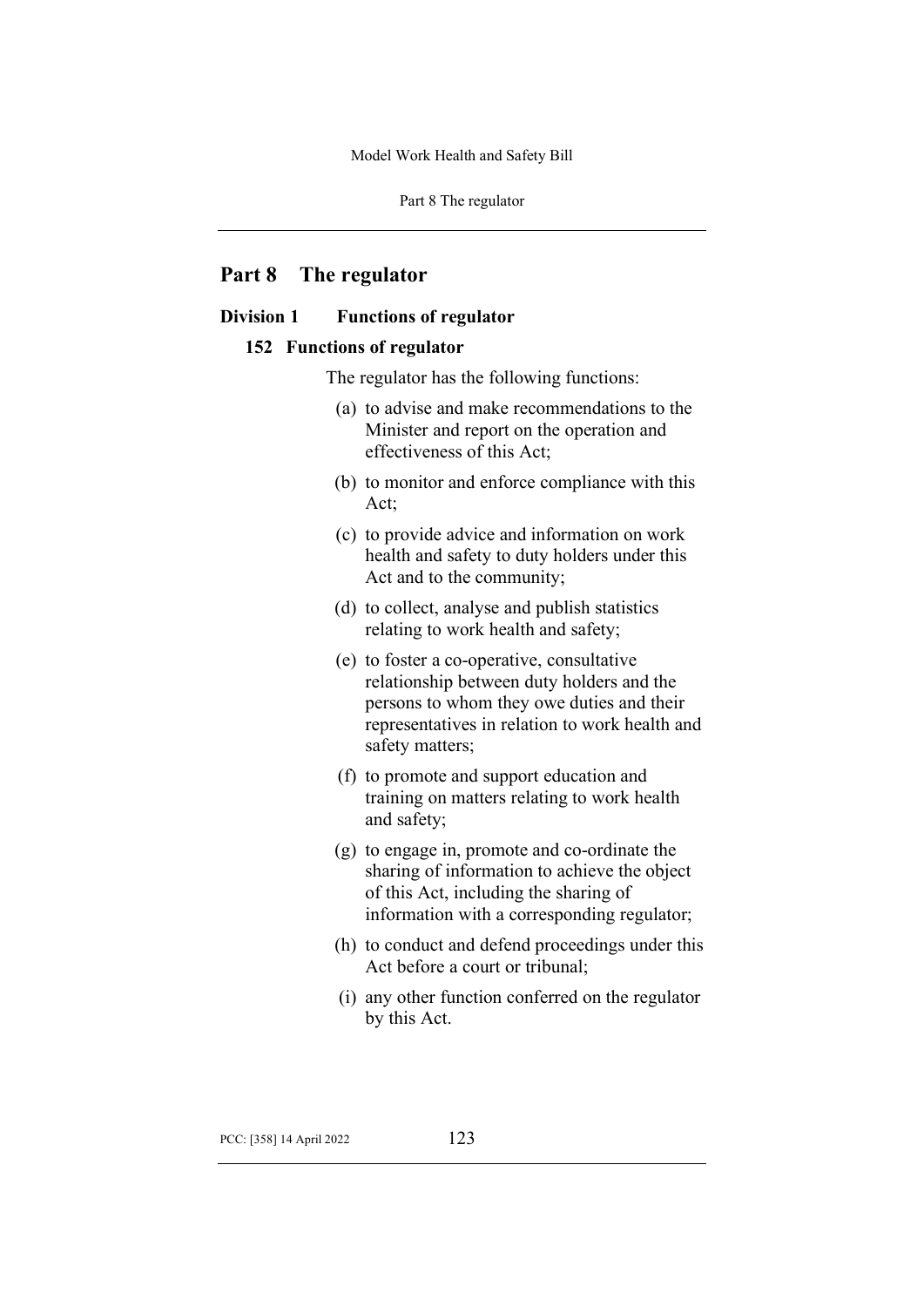Part 8 The regulator

**Note**

See the jurisdictional notes in the Appendix.

### **153 Powers of regulator**

- (1) Subject to this Act, the regulator has the power to do all things necessary or convenient to be done for or in connection with the performance of its functions.
- (2) Without limiting subsection (1), the regulator has all the powers and functions that an inspector has under this Act.

## **154 Delegation by regulator**

(1) The regulator may, by instrument in writing, delegate to any person a power or function under this Act other than this power of delegation.

### **Note**

See the jurisdictional note in the Appendix.

- (2) A delegation under this section:
	- (a) may be made subject to such conditions as the regulator thinks fit; and
	- (b) is revocable at will; and
	- (c) does not derogate from the power of the regulator to act.

# **Division 2 Powers of regulator to obtain information**

### **155 Powers of regulator to obtain information**

(1) This section applies if the regulator has reasonable grounds to believe that a person is capable of giving information, providing documents or giving evidence in relation to a possible contravention of this Act or that will assist the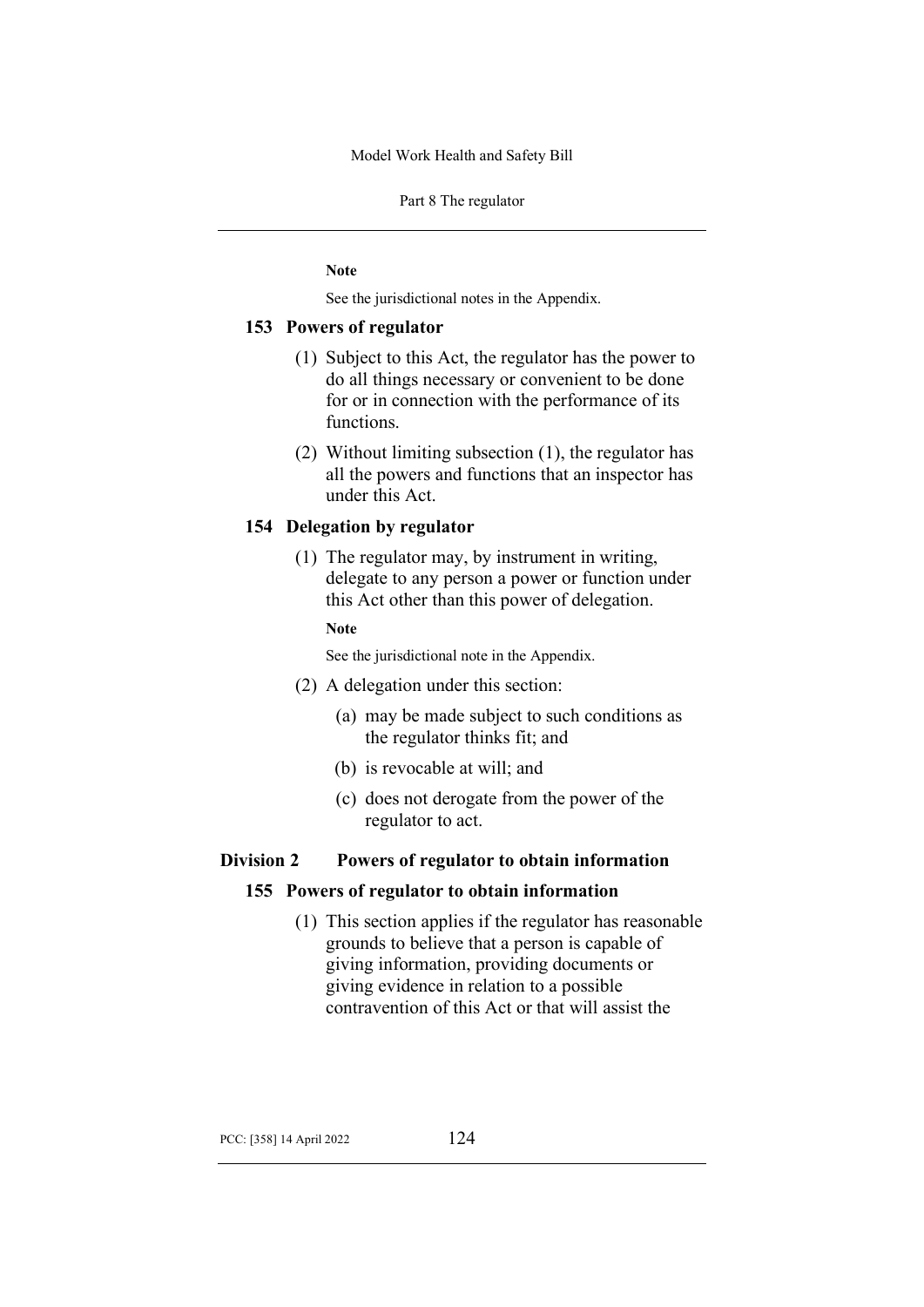Part 8 The regulator

regulator to monitor or enforce compliance with this Act.

- (2) The regulator may, by written notice served on the person, require the person to do 1 or more of the following:
	- (a) to give the regulator, in writing signed by the person (or in the case of a body corporate, by a competent officer of the body corporate) and within the time and in the manner specified in the notice, that information of which the person has knowledge;
	- (b) to produce to the regulator, in accordance with the notice, those documents;
	- (c) to appear before a person appointed by the regulator on a day, and at a time and place, specified in the notice (being a day, time and place that are reasonable in the circumstances) and give either orally or in writing that evidence and produce those documents.
- (2A) The notice may be served in any way that a notice may be issued or given under section 209.
	- (3) The notice must:
		- (a) state that the requirement is made under this section; and
		- (b) contain a statement to the effect that it is an offence to refuse or fail to comply with the requirement without reasonable excuse; and
		- (c) if the notice requires the person to provide information or documents or answer questions: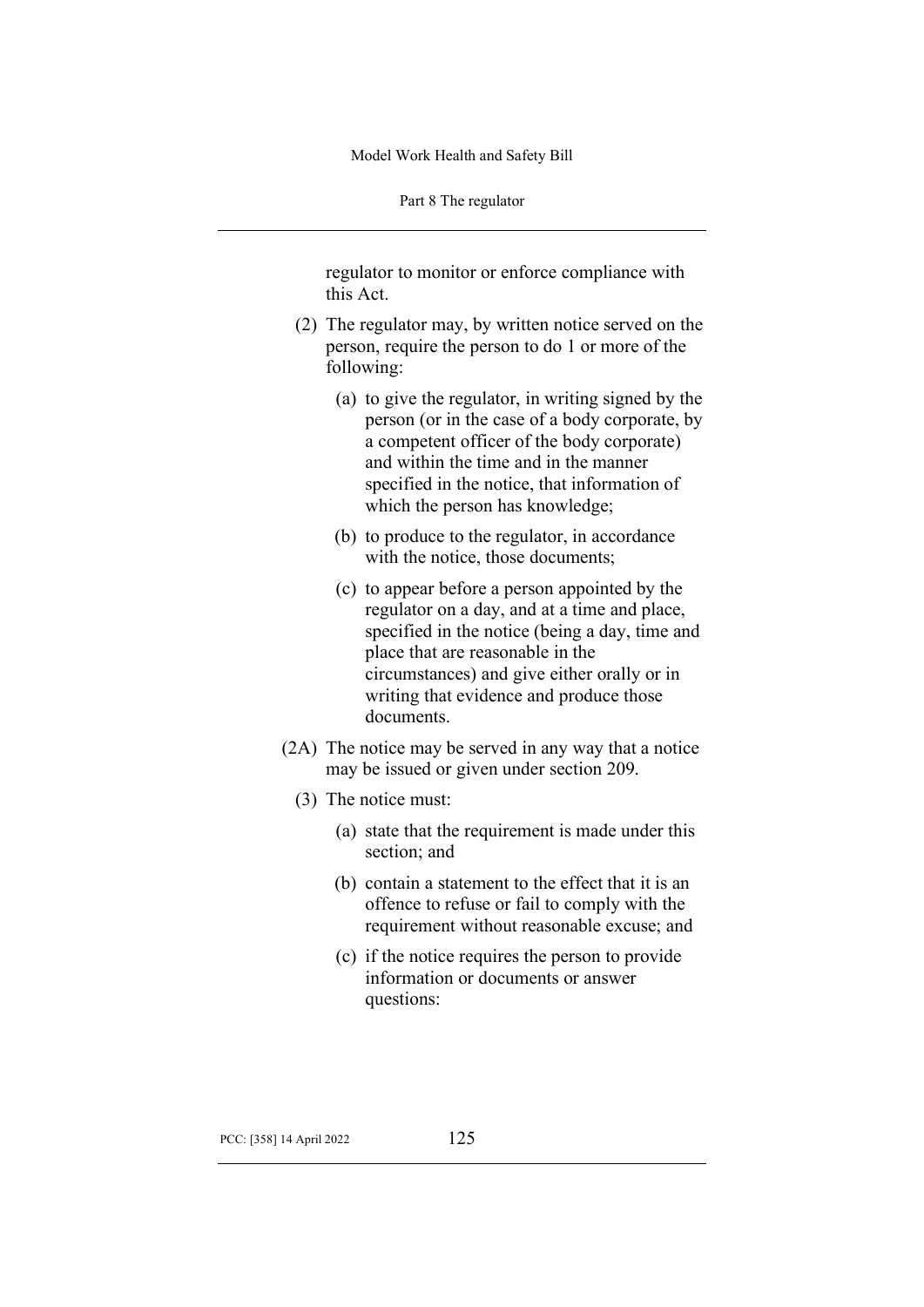Part 8 The regulator

- (i) contain a statement about the effect of sections 172 and 269; and
- (ii) state that the person may attend with a legal practitioner.
- (4) The regulator must not make a requirement under subsection (2)(c) unless the regulator has taken all reasonable steps to obtain the information under subsections  $(2)(a)$  and  $(b)$  and has been unable to do so.
- (5) A person must not, without reasonable excuse, refuse or fail to comply with a requirement under this section.

Maximum penalty:

In the case of an individual—\$10 000.

In the case of a body corporate—\$50 000.

- (6) Subsection (5) places an evidential burden on the accused to show a reasonable excuse.
- (7) Section 172 (with any necessary changes) applies to a requirement under this section.
- (8) A notice may be served on a person under this section even though:
	- (a) the person is outside the State; or
	- (b) the notice relates to information, documents or evidence:
		- (i) outside the State; or
		- (ii) relating to a matter happening outside the State.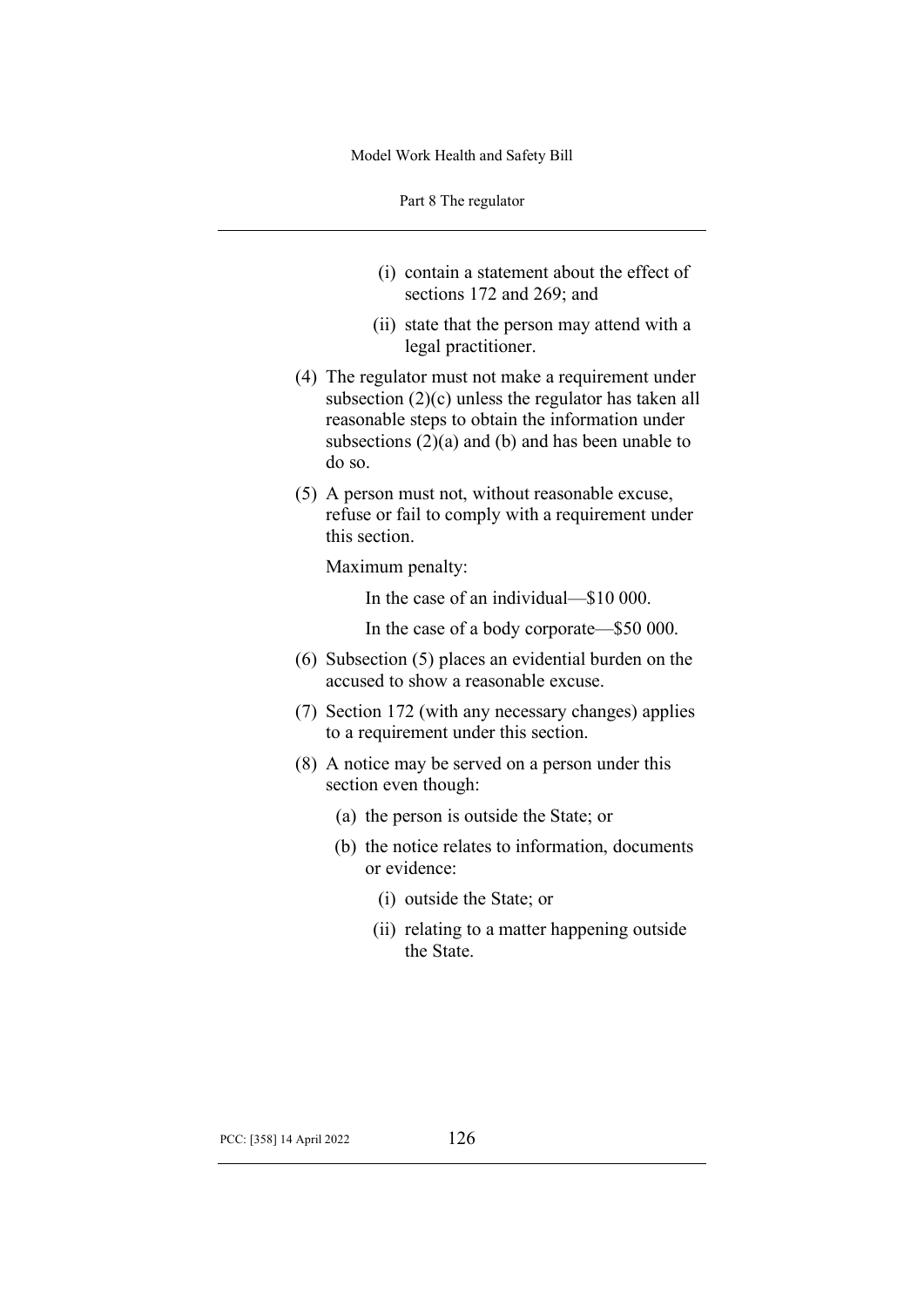Part 9 Securing compliance

# **Part 9 Securing compliance**

## **Division 1 Appointment of inspectors**

### **156 Appointment of inspectors**

The regulator may, by instrument, appoint any of the following as an inspector:

- (a) a public servant;
- (b) an employee of a public authority;
- (c) the holder of a statutory office;
- (d) a person who is appointed as an inspector under a corresponding WHS law;
- (e) a person in a prescribed class of persons.

### **Note**

See the jurisdictional notes in the Appendix.

### **157 Identity cards**

- (1) The regulator must give each inspector an identity card that states the person's name and appointment as an inspector and includes any other matter prescribed by the regulations.
- (2) An inspector must produce his or her identity card for inspection on request when exercising compliance powers.
- (3) If a person to whom an identity card has been issued ceases to be an inspector, the person must return the identity card to the regulator as soon as practicable.

**Note**

See the jurisdictional notes in the Appendix.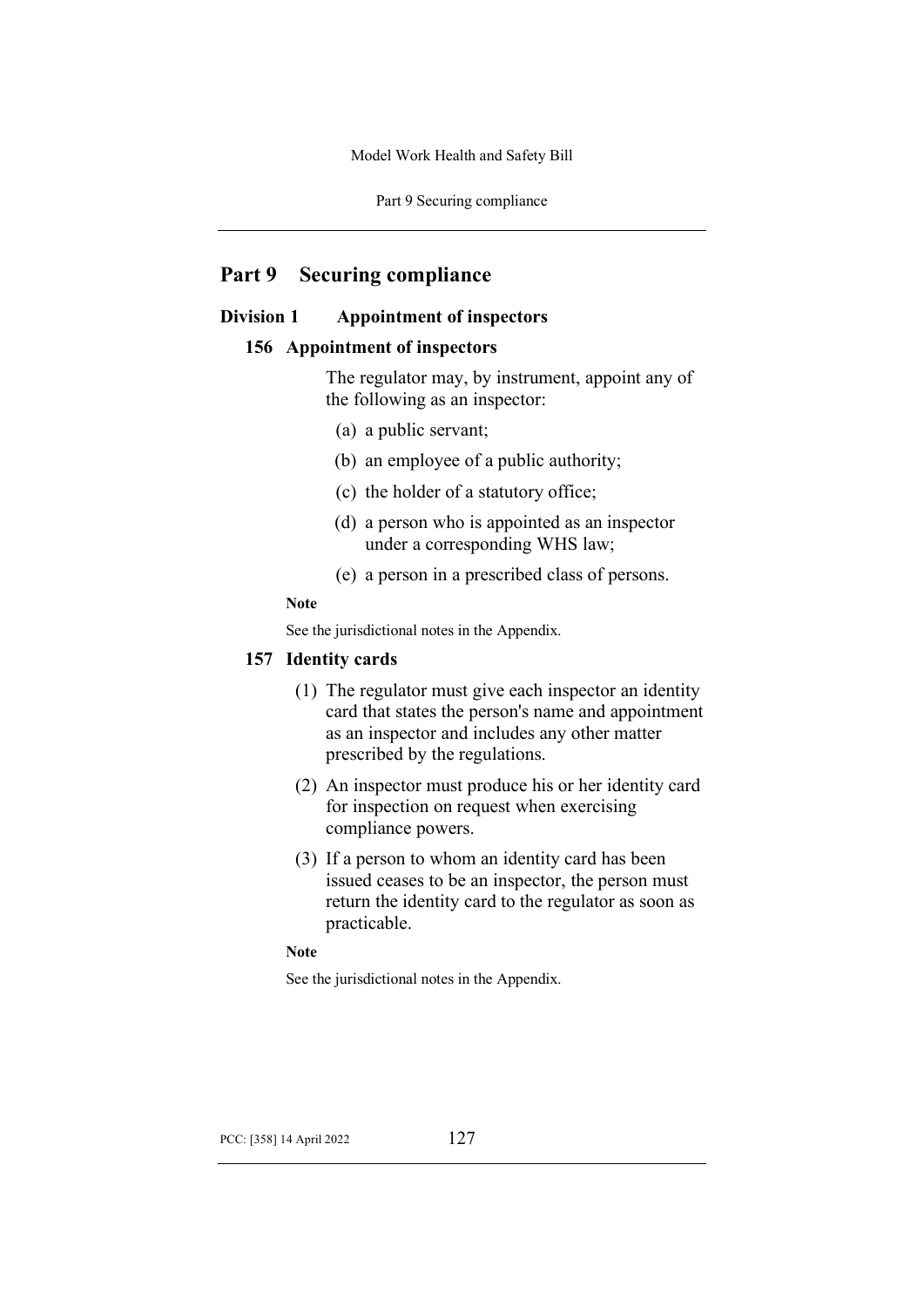Part 9 Securing compliance

# **158 Accountability of inspectors**

- (1) An inspector must give written notice to the regulator of all interests, pecuniary or otherwise, that the inspector has, or acquires, and that conflict or could conflict with the proper performance of the inspector's functions.
- (2) The regulator must give a direction to an inspector not to deal, or to no longer deal, with a matter if the regulator becomes aware that the inspector has a potential conflict of interest in relation to a matter and the regulator considers that the inspector should not deal, or should no longer deal, with the matter.

### **159 Suspension and ending of appointment of inspectors**

- (1) The regulator may suspend or end the appointment of an inspector.
- (2) A person's appointment as an inspector ends when the person ceases to be eligible for appointment as an inspector.

# **Division 2 Functions and powers of inspectors**

### **160 Functions and powers of inspectors**

An inspector has the following functions and powers under this Act:

- (a) to provide information and advice about compliance with this Act;
- (b) to assist in the resolution of: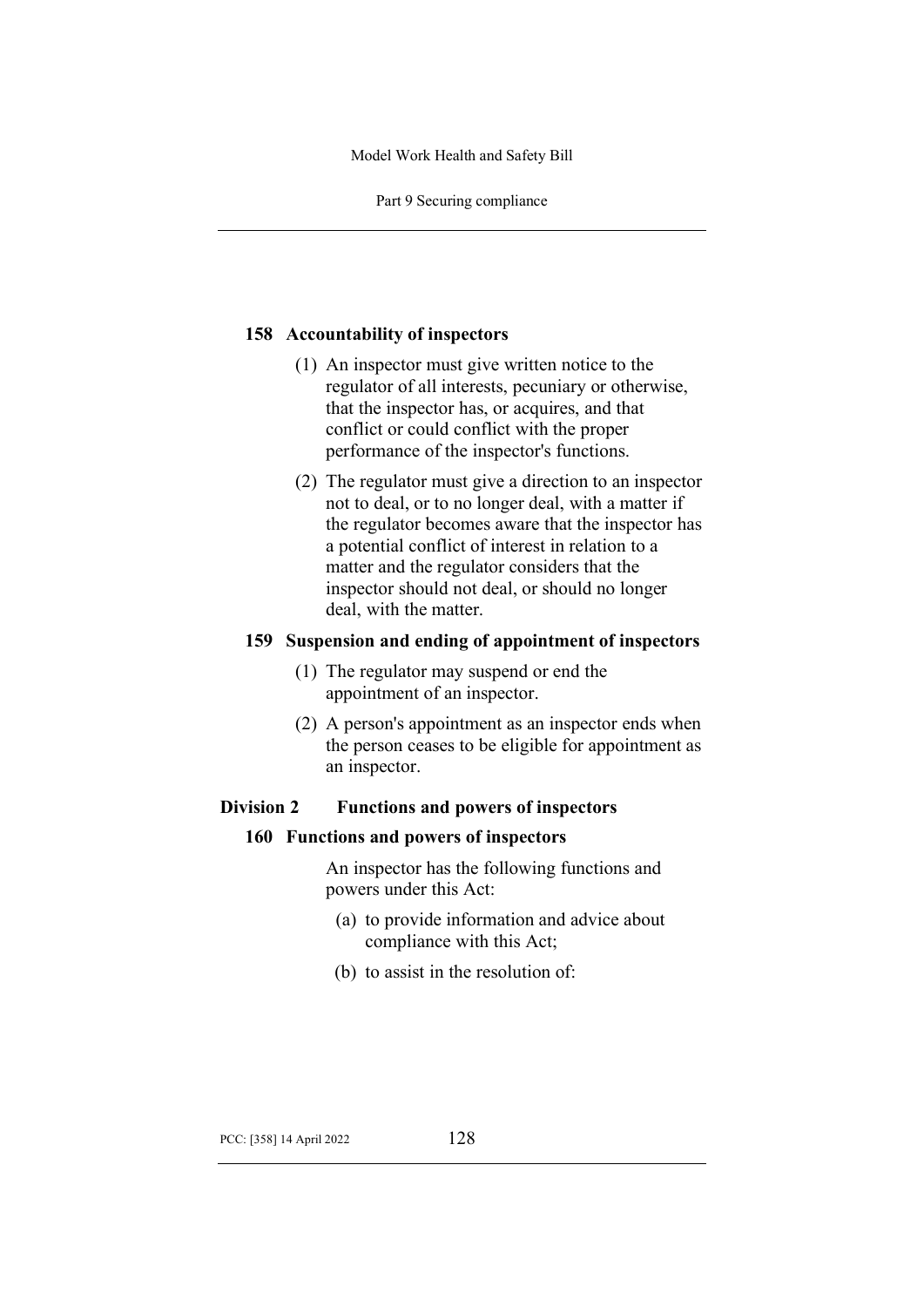Part 9 Securing compliance

- (i) work health and safety issues at workplaces; and
- (ii) issues related to access to a workplace by an assistant to a health and safety representative; and
- (iii) issues related to the exercise or purported exercise of a right of entry under Part 7;
- (c) to review disputed provisional improvement notices;
- (d) to require compliance with this Act through the issuing of notices;
- (e) to investigate contraventions of this Act and assist in the prosecution of offences;
- (f) to attend coronial inquests in relation to work-related deaths and examine witnesses.

**Note**

See the jurisdictional note in the Appendix.

#### **161 Conditions on inspectors' compliance powers**

An inspector's compliance powers are subject to any conditions specified in the instrument of the inspector's appointment.

## **162 Inspectors subject to regulator's directions**

- (1) An inspector is subject to the regulator's directions in the exercise of the inspector's compliance powers.
- (2) A direction under subsection (1) may be of a general nature or may relate to a specified matter or specified class of matter.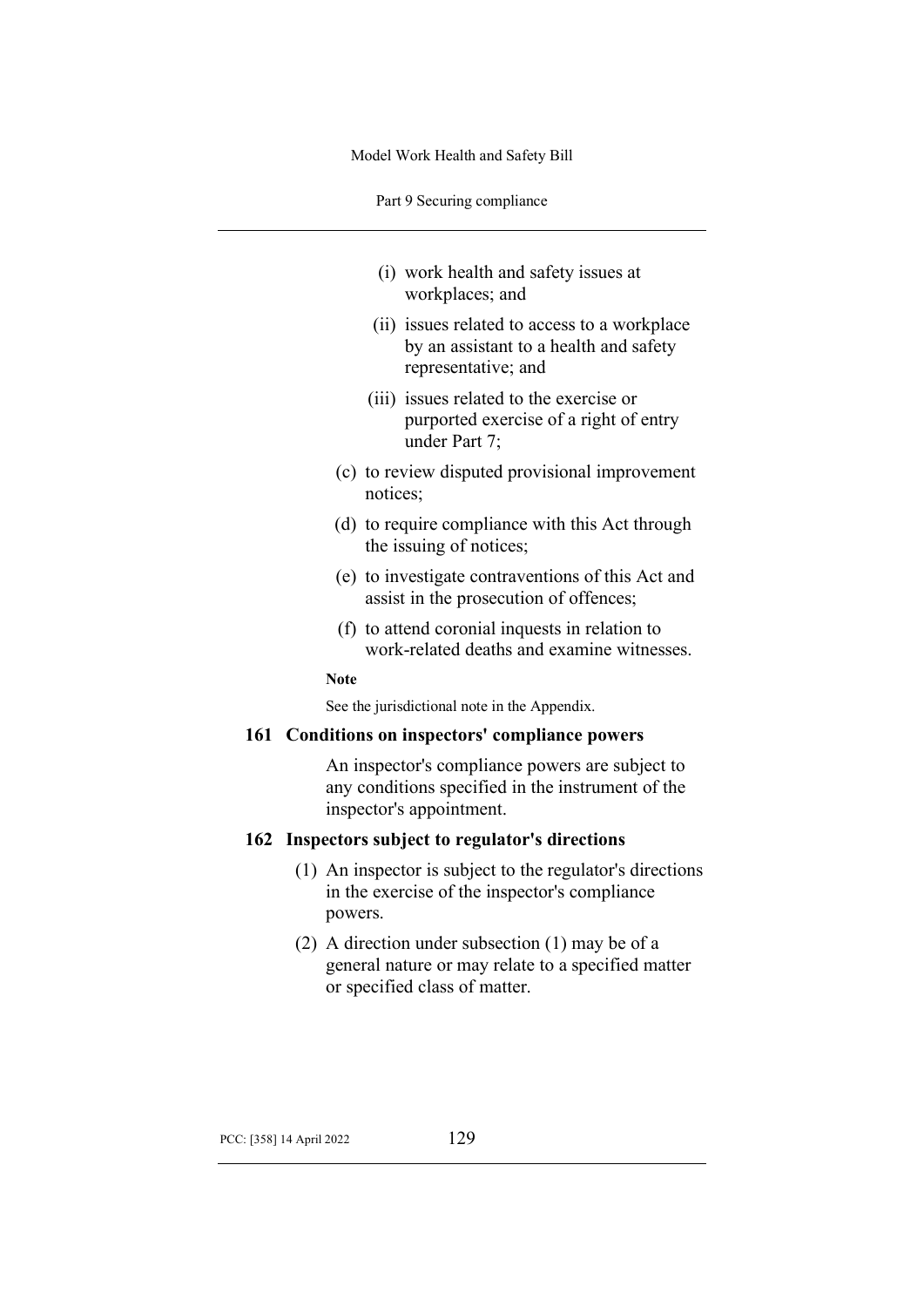Part 9 Securing compliance

### **Division 3 Powers relating to entry**

## **Subdivision 1 General powers of entry**

#### **163 Powers of entry**

- (1) An inspector may at any time enter a place that is, or that the inspector reasonably suspects is, a workplace.
- (2) An entry may be made under subsection (1) with, or without, the consent of the person with management or control of the workplace.
- (3) If an inspector enters a place under subsection (1) and it is not a workplace, the inspector must leave the place immediately.
- (4) An inspector may enter any place if the entry is authorised by a search warrant.

#### **Note**

An inspector may enter residential premises to gain access to a workplace (see section 170(c)).

### **164 Notification of entry**

- (1) An inspector may enter a place under section 163 without prior notice to any person.
- (2) An inspector must, as soon as practicable after entry to a workplace or suspected workplace, take all reasonable steps to notify the following persons of the entry and the purpose of the entry:
	- (a) the relevant person conducting a business or undertaking at the workplace;
	- (b) the person with management or control of the workplace;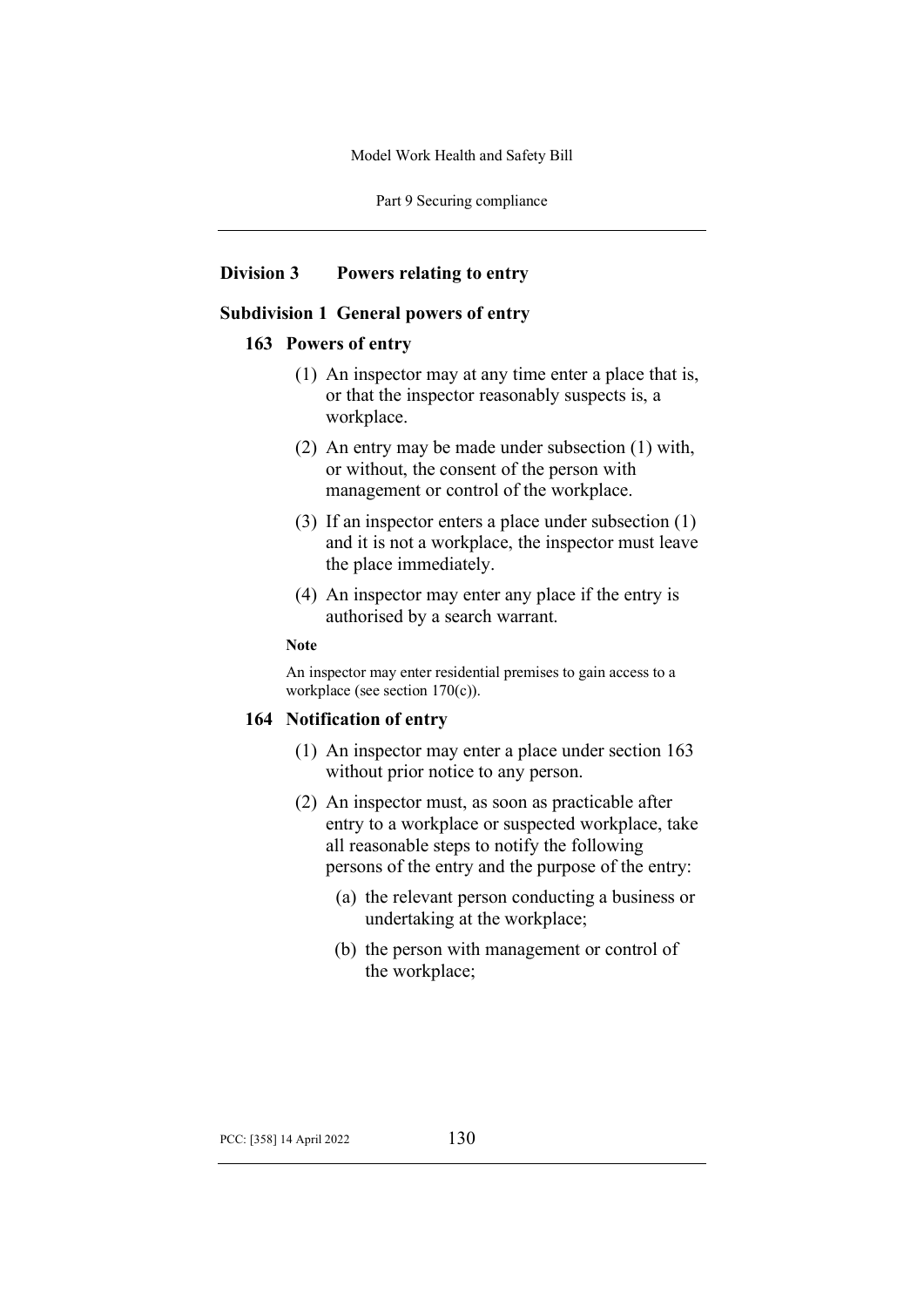Part 9 Securing compliance

- (c) any health and safety representative for workers carrying out work for that business or undertaking at the workplace.
- (3) However, an inspector is not required to notify any person if to do so would defeat the purpose for which the place was entered or cause unreasonable delay.
- (4) In this section *relevant person conducting a business or undertaking* means the person conducting any business or undertaking in relation to which the inspector is exercising the powers of entry.

#### **165 General powers on entry**

- (1) An inspector who enters a workplace under section 163 may do all or any of the following:
	- (a) inspect, examine and make inquiries at the workplace;
	- (b) inspect and examine anything (including a document) at the workplace;
	- (c) bring to the workplace and use any equipment or materials that may be required;
	- (d) take measurements, conduct tests and make sketches or recordings (including photographs, films, audio, video, digital or other recordings);
	- (e) take and remove for analysis a sample of any substance or thing without paying for it;
	- (f) require a person at the workplace to give the inspector reasonable help to exercise the inspector's powers under paragraphs (a) to  $(e)$ ;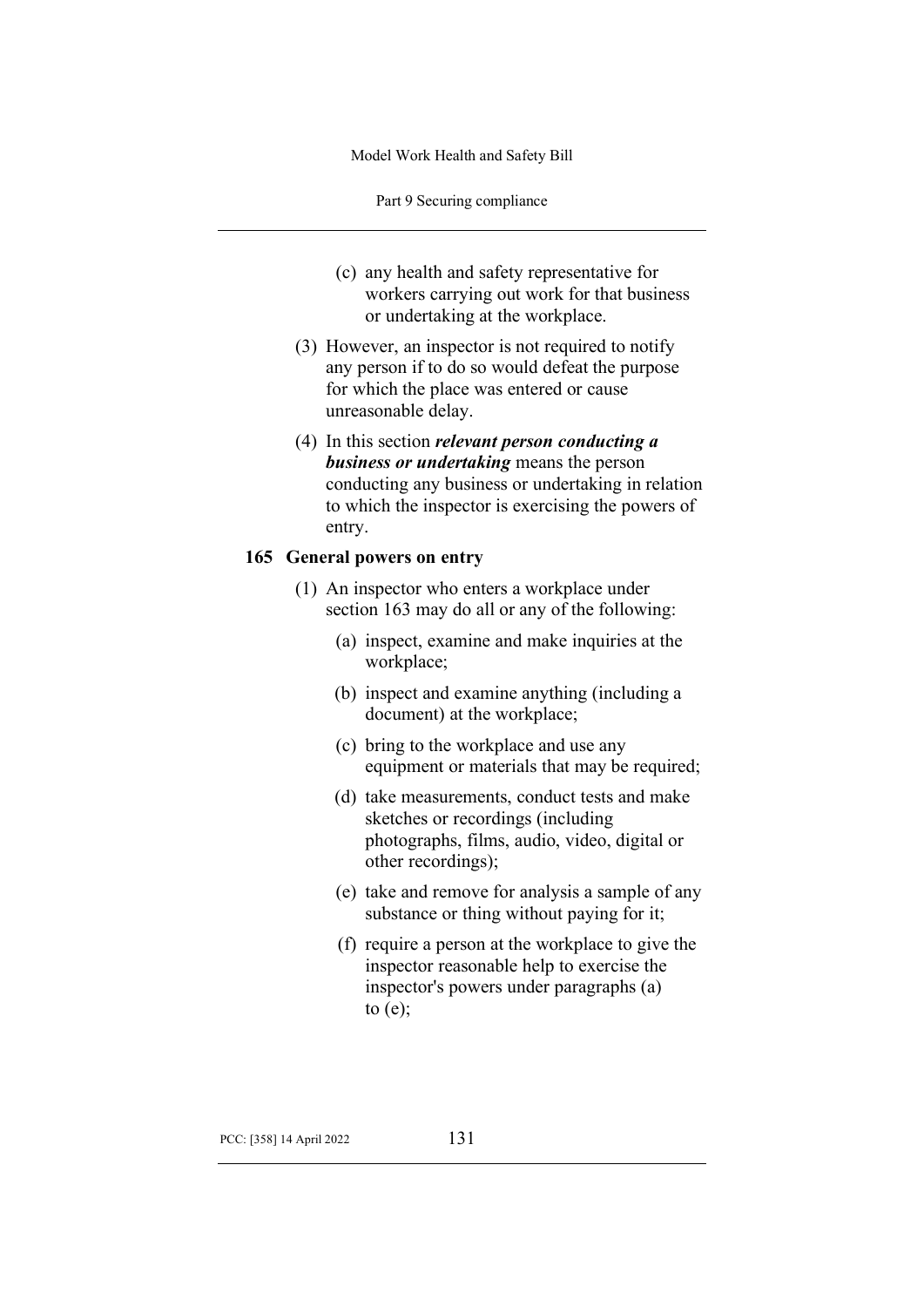Part 9 Securing compliance

(g) exercise any compliance power or other power that is reasonably necessary to be exercised by the inspector for the purposes of this Act.

```
Note
```
See the jurisdictional notes in the Appendix.

(2) A person required to give reasonable help under subsection (1)(f) must not, without reasonable excuse, refuse or fail to comply with the requirement.

Maximum penalty:

In the case of an individual—\$10 000.

In the case of a body corporate—\$50 000.

(3) Subsection (2) places an evidential burden on the accused to show a reasonable excuse.

### **166 Persons assisting inspectors**

- (1) A person (the *assistant*), including an interpreter, may accompany the inspector entering a workplace under section 163 to assist the inspector if the inspector considers the assistance is necessary.
- (2) The assistant:
	- (a) may do the things at the place and in the manner that the inspector reasonably requires to assist the inspector to exercise compliance powers; but
	- (b) must not do anything that the inspector does not have power to do, except as permitted under a search warrant.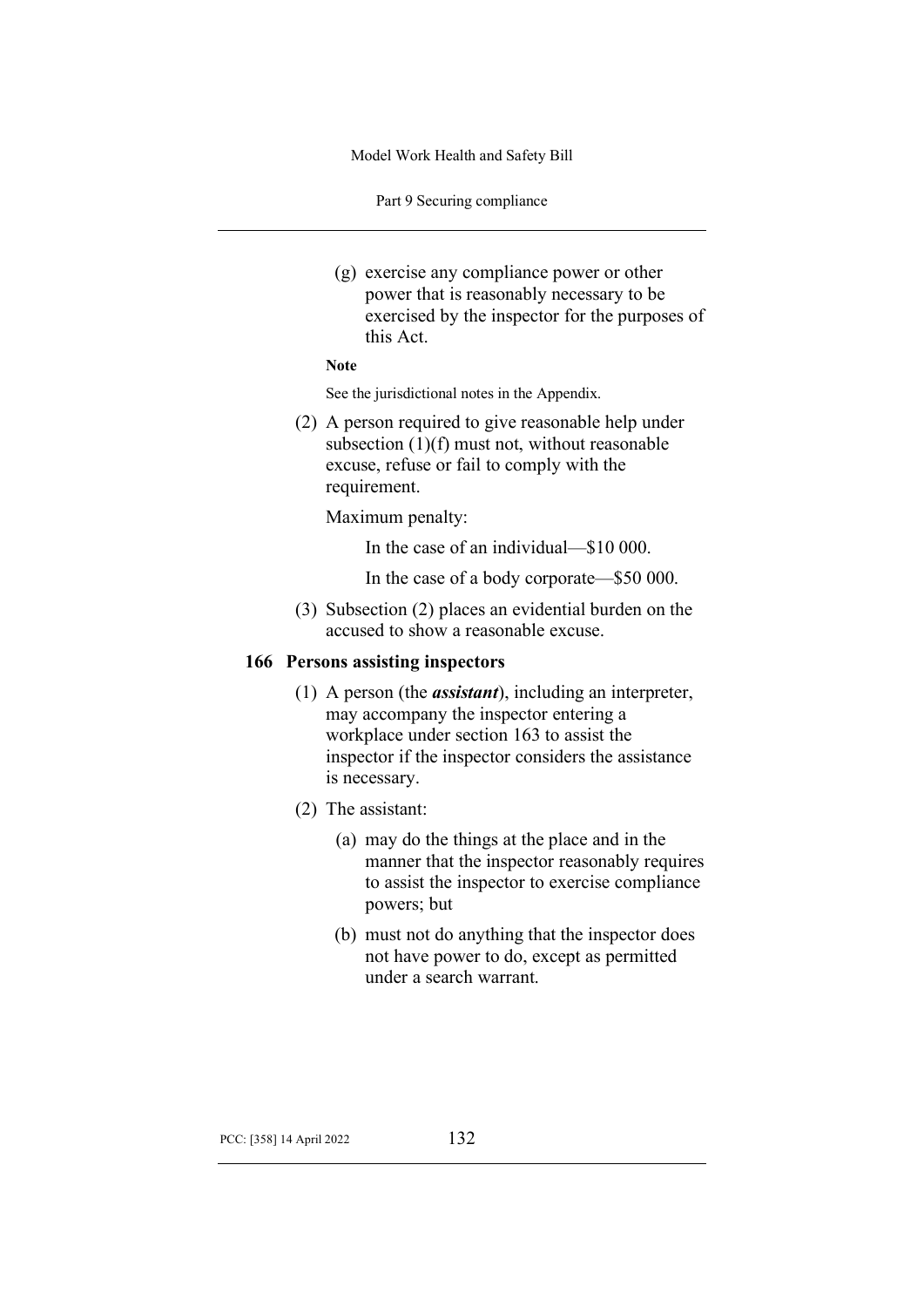Part 9 Securing compliance

(3) Anything done lawfully by the assistant is taken for all purposes to have been done by the inspector.

# **Subdivision 2 Search warrants**

#### **Note**

See the jurisdictional note in the Appendix.

#### **167 Search warrants**

- (1) An inspector may apply to a magistrate for a search warrant for a place.
- (2) The application must be sworn and state the grounds on which the warrant is sought.
- (3) The magistrate may refuse to consider the application until the inspector gives the magistrate all the information the magistrate requires about the application in the way the magistrate requires.

#### **Example**

The magistrate may require additional information supporting the application to be given by statutory declaration.

- (4) The magistrate may issue a search warrant only if the magistrate is satisfied there are reasonable grounds for suspecting:
	- (a) there is a particular thing or activity (the *evidence*) that may provide evidence of an offence against this Act; and
	- (b) the evidence is, or may be within the next 72 hours, at the place.
- (5) The search warrant must state: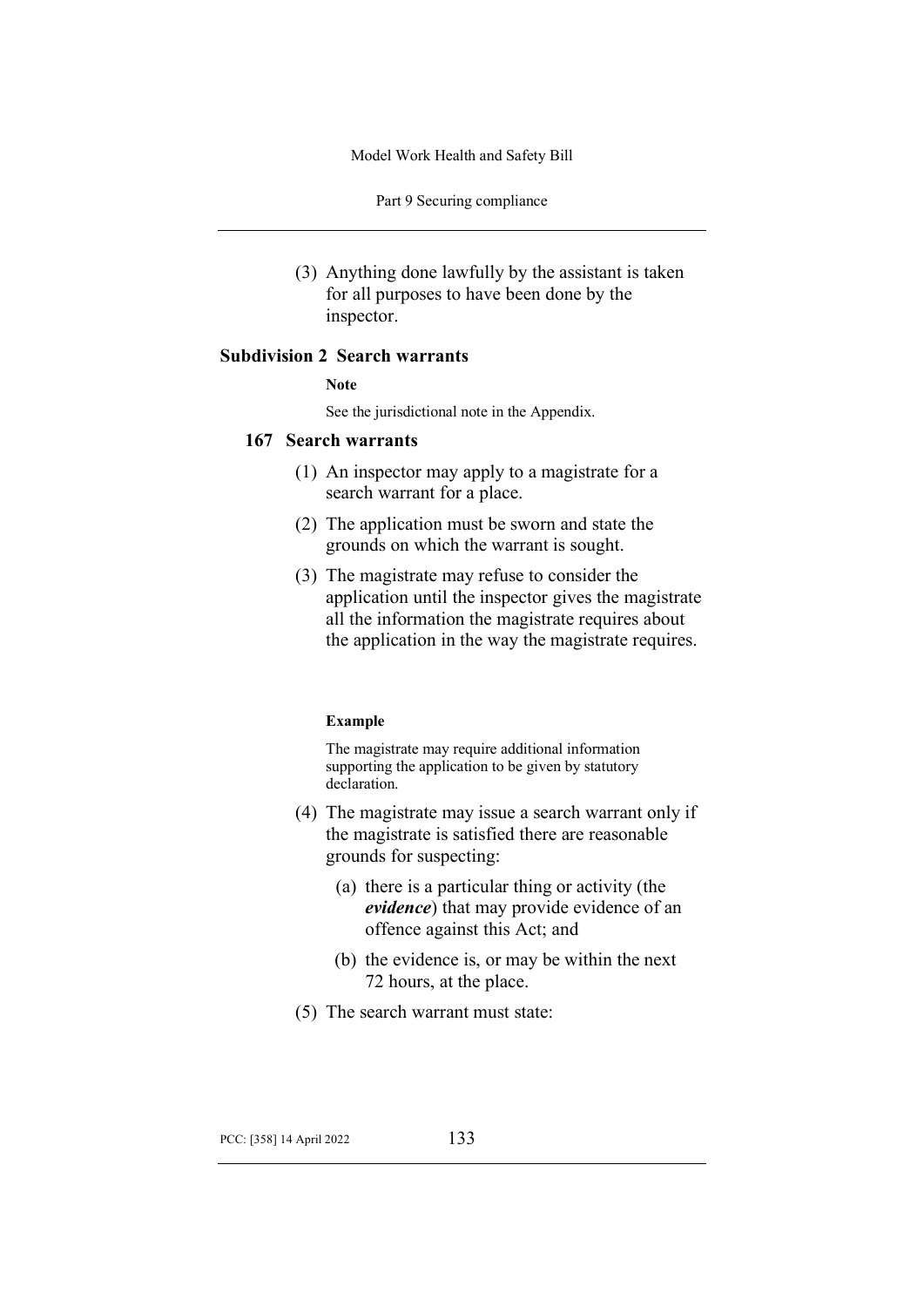Part 9 Securing compliance

- (a) that a stated inspector may, with necessary and reasonable help and force, enter the place and exercise the inspector's compliance powers; and
- (b) the offence for which the search warrant is sought; and
- (c) the evidence that may be seized under the search warrant; and
- (d) the hours of the day or night when the place may be entered; and
- (e) the date, within 7 days after the search warrant's issue, the search warrant ends.

### **168 Announcement before entry on warrant**

- (1) Before executing a search warrant, the inspector named in the warrant or an assistant to the inspector must:
	- (a) announce that he or she is authorised by the warrant to enter the place; and
	- (b) give any person at the place an opportunity to allow that entry.
- (2) However, the inspector or an assistant to the inspector is not required to comply with subsection (1) if he or she believes on reasonable grounds that immediate entry to the place is needed to ensure:
	- (a) the safety of any person; or
	- (b) that the effective execution of the warrant is not frustrated.
- **169 Copy of warrant to be given to person with management or control of place**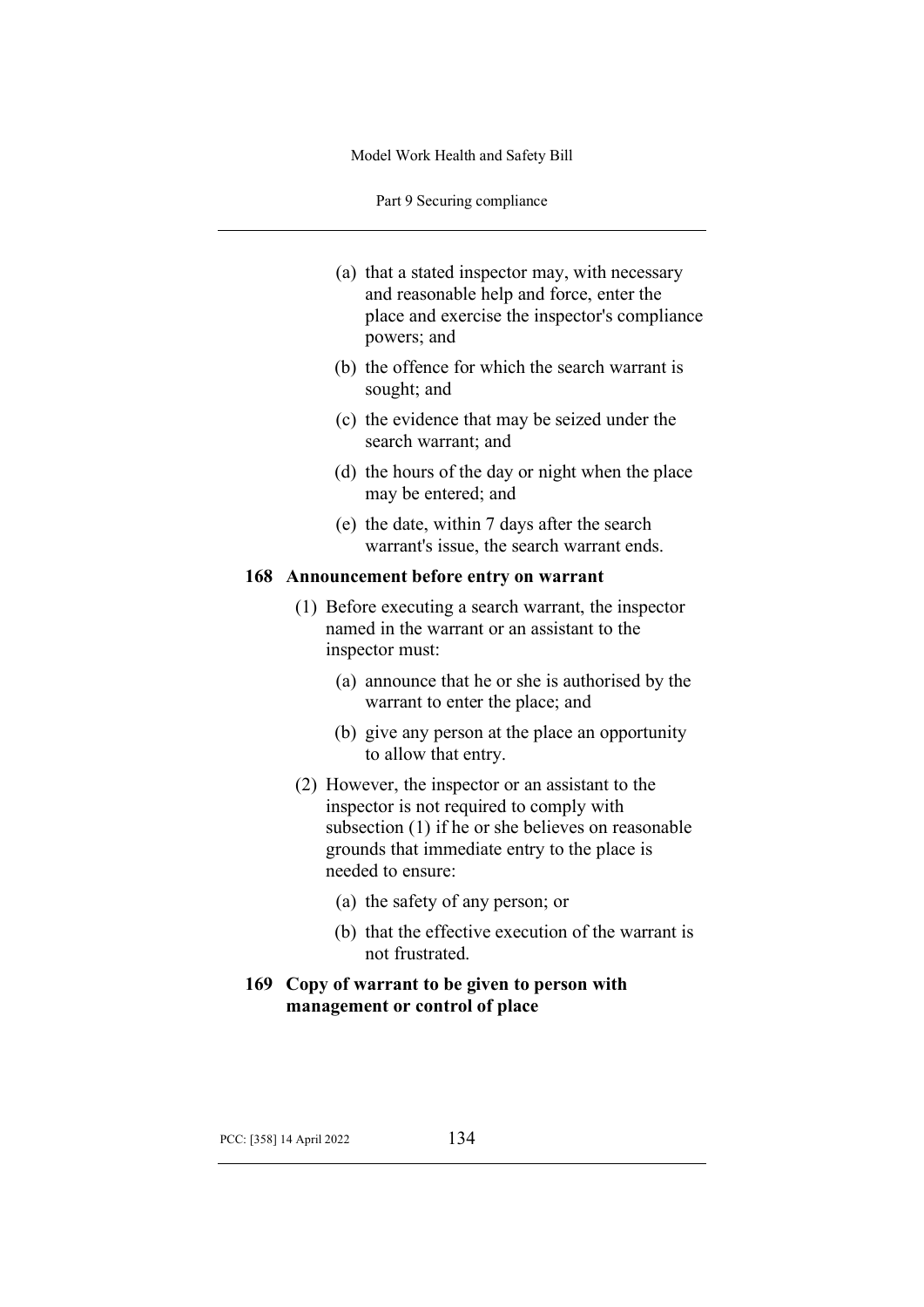Part 9 Securing compliance

If the person who has or appears to have management or control of a place is present at the place when a search warrant is being executed, the inspector must:

- (a) identify himself or herself to that person by producing his or her identity card for inspection; and
- (b) give that person a copy of the execution copy of the warrant.

### **Subdivision 3 Limitation on entry powers**

# **170 Places used for residential purposes**

Despite anything else in this Division, the powers of an inspector under this Division in relation to entering a place are not exercisable in relation to any part of a place that is used only for residential purposes except:

- (a) with the consent of the person with management or control of the place; or
- (b) under the authority conferred by a search warrant; or
- (c) for the purpose only of gaining access to a suspected workplace, but only:
	- (i) if the inspector reasonably believes that no reasonable alternative access is available; and
	- (ii) at a reasonable time having regard to the times at which the inspector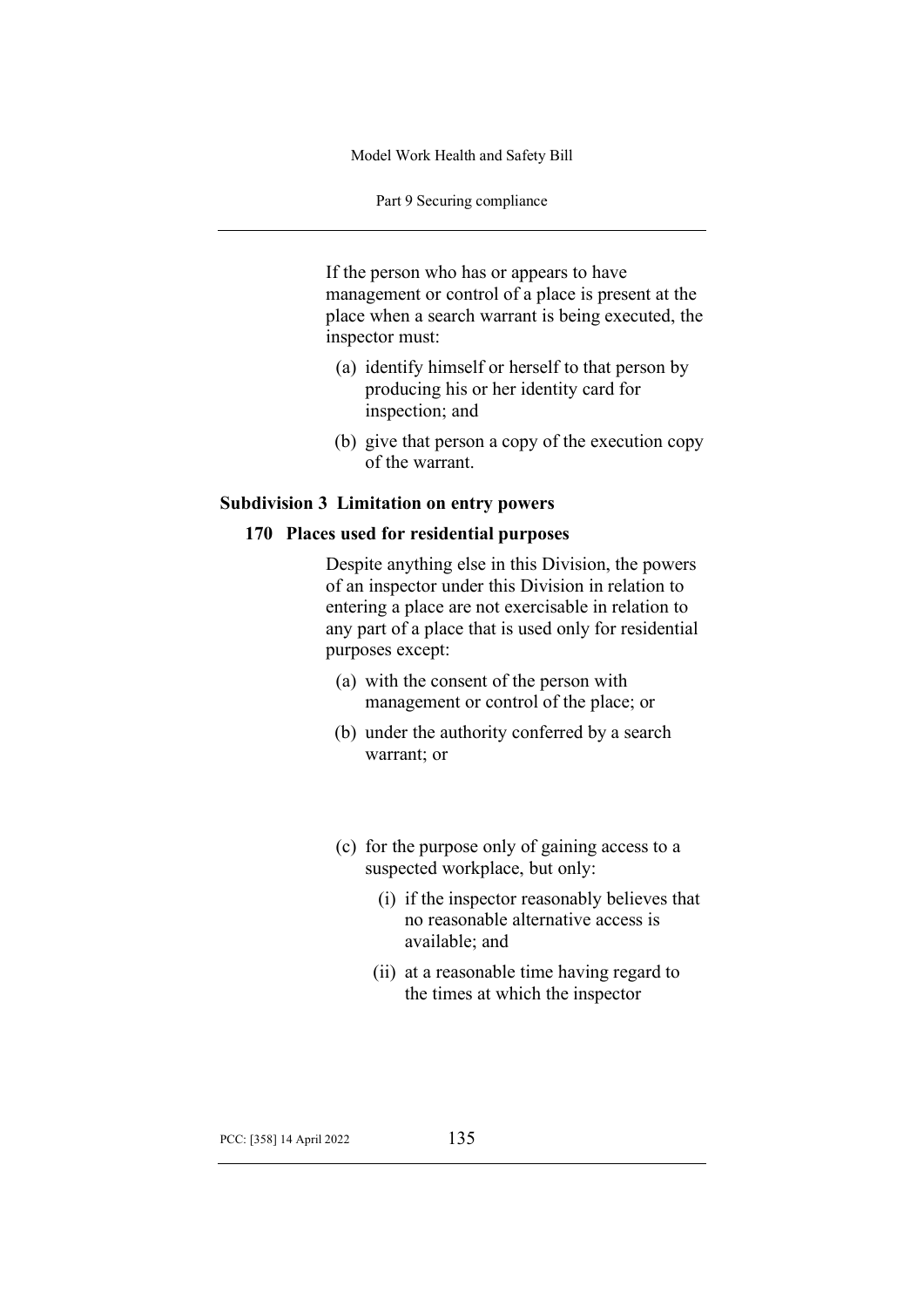Part 9 Securing compliance

believes work is being carried out at the place to which access is sought.

### **Subdivision 4 Specific powers on entry**

# **171 Power to require production of documents and answers to questions**

- (1) An inspector who enters a workplace under this Division may, while the inspector is at the workplace:
	- (a) require a person to tell the inspector who has custody of, or access to, a document; or
	- (b) require a person who has custody of, or access to, a document mentioned in paragraph (a) to produce the document to the inspector; or
	- (c) require a person at the workplace to answer any questions put by the inspector.
- (2) A requirement under subsection (1)(b) must be made by written notice unless the circumstances require the inspector to have immediate access to the document.
- (2A) Also, within 30 days after the day an inspector enters a workplace under this Division, the inspector or another inspector may give a written notice to a person:
	- (a) requiring the person, if the person has custody of, or access to, a specified document, to produce the document to the inspector within a specified period; or
	- (b) requiring the person to give written answers to specified questions within a specified period; or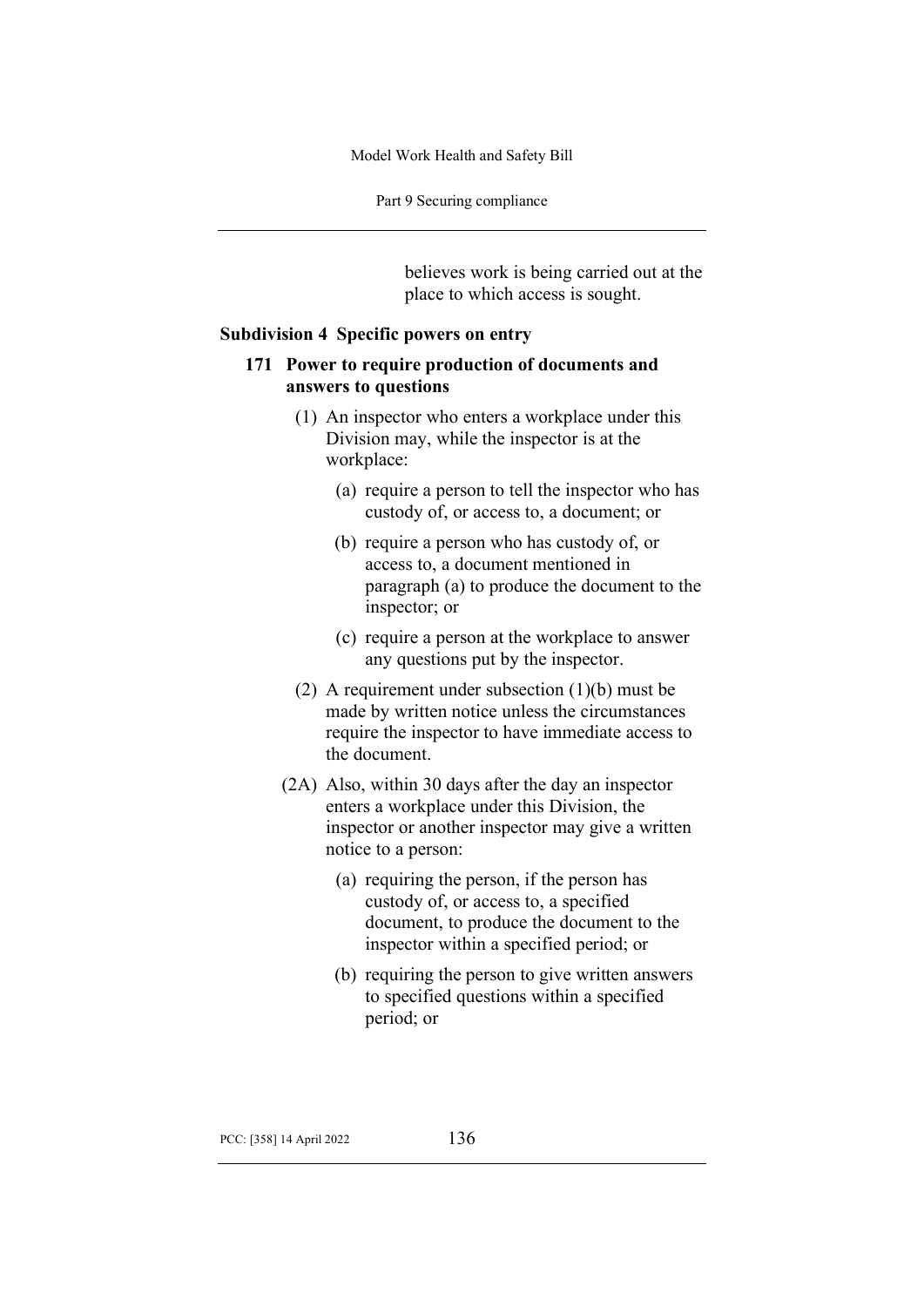Part 9 Securing compliance

- (c) requiring the person to:
	- (i) attend before the inspector at a specified time and place and answer any questions put by the inspector; or
	- (ii) attend before the inspector at a specified time, by audiovisual link or audio link, and answer any questions put by the inspector.
- (2B) If a requirement is made of a person under subsection  $(2A)(c)(i)$  to attend before the inspector in person:
	- (a) the person may ask to attend before the inspector by audiovisual link or audio link instead; and
	- (b) the inspector must agree to the request if it would be reasonable in the circumstances.
- (2C) If a requirement is made of a person under subsection  $(2A)(c)(ii)$  to attend before the inspector by audiovisual link or audio link:
	- (a) the person may ask to attend before the inspector in person instead; and
	- (b) the inspector must agree to the request if it would be reasonable in the circumstances.
- (2D) A requirement under subsection (2A) may only relate to a document or question relevant to the purpose for which the workplace was entered.
- (2E) A notice under subsection (2A) may be served in any way that a notice may be issued or given under section 209.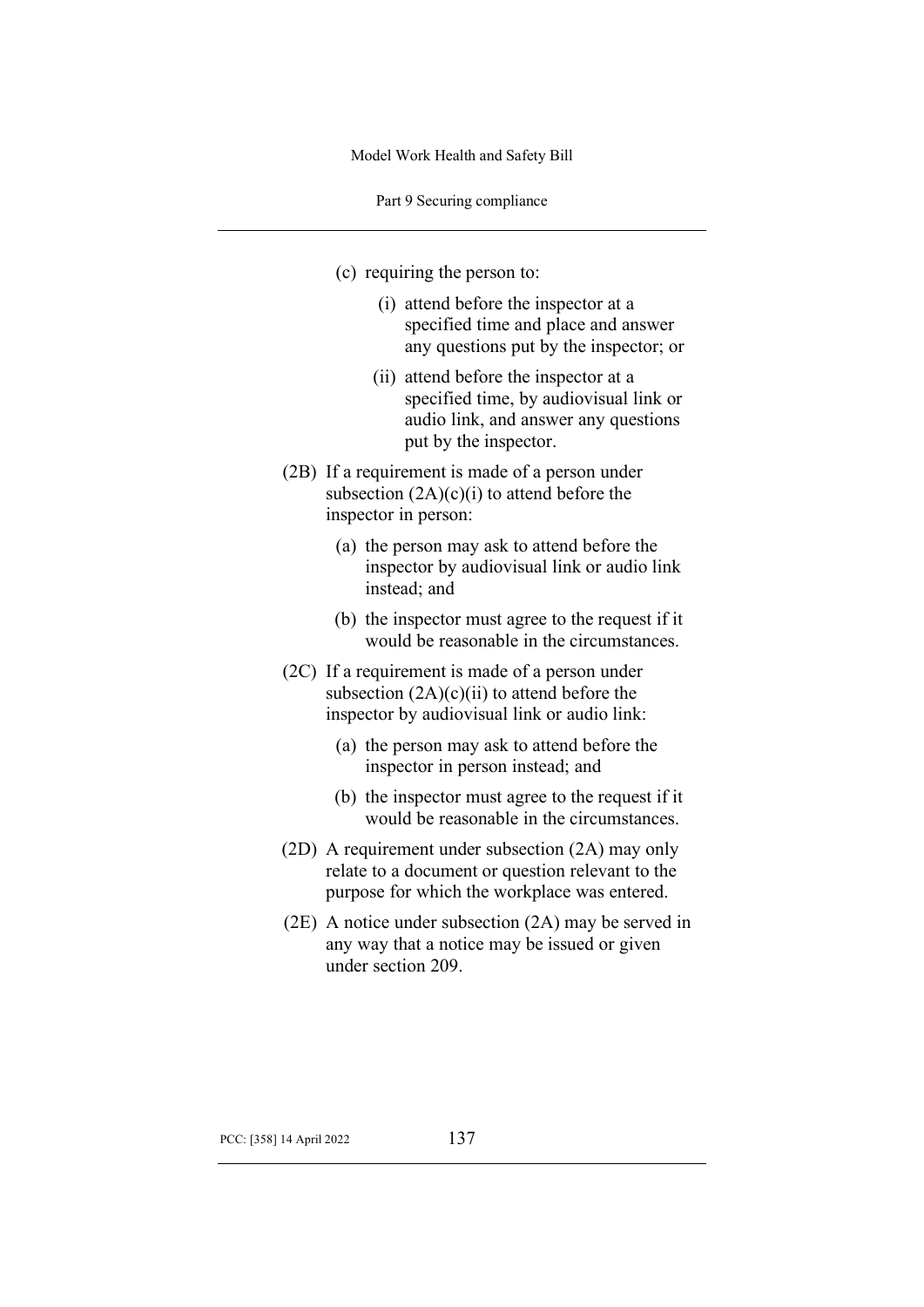Part 9 Securing compliance

- (3) An interview conducted by an inspector under subsection  $(1)(c)$  or  $(2A)(c)$  must be conducted in private if:
	- (a) the inspector considers it appropriate; or
	- (b) the person being interviewed so requests.
- (4) Subsection (3) does not limit the operation of section 166 or prevent a representative of the person being interviewed from being present at the interview.
- (5) Subsection (3) may be invoked during an interview by:
	- (a) the inspector; or
	- (b) the person being interviewed,

in which case the subsection applies to the remainder of the interview.

(6) A person must not, without reasonable excuse, refuse or fail to comply with a requirement under this section.

Maximum penalty:

In the case of an individual—\$10 000.

In the case of a body corporate—\$50 000.

#### **Note**

See sections 172 and 173 in relation to self-incrimination and section 269 in relation to legal professional privilege.

(7) Subsection (6) places an evidential burden on the accused to show a reasonable excuse.

### **172 Abrogation of privilege against self-incrimination**

(1) A person is not excused from answering a question or providing information or a document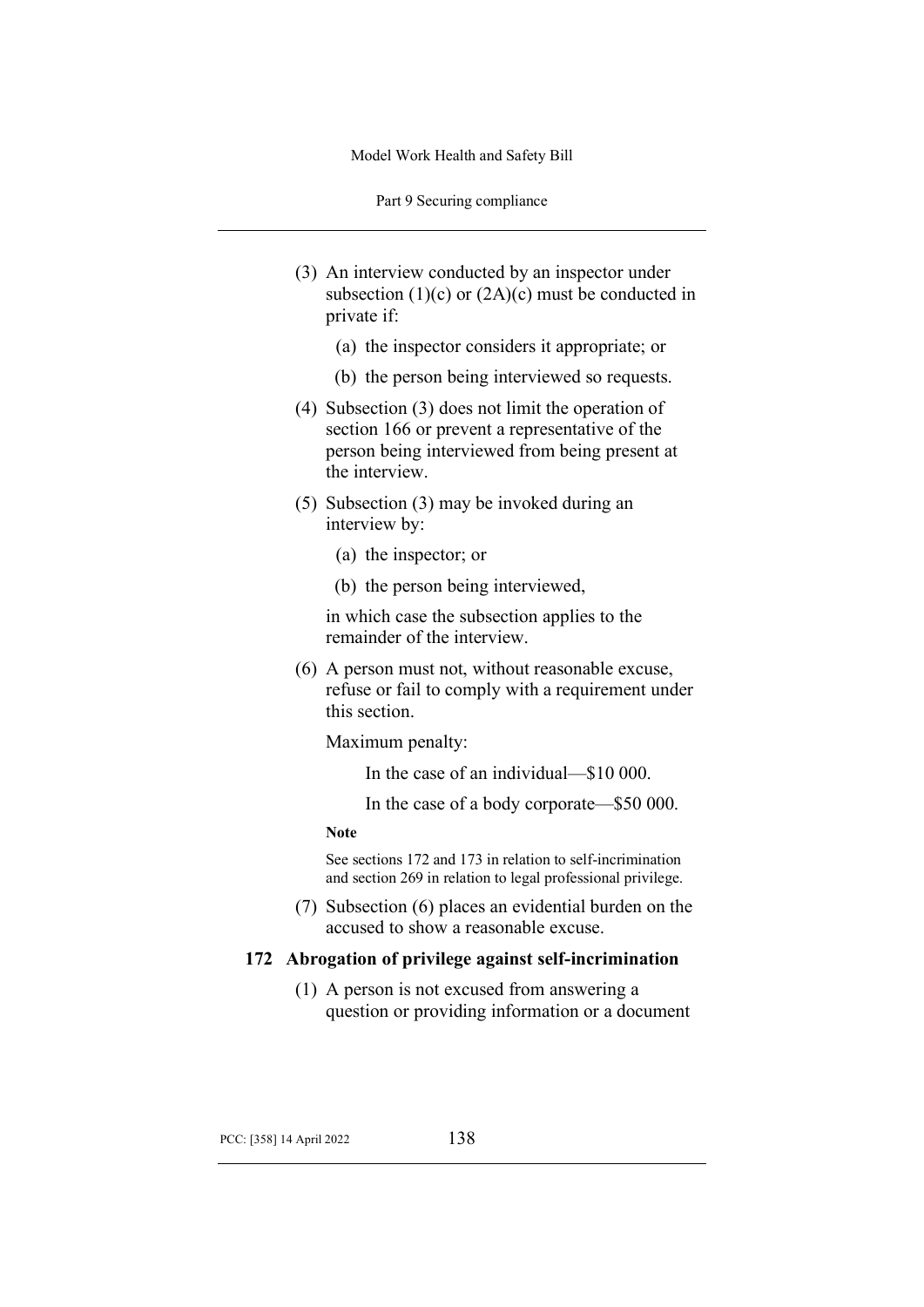Part 9 Securing compliance

under this Part on the ground that the answer to the question, or the information or document, may tend to incriminate the person or expose the person to a penalty.

- (2) However, the answer to a question or information or a document provided by an individual is not admissible as evidence against that individual in civil or criminal proceedings other than proceedings arising out of the false or misleading nature of the answer, information or document.
- (3) To avoid doubt, this section does not apply to answering a question or providing information or a document in response to a requirement made under a corresponding WHS law.

#### **Note**

See the jurisdictional notes in the Appendix.

## **173 Warning to be given**

- (1) Before requiring a person to answer a question or provide information or a document under this Part, other than by a written notice under section 171(2A), an inspector must:
	- (a) identify himself or herself to the person as an inspector by producing the inspector's identity card or in some other way; and
	- (b) warn the person it is an offence to refuse or fail to comply with the requirement without reasonable excuse; and
	- (c) warn the person about the effect of section 172; and
	- (d) advise the person about the effect of section 269.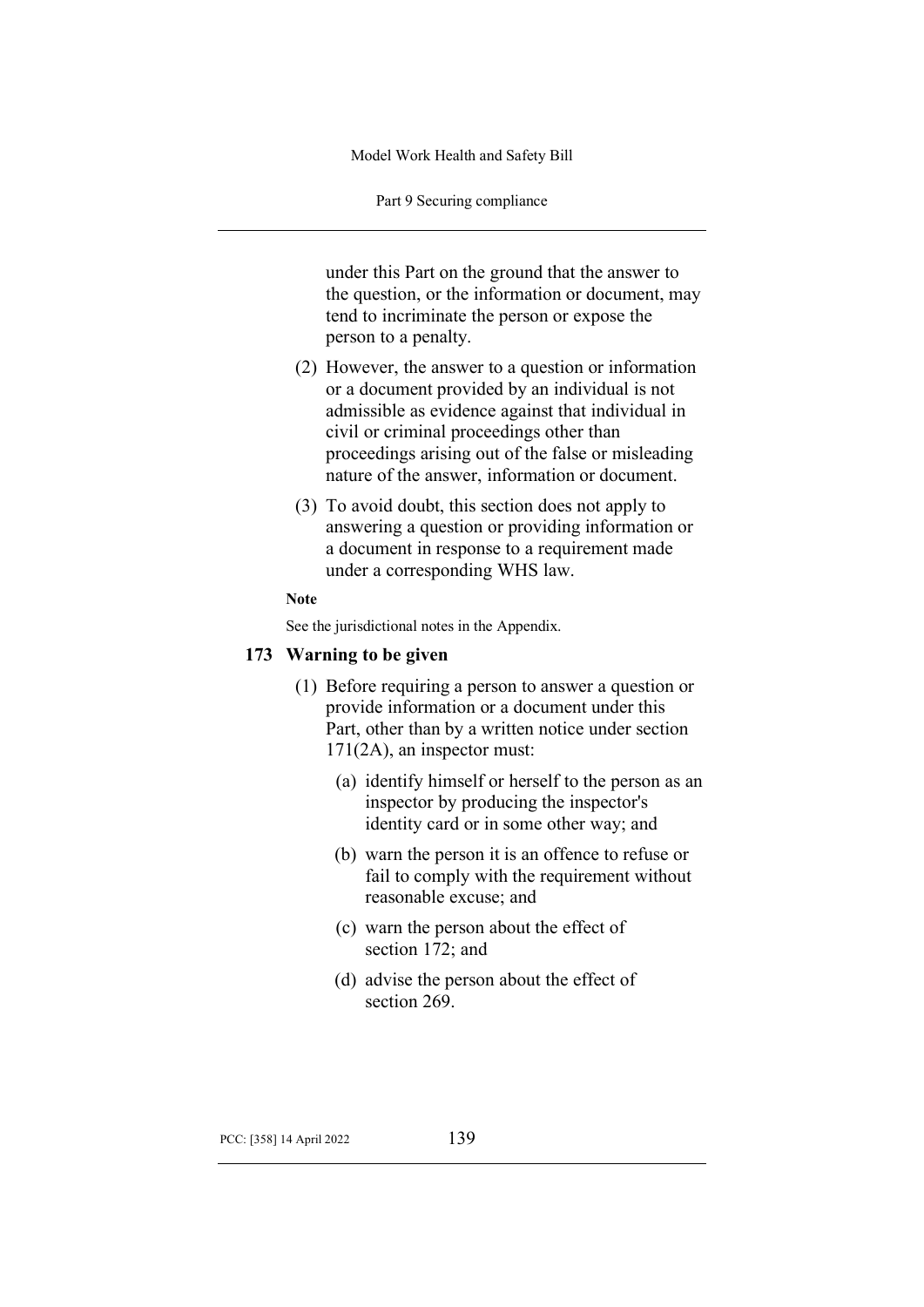Part 9 Securing compliance

- (1A) A written notice under section 171(2A) must:
	- (a) state that the notice is given under section 171(2A); and
	- (b) state the purpose of the entry to the workplace to which the notice relates; and
	- (c) contain a statement to the effect that it is an offence to refuse or fail to comply with a requirement in the notice without reasonable excuse; and
	- (d) contain a statement about the effect of sections 172 and 269; and
	- (e) if the notice requires the person to attend before an inspector—state that the person may attend with a legal practitioner or other representative.
	- (2) It is not an offence for an individual to refuse to answer a question put by an inspector or provide information or a document to an inspector under this Part on the ground that the question, information or document might tend to incriminate him or her, unless he or she was first given the warning in subsection  $(1)(c)$  or a notice with the statement mentioned in subsection  $(1A)(d)$ .
	- (3) Nothing in this section prevents an inspector from obtaining and using evidence given to the inspector voluntarily by any person.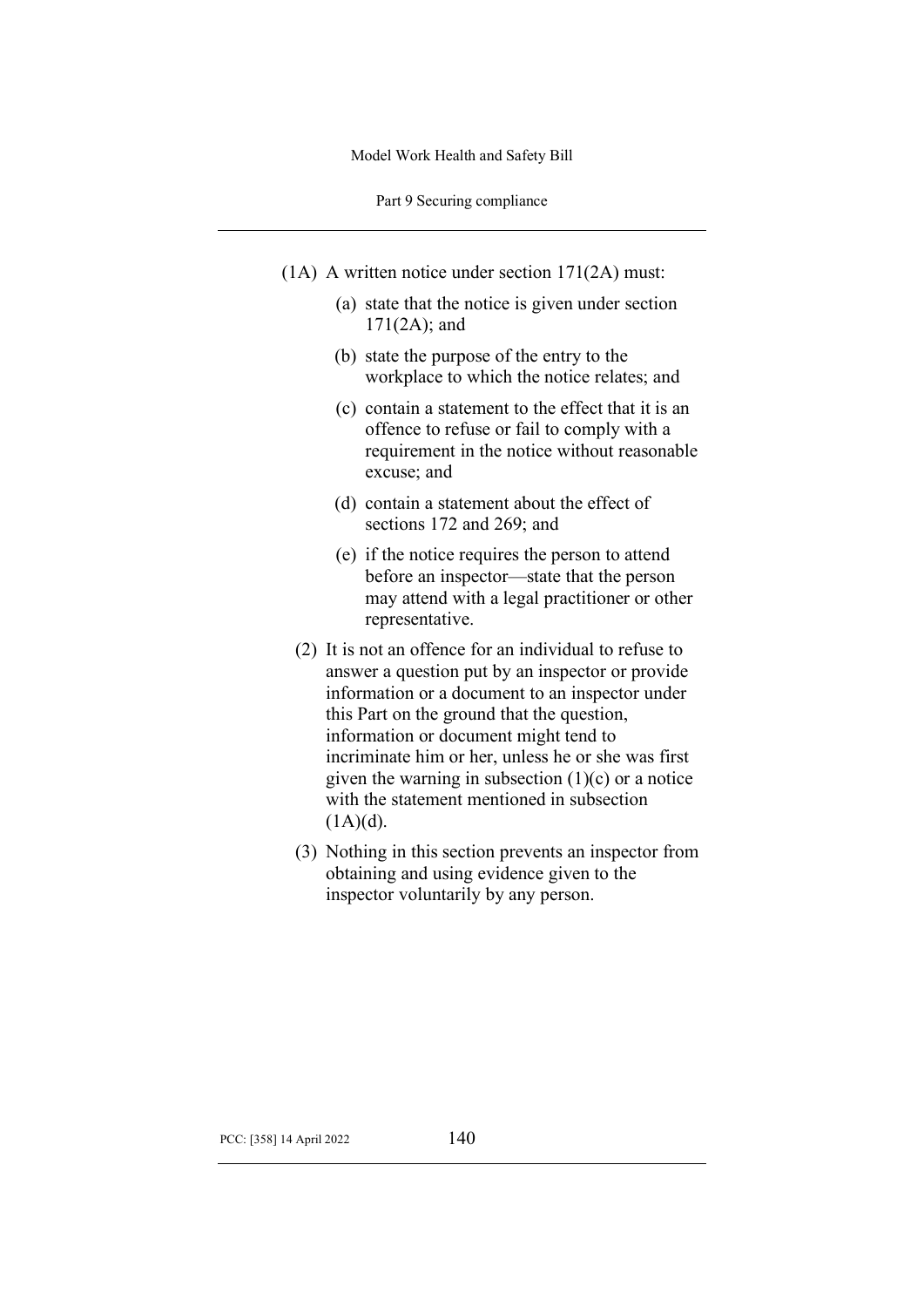Part 9 Securing compliance

### **174 Powers to copy and retain documents**

- (1) An inspector may:
	- (a) make copies of, or take extracts from, a document given to the inspector in accordance with a requirement under this Act; and
	- (b) keep that document for the period that the inspector considers necessary.
- (2) While an inspector retains custody of a document, the inspector must permit the following persons to inspect or make copies of the document at all reasonable times:
	- (a) the person who produced the document;
	- (b) the owner of the document;
	- (c) a person authorised by a person referred to in paragraph (a) or (b).

# **175 Power to seize evidence etc.**

- (1) An inspector who enters a workplace under section 163 may seize anything (including a document) at the place if the inspector reasonably believes the thing is evidence of an offence against this Act.
- (2) An inspector who enters a place with a search warrant may seize the evidence for which the warrant was issued.
- (3) An inspector may also seize anything else at the place if the inspector reasonably believes:
	- (a) the thing is evidence of an offence against this Act; and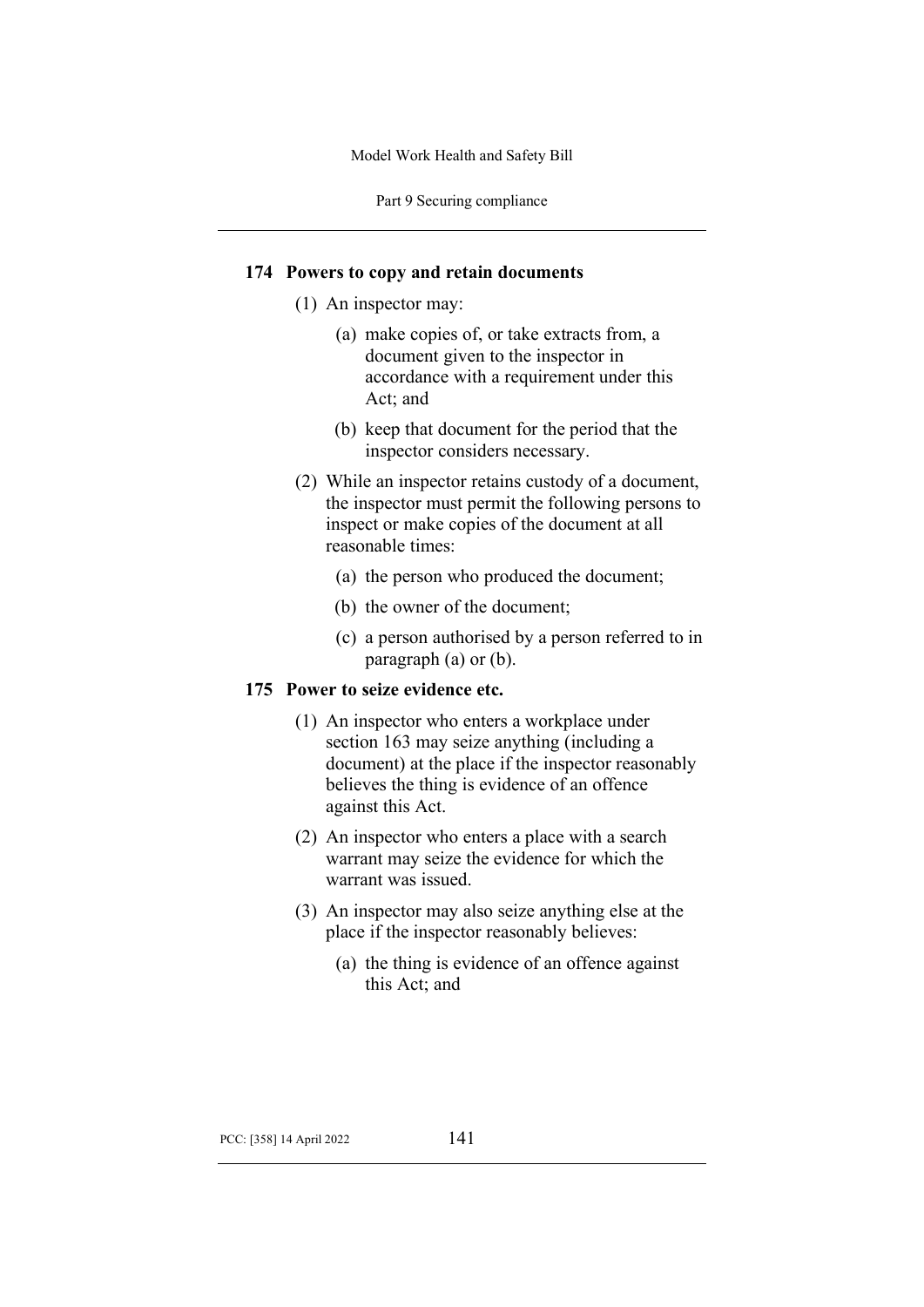Part 9 Securing compliance

(b) the seizure is necessary to prevent the thing being hidden, lost or destroyed or used to continue or repeat the offence.

# **176 Inspector's power to seize dangerous workplaces and things**

- (1) This section applies if an inspector who enters a workplace under this Part reasonably believes that:
	- (a) the workplace or part of the workplace; or
	- (b) plant at the workplace; or
	- (c) a substance at the workplace or part of the workplace; or
	- (d) a structure at a workplace,

is defective or hazardous to a degree likely to cause serious injury or illness or a dangerous incident to occur.

(2) The inspector may seize the workplace or part, the plant, the substance or the structure.

# **177 Powers supporting seizure**

- (1) Having seized a thing, an inspector may:
	- (a) move the thing from the place where it was seized (the *place of seizure*); or
	- (b) leave the thing at the place of seizure but take reasonable action to restrict access to it; or

#### **Examples**

1 Sealing a thing and marking it to show access to it is restricted.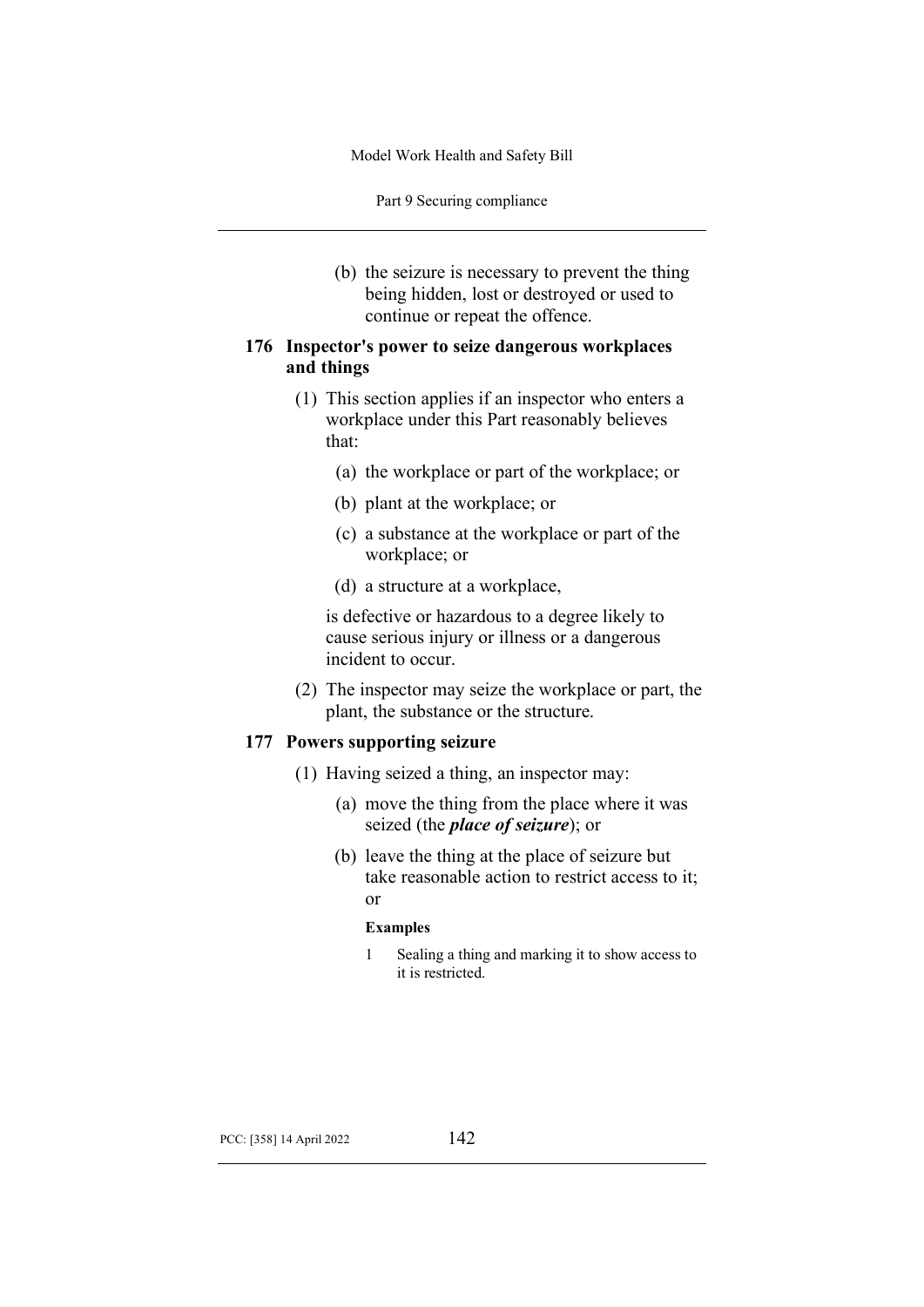Part 9 Securing compliance

- 2 Sealing the entrance to a room where the seized thing is situated and marking it to show access to it is restricted.
- (c) if the thing is plant or a structure—dismantle or cause to be dismantled the plant or structure.
- (2) If an inspector restricts access to a seized thing, a person must not tamper, or attempt to tamper, with the thing or something restricting access to the thing without an inspector's approval.

Maximum penalty:

In the case of an individual—\$10 000.

- In the case of a body corporate—\$50 000.
- (3) To enable a thing to be seized, an inspector may require the person in control of it:
	- (a) to take it to a stated reasonable place by a stated reasonable time; and
	- (b) if necessary, to remain in control of it at the stated place for a reasonable time.
- (4) The requirement:
	- (a) must be made by written notice; or
	- (b) if for any reason it is not practicable to give the notice, may be made orally and confirmed by written notice as soon as practicable.
- (5) A further requirement may be made under this section in relation to the same thing if it is necessary and reasonable to make the further requirement.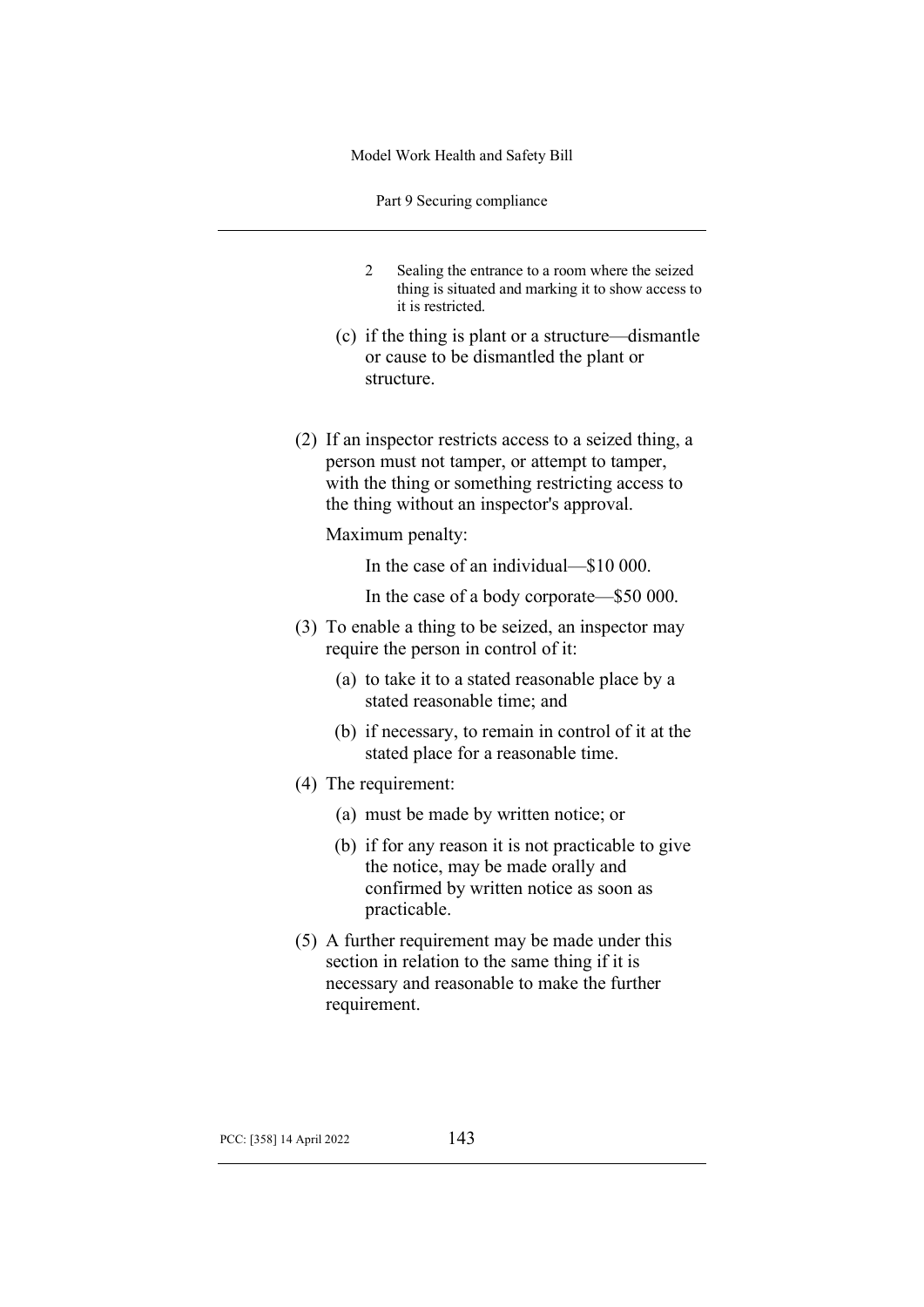Part 9 Securing compliance

(6) The person must not, without reasonable excuse, refuse or fail to comply with a requirement under subsection  $(3)$  or  $(5)$ .

Maximum penalty:

In the case of an individual—\$10 000.

In the case of a body corporate—\$50 000.

(7) Subsection (6) places an evidential burden on the accused to show a reasonable excuse.

### **178 Receipt for seized things**

- (1) As soon as practicable after an inspector seizes a thing, the inspector must give a receipt for it to the person from whom it was seized.
- (2) However, if for any reason it is not practicable to comply with subsection (1), the inspector must leave the receipt in a conspicuous position and in a reasonably secure way at the place of seizure.
- (3) The receipt must describe generally each thing seized and its condition.
- (4) This section does not apply to a thing if it is impracticable or would be unreasonable to give the receipt required by this section (given the thing's nature, condition and value).

# **179 Forfeiture of seized things**

- (1) A seized thing is forfeited to the [State] if the regulator:
	- (a) cannot find the person entitled to the thing after making reasonable inquiries; or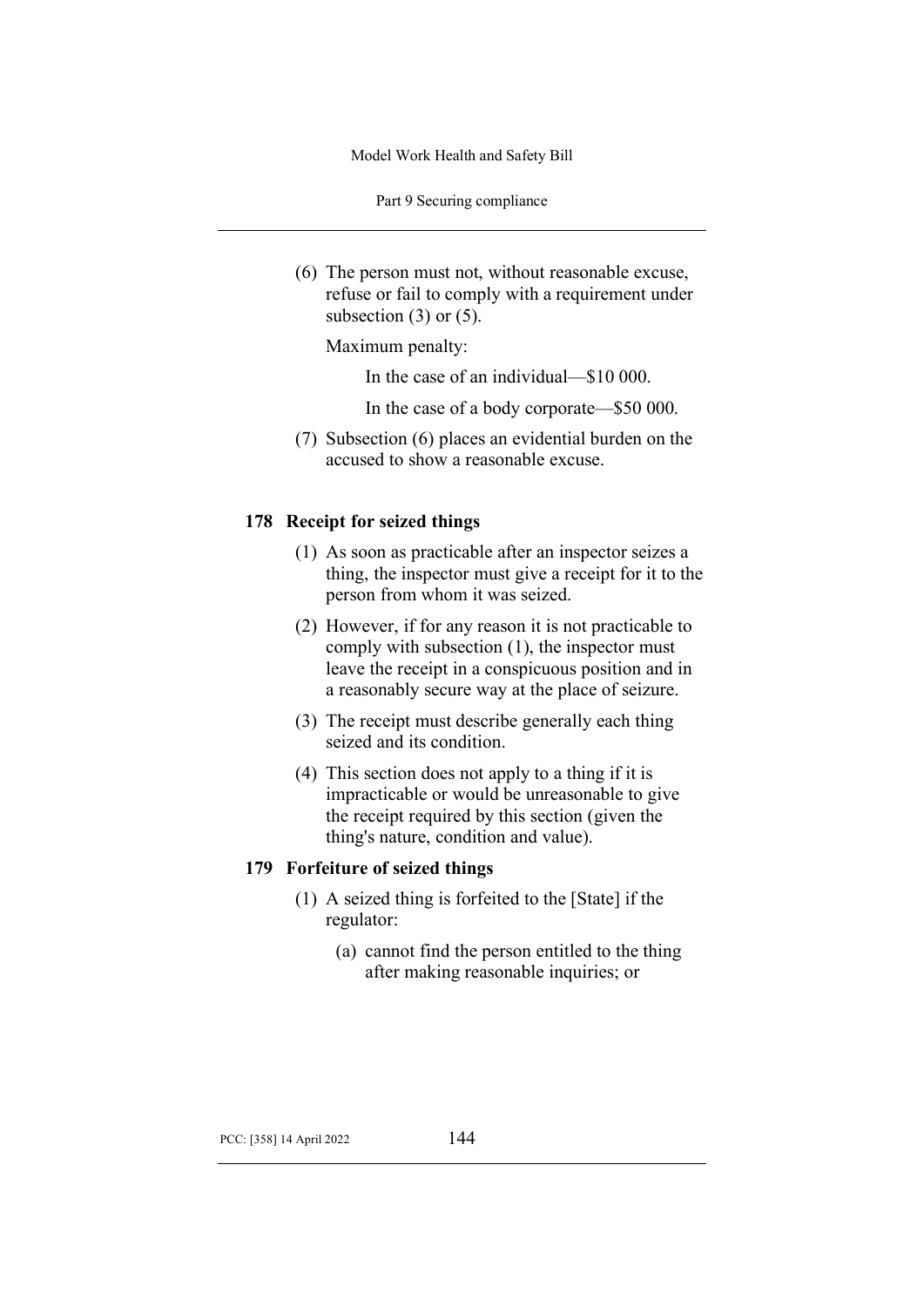Part 9 Securing compliance

- (b) cannot return it to the person entitled to it, after making reasonable efforts; or
- (c) reasonably believes it is necessary to forfeit the thing to prevent it being used to commit an offence against this Act.
- (2) Subsection (1)(a) does not require the regulator to make inquiries if it would be unreasonable to make inquiries to find the person entitled to the thing.
- (3) Subsection (1)(b) does not require the regulator to make efforts if it would be unreasonable to make efforts to return the thing to the person entitled to it.
- (4) If the regulator decides to forfeit the thing under subsection  $(1)(c)$ , the regulator must tell the person entitled to the thing of the decision by written notice.
- (5) Subsection (4) does not apply if:
	- (a) the regulator cannot find the person entitled to the thing, after making reasonable inquiries; or
	- (b) it is impracticable or would be unreasonable to give the notice.
- (6) The notice must state:
	- (a) the reasons for the decision; and
	- (b) that the person entitled to the thing may apply within 28 days after the date of the notice for the decision to be reviewed; and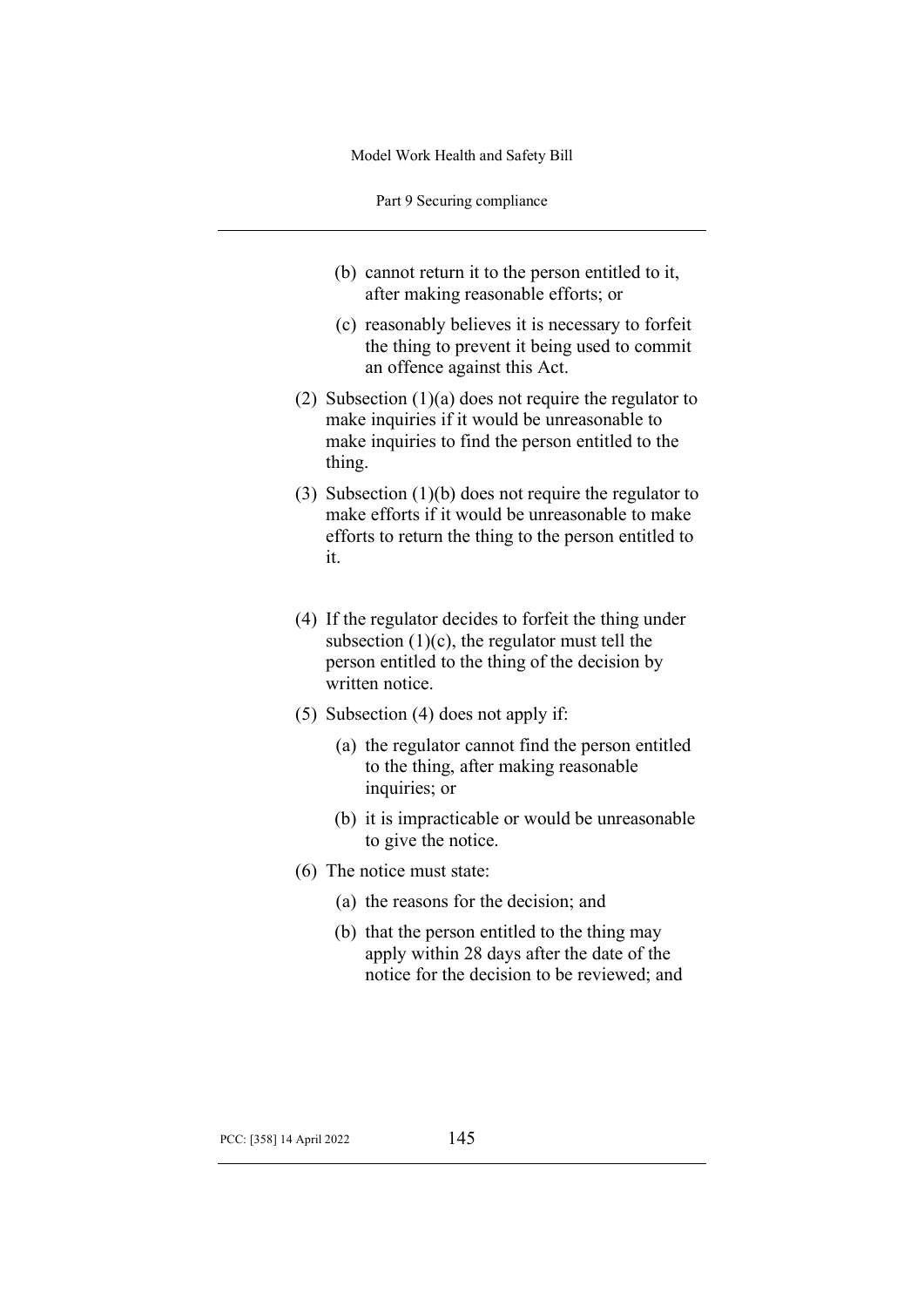Part 9 Securing compliance

- (c) how the person may apply for the review; and
- (d) that the person may apply for a stay of the decision if the person applies for a review.
- (7) In deciding whether and, if so, what inquiries and efforts are reasonable or whether it would be unreasonable to give notice about a thing, regard must be had to the thing's nature, condition and value.
- (8) Any costs reasonably incurred by the [State] in storing or disposing of a thing forfeited under subsection  $(1)(c)$  may be recovered in a court of competent jurisdiction as a debt due to the [State] from that person.
- (9) In this section *person entitled* to a thing means the person from whom it was seized unless that person is not entitled to possess it in which case it means the owner of the thing.

# **Note**

See the jurisdictional note in the Appendix.

## **180 Return of seized things**

(1) If a seized thing has not been forfeited, the person entitled to the thing may apply to the regulator for the return of the thing after the end of 6 months after it was seized.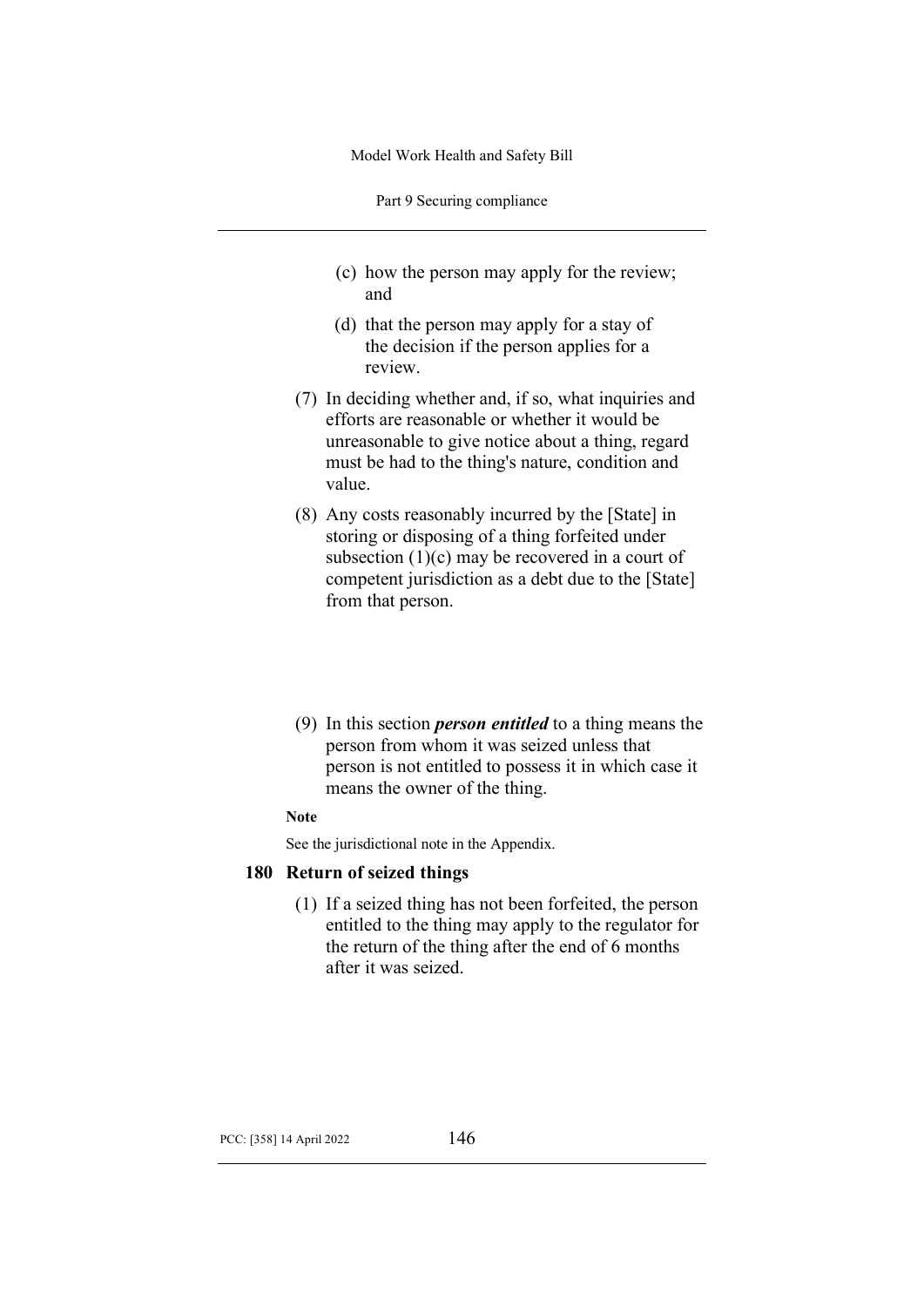Part 9 Securing compliance

- (2) The regulator must return the thing to the applicant under subsection (1) unless the regulator has reasonable grounds to retain the thing.
- (3) The regulator may impose any conditions on the return of the thing under this section that the regulator considers appropriate to eliminate or minimise any risk to work health or safety related to the thing.
- (4) In this section *person entitled* to a thing means the person entitled to possess the thing or the owner of the thing.

# **181 Access to seized things**

- (1) Until a seized thing is forfeited or returned, the regulator must permit the following persons to inspect it and, if it is a document, to make copies of it at all reasonable times:
	- (a) the person from whom the thing was seized;
	- (b) the owner of the thing;
	- (c) a person authorised by a person referred to in paragraph (a) or (b).
- (2) Subsection (1) does not apply if it is impracticable or would be unreasonable to allow inspection or copying.

# **Division 4 Damage and compensation**

### **182 Damage etc. to be minimised**

In the exercise, or purported exercise, of a compliance power, an inspector must take all reasonable steps to ensure that the inspector, and any assistant to the inspector, cause as little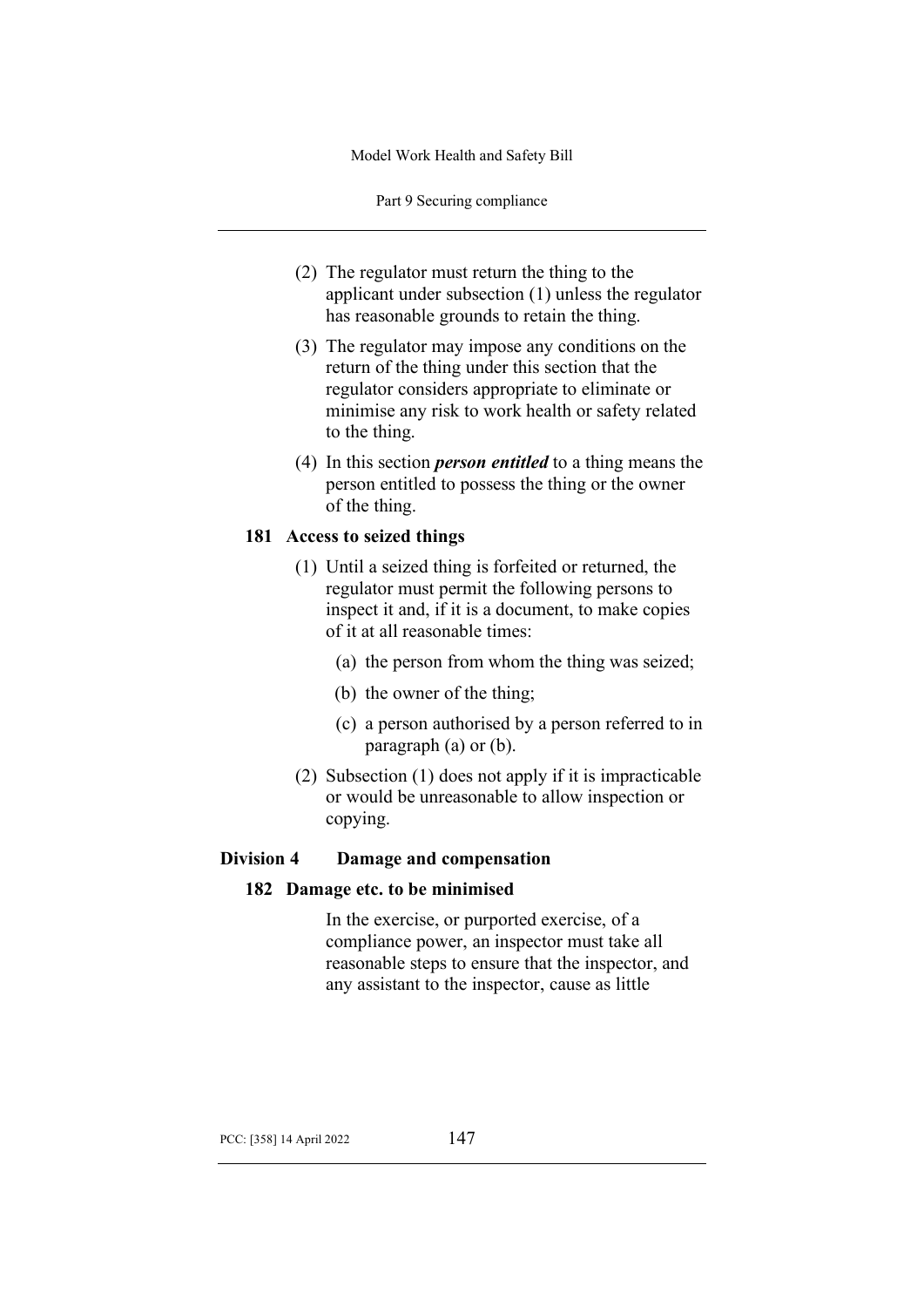Part 9 Securing compliance

inconvenience, detriment and damage as is practicable.

### **183 Inspector to give notice of damage**

- (1) This section applies if an inspector or an assistant to an inspector damages a thing when exercising or purporting to exercise a compliance power.
- (2) The inspector must, as soon as practicable, give written notice of the damage to the person who the inspector believes on reasonable grounds, is the person in control of the thing.
- (3) If the inspector believes the damage was caused by a latent defect in the thing or circumstances beyond the inspector's or assistant's control, the inspector may state it in the notice.
- (4) If, for any reason, it is impracticable to comply with subsection (2), the inspector must leave the notice in a conspicuous position and in a reasonably secure way where the damage happened.
- (5) This section does not apply to damage the inspector reasonably believes is trivial.

## **184 Compensation**

- (1) A person may claim compensation from the [State] if the person incurs loss or expense because of the exercise or purported exercise of a power under Division 3 of this Part.
- (2) Compensation may be claimed and ordered in a proceeding:
	- (a) brought in a court of competent jurisdiction; or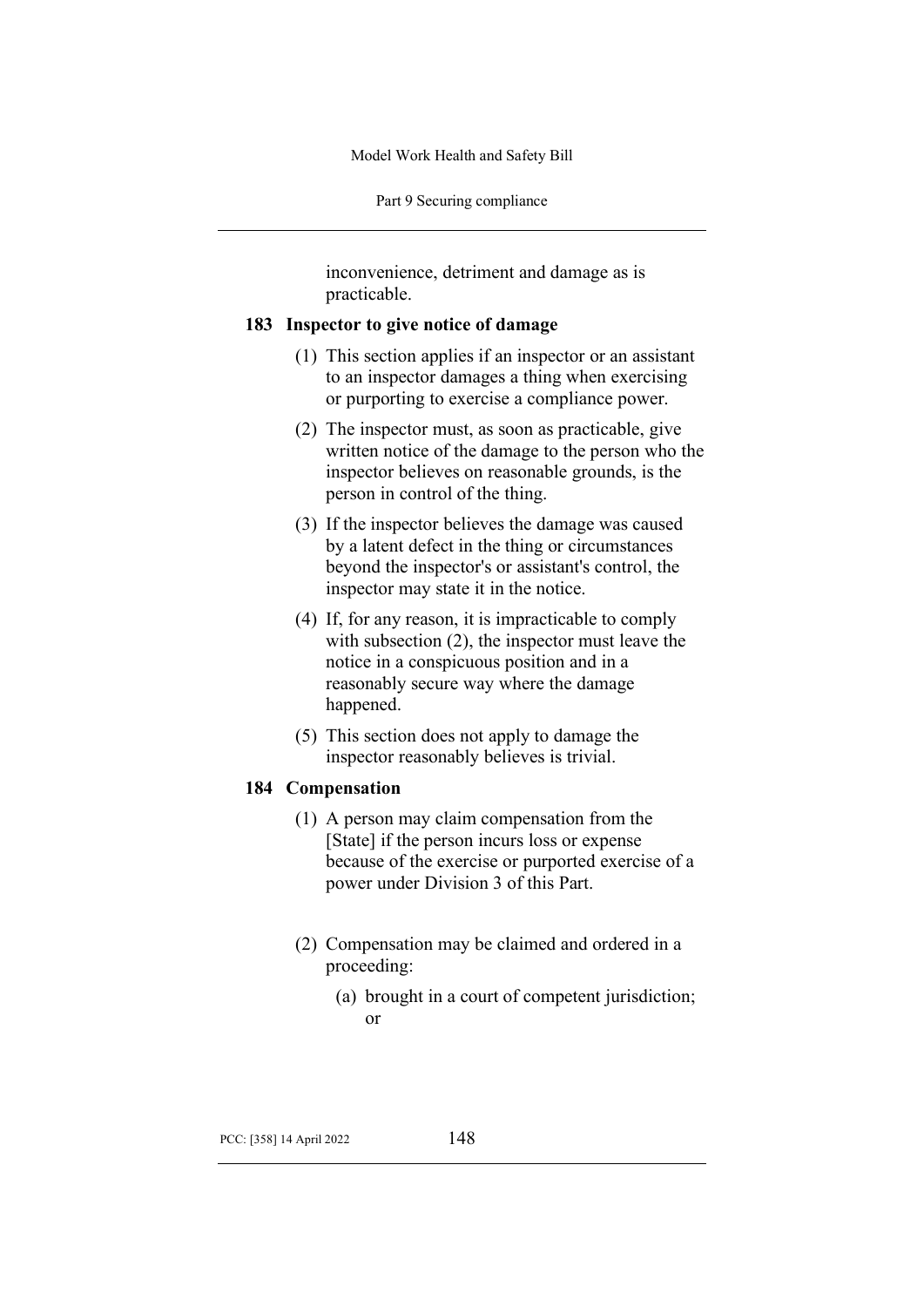Part 9 Securing compliance

- (b) for an offence against this Act brought against the person claiming compensation.
- (3) The court may order compensation to be paid only if it is satisfied it is just to make the order in the circumstances of the particular case.
- (4) The regulations may prescribe matters that may, or must, be taken into account by the court when considering whether it is just to make the order.

**Note**

See the jurisdictional note in the Appendix.

# **Division 5 Other matters**

#### **185 Power to require name and address**

- (1) An inspector may require a person to provide the person's name and residential address if:
	- (a) the inspector finds the person committing an offence against this Act; or
	- (b) the inspector finds the person in circumstances that lead, or has information that leads, the inspector to reasonably suspect the person has committed an offence against this Act; or
	- (c) the inspector reasonably believes that the person may be able to assist in the investigation of an offence against this Act.
- (2) When asking a person to provide his or her name and residential address, the inspector must: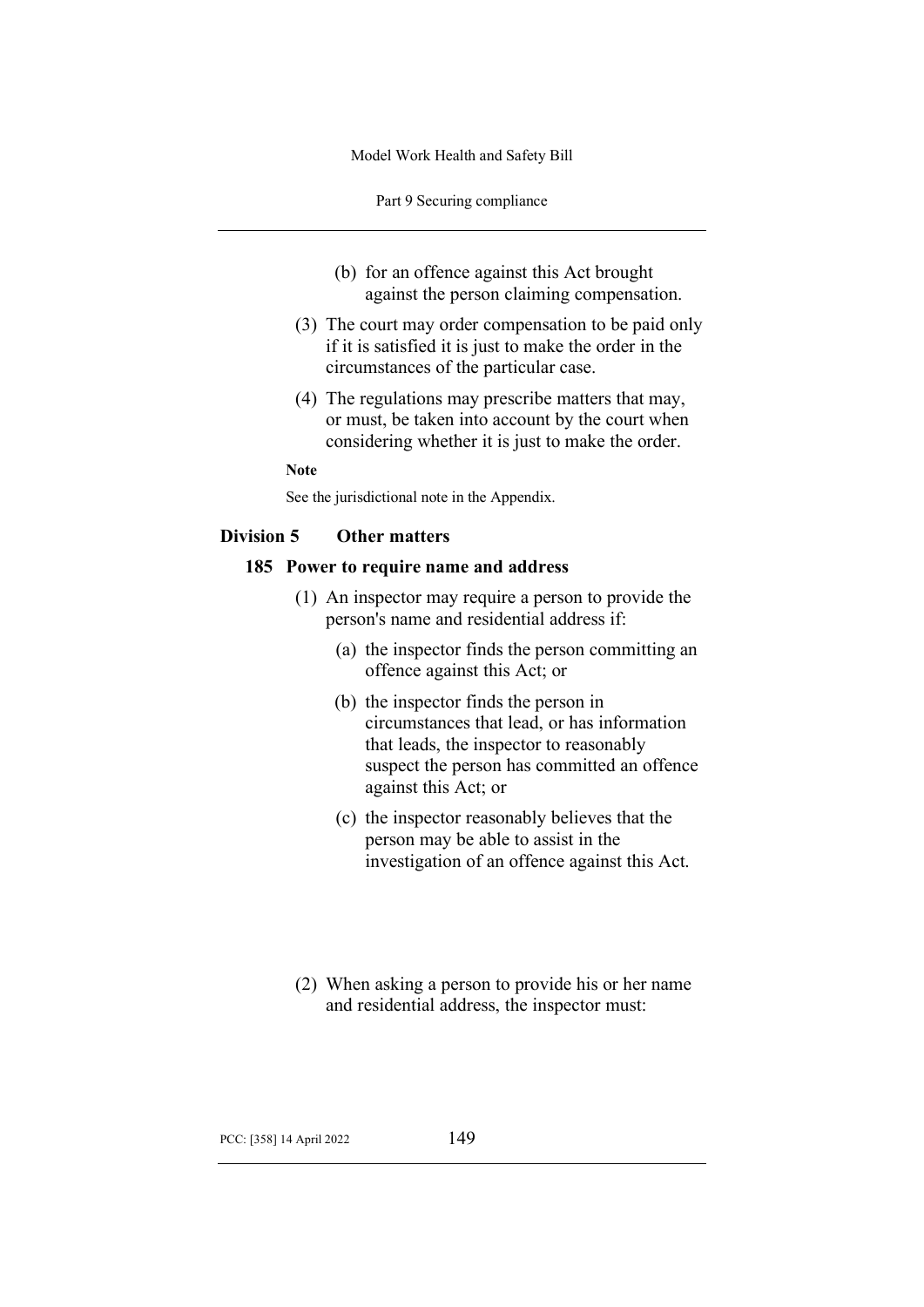Part 9 Securing compliance

- (a) tell the person the reason for the requirement to provide his or her name and residential address; and
- (b) warn the person that it is an offence to fail to state that name and residential address, unless the person has a reasonable excuse.
- (3) If the inspector reasonably believes that the name or residential address is false, the inspector may require the person to give evidence of its correctness.
- (4) A person must not, without reasonable excuse, refuse or fail to comply with a requirement under subsection  $(1)$  or  $(3)$ .

Maximum penalty: \$10 000.

(5) Subsection (4) places an evidential burden on the accused to show a reasonable excuse.

#### **Note**

See the jurisdictional notes in the Appendix.

#### **186 Inspector may take affidavits**

An inspector is authorised to take affidavits for any purpose relating or incidental to the exercise of his or her compliance powers.

# **187 Attendance of inspector at coronial inquests**

An inspector may attend and has authority to examine witnesses at any inquest into the cause of death of a worker while carrying out work.

### **Note**

See the jurisdictional note in the Appendix.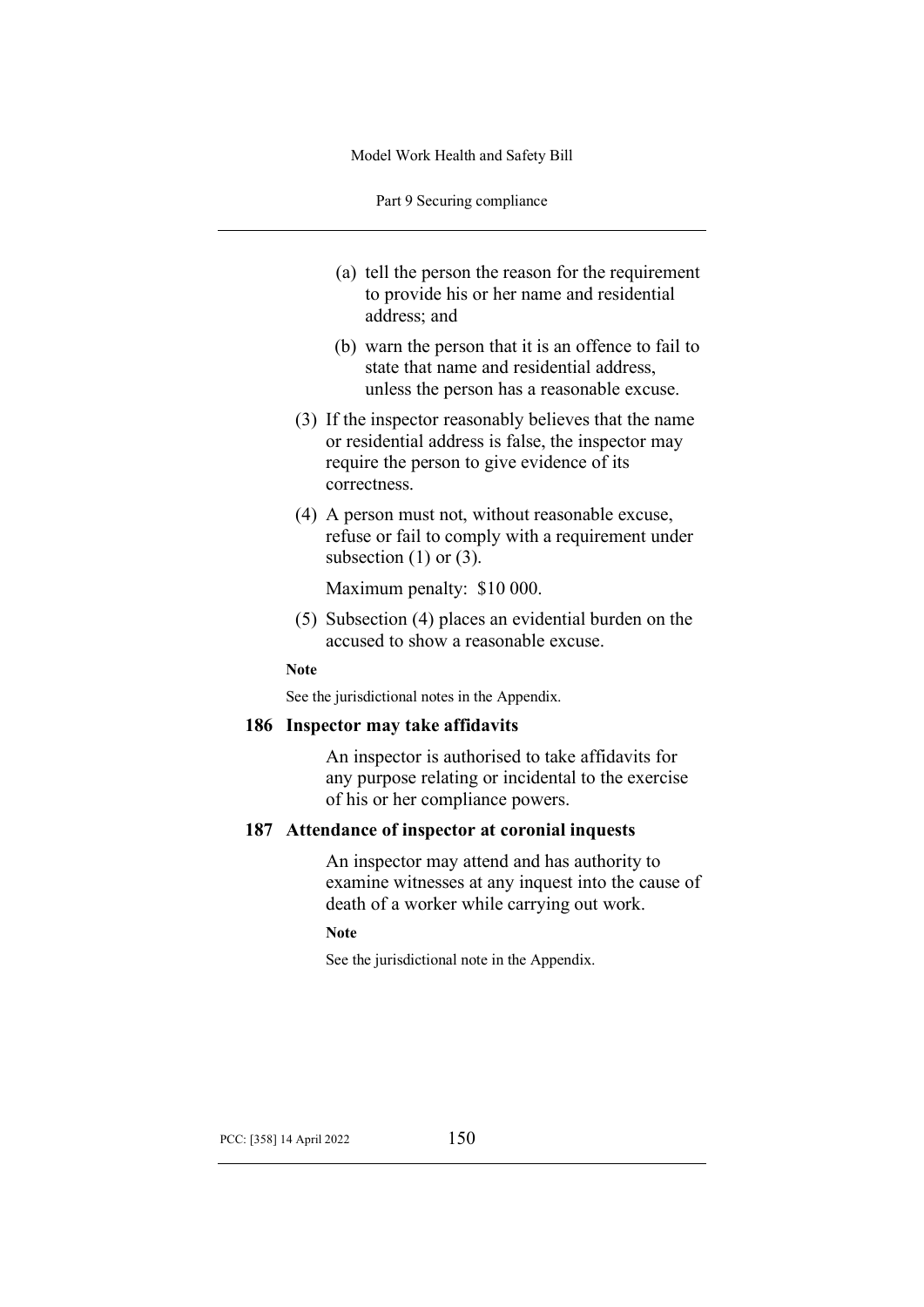Part 9 Securing compliance

#### **Division 6 Offences in relation to inspectors**

### **188 Offence to hinder or obstruct inspector**

A person must not intentionally hinder or obstruct an inspector in exercising his or her compliance powers, or induce or attempt to induce any other person to do so.

Maximum penalty:

In the case of an individual—\$10 000.

In the case of a body corporate—\$50 000.

### **189 Offence to impersonate inspector**

A person who is not an inspector must not, in any way, hold himself or herself out to be an inspector.

Maximum penalty: \$10 000.

**Note**

See the jurisdictional note in the Appendix.

### **190 Offence to assault, threaten or intimidate inspector**

A person must not directly or indirectly assault, threaten or intimidate, or attempt to assault, threaten or intimidate, an inspector or a person assisting an inspector.

Maximum penalty:

In the case of an individual—\$50 000 or imprisonment for 2 years or both.

In the case of a body corporate—\$250 000.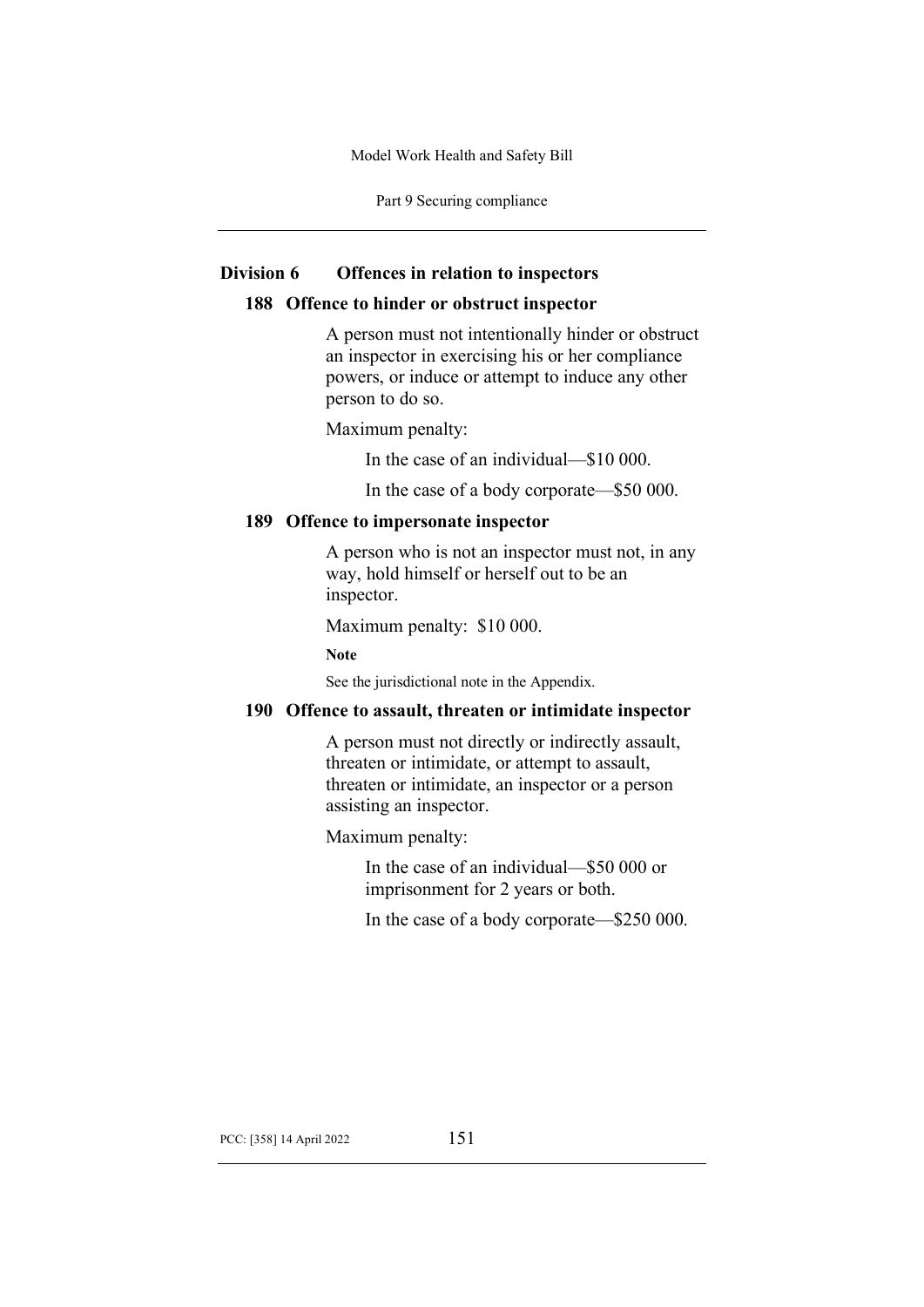Part 10 Enforcement measures

# **Part 10 Enforcement measures**

# **Division 1 Improvement notices**

#### **191 Issue of improvement notices**

- (1) This section applies if an inspector reasonably believes that a person:
	- (a) is contravening a provision of this Act; or
	- (b) has contravened a provision in circumstances that make it likely that the contravention will continue or be repeated.
- (2) The inspector may issue an improvement notice requiring the person to:
	- (a) remedy the contravention; or
	- (b) prevent a likely contravention from occurring; or
	- (c) remedy the things or operations causing the contravention or likely contravention.

### **192 Contents of improvement notices**

- (1) An improvement notice must state:
	- (a) that the inspector believes the person:
		- (i) is contravening a provision of this Act; or
		- (ii) has contravened a provision in circumstances that make it likely that the contravention will continue or be repeated; and
	- (b) the provision the inspector believes is being, or has been, contravened; and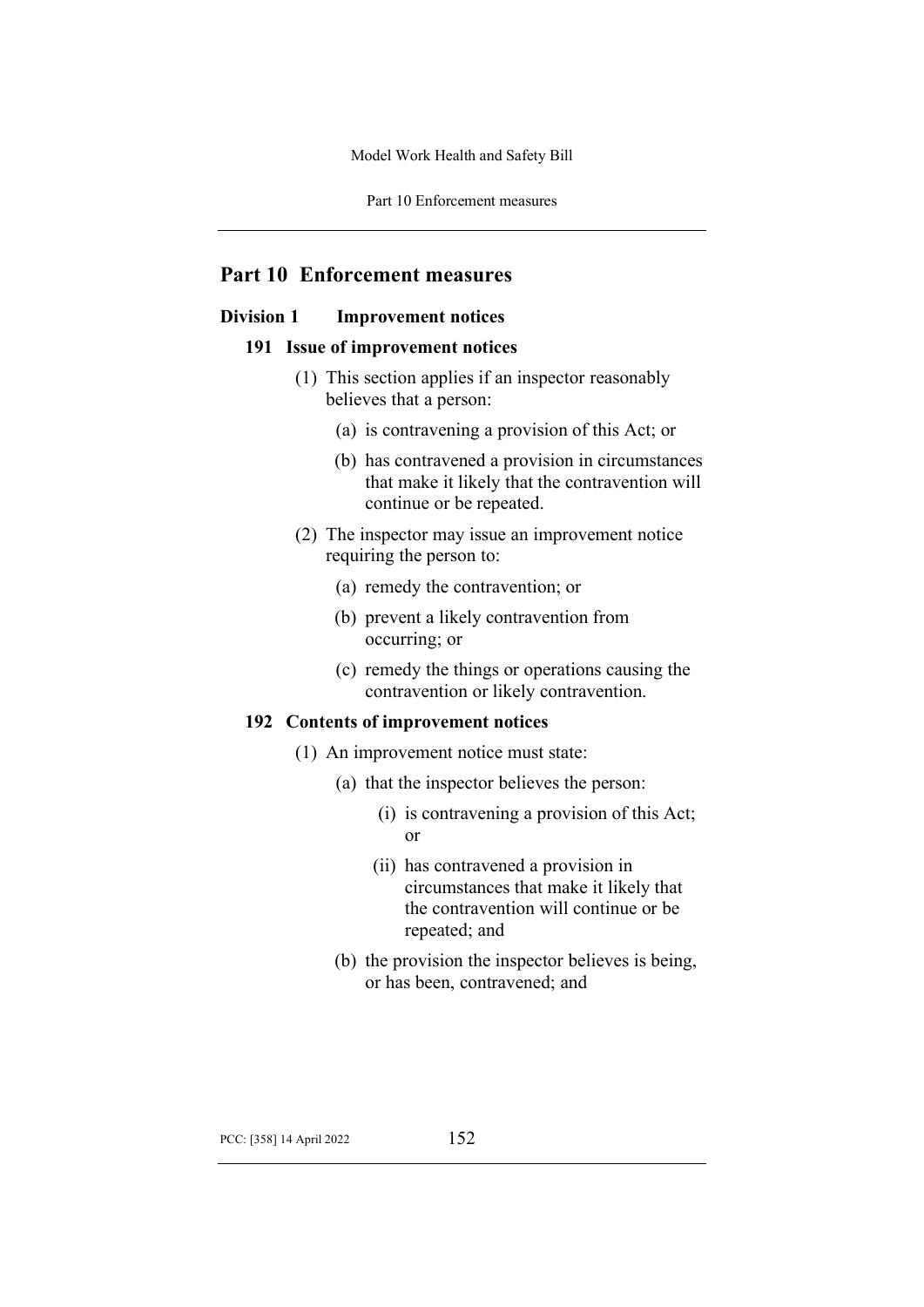Part 10 Enforcement measures

- (c) briefly, how the provision is being, or has been, contravened; and
- (d) the day by which the person is required to remedy the contravention or likely contravention.
- (2) An improvement notice may include directions concerning the measures to be taken to remedy the contravention or prevent the likely contravention, or the matters or activities causing the contravention or likely contravention, to which the notice relates.
- (3) The day stated for compliance with the improvement notice must be reasonable in all the circumstances.

## **193 Compliance with improvement notice**

The person to whom an improvement notice is issued must comply with the notice within the period specified in the notice.

Maximum penalty:

In the case of an individual—\$50 000.

In the case of a body corporate—\$250 000.

# **194 Extension of time for compliance with improvement notices**

- (1) This section applies if a person has been issued with an improvement notice.
- (2) An inspector may, by written notice given to the person, extend the compliance period for the improvement notice.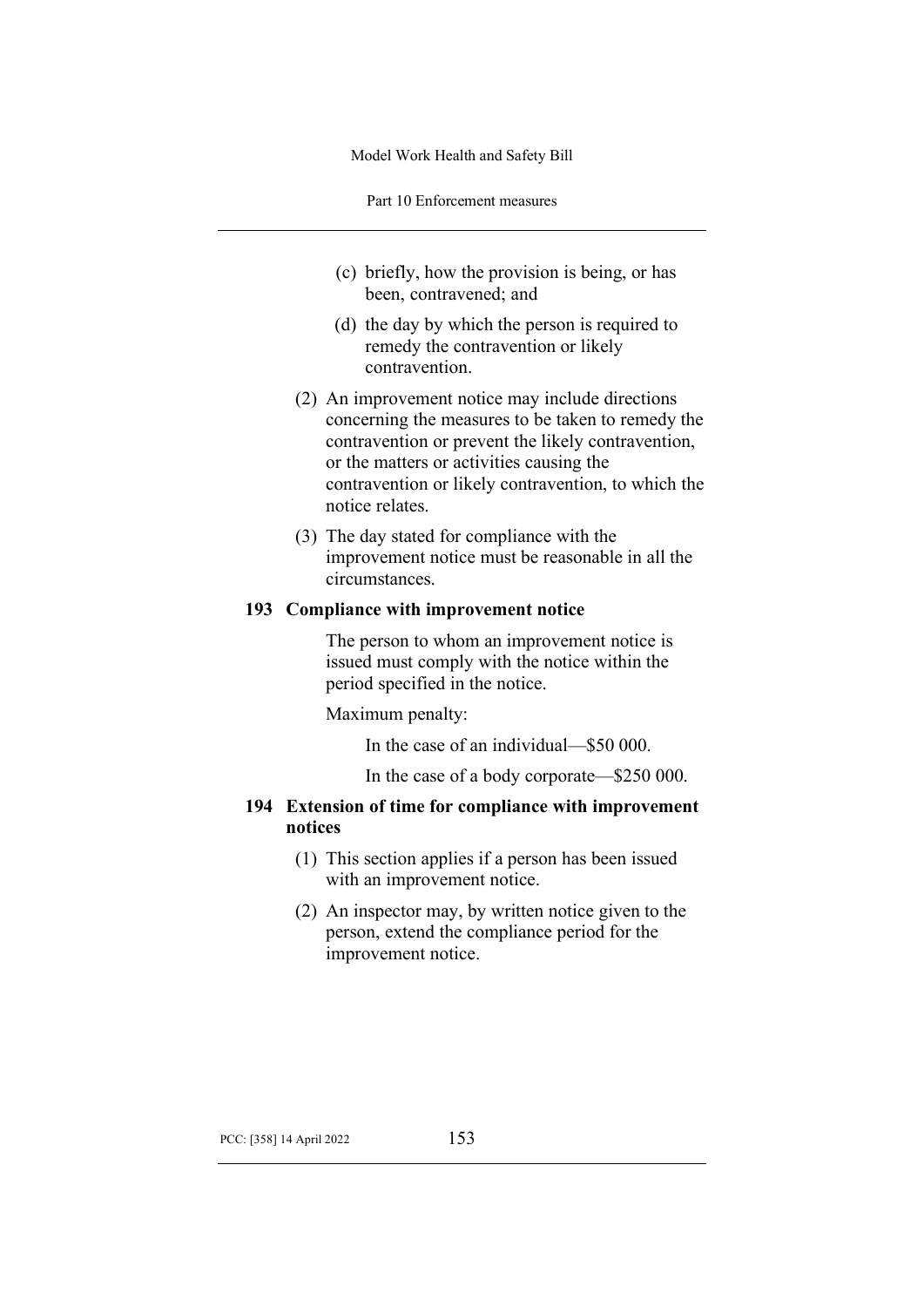Part 10 Enforcement measures

- (3) However, the inspector may extend the compliance period only if the period has not ended.
- (4) In this section:
	- *compliance period* means the period stated in the improvement notice under section 192, and includes that period as extended under this section.

# **Division 2 Prohibition notices**

# **195 Power to issue prohibition notice**

- (1) This section applies if an inspector reasonably believes that:
	- (a) an activity is occurring at a workplace that involves or will involve a serious risk to the health or safety of a person emanating from an immediate or imminent exposure to a hazard; or
	- (b) an activity may occur at a workplace that, if it occurs, will involve a serious risk to the health or safety of a person emanating from an immediate or imminent exposure to a hazard.
- (2) The inspector may give a person who has control over the activity a direction prohibiting the carrying on of the activity, or the carrying on of the activity in a specified way, until an inspector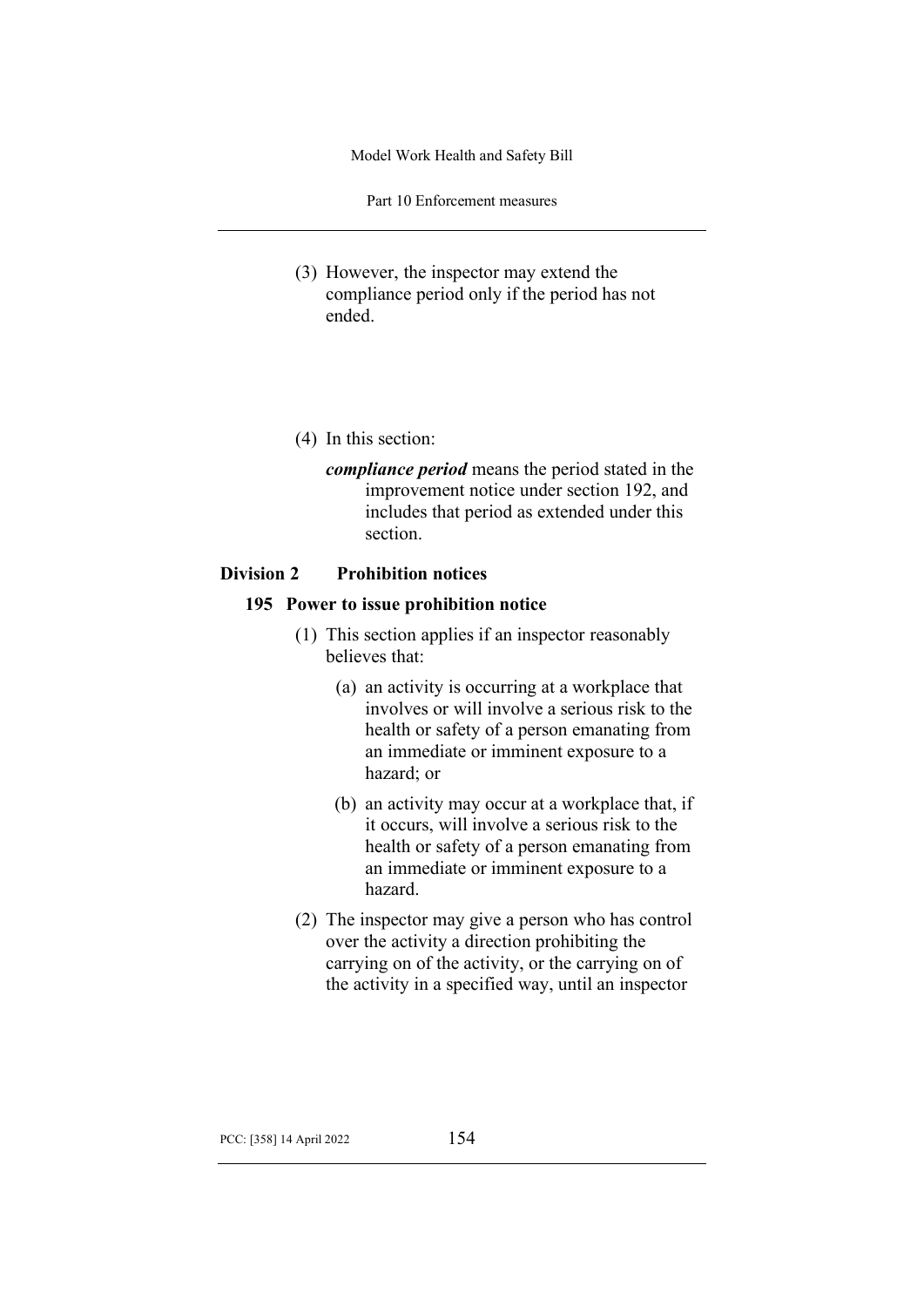Part 10 Enforcement measures

is satisfied that the matters that give or will give rise to the risk have been remedied.

(3) The direction may be given orally, but must be confirmed by written notice (a *prohibition notice*) issued to the person as soon as practicable.

### **196 Contents of prohibition notice**

- (1) A prohibition notice must state:
	- (a) that the inspector believes that grounds for the issue of the prohibition notice exist and the basis for that belief; and
	- (b) briefly, the activity that the inspector believes involves or will involve the risk and the matters that give or will give rise to the risk; and
	- (c) the provision of this Act that the inspector believes is being, or is likely to be, contravened by that activity.
- (2) A prohibition notice may include directions on the measures to be taken to remedy the risk, activities or matters to which the notice relates, or the contravention or likely contravention referred to in subsection  $(1)(c)$ .
- (3) Without limiting section 195, a prohibition notice that prohibits the carrying on of an activity in a specified way may do so by specifying 1 or more of the following:
	- (a) a workplace, or part of a workplace, at which the activity is not to be carried out;
	- (b) anything that is not to be used in connection with the activity;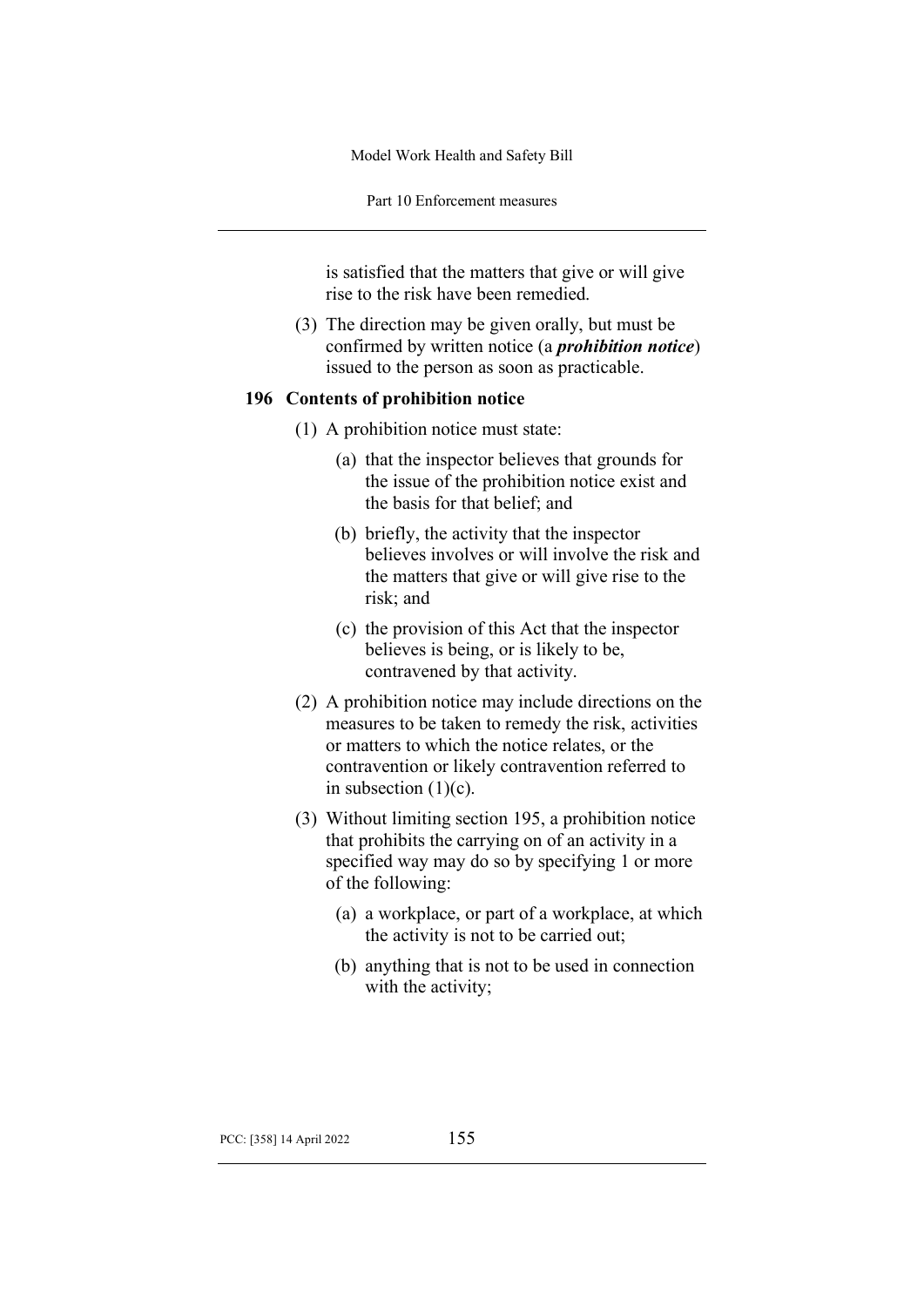Part 10 Enforcement measures

(c) any procedure that is not to be followed in connection with the activity.

## **197 Compliance with prohibition notice**

The person to whom a direction is given under section 195(2) or a prohibition notice is issued must comply with the direction or notice.

Maximum penalty:

In the case of an individual—\$100 000.

In the case of a body corporate—\$500 000.

# **Division 2A Prohibited asbestos notices**

# **197A Definitions**

In this Division:

*asbestos* means the asbestiform varieties of mineral silicates belonging to the serpentine or amphibole groups of rock forming minerals, including the following:

- (a) actinolite asbestos;
- (b) grunerite (or amosite) asbestos (brown);
- (c) anthophyllite asbestos;
- (d) chrysotile asbestos (white);
- (e) crocidolite asbestos (blue);
- (f) tremolite asbestos;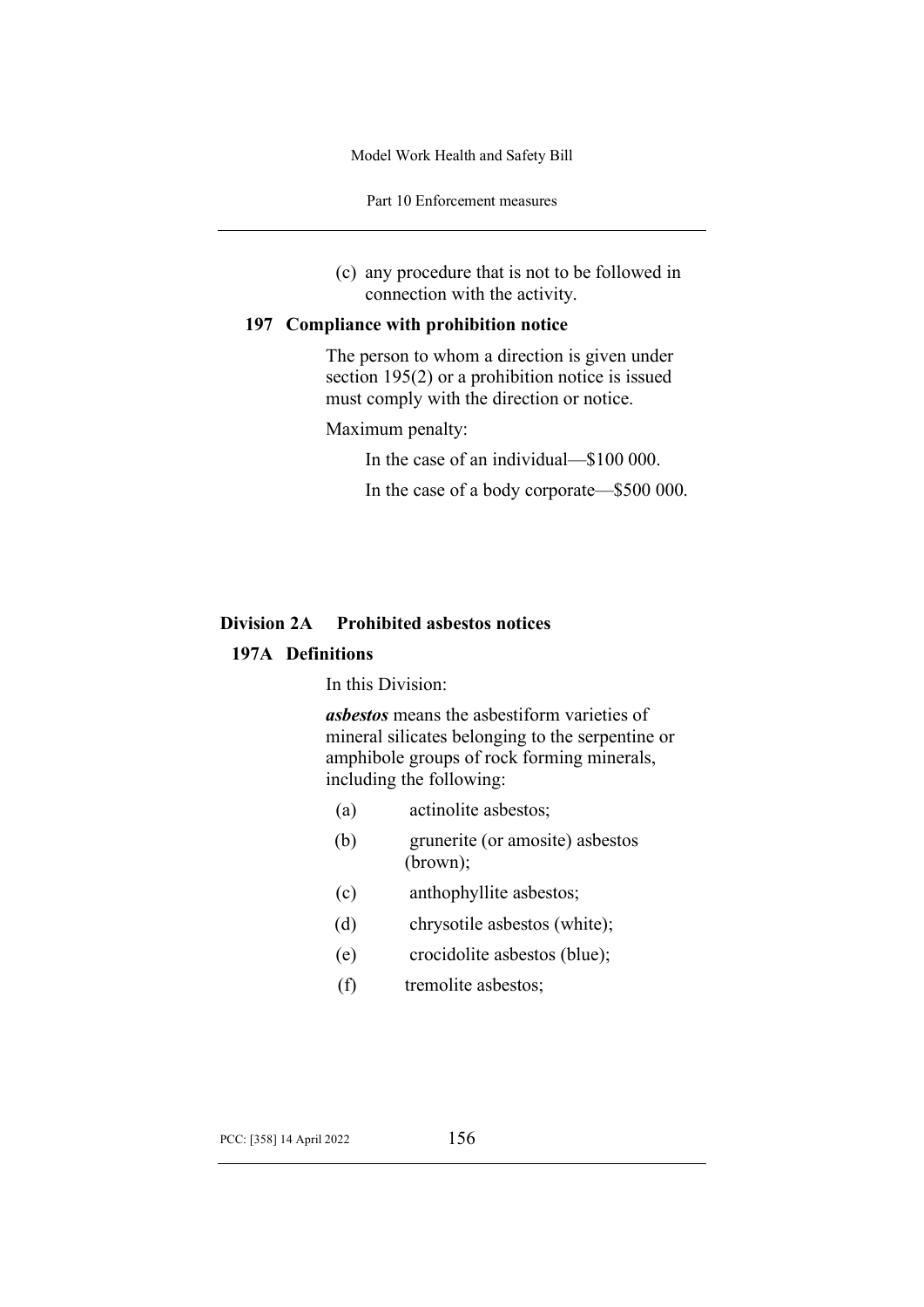Part 10 Enforcement measures

(g) a mixture that contains 1 or more of the minerals referred to in paragraphs (a) to (f).

*asbestos containing material (ACM)* means any material or thing that, as part of its design, contains asbestos.

*prohibited asbestos* means asbestos or ACM, fixed or installed in a workplace on or after 31 December 2003.

*relevant person* in relation to a workplace means:

- (a) a person conducting a business or undertaking at the workplace; or
- (b) a person with management or control of the workplace; or
- (c) a person with management or control of fixtures, fittings or plant at the workplace; or
- (d) a person who the regulator reasonably believes is or was involved in, or caused, whether directly or indirectly, the fixing or installing of prohibited asbestos at the workplace.

### **197B Issue of prohibited asbestos notices**

The regulator must issue a prohibited asbestos notice to a relevant person in relation to a workplace if the regulator reasonably believes prohibited asbestos is present in the workplace.

### **197C Contents of prohibited asbestos notices**

(1) A prohibited asbestos notice must state: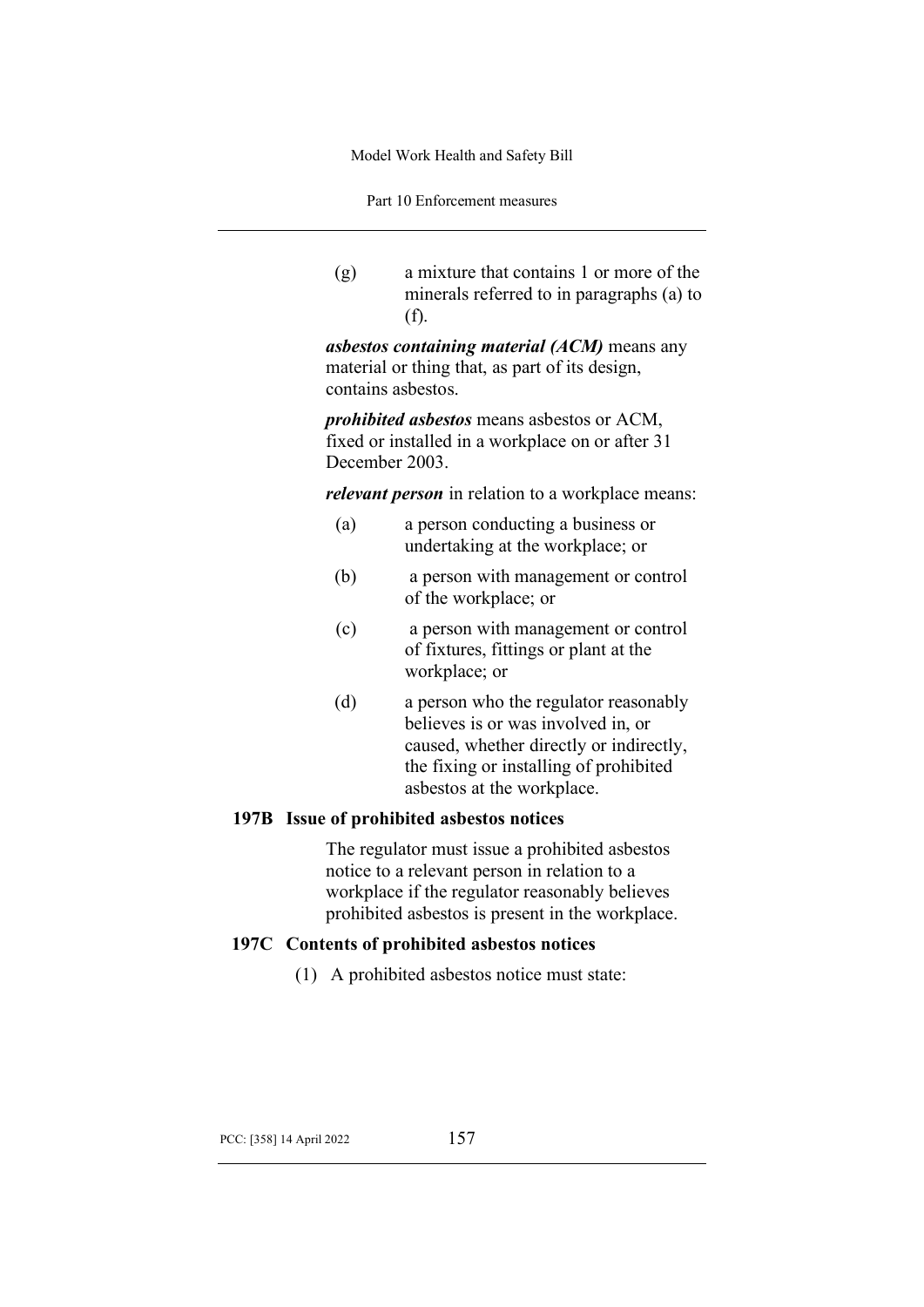Part 10 Enforcement measures

|  | (a)                                                                                                                                                                                                                                                          | that the regulator believes prohibited<br>asbestos is present in the workplace and<br>the basis of that belief; and                                                                                                                                                          |  |
|--|--------------------------------------------------------------------------------------------------------------------------------------------------------------------------------------------------------------------------------------------------------------|------------------------------------------------------------------------------------------------------------------------------------------------------------------------------------------------------------------------------------------------------------------------------|--|
|  | (b)                                                                                                                                                                                                                                                          | details of the prohibited asbestos,<br>including the location, type and<br>condition of the prohibited asbestos;<br>and                                                                                                                                                      |  |
|  | (c)                                                                                                                                                                                                                                                          | directions in relation to specific<br>measures the relevant person to whom<br>the prohibited asbestos notice is issued<br>is required to take in relation to the<br>prohibited asbestos, including in<br>relation to the management or removal<br>of the prohibited asbestos |  |
|  | (d)                                                                                                                                                                                                                                                          | the day by which the relevant person to<br>whom the prohibited asbestos notice is<br>issued is required to comply with the<br>prohibited asbestos notice.                                                                                                                    |  |
|  | (2) The day stated for compliance with the prohibited<br>asbestos notice must be reasonable in all the<br>circumstances.                                                                                                                                     |                                                                                                                                                                                                                                                                              |  |
|  | (3) The regulations may prescribe factors that must be<br>considered by the regulator when determining<br>specific measures the relevant person to whom a<br>prohibited asbestos notice is issued is required to<br>take in relation to prohibited asbestos. |                                                                                                                                                                                                                                                                              |  |
|  | 197D Compliance with prohibited asbestos notice                                                                                                                                                                                                              |                                                                                                                                                                                                                                                                              |  |
|  | A relevant person to whom a prohibited asbestos<br>notice is issued must comply with the notice.                                                                                                                                                             |                                                                                                                                                                                                                                                                              |  |
|  | Maximum penalty:                                                                                                                                                                                                                                             |                                                                                                                                                                                                                                                                              |  |
|  |                                                                                                                                                                                                                                                              | In the case of an individual—\$100 000.                                                                                                                                                                                                                                      |  |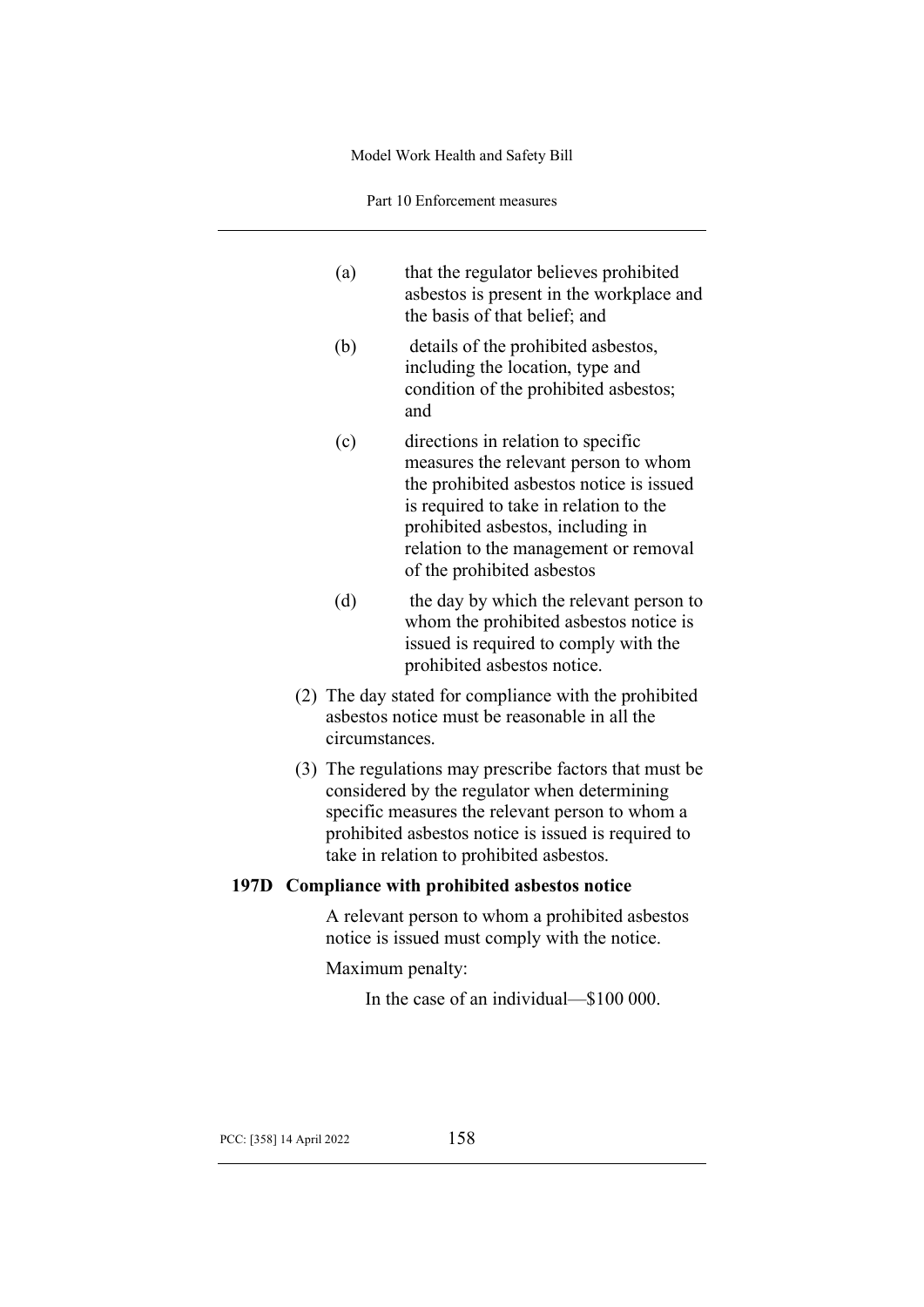Part 10 Enforcement measures

In the case of a body corporate—\$500 000.

# **197E Extension of time for compliance with prohibited asbestos notices**

- (1) This section applies if a relevant person has been issued with a prohibited asbestos notice.
- (2) The regulator may, by written notice given to the relevant person, extend the compliance period for the prohibited asbestos notice.
- (3) However, the regulator may extend the compliance period only if the period has not ended.
- (4) In this section:

*compliance period* means the period stated in the prohibited asbestos notice under section 197C, and includes that period as extended under this section.

# **Division 3 Non-disturbance notices**

# **198 Issue of non-disturbance notice**

An inspector may issue a non-disturbance notice to the person with management or control of a workplace if the inspector reasonably believes that it is necessary to do so to facilitate the exercise of his or her compliance powers.

# **199 Contents of non-disturbance notice**

- (1) A non-disturbance notice may require the person to:
	- (a) preserve the site at which a notifiable incident has occurred for a specified period; or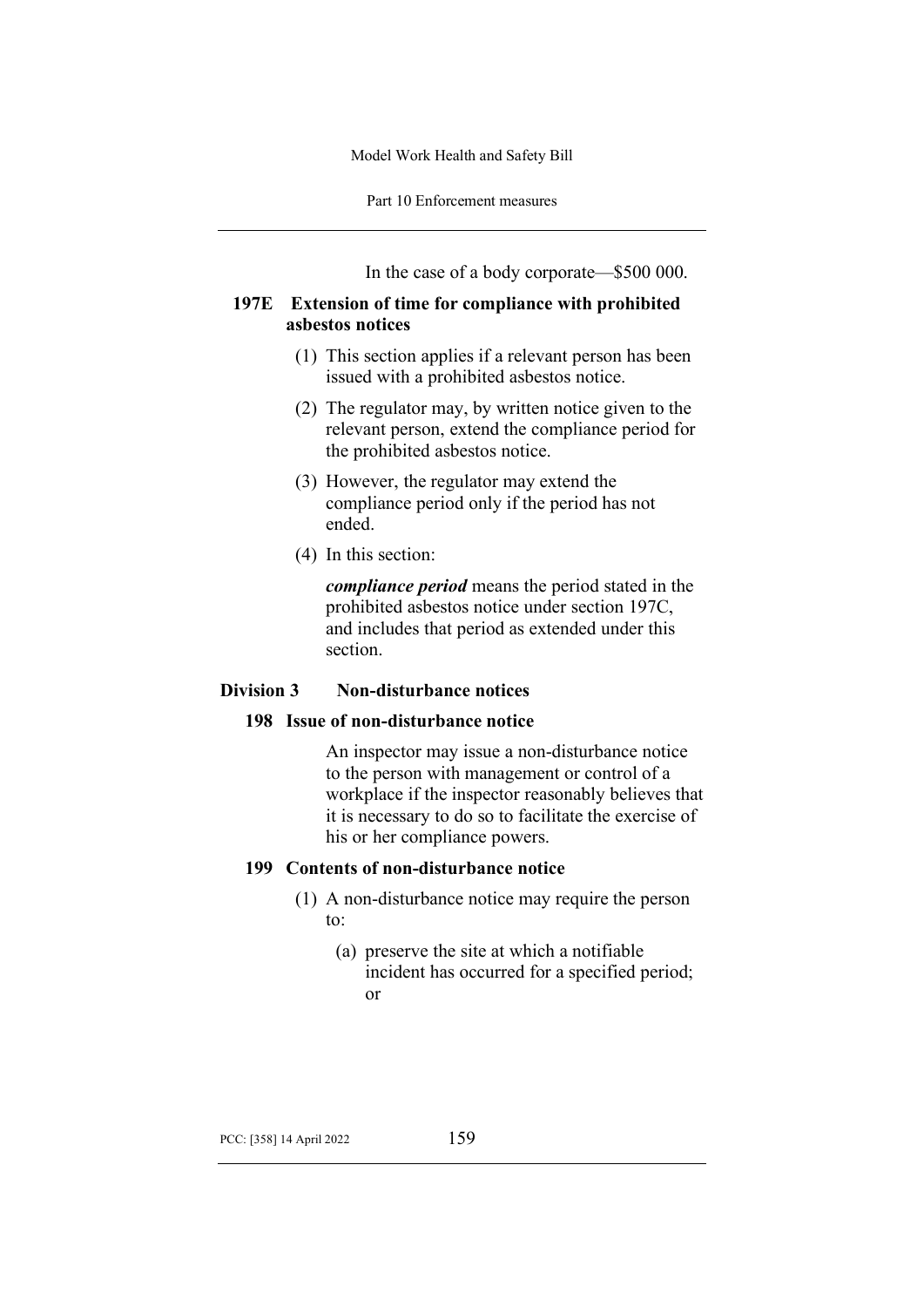Part 10 Enforcement measures

- (b) prevent the disturbance of a particular site (including the operation of plant) in other circumstances for a specified period that is reasonable in the circumstances.
- (2) A non-disturbance notice must specify the period (of no more than 7 days) for which it applies and set out:
	- (a) the obligations of the person to whom the notice is issued; and
	- (b) the measures to be taken to preserve a site or prevent disturbance of a site; and
	- (c) the penalty for contravening the notice.
- (3) In subsection (1) a reference to a site includes any plant, substance, structure or thing associated with the site.
- (4) A non-disturbance notice does not prevent any action:
	- (a) to assist an injured person; or
	- (b) to remove a deceased person; or
	- (c) that is essential to make the site safe or to prevent a further incident; or
	- (d) that is associated with a police investigation; or
	- (e) for which an inspector has given permission.

# **200 Compliance with non-disturbance notice**

(1) A person must not, without reasonable excuse, refuse or fail to comply with a non-disturbance notice issued to the person.

Maximum penalty: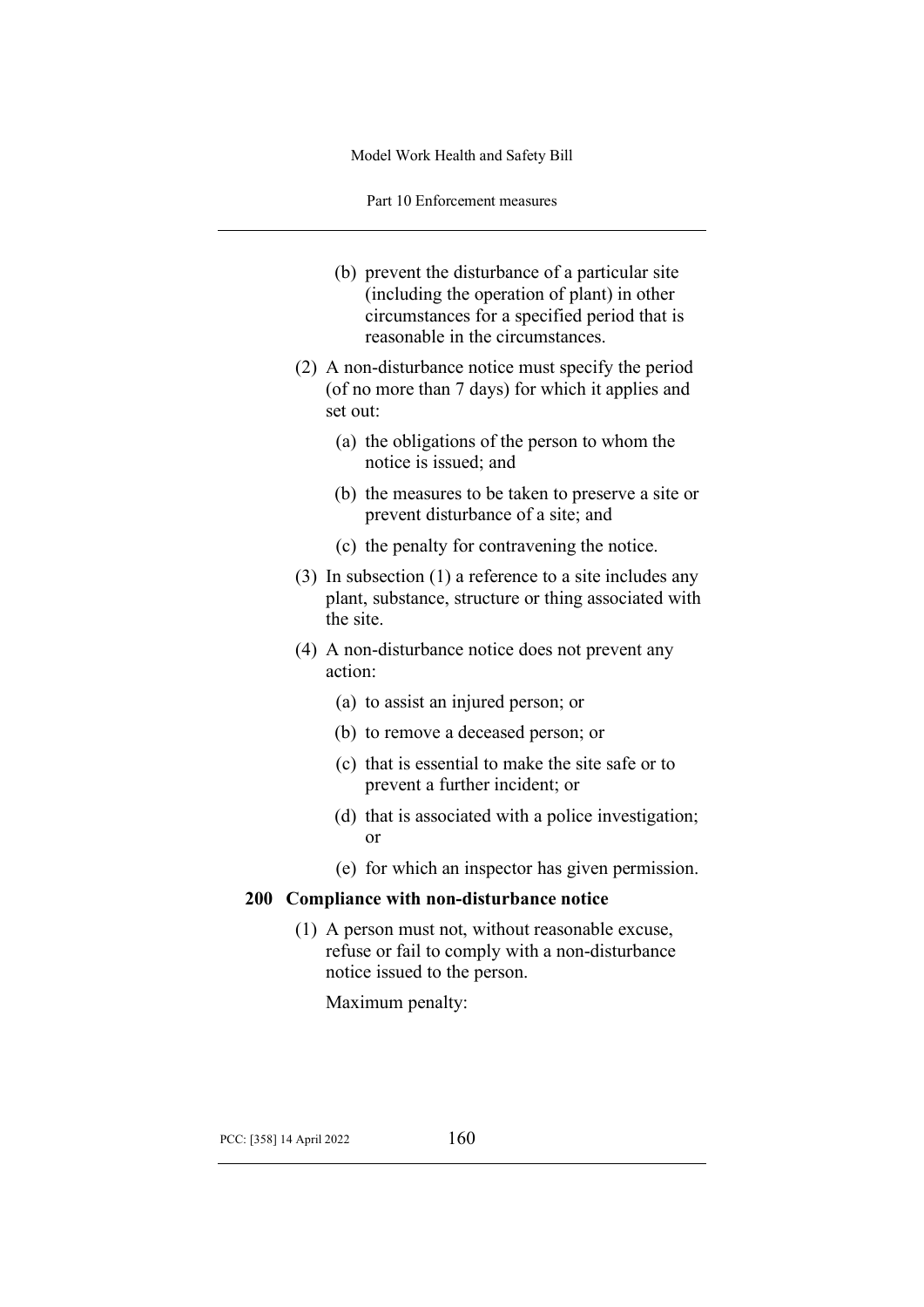Part 10 Enforcement measures

In the case of an individual—\$50 000.

In the case of a body corporate—\$250 000.

(2) Subsection (1) places an evidential burden on the accused to show a reasonable excuse.

# **201 Issue of subsequent notices**

If an inspector considers it necessary to do so, he or she may issue 1 or more subsequent non-disturbance notices to a person, whether before or after the expiry of the previous notice, each of which must comply with section 199.

# **Division 4 General requirements applying to notices**

# **202 Application of Division**

In this Division *notice* means improvement notice, prohibition notice, non-disturbance notice or prohibited asbestos notice.

# **203 Notice to be in writing**

A notice must be in writing.

# **204 Directions in notices**

A direction included in an improvement notice, prohibition notice or prohibited asbestos notice may:

- (a) refer to a code of practice; and
- (b) offer the person to whom it is issued a choice of measures to take or ways in which to remedy the contravention.

# **205 Recommendations in notice**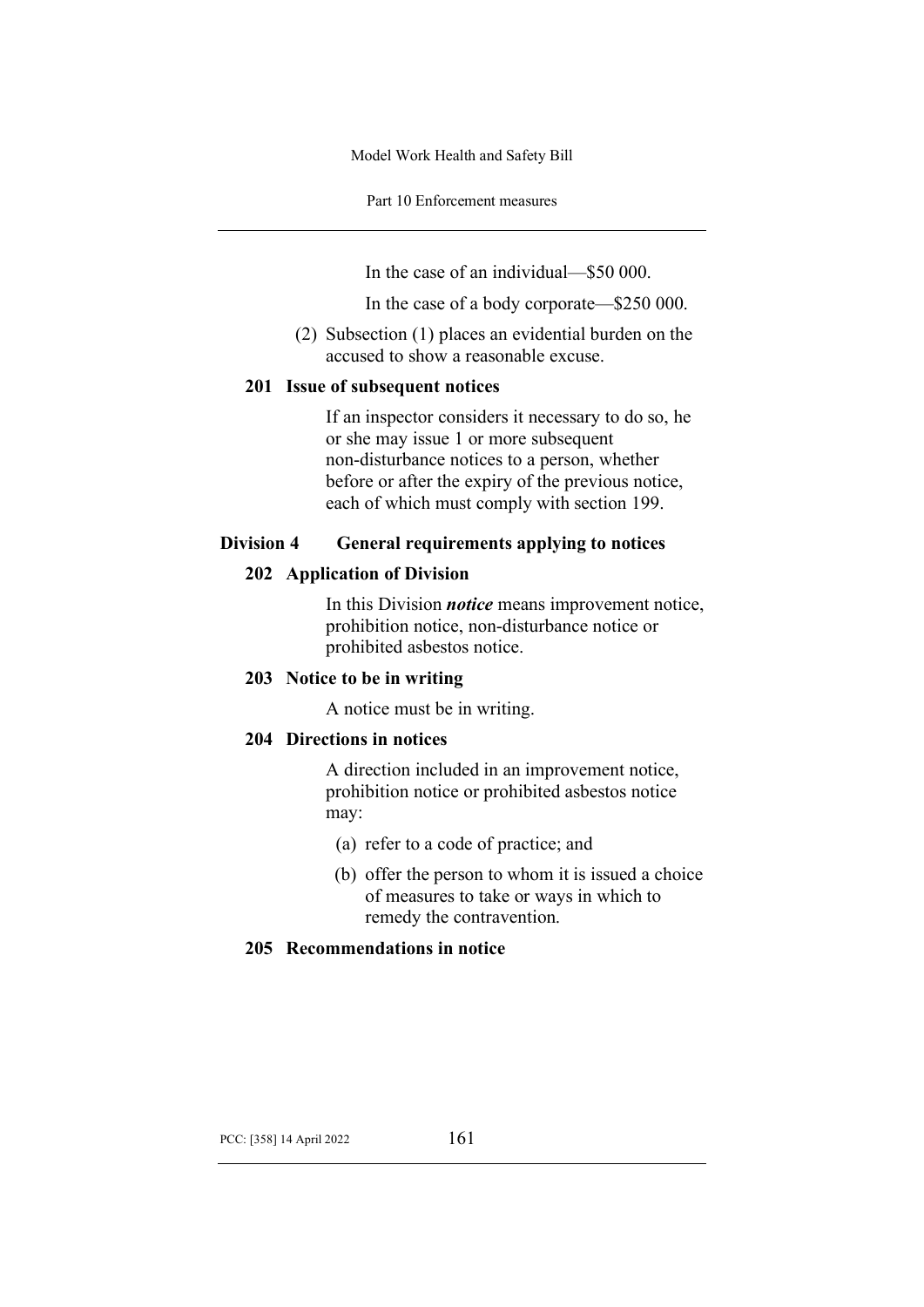Part 10 Enforcement measures

- (1) An improvement notice, prohibition notice or prohibited asbestos notice may include recommendations.
- (2) It is not an offence to fail to comply with recommendations in a notice.

### **206 Changes to notice**

- (1) An inspector may:
	- (a) make minor changes to a notice issued by an inspector; or
	- (b) extend the compliance period for an improvement notice in accordance with section 194.
- (2) The regulator may:
	- (a) make minor changes to a prohibited asbestos notice issued by the regulator; or
	- (b) extend the compliance period of a prohibited asbestos notice in accordance with section 197E.
- (3) In this section, *minor changes* means a minor change to a notice:
	- (a) for clarification; or
	- (b) to correct errors or references; or
	- (c) to reflect changes of address or other circumstances.

### **207 Regulator may vary or cancel notice**

(1) Except as provided in section 206, a notice issued by an inspector may only be varied or cancelled by the regulator.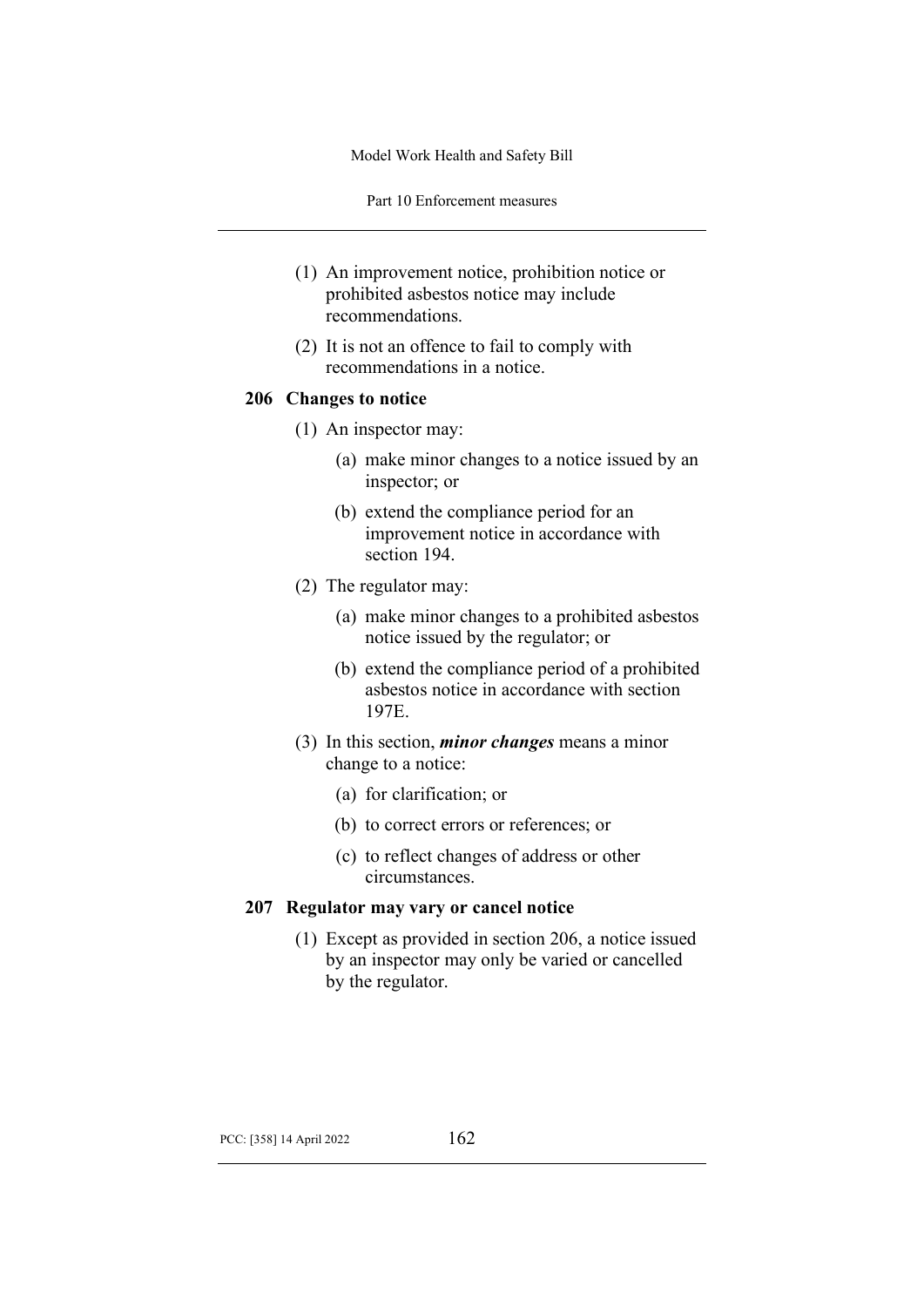Part 10 Enforcement measures

(2) A notice issued by the regulator may only be varied or cancelled by the regulator.

### **208 Formal irregularities or defects in notice**

A notice is not invalid only because of:

- (a) a formal defect or irregularity in the notice unless the defect or irregularity causes or is likely to cause substantial injustice; or
- (b) a failure to use the correct name of the person to whom the notice is issued if the notice sufficiently identifies the person and is issued or given to the person in accordance with section 209.

### **209 Issue and giving of notice**

- (1) A notice may be issued or given to a person:
	- (a) by delivering it personally to the person or sending it by post or facsimile or electronic transmission to the person's usual or last known place of residence or business; or
	- (b) by leaving it for the person at the person's usual or last known place of residence or business with a person who appears to be over 16 years and who appears to reside or work there; or
	- (c) by leaving it for the person at the workplace to which the notice relates with a person who is or appears to be the person with management or control of the workplace; or
	- (d) in a prescribed manner.
- (2) The regulations may prescribe:
	- (a) the manner of issuing a notice; and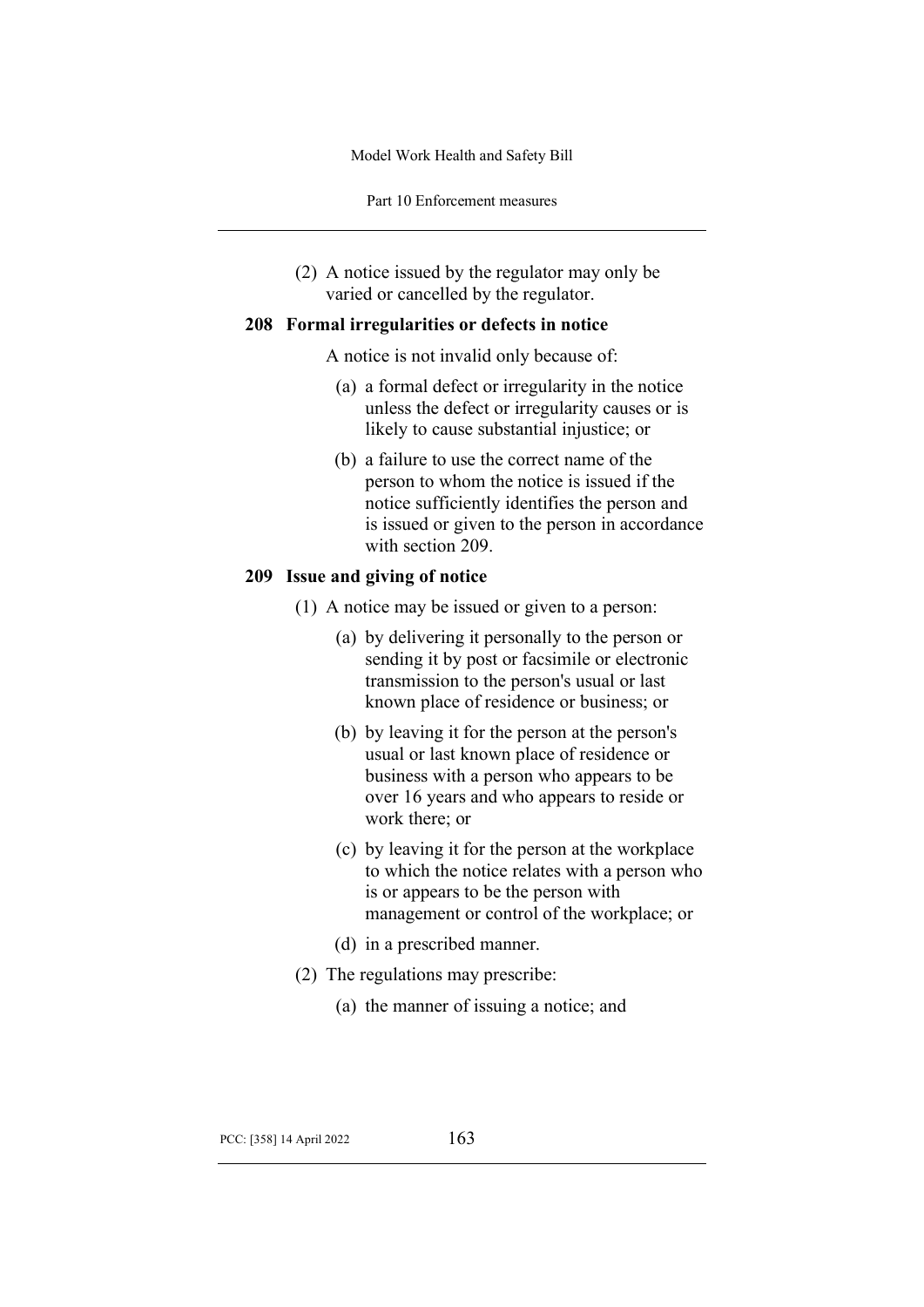Part 10 Enforcement measures

(b) the steps a person to whom a notice is issued must take to bring it to the attention of other persons.

# **210 Display of notice**

(1) A person to whom a notice is issued must, as soon as possible, display a copy of the notice in a prominent place at or near the workplace, or part of the workplace, at which work is being carried out that is affected by the notice.

Maximum penalty:

In the case of an individual—\$5000.

In the case of a body corporate—\$25 000.

(2) A person must not intentionally remove, destroy, damage or deface a notice displayed under subsection (1) while the notice is in force.

Maximum penalty:

In the case of an individual—\$5000.

In the case of a body corporate—\$25 000.

# **Division 5 Remedial action**

### **211 When regulator may carry out action**

- (1) This section applies if a person to whom a prohibition notice or prohibited asbestos notice is issued fails to take reasonable steps to comply with the notice.
- (2) The regulator may take any remedial action the regulator believes reasonable to make the workplace or situation safe after giving written notice to the person to whom the prohibition notice or prohibited asbestos notice was issued of: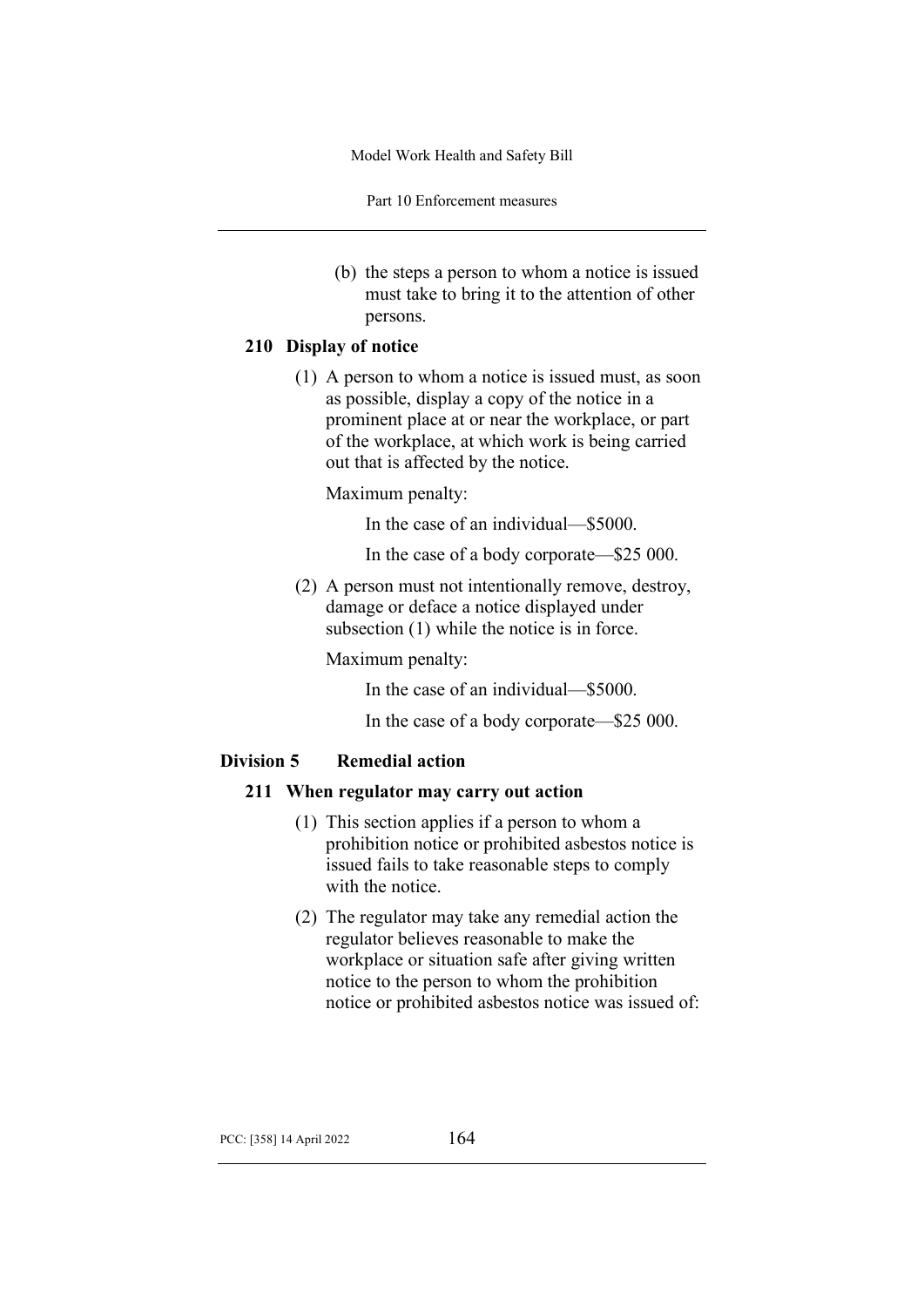Part 10 Enforcement measures

- (a) the regulator's intention to take that action; and
- (b) the owner's or person's liability for the costs of that action.

## **212 Power of the regulator to take other remedial action**

- (1) This section applies if the regulator reasonably believes that:
	- (a) circumstances in which a prohibition notice or prohibited asbestos notice can be issued exist; and
	- (b) a prohibition notice or prohibited asbestos notice cannot be issued because, after taking reasonable steps:
		- (i) in relation to a prohibition notice—the person with management or control of the workplace cannot be found; or
		- (ii) in relation to a prohibited asbestos notice—a relevant person in relation to the workplace cannot be found.
- (2) The regulator may take any remedial action necessary to make the workplace safe.

### **213 Costs of remedial or other action**

The regulator may recover the reasonable costs of any remedial action taken under:

- (a) section 211 from the person to whom the notice is issued; or
- (b) section 212 from any person to whom the prohibition notice or prohibited asbestos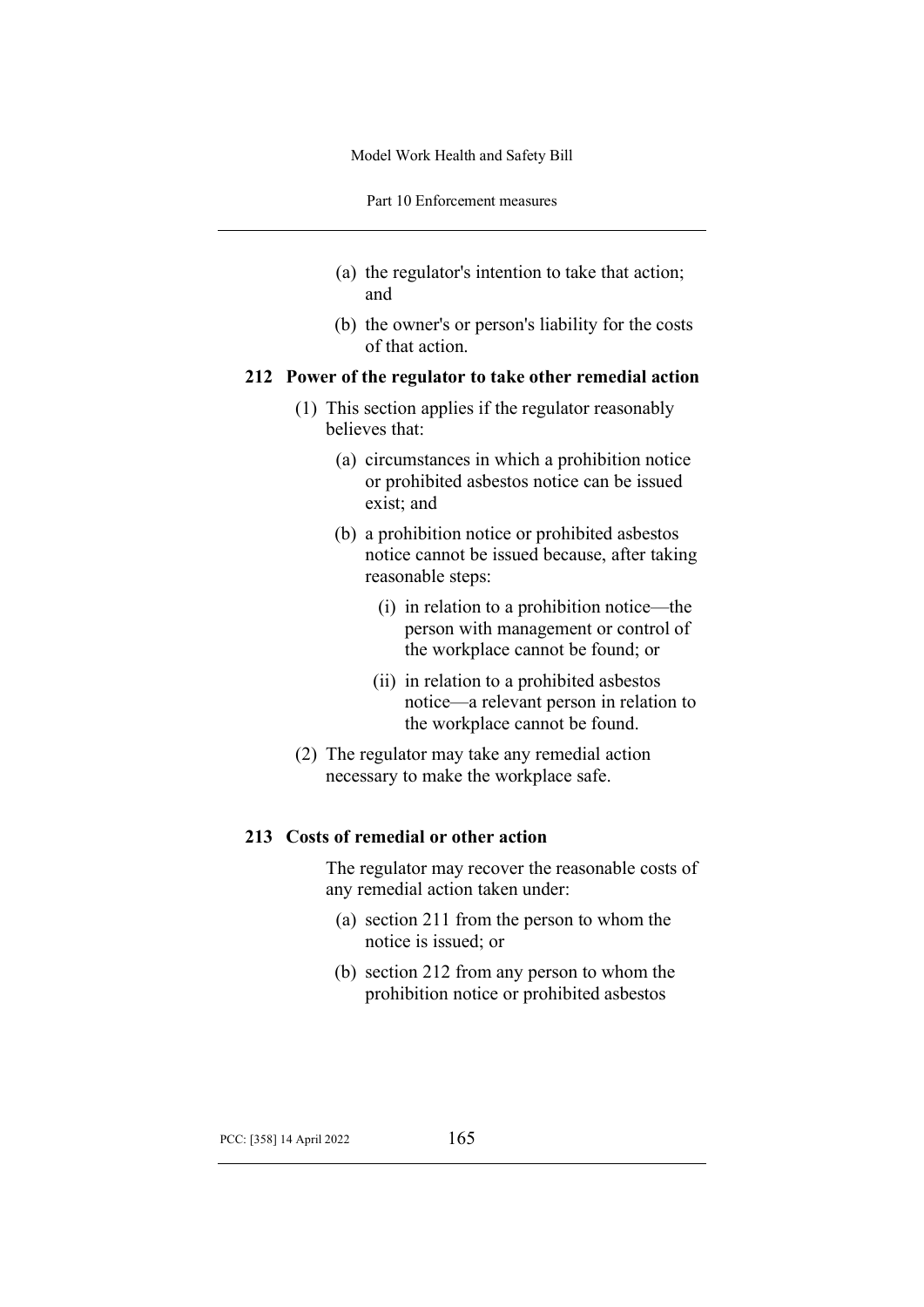Part 10 Enforcement measures

notice could have been issued in relation to the matter,

as a debt due to the regulator.

### **Division 6 Injunctions**

#### **214 Application of Division**

In this Division, *notice* means improvement notice, prohibition notice, non-disturbance notice or prohibited asbestos notice.

### **215 Injunctions for noncompliance with notices**

- (1) The regulator may apply to [the designated court] for an injunction:
	- (a) compelling a person to comply with a notice; or
	- (b) restraining a person from contravening a notice.
- (2) The regulator may do so:
	- (a) whether or not proceedings have been brought for an offence against this Act in connection with any matter in relation to which the notice was issued; and
	- (b) whether any period for compliance with the notice has expired.

#### **Note**

See the jurisdictional note in the Appendix.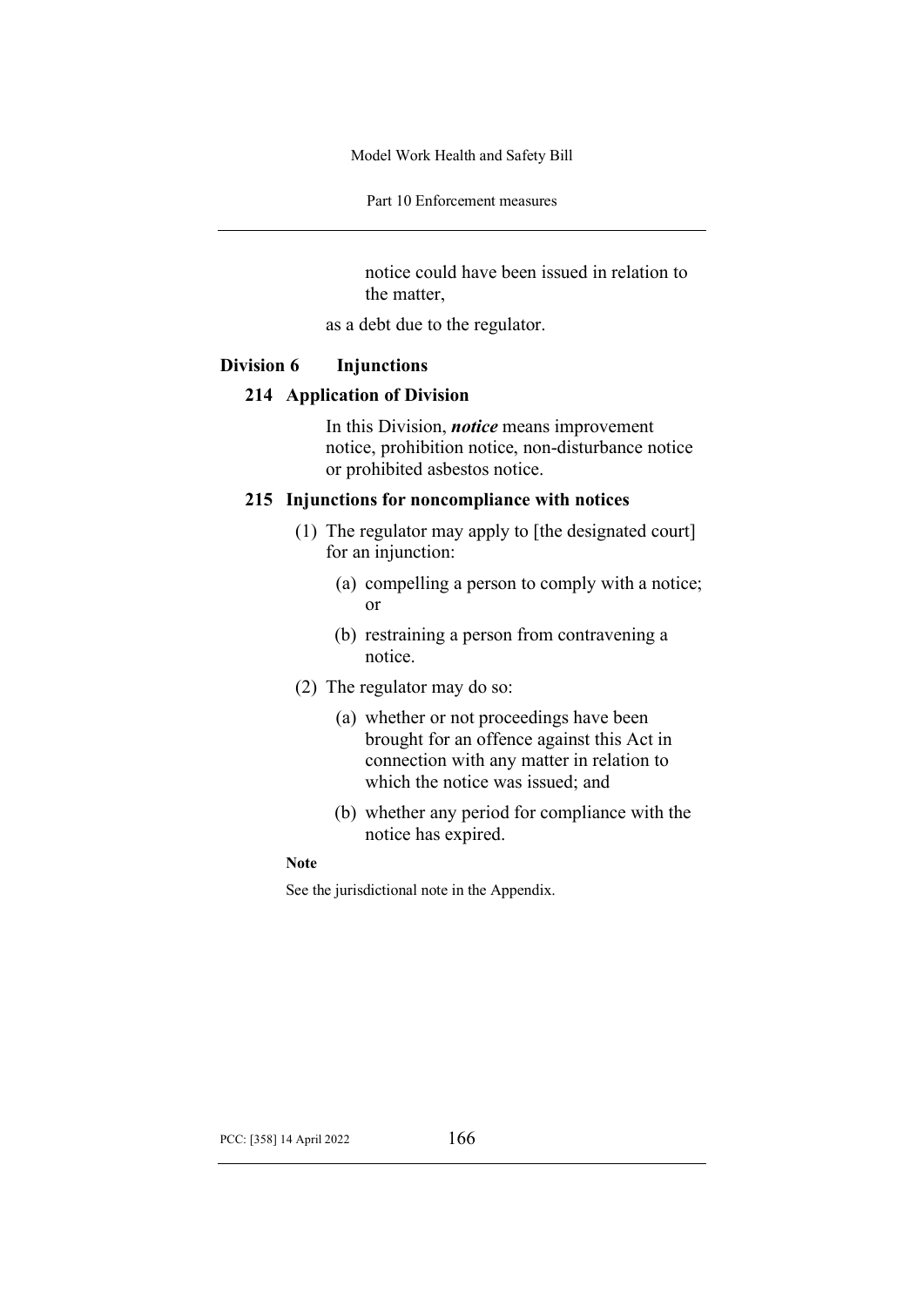# **Part 11 Enforceable undertakings**

### **216 Regulator may accept WHS undertakings**

(1) The regulator may accept a written undertaking (a *WHS undertaking*) given by a person in connection with a matter relating to a contravention or alleged contravention by the person of this Act.

#### **Note**

Section 230(3) requires the regulator to publish guidelines in relation to the acceptance of WHS undertakings.

- (2) A WHS undertaking cannot be accepted for a contravention or alleged contravention that is a Category 1 offence.
- (3) The giving of a WHS undertaking does not constitute an admission of guilt by the person giving it in relation to the contravention or alleged contravention to which the undertaking relates.

### **217 Notice of decision and reasons for decision**

- (1) The regulator must give the person seeking to make a WHS undertaking written notice of the regulator's decision to accept or reject the WHS undertaking and of the reasons for the decision.
- (2) The regulator must publish, on the regulator's website, notice of a decision to accept a WHS undertaking and the reasons for that decision.

### **218 When a WHS undertaking is enforceable**

A WHS undertaking takes effect and becomes enforceable when the regulator's decision to accept the undertaking is given to the person who made the undertaking or at any later date specified by the regulator.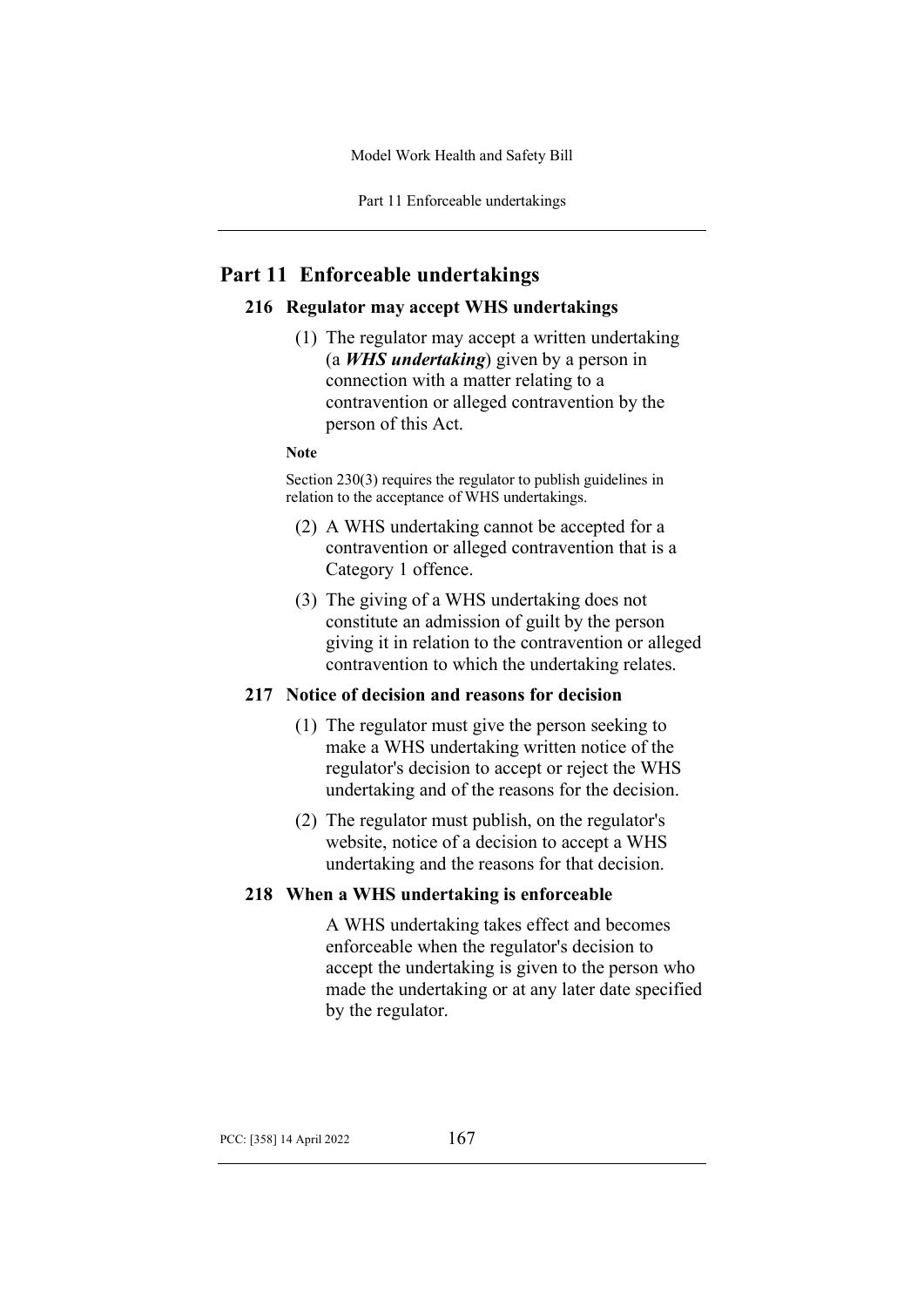Part 11 Enforceable undertakings

### **219 Compliance with WHS undertaking**

A person must not contravene a WHS undertaking made by that person that is in effect.

### Maximum penalty:

In the case of an individual—\$50 000.

In the case of a body corporate—\$250 000.

### **220 Contravention of WHS undertaking**

- (1) The regulator may apply to the [designated court] for an order if a person contravenes a WHS undertaking.
- (2) If the court is satisfied that the person who made the WHS undertaking has contravened the undertaking, the court, in addition to the imposition of any penalty, may make 1 or both of the following orders:
	- (a) an order directing the person to comply with the undertaking;
	- (b) an order discharging the undertaking.
- (3) In addition to the orders referred to in subsection (2), the court may make any other order that the court considers appropriate in the circumstances, including orders directing the person to pay to the [State]:
	- (a) the costs of the proceedings; and
	- (b) the reasonable costs of the regulator in monitoring compliance with the WHS undertaking in the future.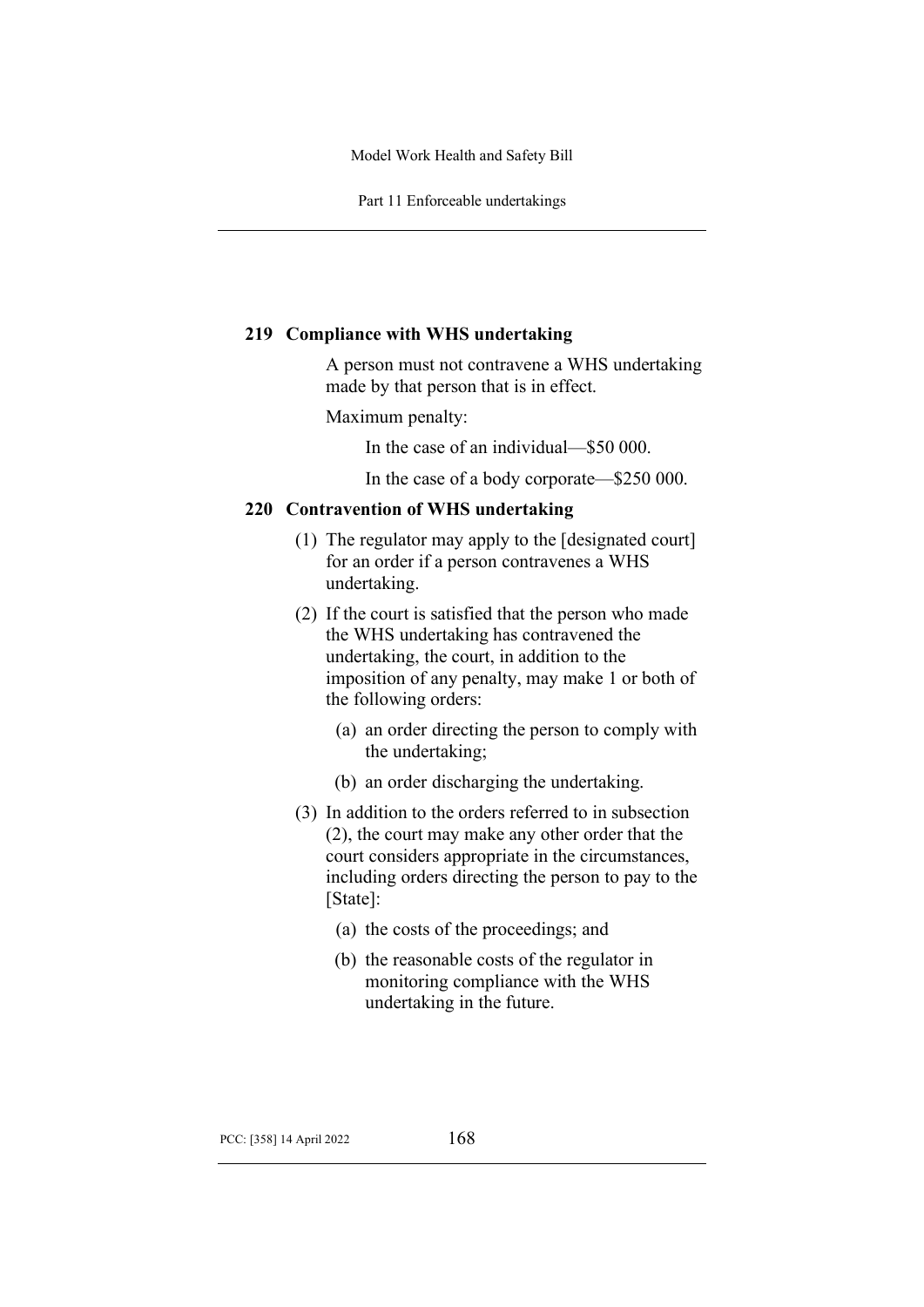Part 11 Enforceable undertakings

#### **Note**

See the jurisdictional note in the Appendix.

(4) Nothing in this section prevents proceedings being brought for the contravention or alleged contravention of this Act to which the WHS undertaking relates.

#### **Note**

Section 222 specifies circumstances affecting proceedings for a contravention for which a WHS undertaking has been given.

# **221 Withdrawal or variation of WHS undertaking**

- (1) A person who has made a WHS undertaking may at any time, with the written agreement of the regulator:
	- (a) withdraw the undertaking; or
	- (b) vary the undertaking.
- (2) However, the provisions of the undertaking cannot be varied to provide for a different alleged contravention of the Act.
- (3) The regulator must publish, on the regulator's website, notice of the withdrawal or variation of a WHS undertaking.

#### **222 Proceeding for alleged contravention**

(1) Subject to this section, no proceedings for a contravention or alleged contravention of this Act may be brought against a person if a WHS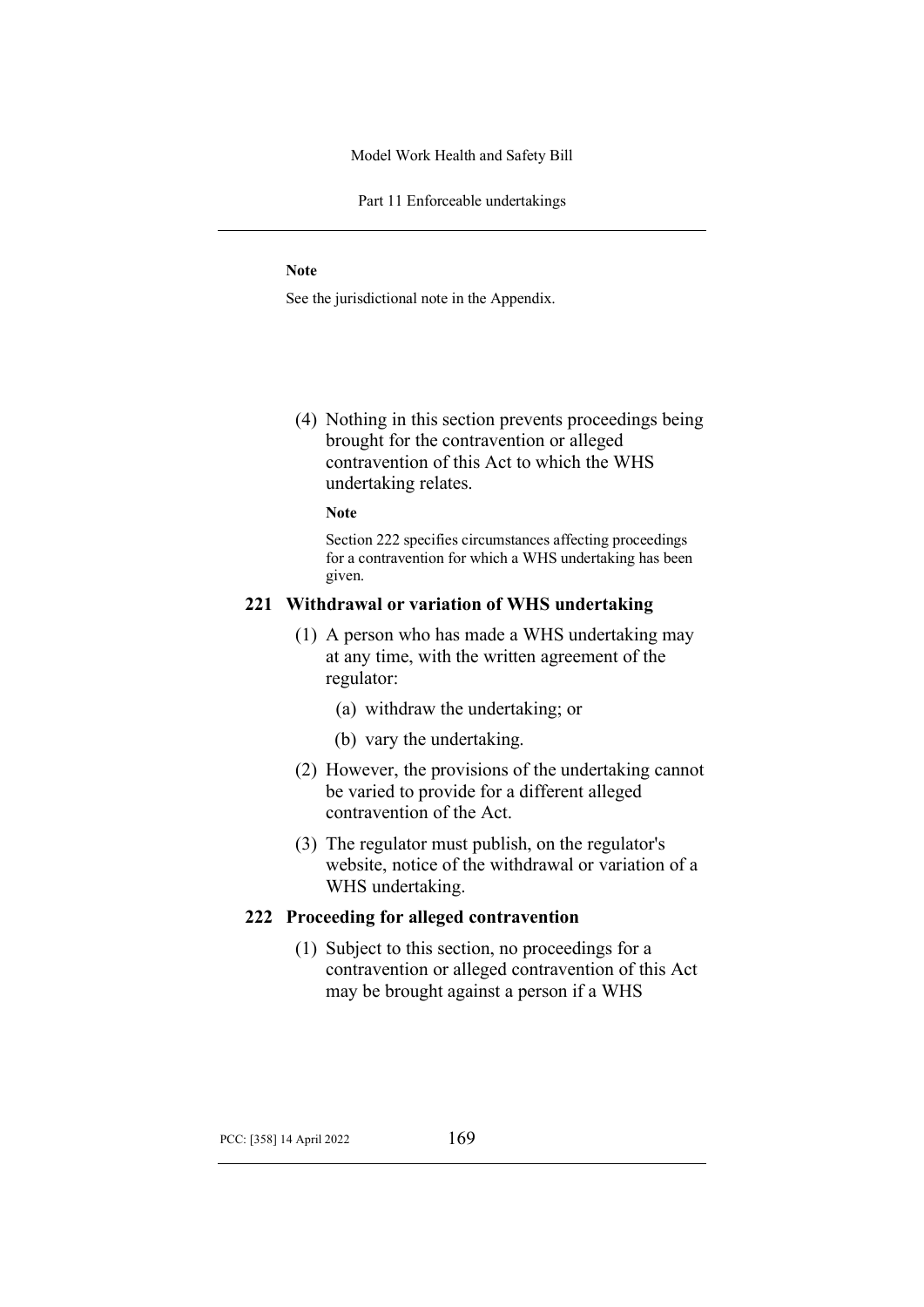Part 11 Enforceable undertakings

undertaking is in effect in relation to that contravention.

- (2) No proceedings may be brought for a contravention or alleged contravention of this Act against a person who has made a WHS undertaking in relation to that contravention and has completely discharged the WHS undertaking.
- (3) The regulator may accept a WHS undertaking in relation to a contravention or alleged contravention before proceedings in relation to that contravention have been finalised.
- (4) If the regulator accepts a WHS undertaking before the proceedings are finalised, the regulator must take all reasonable steps to have the proceedings discontinued as soon as possible.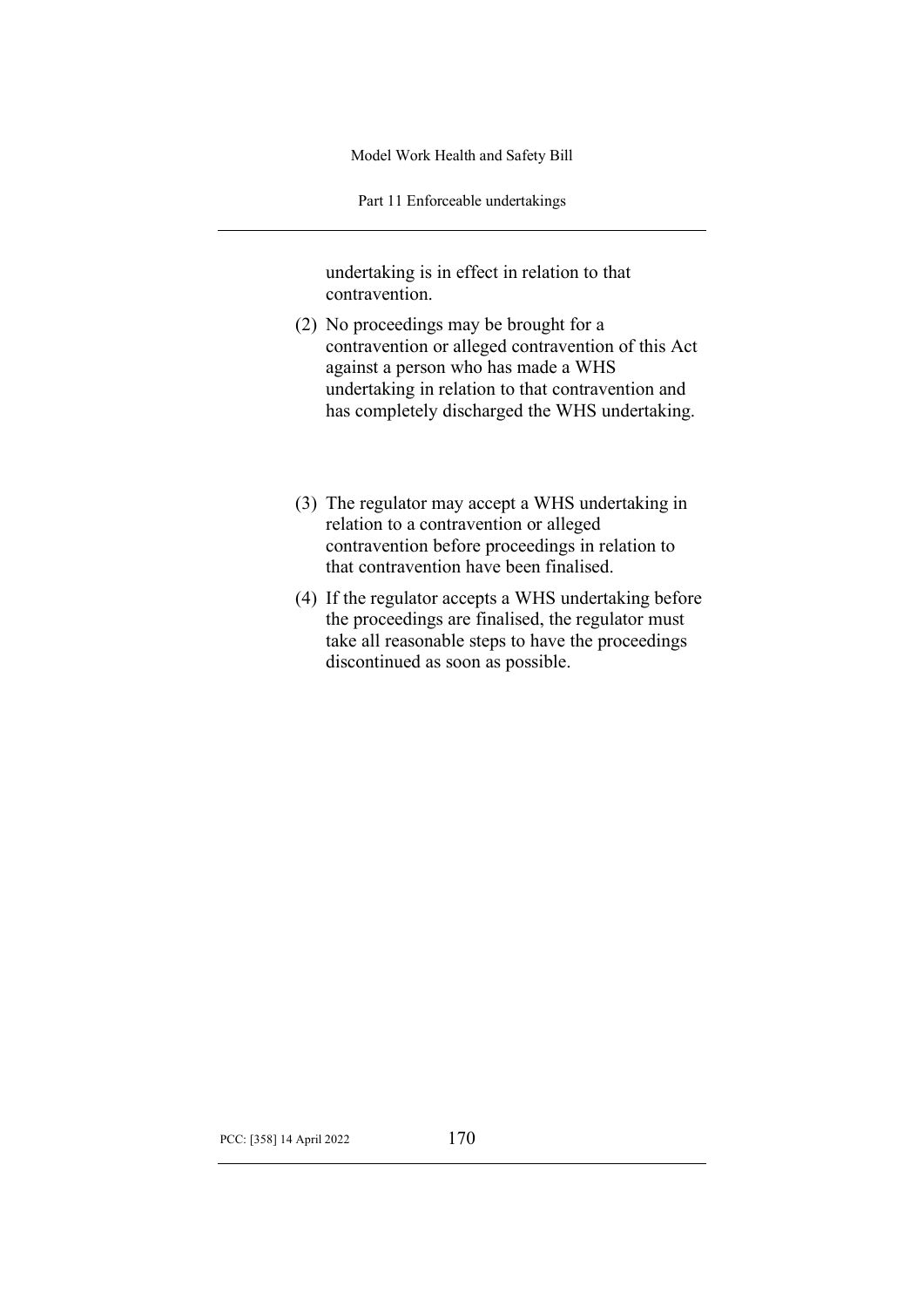Part 12 Review of decisions

# **Part 12 Review of decisions**

# **Division 1 Reviewable decisions**

## **223 Which decisions are reviewable**

- (1) The following table sets out:
	- (a) decisions made under this Act that are reviewable in accordance with this Part (*reviewable decisions*); and
	- (b) who is eligible to apply for review of a reviewable decision (the *eligible person*).

| Item | Provision under which<br>reviewable decision is made                                         | Eligible person in relation to<br>reviewable decision                                                                                                     |
|------|----------------------------------------------------------------------------------------------|-----------------------------------------------------------------------------------------------------------------------------------------------------------|
| 1    | Section $54(2)$ (decision<br>following failure to commence<br>negotiations)                  | $(1)$ A worker whose interests<br>are affected by the<br>decision or his or her<br>representative appointed<br>for the purpose of section<br>$52(1)(b)$ . |
|      |                                                                                              | (2) A person conducting a<br>business or undertaking<br>whose interests are<br>affected by the decision.                                                  |
|      |                                                                                              | (3) A health and safety<br>representative who<br>represents a worker whose<br>interests are affected by<br>the decision.                                  |
| 2    | Section $72(6)$ (decision in<br>relation to training of health<br>and safety representative) | $(1)$ A person conducting a<br>business or undertaking<br>whose interests are<br>affected by the decision.                                                |
|      |                                                                                              | (2) A health and safety<br>representative whose<br>interests are affected by<br>the decision.                                                             |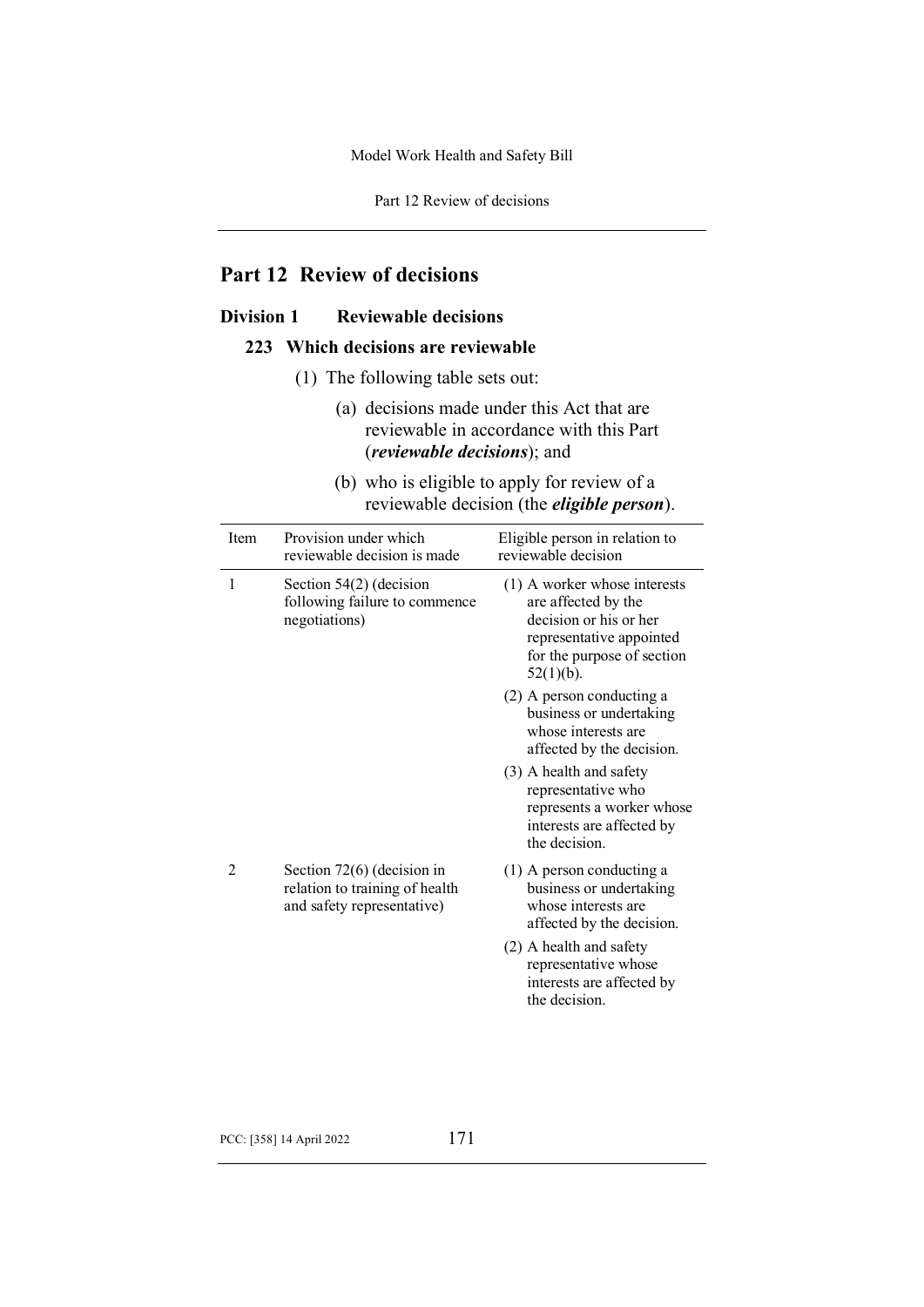Part 12 Review of decisions

| Item | Provision under which<br>reviewable decision is made                     | Eligible person in relation to<br>reviewable decision                                                                    |
|------|--------------------------------------------------------------------------|--------------------------------------------------------------------------------------------------------------------------|
| 3    | Section $76(6)$ (decision relating<br>to health and safety committee)    | $(1)$ A worker whose interests<br>are affected by the<br>decision.                                                       |
|      |                                                                          | (2) A person conducting a<br>business or undertaking<br>whose interests are<br>affected by the decision.                 |
|      |                                                                          | (3) A health and safety<br>representative who<br>represents a worker whose<br>interests are affected by<br>the decision. |
| 4    | Section 102 (decision on<br>review of provisional<br>improvement notice) | $(1)$ The person to whom the<br>provisional improvement<br>notice was issued.                                            |
|      |                                                                          | (2) The health and safety<br>representative who issued<br>the provisional<br>improvement notice.                         |
|      |                                                                          | (3) A worker whose interests<br>are affected by the<br>decision.                                                         |
|      |                                                                          | (4) A health and safety<br>representative who<br>represents a worker whose<br>interests are affected by<br>the decision. |
|      |                                                                          | (5) A person conducting a<br>business or undertaking<br>whose interests are<br>affected by the decision.                 |
| 5    | Section 179 (forfeiture of<br>thing)                                     | The person entitled to the<br>thing.                                                                                     |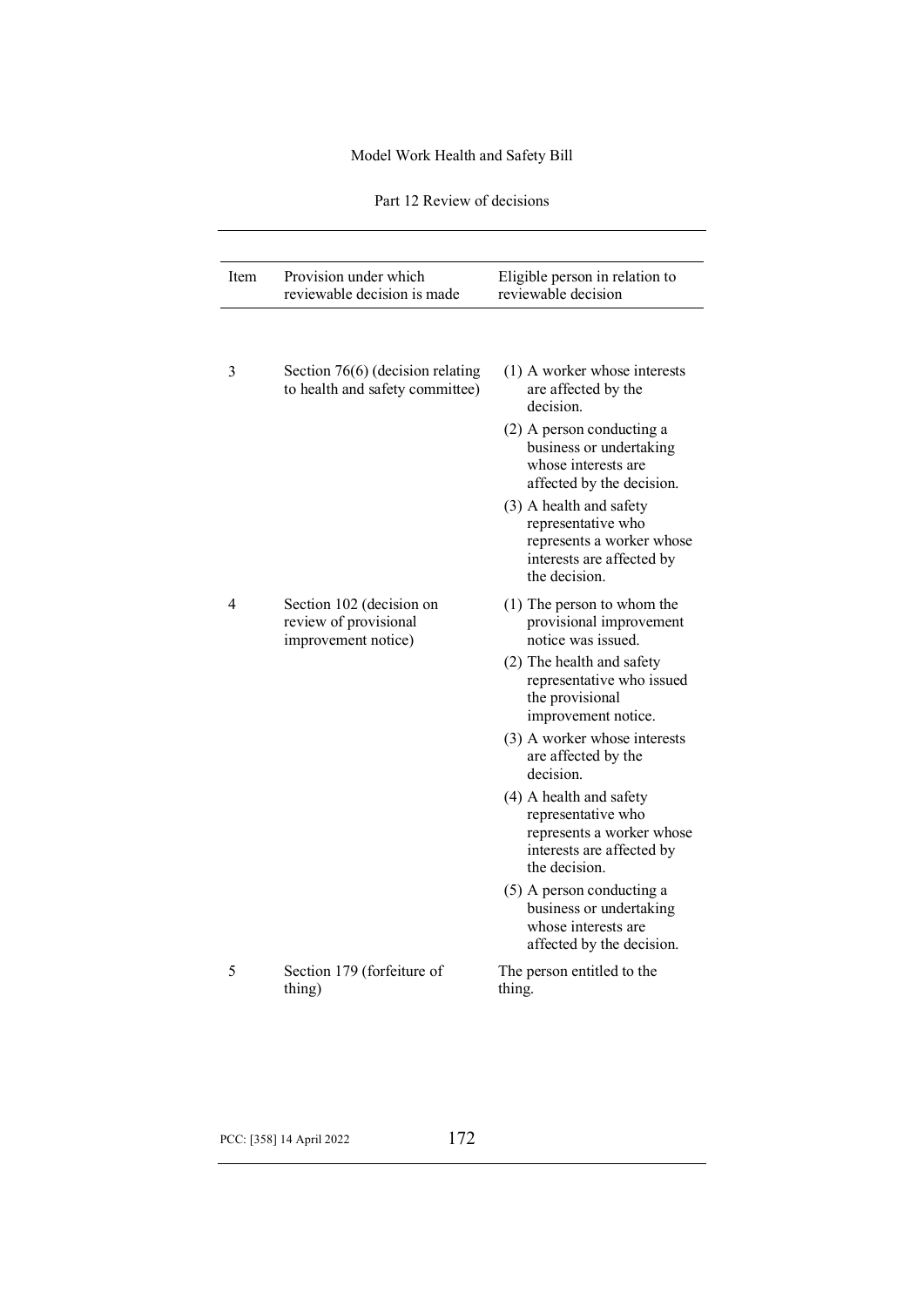Part 12 Review of decisions

| Item | Provision under which<br>reviewable decision is made  | Eligible person in relation to<br>reviewable decision                                                                    |
|------|-------------------------------------------------------|--------------------------------------------------------------------------------------------------------------------------|
| 6    | Section 180 (Return of seized<br>things)              | The person entitled to the<br>thing.                                                                                     |
| 7    | Section 191 (issue of<br>improvement notice)          | (1) The person to whom the<br>notice was issued.                                                                         |
|      |                                                       | (2) A person conducting a<br>business or undertaking<br>whose interests are<br>affected by the decision.                 |
|      |                                                       | (3) A worker whose interests<br>are affected by the<br>decision.                                                         |
|      |                                                       | (4) A health and safety<br>representative who<br>represents a worker whose<br>interests are affected by<br>the decision. |
| 8    | Section 194 (extension of time<br>for compliance with | $(1)$ The person to whom the<br>notice was issued.                                                                       |
|      | improvement notice)                                   | (2) A person conducting a<br>business or undertaking<br>whose interests are<br>affected by the decision.                 |
|      |                                                       | (3) A worker whose interests<br>are affected by the<br>decision.                                                         |
|      |                                                       | (4) A health and safety<br>representative who<br>represents a worker whose<br>interests are affected by<br>the decision. |
| 9    | Section 195 (issue of<br>prohibition notice)          | $(1)$ The person to whom the<br>notice was issued.                                                                       |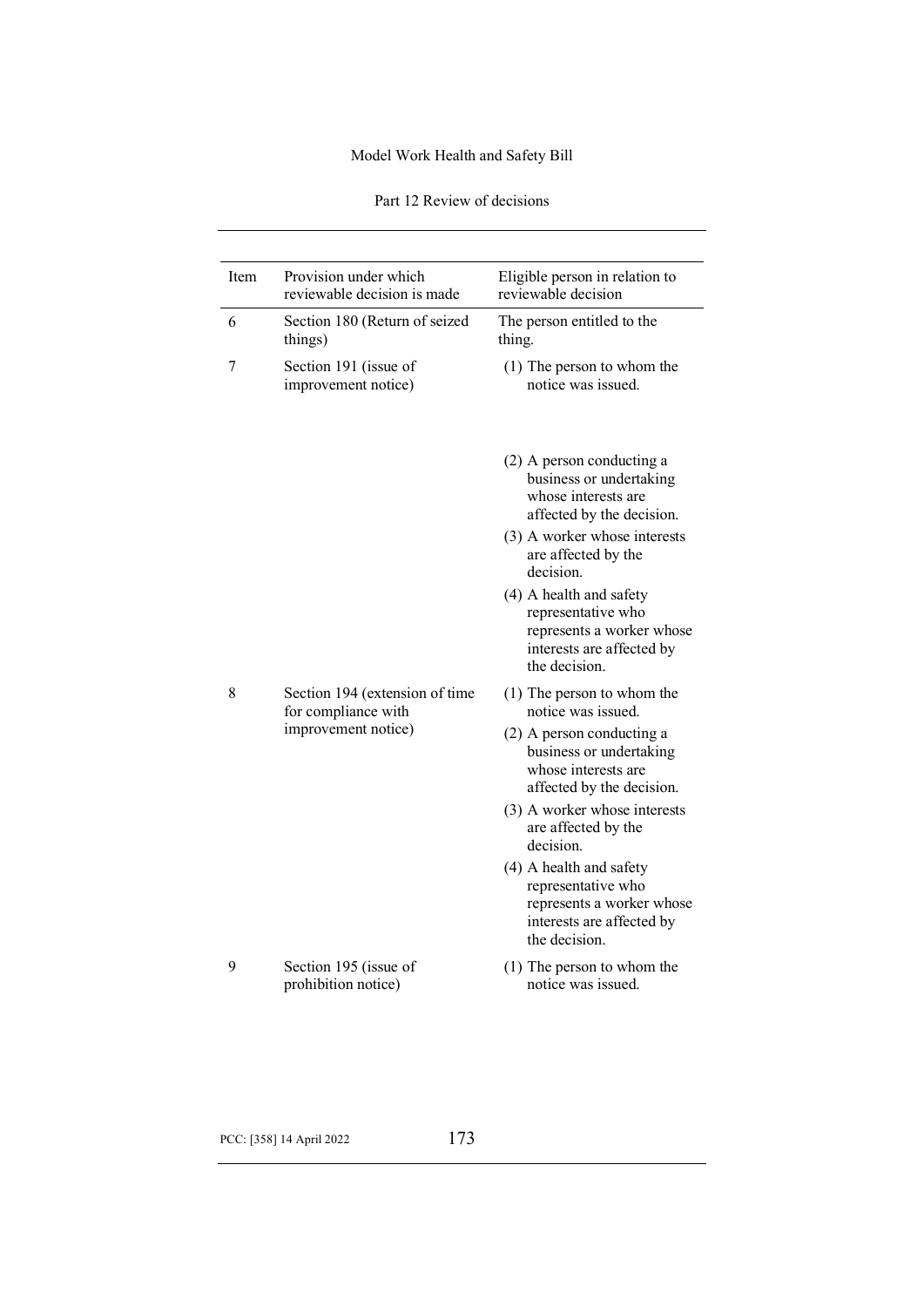| Part 12 Review of decisions |  |
|-----------------------------|--|
|-----------------------------|--|

| Item | Provision under which<br>reviewable decision is made  | Eligible person in relation to<br>reviewable decision                                                                                                  |
|------|-------------------------------------------------------|--------------------------------------------------------------------------------------------------------------------------------------------------------|
|      |                                                       | $(2)$ The person with<br>management or control of<br>the workplace, plant or<br>substance.                                                             |
|      |                                                       | (3) A person conducting a<br>business or undertaking<br>whose interests are<br>affected by the decision.                                               |
|      |                                                       | (4) A worker whose interests<br>are affected by the<br>decision.                                                                                       |
|      |                                                       | (5) A health and safety<br>representative who<br>represents a worker whose<br>interests are affected by<br>the decision.                               |
|      |                                                       | (6) A health and safety<br>representative who gave a<br>direction under section 85<br>to cease work, that is<br>relevant to the prohibition<br>notice. |
| 9Α   | Section 197B (issue of<br>prohibited asbestos notice) | $(1)$ The person to whom the<br>notice was issued.                                                                                                     |
|      |                                                       | $(2)$ The person with<br>management or control of<br>the workplace.                                                                                    |
|      |                                                       | (3) A person conducting a<br>business or undertaking<br>whose interests are<br>affected by the decision.                                               |
|      |                                                       | (4) A worker whose interests<br>are affected by the<br>decision.                                                                                       |
|      |                                                       | (5) A health and safety<br>representative who<br>represents a worker whose                                                                             |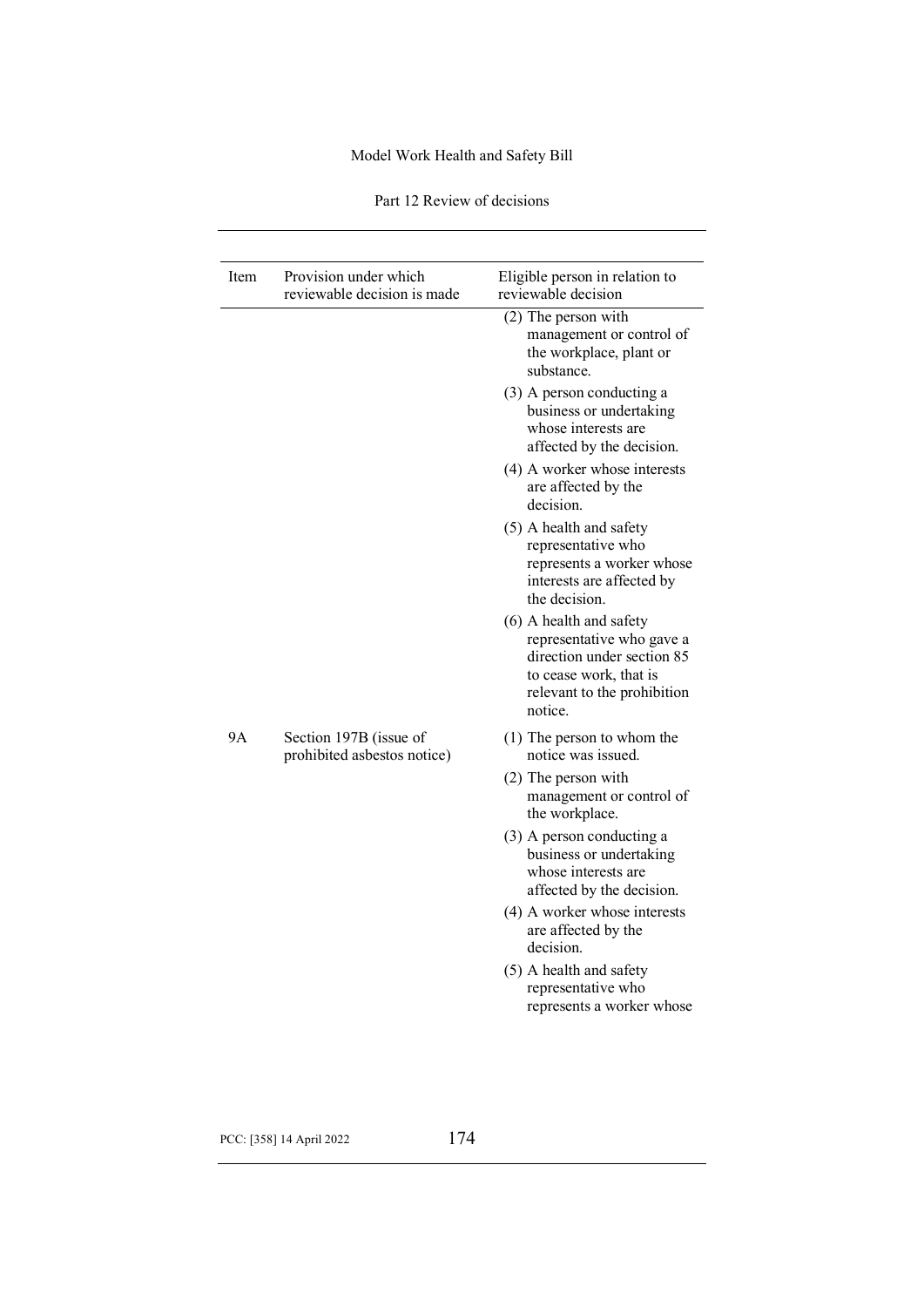| Part 12 Review of decisions |  |
|-----------------------------|--|
|-----------------------------|--|

| Item | Provision under which<br>reviewable decision is made   | Eligible person in relation to<br>reviewable decision                                                                    |
|------|--------------------------------------------------------|--------------------------------------------------------------------------------------------------------------------------|
|      |                                                        | interests are affected by<br>the decision.                                                                               |
| 9B   | Section 197E (extension of<br>time for compliance with | $(1)$ The person to whom the<br>notice was issued.                                                                       |
|      | prohibited asbestos notice)                            | $(2)$ The person with<br>management or control of<br>the workplace.                                                      |
|      |                                                        | (3) A person conducting a<br>business or undertaking<br>whose interests are<br>affected by the decision.                 |
|      |                                                        | (4) A worker whose interests<br>are affected by the<br>decision.                                                         |
|      |                                                        | (5) A health and safety<br>representative who<br>represents a worker whose<br>interests are affected by<br>the decision. |
| 10   | Section 198 (issue of a non-<br>disturbance notice)    | (1) The person to whom the<br>notice was issued.                                                                         |
|      |                                                        | $(2)$ The person with<br>management or control of<br>the workplace.                                                      |
|      |                                                        | (3) A person conducting a<br>business or undertaking<br>whose interests are<br>affected by the decision.                 |
|      |                                                        | (4) A worker whose interests<br>are affected by the<br>decision.                                                         |
|      |                                                        | (5) A health and safety<br>representative who<br>represents a worker whose<br>interests are affected by<br>the decision. |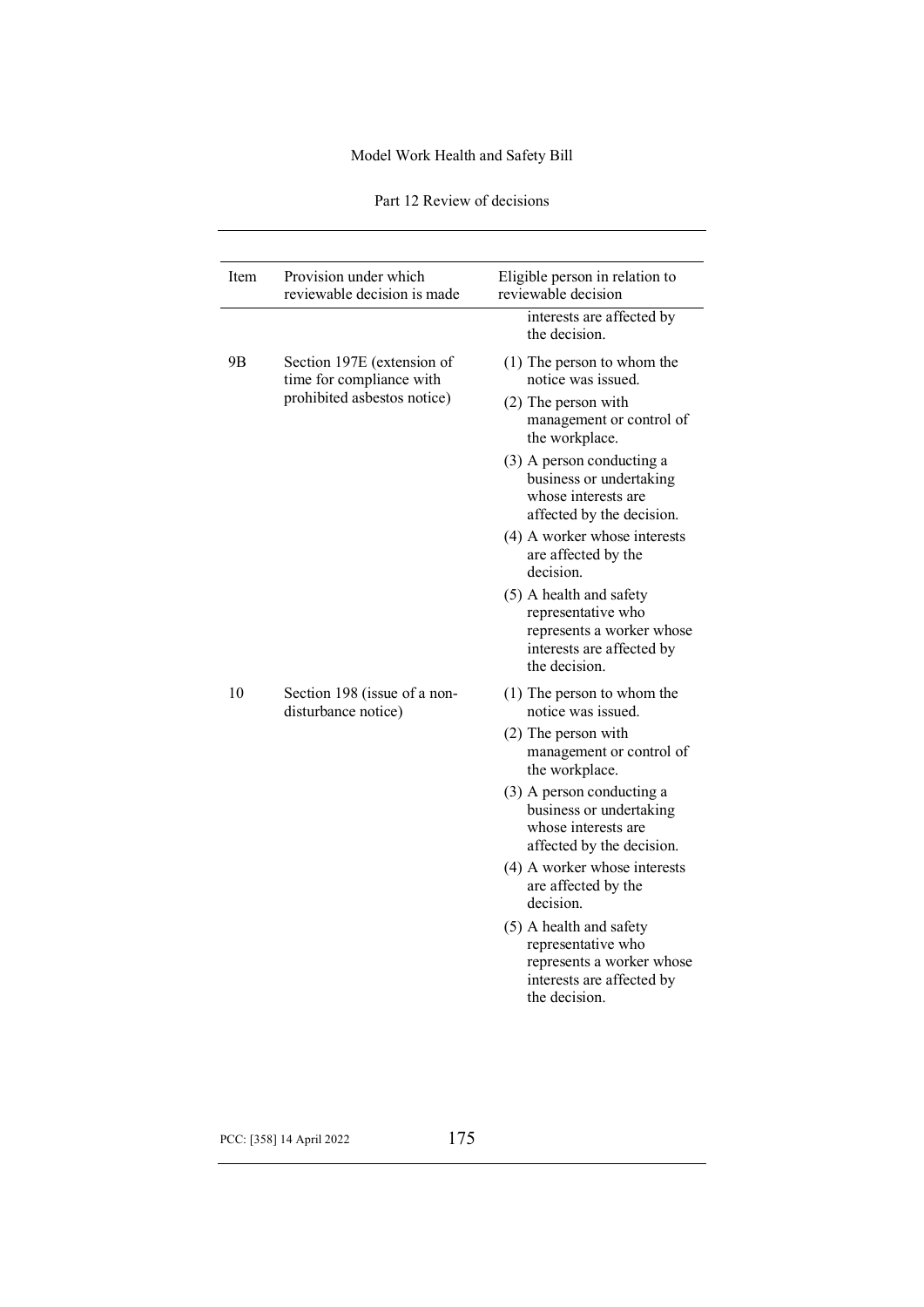| Part 12 Review of decisions |  |
|-----------------------------|--|
|-----------------------------|--|

| Item | Provision under which<br>reviewable decision is made    | Eligible person in relation to<br>reviewable decision                                                                    |
|------|---------------------------------------------------------|--------------------------------------------------------------------------------------------------------------------------|
| 11   | Section 201 (issue of<br>subsequent notice)             | $(1)$ The person to whom the<br>notice was issued.                                                                       |
|      |                                                         | $(2)$ The person with<br>management or control of<br>the workplace.                                                      |
|      |                                                         | (3) A person conducting a<br>business or undertaking<br>whose interests are<br>affected by the decision.                 |
|      |                                                         | (4) A worker whose interests<br>are affected by the<br>decision.                                                         |
|      |                                                         | (5) A health and safety<br>representative who<br>represents a worker whose<br>interests are affected by<br>the decision. |
| 12   | Section 207 (Decision of<br>regulator to vary or cancel | $(1)$ The person to whom the<br>notice was issued.                                                                       |
|      | notice)                                                 | $(2)$ The person with<br>management or control of<br>the workplace.                                                      |
|      |                                                         | (3) A person conducting a<br>business or undertaking<br>whose interests are<br>affected by the decision.                 |
|      |                                                         | (4) A worker whose interests<br>are affected by the<br>decision.                                                         |
|      |                                                         | (5) A health and safety<br>representative who<br>represents a worker whose<br>interests are affected by<br>the decision. |
|      |                                                         | (6) In the case of a prohibition<br>notice, a health and safety                                                          |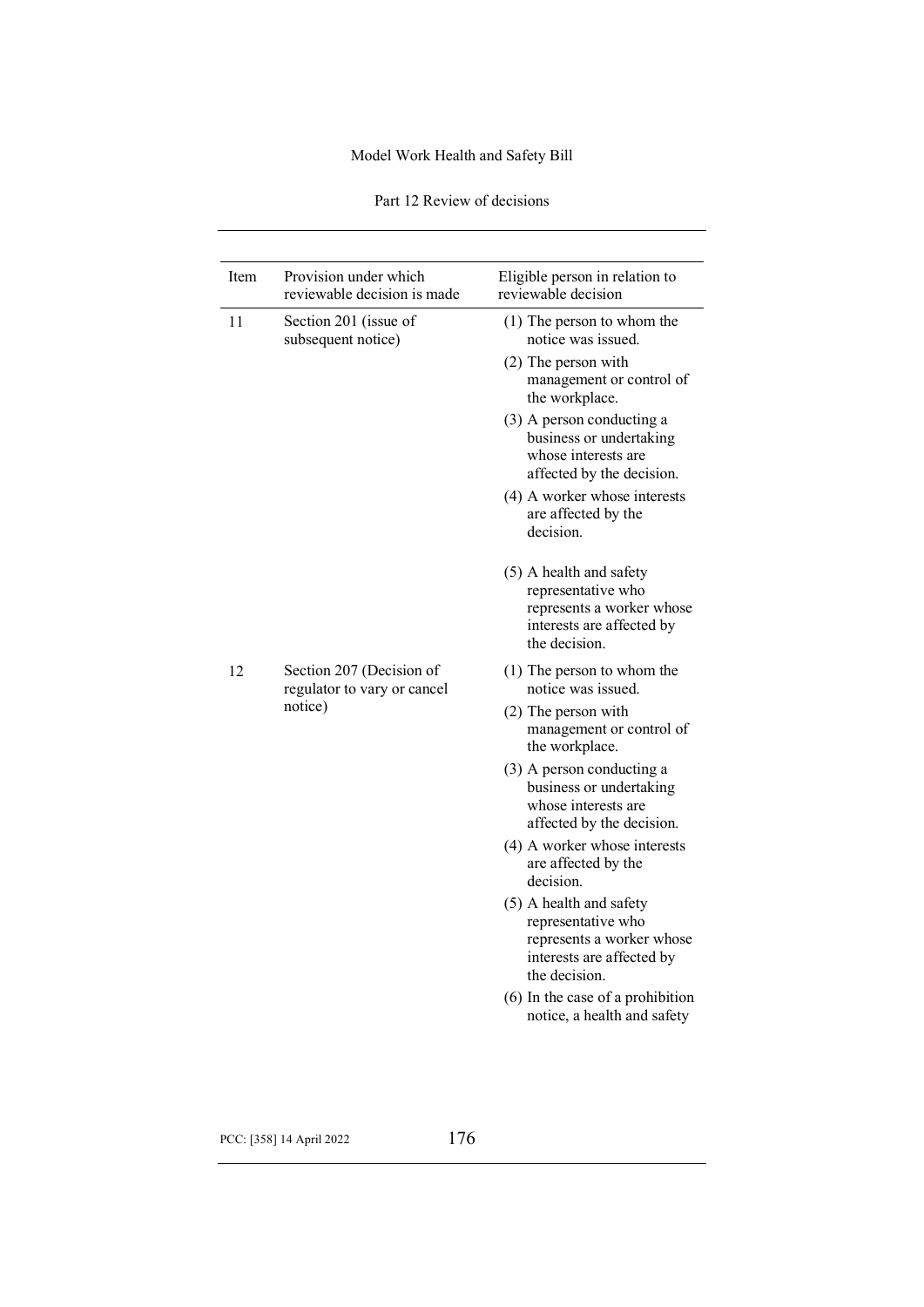Part 12 Review of decisions

| Provision under which<br>reviewable decision is made                        | Eligible person in relation to<br>reviewable decision                                                                       |
|-----------------------------------------------------------------------------|-----------------------------------------------------------------------------------------------------------------------------|
|                                                                             | representative whose<br>direction under section 85<br>to cease work gave rise to<br>the notice.                             |
| A prescribed provision of the<br>regulations                                | A person prescribed by the<br>regulations as eligible to apply<br>for review of the reviewable<br>decision.                 |
|                                                                             | (2) Unless the contrary intention appears, a reference<br>in this Part to a decision includes a reference to:               |
|                                                                             | (a) making, suspending, revoking or refusing to<br>make an order, determination or decision;                                |
| permission;                                                                 | (b) giving, suspending, revoking or refusing to<br>give a direction, approval, consent or                                   |
| issue an authorisation;                                                     | (c) issuing, suspending, revoking or refusing to                                                                            |
| (d) imposing a condition;                                                   |                                                                                                                             |
| (e) making a declaration, demand or<br>requirement;                         |                                                                                                                             |
| or                                                                          | (f) retaining, or refusing to deliver up, a thing;                                                                          |
| thing.                                                                      | (g) doing or refusing to do any other act or                                                                                |
| person from whom it was seized unless that<br>means the owner of the thing. | $(3)$ In this section <i>person entitled</i> to a thing means the<br>person is not entitled to possess it, in which case it |
| <b>Notes</b>                                                                |                                                                                                                             |
|                                                                             |                                                                                                                             |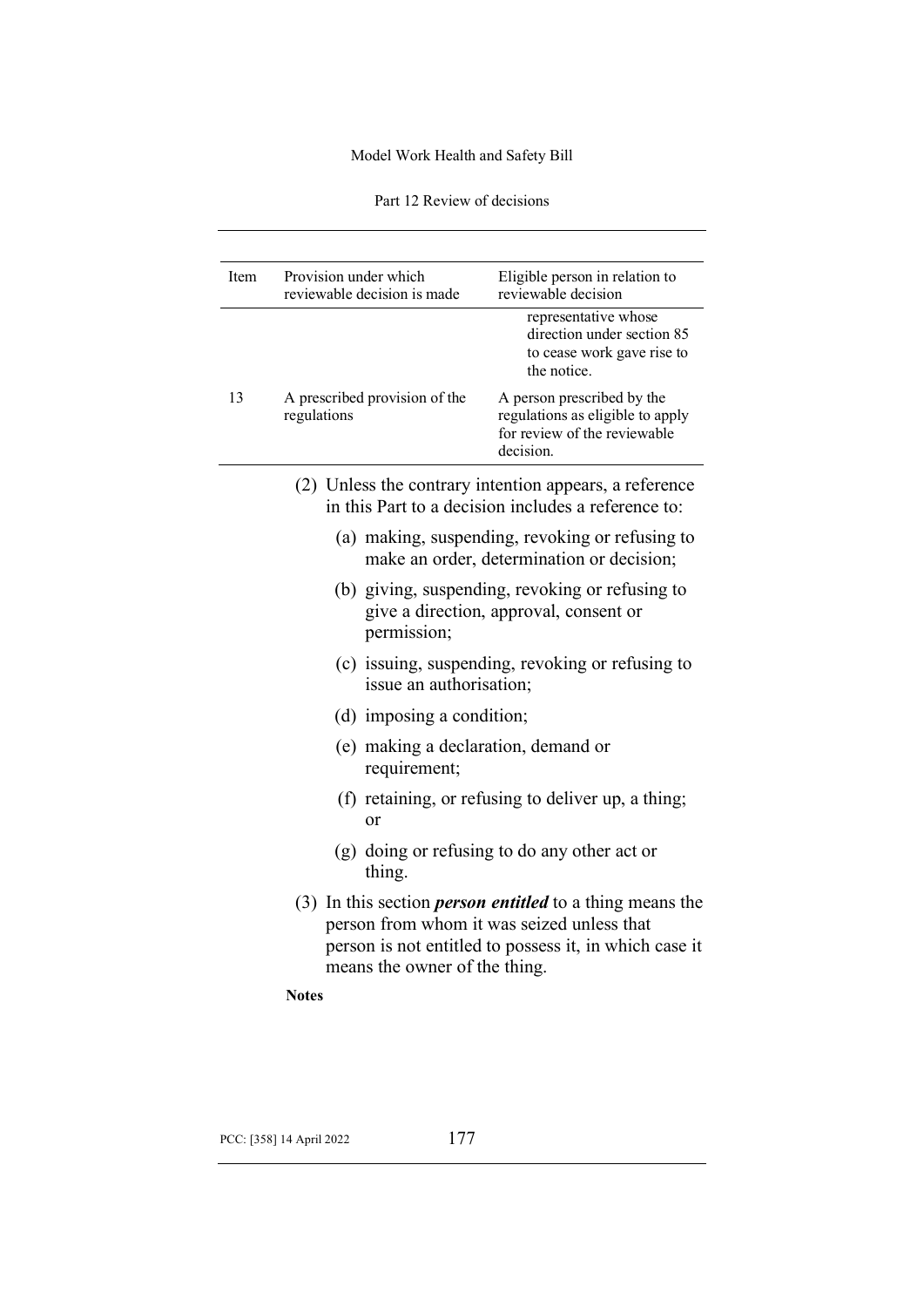Part 12 Review of decisions

- 1 Decisions under the regulations that will be reviewable decisions will be set out in the regulations.
- 2 See the jurisdictional note in the Appendix.

### **Division 2 Internal review**

#### **224 Application for internal review**

- (1) An eligible person in relation to a reviewable decision, other than a decision made by the regulator or a delegate of the regulator, may apply to the regulator for review (an *internal review*) of the decision within:
	- (a) the prescribed time after the day on which the decision first came to the eligible person's notice; or
	- (b) such longer period as the regulator allows.
- (2) The application must be made in the manner and form required by the regulator.
- (3) For the purposes of this section, the *prescribed time* is:
	- (a) in the case of a decision to issue an improvement notice the period specified in the notice for compliance with the notice or 14 days, whichever is the lesser; and
	- (b) in any other case, 14 days.

## **225 Internal reviewer**

(1) The regulator may appoint a person or body to review decisions on applications under this Division.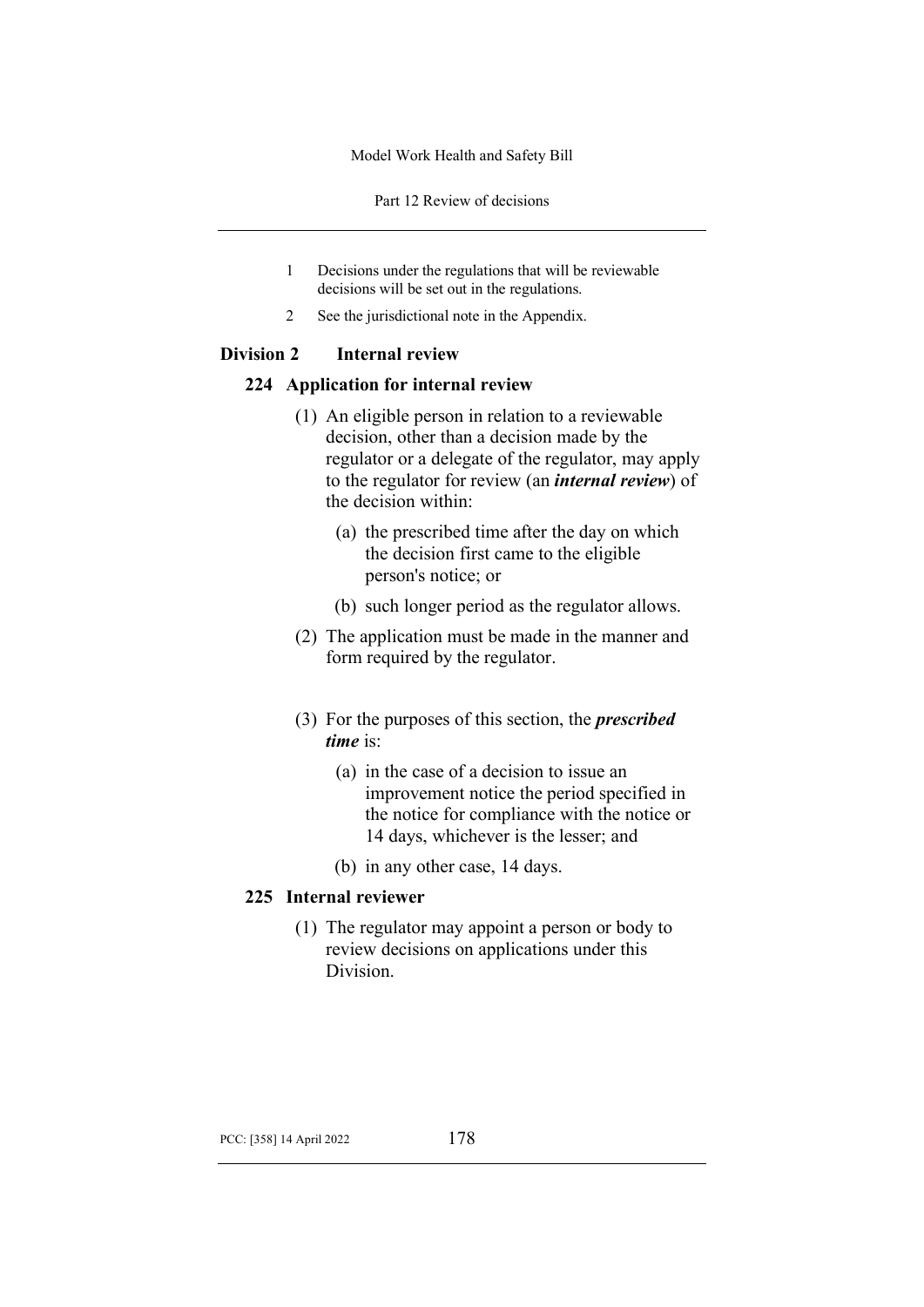Part 12 Review of decisions

(2) The person who made the decision cannot be an internal reviewer in relation to that decision.

#### **226 Decision of internal reviewer**

- (1) The internal reviewer must review the reviewable decision and make a decision as soon as is reasonably practicable and within 14 days after the application for internal review is received.
- (2) The decision may be:
	- (a) to confirm or vary the reviewable decision; or
	- (b) to set aside the reviewable decision and substitute another decision that the internal reviewer considers appropriate.
- (3) If the internal reviewer seeks further information from the applicant, the 14-day period ceases to run until the applicant provides the information to the internal reviewer.
- (4) The applicant must provide the further information within the time (being not less than 7 days) specified by the internal reviewer in the request for information.
- (5) If the applicant does not provide the further information within the required time, the decision is taken to have been confirmed by the internal reviewer at the end of that time.
- (6) If the reviewable decision is not varied or set aside within the 14-day period, the decision is taken to have been confirmed by the internal reviewer.

#### **227 Decision on internal review**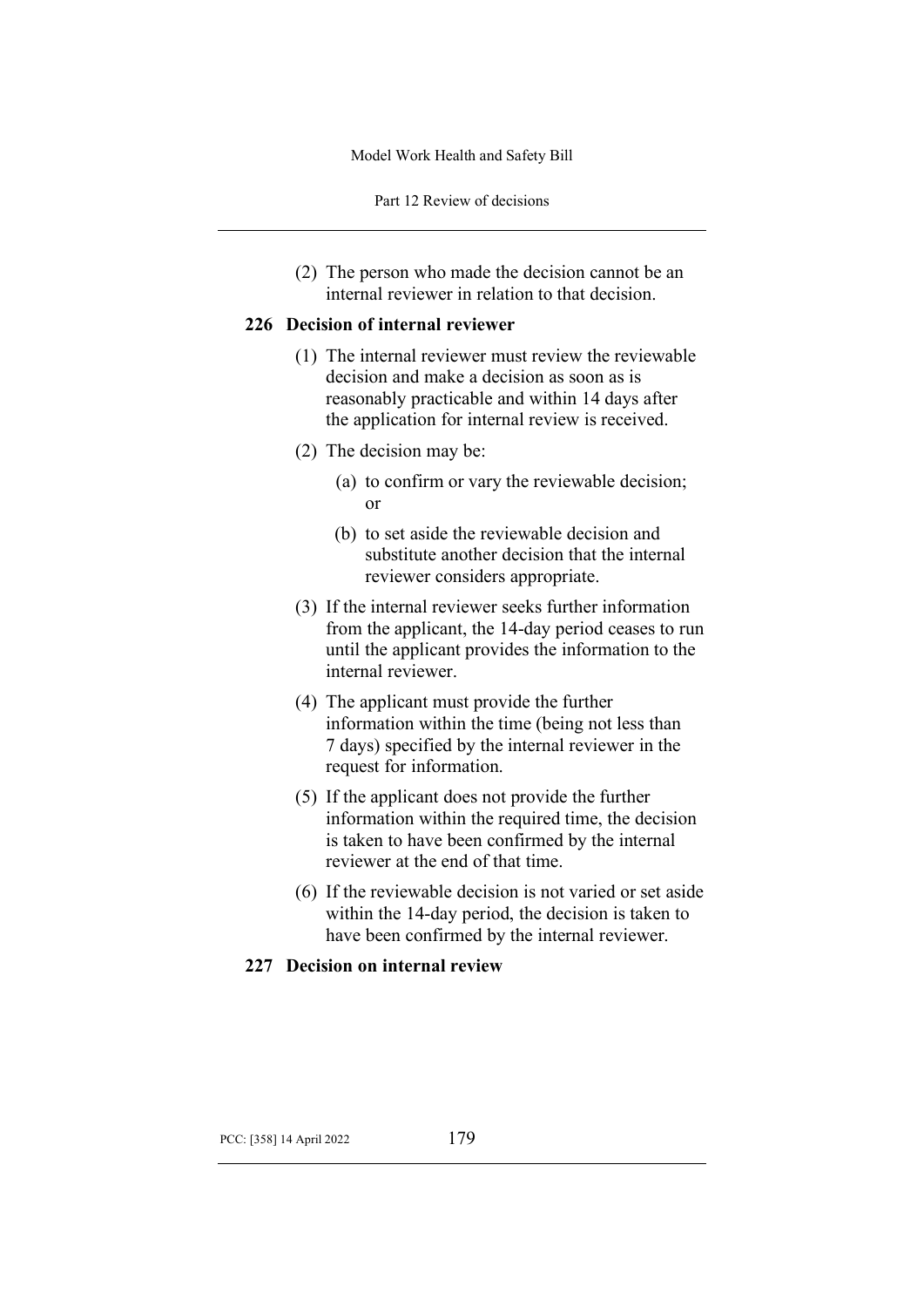Part 12 Review of decisions

As soon as practicable after reviewing the decision, the internal reviewer must give the applicant in writing:

- (a) the decision on the internal review; and
- (b) the reasons for the decision.

#### **228 Stays of reviewable decisions on internal review**

- (1) An application for an internal review of a reviewable decision (other than a decision to issue a prohibition notice or a non-disturbance notice) stays the operation of the decision.
- (2) If an application is made for an internal review of a decision to issue a prohibition notice or a nondisturbance notice, the reviewer may stay the operation of the decision.
- (3) The reviewer may make the decision to stay the operation of a decision on the reviewer's own initiative or on the application of the applicant for review.
- (4) The reviewer must make a decision on an application for a stay within 1 working day after the reviewer receives the application.
- (5) If the reviewer has not made a decision to stay a decision within the time set out in subsection (4), the reviewer is taken to have made a decision to grant a stay.
- (6) A stay of the operation of a decision pending a decision on an internal review continues until whichever of the following is the earlier:
	- (a) the end of the prescribed period for applying for an external review of the decision made on the internal review;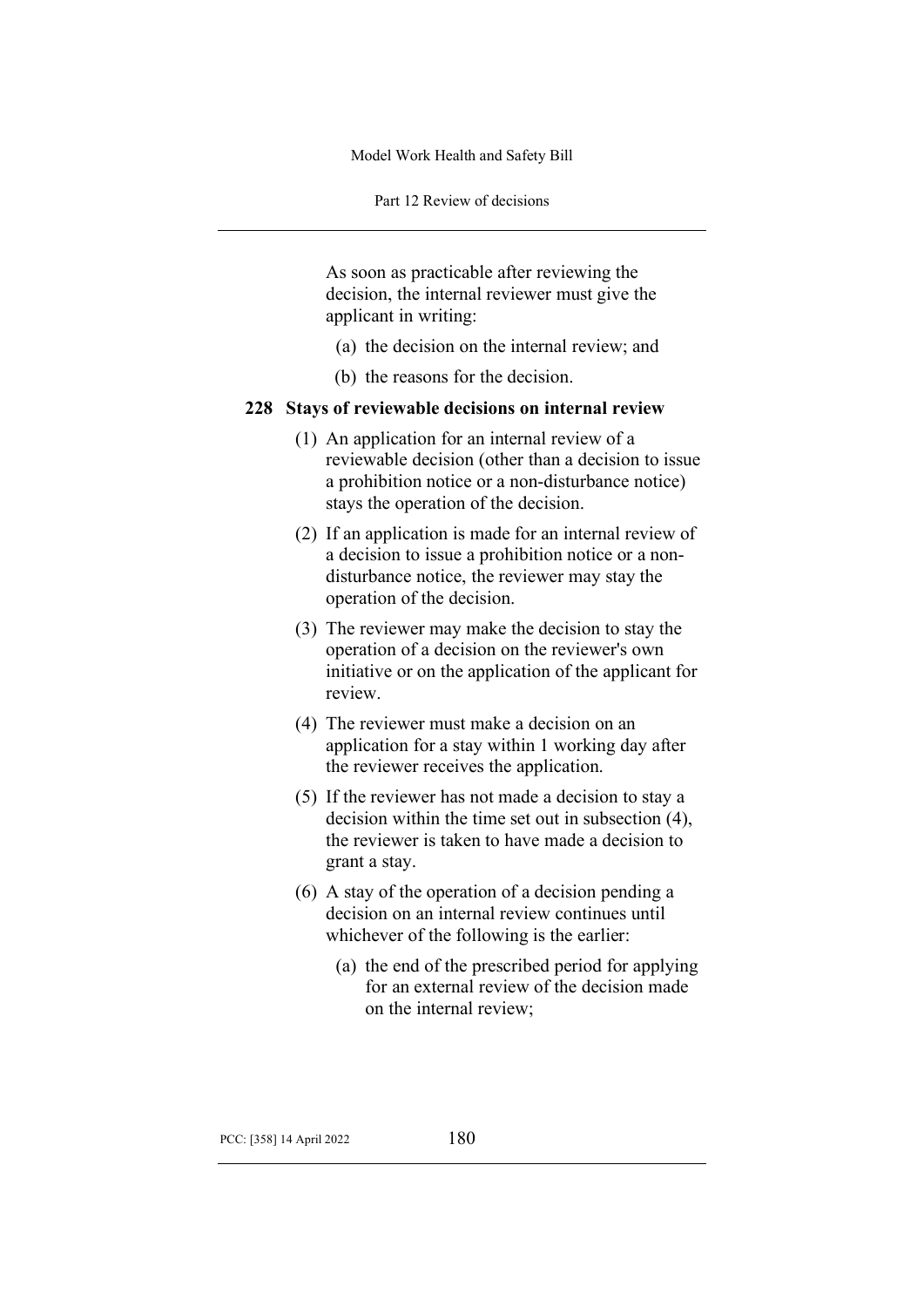Part 12 Review of decisions

(b) an application for external review is made.

#### **Division 3 External review**

#### **229 Application for external review**

- (1) An eligible person may apply to [the external review body] for review (an *external review*) of:
	- (a) a reviewable decision made by the regulator; or
	- (b) a decision made, or taken to have been made, on an internal review.

#### **Note**

See the jurisdictional notes in the Appendix.

- (2) The application must be made:
	- (a) if the decision was to forfeit a thing (including a document), within 28 days after the day on which the decision first came to the applicant's notice; or
	- (b) in the case of any other decision, within 14 days after the day on which the decision first came to the applicant's notice; or
	- (c) if the regulator is required by the external review body to give the eligible person a statement of reasons, within 14 days after the day on which the statement is provided.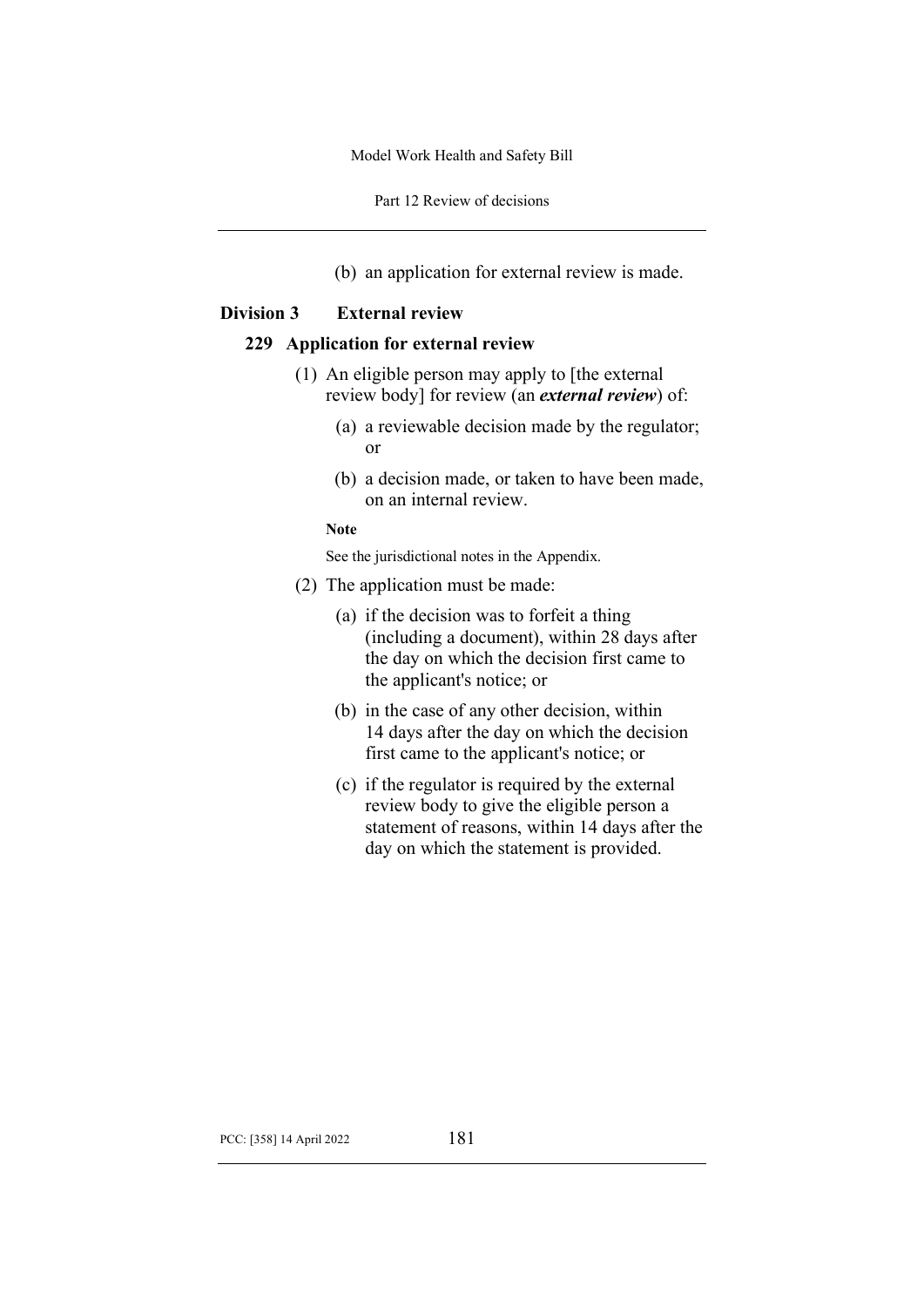Part 13 Legal proceedings

# **Part 13 Legal proceedings**

# **Division 1 General matters**

#### **230 Prosecutions**

- (1) Subject to subsection (4), proceedings for an offence against this Act may only be brought by:
	- (a) the regulator; or
	- (b) an inspector with the written authorisation of the regulator (either generally or in a particular case).
- (2) An authorisation under subsection  $(1)(b)$  is sufficient authority to continue proceedings in any case where the court amends the charge, warrant or summons.
- (3) The regulator must issue, and publish on the regulator's website, general guidelines for or in relation to:
	- (a) the prosecution of offences under this Act; and
	- (b) the acceptance of WHS undertakings under this Act.
- (4) Nothing in this section affects the ability of the Director of Public Prosecutions to bring proceedings for an offence against this Act.

#### **Note**

See the jurisdictional notes in the Appendix.

#### **231 Procedure if prosecution is not brought**

- (1) This section applies if:
	- (a) a person: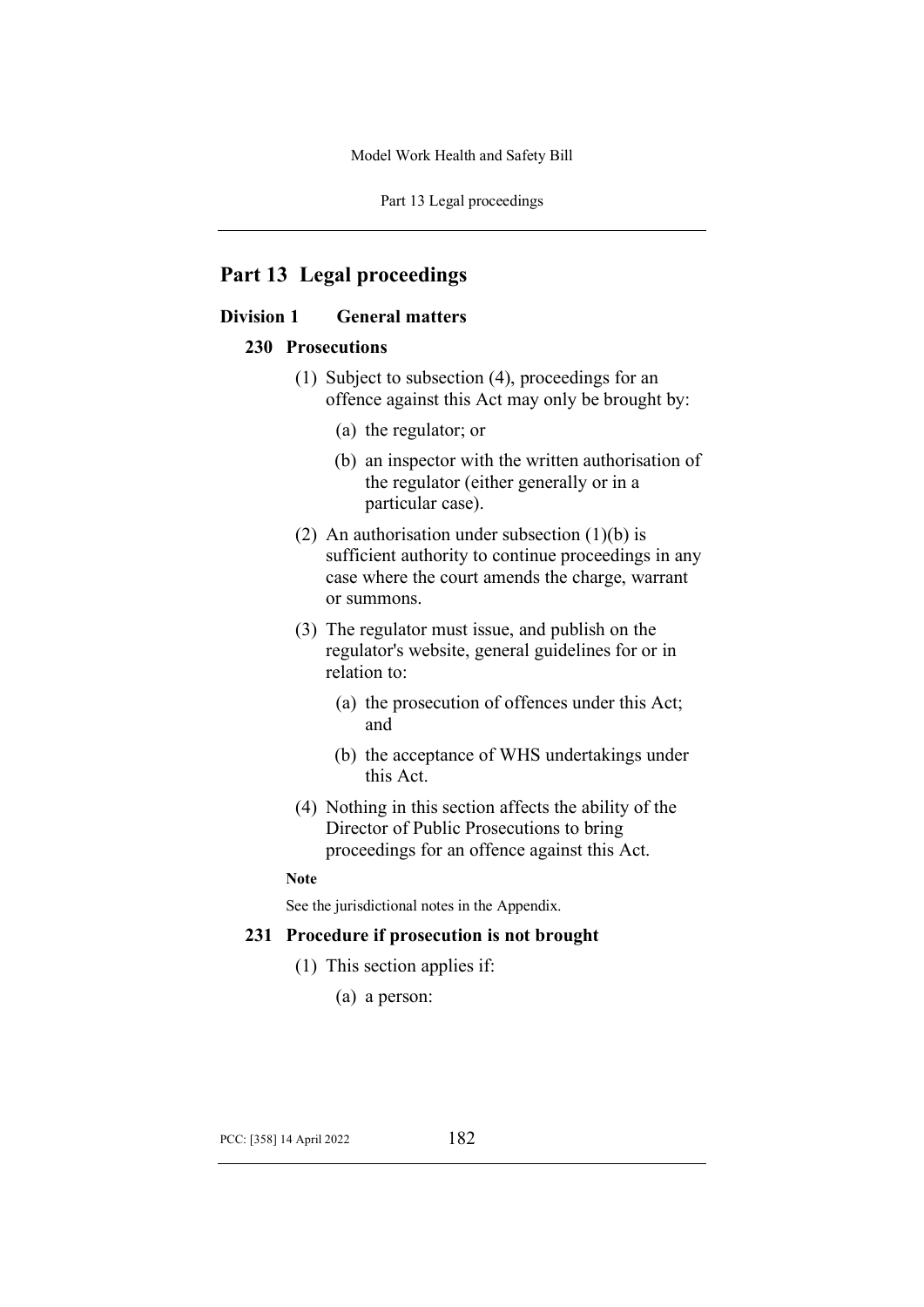Part 13 Legal proceedings

(i) reasonably considers that the occurrence of an act, matter or thing constitutes a Category 1 offence or a Category 2 offence; or (ii) reasonably considers, from a coronial report or the proceedings at a coronial inquiry or inquest, that a Category 1 offence or a Category 2 offence has been committed; and (b) no prosecution for the offence has been brought. (1A) The person may make a written request to the regulator that a prosecution be brought. (1B) The request may only be made: (a) if subsection  $(1)(a)(i)$  applies—at least 6 months but not more than 18 months after the act, matter or thing occurs; or (b) if subsection  $(1)(a)(ii)$  applies—within 6 months after the report is made or the inquiry or inquest ends. **Note** See section 232 in relation to the limitation period for prosecutions. (2) Within 3 months after the regulator receives a request the regulator must: (a) advise the person (in writing): (i) whether the investigation is complete; and (ii) if the investigation is complete, whether a prosecution has been or will be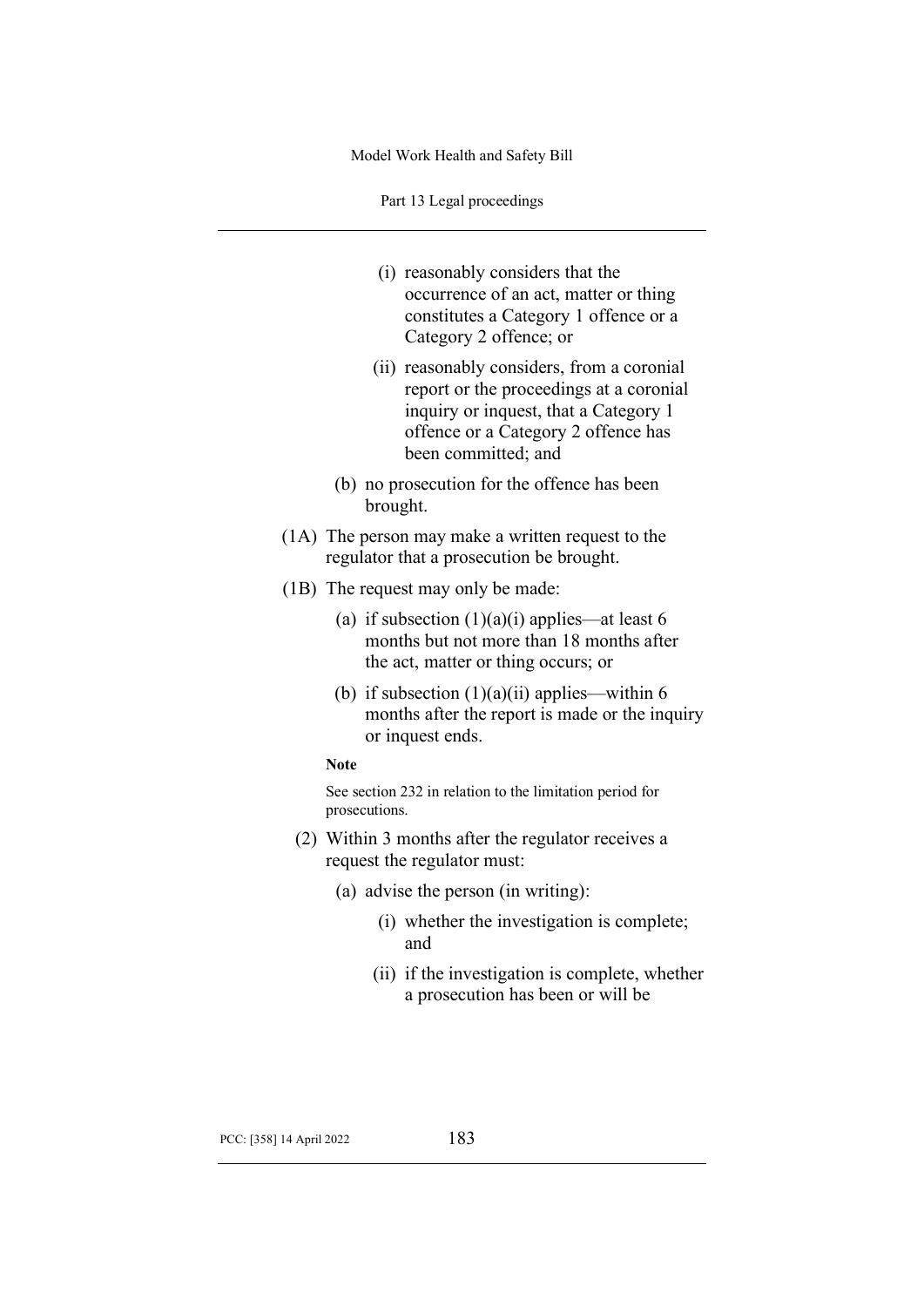Part 13 Legal proceedings

brought or give reasons why a prosecution will not be brought; and

- (b) advise the person who the applicant believes committed the offence of the application and of the matters set out in paragraph (a).
- (2A) If, under subsection  $(2)(a)(i)$ , the regulator advises the person that the investigation is not complete, the regulator must:
	- (a) until the investigation is complete, give the person a written update about the investigation at least every 3 months; and
	- (b) when the investigation is complete, give the person a written notice stating:
		- (i) whether a prosecution will be brought; and
		- (ii) if a prosecution will not be brought the reasons why.
	- (3) If the regulator advises the person under subsection  $(2)$  or  $(2A)$  that a prosecution for a Category 1 or Category 2 offence will not be brought, the regulator must:
		- (a) advise the person that the person may ask the regulator to refer the matter to the Director of Public Prosecutions for consideration; and
		- (b) if the person makes a written request to the regulator to do so, refer the matter to the Director of Public Prosecutions within 1 month of the request.
	- (4) The Director of Public Prosecutions must consider the matter and advise (in writing) the regulator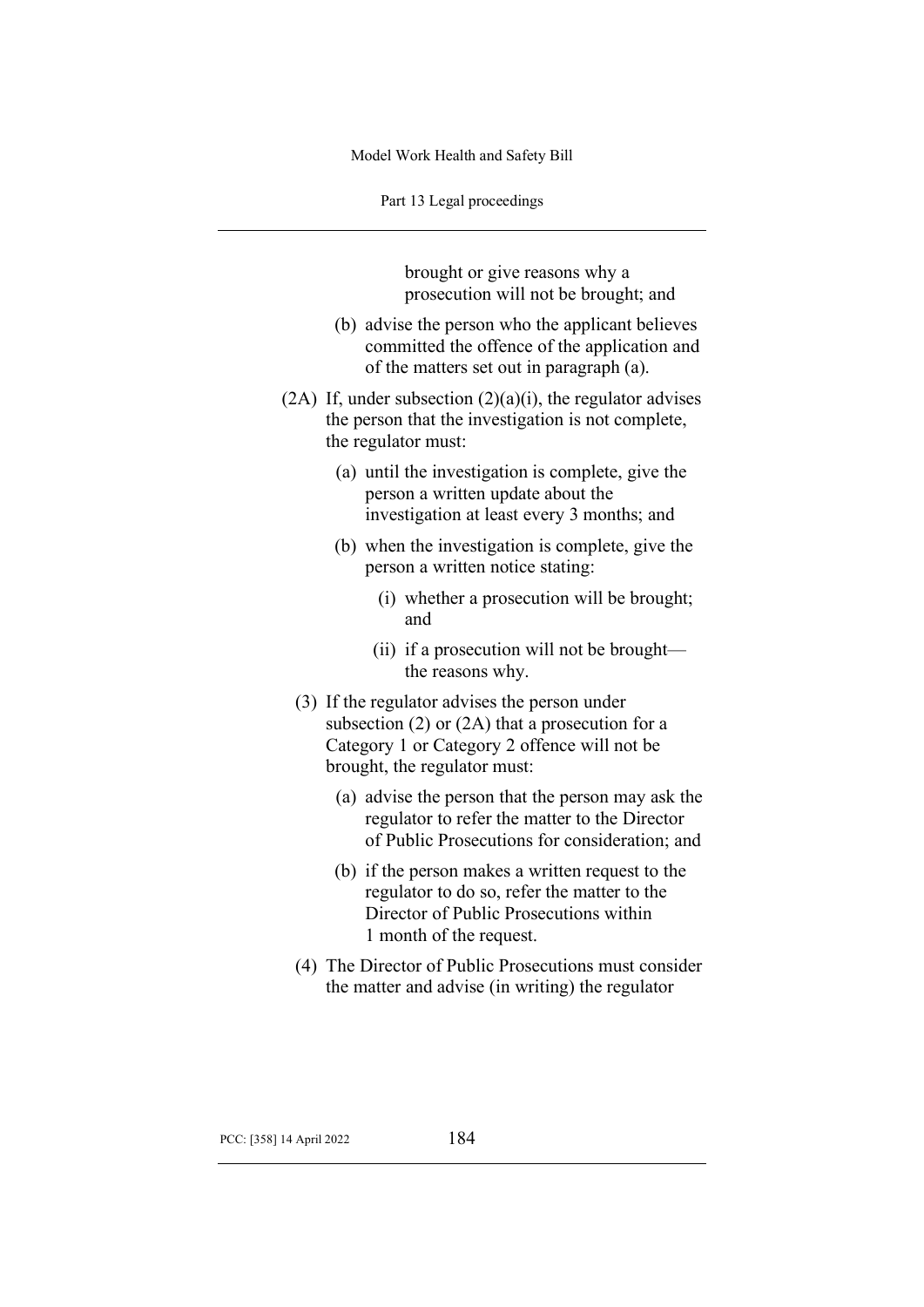Part 13 Legal proceedings

within 1 month as to whether the Director considers that a prosecution should be brought.

- (5) The regulator must ensure a copy of the advice is given to:
	- (a) the person who made the request; and
	- (b) the person who the applicant believes committed the offence.
- (6) If the regulator declines to follow the advice of the Director of Public Prosecutions to bring proceedings, the regulator must give written reasons for the decision to any person to whom a copy of the advice is given under subsection (5).
- (7) In this section a reference to the occurrence of an act, matter or thing includes a reference to a failure in relation to an act, matter or thing.

#### **Note**

See the jurisdictional note in the Appendix.

#### **232 Limitation period for prosecutions**

- (1) Proceedings for an offence against this Act may be brought within the latest of the following periods to occur:
	- (a) within 2 years after the offence first comes to the notice of the regulator;
	- (b) within 1 year after a coronial report was made or a coronial inquiry or inquest ended, if it appeared from the report or the proceedings at the inquiry or inquest that an offence had been committed against this Act;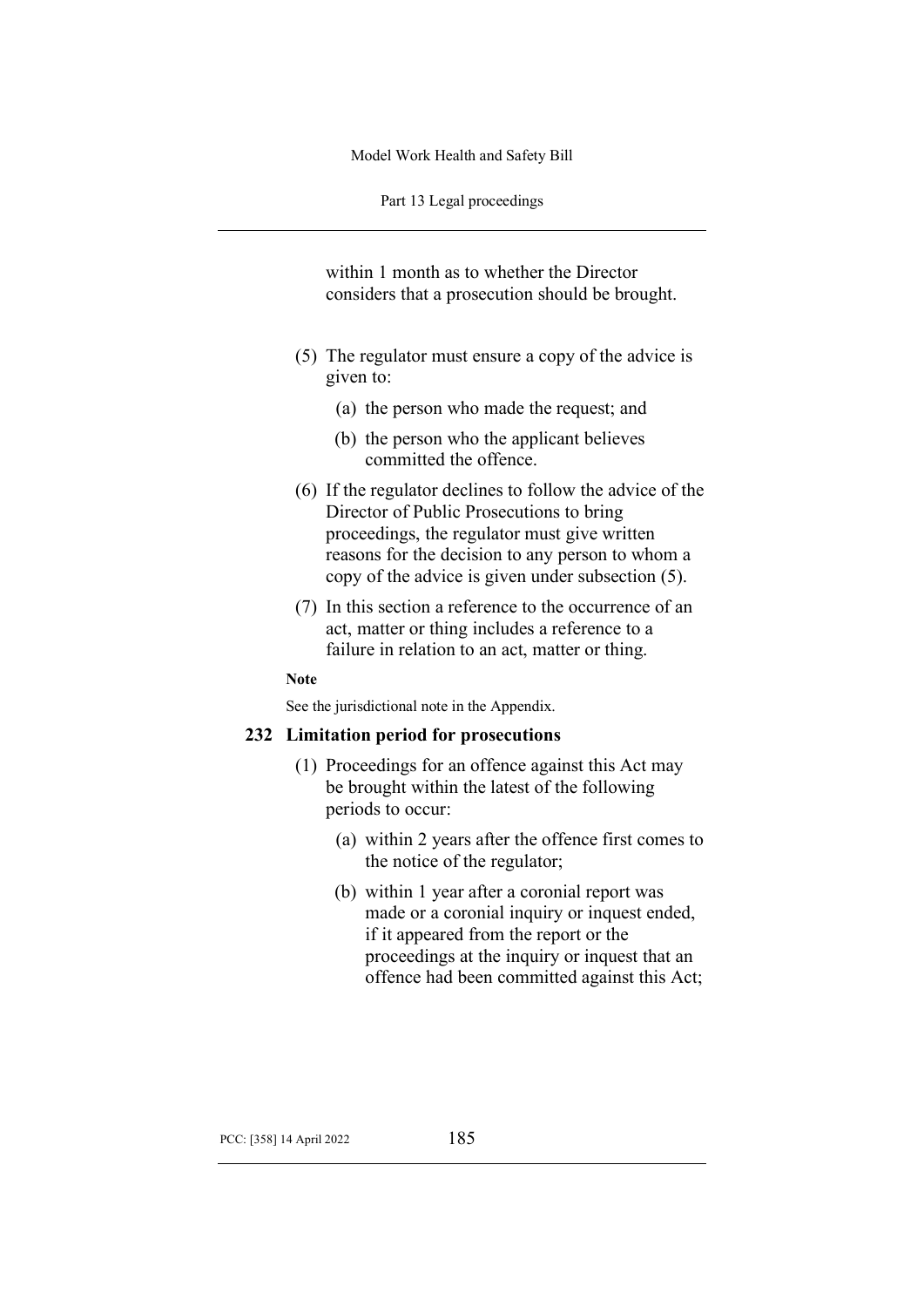Part 13 Legal proceedings

- (c) if a WHS undertaking has been given in relation to the offence, within 6 months after:
	- (i) the WHS undertaking is contravened; or
	- (ii) it comes to the notice of the regulator that the WHS undertaking has been contravened; or
	- (iii) the regulator has agreed under section 221 to the withdrawal of the WHS undertaking.

#### **Note**

See the jurisdictional note in the Appendix.

(2) A proceeding for a Category 1 offence may be brought after the end of the applicable limitation period in subsection (1) if fresh evidence relevant to the offence is discovered and the court is satisfied that the evidence could not reasonably have been discovered within the relevant limitation period.

# **233 Multiple contraventions of health and safety duty provision**

- (1) Two or more contraventions of a health and safety duty provision by a person that arise out of the same factual circumstances may be charged as a single offence or as separate offences.
- (2) This section does not authorise contraventions of 2 or more health and safety duty provisions to be charged as a single offence.
- (3) A single penalty only may be imposed in relation to 2 or more contraventions of a health and safety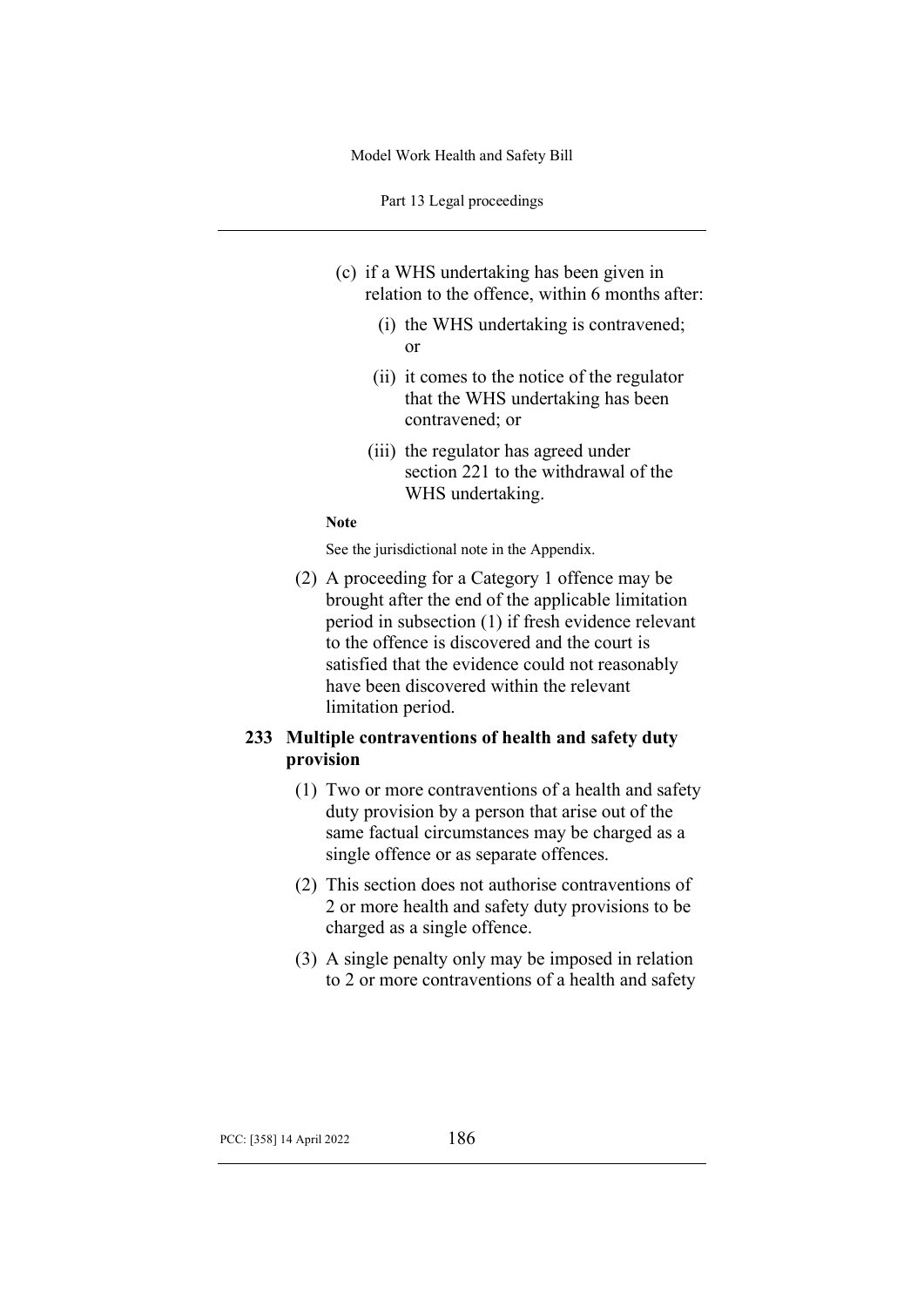Part 13 Legal proceedings

duty provision that are charged as a single offence.

(4) In this section *health and safety duty provision* means a provision of Division 2, 3 or 4 of Part 2.

## **Division 2 Sentencing for offences**

#### **234 Application of this Division**

This Division applies if a court convicts a person, or finds a person guilty (the *offender*), of an offence against this Act.

## **235 Orders generally**

- (1) One or more orders may be made under this Division against the offender.
- (2) Orders may be made under this Division in addition to any penalty that may be imposed or any other action that may be taken in relation to the offence.

### **236 Adverse publicity orders**

- (1) The court may make an order (an *adverse publicity order*) in relation to the offender requiring the offender:
	- (a) to take either or both of the following actions within the period specified in the order:
		- (i) to publicise, in the way specified in the order, the offence, its consequences, the penalty imposed and any other related matter;
		- (ii) to notify a specified person or specified class of persons, in the way specified in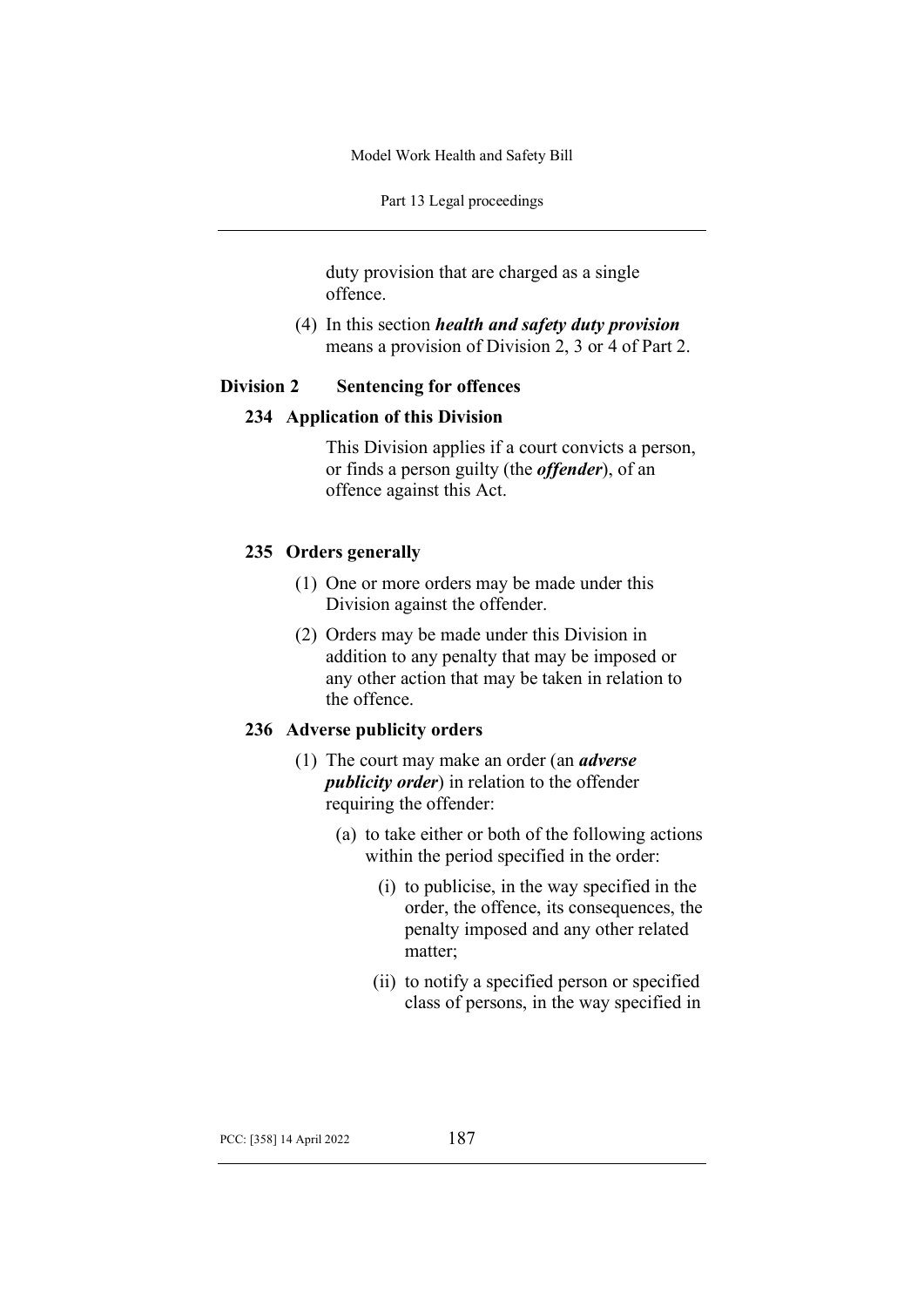Part 13 Legal proceedings

the order, of the offence, its consequences, the penalty imposed and any other related matter; and

- (b) to give the regulator, within 7 days after the end of the period specified in the order, evidence that the action or actions were taken by the offender in accordance with the order.
- (2) The court may make an adverse publicity order on its own initiative or on the application of the person prosecuting the offence.
- (3) If the offender fails to give evidence to the regulator in accordance with subsection (1)(b), the regulator, or a person authorised in writing by the regulator, may take the action or actions specified in the order.
- (4) However, if:
	- (a) the offender gives evidence to the regulator in accordance with subsection (1)(b); and
	- (b) despite that evidence, the regulator is not satisfied that the offender has taken the action or actions specified in the order in accordance with the order,

the regulator may apply to the [designated court] for an order authorising the regulator, or a person authorised in writing by the regulator, to take the action or actions.

(5) If the regulator or a person authorised in writing by the regulator takes an action or actions in accordance with subsection (3) or an order under subsection (4), the regulator is entitled to recover from the offender, by action in a court of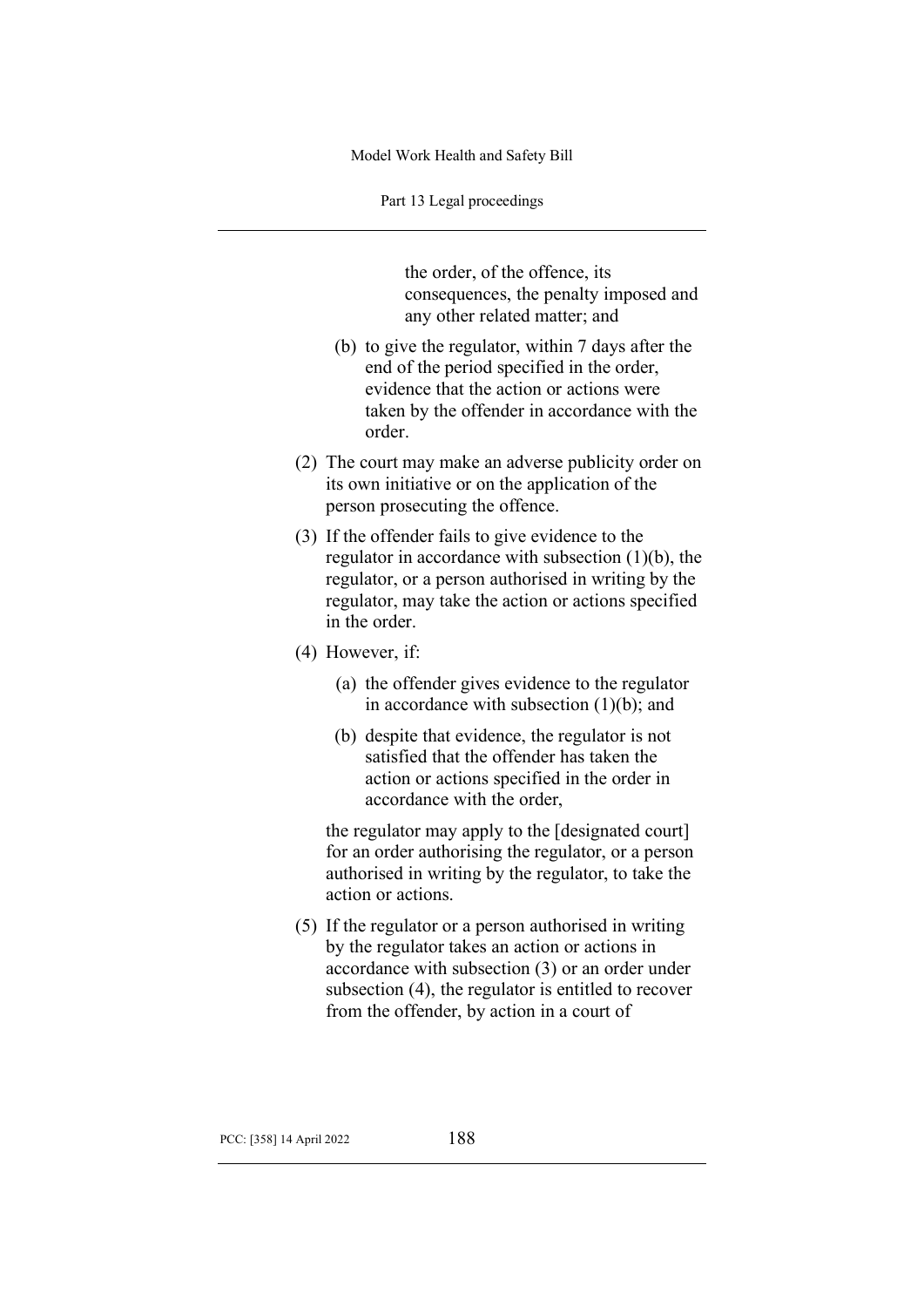Part 13 Legal proceedings

competent jurisdiction, an amount in relation to the reasonable expenses of taking the action or actions as a debt due to the regulator.

#### **Note**

See the jurisdictional note in the Appendix.

#### **237 Orders for restoration**

- (1) The court may order the offender to take such steps as are specified in the order, within the period so specified, to remedy any matter caused by the commission of the offence that appears to the court to be within the offender's power to remedy.
- (2) The period in which an order under this section must be complied with may be extended, or further extended, by order of the court but only if an application for the extension is made before the end of that period.

#### **238 Work health and safety project orders**

- (1) The court may make an order requiring the offender to undertake a specified project for the general improvement of work health and safety within the period specified in the order.
- (2) The order may specify conditions that must be complied with in undertaking the specified project.

# **239 Release on the giving of a court-ordered WHS undertaking**

(1) The court may (with or without recording a conviction) adjourn the proceeding for a period of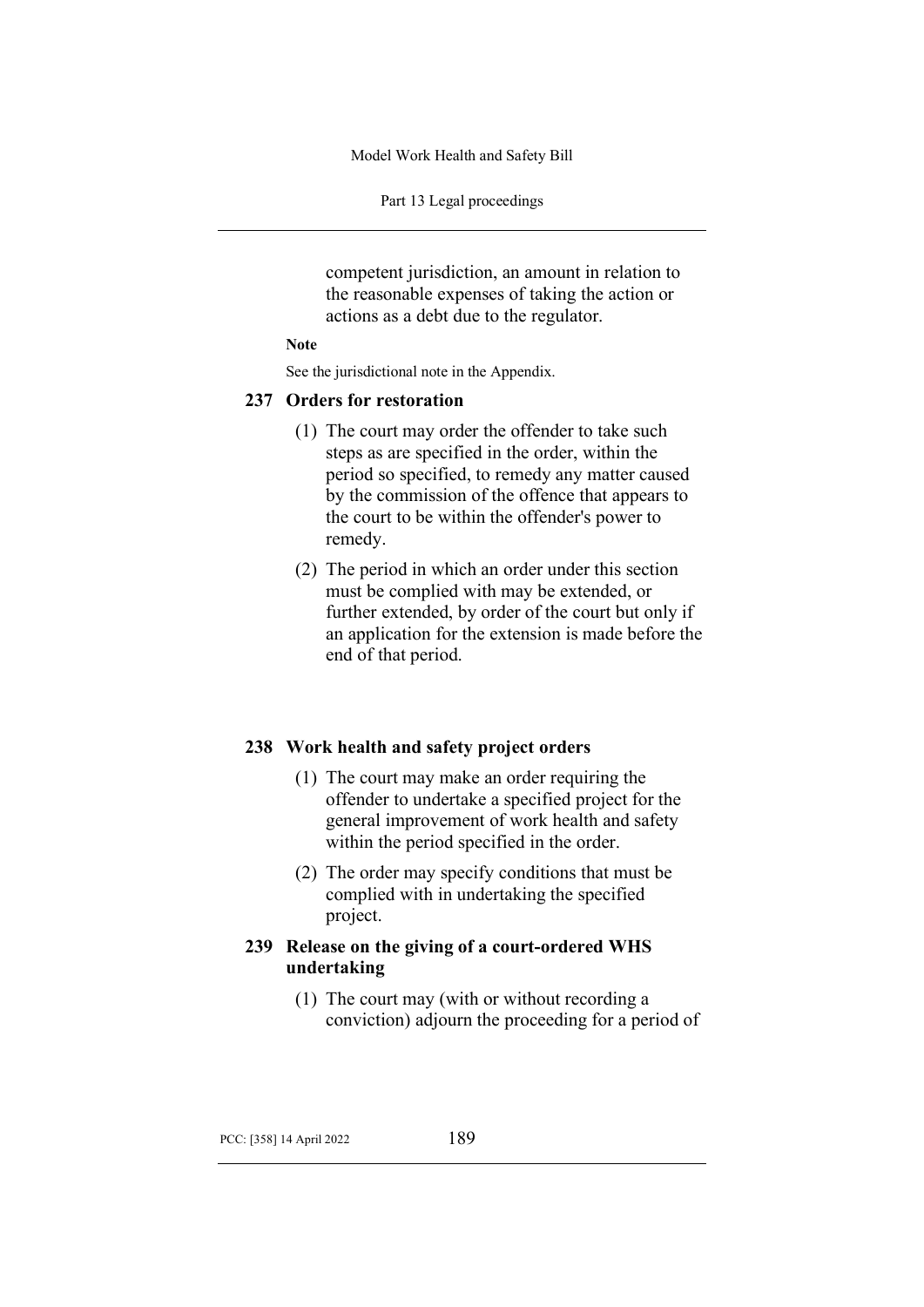Part 13 Legal proceedings

up to 2 years and make an order for the release of the offender on the offender giving an undertaking with specified conditions (a *court-ordered WHS undertaking*).

- (2) A court-ordered WHS undertaking must specify the following conditions:
	- (a) that the offender appears before the court if called on to do so during the period of the adjournment and, if the court so specifies, at the time to which the further hearing is adjourned;
	- (b) that the offender does not commit, during the period of the adjournment, any offence against this Act;
	- (c) that the offender observes any special conditions imposed by the court.
- (3) An offender who has given a court-ordered WHS undertaking under this section may be called on to appear before the court by order of the court.
- (4) An order under subsection (3) must be served on the offender not less than 4 days before the time specified in it for the appearance.
- (5) If the court is satisfied at the time to which a further hearing of a proceeding is adjourned that the offender has observed the conditions of the court-ordered WHS undertaking, it must discharge the offender without any further hearing of the proceeding.

## **240 Injunctions**

If a court finds a person guilty of an offence against this Act, the court may issue an injunction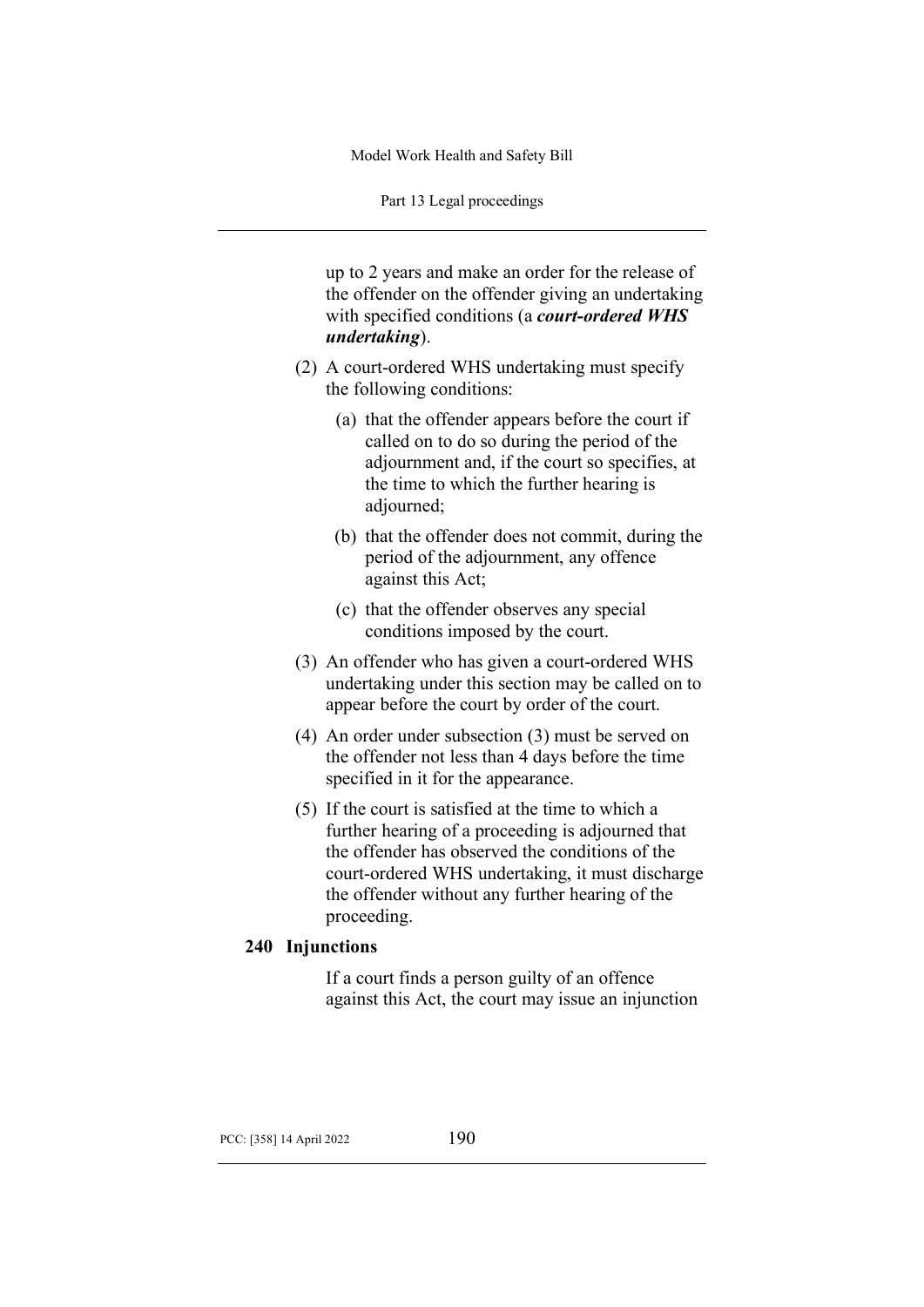Part 13 Legal proceedings

requiring the person to cease contravening this Act.

#### **Note**

An injunction may also be obtained under section 215 for noncompliance with a non-disturbance notice, improvement notice or prohibition notice.

### **241 Training orders**

The court may make an order requiring the person to undertake or arrange for 1 or more workers to undertake a specified course of training.

### **242 Offence to fail to comply with order**

(1) A person must not, without reasonable excuse, fail to comply with an order under this Division.

Maximum penalty:

In the case of an individual—\$50 000.

In the case of a body corporate—\$250 000.

- (2) Subsection (1) places an evidential burden on the accused to show a reasonable excuse.
- (3) This section does not apply to an order or injunction under section 239 or 240.

## **Division 3 Infringement notices**

## **243 Infringement notices**

**Note**

See the jurisdictional notes in the Appendix.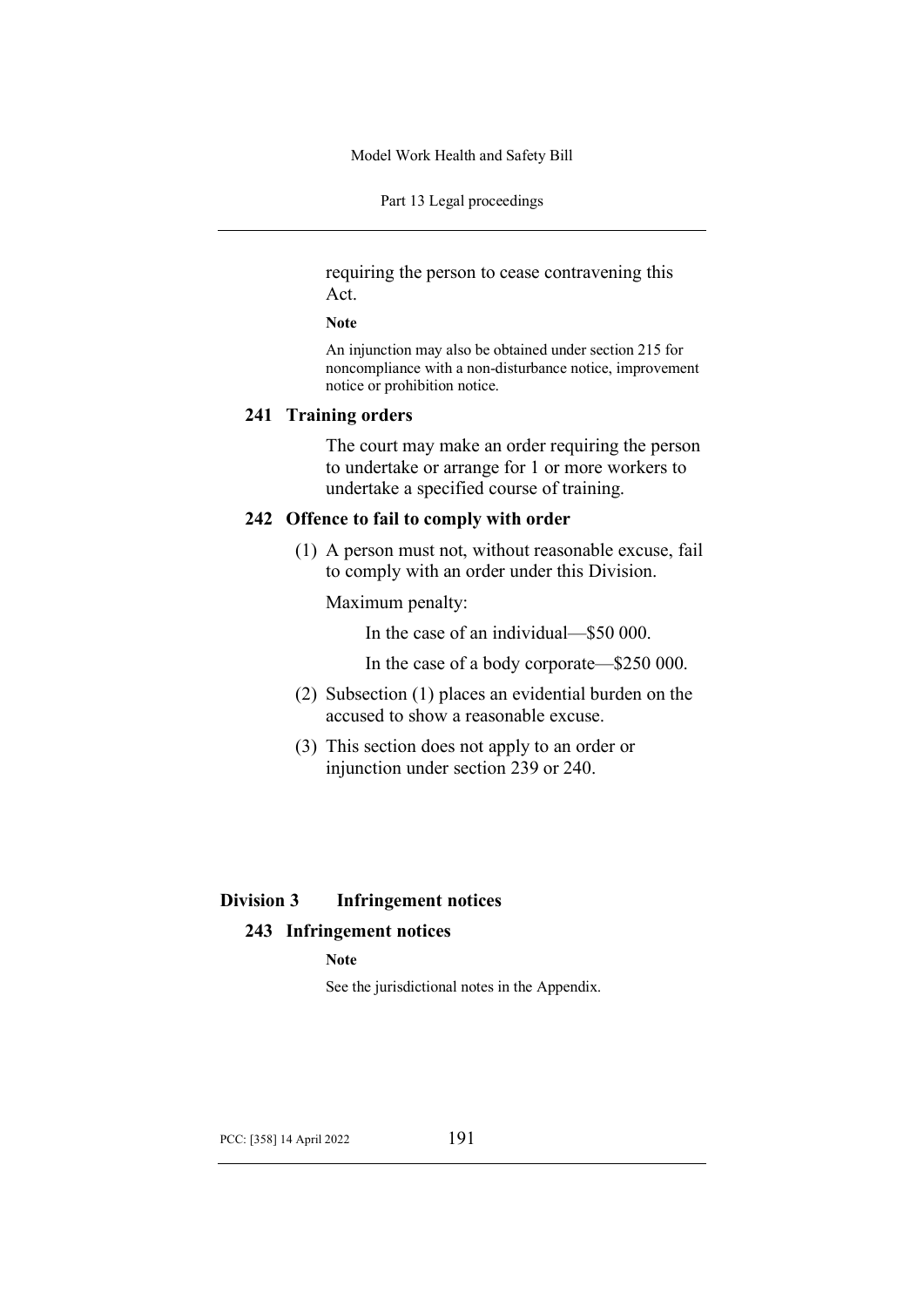Part 13 Legal proceedings

#### **Division 4 Offences by bodies corporate**

#### **244 Imputing conduct to bodies corporate**

- (1) For the purposes of this Act, any conduct engaged in on behalf of a body corporate by an employee, agent or officer of the body corporate acting within the actual or apparent scope of his or her employment, or within his or her actual or apparent authority, is conduct also engaged in by the body corporate.
- (2) If an offence under this Act requires proof of knowledge, intention or recklessness, it is sufficient in proceedings against a body corporate for that offence to prove that the person referred to in subsection (1) had the relevant knowledge, intention or recklessness.
- (3) If for an offence against this Act mistake of fact is relevant to determining liability, it is sufficient in proceedings against a body corporate for that offence if the person referred to in subsection (1) made that mistake of fact.

#### **Note**

See the jurisdictional note in the Appendix.

## **Division 5 The Crown**

# **245 Offences and the Crown**

- (1) If the Crown is guilty of an offence against this Act, the penalty to be imposed on the Crown is the penalty applicable to a body corporate.
- (2) For the purposes of this Act, any conduct engaged in on behalf of the Crown by an employee, agent or officer of the Crown acting within the actual or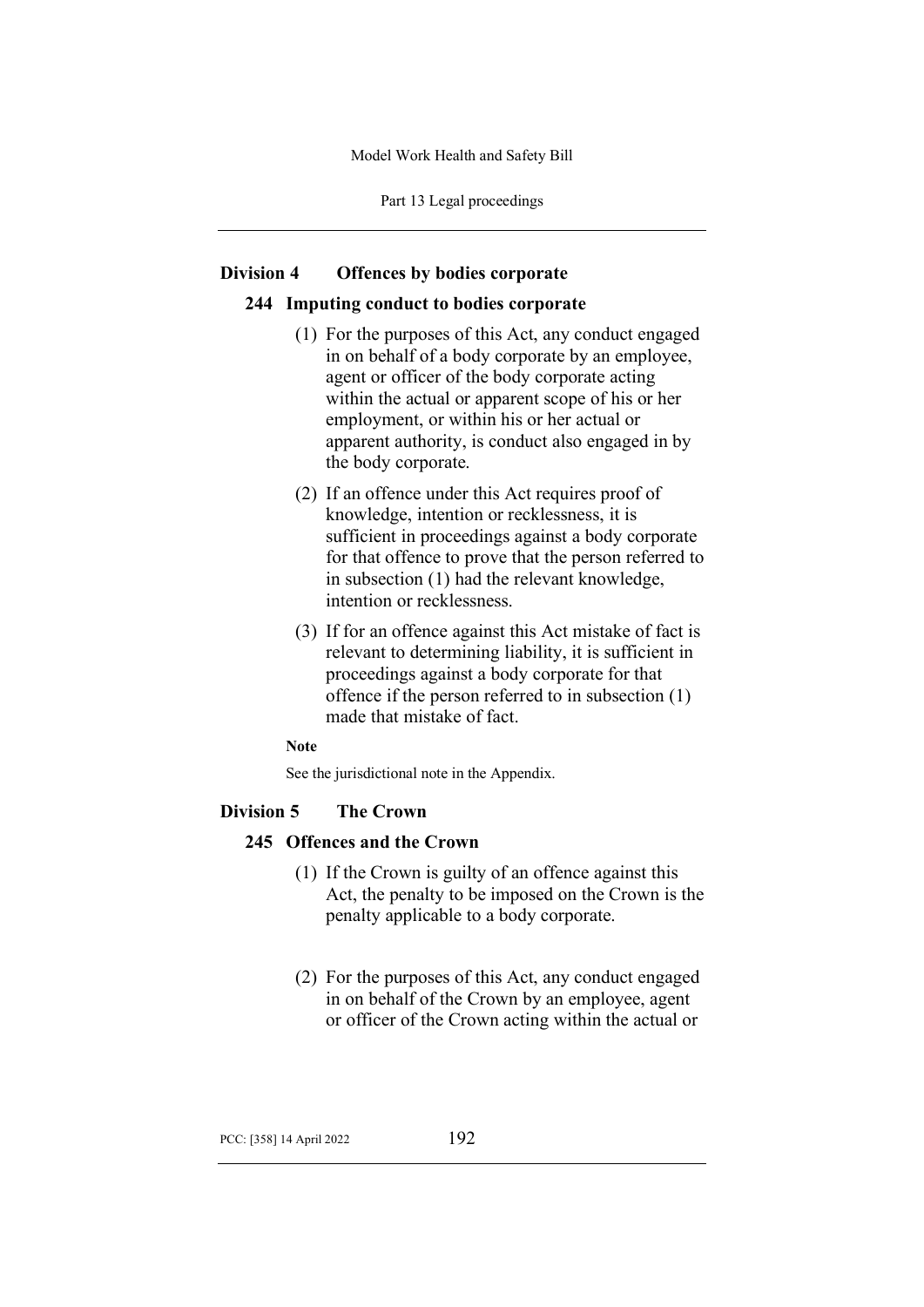Part 13 Legal proceedings

apparent scope of his or her employment, or within his or her actual or apparent authority, is conduct also engaged in by the Crown.

#### **Note**

See the jurisdictional note in the Appendix.

- (3) If an offence under this Act requires proof of knowledge, intention or recklessness, it is sufficient in proceedings against the Crown for that offence to prove that the person referred to in subsection (2) had the relevant knowledge, intention or recklessness.
- (4) If for an offence against this Act mistake of fact is relevant to determining liability, it is sufficient in proceedings against the Crown for that offence if the person referred to in subsection (2) made that mistake of fact.

## **246 WHS civil penalty provisions and the Crown**

- (1) If the Crown contravenes a WHS civil penalty provision, the monetary penalty to be imposed on the Crown is the penalty applicable to a body corporate.
- (2) For the purposes of a WHS civil penalty provision, any conduct engaged in on behalf of the Crown by an employee, agent or officer of the Crown acting within the actual or apparent scope of his or her employment, or within his or her actual or apparent authority, is conduct also engaged in by the Crown.

#### **Note**

See the jurisdictional note in the Appendix.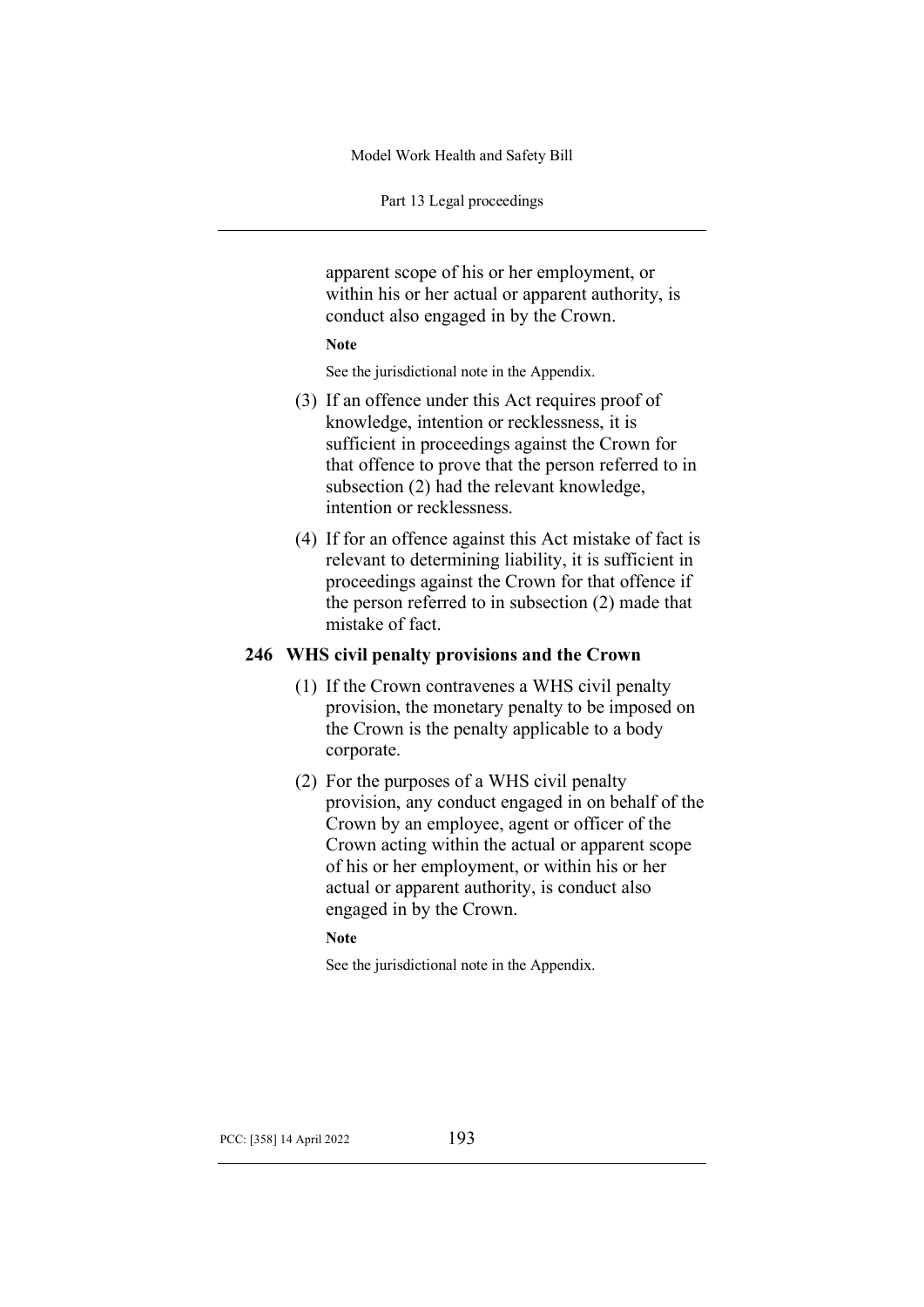Part 13 Legal proceedings

(3) If a WHS civil penalty provision requires proof of knowledge, it is sufficient in proceedings against the Crown for a contravention of that provision to prove that the person referred to in subsection (2) had that knowledge.

# **247 Officers**

- (1) A person who makes, or participates in making, decisions that affect the whole, or a substantial part, of a business or undertaking of the Crown is taken to be an officer of the Crown for the purposes of this Act.
- (2) A Minister of a State or the Commonwealth is not in that capacity an officer for the purposes of this Act.

# **248 Responsible agency for the Crown**

- (1) A provisional improvement notice, improvement notice, prohibition notice, non-disturbance notice, infringement notice or notice of entry under Part 7 to be given to or served on the Crown under this Act may be given to or served on the responsible agency.
- (2) If an infringement notice is to be served on the Crown for an offence against this Act, the responsible agency may be specified in the infringement notice.
- (3) If proceedings are brought against the Crown for an offence against this Act or in relation to a contravention of this Act, the responsible agency in relation to the offence or contravention may be specified in any document initiating, or relating to, the proceedings.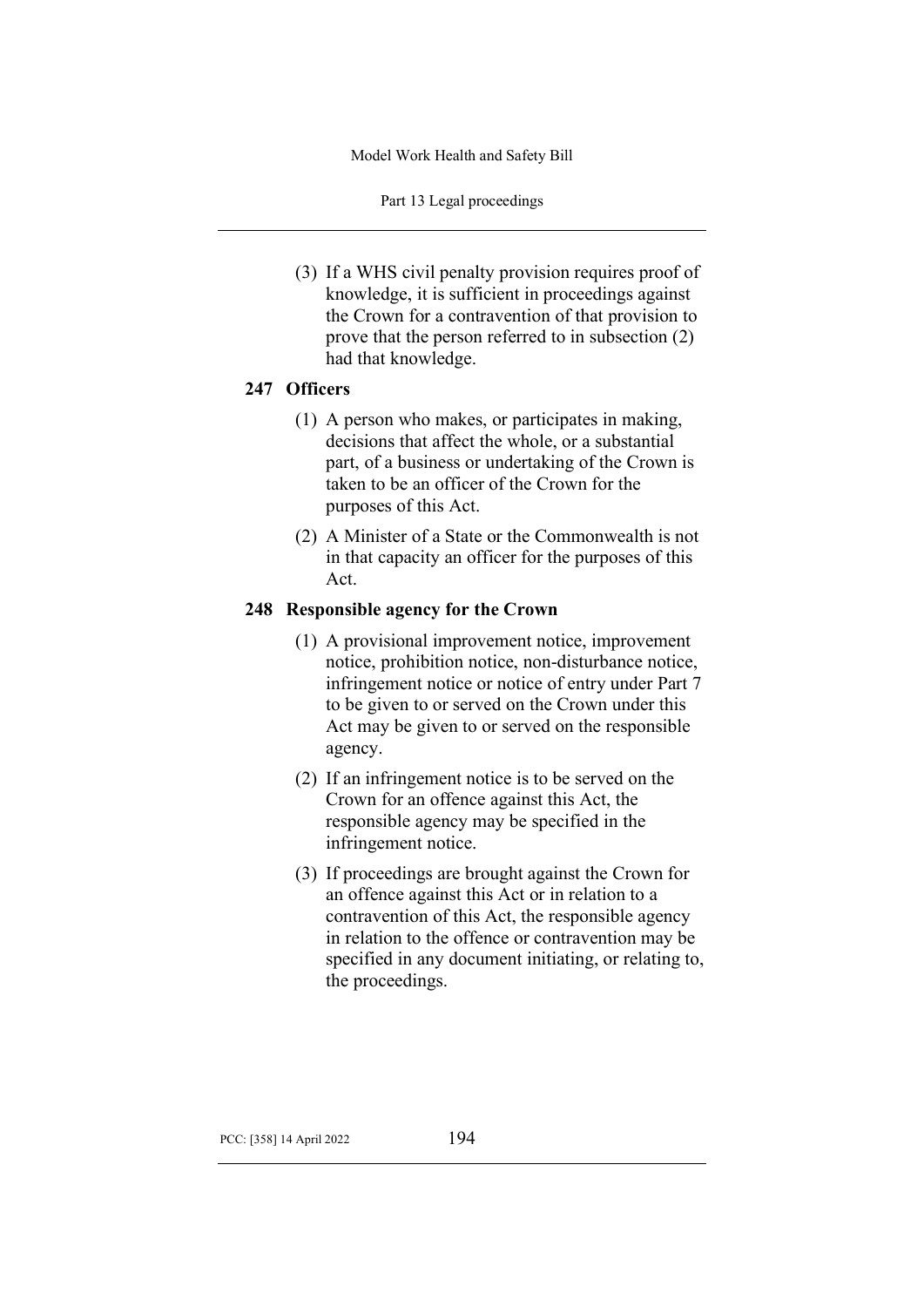Part 13 Legal proceedings

- (4) The responsible agency in relation to an offence or a contravention of this Act is entitled to act in proceedings against the Crown for the offence or relating to the contravention and, subject to any relevant rules of court, the procedural rights and obligations of the Crown as the accused or defendant in the proceedings are conferred or imposed on the responsible agency.
- (5) The person prosecuting the offence or bringing the proceedings may change the responsible agency during the proceedings with the court's leave.
- (6) In this section, the *responsible agency*:
	- (a) in relation to a notice referred to in subsection (1) is:
		- (i) in the case of a provisional improvement notice, improvement notice or infringement notice, the agency of the Crown the acts or omissions of which are alleged to contravene this Act;
		- (ii) in the case of a prohibition notice, the agency of the Crown which has control over the activity referred to in section  $195(1)(a)$  or (b);
		- (iii) in the case of a non-disturbance notice, the agency of the Crown with the management and control of the workplace;
		- (iv) in the case of a notice of entry under Part 7, the agency of the Crown conducting the relevant business or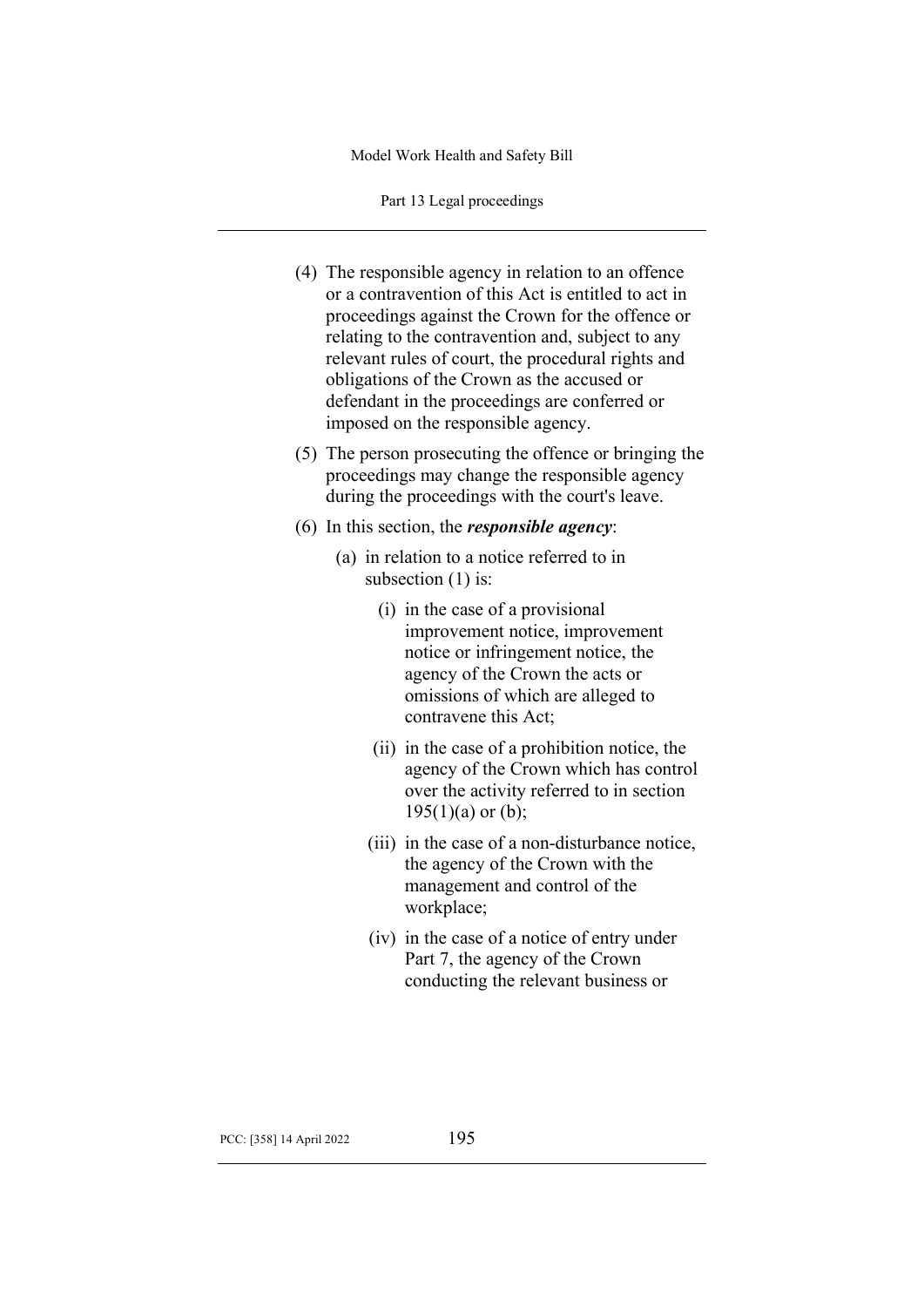Part 13 Legal proceedings

undertaking or with the management and control of the workplace; and

- (b) in relation to an offence or proceedings for a contravention of this Act, is the agency of the Crown:
	- (i) the acts or omissions of which are alleged to constitute the offence or contravention; or
	- (ii) if that agency has ceased to exist, that is the successor of that agency; or
	- (iii) if that agency has ceased to exist and there is no clear successor, that the court declares to be the responsible agency.

## **Division 6 Public authorities**

# **249 Application to public authorities that are bodies corporate**

This Division applies only to public authorities that are bodies corporate.

## **250 Proceedings against public authorities**

- (1) Proceedings may be brought under this Act against a public authority in its own name.
- (2) Nothing in this Division affects any privileges that a public authority may have under the Crown.

#### **251 Imputing conduct to public authorities**

(1) For the purposes of this Act, any conduct engaged in on behalf of a public authority by an employee, agent or officer of the public authority acting within the actual or apparent scope of his or her employment, or within his or her actual or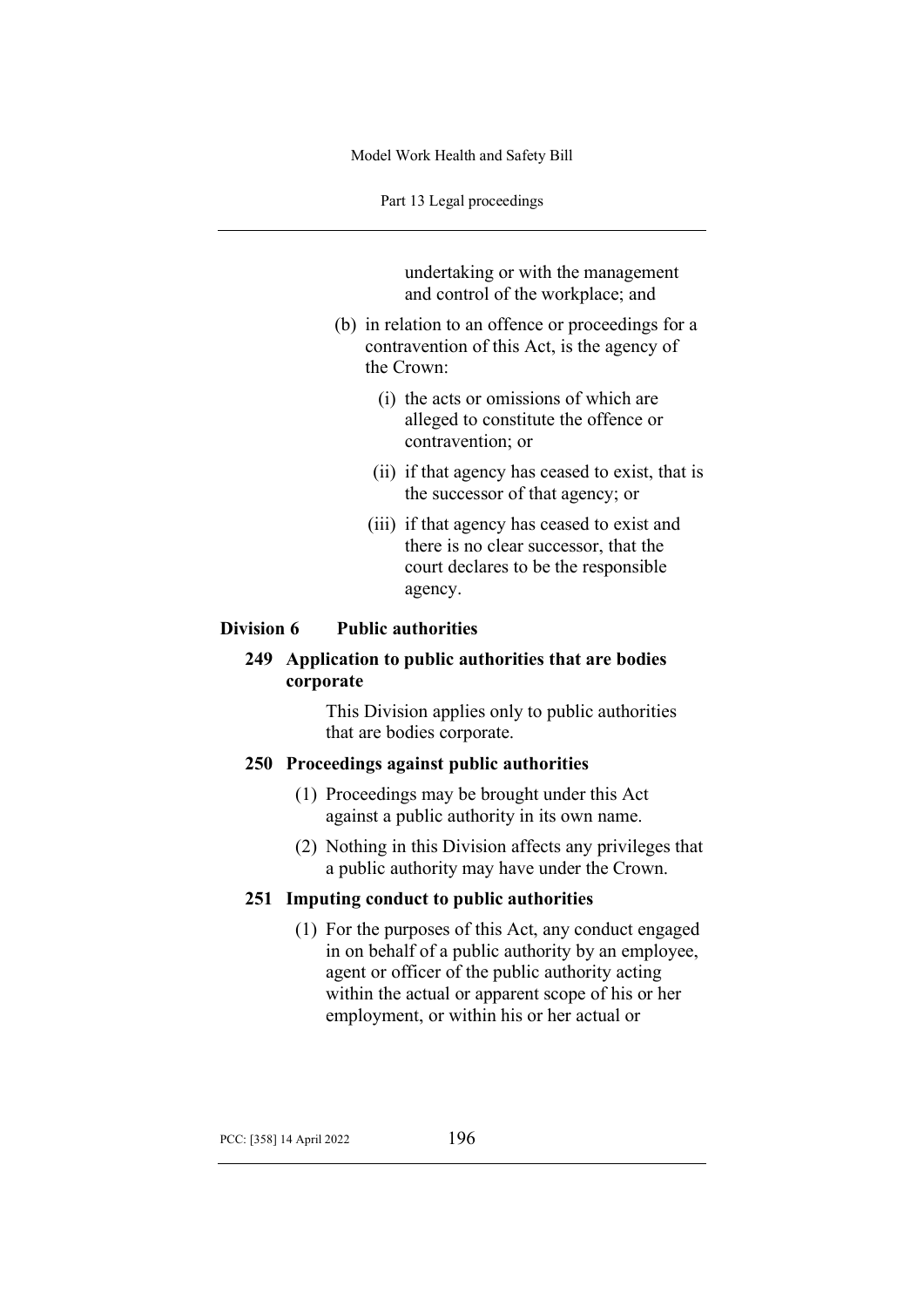Part 13 Legal proceedings

apparent authority, is conduct also engaged in by the public authority.

- (2) If an offence under this Act requires proof of knowledge, intention or recklessness, it is sufficient in proceedings against the public authority for that offence to prove that the person referred to in subsection (1) had the relevant knowledge, intention or recklessness.
- (3) If for an offence against this Act mistake of fact is relevant to determining liability, it is sufficient in proceedings against the public authority for that offence if the person referred to in subsection (1) made that mistake of fact.

## **252 Officer of public authority**

A person who makes, or participates in making, decisions that affect the whole, or a substantial part, of the business or undertaking of a public authority is taken to be an officer of the public authority for the purposes of this Act.

## **253 Proceedings against successors to public authorities**

- (1) Proceedings for an offence against this Act that were instituted against a public authority before its dissolution, or that could have been instituted against a public authority if not for its dissolution, may be continued or instituted against its successor if the successor is a public authority.
- (2) An infringement notice served on a public authority for an offence against this Act is taken to be an infringement notice served on its successor if the successor is a public authority.
- (3) Similarly, any penalty paid by a public authority in relation to an infringement notice is taken to be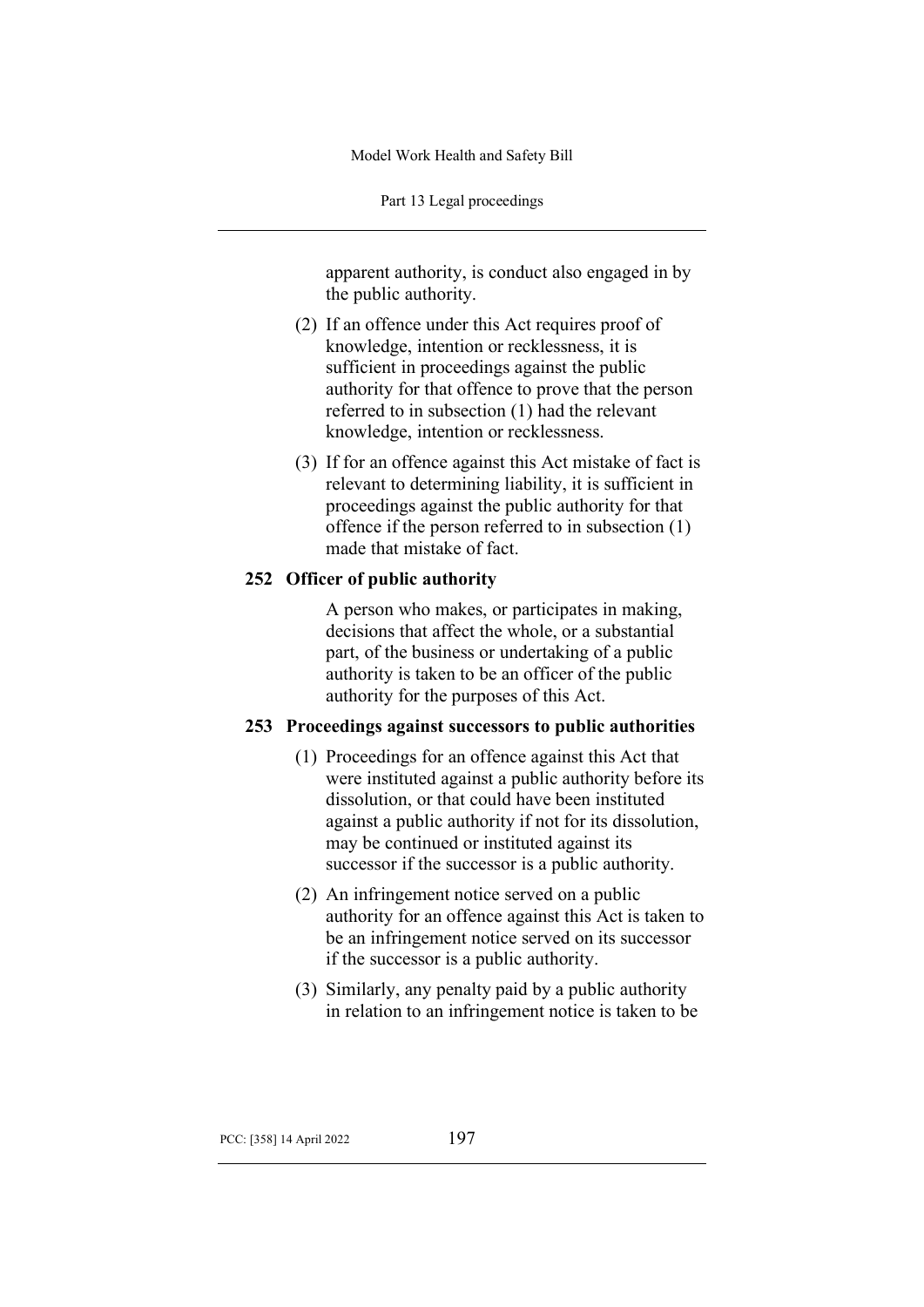Part 13 Legal proceedings

a penalty paid by its successor if the successor is a public authority.

## **Division 7 WHS civil penalty provisions**

#### **254 When is a provision a WHS civil penalty provision**

- (1) A subsection of Part 7 (or a section of Part 7 that is not divided into subsections) is a *WHS civil penalty provision* if:
	- (a) the words "*WHS civil penalty provision*" and 1 or more amounts by way of monetary penalty are set out at the foot of the subsection (or section); or
	- (b) another provision of Part 7 specifies that the subsection (or section) is a WHS civil penalty provision.
- (2) A subregulation (or a regulation that is not divided into subregulations) is a *WHS civil penalty provision* if:
	- (a) the words "*WHS civil penalty provision*" and 1 or more amounts by way of monetary penalty are set out at the foot of the subregulation (or regulation); or
	- (b) another provision of the regulations specifies that the subregulation (or regulation) is a WHS civil penalty provision.

# **255 Proceedings for contravention of WHS civil penalty provision**

Subject to this Division, proceedings may be brought in a court against a person for a contravention of a WHS civil penalty provision.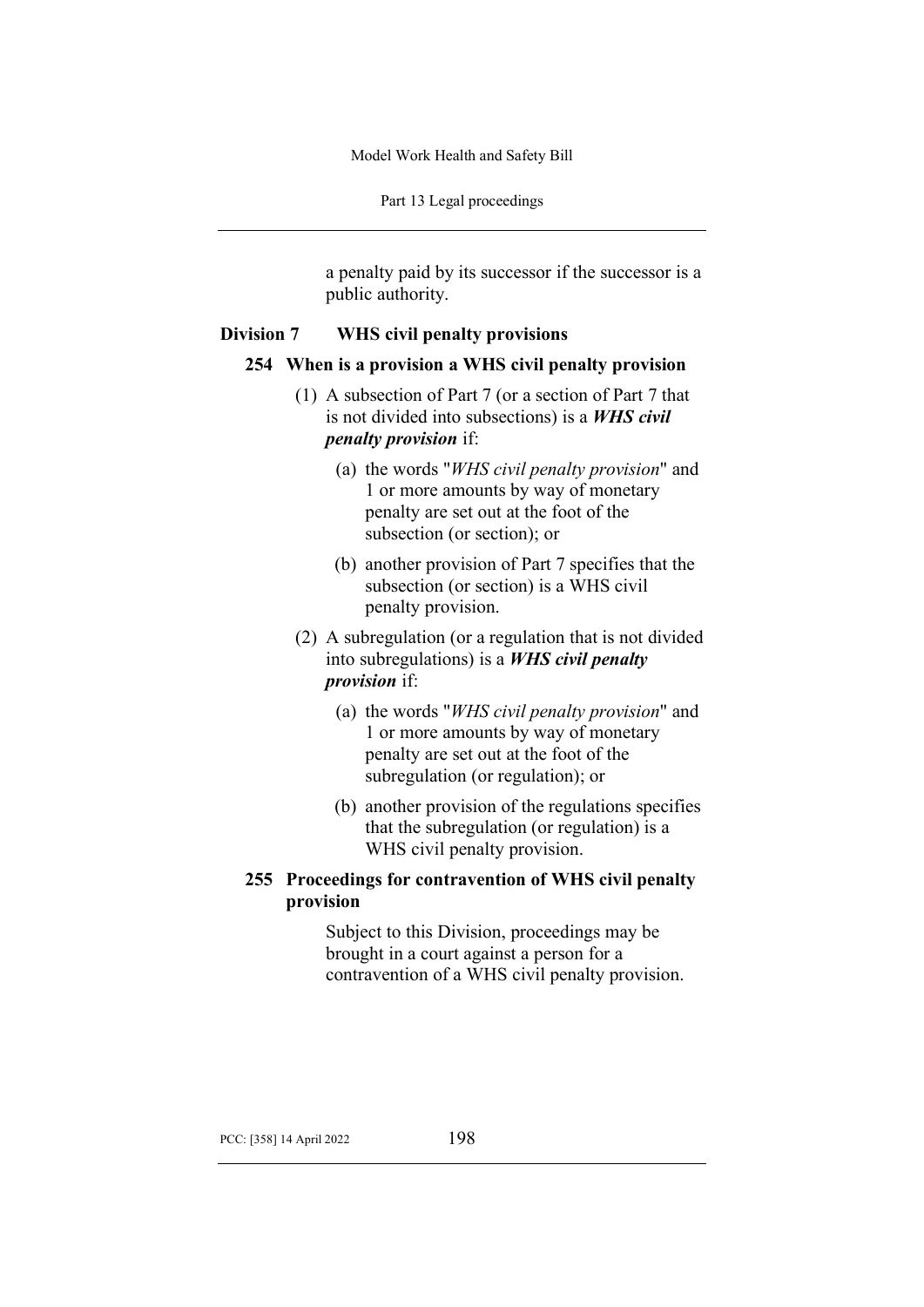Part 13 Legal proceedings

# **256 Involvement in contravention treated in same way as actual contravention**

- (1) A person who is involved in a contravention of a WHS civil penalty provision is taken to have contravened that provision.
- (2) A person is *involved in* a contravention of a civil penalty provision if, and only if, the person:
	- (a) has aided, abetted, counselled or procured the contravention; or
	- (b) has induced the contravention, whether by threats or promises or otherwise; or
	- (c) has been in any way, by act or omission, directly or indirectly, knowingly concerned in or party to the contravention; or
	- (d) has conspired with others to effect the contravention.

# **257 Contravening a civil penalty provision is not an offence**

A contravention of a WHS civil penalty provision is not an offence.

## **258 Civil proceeding rules and procedure to apply**

A court must apply the rules of evidence and procedure for civil proceedings when hearing proceedings for a contravention of a WHS civil penalty provision.

# **259 Proceeding for a contravention of a WHS civil penalty provision**

(1) In a proceeding for a contravention of a WHS civil penalty provision, if the court is satisfied that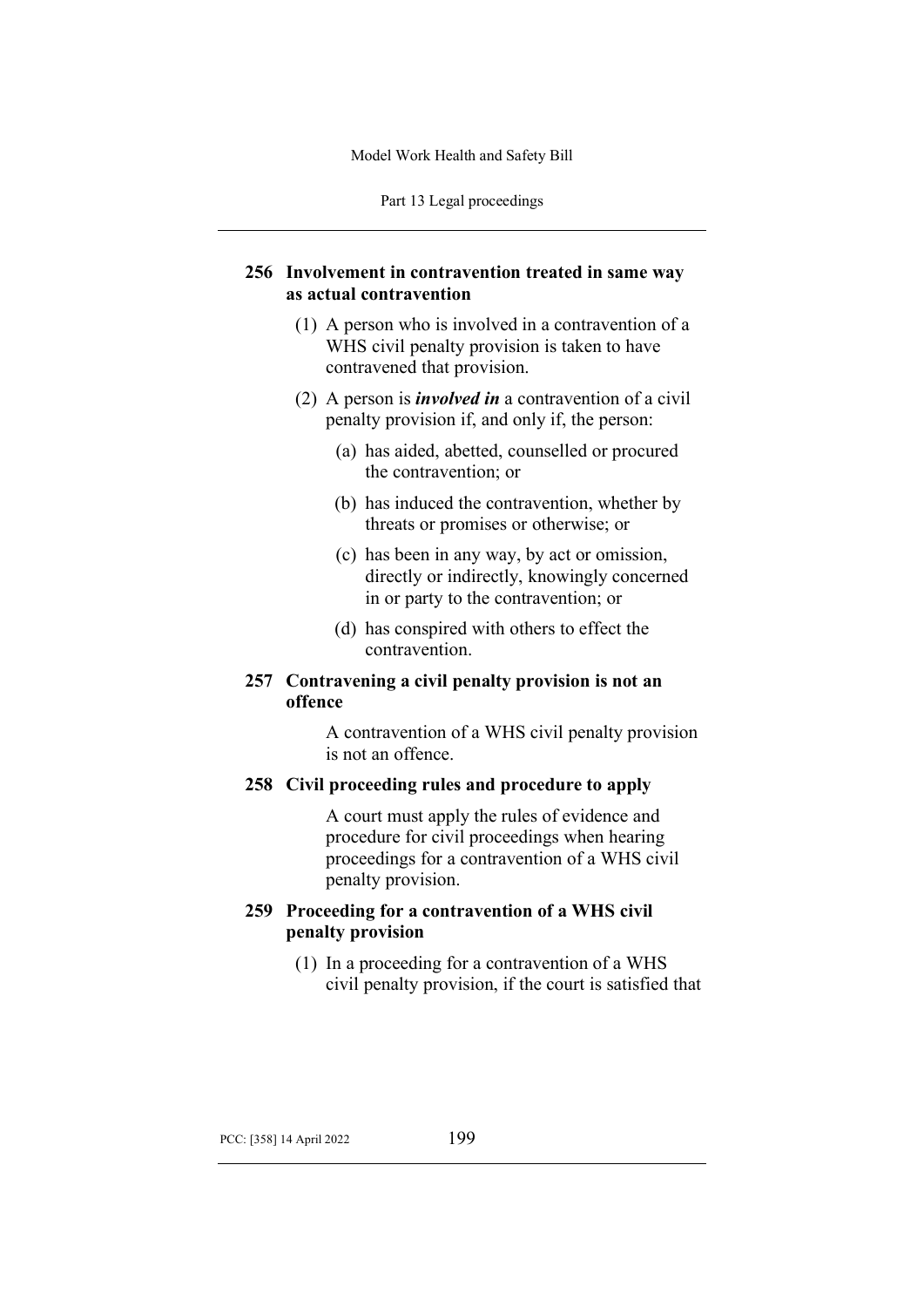Part 13 Legal proceedings

a person has contravened a WHS civil penalty provision, the court may:

- (a) order the person to pay a monetary penalty that the court considers appropriate; and
- (b) make any other order that the court considers appropriate, including an injunction.
- (2) A monetary penalty imposed under subsection (1) must not exceed the relevant maximum amount of monetary penalty specified under Part 7 or the regulations in relation to a contravention of that WHS civil penalty provision.

## **260 Proceeding may be brought by the regulator or an inspector**

Proceedings for a contravention of a WHS civil penalty provision may only be brought by:

- (a) the regulator; or
- (b) an inspector with the written authorisation of the regulator (either generally or in a particular case).

# **261 Limitation period for WHS civil penalty proceedings**

Proceedings for a contravention of a WHS civil penalty provision may be brought within 2 years after the contravention first comes to the notice of the regulator.

#### **262 Recovery of a monetary penalty**

If the court orders a person to pay a monetary penalty:

(a) the penalty is payable to the [State]; and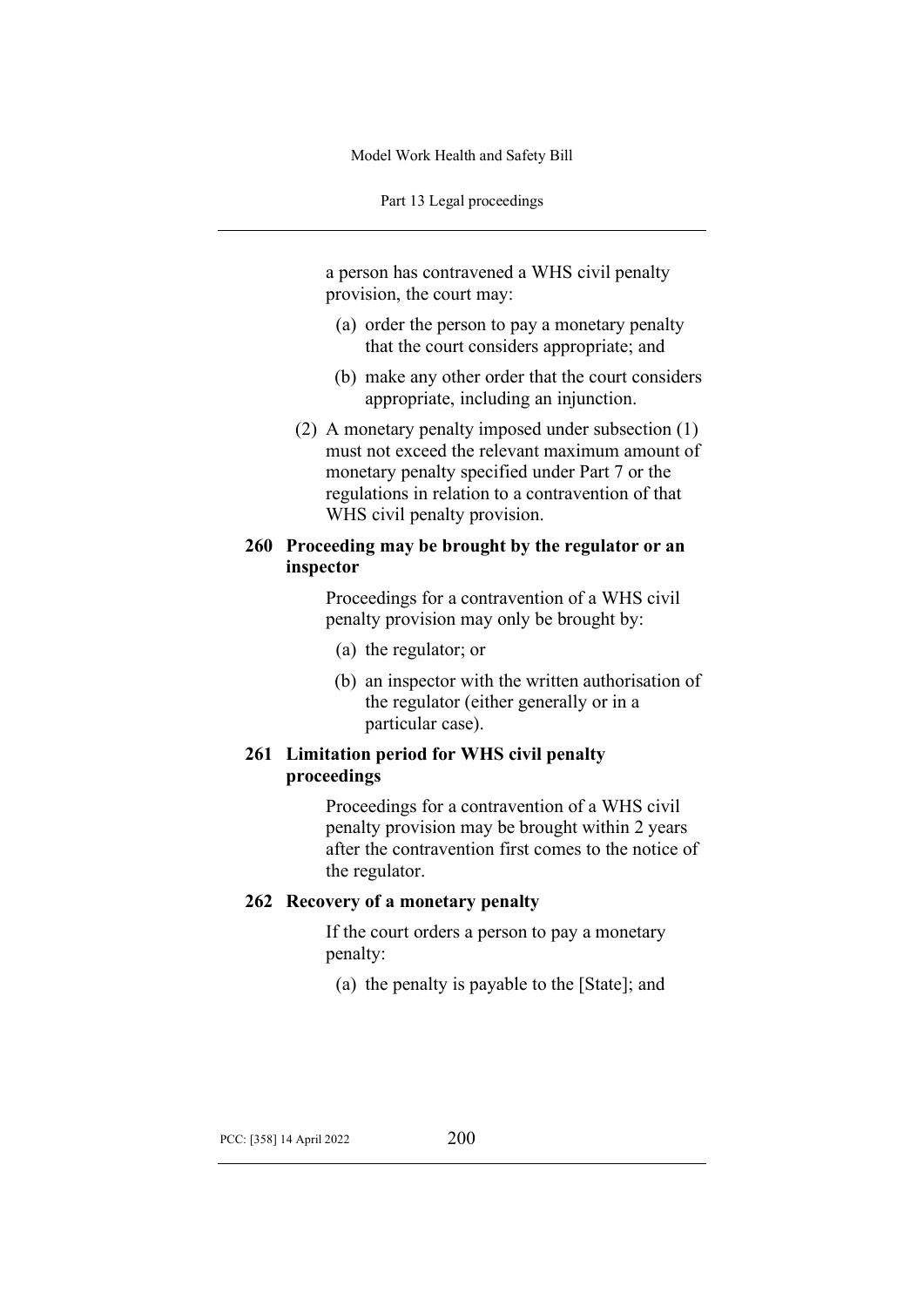Part 13 Legal proceedings

(b) the [State] may enforce the order as if it were a judgment of the court.

#### **Note**

See the jurisdictional note in the Appendix.

#### **263 Civil double jeopardy**

A court must not make an order against a person under section 259 for contravention of a WHS civil penalty provision if an order has been made against the person under a civil penalty provision under an Act of the Commonwealth or a State in relation to conduct that is substantially the same as the conduct constituting the contravention.

## **264 Criminal proceedings during civil proceedings**

- (1) Proceedings against a person for a contravention of a WHS civil penalty provision are stayed if:
	- (a) criminal proceedings are commenced or have already commenced against the person for an offence; and
	- (b) the offence is constituted by conduct that is substantially the same as the conduct alleged to constitute the contravention of the WHS civil penalty provision.
- (2) The proceedings for the order may be resumed if the person is not convicted or found guilty of the offence. Otherwise, the proceedings for the order are dismissed.

### **265 Criminal proceedings after civil proceedings**

Criminal proceedings may be commenced against a person for conduct that is substantially the same as conduct constituting a contravention of a WHS civil penalty provision regardless of whether an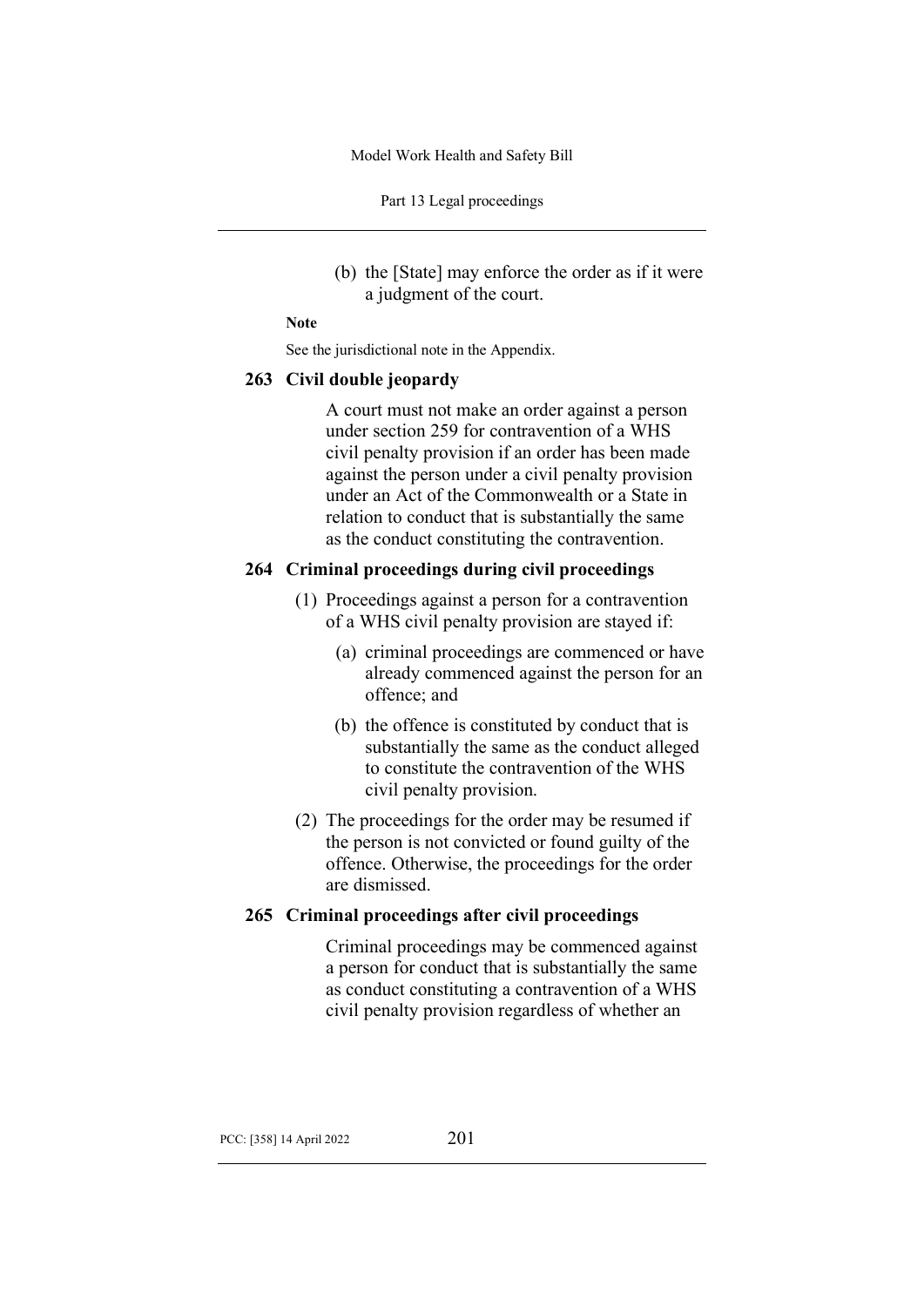Part 13 Legal proceedings

order has been made against the person under section 259.

# **266 Evidence given in proceedings for contravention of WHS civil penalty provision not admissible in criminal proceedings**

- (1) Evidence of information given, or evidence of production of documents, by an individual is not admissible in criminal proceedings against the individual if:
	- (a) the individual previously gave the information or produced the documents in proceedings against the individual for a contravention of a WHS civil penalty provision (whether or not the order was made); and
	- (b) the conduct alleged to constitute the offence is substantially the same as the conduct alleged to constitute the contravention of the WHS civil penalty provision.
- (2) However, this does not apply to criminal proceedings in relation to the falsity of the evidence given by the individual in the proceedings for the contravention of the WHS civil penalty provision.

# **Division 8 Civil liability not affected by this Act**

# **267 Civil liability not affected by this Act**

Except as provided in Part 6 and Part 7 and Division 7 of this Part, nothing in this Act is to be construed as: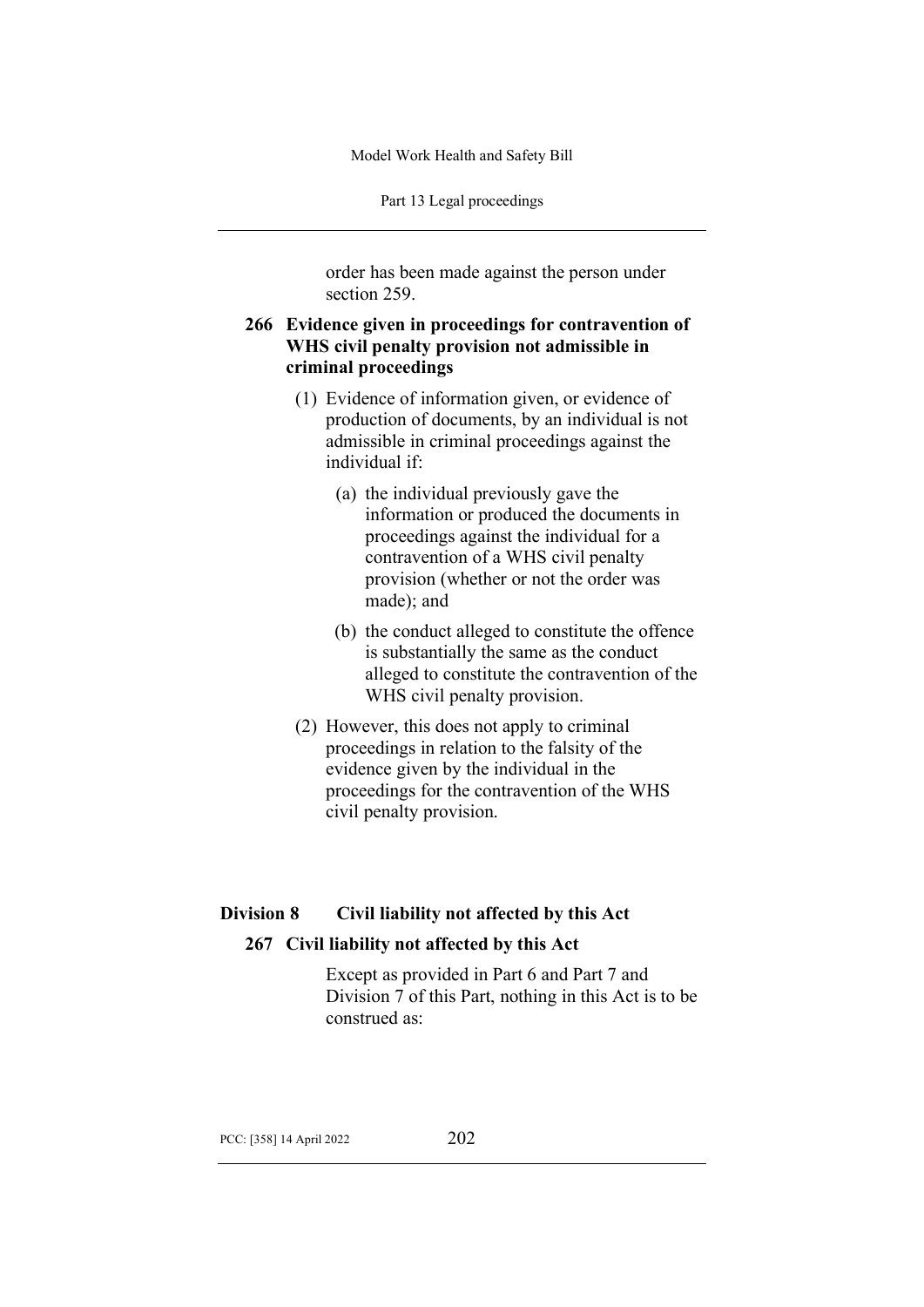Part 13 Legal proceedings

- (a) conferring a right of action in civil proceedings in relation to a contravention of a provision of this Act; or
- (b) conferring a defence to an action in civil proceedings or otherwise affecting a right of action in civil proceedings; or
- (c) affecting the extent (if any) to which a right of action arises, or civil proceedings may be brought, in relation to breaches of duties or obligations imposed by the regulations.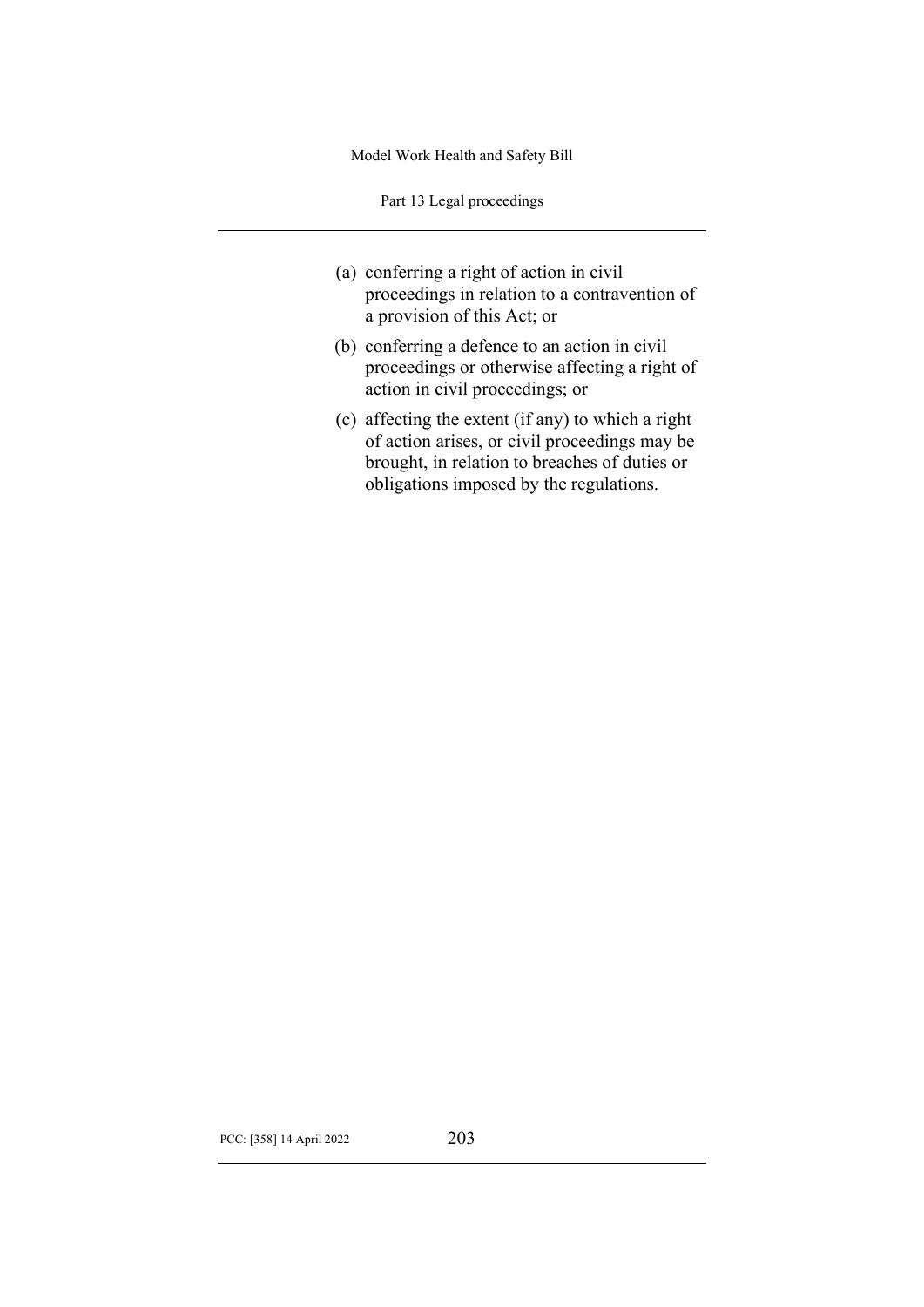# **Part 14 General**

## **Division 1 General provisions**

### **268 Offence to give false or misleading information**

- (1) A person must not give information in complying or purportedly complying with this Act that the person knows:
	- (a) to be false or misleading in a material particular; or
	- (b) omits any matter or thing without which the information is misleading.

Maximum penalty:

In the case of an individual—\$10 000.

In the case of a body corporate—\$50 000.

- (2) A person must not produce a document in complying or purportedly complying with this Act that the person knows to be false or misleading in a material particular without:
	- (a) indicating the respect in which it is false or misleading and, if practicable, providing correct information; or
	- (b) accompanying the document with a written statement signed by the person or, in the case of a body corporate, by a competent officer of the body corporate:
		- (i) stating that the document is, to the knowledge of the first-mentioned person, false or misleading in a material particular; and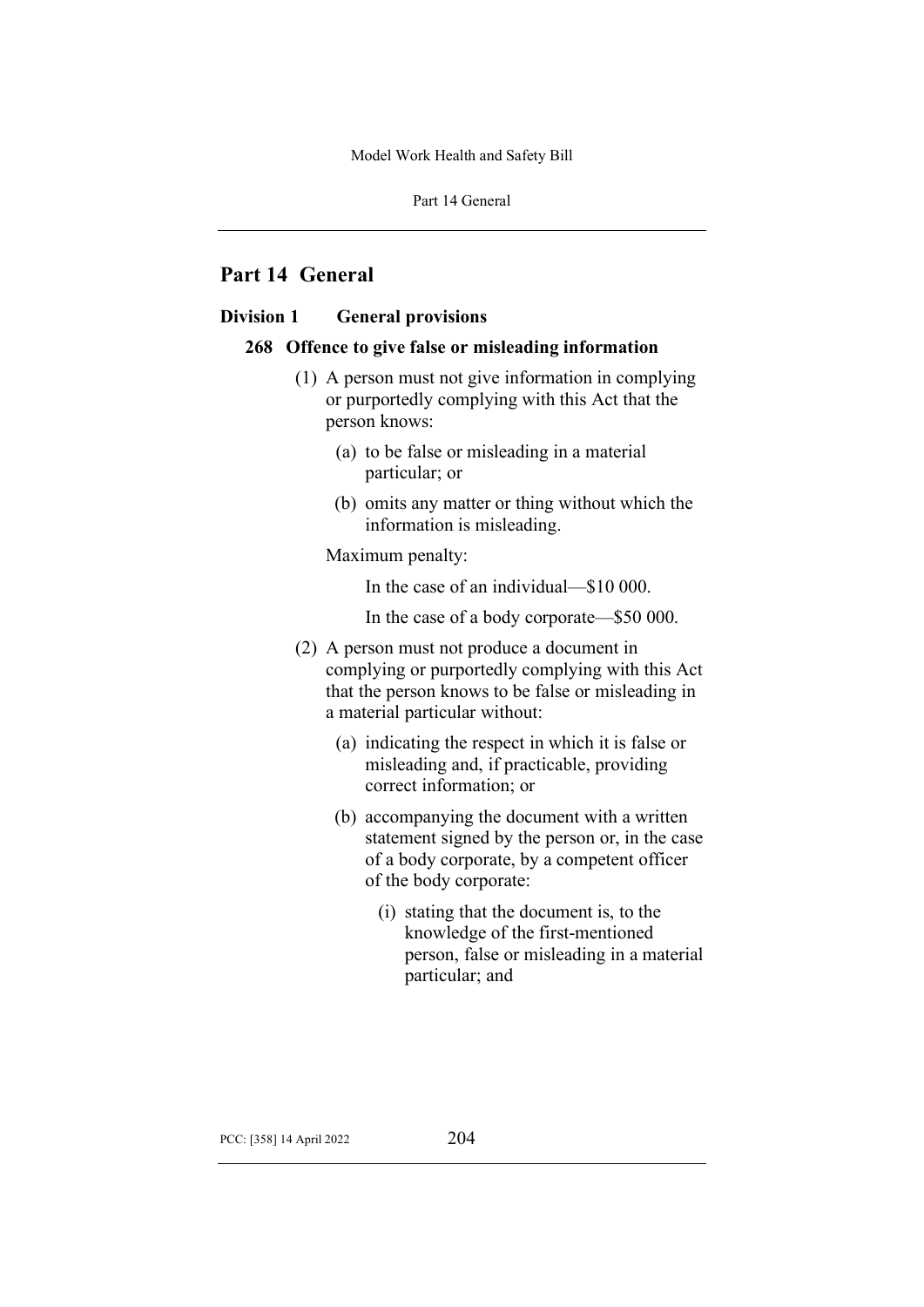Part 14 General

(ii) setting out, or referring to, the material particular in which the document is, to the knowledge of the first-mentioned person, false or misleading.

Maximum penalty:

In the case of an individual—\$10 000.

In the case of a body corporate—\$50 000.

(3) Subsection (2) places an evidential burden on the accused to show that the accused had indicated the extent to which the document was false or misleading or that the accompanying document sufficiently explained the extent to which the document was false or misleading.

#### **Note**

See the jurisdictional note in the Appendix.

### **269 Act does not affect legal professional privilege**

Nothing in this Act requires a person to produce a document that would disclose information, or otherwise provide information, that is the subject of legal professional privilege.

## **270 Immunity from liability**

- (1) An inspector, or other person engaged in the administration of this Act, incurs no civil liability for an act or omission done or omitted to be done in good faith and in the execution or purported execution of powers and functions under this Act.
- (2) A civil liability that would, but for subsection (1), attach to a person, attaches instead to the [State]. **Note**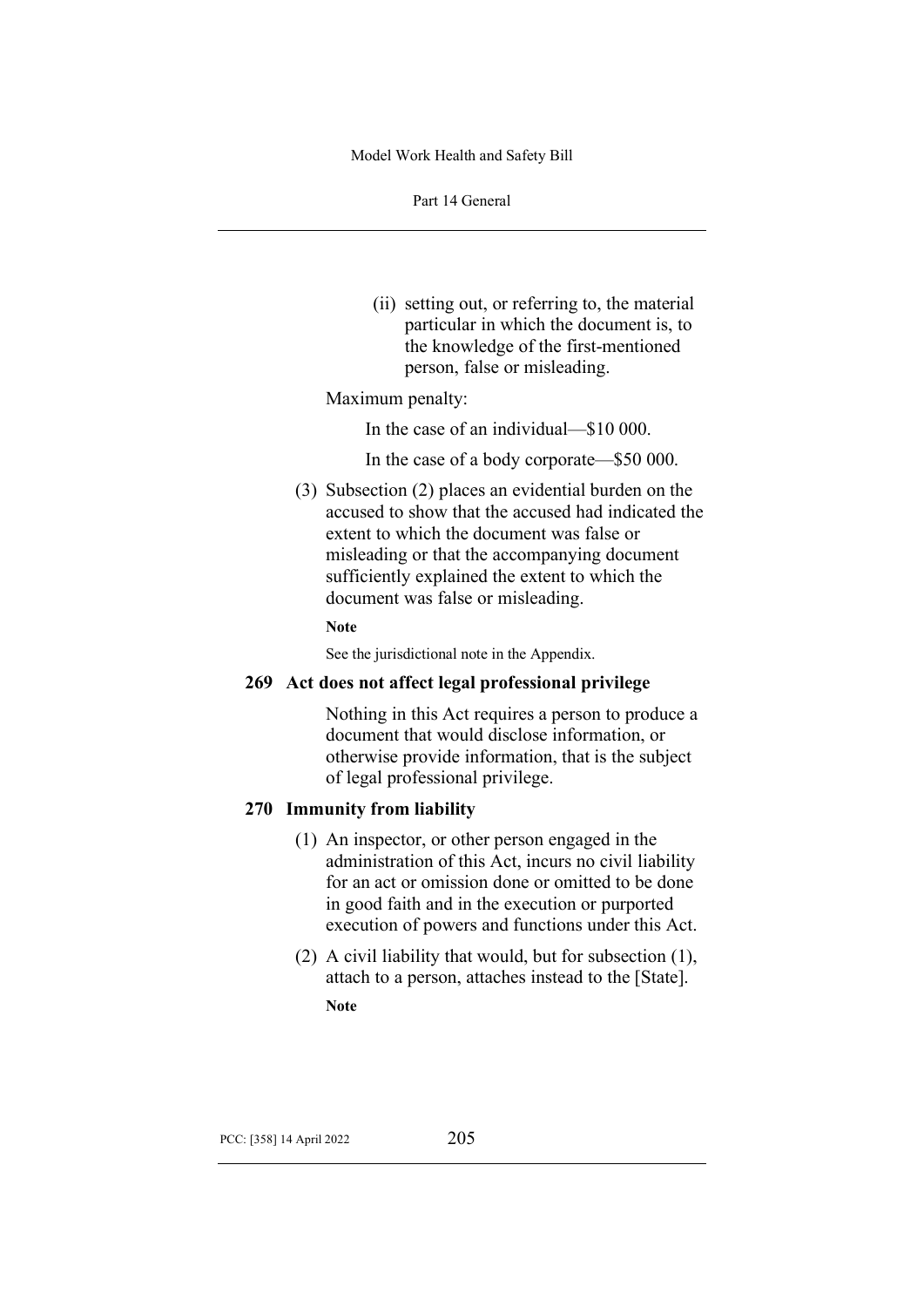Part 14 General

See the jurisdictional note in the Appendix.

### **271 Confidentiality of information**

- (1) This section applies if a person obtains information or gains access to a document in exercising any power or function under this Act (other than under Part 7).
- (2) The person must not do any of the following:
	- (a) disclose to anyone else:
		- (i) the information; or
		- (ii) the contents of or information contained in the document;
	- (b) give access to the document to anyone else;
	- (c) use the information or document for any purpose.

### Maximum penalty:

In the case of an individual—\$10 000.

- In the case of a body corporate—\$50 000.
- (3) Subsection (2) does not apply to the disclosure of information, or the giving of access to a document or the use of information or a document:
	- (a) about a person, with the person's consent; or
	- (b) that is necessary for the exercise of a power or function under this Act; or
	- (c) that is authorised under section 271A; or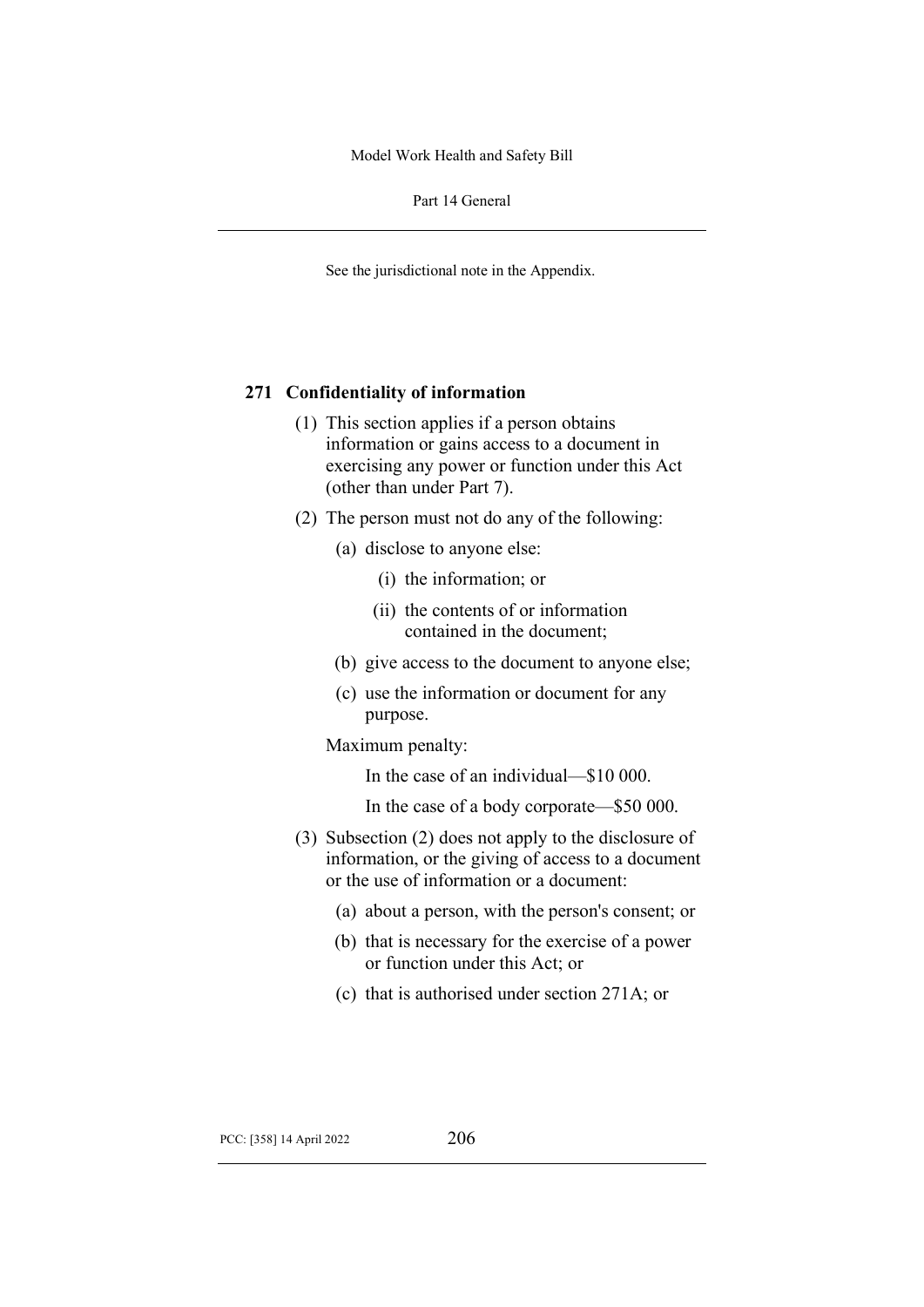- (d) that is required by any court, tribunal, authority or person having lawful authority to require the production of documents or the answering of questions; or
- (e) that is required or authorised under a law; or
- (f) to a Minister.
- (4) A person must not intentionally disclose to another person the name of an individual who has made a complaint in relation to that other person unless:
	- (a) the disclosure is made with the consent of the complainant; or
	- (b) the disclosure is required under a law.

Maximum penalty:

In the case of an individual—\$10 000.

In the case of a body corporate—\$50 000.

## **271A Additional ways that regulator may use and share information**

- (1) This section applies in relation to information or a document mentioned in section 271(1).
- (2) The regulator or a person authorised by the regulator may, in the circumstances stated in subsection (3):
	- (a) disclose the information, or the contents of or information contained in the document, to any other person including a corresponding regulator; or
	- (b) give access to the document to any other person including a corresponding regulator; or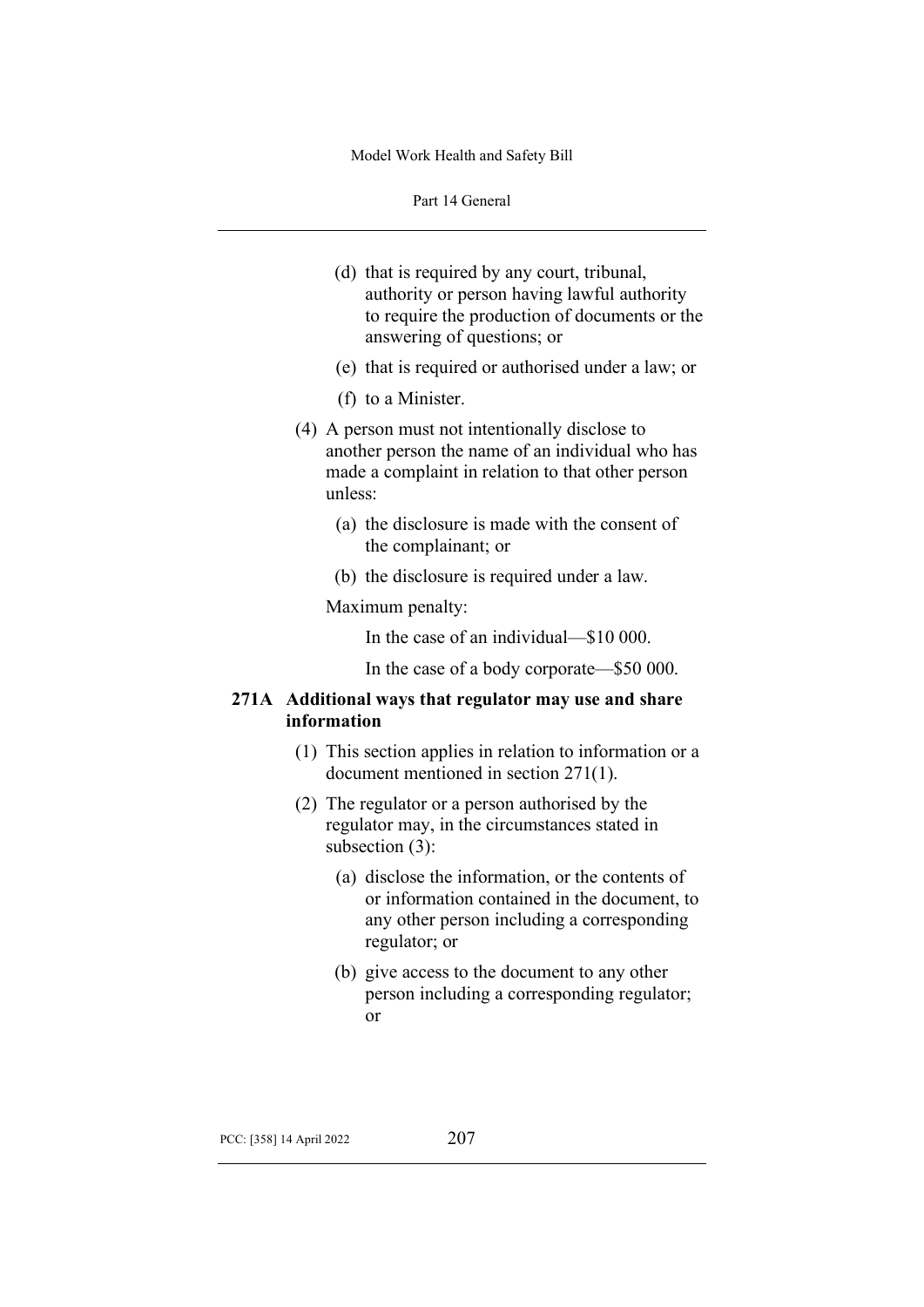- (c) use the information or document.
- (3) The circumstances are that the regulator reasonably believes the disclosure, access or use:
	- (a) is necessary for administering, or monitoring or enforcing compliance with, this Act; or
	- (b) is necessary for the administration or enforcement of another Act prescribed by the regulations; or
	- (c) is necessary for the administration or enforcement of another Act or law, if the disclosure, access or use is necessary to lessen or prevent a serious risk to public health or safety; or
	- (d) is necessary for the recognition of authorisations under a corresponding WHS law; or
	- (f) is required for the exercise of a power or function under a corresponding WHS law.
- (4) This section does not limit the operation of section  $271(3)(a)$ , (b), (d), (e) or (f) in relation to the disclosure of information, giving of access to a document or use of information or a document by the regulator or a person authorised by the regulator.

#### **272 No contracting out**

A term of any agreement or contract that purports to exclude, limit or modify the operation of this Act or any duty owed under this Act or to transfer to another person any duty owed under this Act is void.

## **272A No insurance or other indemnity against penalties**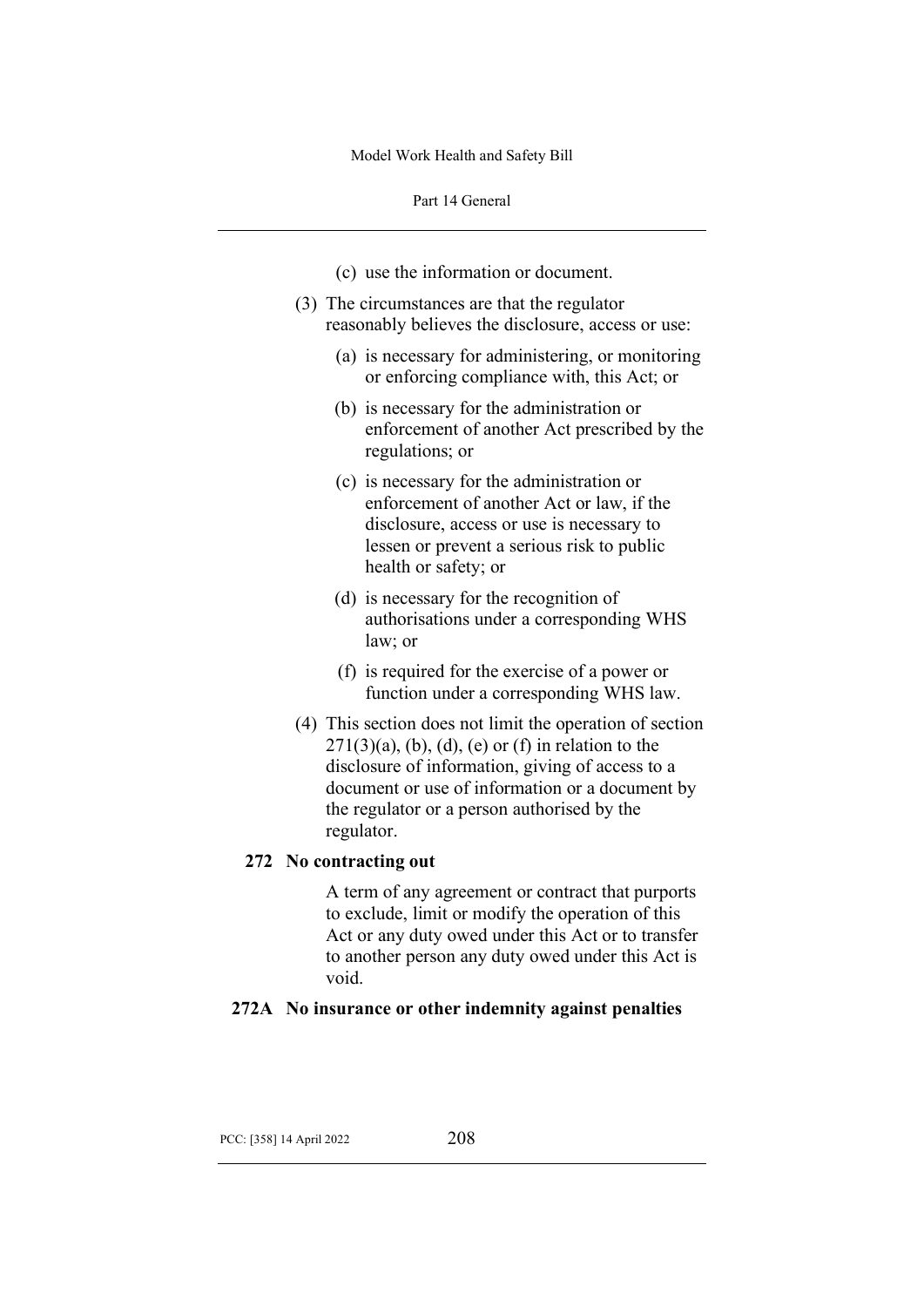- (1) A person must not, without reasonable excuse:
	- (a) enter into a contract of insurance or other arrangement under which the person, or another person, is purportedly covered for all or part of a liability for a monetary penalty under this Act; or
	- (b) provide insurance or a grant of indemnity for all or part of a liability for a monetary penalty under this Act; or
	- (c) take the benefit of a contract of insurance, arrangement or grant of indemnity mentioned in paragraph (a) or (b).

#### Maximum penalty:

In the case of an offence committed by an individual—\$50 000.

In the case of an offence committed by a body corporate—\$250 000.

- (2) Subsection (1) places an evidential burden on the accused to show a reasonable excuse.
- (3) A term of a contract of insurance or other arrangement is void to the extent it purports to cover a person for all or part of a liability for a monetary penalty under this Act.

### **Note**

See the jurisdictional note in the Appendix.

## **272B Liability of officers for offences by body corporate under s 272A**

(1) A person commits an offence against this section if: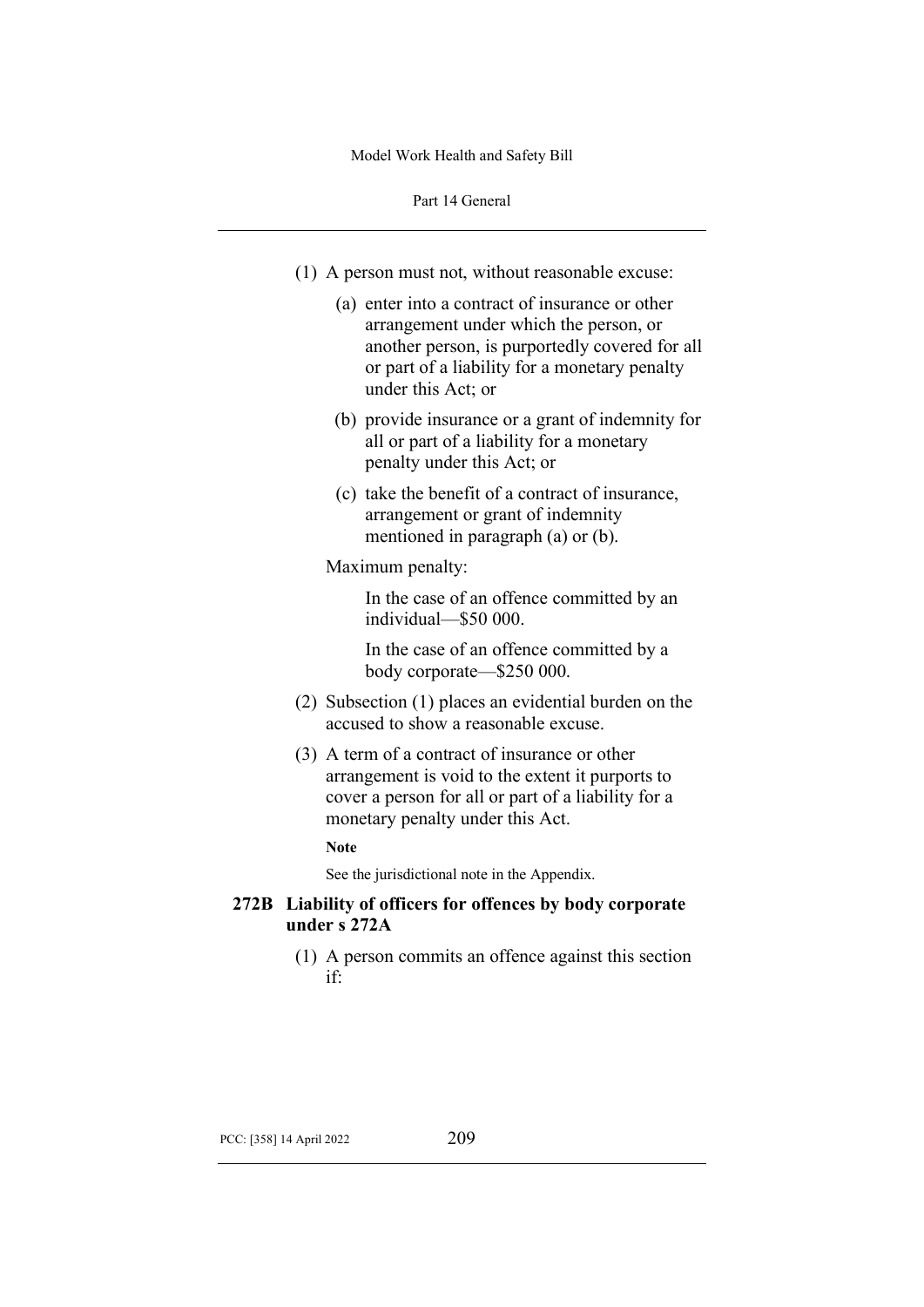- (a) a body corporate contravenes section 272A; and
- (b) the person is an officer of the body corporate; and
- (c) the person is involved in the body corporate's contravention of section 272A.

Maximum penalty: \$50 000.

(2) For subsection  $(1)(c)$ , section 256(2) applies as if a reference in that section to a civil penalty provision were a reference to section 272A.

### **273 Person not to levy workers**

A person conducting a business or undertaking must not impose a levy or charge on a worker, or permit a levy or charge to be imposed on a worker, for anything done, or provided, in relation to work health and safety.

Maximum penalty:

In the case of an individual—\$5000.

In the case of a body corporate—\$25 000.

### **Division 2 Codes of practice**

### **274 Approved codes of practice**

- (1) The Minister may approve a code of practice for the purposes of this Act and may vary or revoke an approved code of practice.
- (2) The Minister may only approve, vary or revoke a code of practice under subsection (1) if that code of practice, variation or revocation was developed by a process that involved consultation between: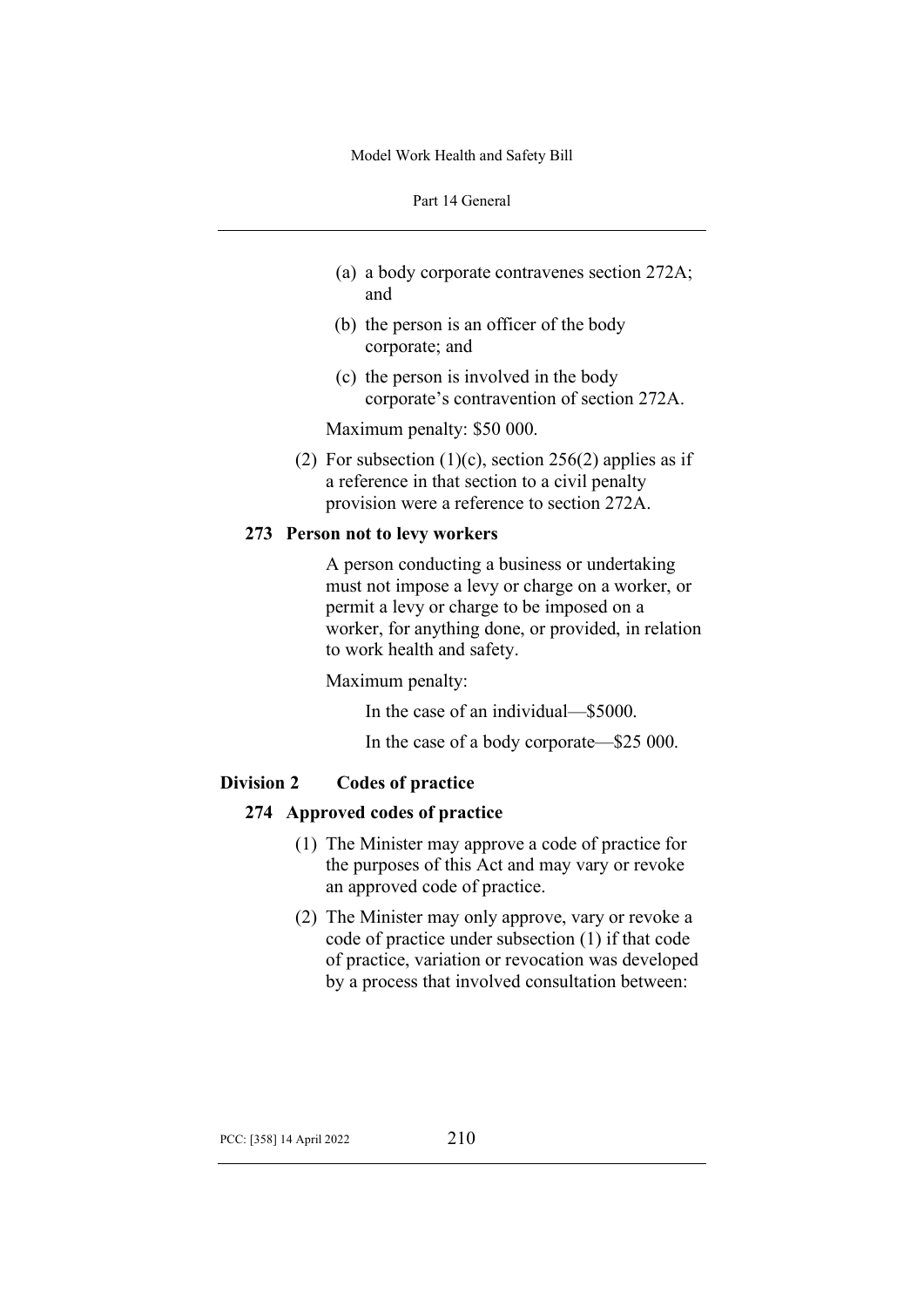- (a) the Governments of the Commonwealth and each State and Territory; and
- (b) unions; and
- (c) employer organisations.
- (3) A code of practice may apply, adopt or incorporate any matter contained in a document formulated, issued or published by a person or body whether:
	- (a) with or without modification; or
	- (b) as in force at a particular time or from time to time.
- (4) An approval of a code of practice, or a variation or revocation of an approved code of practice, takes effect when notice of it is published in the Government Gazette or on such later date as is specified in the approval, variation or revocation.
- (5) As soon as practicable after approving a code of practice, or varying or revoking an approved code of practice, the Minister must ensure that notice of the approval, variation or revocation is published in the Government Gazette and a newspaper circulating generally throughout the [State].
- (6) The regulator must ensure that a copy of:
	- (a) each code of practice that is currently approved; and
	- (b) each document applied, adopted or incorporated (to any extent) by an approved code of practice,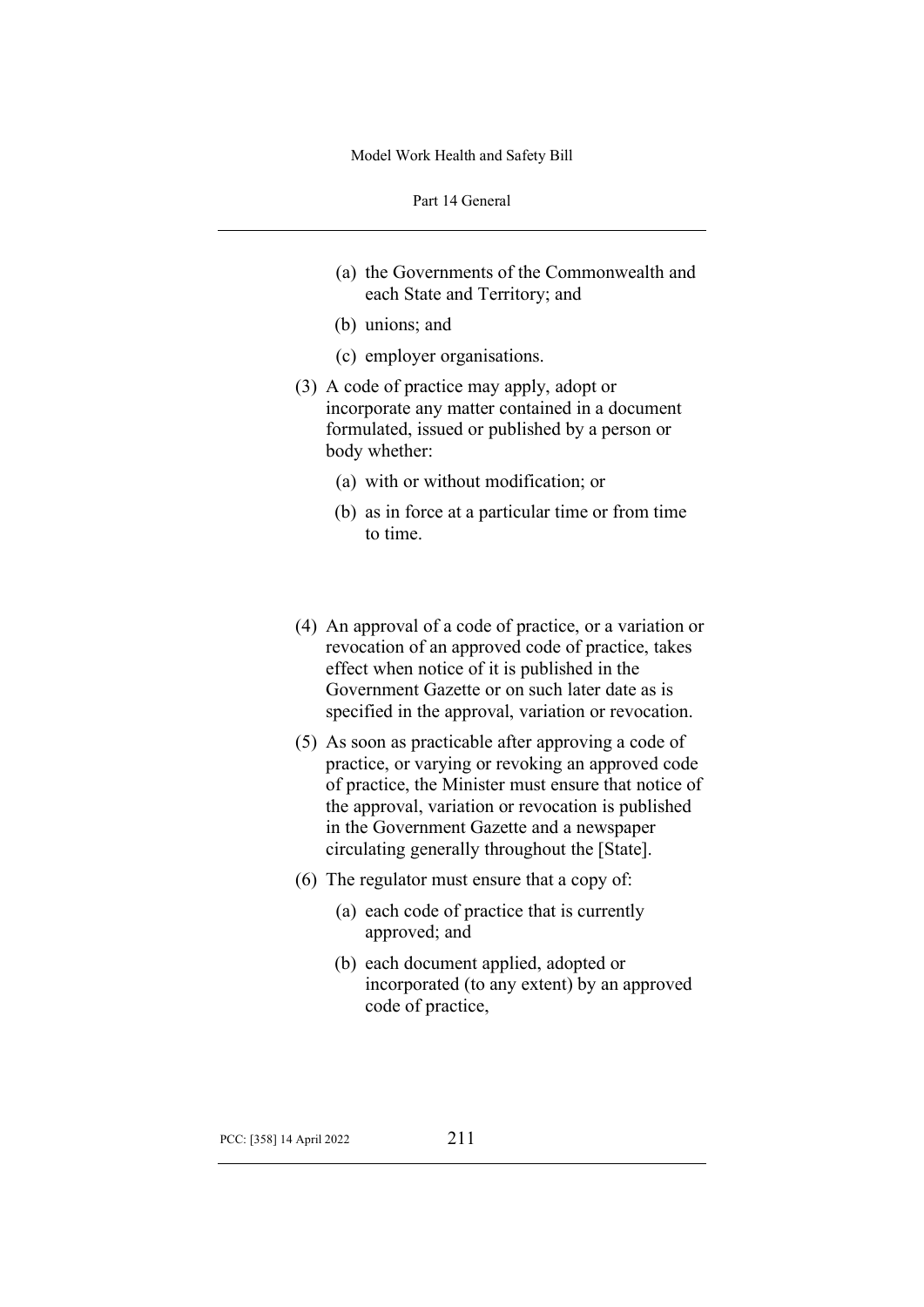Part 14 General

is available for inspection by members of the public without charge at the office of the regulator during normal business hours.

#### **Note**

See the jurisdictional note in the Appendix.

### **275 Use of codes of practice in proceedings**

- (1) This section applies in a proceeding for an offence against this Act.
- (2) An approved code of practice is admissible in the proceeding as evidence of whether or not a duty or obligation under this Act has been complied with.
- (3) The court may:
	- (a) have regard to the code as evidence of what is known about a hazard or risk, risk assessment or risk control to which the code relates; and
	- (b) rely on the code in determining what is reasonably practicable in the circumstances to which the code relates.

#### **Note**

See section 18 for the meaning of *reasonably practicable*.

(4) Nothing in this section prevents a person from introducing evidence of compliance with this Act in a manner that is different from the code but provides a standard of work health and safety that is equivalent to or higher than the standard required in the code.

## **Division 3 Regulation-making powers**

### **276 Regulation-making powers**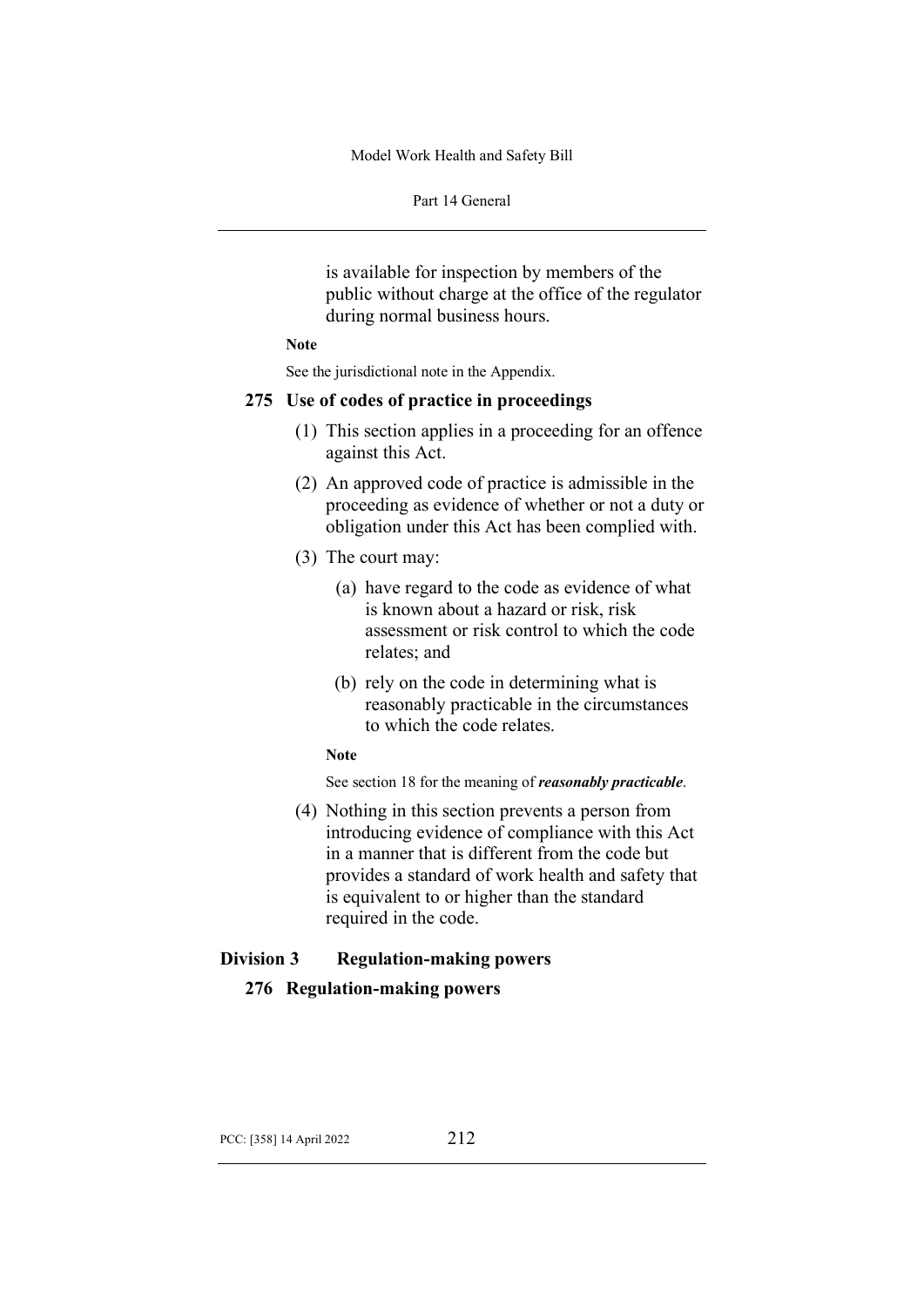- (1) The Governor in Council may make regulations in relation to:
	- (a) any matter relating to work health and safety; and
	- (b) any matter or thing required or permitted by this Act to be prescribed or that is necessary or convenient to be prescribed to give effect to this Act.
- (2) Without limiting subsection (1), the regulations may make provision for or in relation to matters set out in Schedule 3.
- (3) The regulations may:
	- (a) be of general or limited application; or
	- (b) differ according to differences in time, place or circumstance; or
	- (c) leave any matter or thing to be, from time to time, determined, applied or approved by the regulator, an inspector or any other prescribed person or body of persons; or
	- (d) apply, adopt or incorporate any matter contained in any document formulated, issued or published by a person or body whether:
		- (i) with or without modification; or
		- (ii) as in force at a particular time or as in force or remade from time to time; or
	- (e) prescribe exemptions from complying with any of the regulations on the terms and conditions (if any) prescribed; or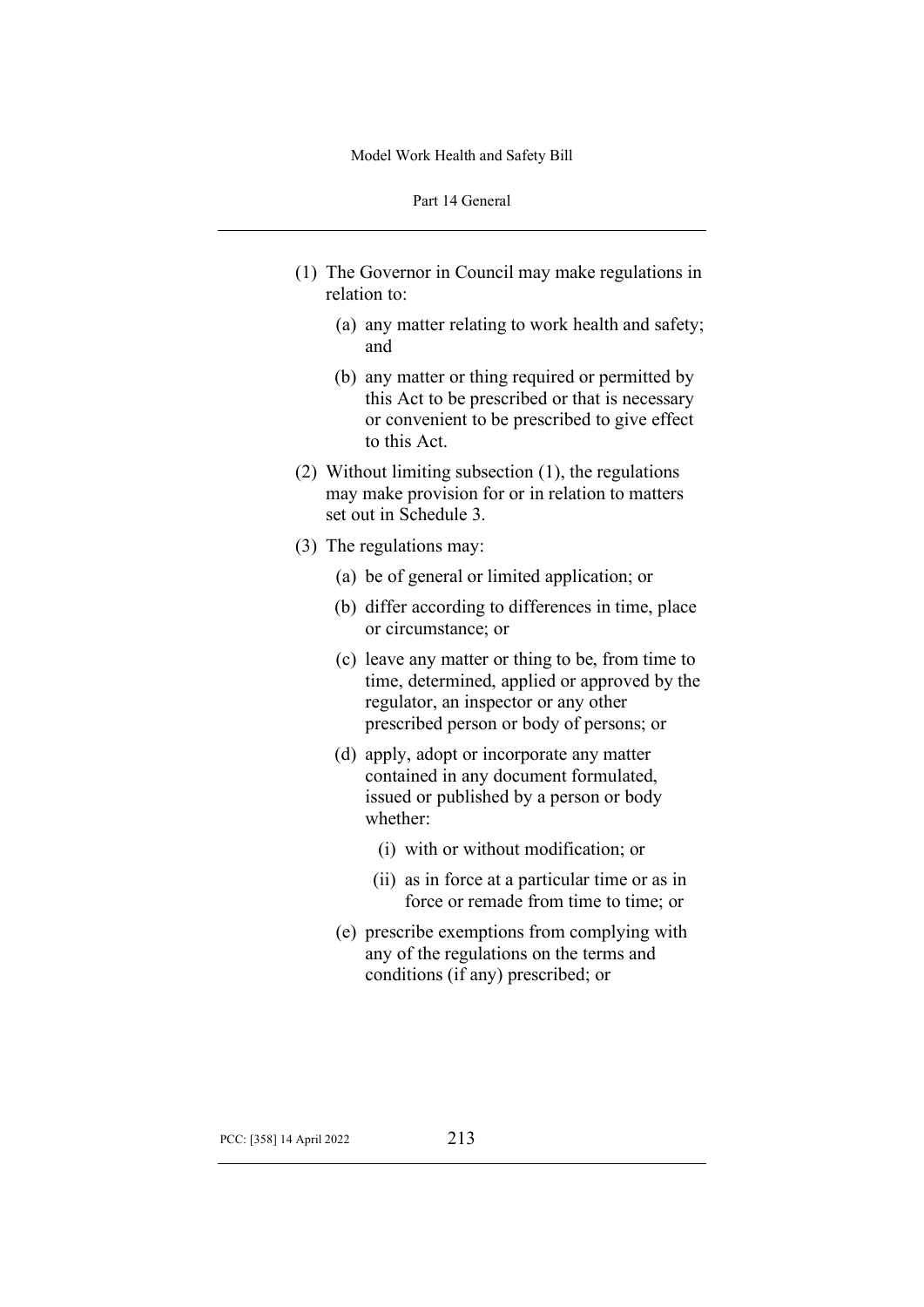- (f) allow the regulator to provide exemptions from complying with any of the regulations on the terms and conditions (if any) prescribed or, if the regulations allow, on the terms and conditions (if any) determined by the regulator; or
- (g) prescribe fees for doing any act or providing any service for the purposes of this Act and prescribe the circumstances and way in which fees can be refunded, waived or reduced; or
- (h) prescribe a penalty for any contravention of the regulations not exceeding \$30 000; or
- (i) prescribe an infringement penalty for each infringement offence which must not exceed 20 per cent of the penalty for the offence which is prescribed as the infringement offence.

**Note**

See the jurisdictional notes in the Appendix.

 $\mathcal{L}$  , we have the set of the set of the set of the set of the set of the set of the set of the set of the set of the set of the set of the set of the set of the set of the set of the set of the set of the set of the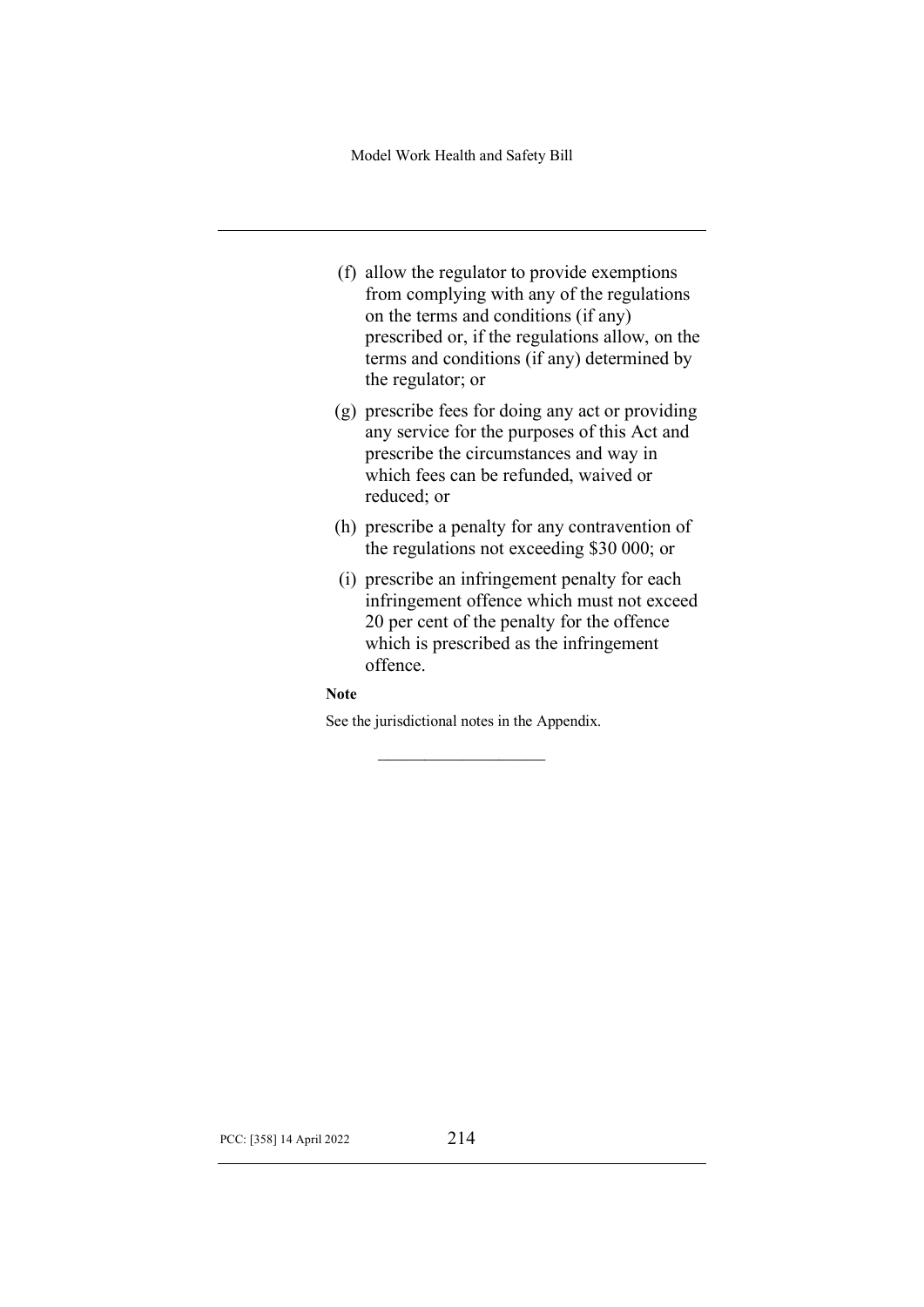Schedule 1—Application of Act to dangerous goods and high risk plant

# **Schedule 1—Application of Act to dangerous goods and high risk plant**

- 1 This Act applies to the storage and handling of dangerous goods even if the dangerous goods are not at a workplace or for use in carrying out work.
- 2 For the purposes of clause 1:
	- (a) a reference in this Act to carrying out work includes a reference to the storage or handling of dangerous goods; and
	- (b) a reference in this Act to a workplace includes a reference to the premises at or in which the dangerous goods are stored or handled; and
	- (c) a reference in this Act to work health and safety (however expressed) includes a reference to public health and safety.
- 3 This Act applies to the operation or use of high risk plant, affecting public safety, even if the plant is not situated, operated or used at a workplace or for use in carrying out work.
- 4 For the purposes of clause 3:
	- (a) a reference in this Act to carrying out work includes a reference to the operation and use of high risk plant affecting public safety; and
	- (b) a reference in this Act to a workplace includes a reference to any high risk plant affecting public safety and the premises at or in which the plant is situated or used; and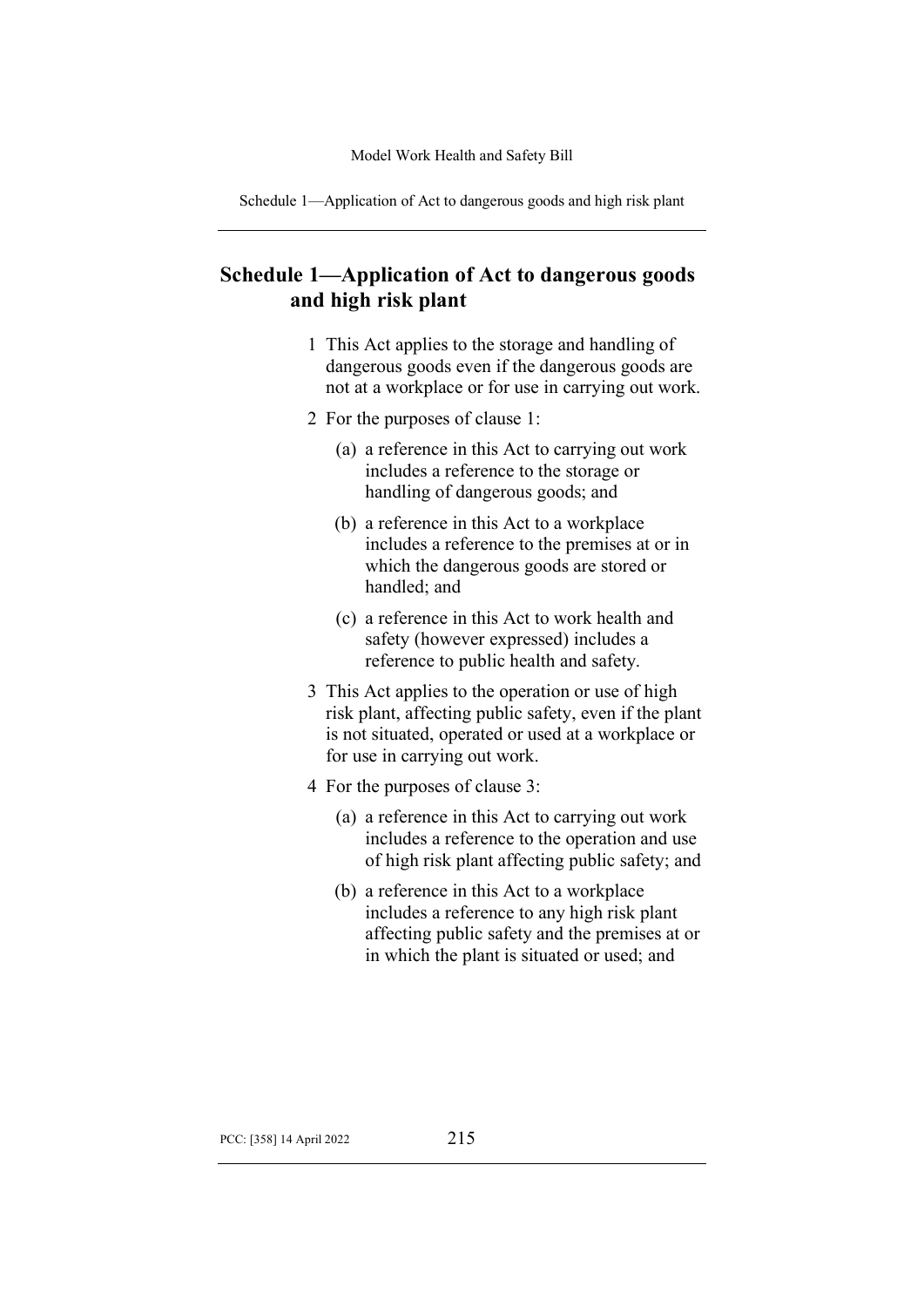- (c) a reference in this Act to work health and safety (however expressed) includes a reference to public health and safety.
- 5 The operation of this Schedule is subject to any exclusions or modifications prescribed by the regulations.
- 6 In this Schedule:
	- *dangerous goods* means anything prescribed as dangerous goods.
	- *high risk plant* means plant prescribed as high risk plant.

**Note**

See the jurisdictional note in the Appendix.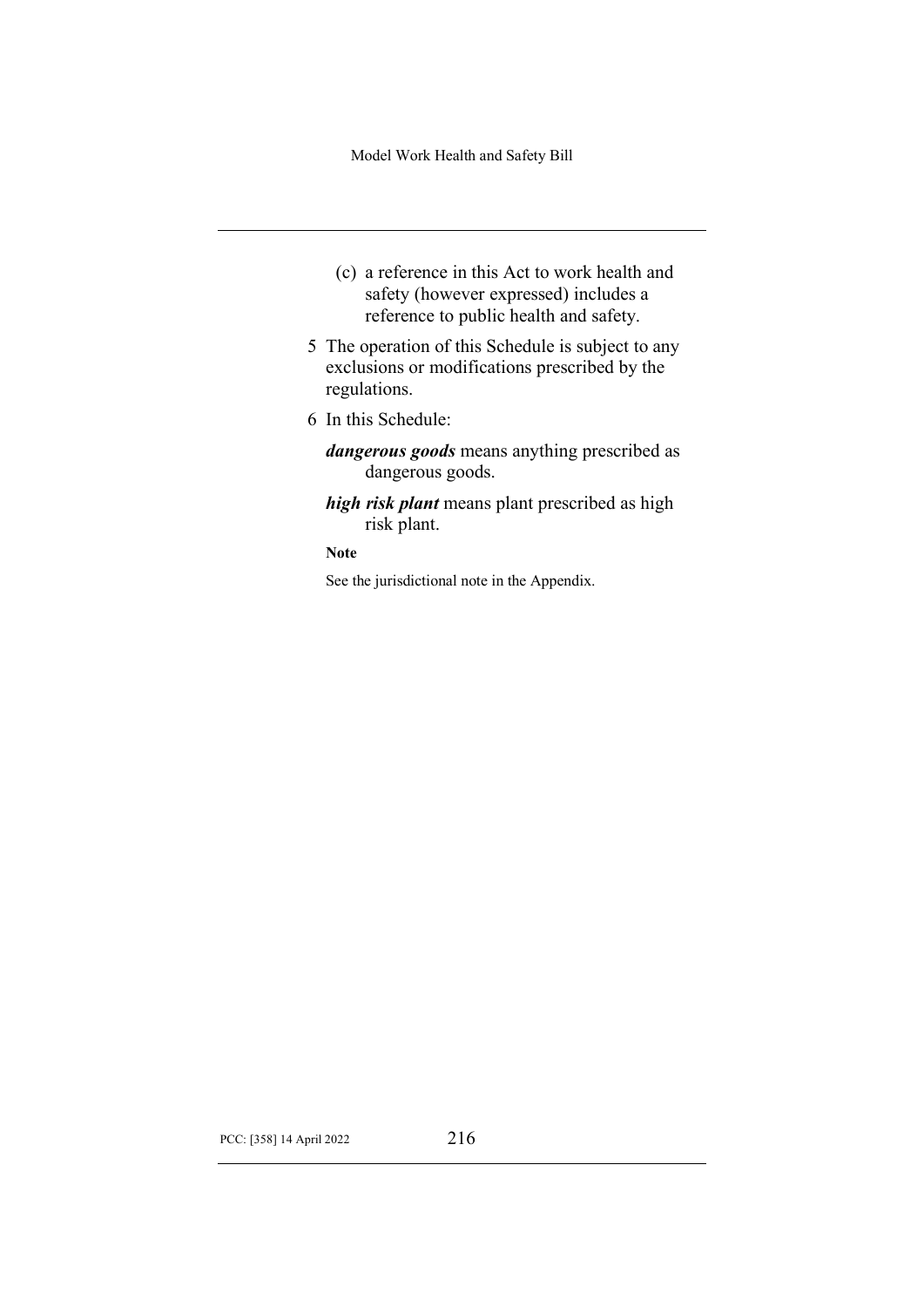# **Schedule 2—The regulator and local tripartite consultation arrangements and other local arrangements**

**Note**

See the jurisdictional note in the Appendix.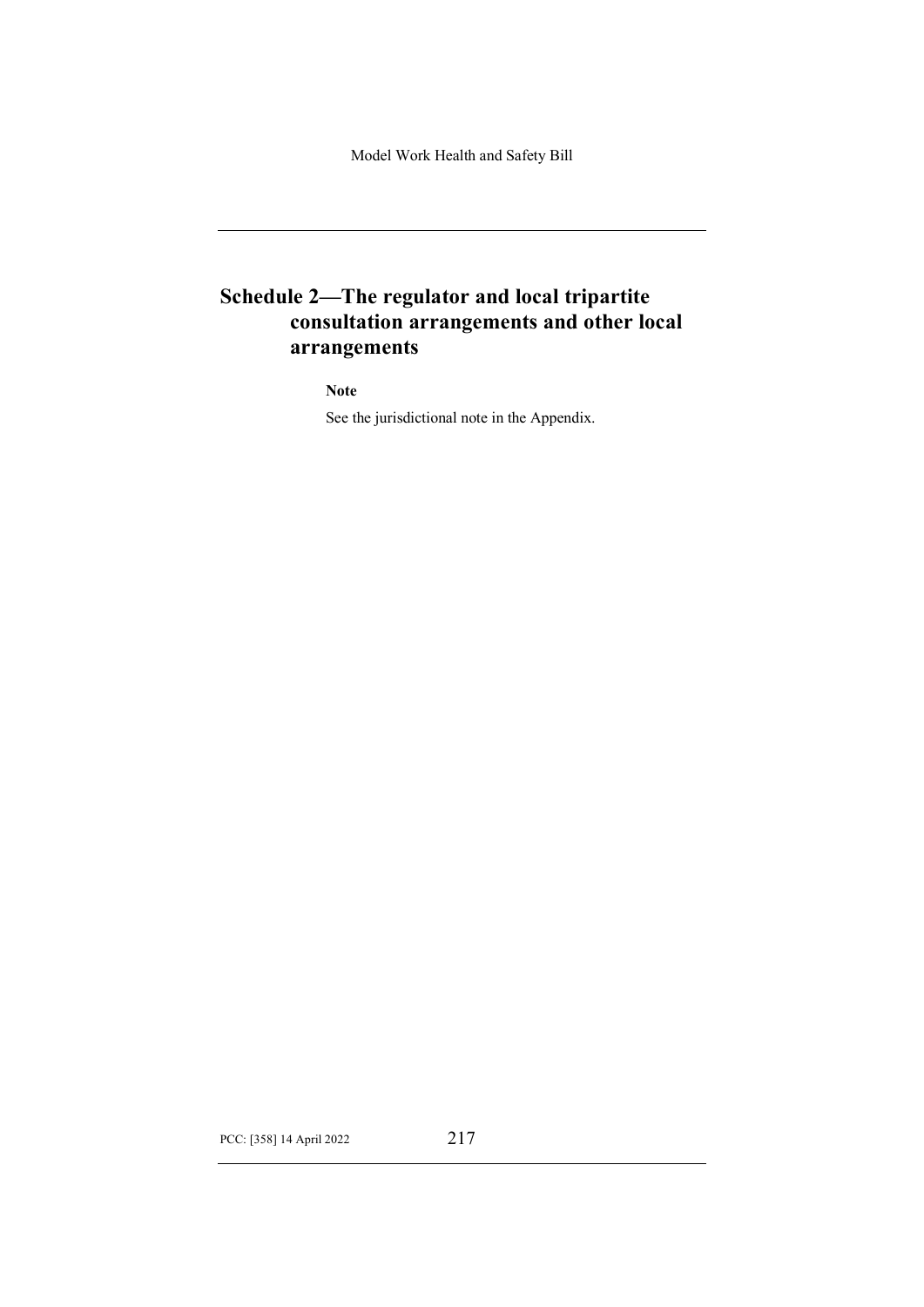# **Schedule 3—Regulation-making powers**

## **1 Duties**

- 1.1 Matters relating to the way in which duties imposed by this Act are to be performed.
- 1.2 Matters relating to the regulation or prohibition of specified activities or a specified class of activities:
	- (a) at workplaces or a specified class of workplaces; or
	- (b) by a specified class of persons on whom duties or obligations are imposed by this Act,

to eliminate or minimise risks to health and safety.

1.3 Imposing duties on persons in relation to any matter provided for under the regulations.

## **2 Incidents**

Matters relating to incidents at workplaces including:

- (a) regulating or requiring the taking of any action to avoid an incident at a workplace or in the course of conducting a business or undertaking; and
- (b) regulating, requiring or prohibiting the taking of any action in the event of an incident at a workplace or in the conduct of a business or undertaking.

## **3 Plant, substances or structures**

Matters relating to plant, substances or structures, including: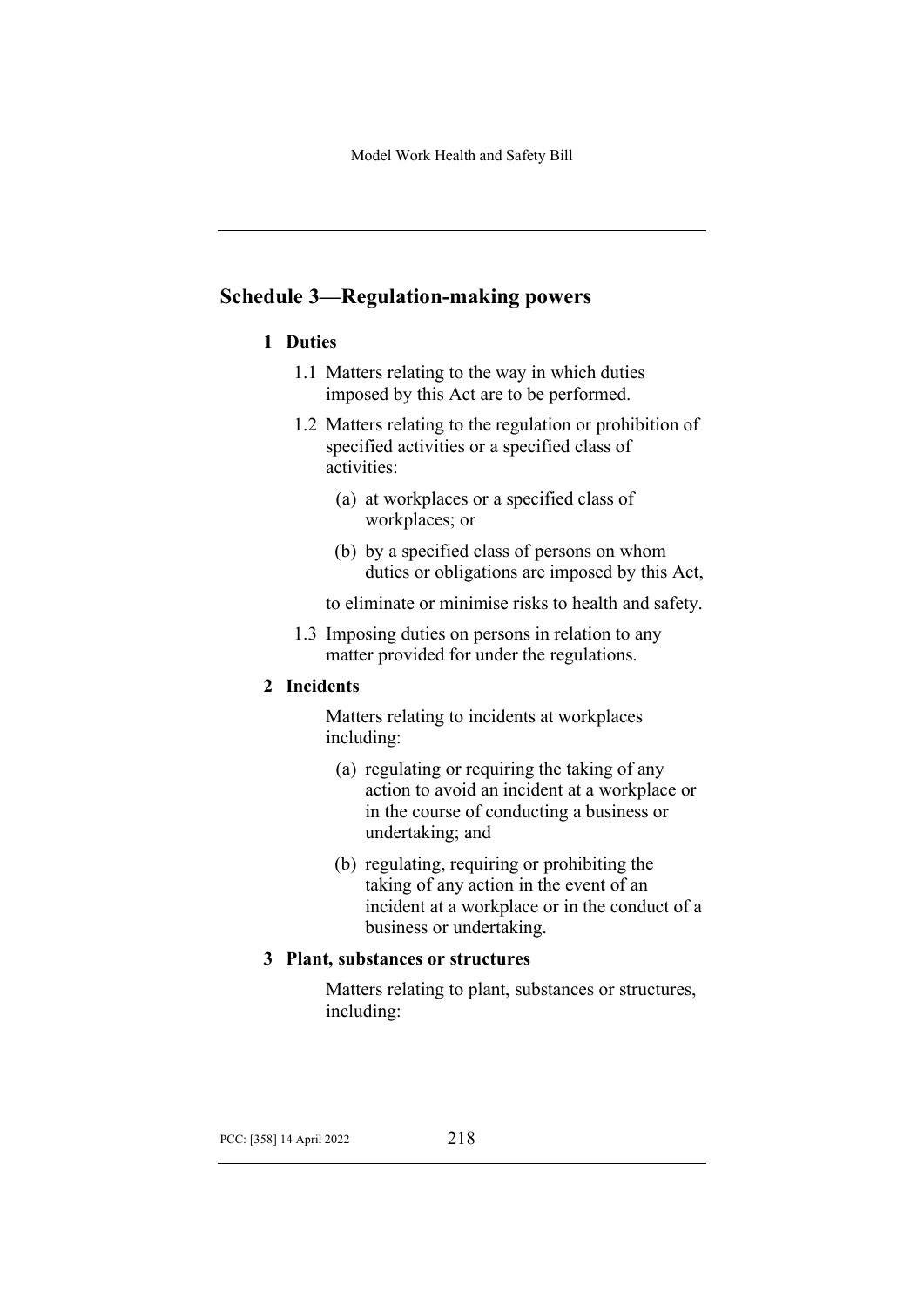- (a) regulating the storage and handling of plant, substances and structures; and
- (b) regulating or requiring:
	- (i) the examination, testing, labelling, maintenance or repair of plant and structures; or
	- (ii) the examination, testing, analysis or labelling of any substance.

### **4 Protection and welfare of workers**

Matters relating to the protection and welfare of workers including:

- (a) regulating or requiring the provision and use of protective clothing or equipment, or rescue equipment, in specified circumstances; and
- (b) regulating or requiring the provision of specified facilities for the welfare of workers at the workplace; and
- (c) matters relating to health and safety in relation to accommodation provided to workers.

### **5 Hazards and risks**

Matters relating to hazards and risks including:

(a) the prescribing of standards relating to the use of or exposure to any physical, biological, chemical or psychological hazard; and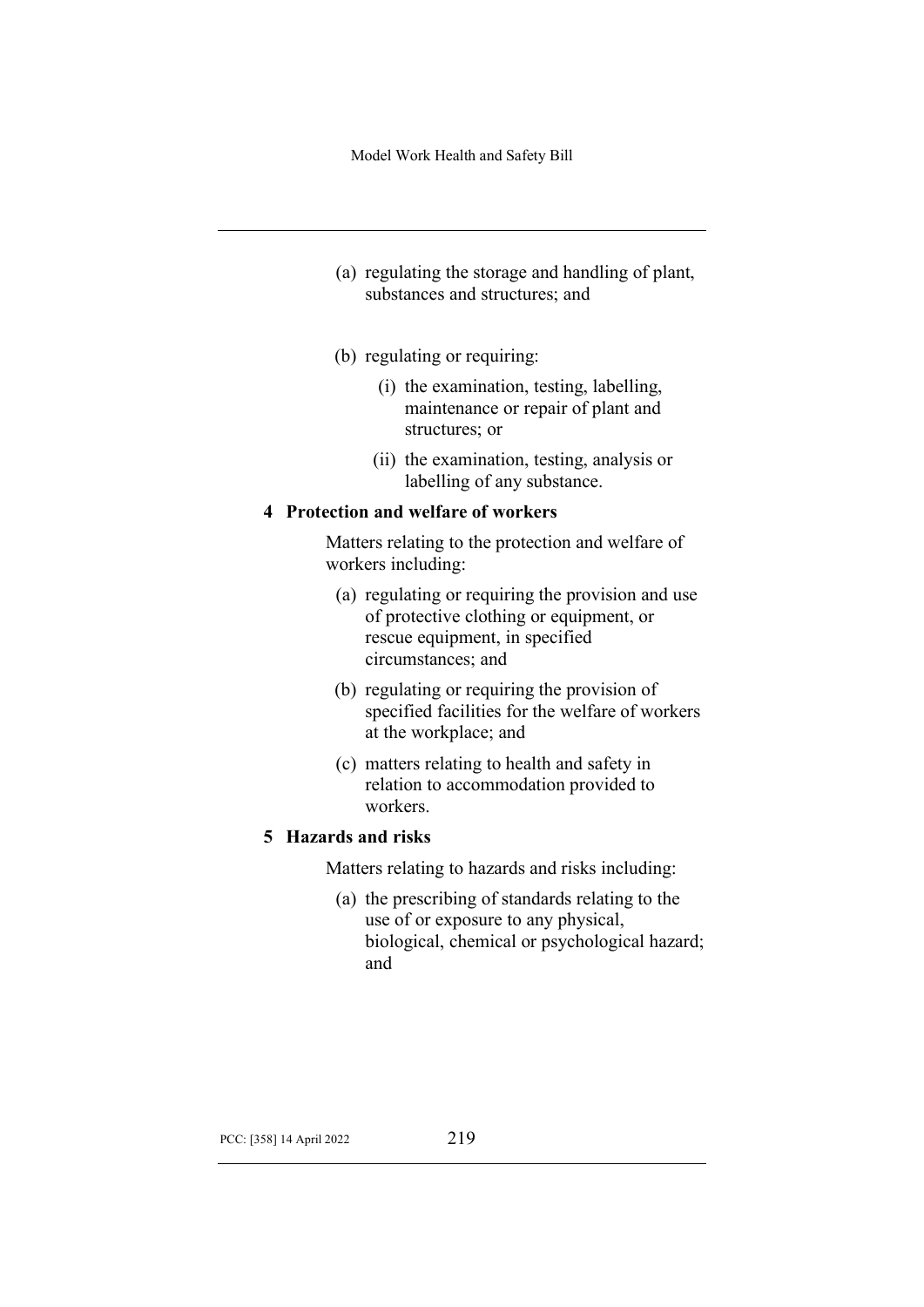- (b) matters relating to safety cases, safety management plans and safety management systems (however described); and
- (c) matters relating to measures to control risks.

### **6 Records and notices**

- 6.1 The keeping and availability of records of health and safety representatives and deputy health and safety representatives.
- 6.2 The keeping of records in relation to incidents.
- 6.3 The keeping of records of specified activities, matters or things to be kept by specified persons.
- 6.4 The giving of notice of or information about specified activities, matters or things to the regulator, an inspector or other specified person.

## **7 Authorisations**

- 7.1 Matters relating to authorisations (including licences, registrations and permits) and qualifications, and experience for the purposes of Part 4 or the regulations including providing for:
	- (a) applications for the grant, issue, renewal, variation, suspension and cancellation of authorisations, including the minimum age to be eligible for an authorisation; and
	- (b) the evidence and information to be provided in relation to applications including the provision of statutory declarations; and
	- (c) exemptions; and
	- (d) variations of authorisations by the regulator whether on application or otherwise; and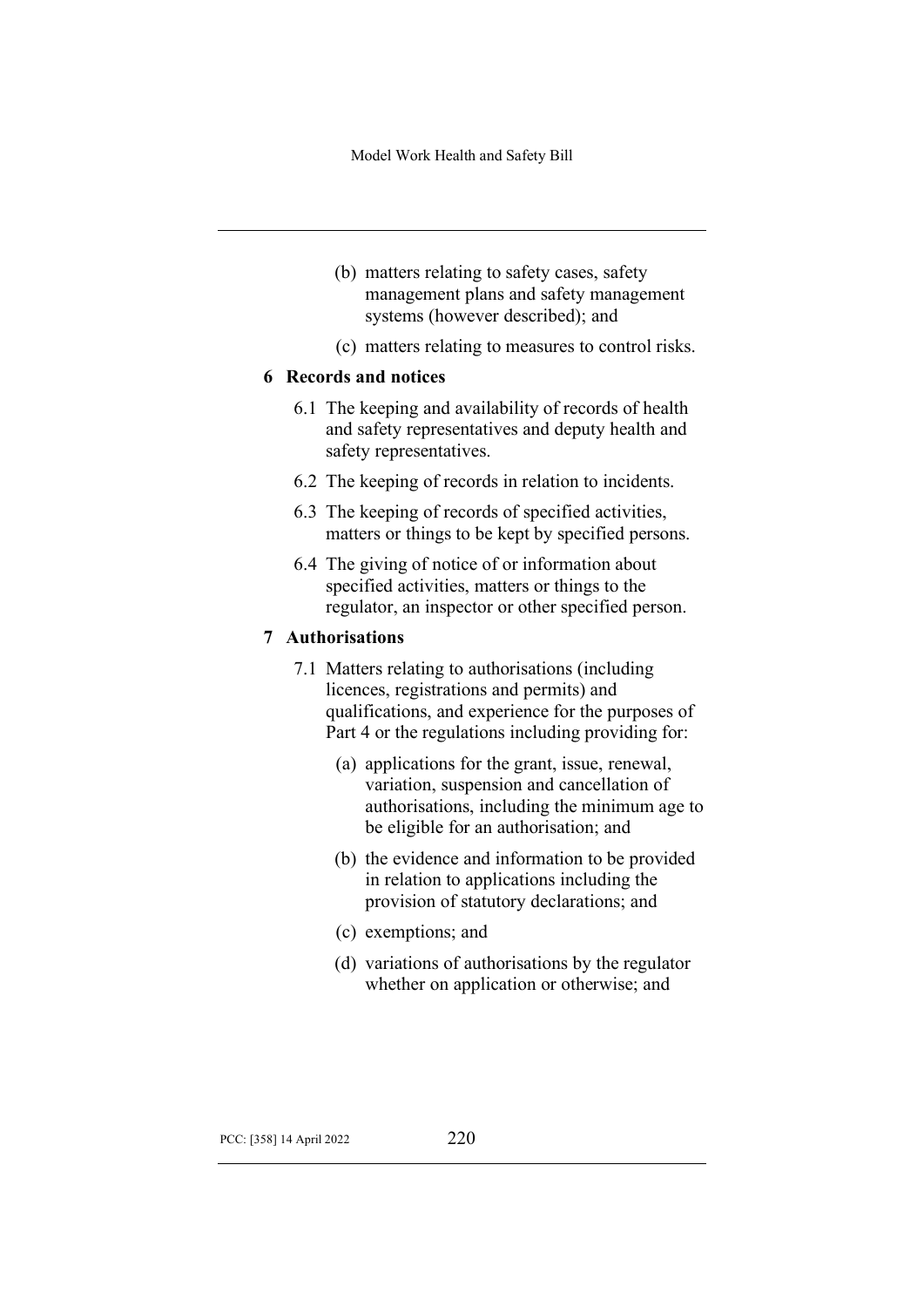- (e) authorisation of persons as trainers and assessors; and
- (f) examination of applicants for authorisations; and
- (g) conditions of authorisations; and
- (h) fees for applications for the grant, issue, renewal and variation of authorisations.
- 7.2 The recognition of authorisations under corresponding WHS laws and exceptions to recognition.
- 7.3 The sharing of information with corresponding regulators relating to the grant, issue, renewal, variation, suspension or cancellation of authorisations.

### **8 Work groups**

Matters relating to work groups and variation of work groups and agreements or variations of agreements relating to the determination of work groups.

## **9 Health and safety committees and health and safety representatives**

Matters relating to health and safety committees and health and safety representatives.

### **10 Issue resolution**

Matters relating to issue resolution including:

(a) the minimum requirements for an agreed procedure for resolving an issue; and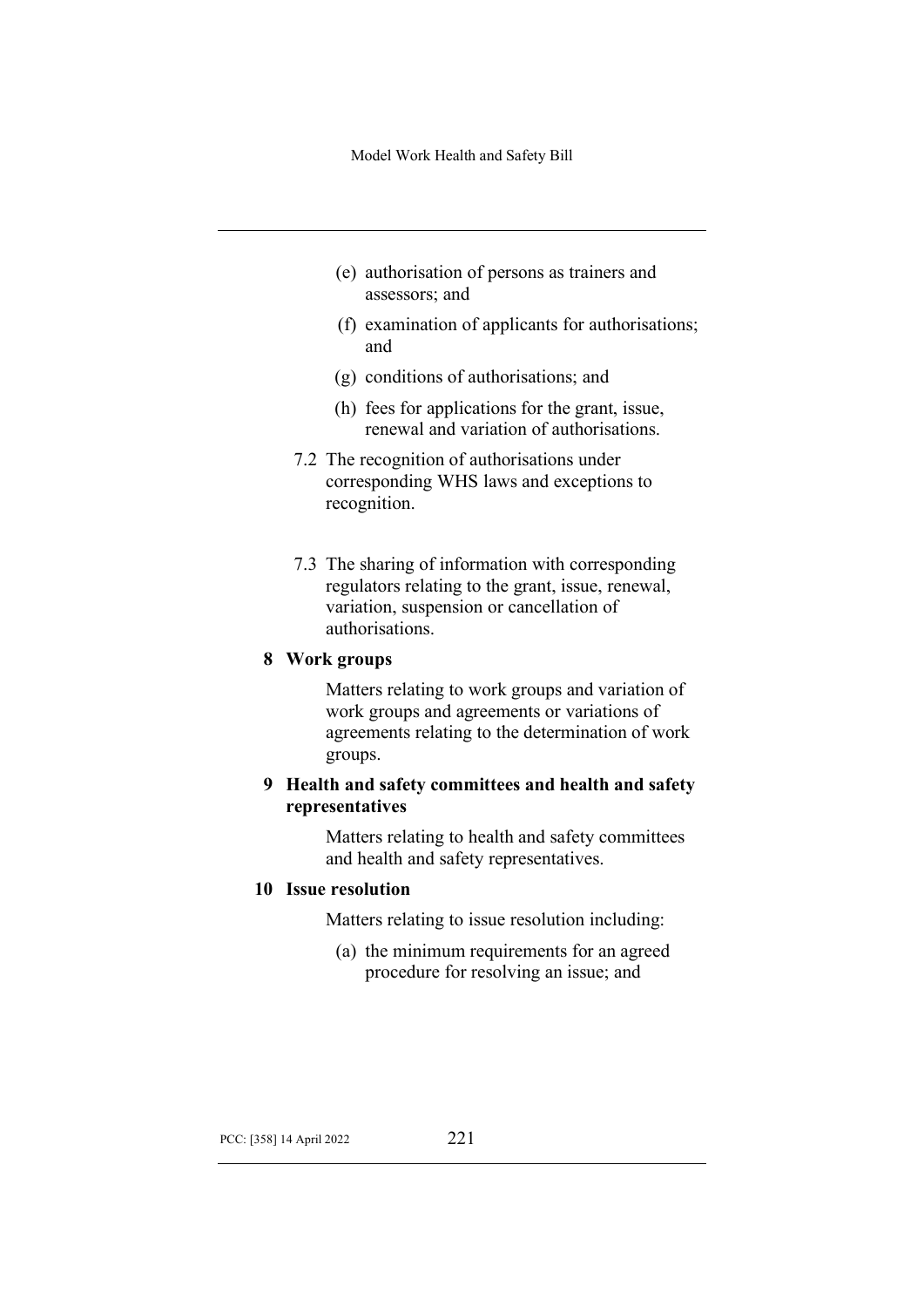(b) the requirements for a default issue resolution procedure where there is no agreed procedure.

### **11 WHS entry permits**

Matters relating to WHS entry permits, including providing for:

- (a) eligibility for WHS entry permits; and
- (b) procedures for applications for WHS entry permits and objections to applications for WHS entry permits; and
- (c) conditions of WHS entry permits; and
- (d) the form of WHS entry permits; and
- (e) requirements for training; and
- (f) records of WHS entry permits.

## **12 Identity cards**

Matters relating to identity cards.

### **13 Forfeiture**

Matters relating to:

- (a) costs of forfeiture and disposal of forfeited things; and
- (b) disposal of seized things and forfeited things.

## **14 Review of decisions**

Matters relating to the review of decisions under the regulations including:

(a) prescribing decisions as reviewable decisions for the purposes of Part 12 or for the purposes of the regulations; and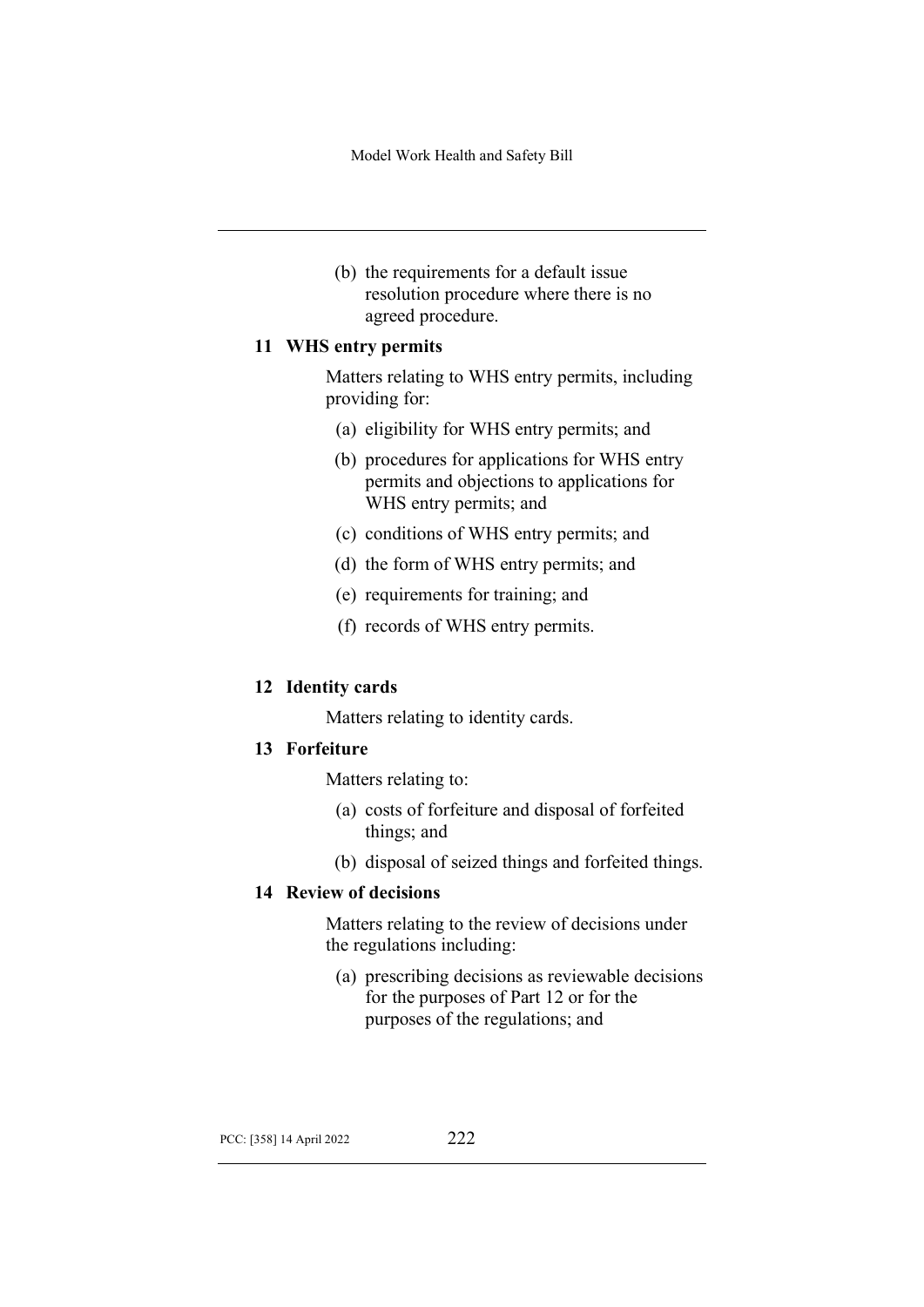- (b) prescribing procedures for internal and external review of decisions under the regulations; and
- (c) conferring jurisdiction on the [designated court or tribunal] to conduct reviews under the regulations.

### **Note**

See the jurisdictional notes in the Appendix.  $\mathcal{L}$  , we have the set of the set of the set of the set of the set of the set of the set of the set of the set of the set of the set of the set of the set of the set of the set of the set of the set of the set of the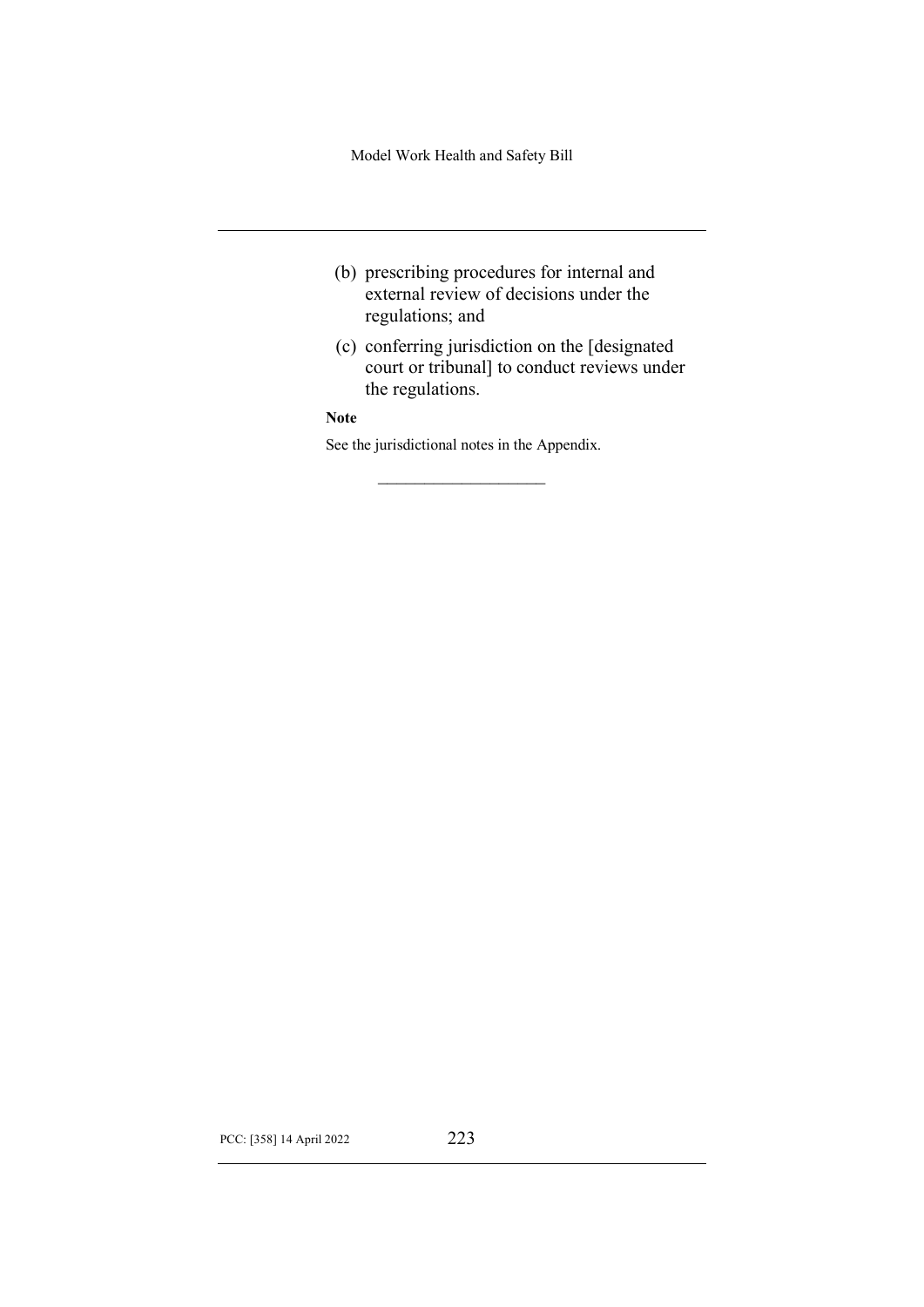## **APPENDIX**

### **JURISDICTIONAL NOTES**

| <b>Section</b>                              | Jurisdictional note                                                                                                                                                                                                                                                                                  |
|---------------------------------------------|------------------------------------------------------------------------------------------------------------------------------------------------------------------------------------------------------------------------------------------------------------------------------------------------------|
| 1                                           | Appropriate local provisions to be inserted.<br>However, a uniform form of citation is suggested, for<br>example, the Work Health and Safety Act 2010.                                                                                                                                               |
|                                             | In Victoria a purpose provision will be used in place<br>of the citation provision.                                                                                                                                                                                                                  |
| $\mathcal{D}_{\mathcal{L}}$                 | Appropriate local provisions to be inserted with a<br>view to commencing the model provisions on the<br>same date in each jurisdiction.                                                                                                                                                              |
| 3(1)                                        | The words in brackets are optional for jurisdictions.<br>They may only be included if the relevant provisions<br>of Schedule 1 are included.                                                                                                                                                         |
| 3(2)                                        | The words in brackets are optional for jurisdictions.<br>They may only be included if the relevant provisions<br>of Schedule 1 are included.                                                                                                                                                         |
| 4<br><i>authorising</i><br><i>authority</i> | Each jurisdiction will need to specify the court or<br>tribunal or body to be the authorising authority for<br>that jurisdiction. If the term regulator or designated<br>court or tribunal or both is to be used in Part 7<br>instead of authorising authority, this definition is to<br>be deleted. |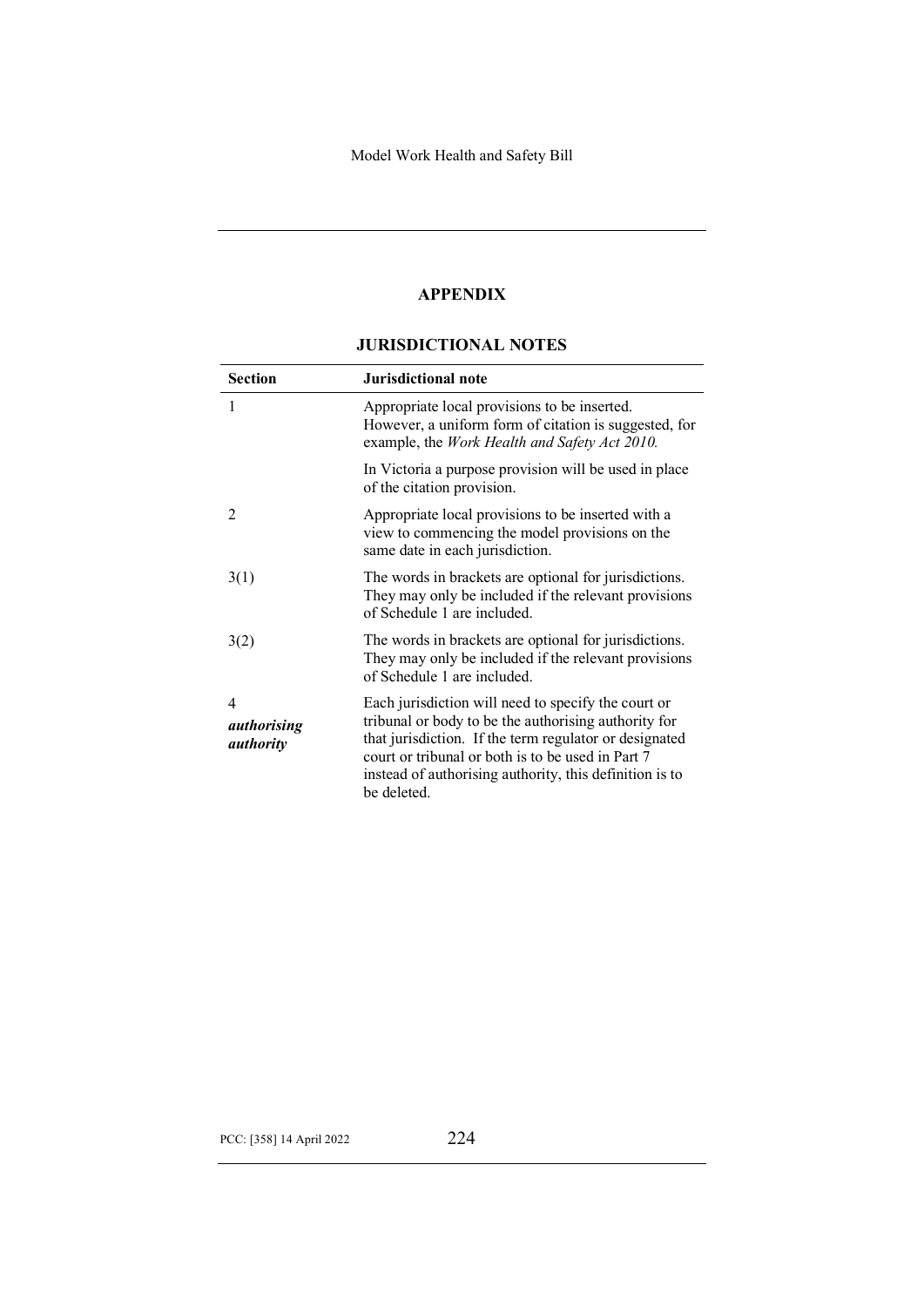| <b>Section</b>                | <b>Jurisdictional note</b>                                                                                                                                                                                                                                                                                                 |
|-------------------------------|----------------------------------------------------------------------------------------------------------------------------------------------------------------------------------------------------------------------------------------------------------------------------------------------------------------------------|
| 4                             | Each jurisdiction will specify the Acts that are to be                                                                                                                                                                                                                                                                     |
| corresponding                 | corresponding Acts and may include a power to                                                                                                                                                                                                                                                                              |
| <b>WHS</b> law                | prescribe corresponding Acts by regulation.                                                                                                                                                                                                                                                                                |
|                               | A jurisdiction may extend the operation of a<br>provision that applies to a corresponding WHS law<br>to specified laws of the jurisdiction. This should be<br>dealt with separately in the provision or regulations<br>under the provision.                                                                                |
|                               | This term is used in the definition of corresponding<br>regulator in clause 4, and in sections 85, 90, 113,<br>138, 156 and 271 and item 7.2 of Schedule 3 to refer<br>to training and other requirements, eligibility criteria,<br>appointments, authorisations and information-<br>sharing under corresponding WHS laws. |
| 4                             | Each jurisdiction will specify the relevant court or                                                                                                                                                                                                                                                                       |
| court                         | courts for the Act or specified provisions of the Act.                                                                                                                                                                                                                                                                     |
| $\overline{\mathcal{A}}$      | Each jurisdiction will determine the local authorities                                                                                                                                                                                                                                                                     |
| local authority               | for its jurisdiction.                                                                                                                                                                                                                                                                                                      |
| 4<br><i>medical treatment</i> | Each jurisdiction will specify the relevant<br>registration Act which will be the Health Practitioner<br>Regulation National Law of that jurisdiction.                                                                                                                                                                     |
| $\overline{4}$                | Each jurisdiction will determine the public                                                                                                                                                                                                                                                                                |
| <i>public authority</i>       | authorities for its jurisdiction.                                                                                                                                                                                                                                                                                          |
| $\overline{4}$                | Each jurisdiction will specify the relevant regulator                                                                                                                                                                                                                                                                      |
| regulator                     | for its jurisdiction, for example WorkSafe Victoria.                                                                                                                                                                                                                                                                       |
| 4                             | Some jurisdictions may need to disapply the                                                                                                                                                                                                                                                                                |
| this Act                      | meaning of this term in their Interpretation Acts.                                                                                                                                                                                                                                                                         |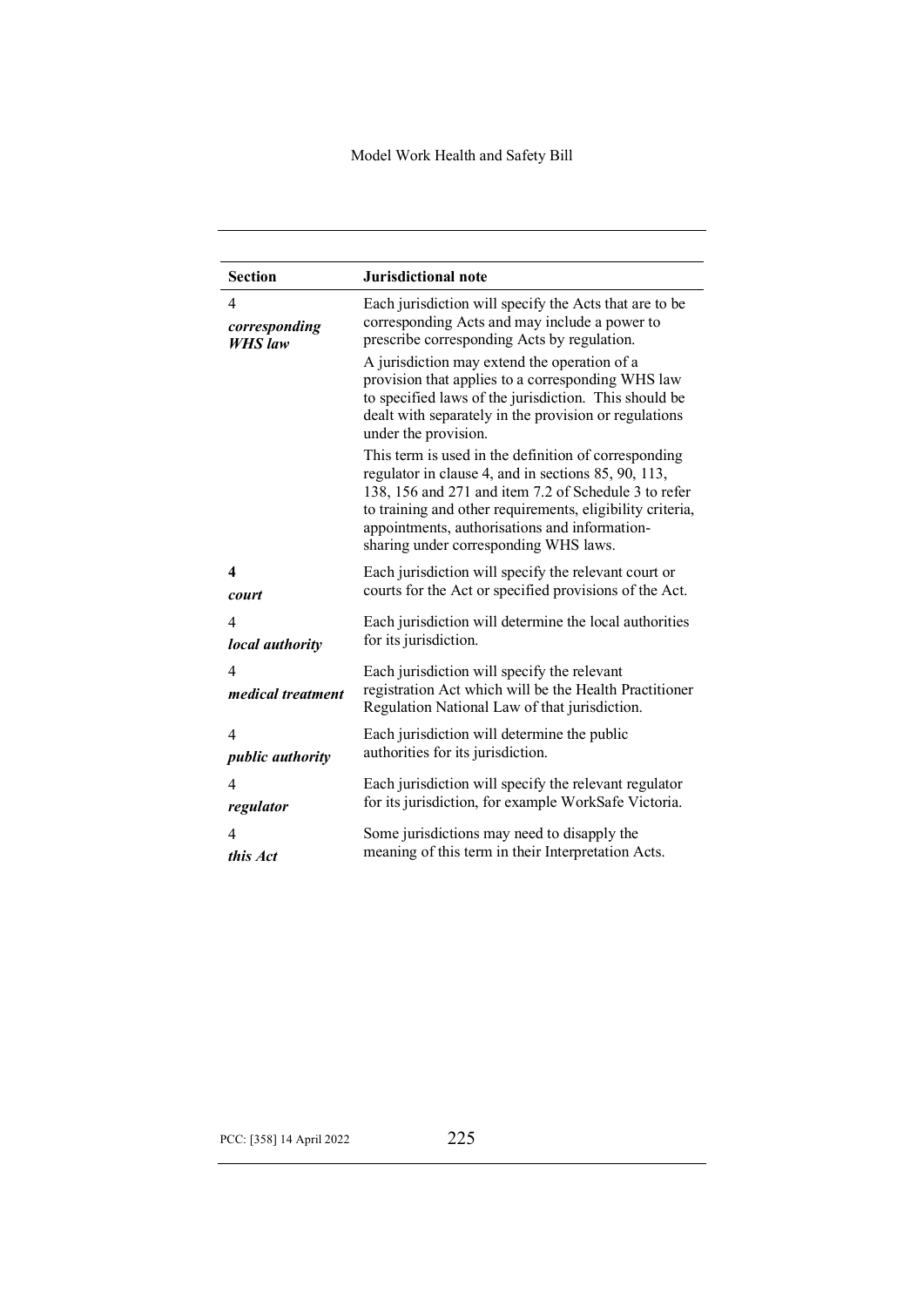| <b>Section</b> | <b>Jurisdictional note</b>                                                                                                                                                                                                                                                                                                                                                                                                                                                                                                                                                                                                                                                                                                                                                             |
|----------------|----------------------------------------------------------------------------------------------------------------------------------------------------------------------------------------------------------------------------------------------------------------------------------------------------------------------------------------------------------------------------------------------------------------------------------------------------------------------------------------------------------------------------------------------------------------------------------------------------------------------------------------------------------------------------------------------------------------------------------------------------------------------------------------|
| 7              | A jurisdiction may amend section $7(1)$ to add<br>additional classes of persons to the list of "workers".<br>For example, the Commonwealth may add members<br>of the defence forces and cadets. Statutory office<br>holders and members of statutory or public<br>authorities could also be added. Jurisdictions may<br>also specify classes of persons who are to be taken to<br>be carrying out work for a business or undertaking<br>and persons who are to be taken to be the employer<br>of specified classes of persons. For example the<br>classes of persons specified by a jurisdiction may<br>include police officers, defence force members and<br>cadets (in the case of the Commonwealth), statutory<br>office holders and members of statutory or public<br>authorities. |
|                | Each jurisdiction may vary section $7(2)(b)$ as<br>necessary for consistency with jurisdictional police<br>laws (for example, to limit the application of section<br>$7(2)(b)$ in jurisdictions where police are taken always<br>to be on duty).                                                                                                                                                                                                                                                                                                                                                                                                                                                                                                                                       |
| 9              | Jurisdictions may have to disapply the provisions of<br>their Interpretations Acts relating to examples and<br>notes.                                                                                                                                                                                                                                                                                                                                                                                                                                                                                                                                                                                                                                                                  |
|                | Jurisdictions may use a different style to identify<br>examples and notes from that in the model Bill.                                                                                                                                                                                                                                                                                                                                                                                                                                                                                                                                                                                                                                                                                 |
| 10             | Each jurisdiction will, if necessary, enact a provision<br>to ensure that the Crown in right of the jurisdiction<br>and also in all its other capacities is bound by the<br>model provisions. For example, the Australian<br>Capital Territory can omit this provision because of<br>the effect of section 121 of its Legislation Act 2001.                                                                                                                                                                                                                                                                                                                                                                                                                                            |
|                | Some jurisdictions may need to refer to the State<br>rather than the Crown throughout the Bill.                                                                                                                                                                                                                                                                                                                                                                                                                                                                                                                                                                                                                                                                                        |
| 11             | Each jurisdiction may insert a local provision<br>relating to extraterritorial application including the<br>extraterritorial reach of offences.                                                                                                                                                                                                                                                                                                                                                                                                                                                                                                                                                                                                                                        |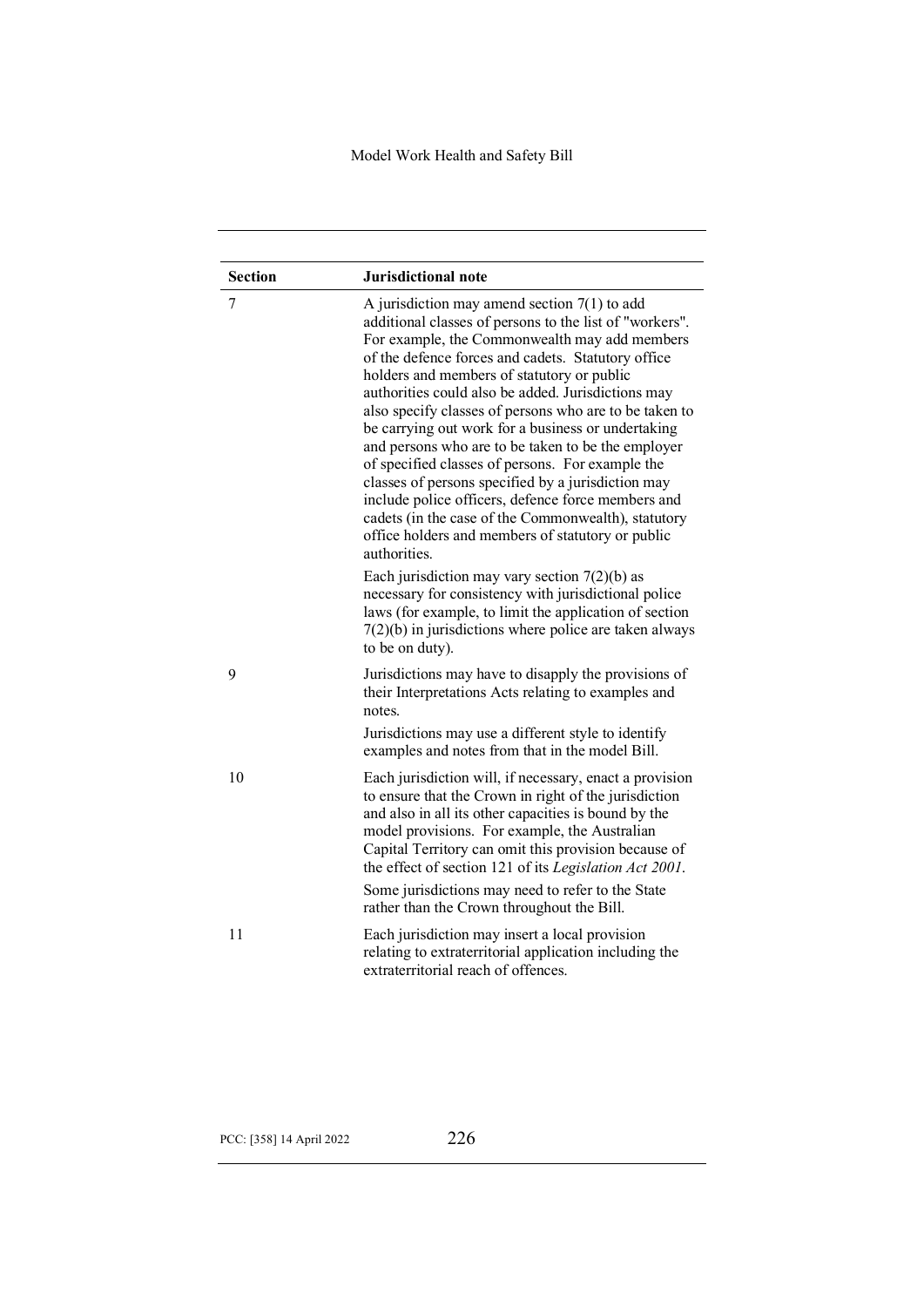| <b>Section</b>                                                    | <b>Jurisdictional note</b>                                                                                                                                                                                                                                                                                                                                       |
|-------------------------------------------------------------------|------------------------------------------------------------------------------------------------------------------------------------------------------------------------------------------------------------------------------------------------------------------------------------------------------------------------------------------------------------------|
| 12                                                                | Each jurisdiction may insert local provisions to<br>establish the relationship between the model<br>provisions and other Acts in the jurisdiction.<br>The Commonwealth will need to deal with the<br>operation of Commonwealth and State and Territory<br>laws, see for example section 4 of the Occupational<br>Health and Safety Act 1991 of the Commonwealth. |
|                                                                   | The Commonwealth may need to draft provisions to<br>deal with matters relating to national security,<br>defence and federal police operation, see for example<br>sections 6 to 8 of the Occupational Health and<br>Safety Act 1991 of the Commonwealth.                                                                                                          |
| 31(1)                                                             | A jurisdiction may replace the term 'gross<br>negligence' with another term consistent with the<br>law of the jurisdiction.                                                                                                                                                                                                                                      |
| 38                                                                | A jurisdiction may remove this reporting<br>requirement to the extent that similar reporting<br>arrangements exist under local laws.                                                                                                                                                                                                                             |
| 65<br>(and sections 112,<br>114, 215, 220, 236<br>and Schedule 3) | Jurisdictions will designate the relevant courts and<br>tribunals and specify the relevant jurisdiction in<br>relation to any matter conferred on a court or tribunal<br>under any provision of the Model Bill or the<br>regulations and make any necessary consequential<br>amendments including the amendment or addition of<br>definitions.                   |
| 103                                                               | Each jurisdiction may need to make appropriate<br>amendments to this provision to ensure it conforms<br>to local legislation.                                                                                                                                                                                                                                    |
| 108                                                               | Jurisdictions may need to include their own<br>definitions of emergency services worker.                                                                                                                                                                                                                                                                         |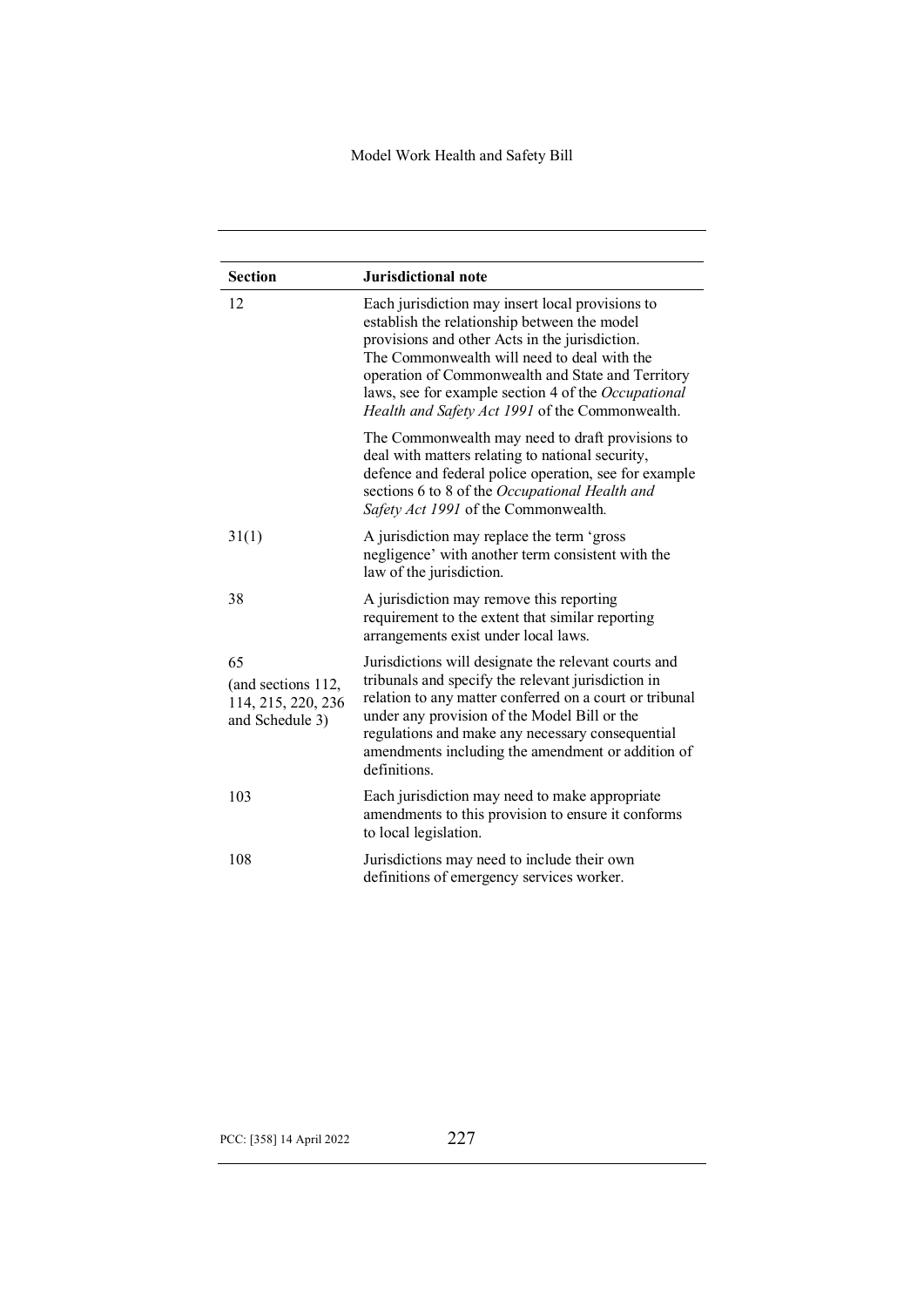| <b>Section</b>                                              | <b>Jurisdictional note</b>                                                                                                                                                                                                                                                                                                 |
|-------------------------------------------------------------|----------------------------------------------------------------------------------------------------------------------------------------------------------------------------------------------------------------------------------------------------------------------------------------------------------------------------|
| 110                                                         | A jurisdiction may omit subsection $(1)(c)$ and<br>substitute the following for subsection (2):                                                                                                                                                                                                                            |
|                                                             | "(2) If it is alleged that the discriminatory conduct<br>was engaged in for a prohibited reason, that<br>reason is presumed to be the dominant reason<br>for that conduct unless the accused proves on<br>the balance of probabilities, that the reason was<br>not the dominant reason for the conduct.".                  |
| Part 7<br>(and sections 138)<br>and 142)                    | A jurisdiction may use <i>regulator</i> rather than<br><i>authorising authority</i> for some or all of the<br>provisions of Part 7 and make any necessary<br>consequential changes. This will be necessary for<br>jurisdictions where the regulator performs some or<br>all of the functions of the authorising authority. |
| 116<br>(and sections 124,<br>131, 133, 137, 138<br>and 150) | A State or Territory may insert its relevant industrial<br>law. The Commonwealth may omit this definition<br>and omit references to <i>relevant State or Territory</i><br><i>industrial law</i> where they appear in sections 124,<br>131, 133, 137, 138 and 150.                                                          |
| 119                                                         | The Commonwealth may need to provide that 24<br>hours notice may be required to enter workplaces<br>associated with national security, defence and federal<br>police operations.                                                                                                                                           |
| 152                                                         | Jurisdictions may add to the list of functions.                                                                                                                                                                                                                                                                            |
| 154                                                         | A jurisdiction may specify local delegation<br>requirements and the persons to whom a delegation<br>may be made and may rely on its standard delegation<br>provisions.                                                                                                                                                     |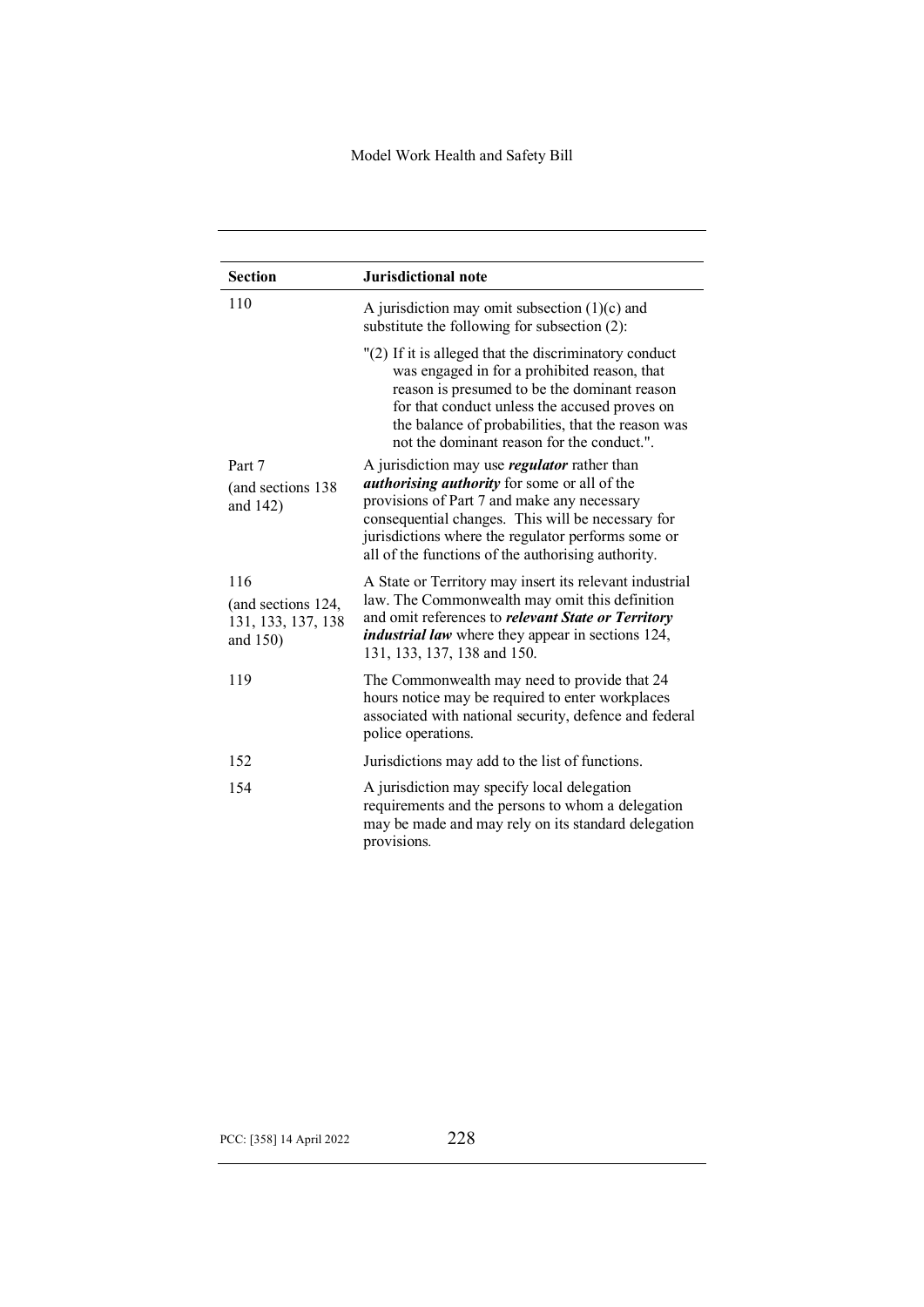| <b>Section</b>                       | <b>Jurisdictional note</b>                                                                                                                                                                                                                                                                                                                                                                                                                                                                                                                                                                                                             |
|--------------------------------------|----------------------------------------------------------------------------------------------------------------------------------------------------------------------------------------------------------------------------------------------------------------------------------------------------------------------------------------------------------------------------------------------------------------------------------------------------------------------------------------------------------------------------------------------------------------------------------------------------------------------------------------|
| 156                                  | A jurisdiction will need to include local provisions to<br>ensure that appropriate arrangements are made for<br>the appointment as an inspector of a person who is<br>an inspector under a corresponding WHS law.<br>A jurisdiction may need to include local provisions<br>to ensure that the dual appointments are made in a<br>manner consistent with any applicable public service<br>laws. For example, section 51 of the Occupational<br>Health and Safety Act 1991 of the Commonwealth.<br>A jurisdiction may replace the term <i>public servant</i><br>with the corresponding or appropriate term used in<br>the jurisdiction. |
| 157                                  | Jurisdictions may need to specify local provisions for<br>identity cards.                                                                                                                                                                                                                                                                                                                                                                                                                                                                                                                                                              |
| 160                                  | A jurisdiction may omit paragraph (f) if this matter is<br>dealt with in other laws of the jurisdiction.                                                                                                                                                                                                                                                                                                                                                                                                                                                                                                                               |
| 165                                  | A jurisdiction may omit the words "without paying<br>for it" in subsection $(1)(e)$ .                                                                                                                                                                                                                                                                                                                                                                                                                                                                                                                                                  |
| Part 9, Division 3,<br>Subdivision 2 | A jurisdiction will need to make appropriate<br>adjustments to the search warrant provisions to<br>enable them to operate in its jurisdiction.                                                                                                                                                                                                                                                                                                                                                                                                                                                                                         |
| 172                                  | A jurisdiction may adjust this provision as necessary<br>to accord with the legal or legislative or human<br>rights principles applying in its jurisdiction.                                                                                                                                                                                                                                                                                                                                                                                                                                                                           |
|                                      | A requirement to answer a question, or provide<br>information or a document, may be made of a person<br>in another jurisdiction where section 172 of the<br>corresponding WHS law may be different. Section<br>$172(3)$ is to remove doubt that, if a requirement is<br>made under the WHS law of a jurisdiction, it is<br>section 172 of that WHS law that applies.                                                                                                                                                                                                                                                                   |
|                                      | For example, if the regulator in NSW issues a notice<br>under section 155 of the NSW law to a person in the<br>ACT, section 172 of the NSW law applies to the<br>requirement.                                                                                                                                                                                                                                                                                                                                                                                                                                                          |
| 179                                  | The Commonwealth will need to adjust this<br>provision for its jurisdiction.                                                                                                                                                                                                                                                                                                                                                                                                                                                                                                                                                           |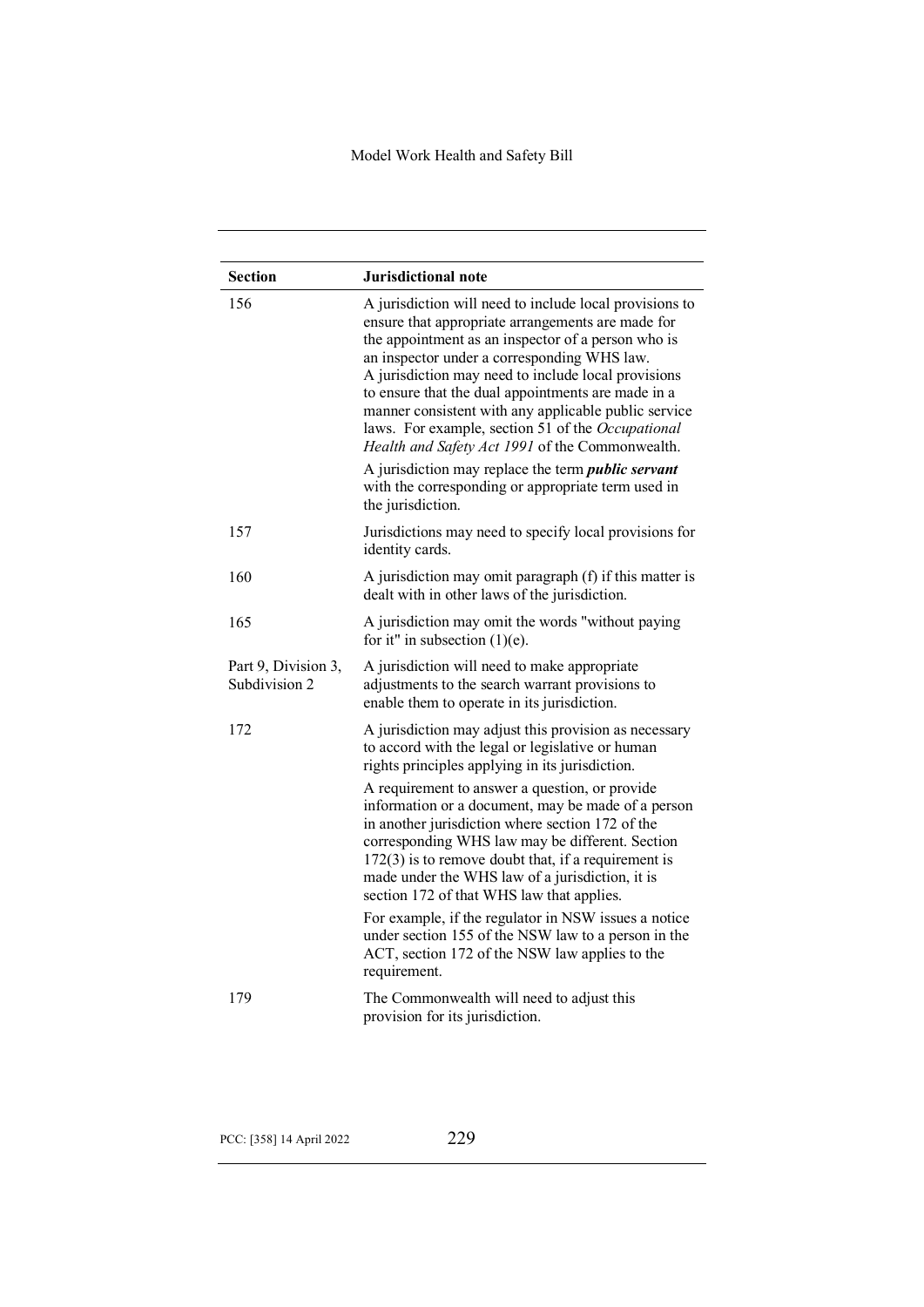| <b>Section</b>                             | <b>Jurisdictional note</b>                                                                                                                                                 |
|--------------------------------------------|----------------------------------------------------------------------------------------------------------------------------------------------------------------------------|
| 184<br>(and sections 179,<br>220, 262, 270 | Jurisdictions will need to replace "State" with<br>"Territory" or "the Commonwealth" as is relevant to<br>the jurisdiction.                                                |
| and 274)                                   | A jurisdiction may include an alternative provision<br>that deals with compensation for acquisition of<br>property under this Act.                                         |
| 185                                        | A jurisdiction may amend section 185 to align it with<br>its human rights charter or other legislative<br>protocols.                                                       |
|                                            | A jurisdiction may amend or remove the offence in<br>subsection (4) if this is inconsistent with the powers<br>of police in that jurisdiction.                             |
| 187                                        | A jurisdiction may omit this provision if this matter<br>is dealt with in other laws of its jurisdiction.                                                                  |
| 189                                        | A jurisdiction which has a Criminal Code may<br>displace the default element of intention that applies<br>in that jurisdiction by stating that recklessness will<br>apply. |
| 223                                        | A jurisdiction may provide for the following<br>decisions to be reviewable decisions where the<br>regulator is the authorising authority:                                  |
|                                            | (a) a decision under section 134 to refuse to issue a<br>WHS permit;                                                                                                       |
|                                            | (b) a decision under section 140 to revoke, suspend<br>or take other action in relation to a WHS entry<br>permit.                                                          |
|                                            | The eligible persons in relation to the reviewable<br>decision would be:                                                                                                   |
|                                            | (a) the relevant union;                                                                                                                                                    |
|                                            | (b) the person for whom the entry permit is sought,<br>in relation to section 134;                                                                                         |
|                                            | (c) the WHS permit holder, in relation to                                                                                                                                  |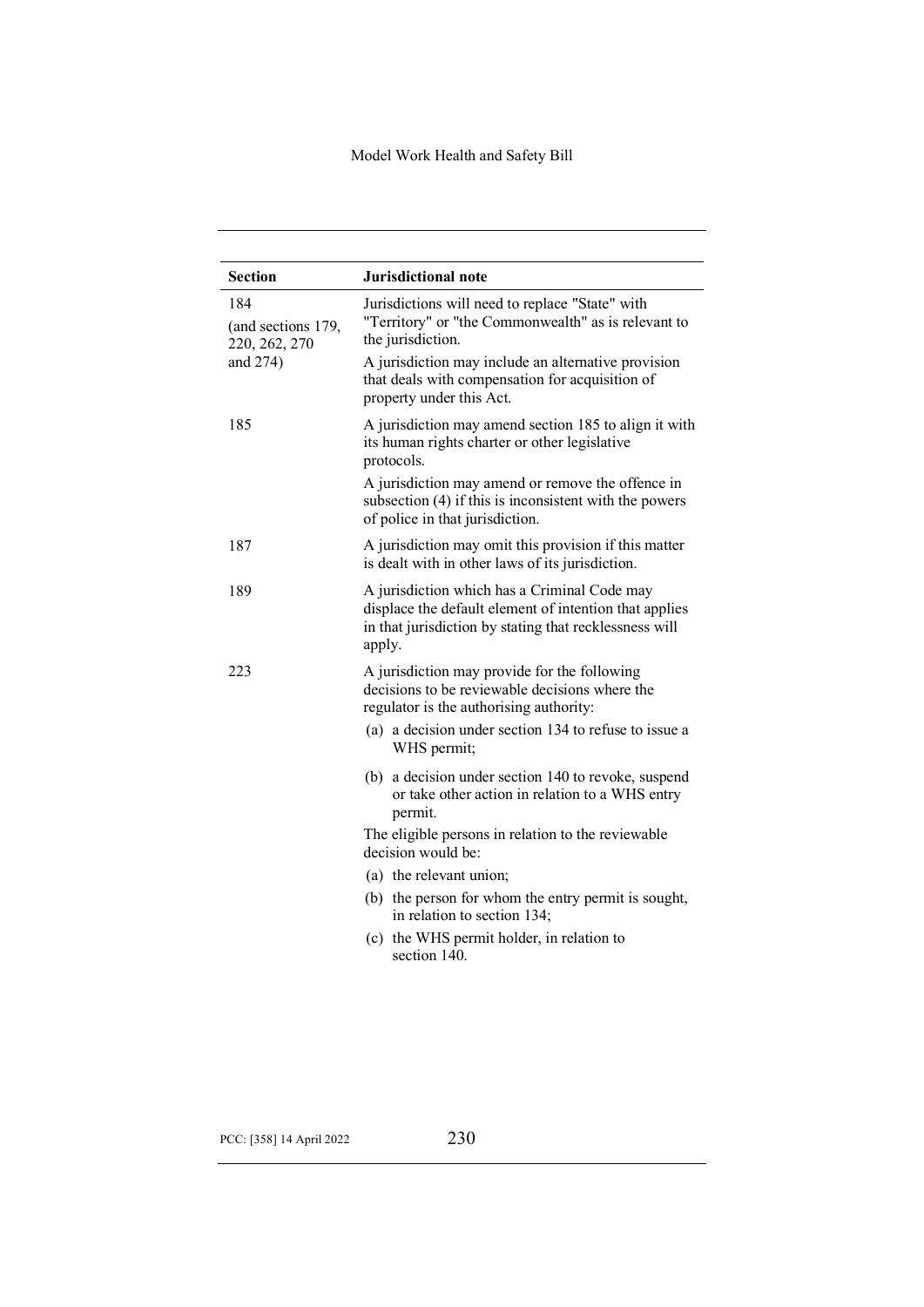| <b>Section</b> | <b>Jurisdictional note</b>                                                                                                                                                                                                                                                                                                                                                                                                                     |
|----------------|------------------------------------------------------------------------------------------------------------------------------------------------------------------------------------------------------------------------------------------------------------------------------------------------------------------------------------------------------------------------------------------------------------------------------------------------|
| 229            | Each jurisdiction must specify the appropriate<br>external review body.                                                                                                                                                                                                                                                                                                                                                                        |
|                | A jurisdiction may provide for the nature and scope<br>of the external review and the powers that may be<br>exercised by the external review body in relation to<br>an external review if this is not provided for in other<br>laws. An external review is intended to be a merits<br>review and the external review body is to be able to<br>affirm or overturn the decision reviewed or to<br>substitute its own decision for that decision. |
|                | An external review body is intended to be able to<br>stay the decision that is the subject of the external<br>review pending the decision on the external review.                                                                                                                                                                                                                                                                              |
| 230            | In relation to section $230(1)$ , a jurisdiction may add<br>other public officials who hold a relevant public<br>office or administer this Act to bring proceedings for<br>an offence against this Act, with the written<br>authorisation of the regulator.                                                                                                                                                                                    |
|                | In relation to section $230(4)$ , amendments may be<br>necessary in some jurisdictions to ensure that this<br>provision does not conflict with arrangements under<br>other legislation in that jurisdiction.                                                                                                                                                                                                                                   |
|                | A jurisdiction may confer jurisdiction on courts to<br>hear prosecutions and appeals in relation to offences<br>under this Act.                                                                                                                                                                                                                                                                                                                |
| 231            | A jurisdiction may amend subsections $(2)$ , $(3)$ , $(4)$ ,<br>$(5)$ and $(6)$ to reflect the role of the Director of<br>Public Prosecutions in that jurisdiction or omit the<br>provisions if they are inconsistent with prosecutorial<br>policy and practice in that jurisdiction.                                                                                                                                                          |
| 232            | A jurisdiction may specify other types of official<br>inquiries for the purposes of subsection $(1)(b)$ , as<br>appropriate to that jurisdiction.                                                                                                                                                                                                                                                                                              |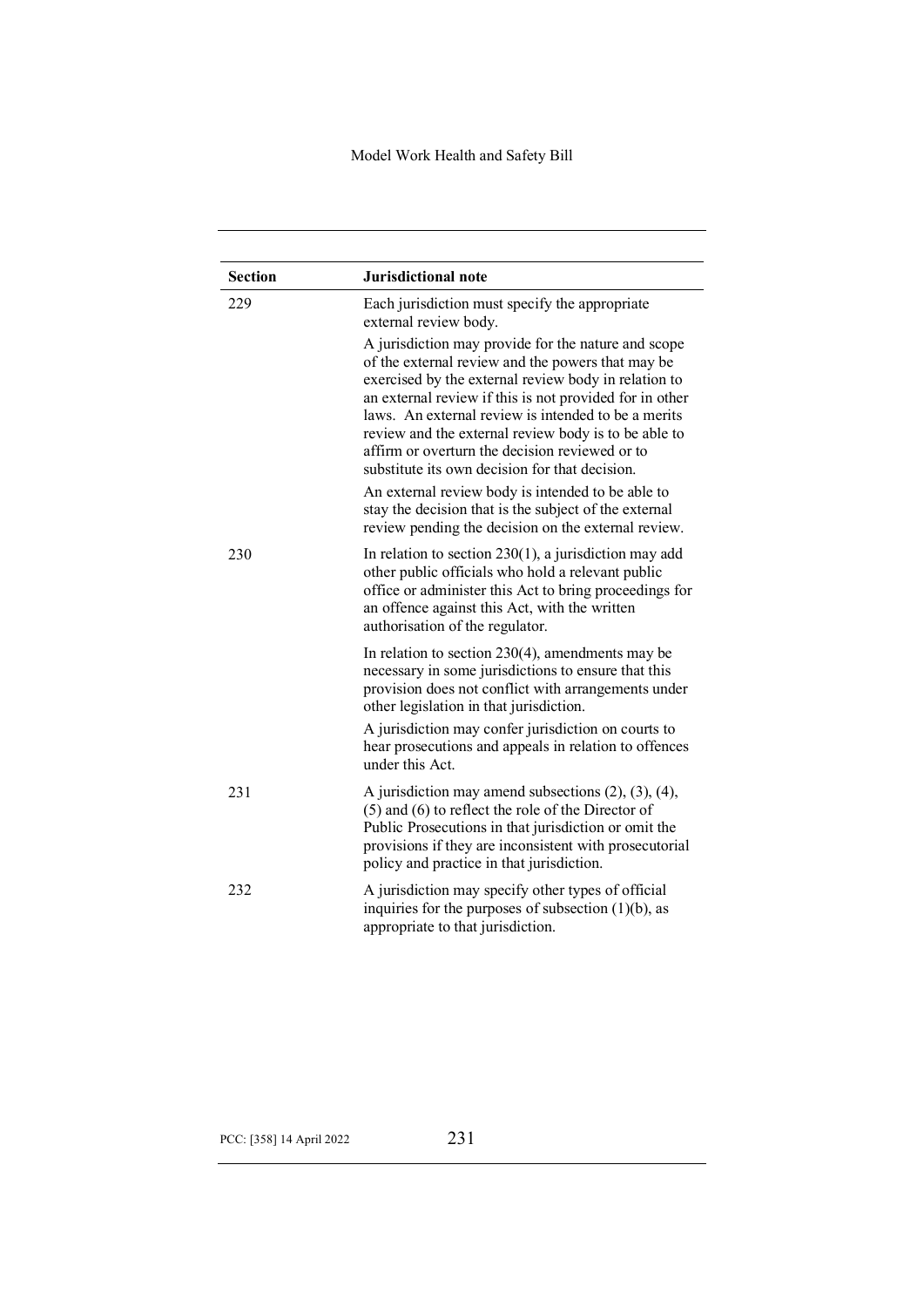| <b>Section</b> | Jurisdictional note                                                                                                                                                                                                                                             |
|----------------|-----------------------------------------------------------------------------------------------------------------------------------------------------------------------------------------------------------------------------------------------------------------|
| 243            | Jurisdictions must enact provisions as necessary to:                                                                                                                                                                                                            |
|                | • enable an infringement scheme to be established<br>in relation to this Act; and                                                                                                                                                                               |
|                | prescribe the offences for which infringement<br>notices may be issued consistent with the model<br>regulations.                                                                                                                                                |
| 244            | A jurisdiction may omit this section if the relevant<br>laws of the jurisdiction already provide for this.                                                                                                                                                      |
| 245            | A jurisdiction may need to adjust this section in<br>relation to its jurisdiction.                                                                                                                                                                              |
| 246            | A jurisdiction may need to adjust this section in<br>relation to its jurisdiction                                                                                                                                                                               |
| 268            | The Commonwealth may rely on the provisions of<br>the Criminal Code in place of this offence.                                                                                                                                                                   |
| 272A(3)        | Each jurisdiction will need to consider the<br>application of this section to contracts and other<br>arrangements in force when the section commences.                                                                                                          |
| 274            | Jurisdictions may need to adjust the references to the<br>Government Gazette as relevant to the jurisdiction.                                                                                                                                                   |
| 276            | Jurisdictions may replace Governor in Council with<br>the appropriate term for that jurisdiction.<br>A jurisdiction can include a provision clarifying that<br>the regulation-making powers do not limit the<br>powers already provided in their interpretation |
|                | legislation.                                                                                                                                                                                                                                                    |
| Schedule 1     | This Schedule is optional for jurisdictions.<br>A jurisdiction may choose to regulate high risk plant<br>or dangerous goods or both.                                                                                                                            |
| Schedule 2     | A jurisdiction may use this Schedule to establish the<br>regulator and to provide for local consultation<br>arrangements and for local arrangements for the<br>collection of money and the provision of data.                                                   |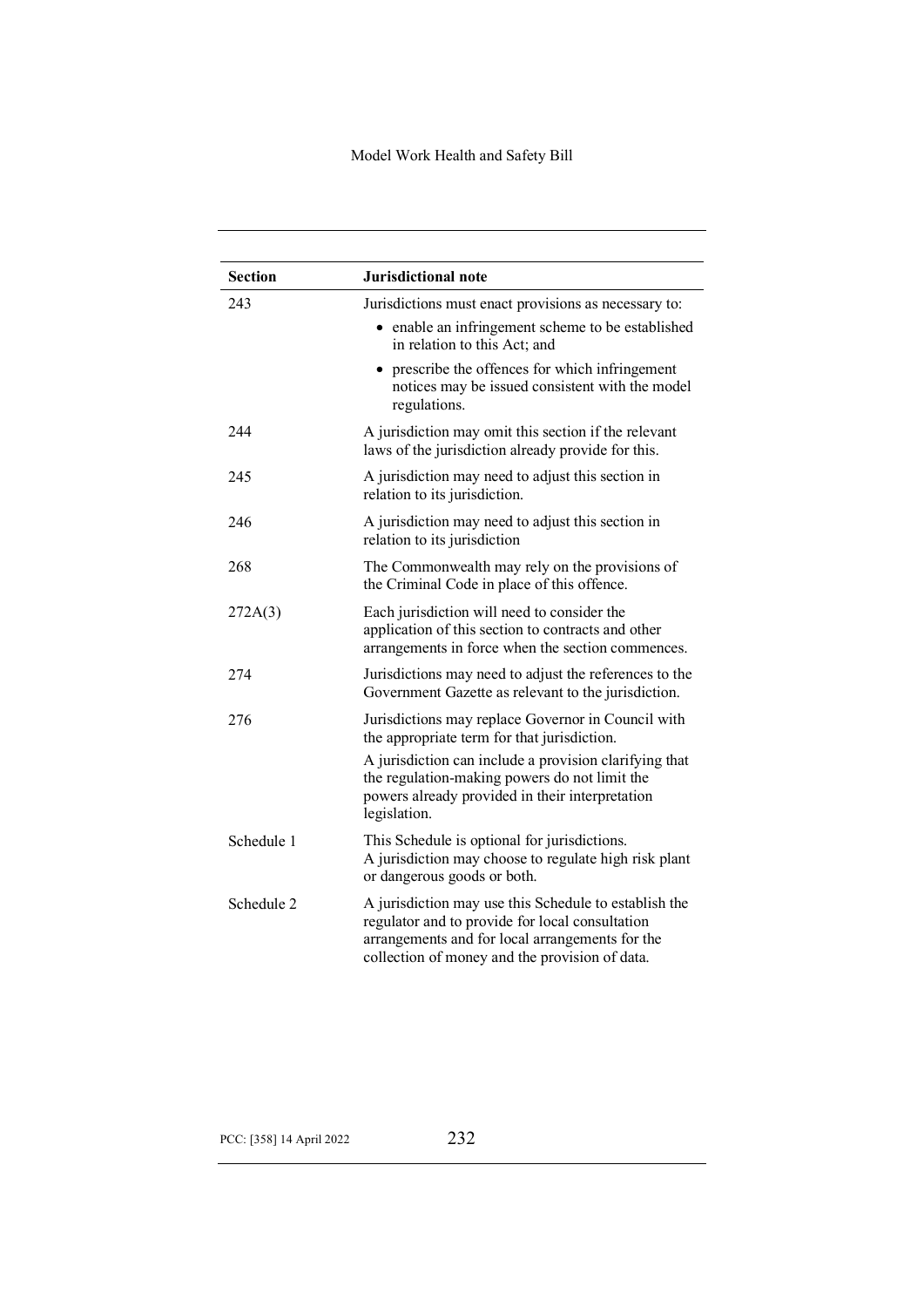| <b>Section</b>                        | <b>Jurisdictional note</b>                                                                                                                                                                                                                                                                                                                     |
|---------------------------------------|------------------------------------------------------------------------------------------------------------------------------------------------------------------------------------------------------------------------------------------------------------------------------------------------------------------------------------------------|
| Additional<br>jurisdictional<br>notes | The Commonwealth will make appropriate<br>amendments to set out the intended area of coverage<br>of the Model Bill. The existing Commonwealth Act<br>applies to Commonwealth departments and agencies,<br>Commonwealth authorities and certain licensees and<br>their employees and contractors.                                               |
|                                       | Jurisdictions will use numbering that is harmonised<br>with the Model Bill. Some jurisdictions may need to<br>omit or add provisions to give effect to jurisdictional<br>notes. If a provision is omitted, the jurisdiction will<br>leave a gap in the numbering. If a provision is added<br>an alphanumeric number will be used. eg 29A, 29B. |
|                                       | The Commonwealth or any other jurisdiction may<br>specify, where necessary, whether a provision of the<br>Model Bill is legislative or non-legislative in<br>character.                                                                                                                                                                        |
|                                       | A jurisdiction will adjust the penalty provisions in<br>the Model Bill to fit the manner of creating offences<br>in its jurisdiction e.g. use of "penalty" rather than<br>"maximum penalty".                                                                                                                                                   |
|                                       | Jurisdictions may include subsections (or include a<br>general statement provision in the Bill) clarifying<br>where all or part of an offence attracts strict liability<br>or absolute liability.                                                                                                                                              |
|                                       | A jurisdiction may need to make adjustments to<br>accommodate the procedures and rules in its<br>jurisdiction for bringing proceedings in relation to<br>unincorporated associations and partnerships.                                                                                                                                         |
|                                       | Jurisdictions will designate the relevant courts and<br>tribunals and specify the relevant jurisdiction in<br>relation to any matter conferred on a court or tribunal<br>under any provision of the Model Bill and make any<br>necessary consequential amendments including the<br>amendment or addition of definitions.                       |